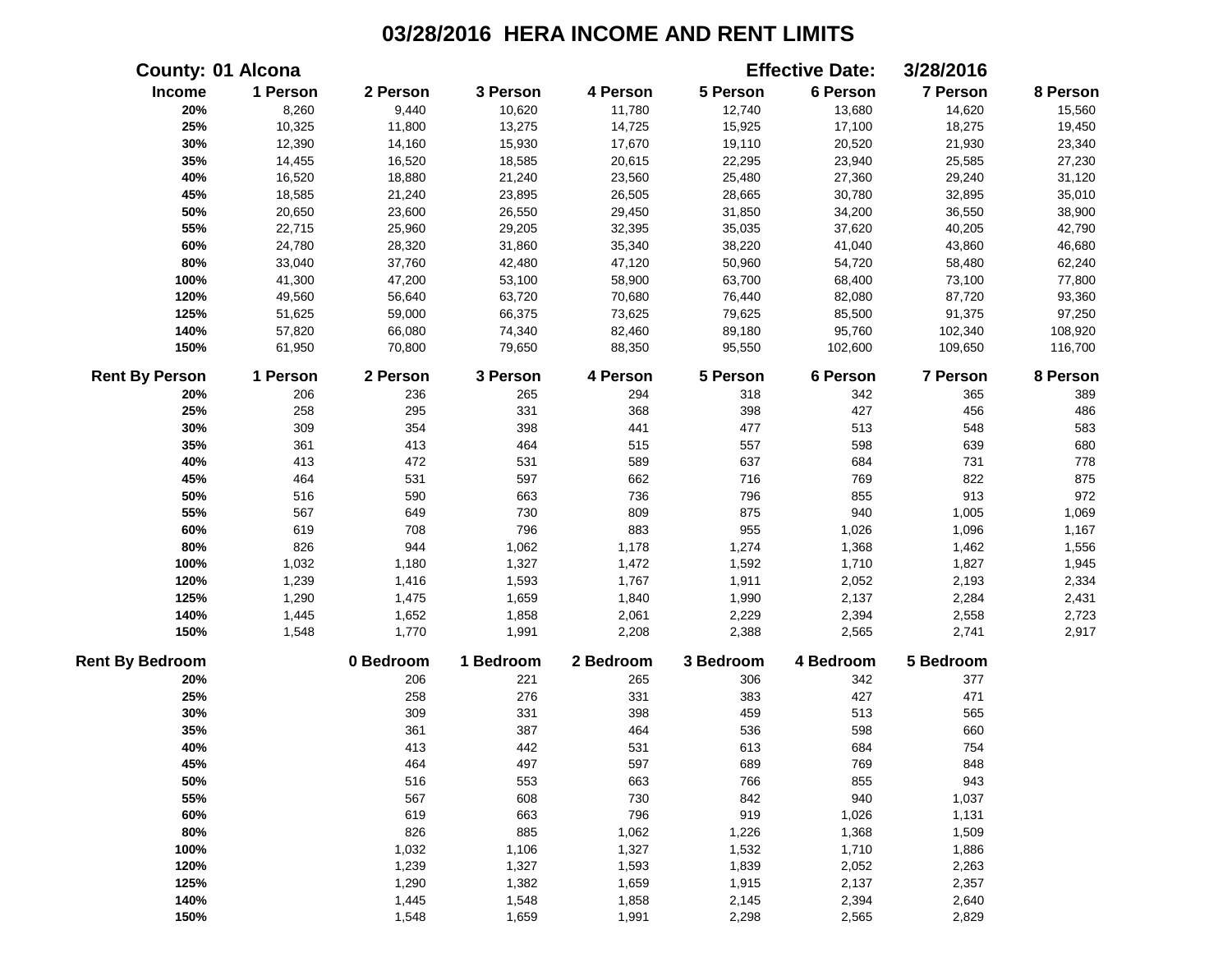|                        | <b>County: 02 Alger</b> |           |           |           |           | <b>Effective Date:</b> | 3/28/2016       |          |
|------------------------|-------------------------|-----------|-----------|-----------|-----------|------------------------|-----------------|----------|
| Income                 | 1 Person                | 2 Person  | 3 Person  | 4 Person  | 5 Person  | 6 Person               | <b>7 Person</b> | 8 Person |
| 20%                    | 8,360                   | 9,540     | 10,740    | 11,920    | 12,880    | 13,840                 | 14,800          | 15,740   |
| 25%                    | 10,450                  | 11,925    | 13,425    | 14,900    | 16,100    | 17,300                 | 18,500          | 19,675   |
| 30%                    | 12,540                  | 14,310    | 16,110    | 17,880    | 19,320    | 20,760                 | 22,200          | 23,610   |
| 35%                    | 14,630                  | 16,695    | 18,795    | 20,860    | 22,540    | 24,220                 | 25,900          | 27,545   |
| 40%                    | 16,720                  | 19,080    | 21,480    | 23,840    | 25,760    | 27,680                 | 29,600          | 31,480   |
| 45%                    | 18,810                  | 21,465    | 24,165    | 26,820    | 28,980    | 31,140                 | 33,300          | 35,415   |
| 50%                    | 20,900                  | 23,850    | 26,850    | 29,800    | 32,200    | 34,600                 | 37,000          | 39,350   |
| 55%                    | 22,990                  | 26,235    | 29,535    | 32,780    | 35,420    | 38,060                 | 40,700          | 43,285   |
| 60%                    | 25,080                  | 28,620    | 32,220    | 35,760    | 38,640    | 41,520                 | 44,400          | 47,220   |
| 80%                    | 33,440                  | 38,160    | 42,960    | 47,680    | 51,520    | 55,360                 | 59,200          | 62,960   |
| 100%                   | 41,800                  | 47,700    | 53,700    | 59,600    | 64,400    | 69,200                 | 74,000          | 78,700   |
| 120%                   | 50,160                  | 57,240    | 64,440    | 71,520    | 77,280    | 83,040                 | 88,800          | 94,440   |
| 125%                   | 52,250                  | 59,625    | 67,125    | 74,500    | 80,500    | 86,500                 | 92,500          | 98,375   |
| 140%                   | 58,520                  | 66,780    | 75,180    | 83,440    | 90,160    | 96,880                 | 103,600         | 110,180  |
| 150%                   | 62,700                  | 71,550    | 80,550    | 89,400    | 96,600    | 103,800                | 111,000         | 118,050  |
| <b>Rent By Person</b>  | 1 Person                | 2 Person  | 3 Person  | 4 Person  | 5 Person  | 6 Person               | 7 Person        | 8 Person |
| 20%                    | 209                     | 238       | 268       | 298       | 322       | 346                    | 370             | 393      |
| 25%                    | 261                     | 298       | 335       | 372       | 402       | 432                    | 462             | 491      |
| 30%                    | 313                     | 357       | 402       | 447       | 483       | 519                    | 555             | 590      |
| 35%                    | 365                     | 417       | 469       | 521       | 563       | 605                    | 647             | 688      |
| 40%                    | 418                     | 477       | 537       | 596       | 644       | 692                    | 740             | 787      |
| 45%                    | 470                     | 536       | 604       | 670       | 724       | 778                    | 832             | 885      |
| 50%                    | 522                     | 596       | 671       | 745       | 805       | 865                    | 925             | 983      |
| 55%                    | 574                     | 655       | 738       | 819       | 885       | 951                    | 1,017           | 1,082    |
| 60%                    | 627                     | 715       | 805       | 894       | 966       | 1,038                  | 1,110           | 1,180    |
| 80%                    | 836                     | 954       | 1,074     | 1,192     | 1,288     | 1,384                  | 1,480           | 1,574    |
| 100%                   | 1,045                   | 1,192     | 1,342     | 1,490     | 1,610     | 1,730                  | 1,850           | 1,967    |
| 120%                   | 1,254                   | 1,431     | 1,611     | 1,788     | 1,932     | 2,076                  | 2,220           | 2,361    |
| 125%                   | 1,306                   | 1,490     | 1,678     | 1,862     | 2,012     | 2,162                  | 2,312           | 2,459    |
| 140%                   | 1,463                   | 1,669     | 1,879     | 2,086     | 2,254     | 2,422                  | 2,590           | 2,754    |
| 150%                   | 1,567                   | 1,788     | 2,013     | 2,235     | 2,415     | 2,595                  | 2,775           | 2,951    |
| <b>Rent By Bedroom</b> |                         | 0 Bedroom | 1 Bedroom | 2 Bedroom | 3 Bedroom | 4 Bedroom              | 5 Bedroom       |          |
| 20%                    |                         | 209       | 223       | 268       | 310       | 346                    | 381             |          |
| 25%                    |                         | 261       | 279       | 335       | 387       | 432                    | 477             |          |
| 30%                    |                         | 313       | 335       | 402       | 465       | 519                    | 572             |          |
| 35%                    |                         | 365       | 391       | 469       | 542       | 605                    | 668             |          |
| 40%                    |                         | 418       | 447       | 537       | 620       | 692                    | 763             |          |
| 45%                    |                         | 470       | 503       | 604       | 697       | 778                    | 858             |          |
| 50%                    |                         | 522       | 559       | 671       | 775       | 865                    | 954             |          |
| 55%                    |                         | 574       | 615       | 738       | 852       | 951                    | 1,049           |          |
| 60%                    |                         | 627       | 671       | 805       | 930       | 1,038                  | 1,145           |          |
| 80%                    |                         | 836       | 895       | 1,074     | 1,240     | 1,384                  | 1,527           |          |
| 100%                   |                         | 1,045     | 1,118     | 1,342     | 1,550     | 1,730                  | 1,908           |          |
| 120%                   |                         | 1,254     | 1,342     | 1,611     | 1,860     | 2,076                  | 2,290           |          |
| 125%                   |                         | 1,306     | 1,398     | 1,678     | 1,937     | 2,162                  | 2,385           |          |
| 140%                   |                         | 1,463     | 1,566     | 1,879     | 2,170     | 2,422                  | 2,672           |          |
| 150%                   |                         | 1,567     | 1,678     | 2,013     | 2,325     | 2,595                  | 2,863           |          |
|                        |                         |           |           |           |           |                        |                 |          |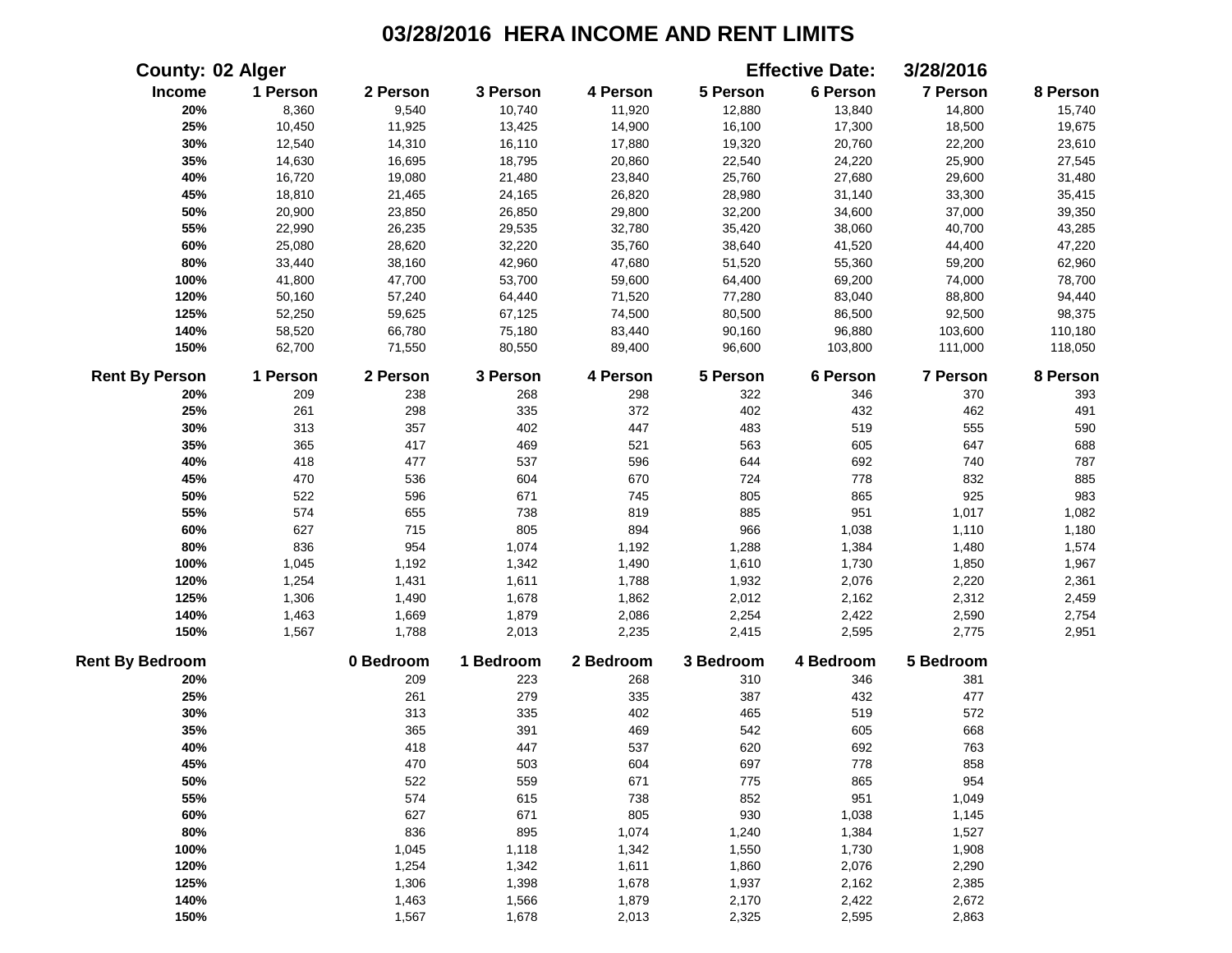|                        | <b>County: 03 Allegan</b> |           |           |           |           | <b>Effective Date:</b> | 3/28/2016 |          |
|------------------------|---------------------------|-----------|-----------|-----------|-----------|------------------------|-----------|----------|
| Income                 | 1 Person                  | 2 Person  | 3 Person  | 4 Person  | 5 Person  | 6 Person               | 7 Person  | 8 Person |
| 20%                    | 9,240                     | 10,560    | 11,880    | 13,200    | 14,260    | 15,320                 | 16,380    | 17,440   |
| 25%                    | 11,550                    | 13,200    | 14,850    | 16,500    | 17,825    | 19,150                 | 20,475    | 21,800   |
| 30%                    | 13,860                    | 15,840    | 17,820    | 19,800    | 21,390    | 22,980                 | 24,570    | 26,160   |
| 35%                    | 16,170                    | 18,480    | 20,790    | 23,100    | 24,955    | 26,810                 | 28,665    | 30,520   |
| 40%                    | 18,480                    | 21,120    | 23,760    | 26,400    | 28,520    | 30,640                 | 32,760    | 34,880   |
| 45%                    | 20,790                    | 23,760    | 26,730    | 29,700    | 32,085    | 34,470                 | 36,855    | 39,240   |
| 50%                    | 23,100                    | 26,400    | 29,700    | 33,000    | 35,650    | 38,300                 | 40,950    | 43,600   |
| 55%                    | 25,410                    | 29,040    | 32,670    | 36,300    | 39,215    | 42,130                 | 45,045    | 47,960   |
| 60%                    | 27,720                    | 31,680    | 35,640    | 39,600    | 42,780    | 45,960                 | 49,140    | 52,320   |
| 80%                    | 36,960                    | 42,240    | 47,520    | 52,800    | 57,040    | 61,280                 | 65,520    | 69,760   |
| 100%                   | 46,200                    | 52,800    | 59,400    | 66,000    | 71,300    | 76,600                 | 81,900    | 87,200   |
| 120%                   | 55,440                    | 63,360    | 71,280    | 79,200    | 85,560    | 91,920                 | 98,280    | 104,640  |
| 125%                   | 57,750                    | 66,000    | 74,250    | 82,500    | 89,125    | 95,750                 | 102,375   | 109,000  |
| 140%                   | 64,680                    | 73,920    | 83,160    | 92,400    | 99,820    | 107,240                | 114,660   | 122,080  |
| 150%                   | 69,300                    | 79,200    | 89,100    | 99,000    | 106,950   | 114,900                | 122,850   | 130,800  |
| <b>Rent By Person</b>  | 1 Person                  | 2 Person  | 3 Person  | 4 Person  | 5 Person  | 6 Person               | 7 Person  | 8 Person |
| 20%                    | 231                       | 264       | 297       | 330       | 356       | 383                    | 409       | 436      |
| 25%                    | 288                       | 330       | 371       | 412       | 445       | 478                    | 511       | 545      |
| 30%                    | 346                       | 396       | 445       | 495       | 534       | 574                    | 614       | 654      |
| 35%                    | 404                       | 462       | 519       | 577       | 623       | 670                    | 716       | 763      |
| 40%                    | 462                       | 528       | 594       | 660       | 713       | 766                    | 819       | 872      |
| 45%                    | 519                       | 594       | 668       | 742       | 802       | 861                    | 921       | 981      |
| 50%                    | 577                       | 660       | 742       | 825       | 891       | 957                    | 1,023     | 1,090    |
| 55%                    | 635                       | 726       | 816       | 907       | 980       | 1,053                  | 1,126     | 1,199    |
| 60%                    | 693                       | 792       | 891       | 990       | 1,069     | 1,149                  | 1,228     | 1,308    |
| 80%                    | 924                       | 1,056     | 1,188     | 1,320     | 1,426     | 1,532                  | 1,638     | 1,744    |
| 100%                   | 1,155                     | 1,320     | 1,485     | 1,650     | 1,782     | 1,915                  | 2,047     | 2,180    |
| 120%                   | 1,386                     | 1,584     | 1,782     | 1,980     | 2,139     | 2,298                  | 2,457     | 2,616    |
| 125%                   | 1,443                     | 1,650     | 1,856     | 2,062     | 2,228     | 2,393                  | 2,559     | 2,725    |
| 140%                   | 1,617                     | 1,848     | 2,079     | 2,310     | 2,495     | 2,681                  | 2,866     | 3,052    |
| 150%                   | 1,732                     | 1,980     | 2,227     | 2,475     | 2,673     | 2,872                  | 3,071     | 3,270    |
| <b>Rent By Bedroom</b> |                           | 0 Bedroom | 1 Bedroom | 2 Bedroom | 3 Bedroom | 4 Bedroom              | 5 Bedroom |          |
| 20%                    |                           | 231       | 247       | 297       | 343       | 383                    | 422       |          |
| 25%                    |                           | 288       | 309       | 371       | 429       | 478                    | 528       |          |
| 30%                    |                           | 346       | 371       | 445       | 514       | 574                    | 634       |          |
| 35%                    |                           | 404       | 433       | 519       | 600       | 670                    | 739       |          |
| 40%                    |                           | 462       | 495       | 594       | 686       | 766                    | 845       |          |
| 45%                    |                           | 519       | 556       | 668       | 772       | 861                    | 951       |          |
| 50%                    |                           | 577       | 618       | 742       | 858       | 957                    | 1,056     |          |
| 55%                    |                           | 635       | 680       | 816       | 943       | 1,053                  | 1,162     |          |
| 60%                    |                           | 693       | 742       | 891       | 1,029     | 1,149                  | 1,268     |          |
| 80%                    |                           | 924       | 990       | 1,188     | 1,373     | 1,532                  | 1,691     |          |
| 100%                   |                           | 1,155     | 1,237     | 1,485     | 1,716     | 1,915                  | 2,113     |          |
| 120%                   |                           | 1,386     | 1,485     | 1,782     | 2,059     | 2,298                  | 2,536     |          |
| 125%                   |                           | 1,443     | 1,546     | 1,856     | 2,145     | 2,393                  | 2,642     |          |
| 140%                   |                           | 1,617     | 1,732     | 2,079     | 2,402     | 2,681                  | 2,959     |          |
| 150%                   |                           | 1,732     | 1,856     | 2,227     | 2,574     | 2,872                  | 3,170     |          |
|                        |                           |           |           |           |           |                        |           |          |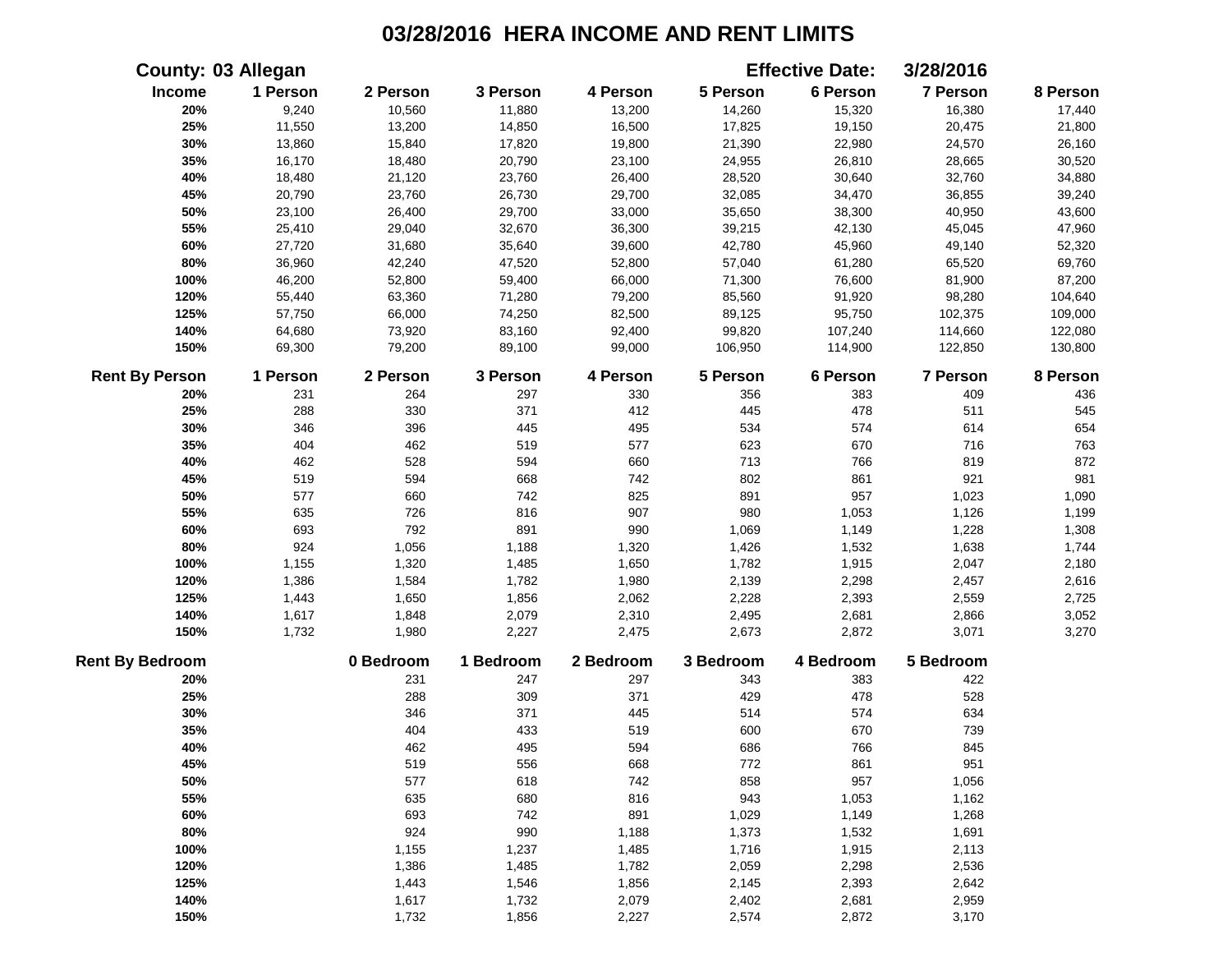|                        | <b>County: 04 Alpena</b> |           |           |           |           | <b>Effective Date:</b> | 3/28/2016 |          |
|------------------------|--------------------------|-----------|-----------|-----------|-----------|------------------------|-----------|----------|
| Income                 | 1 Person                 | 2 Person  | 3 Person  | 4 Person  | 5 Person  | 6 Person               | 7 Person  | 8 Person |
| 20%                    | 7,600                    | 8,680     | 9,760     | 10,840    | 11,720    | 12,580                 | 13,460    | 14,320   |
| 25%                    | 9,500                    | 10,850    | 12,200    | 13,550    | 14,650    | 15,725                 | 16,825    | 17,900   |
| 30%                    | 11,400                   | 13,020    | 14,640    | 16,260    | 17,580    | 18,870                 | 20,190    | 21,480   |
| 35%                    | 13,300                   | 15,190    | 17,080    | 18,970    | 20,510    | 22,015                 | 23,555    | 25,060   |
| 40%                    | 15,200                   | 17,360    | 19,520    | 21,680    | 23,440    | 25,160                 | 26,920    | 28,640   |
| 45%                    | 17,100                   | 19,530    | 21,960    | 24,390    | 26,370    | 28,305                 | 30,285    | 32,220   |
| 50%                    | 19,000                   | 21,700    | 24,400    | 27,100    | 29,300    | 31,450                 | 33,650    | 35,800   |
| 55%                    | 20,900                   | 23,870    | 26,840    | 29,810    | 32,230    | 34,595                 | 37,015    | 39,380   |
| 60%                    | 22,800                   | 26,040    | 29,280    | 32,520    | 35,160    | 37,740                 | 40,380    | 42,960   |
| 80%                    | 30,400                   | 34,720    | 39,040    | 43,360    | 46,880    | 50,320                 | 53,840    | 57,280   |
| 100%                   | 38,000                   | 43,400    | 48,800    | 54,200    | 58,600    | 62,900                 | 67,300    | 71,600   |
| 120%                   | 45,600                   | 52,080    | 58,560    | 65,040    | 70,320    | 75,480                 | 80,760    | 85,920   |
| 125%                   | 47,500                   | 54,250    | 61,000    | 67,750    | 73,250    | 78,625                 | 84,125    | 89,500   |
| 140%                   | 53,200                   | 60,760    | 68,320    | 75,880    | 82,040    | 88,060                 | 94,220    | 100,240  |
| 150%                   | 57,000                   | 65,100    | 73,200    | 81,300    | 87,900    | 94,350                 | 100,950   | 107,400  |
| <b>Rent By Person</b>  | 1 Person                 | 2 Person  | 3 Person  | 4 Person  | 5 Person  | 6 Person               | 7 Person  | 8 Person |
| 20%                    | 190                      | 217       | 244       | 271       | 293       | 314                    | 336       | 358      |
| 25%                    | 237                      | 271       | 305       | 338       | 366       | 393                    | 420       | 447      |
| 30%                    | 285                      | 325       | 366       | 406       | 439       | 471                    | 504       | 537      |
| 35%                    | 332                      | 379       | 427       | 474       | 512       | 550                    | 588       | 626      |
| 40%                    | 380                      | 434       | 488       | 542       | 586       | 629                    | 673       | 716      |
| 45%                    | 427                      | 488       | 549       | 609       | 659       | 707                    | 757       | 805      |
| 50%                    | 475                      | 542       | 610       | 677       | 732       | 786                    | 841       | 895      |
| 55%                    | 522                      | 596       | 671       | 745       | 805       | 864                    | 925       | 984      |
| 60%                    | 570                      | 651       | 732       | 813       | 879       | 943                    | 1,009     | 1,074    |
| 80%                    | 760                      | 868       | 976       | 1,084     | 1,172     | 1,258                  | 1,346     | 1,432    |
| 100%                   | 950                      | 1,085     | 1,220     | 1,355     | 1,465     | 1,572                  | 1,682     | 1,790    |
| 120%                   | 1,140                    | 1,302     | 1,464     | 1,626     | 1,758     | 1,887                  | 2,019     | 2,148    |
| 125%                   | 1,187                    | 1,356     | 1,525     | 1,693     | 1,831     | 1,965                  | 2,103     | 2,237    |
| 140%                   | 1,330                    | 1,519     | 1,708     | 1,897     | 2,051     | 2,201                  | 2,355     | 2,506    |
| 150%                   | 1,425                    | 1,627     | 1,830     | 2,032     | 2,197     | 2,358                  | 2,523     | 2,685    |
| <b>Rent By Bedroom</b> |                          | 0 Bedroom | 1 Bedroom | 2 Bedroom | 3 Bedroom | 4 Bedroom              | 5 Bedroom |          |
| 20%                    |                          | 190       | 203       | 244       | 282       | 314                    | 347       |          |
| 25%                    |                          | 237       | 254       | 305       | 352       | 393                    | 434       |          |
| 30%                    |                          | 285       | 305       | 366       | 423       | 471                    | 520       |          |
| 35%                    |                          | 332       | 356       | 427       | 493       | 550                    | 607       |          |
| 40%                    |                          | 380       | 407       | 488       | 564       | 629                    | 694       |          |
| 45%                    |                          | 427       | 457       | 549       | 634       | 707                    | 781       |          |
| 50%                    |                          | 475       | 508       | 610       | 705       | 786                    | 868       |          |
| 55%                    |                          | 522       | 559       | 671       | 775       | 864                    | 954       |          |
| 60%                    |                          | 570       | 610       | 732       | 846       | 943                    | 1,041     |          |
| 80%                    |                          | 760       | 814       | 976       | 1,128     | 1,258                  | 1,389     |          |
| 100%                   |                          | 950       | 1,017     | 1,220     | 1,410     | 1,572                  | 1,736     |          |
| 120%                   |                          | 1,140     | 1,221     | 1,464     | 1,692     | 1,887                  | 2,083     |          |
| 125%                   |                          | 1,187     | 1,271     | 1,525     | 1,762     | 1,965                  | 2,170     |          |
| 140%                   |                          | 1,330     | 1,424     | 1,708     | 1,974     | 2,201                  | 2,430     |          |
| 150%                   |                          | 1,425     | 1,526     | 1,830     | 2,115     | 2,358                  | 2,604     |          |
|                        |                          |           |           |           |           |                        |           |          |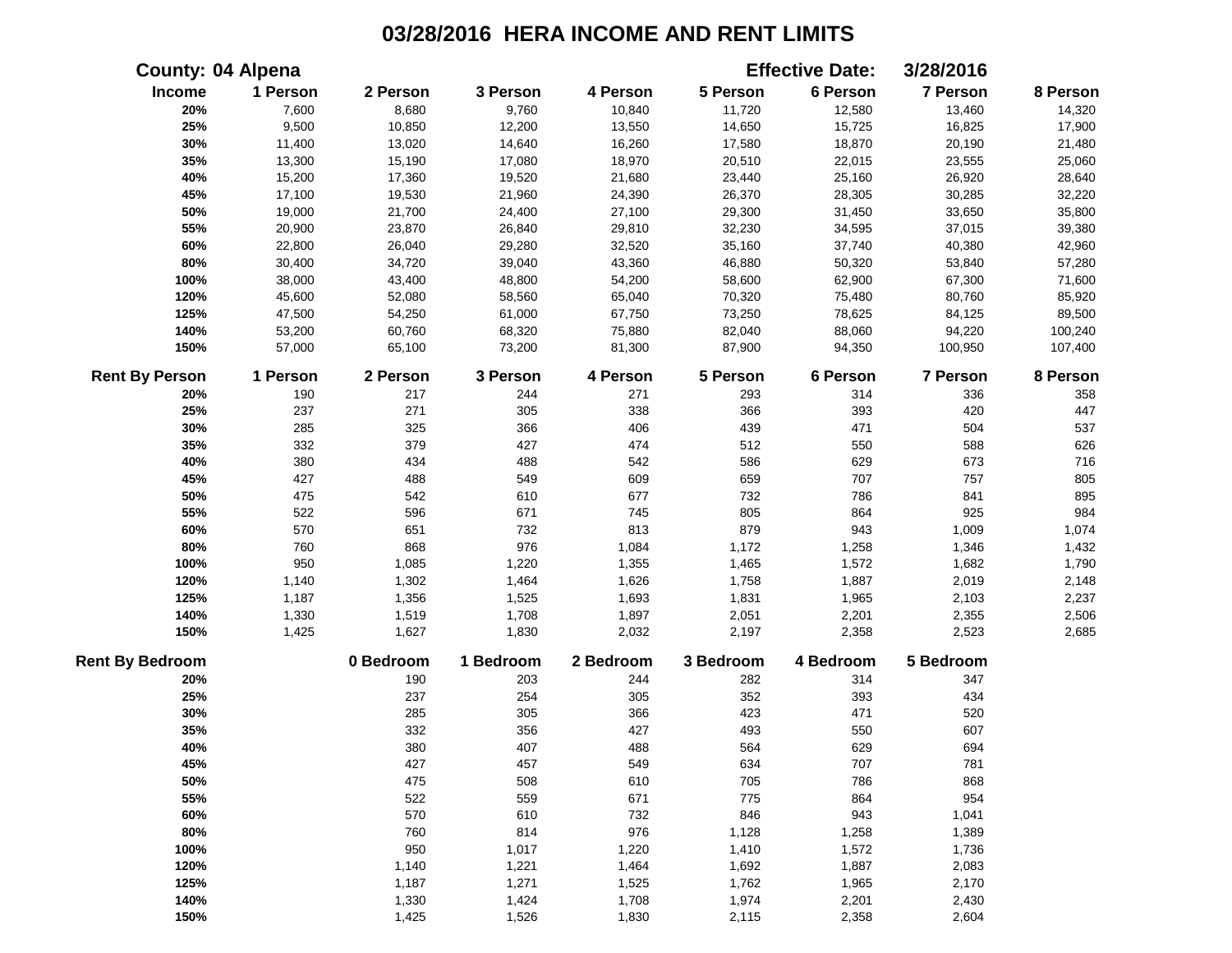|                        | <b>County: 05 Antrim</b> |           |           |           |           | <b>Effective Date:</b> | 3/28/2016       |          |
|------------------------|--------------------------|-----------|-----------|-----------|-----------|------------------------|-----------------|----------|
| Income                 | 1 Person                 | 2 Person  | 3 Person  | 4 Person  | 5 Person  | 6 Person               | 7 Person        | 8 Person |
| 20%                    | 7,940                    | 9,060     | 10,200    | 11,320    | 12,240    | 13,140                 | 14,040          | 14,960   |
| 25%                    | 9,925                    | 11,325    | 12,750    | 14,150    | 15,300    | 16,425                 | 17,550          | 18,700   |
| 30%                    | 11,910                   | 13,590    | 15,300    | 16,980    | 18,360    | 19,710                 | 21,060          | 22,440   |
| 35%                    | 13,895                   | 15,855    | 17,850    | 19,810    | 21,420    | 22,995                 | 24,570          | 26,180   |
| 40%                    | 15,880                   | 18,120    | 20,400    | 22,640    | 24,480    | 26,280                 | 28,080          | 29,920   |
| 45%                    | 17,865                   | 20,385    | 22,950    | 25,470    | 27,540    | 29,565                 | 31,590          | 33,660   |
| 50%                    | 19,850                   | 22,650    | 25,500    | 28,300    | 30,600    | 32,850                 | 35,100          | 37,400   |
| 55%                    | 21,835                   | 24,915    | 28,050    | 31,130    | 33,660    | 36,135                 | 38,610          | 41,140   |
| 60%                    | 23,820                   | 27,180    | 30,600    | 33,960    | 36,720    | 39,420                 | 42,120          | 44,880   |
| $80\%$                 | 31,760                   | 36,240    | 40,800    | 45,280    | 48,960    | 52,560                 | 56,160          | 59,840   |
| 100%                   | 39,700                   | 45,300    | 51,000    | 56,600    | 61,200    | 65,700                 | 70,200          | 74,800   |
| 120%                   | 47,640                   | 54,360    | 61,200    | 67,920    | 73,440    | 78,840                 | 84,240          | 89,760   |
| 125%                   | 49,625                   | 56,625    | 63,750    | 70,750    | 76,500    | 82,125                 | 87,750          | 93,500   |
| 140%                   | 55,580                   | 63,420    | 71,400    | 79,240    | 85,680    | 91,980                 | 98,280          | 104,720  |
| 150%                   | 59,550                   | 67,950    | 76,500    | 84,900    | 91,800    | 98,550                 | 105,300         | 112,200  |
| <b>Rent By Person</b>  | 1 Person                 | 2 Person  | 3 Person  | 4 Person  | 5 Person  | 6 Person               | <b>7 Person</b> | 8 Person |
| 20%                    | 198                      | 226       | 255       | 283       | 306       | 328                    | 351             | 374      |
| 25%                    | 248                      | 283       | 318       | 353       | 382       | 410                    | 438             | 467      |
| 30%                    | 297                      | 339       | 382       | 424       | 459       | 492                    | 526             | 561      |
| 35%                    | 347                      | 396       | 446       | 495       | 535       | 574                    | 614             | 654      |
| 40%                    | 397                      | 453       | 510       | 566       | 612       | 657                    | 702             | 748      |
| 45%                    | 446                      | 509       | 573       | 636       | 688       | 739                    | 789             | 841      |
| 50%                    | 496                      | 566       | 637       | 707       | 765       | 821                    | 877             | 935      |
| 55%                    | 545                      | 622       | 701       | 778       | 841       | 903                    | 965             | 1,028    |
| 60%                    | 595                      | 679       | 765       | 849       | 918       | 985                    | 1,053           | 1,122    |
| 80%                    | 794                      | 906       | 1,020     | 1,132     | 1,224     | 1,314                  | 1,404           | 1,496    |
| 100%                   | 992                      | 1,132     | 1,275     | 1,415     | 1,530     | 1,642                  | 1,755           | 1,870    |
| 120%                   | 1,191                    | 1,359     | 1,530     | 1,698     | 1,836     | 1,971                  | 2,106           | 2,244    |
| 125%                   | 1,240                    | 1,415     | 1,593     | 1,768     | 1,912     | 2,053                  | 2,193           | 2,337    |
| 140%                   | 1,389                    | 1,585     | 1,785     | 1,981     | 2,142     | 2,299                  | 2,457           | 2,618    |
| 150%                   | 1,488                    | 1,698     | 1,912     | 2,122     | 2,295     | 2,463                  | 2,632           | 2,805    |
| <b>Rent By Bedroom</b> |                          | 0 Bedroom | 1 Bedroom | 2 Bedroom | 3 Bedroom | 4 Bedroom              | 5 Bedroom       |          |
| 20%                    |                          | 198       | 212       | 255       | 294       | 328                    | 362             |          |
| 25%                    |                          | 248       | 265       | 318       | 368       | 410                    | 453             |          |
| 30%                    |                          | 297       | 318       | 382       | 441       | 492                    | 543             |          |
| 35%                    |                          | 347       | 371       | 446       | 515       | 574                    | 634             |          |
| 40%                    |                          | 397       | 425       | 510       | 589       | 657                    | 725             |          |
| 45%                    |                          | 446       | 478       | 573       | 662       | 739                    | 815             |          |
| 50%                    |                          | 496       | 531       | 637       | 736       | 821                    | 906             |          |
| 55%                    |                          | 545       | 584       | 701       | 809       | 903                    | 996             |          |
| 60%                    |                          | 595       | 637       | 765       | 883       | 985                    | 1,087           |          |
| 80%                    |                          | 794       | 850       | 1,020     | 1,178     | 1,314                  | 1,450           |          |
| 100%                   |                          | 992       | 1,062     | 1,275     | 1,472     | 1,642                  | 1,812           |          |
| 120%                   |                          | 1,191     | 1,275     | 1,530     | 1,767     | 1,971                  | 2,175           |          |
| 125%                   |                          | 1,240     | 1,328     | 1,593     | 1,840     | 2,053                  | 2,265           |          |
| 140%                   |                          | 1,389     | 1,487     | 1,785     | 2,061     | 2,299                  | 2,537           |          |
| 150%                   |                          | 1,488     | 1,593     | 1,912     | 2,208     | 2,463                  | 2,718           |          |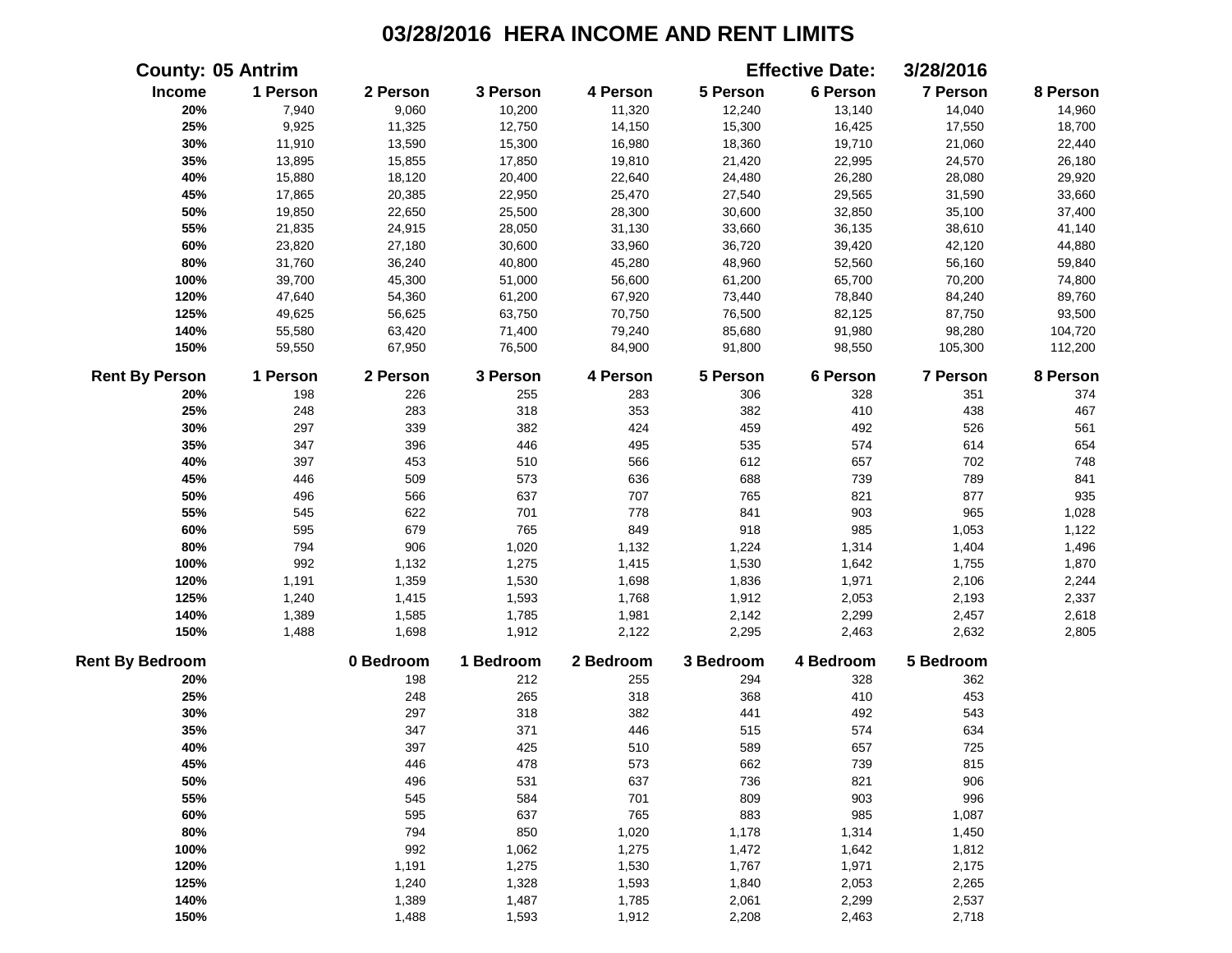|                        | <b>County: 06 Arenac</b> |           |           |           |           | <b>Effective Date:</b> | 3/28/2016       |          |
|------------------------|--------------------------|-----------|-----------|-----------|-----------|------------------------|-----------------|----------|
| Income                 | 1 Person                 | 2 Person  | 3 Person  | 4 Person  | 5 Person  | 6 Person               | 7 Person        | 8 Person |
| 20%                    | 7,820                    | 8,940     | 10,060    | 11,160    | 12,060    | 12,960                 | 13,840          | 14,740   |
| 25%                    | 9,775                    | 11,175    | 12,575    | 13,950    | 15,075    | 16,200                 | 17,300          | 18,425   |
| 30%                    | 11,730                   | 13,410    | 15,090    | 16,740    | 18,090    | 19,440                 | 20,760          | 22,110   |
| 35%                    | 13,685                   | 15,645    | 17,605    | 19,530    | 21,105    | 22,680                 | 24,220          | 25,795   |
| 40%                    | 15,640                   | 17,880    | 20,120    | 22,320    | 24,120    | 25,920                 | 27,680          | 29,480   |
| 45%                    | 17,595                   | 20,115    | 22,635    | 25,110    | 27,135    | 29,160                 | 31,140          | 33,165   |
| 50%                    | 19,550                   | 22,350    | 25,150    | 27,900    | 30,150    | 32,400                 | 34,600          | 36,850   |
| 55%                    | 21,505                   | 24,585    | 27,665    | 30,690    | 33,165    | 35,640                 | 38,060          | 40,535   |
| 60%                    | 23,460                   | 26,820    | 30,180    | 33,480    | 36,180    | 38,880                 | 41,520          | 44,220   |
| $80\%$                 | 31,280                   | 35,760    | 40,240    | 44,640    | 48,240    | 51,840                 | 55,360          | 58,960   |
| 100%                   | 39,100                   | 44,700    | 50,300    | 55,800    | 60,300    | 64,800                 | 69,200          | 73,700   |
| 120%                   | 46,920                   | 53,640    | 60,360    | 66,960    | 72,360    | 77,760                 | 83,040          | 88,440   |
| 125%                   | 48,875                   | 55,875    | 62,875    | 69,750    | 75,375    | 81,000                 | 86,500          | 92,125   |
| 140%                   | 54,740                   | 62,580    | 70,420    | 78,120    | 84,420    | 90,720                 | 96,880          | 103,180  |
| 150%                   | 58,650                   | 67,050    | 75,450    | 83,700    | 90,450    | 97,200                 | 103,800         | 110,550  |
| <b>Rent By Person</b>  | 1 Person                 | 2 Person  | 3 Person  | 4 Person  | 5 Person  | 6 Person               | <b>7 Person</b> | 8 Person |
| 20%                    | 195                      | 223       | 251       | 279       | 301       | 324                    | 346             | 368      |
| 25%                    | 244                      | 279       | 314       | 348       | 376       | 405                    | 432             | 460      |
| 30%                    | 293                      | 335       | 377       | 418       | 452       | 486                    | 519             | 552      |
| 35%                    | 342                      | 391       | 440       | 488       | 527       | 567                    | 605             | 644      |
| 40%                    | 391                      | 447       | 503       | 558       | 603       | 648                    | 692             | 737      |
| 45%                    | 439                      | 502       | 565       | 627       | 678       | 729                    | 778             | 829      |
| 50%                    | 488                      | 558       | 628       | 697       | 753       | 810                    | 865             | 921      |
| 55%                    | 537                      | 614       | 691       | 767       | 829       | 891                    | 951             | 1,013    |
| 60%                    | 586                      | 670       | 754       | 837       | 904       | 972                    | 1,038           | 1,105    |
| 80%                    | 782                      | 894       | 1,006     | 1,116     | 1,206     | 1,296                  | 1,384           | 1,474    |
| 100%                   | 977                      | 1,117     | 1,257     | 1,395     | 1,507     | 1,620                  | 1,730           | 1,842    |
| 120%                   | 1,173                    | 1,341     | 1,509     | 1,674     | 1,809     | 1,944                  | 2,076           | 2,211    |
| 125%                   | 1,221                    | 1,396     | 1,571     | 1,743     | 1,884     | 2,025                  | 2,162           | 2,303    |
| 140%                   | 1,368                    | 1,564     | 1,760     | 1,953     | 2,110     | 2,268                  | 2,422           | 2,579    |
| 150%                   | 1,466                    | 1,676     | 1,886     | 2,092     | 2,261     | 2,430                  | 2,595           | 2,763    |
| <b>Rent By Bedroom</b> |                          | 0 Bedroom | 1 Bedroom | 2 Bedroom | 3 Bedroom | 4 Bedroom              | 5 Bedroom       |          |
| 20%                    |                          | 195       | 209       | 251       | 290       | 324                    | 357             |          |
| 25%                    |                          | 244       | 261       | 314       | 362       | 405                    | 446             |          |
| 30%                    |                          | 293       | 314       | 377       | 435       | 486                    | 535             |          |
| 35%                    |                          | 342       | 366       | 440       | 507       | 567                    | 625             |          |
| 40%                    |                          | 391       | 419       | 503       | 580       | 648                    | 714             |          |
| 45%                    |                          | 439       | 471       | 565       | 653       | 729                    | 803             |          |
| 50%                    |                          | 488       | 523       | 628       | 725       | 810                    | 893             |          |
| 55%                    |                          | 537       | 576       | 691       | 798       | 891                    | 982             |          |
| 60%                    |                          | 586       | 628       | 754       | 870       | 972                    | 1,071           |          |
| 80%                    |                          | 782       | 838       | 1,006     | 1,161     | 1,296                  | 1,429           |          |
| 100%                   |                          | 977       | 1,047     | 1,257     | 1,451     | 1,620                  | 1,786           |          |
| 120%                   |                          | 1,173     | 1,257     | 1,509     | 1,741     | 1,944                  | 2,143           |          |
| 125%                   |                          | 1,221     | 1,309     | 1,571     | 1,814     | 2,025                  | 2,232           |          |
| 140%                   |                          | 1,368     | 1,466     | 1,760     | 2,031     | 2,268                  | 2,500           |          |
| 150%                   |                          | 1,466     | 1,571     | 1,886     | 2,176     | 2,430                  | 2,679           |          |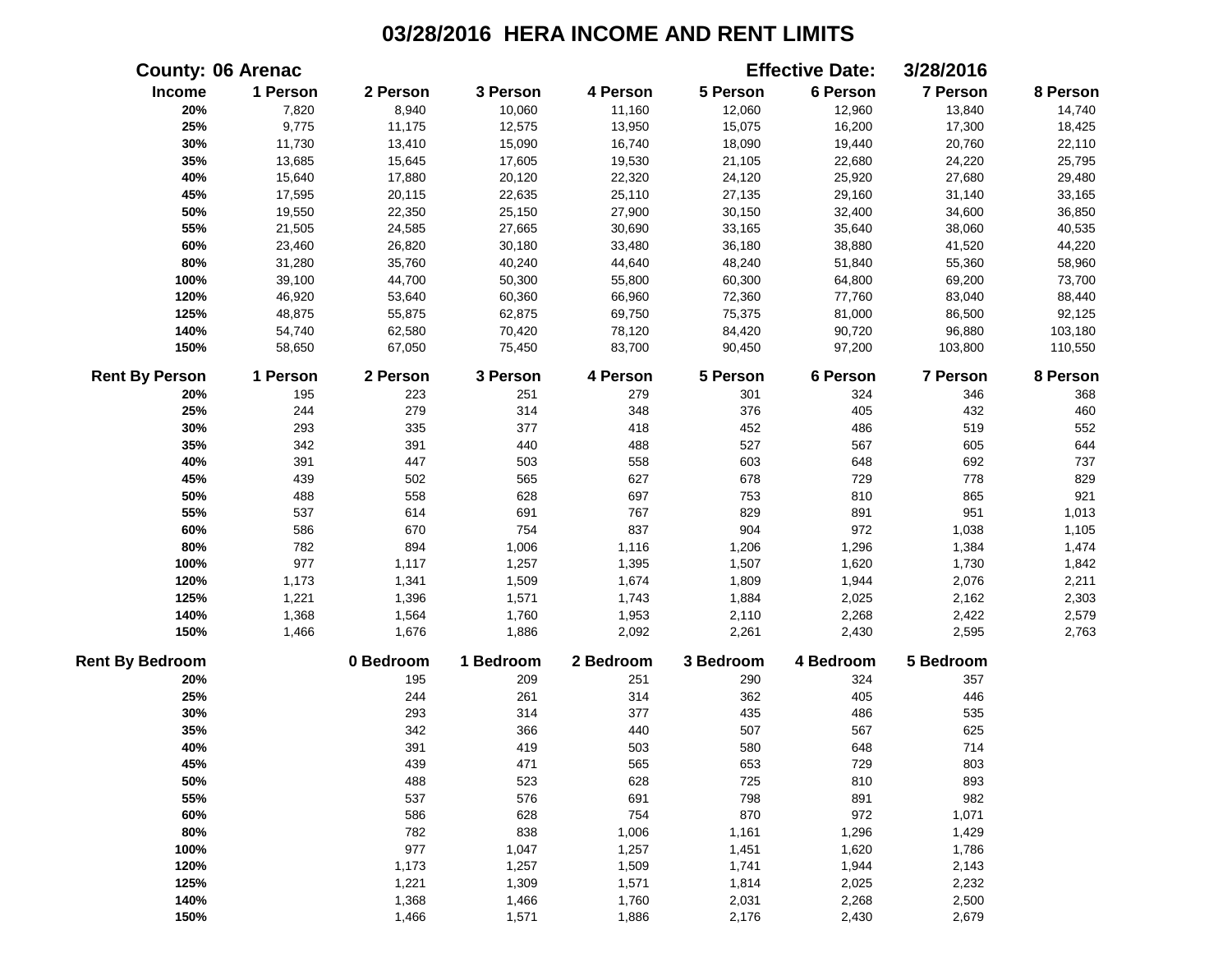| <b>County: 07 Baraga</b> |          |           |           |           |           | <b>Effective Date:</b> | 3/28/2016       |          |
|--------------------------|----------|-----------|-----------|-----------|-----------|------------------------|-----------------|----------|
| <b>Income</b>            | 1 Person | 2 Person  | 3 Person  | 4 Person  | 5 Person  | 6 Person               | 7 Person        | 8 Person |
| 20%                      | 8,080    | 9,240     | 10,400    | 11,540    | 12,480    | 13,400                 | 14,320          | 15,240   |
| 25%                      | 10,100   | 11,550    | 13,000    | 14,425    | 15,600    | 16,750                 | 17,900          | 19,050   |
| 30%                      | 12,120   | 13,860    | 15,600    | 17,310    | 18,720    | 20,100                 | 21,480          | 22,860   |
| 35%                      | 14,140   | 16,170    | 18,200    | 20,195    | 21,840    | 23,450                 | 25,060          | 26,670   |
| 40%                      | 16,160   | 18,480    | 20,800    | 23,080    | 24,960    | 26,800                 | 28,640          | 30,480   |
| 45%                      | 18,180   | 20,790    | 23,400    | 25,965    | 28,080    | 30,150                 | 32,220          | 34,290   |
| 50%                      | 20,200   | 23,100    | 26,000    | 28,850    | 31,200    | 33,500                 | 35,800          | 38,100   |
| 55%                      | 22,220   | 25,410    | 28,600    | 31,735    | 34,320    | 36,850                 | 39,380          | 41,910   |
| 60%                      | 24,240   | 27,720    | 31,200    | 34,620    | 37,440    | 40,200                 | 42,960          | 45,720   |
| 80%                      | 32,320   | 36,960    | 41,600    | 46,160    | 49,920    | 53,600                 | 57,280          | 60,960   |
| 100%                     | 40,400   | 46,200    | 52,000    | 57,700    | 62,400    | 67,000                 | 71,600          | 76,200   |
| 120%                     | 48,480   | 55,440    | 62,400    | 69,240    | 74,880    | 80,400                 | 85,920          | 91,440   |
| 125%                     | 50,500   | 57,750    | 65,000    | 72,125    | 78,000    | 83,750                 | 89,500          | 95,250   |
| 140%                     | 56,560   | 64,680    | 72,800    | 80,780    | 87,360    | 93,800                 | 100,240         | 106,680  |
| 150%                     | 60,600   | 69,300    | 78,000    | 86,550    | 93,600    | 100,500                | 107,400         | 114,300  |
| <b>Rent By Person</b>    | 1 Person | 2 Person  | 3 Person  | 4 Person  | 5 Person  | 6 Person               | <b>7 Person</b> | 8 Person |
| 20%                      | 202      | 231       | 260       | 288       | 312       | 335                    | 358             | 381      |
| 25%                      | 252      | 288       | 325       | 360       | 390       | 418                    | 447             | 476      |
| 30%                      | 303      | 346       | 390       | 432       | 468       | 502                    | 537             | 571      |
| 35%                      | 353      | 404       | 455       | 504       | 546       | 586                    | 626             | 666      |
| 40%                      | 404      | 462       | 520       | 577       | 624       | 670                    | 716             | 762      |
| 45%                      | 454      | 519       | 585       | 649       | 702       | 753                    | 805             | 857      |
| 50%                      | 505      | 577       | 650       | 721       | 780       | 837                    | 895             | 952      |
| 55%                      | 555      | 635       | 715       | 793       | 858       | 921                    | 984             | 1,047    |
| 60%                      | 606      | 693       | 780       | 865       | 936       | 1,005                  | 1,074           | 1,143    |
| 80%                      | 808      | 924       | 1,040     | 1,154     | 1,248     | 1,340                  | 1,432           | 1,524    |
| 100%                     | 1,010    | 1,155     | 1,300     | 1,442     | 1,560     | 1,675                  | 1,790           | 1,905    |
| 120%                     | 1,212    | 1,386     | 1,560     | 1,731     | 1,872     | 2,010                  | 2,148           | 2,286    |
| 125%                     | 1,262    | 1,443     | 1,625     | 1,803     | 1,950     | 2,093                  | 2,237           | 2,381    |
| 140%                     | 1,414    | 1,617     | 1,820     | 2,019     | 2,184     | 2,345                  | 2,506           | 2,667    |
| 150%                     | 1,515    | 1,732     | 1,950     | 2,163     | 2,340     | 2,512                  | 2,685           | 2,857    |
| <b>Rent By Bedroom</b>   |          | 0 Bedroom | 1 Bedroom | 2 Bedroom | 3 Bedroom | 4 Bedroom              | 5 Bedroom       |          |
| 20%                      |          | 202       | 216       | 260       | 300       | 335                    | 369             |          |
| 25%                      |          | 252       | 270       | 325       | 375       | 418                    | 461             |          |
| 30%                      |          | 303       | 324       | 390       | 450       | 502                    | 554             |          |
| 35%                      |          | 353       | 378       | 455       | 525       | 586                    | 646             |          |
| 40%                      |          | 404       | 433       | 520       | 600       | 670                    | 739             |          |
| 45%                      |          | 454       | 487       | 585       | 675       | 753                    | 831             |          |
| 50%                      |          | 505       | 541       | 650       | 750       | 837                    | 923             |          |
| 55%                      |          | 555       | 595       | 715       | 825       | 921                    | 1,016           |          |
| 60%                      |          | 606       | 649       | 780       | 900       | 1,005                  | 1,108           |          |
| 80%                      |          | 808       | 866       | 1,040     | 1,201     | 1,340                  | 1,478           |          |
| 100%                     |          | 1,010     | 1,082     | 1,300     | 1,501     | 1,675                  | 1,847           |          |
| 120%                     |          | 1,212     | 1,299     | 1,560     | 1,801     | 2,010                  | 2,217           |          |
| 125%                     |          | 1,262     | 1,353     | 1,625     | 1,876     | 2,093                  | 2,309           |          |
| 140%                     |          | 1,414     | 1,515     | 1,820     | 2,101     | 2,345                  | 2,586           |          |
| 150%                     |          | 1,515     | 1,623     | 1,950     | 2,251     | 2,512                  | 2,771           |          |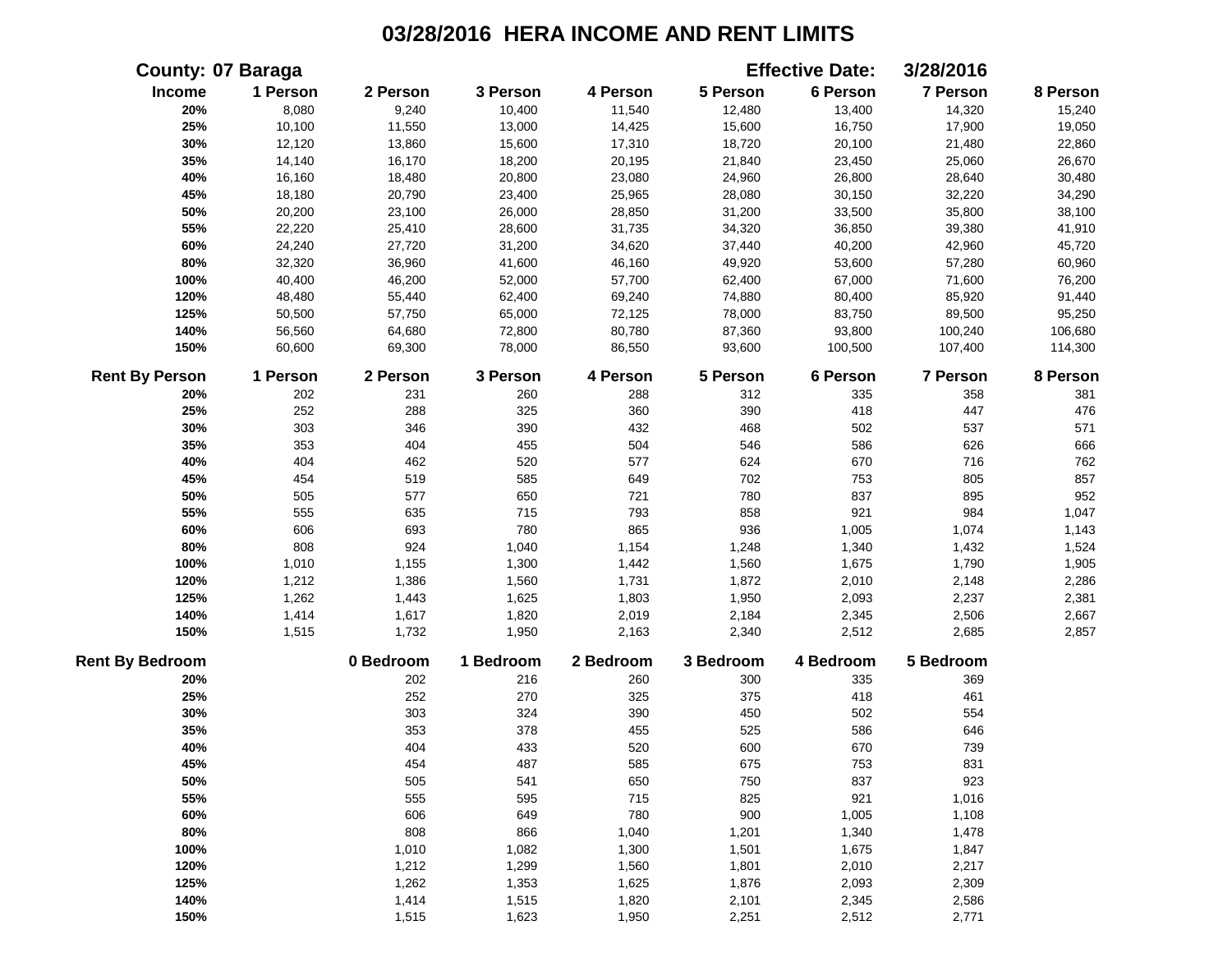|                        | <b>County: 08 Barry</b> |           |           |           |           | <b>Effective Date:</b> | 3/28/2016 |          |
|------------------------|-------------------------|-----------|-----------|-----------|-----------|------------------------|-----------|----------|
| Income                 | 1 Person                | 2 Person  | 3 Person  | 4 Person  | 5 Person  | 6 Person               | 7 Person  | 8 Person |
| 20%                    | 9,520                   | 10,880    | 12,240    | 13,600    | 14,700    | 15,780                 | 16,880    | 17,960   |
| 25%                    | 11,900                  | 13,600    | 15,300    | 17,000    | 18,375    | 19,725                 | 21,100    | 22,450   |
| 30%                    | 14,280                  | 16,320    | 18,360    | 20,400    | 22,050    | 23,670                 | 25,320    | 26,940   |
| 35%                    | 16,660                  | 19,040    | 21,420    | 23,800    | 25,725    | 27,615                 | 29,540    | 31,430   |
| 40%                    | 19,040                  | 21,760    | 24,480    | 27,200    | 29,400    | 31,560                 | 33,760    | 35,920   |
| 45%                    | 21,420                  | 24,480    | 27,540    | 30,600    | 33,075    | 35,505                 | 37,980    | 40,410   |
| 50%                    | 23,800                  | 27,200    | 30,600    | 34,000    | 36,750    | 39,450                 | 42,200    | 44,900   |
| 55%                    | 26,180                  | 29,920    | 33,660    | 37,400    | 40,425    | 43,395                 | 46,420    | 49,390   |
| 60%                    | 28,560                  | 32,640    | 36,720    | 40,800    | 44,100    | 47,340                 | 50,640    | 53,880   |
| 80%                    | 38,080                  | 43,520    | 48,960    | 54,400    | 58,800    | 63,120                 | 67,520    | 71,840   |
| 100%                   | 47,600                  | 54,400    | 61,200    | 68,000    | 73,500    | 78,900                 | 84,400    | 89,800   |
| 120%                   | 57,120                  | 65,280    | 73,440    | 81,600    | 88,200    | 94,680                 | 101,280   | 107,760  |
| 125%                   | 59,500                  | 68,000    | 76,500    | 85,000    | 91,875    | 98,625                 | 105,500   | 112,250  |
| 140%                   | 66,640                  | 76,160    | 85,680    | 95,200    | 102,900   | 110,460                | 118,160   | 125,720  |
| 150%                   | 71,400                  | 81,600    | 91,800    | 102,000   | 110,250   | 118,350                | 126,600   | 134,700  |
| <b>Rent By Person</b>  | 1 Person                | 2 Person  | 3 Person  | 4 Person  | 5 Person  | 6 Person               | 7 Person  | 8 Person |
| 20%                    | 238                     | 272       | 306       | 340       | 367       | 394                    | 422       | 449      |
| 25%                    | 297                     | 340       | 382       | 425       | 459       | 493                    | 527       | 561      |
| 30%                    | 357                     | 408       | 459       | 510       | 551       | 591                    | 633       | 673      |
| 35%                    | 416                     | 476       | 535       | 595       | 643       | 690                    | 738       | 785      |
| 40%                    | 476                     | 544       | 612       | 680       | 735       | 789                    | 844       | 898      |
| 45%                    | 535                     | 612       | 688       | 765       | 826       | 887                    | 949       | 1,010    |
| 50%                    | 595                     | 680       | 765       | 850       | 918       | 986                    | 1,055     | 1,122    |
| 55%                    | 654                     | 748       | 841       | 935       | 1,010     | 1,084                  | 1,160     | 1,234    |
| 60%                    | 714                     | 816       | 918       | 1,020     | 1,102     | 1,183                  | 1,266     | 1,347    |
| 80%                    | 952                     | 1,088     | 1,224     | 1,360     | 1,470     | 1,578                  | 1,688     | 1,796    |
| 100%                   | 1,190                   | 1,360     | 1,530     | 1,700     | 1,837     | 1,972                  | 2,110     | 2,245    |
| 120%                   | 1,428                   | 1,632     | 1,836     | 2,040     | 2,205     | 2,367                  | 2,532     | 2,694    |
| 125%                   | 1,487                   | 1,700     | 1,912     | 2,125     | 2,296     | 2,465                  | 2,637     | 2,806    |
| 140%                   | 1,666                   | 1,904     | 2,142     | 2,380     | 2,572     | 2,761                  | 2,954     | 3,143    |
| 150%                   | 1,785                   | 2,040     | 2,295     | 2,550     | 2,756     | 2,958                  | 3,165     | 3,367    |
| <b>Rent By Bedroom</b> |                         | 0 Bedroom | 1 Bedroom | 2 Bedroom | 3 Bedroom | 4 Bedroom              | 5 Bedroom |          |
| 20%                    |                         | 238       | 255       | 306       | 353       | 394                    | 435       |          |
| 25%                    |                         | 297       | 318       | 382       | 442       | 493                    | 544       |          |
| 30%                    |                         | 357       | 382       | 459       | 530       | 591                    | 653       |          |
| 35%                    |                         | 416       | 446       | 535       | 619       | 690                    | 762       |          |
| 40%                    |                         | 476       | 510       | 612       | 707       | 789                    | 871       |          |
| 45%                    |                         | 535       | 573       | 688       | 795       | 887                    | 979       |          |
| 50%                    |                         | 595       | 637       | 765       | 884       | 986                    | 1,088     |          |
| 55%                    |                         | 654       | 701       | 841       | 972       | 1,084                  | 1,197     |          |
| 60%                    |                         | 714       | 765       | 918       | 1,061     | 1,183                  | 1,306     |          |
| 80%                    |                         | 952       | 1,020     | 1,224     | 1,415     | 1,578                  | 1,742     |          |
| 100%                   |                         | 1,190     | 1,275     | 1,530     | 1,768     | 1,972                  | 2,177     |          |
| 120%                   |                         | 1,428     | 1,530     | 1,836     | 2,122     | 2,367                  | 2,613     |          |
| 125%                   |                         | 1,487     | 1,593     | 1,912     | 2,210     | 2,465                  | 2,721     |          |
| 140%                   |                         | 1,666     | 1,785     | 2,142     | 2,476     | 2,761                  | 3,048     |          |
| 150%                   |                         | 1,785     | 1,912     | 2,295     | 2,653     | 2,958                  | 3,266     |          |
|                        |                         |           |           |           |           |                        |           |          |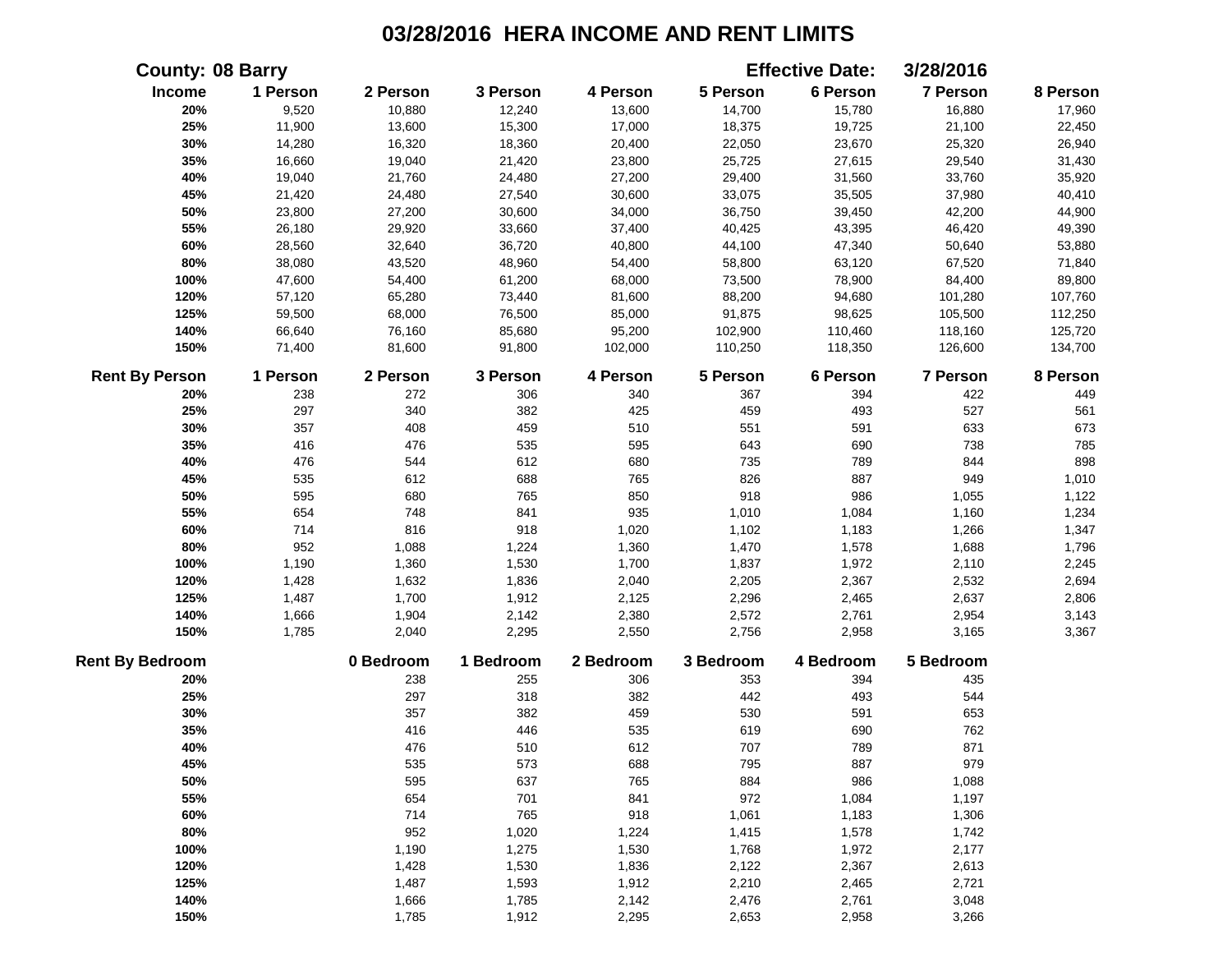| County: 09 Bay         |          |           |           |           |           | <b>Effective Date:</b> | 3/28/2016       |          |
|------------------------|----------|-----------|-----------|-----------|-----------|------------------------|-----------------|----------|
| Income                 | 1 Person | 2 Person  | 3 Person  | 4 Person  | 5 Person  | 6 Person               | <b>7 Person</b> | 8 Person |
| 20%                    | 8,600    | 9,840     | 11,060    | 12,280    | 13,280    | 14,260                 | 15,240          | 16,220   |
| 25%                    | 10,750   | 12,300    | 13,825    | 15,350    | 16,600    | 17,825                 | 19,050          | 20,275   |
| 30%                    | 12,900   | 14,760    | 16,590    | 18,420    | 19,920    | 21,390                 | 22,860          | 24,330   |
| 35%                    | 15,050   | 17,220    | 19,355    | 21,490    | 23,240    | 24,955                 | 26,670          | 28,385   |
| 40%                    | 17,200   | 19,680    | 22,120    | 24,560    | 26,560    | 28,520                 | 30,480          | 32,440   |
| 45%                    | 19,350   | 22,140    | 24,885    | 27,630    | 29,880    | 32,085                 | 34,290          | 36,495   |
| 50%                    | 21,500   | 24,600    | 27,650    | 30,700    | 33,200    | 35,650                 | 38,100          | 40,550   |
| 55%                    | 23,650   | 27,060    | 30,415    | 33,770    | 36,520    | 39,215                 | 41,910          | 44,605   |
| 60%                    | 25,800   | 29,520    | 33,180    | 36,840    | 39,840    | 42,780                 | 45,720          | 48,660   |
| 80%                    | 34,400   | 39,360    | 44,240    | 49,120    | 53,120    | 57,040                 | 60,960          | 64,880   |
| 100%                   | 43,000   | 49,200    | 55,300    | 61,400    | 66,400    | 71,300                 | 76,200          | 81,100   |
| 120%                   | 51,600   | 59,040    | 66,360    | 73,680    | 79,680    | 85,560                 | 91,440          | 97,320   |
| 125%                   | 53,750   | 61,500    | 69,125    | 76,750    | 83,000    | 89,125                 | 95,250          | 101,375  |
| 140%                   | 60,200   | 68,880    | 77,420    | 85,960    | 92,960    | 99,820                 | 106,680         | 113,540  |
| 150%                   | 64,500   | 73,800    | 82,950    | 92,100    | 99,600    | 106,950                | 114,300         | 121,650  |
| <b>Rent By Person</b>  | 1 Person | 2 Person  | 3 Person  | 4 Person  | 5 Person  | 6 Person               | <b>7 Person</b> | 8 Person |
| 20%                    | 215      | 246       | 276       | 307       | 332       | 356                    | 381             | 405      |
| 25%                    | 268      | 307       | 345       | 383       | 415       | 445                    | 476             | 506      |
| 30%                    | 322      | 369       | 414       | 460       | 498       | 534                    | 571             | 608      |
| 35%                    | 376      | 430       | 483       | 537       | 581       | 623                    | 666             | 709      |
| 40%                    | 430      | 492       | 553       | 614       | 664       | 713                    | 762             | 811      |
| 45%                    | 483      | 553       | 622       | 690       | 747       | 802                    | 857             | 912      |
| 50%                    | 537      | 615       | 691       | 767       | 830       | 891                    | 952             | 1,013    |
| 55%                    | 591      | 676       | 760       | 844       | 913       | 980                    | 1,047           | 1,115    |
| 60%                    | 645      | 738       | 829       | 921       | 996       | 1,069                  | 1,143           | 1,216    |
| 80%                    | 860      | 984       | 1,106     | 1,228     | 1,328     | 1,426                  | 1,524           | 1,622    |
| 100%                   | 1,075    | 1,230     | 1,382     | 1,535     | 1,660     | 1,782                  | 1,905           | 2,027    |
| 120%                   | 1,290    | 1,476     | 1,659     | 1,842     | 1,992     | 2,139                  | 2,286           | 2,433    |
| 125%                   | 1,343    | 1,537     | 1,728     | 1,918     | 2,075     | 2,228                  | 2,381           | 2,534    |
| 140%                   | 1,505    | 1,722     | 1,935     | 2,149     | 2,324     | 2,495                  | 2,667           | 2,838    |
| 150%                   | 1,612    | 1,845     | 2,073     | 2,302     | 2,490     | 2,673                  | 2,857           | 3,041    |
| <b>Rent By Bedroom</b> |          | 0 Bedroom | 1 Bedroom | 2 Bedroom | 3 Bedroom | 4 Bedroom              | 5 Bedroom       |          |
| 20%                    |          | 215       | 230       | 276       | 319       | 356                    | 393             |          |
| 25%                    |          | 268       | 288       | 345       | 399       | 445                    | 491             |          |
| 30%                    |          | 322       | 345       | 414       | 479       | 534                    | 589             |          |
| 35%                    |          | 376       | 403       | 483       | 559       | 623                    | 688             |          |
| 40%                    |          | 430       | 461       | 553       | 639       | 713                    | 786             |          |
| 45%                    |          | 483       | 518       | 622       | 718       | 802                    | 884             |          |
| 50%                    |          | 537       | 576       | 691       | 798       | 891                    | 983             |          |
| 55%                    |          | 591       | 633       | 760       | 878       | 980                    | 1,081           |          |
| 60%                    |          | 645       | 691       | 829       | 958       | 1,069                  | 1,179           |          |
| 80%                    |          | 860       | 922       | 1,106     | 1,278     | 1,426                  | 1,573           |          |
| 100%                   |          | 1,075     | 1,152     | 1,382     | 1,597     | 1,782                  | 1,966           |          |
| 120%                   |          | 1,290     | 1,383     | 1,659     | 1,917     | 2,139                  | 2,359           |          |
| 125%                   |          | 1,343     | 1,440     | 1,728     | 1,996     | 2,228                  | 2,457           |          |
| 140%                   |          | 1,505     | 1,613     | 1,935     | 2,236     | 2,495                  | 2,752           |          |
| 150%                   |          | 1,612     | 1,728     | 2,073     | 2,396     | 2,673                  | 2,949           |          |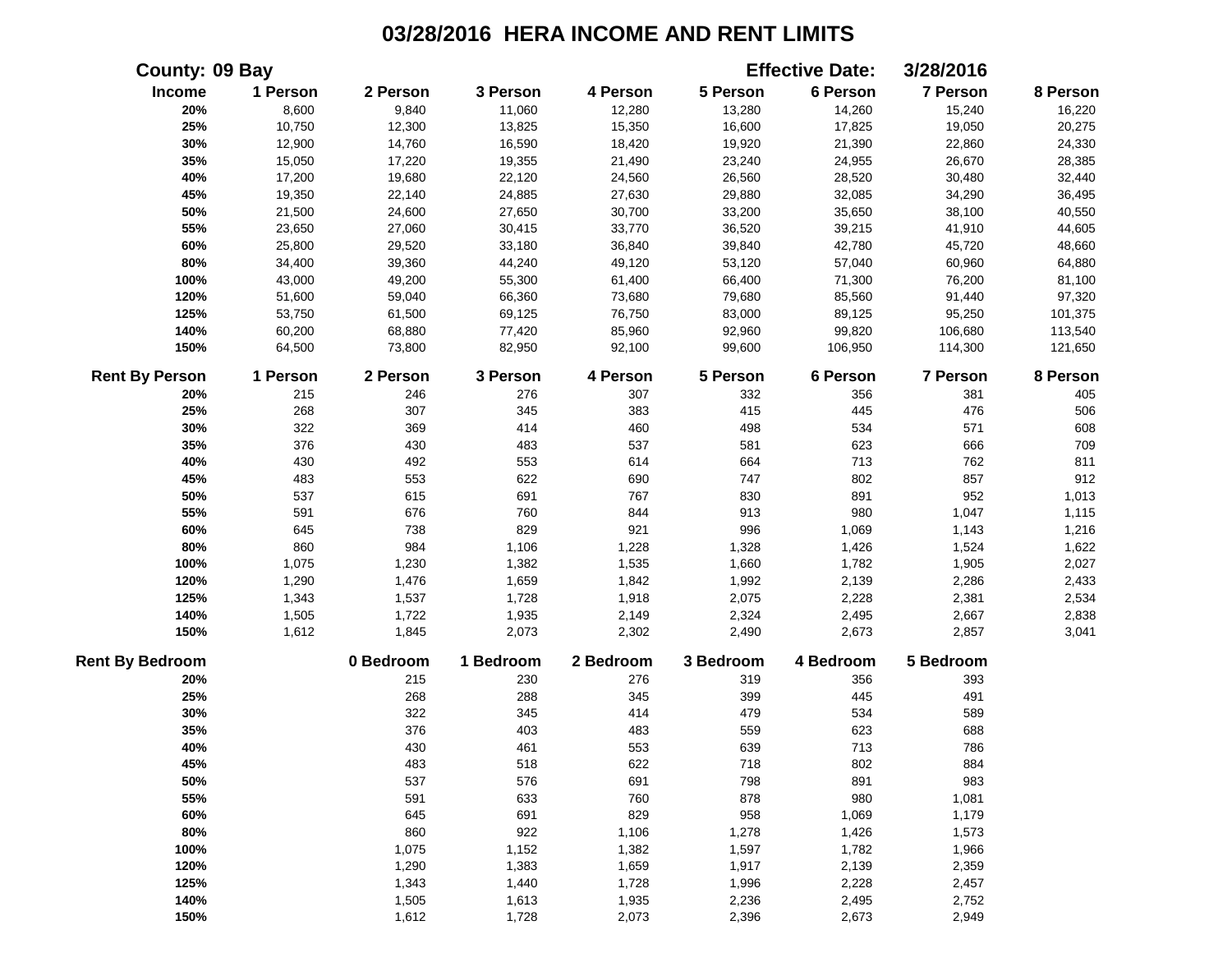|                        | <b>County: 10 Benzie</b> |           |           |           |           | <b>Effective Date:</b> | 3/28/2016       |          |
|------------------------|--------------------------|-----------|-----------|-----------|-----------|------------------------|-----------------|----------|
| Income                 | 1 Person                 | 2 Person  | 3 Person  | 4 Person  | 5 Person  | 6 Person               | 7 Person        | 8 Person |
| 20%                    | 8,640                    | 9,880     | 11,120    | 12,340    | 13,340    | 14,320                 | 15,320          | 16,300   |
| 25%                    | 10,800                   | 12,350    | 13,900    | 15,425    | 16,675    | 17,900                 | 19,150          | 20,375   |
| 30%                    | 12,960                   | 14,820    | 16,680    | 18,510    | 20,010    | 21,480                 | 22,980          | 24,450   |
| 35%                    | 15,120                   | 17,290    | 19,460    | 21,595    | 23,345    | 25,060                 | 26,810          | 28,525   |
| 40%                    | 17,280                   | 19,760    | 22,240    | 24,680    | 26,680    | 28,640                 | 30,640          | 32,600   |
| 45%                    | 19,440                   | 22,230    | 25,020    | 27,765    | 30,015    | 32,220                 | 34,470          | 36,675   |
| 50%                    | 21,600                   | 24,700    | 27,800    | 30,850    | 33,350    | 35,800                 | 38,300          | 40,750   |
| 55%                    | 23,760                   | 27,170    | 30,580    | 33,935    | 36,685    | 39,380                 | 42,130          | 44,825   |
| 60%                    | 25,920                   | 29,640    | 33,360    | 37,020    | 40,020    | 42,960                 | 45,960          | 48,900   |
| $80\%$                 | 34,560                   | 39,520    | 44,480    | 49,360    | 53,360    | 57,280                 | 61,280          | 65,200   |
| 100%                   | 43,200                   | 49,400    | 55,600    | 61,700    | 66,700    | 71,600                 | 76,600          | 81,500   |
| 120%                   | 51,840                   | 59,280    | 66,720    | 74,040    | 80,040    | 85,920                 | 91,920          | 97,800   |
| 125%                   | 54,000                   | 61,750    | 69,500    | 77,125    | 83,375    | 89,500                 | 95,750          | 101,875  |
| 140%                   | 60,480                   | 69,160    | 77,840    | 86,380    | 93,380    | 100,240                | 107,240         | 114,100  |
| 150%                   | 64,800                   | 74,100    | 83,400    | 92,550    | 100,050   | 107,400                | 114,900         | 122,250  |
| <b>Rent By Person</b>  | 1 Person                 | 2 Person  | 3 Person  | 4 Person  | 5 Person  | 6 Person               | <b>7 Person</b> | 8 Person |
| 20%                    | 216                      | 247       | 278       | 308       | 333       | 358                    | 383             | 407      |
| 25%                    | 270                      | 308       | 347       | 385       | 416       | 447                    | 478             | 509      |
| 30%                    | 324                      | 370       | 417       | 462       | 500       | 537                    | 574             | 611      |
| 35%                    | 378                      | 432       | 486       | 539       | 583       | 626                    | 670             | 713      |
| 40%                    | 432                      | 494       | 556       | 617       | 667       | 716                    | 766             | 815      |
| 45%                    | 486                      | 555       | 625       | 694       | 750       | 805                    | 861             | 916      |
| 50%                    | 540                      | 617       | 695       | 771       | 833       | 895                    | 957             | 1,018    |
| 55%                    | 594                      | 679       | 764       | 848       | 917       | 984                    | 1,053           | 1,120    |
| 60%                    | 648                      | 741       | 834       | 925       | 1,000     | 1,074                  | 1,149           | 1,222    |
| 80%                    | 864                      | 988       | 1,112     | 1,234     | 1,334     | 1,432                  | 1,532           | 1,630    |
| 100%                   | 1,080                    | 1,235     | 1,390     | 1,542     | 1,667     | 1,790                  | 1,915           | 2,037    |
| 120%                   | 1,296                    | 1,482     | 1,668     | 1,851     | 2,001     | 2,148                  | 2,298           | 2,445    |
| 125%                   | 1,350                    | 1,543     | 1,737     | 1,928     | 2,084     | 2,237                  | 2,393           | 2,546    |
| 140%                   | 1,512                    | 1,729     | 1,946     | 2,159     | 2,334     | 2,506                  | 2,681           | 2,852    |
| 150%                   | 1,620                    | 1,852     | 2,085     | 2,313     | 2,501     | 2,685                  | 2,872           | 3,056    |
| <b>Rent By Bedroom</b> |                          | 0 Bedroom | 1 Bedroom | 2 Bedroom | 3 Bedroom | 4 Bedroom              | 5 Bedroom       |          |
| 20%                    |                          | 216       | 231       | 278       | 321       | 358                    | 395             |          |
| 25%                    |                          | 270       | 289       | 347       | 401       | 447                    | 494             |          |
| 30%                    |                          | 324       | 347       | 417       | 481       | 537                    | 592             |          |
| 35%                    |                          | 378       | 405       | 486       | 561       | 626                    | 691             |          |
| 40%                    |                          | 432       | 463       | 556       | 642       | 716                    | 790             |          |
| 45%                    |                          | 486       | 520       | 625       | 722       | 805                    | 889             |          |
| 50%                    |                          | 540       | 578       | 695       | 802       | 895                    | 988             |          |
| 55%                    |                          | 594       | 636       | 764       | 882       | 984                    | 1,086           |          |
| 60%                    |                          | 648       | 694       | 834       | 963       | 1,074                  | 1,185           |          |
| 80%                    |                          | 864       | 926       | 1,112     | 1,284     | 1,432                  | 1,581           |          |
| 100%                   |                          | 1,080     | 1,157     | 1,390     | 1,605     | 1,790                  | 1,976           |          |
| 120%                   |                          | 1,296     | 1,389     | 1,668     | 1,926     | 2,148                  | 2,371           |          |
| 125%                   |                          | 1,350     | 1,446     | 1,737     | 2,006     | 2,237                  | 2,470           |          |
| 140%                   |                          | 1,512     | 1,620     | 1,946     | 2,247     | 2,506                  | 2,766           |          |
| 150%                   |                          | 1,620     | 1,736     | 2,085     | 2,407     | 2,685                  | 2,964           |          |
|                        |                          |           |           |           |           |                        |                 |          |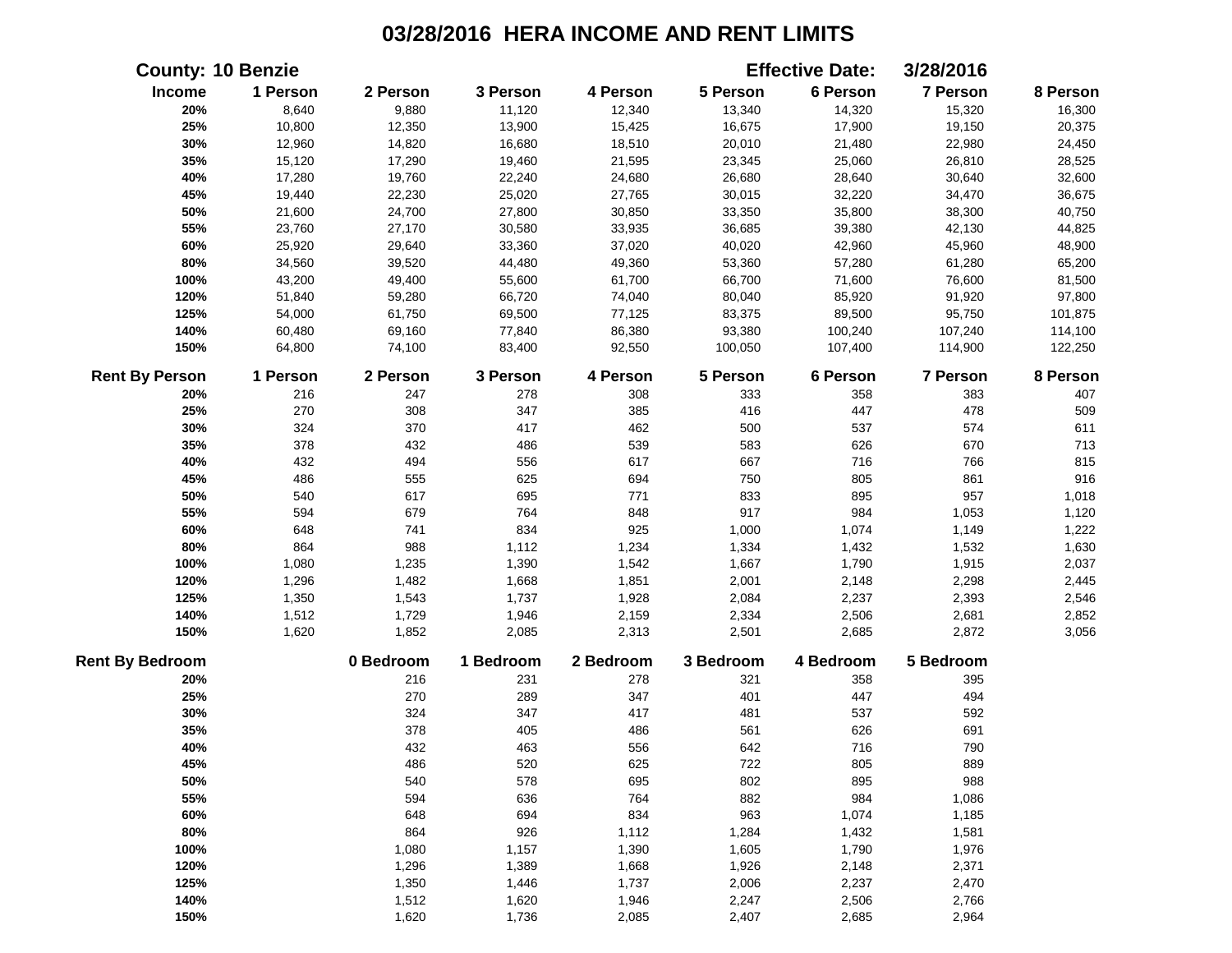|                        | <b>County: 11 Berrien</b> |           |           |           |           | <b>Effective Date:</b> | 3/28/2016       |          |
|------------------------|---------------------------|-----------|-----------|-----------|-----------|------------------------|-----------------|----------|
| Income                 | 1 Person                  | 2 Person  | 3 Person  | 4 Person  | 5 Person  | 6 Person               | <b>7 Person</b> | 8 Person |
| 20%                    | 8,400                     | 9,600     | 10,800    | 12,000    | 12,960    | 13,920                 | 14,880          | 15,840   |
| 25%                    | 10,500                    | 12,000    | 13,500    | 15,000    | 16,200    | 17,400                 | 18,600          | 19,800   |
| 30%                    | 12,600                    | 14,400    | 16,200    | 18,000    | 19,440    | 20,880                 | 22,320          | 23,760   |
| 35%                    | 14,700                    | 16,800    | 18,900    | 21,000    | 22,680    | 24,360                 | 26,040          | 27,720   |
| 40%                    | 16,800                    | 19,200    | 21,600    | 24,000    | 25,920    | 27,840                 | 29,760          | 31,680   |
| 45%                    | 18,900                    | 21,600    | 24,300    | 27,000    | 29,160    | 31,320                 | 33,480          | 35,640   |
| 50%                    | 21,000                    | 24,000    | 27,000    | 30,000    | 32,400    | 34,800                 | 37,200          | 39,600   |
| 55%                    | 23,100                    | 26,400    | 29,700    | 33,000    | 35,640    | 38,280                 | 40,920          | 43,560   |
| 60%                    | 25,200                    | 28,800    | 32,400    | 36,000    | 38,880    | 41,760                 | 44,640          | 47,520   |
| 80%                    | 33,600                    | 38,400    | 43,200    | 48,000    | 51,840    | 55,680                 | 59,520          | 63,360   |
| 100%                   | 42,000                    | 48,000    | 54,000    | 60,000    | 64,800    | 69,600                 | 74,400          | 79,200   |
| 120%                   | 50,400                    | 57,600    | 64,800    | 72,000    | 77,760    | 83,520                 | 89,280          | 95,040   |
| 125%                   | 52,500                    | 60,000    | 67,500    | 75,000    | 81,000    | 87,000                 | 93,000          | 99,000   |
| 140%                   | 58,800                    | 67,200    | 75,600    | 84,000    | 90,720    | 97,440                 | 104,160         | 110,880  |
| 150%                   | 63,000                    | 72,000    | 81,000    | 90,000    | 97,200    | 104,400                | 111,600         | 118,800  |
| <b>Rent By Person</b>  | 1 Person                  | 2 Person  | 3 Person  | 4 Person  | 5 Person  | 6 Person               | 7 Person        | 8 Person |
| 20%                    | 210                       | 240       | 270       | 300       | 324       | 348                    | 372             | 396      |
| 25%                    | 262                       | 300       | 337       | 375       | 405       | 435                    | 465             | 495      |
| 30%                    | 315                       | 360       | 405       | 450       | 486       | 522                    | 558             | 594      |
| 35%                    | 367                       | 420       | 472       | 525       | 567       | 609                    | 651             | 693      |
| 40%                    | 420                       | 480       | 540       | 600       | 648       | 696                    | 744             | 792      |
| 45%                    | 472                       | 540       | 607       | 675       | 729       | 783                    | 837             | 891      |
| 50%                    | 525                       | 600       | 675       | 750       | 810       | 870                    | 930             | 990      |
| 55%                    | 577                       | 660       | 742       | 825       | 891       | 957                    | 1,023           | 1,089    |
| 60%                    | 630                       | 720       | 810       | 900       | 972       | 1,044                  | 1,116           | 1,188    |
| 80%                    | 840                       | 960       | 1,080     | 1,200     | 1,296     | 1,392                  | 1,488           | 1,584    |
| 100%                   | 1,050                     | 1,200     | 1,350     | 1,500     | 1,620     | 1,740                  | 1,860           | 1,980    |
| 120%                   | 1,260                     | 1,440     | 1,620     | 1,800     | 1,944     | 2,088                  | 2,232           | 2,376    |
| 125%                   | 1,312                     | 1,500     | 1,687     | 1,875     | 2,025     | 2,175                  | 2,325           | 2,475    |
| 140%                   | 1,470                     | 1,680     | 1,890     | 2,100     | 2,268     | 2,436                  | 2,604           | 2,772    |
| 150%                   | 1,575                     | 1,800     | 2,025     | 2,250     | 2,430     | 2,610                  | 2,790           | 2,970    |
| <b>Rent By Bedroom</b> |                           | 0 Bedroom | 1 Bedroom | 2 Bedroom | 3 Bedroom | 4 Bedroom              | 5 Bedroom       |          |
| 20%                    |                           | 210       | 225       | 270       | 312       | 348                    | 384             |          |
| 25%                    |                           | 262       | 281       | 337       | 390       | 435                    | 480             |          |
| 30%                    |                           | 315       | 337       | 405       | 468       | 522                    | 576             |          |
| 35%                    |                           | 367       | 393       | 472       | 546       | 609                    | 672             |          |
| 40%                    |                           | 420       | 450       | 540       | 624       | 696                    | 768             |          |
| 45%                    |                           | 472       | 506       | 607       | 702       | 783                    | 864             |          |
| 50%                    |                           | 525       | 562       | 675       | 780       | 870                    | 960             |          |
| 55%                    |                           | 577       | 618       | 742       | 858       | 957                    | 1,056           |          |
| 60%                    |                           | 630       | 675       | 810       | 936       | 1,044                  | 1,152           |          |
| 80%                    |                           | 840       | 900       | 1,080     | 1,248     | 1,392                  | 1,536           |          |
| 100%                   |                           | 1,050     | 1,125     | 1,350     | 1,560     | 1,740                  | 1,920           |          |
| 120%                   |                           | 1,260     | 1,350     | 1,620     | 1,872     | 2,088                  | 2,304           |          |
| 125%                   |                           | 1,312     | 1,406     | 1,687     | 1,950     | 2,175                  | 2,400           |          |
| 140%                   |                           | 1,470     | 1,575     | 1,890     | 2,184     | 2,436                  | 2,688           |          |
| 150%                   |                           | 1,575     | 1,687     | 2,025     | 2,340     | 2,610                  | 2,880           |          |
|                        |                           |           |           |           |           |                        |                 |          |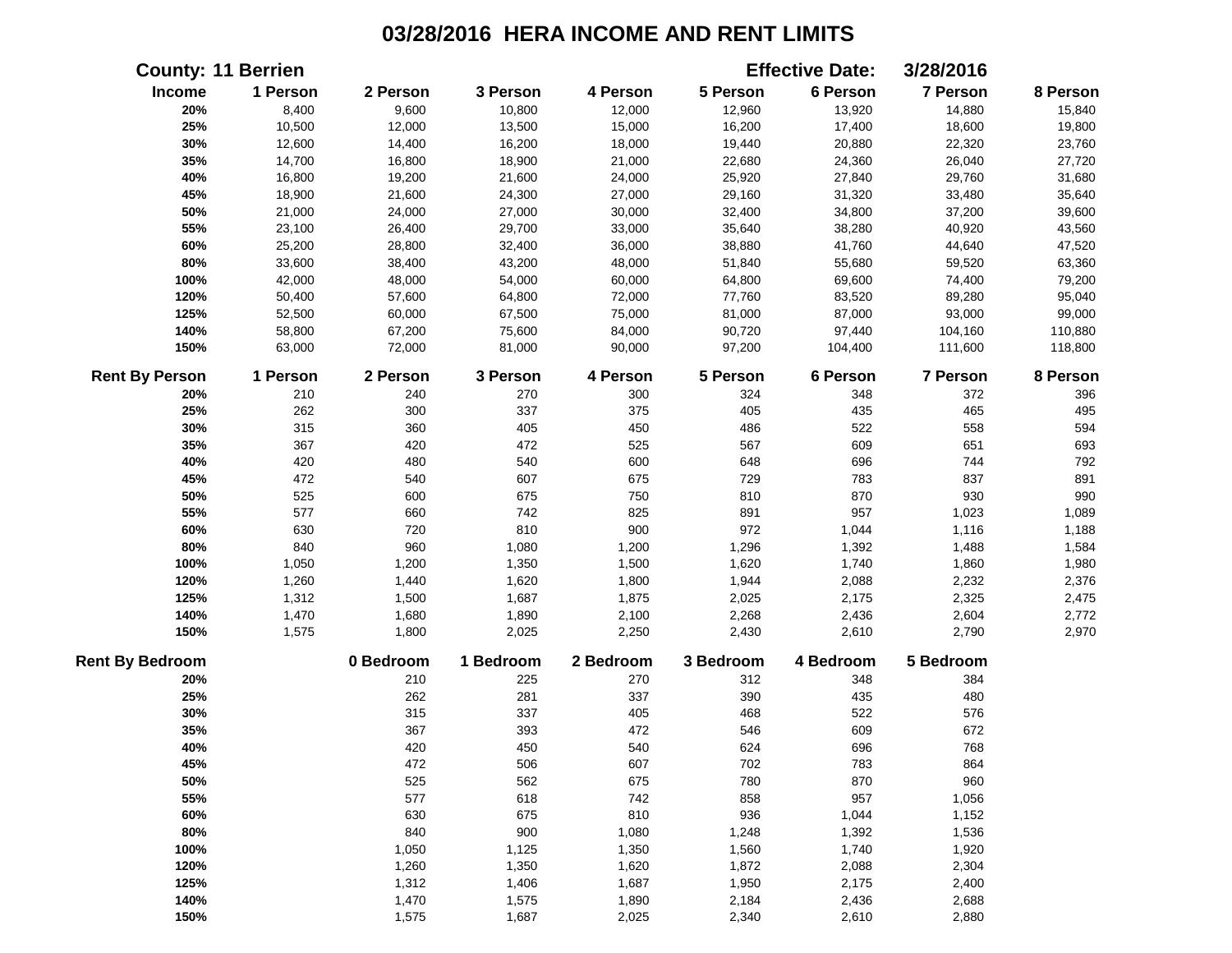|                        | <b>County: 12 Branch</b> |           |           |           |           | <b>Effective Date:</b> | 3/28/2016       |          |
|------------------------|--------------------------|-----------|-----------|-----------|-----------|------------------------|-----------------|----------|
| Income                 | 1 Person                 | 2 Person  | 3 Person  | 4 Person  | 5 Person  | 6 Person               | 7 Person        | 8 Person |
| 20%                    | 7,940                    | 9,080     | 10,220    | 11,340    | 12,260    | 13,160                 | 14,080          | 14,980   |
| 25%                    | 9,925                    | 11,350    | 12,775    | 14,175    | 15,325    | 16,450                 | 17,600          | 18,725   |
| 30%                    | 11,910                   | 13,620    | 15,330    | 17,010    | 18,390    | 19,740                 | 21,120          | 22,470   |
| 35%                    | 13,895                   | 15,890    | 17,885    | 19,845    | 21,455    | 23,030                 | 24,640          | 26,215   |
| 40%                    | 15,880                   | 18,160    | 20,440    | 22,680    | 24,520    | 26,320                 | 28,160          | 29,960   |
| 45%                    | 17,865                   | 20,430    | 22,995    | 25,515    | 27,585    | 29,610                 | 31,680          | 33,705   |
| 50%                    | 19,850                   | 22,700    | 25,550    | 28,350    | 30,650    | 32,900                 | 35,200          | 37,450   |
| 55%                    | 21,835                   | 24,970    | 28,105    | 31,185    | 33,715    | 36,190                 | 38,720          | 41,195   |
| 60%                    | 23,820                   | 27,240    | 30,660    | 34,020    | 36,780    | 39,480                 | 42,240          | 44,940   |
| 80%                    | 31,760                   | 36,320    | 40,880    | 45,360    | 49,040    | 52,640                 | 56,320          | 59,920   |
| 100%                   | 39,700                   | 45,400    | 51,100    | 56,700    | 61,300    | 65,800                 | 70,400          | 74,900   |
| 120%                   | 47,640                   | 54,480    | 61,320    | 68,040    | 73,560    | 78,960                 | 84,480          | 89,880   |
| 125%                   | 49,625                   | 56,750    | 63,875    | 70,875    | 76,625    | 82,250                 | 88,000          | 93,625   |
| 140%                   | 55,580                   | 63,560    | 71,540    | 79,380    | 85,820    | 92,120                 | 98,560          | 104,860  |
| 150%                   | 59,550                   | 68,100    | 76,650    | 85,050    | 91,950    | 98,700                 | 105,600         | 112,350  |
| <b>Rent By Person</b>  | 1 Person                 | 2 Person  | 3 Person  | 4 Person  | 5 Person  | 6 Person               | <b>7 Person</b> | 8 Person |
| 20%                    | 198                      | 227       | 255       | 283       | 306       | 329                    | 352             | 374      |
| 25%                    | 248                      | 283       | 319       | 354       | 383       | 411                    | 440             | 468      |
| 30%                    | 297                      | 340       | 383       | 425       | 459       | 493                    | 528             | 561      |
| 35%                    | 347                      | 397       | 447       | 496       | 536       | 575                    | 616             | 655      |
| 40%                    | 397                      | 454       | 511       | 567       | 613       | 658                    | 704             | 749      |
| 45%                    | 446                      | 510       | 574       | 637       | 689       | 740                    | 792             | 842      |
| 50%                    | 496                      | 567       | 638       | 708       | 766       | 822                    | 880             | 936      |
| 55%                    | 545                      | 624       | 702       | 779       | 842       | 904                    | 968             | 1,029    |
| 60%                    | 595                      | 681       | 766       | 850       | 919       | 987                    | 1,056           | 1,123    |
| 80%                    | 794                      | 908       | 1,022     | 1,134     | 1,226     | 1,316                  | 1,408           | 1,498    |
| 100%                   | 992                      | 1,135     | 1,277     | 1,417     | 1,532     | 1,645                  | 1,760           | 1,872    |
| 120%                   | 1,191                    | 1,362     | 1,533     | 1,701     | 1,839     | 1,974                  | 2,112           | 2,247    |
| 125%                   | 1,240                    | 1,418     | 1,596     | 1,771     | 1,915     | 2,056                  | 2,200           | 2,340    |
| 140%                   | 1,389                    | 1,589     | 1,788     | 1,984     | 2,145     | 2,303                  | 2,464           | 2,621    |
| 150%                   | 1,488                    | 1,702     | 1,916     | 2,126     | 2,298     | 2,467                  | 2,640           | 2,808    |
| <b>Rent By Bedroom</b> |                          | 0 Bedroom | 1 Bedroom | 2 Bedroom | 3 Bedroom | 4 Bedroom              | 5 Bedroom       |          |
| 20%                    |                          | 198       | 212       | 255       | 295       | 329                    | 363             |          |
| 25%                    |                          | 248       | 265       | 319       | 368       | 411                    | 454             |          |
| 30%                    |                          | 297       | 319       | 383       | 442       | 493                    | 544             |          |
| 35%                    |                          | 347       | 372       | 447       | 516       | 575                    | 635             |          |
| 40%                    |                          | 397       | 425       | 511       | 590       | 658                    | 726             |          |
| 45%                    |                          | 446       | 478       | 574       | 663       | 740                    | 817             |          |
| 50%                    |                          | 496       | 531       | 638       | 737       | 822                    | 908             |          |
| 55%                    |                          | 545       | 585       | 702       | 811       | 904                    | 998             |          |
| 60%                    |                          | 595       | 638       | 766       | 885       | 987                    | 1,089           |          |
| 80%                    |                          | 794       | 851       | 1,022     | 1,180     | 1,316                  | 1,453           |          |
| 100%                   |                          | 992       | 1,063     | 1,277     | 1,475     | 1,645                  | 1,816           |          |
| 120%                   |                          | 1,191     | 1,276     | 1,533     | 1,770     | 1,974                  | 2,179           |          |
| 125%                   |                          | 1,240     | 1,329     | 1,596     | 1,843     | 2,056                  | 2,270           |          |
| 140%                   |                          | 1,389     | 1,489     | 1,788     | 2,065     | 2,303                  | 2,542           |          |
| 150%                   |                          | 1,488     | 1,595     | 1,916     | 2,212     | 2,467                  | 2,724           |          |
|                        |                          |           |           |           |           |                        |                 |          |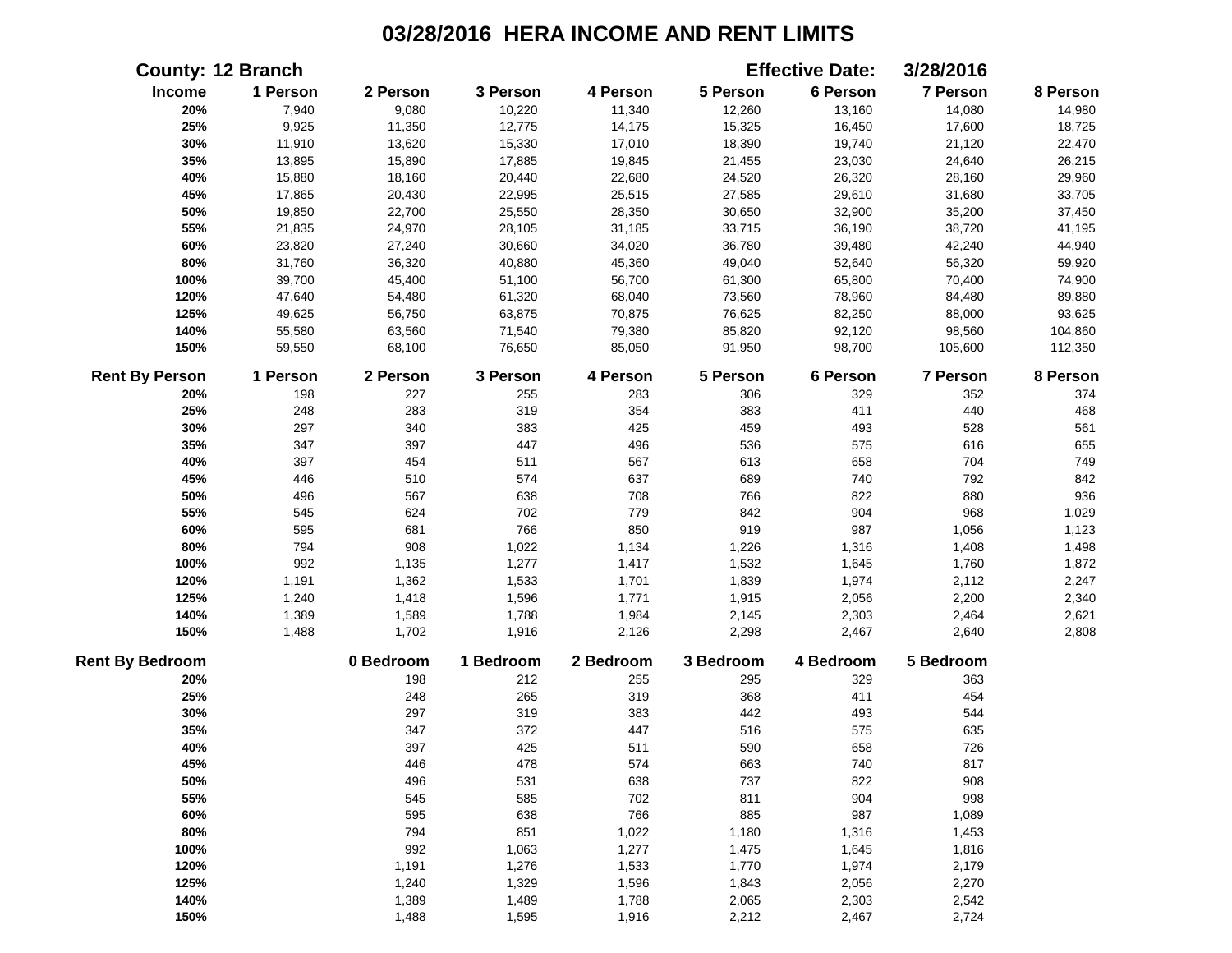| 1 Person<br>6 Person<br>7 Person<br>Income<br>2 Person<br>3 Person<br>5 Person<br>4 Person<br>8 Person<br>9,520<br>10,700<br>20%<br>8,320<br>11,880<br>12,840<br>13,800<br>14,740<br>15,700<br>25%<br>10,400<br>11,900<br>13,375<br>14,850<br>16,050<br>17,250<br>18,425<br>19,625<br>30%<br>12,480<br>14,280<br>16,050<br>17,820<br>19,260<br>20,700<br>22,110<br>23,550<br>35%<br>14,560<br>16,660<br>18,725<br>20,790<br>22,470<br>24,150<br>25,795<br>27,475<br>40%<br>19,040<br>21,400<br>23,760<br>25,680<br>16,640<br>27,600<br>29,480<br>31,400<br>45%<br>18,720<br>21,420<br>24,075<br>26,730<br>28,890<br>31,050<br>33,165<br>35,325<br>50%<br>23,800<br>26,750<br>29,700<br>34,500<br>36,850<br>39,250<br>20,800<br>32,100<br>55%<br>22,880<br>26,180<br>29,425<br>32,670<br>35,310<br>37,950<br>40,535<br>43,175<br>60%<br>24,960<br>28,560<br>32,100<br>38,520<br>44,220<br>35,640<br>41,400<br>47,100<br>80%<br>42,800<br>47,520<br>33,280<br>38,080<br>51,360<br>55,200<br>58,960<br>62,800<br>100%<br>41,600<br>47,600<br>53,500<br>73,700<br>59,400<br>64,200<br>69,000<br>78,500<br>120%<br>49,920<br>71,280<br>57,120<br>64,200<br>77,040<br>82,800<br>88,440<br>94,200<br>125%<br>52,000<br>66,875<br>74,250<br>98,125<br>59,500<br>80,250<br>86,250<br>92,125<br>140%<br>58,240<br>66,640<br>74,900<br>83,160<br>89,880<br>96,600<br>103,180<br>109,900<br>150%<br>71,400<br>80,250<br>89,100<br>96,300<br>62,400<br>103,500<br>110,550<br>117,750<br><b>Rent By Person</b><br>1 Person<br>2 Person<br>3 Person<br>4 Person<br>5 Person<br>6 Person<br>7 Person<br>208<br>238<br>267<br>297<br>321<br>345<br>368<br>392<br>20%<br>371<br>490<br>297<br>334<br>401<br>431<br>460<br>25%<br>260<br>30%<br>312<br>357<br>401<br>445<br>481<br>517<br>552<br>588<br>519<br>603<br>686<br>35%<br>364<br>416<br>468<br>561<br>644<br>642<br>40%<br>476<br>535<br>594<br>690<br>737<br>785<br>416<br>601<br>668<br>722<br>776<br>829<br>883<br>45%<br>468<br>535<br>802<br>862<br>921<br>50%<br>595<br>668<br>742<br>981<br>520<br>816<br>882<br>948<br>55%<br>572<br>654<br>735<br>1,013<br>1,079<br>802<br>891<br>963<br>60%<br>624<br>714<br>1,035<br>1,105<br>1,177<br>80%<br>832<br>952<br>1,070<br>1,188<br>1,284<br>1,380<br>1,474<br>1,570<br>100%<br>1,040<br>1,190<br>1,605<br>1,725<br>1,842<br>1,962<br>1,337<br>1,485<br>2,070<br>120%<br>1,248<br>1,428<br>1,605<br>1,782<br>1,926<br>2,211<br>2,355<br>125%<br>2,006<br>2,156<br>2,453<br>1,300<br>1,487<br>1,671<br>1,856<br>2,303<br>140%<br>1,456<br>1,872<br>2,079<br>2,247<br>2,579<br>2,747<br>1,666<br>2,415<br>150%<br>2,763<br>2,943<br>1,560<br>1,785<br>2,006<br>2,227<br>2,407<br>2,587<br>0 Bedroom<br>1 Bedroom<br>2 Bedroom<br>3 Bedroom<br>4 Bedroom<br>5 Bedroom<br>208<br>20%<br>223<br>267<br>309<br>345<br>380<br>25%<br>260<br>278<br>334<br>386<br>431<br>475<br>30%<br>312<br>334<br>401<br>463<br>517<br>570<br>35%<br>364<br>390<br>540<br>468<br>603<br>665<br>40%<br>416<br>446<br>535<br>618<br>690<br>761<br>45%<br>468<br>501<br>601<br>695<br>776<br>856<br>862<br>951<br>50%<br>520<br>557<br>668<br>772<br>948<br>55%<br>572<br>613<br>735<br>849<br>1,046<br>624<br>802<br>927<br>60%<br>669<br>1,035<br>1,141<br>80%<br>832<br>892<br>1,070<br>1,236<br>1,380<br>1,522<br>100%<br>1,337<br>1,545<br>1,725<br>1,902<br>1,040<br>1,115<br>120%<br>1,248<br>1,338<br>1,605<br>1,854<br>2,070<br>2,283<br>125%<br>2,378<br>1,300<br>1,393<br>1,671<br>1,931<br>2,156<br>140%<br>1,456<br>1,561<br>1,872<br>2,163<br>2,415<br>2,663<br>150%<br>1,560<br>1,672<br>2,006<br>2,317<br>2,587<br>2,853 |                        | <b>County: 13 Calhoun</b> |  |  | <b>Effective Date:</b> | 3/28/2016 |          |
|--------------------------------------------------------------------------------------------------------------------------------------------------------------------------------------------------------------------------------------------------------------------------------------------------------------------------------------------------------------------------------------------------------------------------------------------------------------------------------------------------------------------------------------------------------------------------------------------------------------------------------------------------------------------------------------------------------------------------------------------------------------------------------------------------------------------------------------------------------------------------------------------------------------------------------------------------------------------------------------------------------------------------------------------------------------------------------------------------------------------------------------------------------------------------------------------------------------------------------------------------------------------------------------------------------------------------------------------------------------------------------------------------------------------------------------------------------------------------------------------------------------------------------------------------------------------------------------------------------------------------------------------------------------------------------------------------------------------------------------------------------------------------------------------------------------------------------------------------------------------------------------------------------------------------------------------------------------------------------------------------------------------------------------------------------------------------------------------------------------------------------------------------------------------------------------------------------------------------------------------------------------------------------------------------------------------------------------------------------------------------------------------------------------------------------------------------------------------------------------------------------------------------------------------------------------------------------------------------------------------------------------------------------------------------------------------------------------------------------------------------------------------------------------------------------------------------------------------------------------------------------------------------------------------------------------------------------------------------------------------------------------------------------------------------------------------------------------------------------------------------------------------------------------------------------------------------------------------------------------------------------------------------------------------------------------------------------------------------------------------------------------------------------------------------------------------------------------------------------------------------------------------------------------------------------------------------------------------------------------|------------------------|---------------------------|--|--|------------------------|-----------|----------|
|                                                                                                                                                                                                                                                                                                                                                                                                                                                                                                                                                                                                                                                                                                                                                                                                                                                                                                                                                                                                                                                                                                                                                                                                                                                                                                                                                                                                                                                                                                                                                                                                                                                                                                                                                                                                                                                                                                                                                                                                                                                                                                                                                                                                                                                                                                                                                                                                                                                                                                                                                                                                                                                                                                                                                                                                                                                                                                                                                                                                                                                                                                                                                                                                                                                                                                                                                                                                                                                                                                                                                                                                              |                        |                           |  |  |                        |           |          |
|                                                                                                                                                                                                                                                                                                                                                                                                                                                                                                                                                                                                                                                                                                                                                                                                                                                                                                                                                                                                                                                                                                                                                                                                                                                                                                                                                                                                                                                                                                                                                                                                                                                                                                                                                                                                                                                                                                                                                                                                                                                                                                                                                                                                                                                                                                                                                                                                                                                                                                                                                                                                                                                                                                                                                                                                                                                                                                                                                                                                                                                                                                                                                                                                                                                                                                                                                                                                                                                                                                                                                                                                              |                        |                           |  |  |                        |           |          |
|                                                                                                                                                                                                                                                                                                                                                                                                                                                                                                                                                                                                                                                                                                                                                                                                                                                                                                                                                                                                                                                                                                                                                                                                                                                                                                                                                                                                                                                                                                                                                                                                                                                                                                                                                                                                                                                                                                                                                                                                                                                                                                                                                                                                                                                                                                                                                                                                                                                                                                                                                                                                                                                                                                                                                                                                                                                                                                                                                                                                                                                                                                                                                                                                                                                                                                                                                                                                                                                                                                                                                                                                              |                        |                           |  |  |                        |           |          |
|                                                                                                                                                                                                                                                                                                                                                                                                                                                                                                                                                                                                                                                                                                                                                                                                                                                                                                                                                                                                                                                                                                                                                                                                                                                                                                                                                                                                                                                                                                                                                                                                                                                                                                                                                                                                                                                                                                                                                                                                                                                                                                                                                                                                                                                                                                                                                                                                                                                                                                                                                                                                                                                                                                                                                                                                                                                                                                                                                                                                                                                                                                                                                                                                                                                                                                                                                                                                                                                                                                                                                                                                              |                        |                           |  |  |                        |           |          |
|                                                                                                                                                                                                                                                                                                                                                                                                                                                                                                                                                                                                                                                                                                                                                                                                                                                                                                                                                                                                                                                                                                                                                                                                                                                                                                                                                                                                                                                                                                                                                                                                                                                                                                                                                                                                                                                                                                                                                                                                                                                                                                                                                                                                                                                                                                                                                                                                                                                                                                                                                                                                                                                                                                                                                                                                                                                                                                                                                                                                                                                                                                                                                                                                                                                                                                                                                                                                                                                                                                                                                                                                              |                        |                           |  |  |                        |           |          |
|                                                                                                                                                                                                                                                                                                                                                                                                                                                                                                                                                                                                                                                                                                                                                                                                                                                                                                                                                                                                                                                                                                                                                                                                                                                                                                                                                                                                                                                                                                                                                                                                                                                                                                                                                                                                                                                                                                                                                                                                                                                                                                                                                                                                                                                                                                                                                                                                                                                                                                                                                                                                                                                                                                                                                                                                                                                                                                                                                                                                                                                                                                                                                                                                                                                                                                                                                                                                                                                                                                                                                                                                              |                        |                           |  |  |                        |           |          |
|                                                                                                                                                                                                                                                                                                                                                                                                                                                                                                                                                                                                                                                                                                                                                                                                                                                                                                                                                                                                                                                                                                                                                                                                                                                                                                                                                                                                                                                                                                                                                                                                                                                                                                                                                                                                                                                                                                                                                                                                                                                                                                                                                                                                                                                                                                                                                                                                                                                                                                                                                                                                                                                                                                                                                                                                                                                                                                                                                                                                                                                                                                                                                                                                                                                                                                                                                                                                                                                                                                                                                                                                              |                        |                           |  |  |                        |           |          |
|                                                                                                                                                                                                                                                                                                                                                                                                                                                                                                                                                                                                                                                                                                                                                                                                                                                                                                                                                                                                                                                                                                                                                                                                                                                                                                                                                                                                                                                                                                                                                                                                                                                                                                                                                                                                                                                                                                                                                                                                                                                                                                                                                                                                                                                                                                                                                                                                                                                                                                                                                                                                                                                                                                                                                                                                                                                                                                                                                                                                                                                                                                                                                                                                                                                                                                                                                                                                                                                                                                                                                                                                              |                        |                           |  |  |                        |           |          |
|                                                                                                                                                                                                                                                                                                                                                                                                                                                                                                                                                                                                                                                                                                                                                                                                                                                                                                                                                                                                                                                                                                                                                                                                                                                                                                                                                                                                                                                                                                                                                                                                                                                                                                                                                                                                                                                                                                                                                                                                                                                                                                                                                                                                                                                                                                                                                                                                                                                                                                                                                                                                                                                                                                                                                                                                                                                                                                                                                                                                                                                                                                                                                                                                                                                                                                                                                                                                                                                                                                                                                                                                              |                        |                           |  |  |                        |           |          |
|                                                                                                                                                                                                                                                                                                                                                                                                                                                                                                                                                                                                                                                                                                                                                                                                                                                                                                                                                                                                                                                                                                                                                                                                                                                                                                                                                                                                                                                                                                                                                                                                                                                                                                                                                                                                                                                                                                                                                                                                                                                                                                                                                                                                                                                                                                                                                                                                                                                                                                                                                                                                                                                                                                                                                                                                                                                                                                                                                                                                                                                                                                                                                                                                                                                                                                                                                                                                                                                                                                                                                                                                              |                        |                           |  |  |                        |           |          |
|                                                                                                                                                                                                                                                                                                                                                                                                                                                                                                                                                                                                                                                                                                                                                                                                                                                                                                                                                                                                                                                                                                                                                                                                                                                                                                                                                                                                                                                                                                                                                                                                                                                                                                                                                                                                                                                                                                                                                                                                                                                                                                                                                                                                                                                                                                                                                                                                                                                                                                                                                                                                                                                                                                                                                                                                                                                                                                                                                                                                                                                                                                                                                                                                                                                                                                                                                                                                                                                                                                                                                                                                              |                        |                           |  |  |                        |           |          |
|                                                                                                                                                                                                                                                                                                                                                                                                                                                                                                                                                                                                                                                                                                                                                                                                                                                                                                                                                                                                                                                                                                                                                                                                                                                                                                                                                                                                                                                                                                                                                                                                                                                                                                                                                                                                                                                                                                                                                                                                                                                                                                                                                                                                                                                                                                                                                                                                                                                                                                                                                                                                                                                                                                                                                                                                                                                                                                                                                                                                                                                                                                                                                                                                                                                                                                                                                                                                                                                                                                                                                                                                              |                        |                           |  |  |                        |           |          |
|                                                                                                                                                                                                                                                                                                                                                                                                                                                                                                                                                                                                                                                                                                                                                                                                                                                                                                                                                                                                                                                                                                                                                                                                                                                                                                                                                                                                                                                                                                                                                                                                                                                                                                                                                                                                                                                                                                                                                                                                                                                                                                                                                                                                                                                                                                                                                                                                                                                                                                                                                                                                                                                                                                                                                                                                                                                                                                                                                                                                                                                                                                                                                                                                                                                                                                                                                                                                                                                                                                                                                                                                              |                        |                           |  |  |                        |           |          |
|                                                                                                                                                                                                                                                                                                                                                                                                                                                                                                                                                                                                                                                                                                                                                                                                                                                                                                                                                                                                                                                                                                                                                                                                                                                                                                                                                                                                                                                                                                                                                                                                                                                                                                                                                                                                                                                                                                                                                                                                                                                                                                                                                                                                                                                                                                                                                                                                                                                                                                                                                                                                                                                                                                                                                                                                                                                                                                                                                                                                                                                                                                                                                                                                                                                                                                                                                                                                                                                                                                                                                                                                              |                        |                           |  |  |                        |           |          |
|                                                                                                                                                                                                                                                                                                                                                                                                                                                                                                                                                                                                                                                                                                                                                                                                                                                                                                                                                                                                                                                                                                                                                                                                                                                                                                                                                                                                                                                                                                                                                                                                                                                                                                                                                                                                                                                                                                                                                                                                                                                                                                                                                                                                                                                                                                                                                                                                                                                                                                                                                                                                                                                                                                                                                                                                                                                                                                                                                                                                                                                                                                                                                                                                                                                                                                                                                                                                                                                                                                                                                                                                              |                        |                           |  |  |                        |           |          |
|                                                                                                                                                                                                                                                                                                                                                                                                                                                                                                                                                                                                                                                                                                                                                                                                                                                                                                                                                                                                                                                                                                                                                                                                                                                                                                                                                                                                                                                                                                                                                                                                                                                                                                                                                                                                                                                                                                                                                                                                                                                                                                                                                                                                                                                                                                                                                                                                                                                                                                                                                                                                                                                                                                                                                                                                                                                                                                                                                                                                                                                                                                                                                                                                                                                                                                                                                                                                                                                                                                                                                                                                              |                        |                           |  |  |                        |           |          |
|                                                                                                                                                                                                                                                                                                                                                                                                                                                                                                                                                                                                                                                                                                                                                                                                                                                                                                                                                                                                                                                                                                                                                                                                                                                                                                                                                                                                                                                                                                                                                                                                                                                                                                                                                                                                                                                                                                                                                                                                                                                                                                                                                                                                                                                                                                                                                                                                                                                                                                                                                                                                                                                                                                                                                                                                                                                                                                                                                                                                                                                                                                                                                                                                                                                                                                                                                                                                                                                                                                                                                                                                              |                        |                           |  |  |                        |           | 8 Person |
|                                                                                                                                                                                                                                                                                                                                                                                                                                                                                                                                                                                                                                                                                                                                                                                                                                                                                                                                                                                                                                                                                                                                                                                                                                                                                                                                                                                                                                                                                                                                                                                                                                                                                                                                                                                                                                                                                                                                                                                                                                                                                                                                                                                                                                                                                                                                                                                                                                                                                                                                                                                                                                                                                                                                                                                                                                                                                                                                                                                                                                                                                                                                                                                                                                                                                                                                                                                                                                                                                                                                                                                                              |                        |                           |  |  |                        |           |          |
|                                                                                                                                                                                                                                                                                                                                                                                                                                                                                                                                                                                                                                                                                                                                                                                                                                                                                                                                                                                                                                                                                                                                                                                                                                                                                                                                                                                                                                                                                                                                                                                                                                                                                                                                                                                                                                                                                                                                                                                                                                                                                                                                                                                                                                                                                                                                                                                                                                                                                                                                                                                                                                                                                                                                                                                                                                                                                                                                                                                                                                                                                                                                                                                                                                                                                                                                                                                                                                                                                                                                                                                                              |                        |                           |  |  |                        |           |          |
|                                                                                                                                                                                                                                                                                                                                                                                                                                                                                                                                                                                                                                                                                                                                                                                                                                                                                                                                                                                                                                                                                                                                                                                                                                                                                                                                                                                                                                                                                                                                                                                                                                                                                                                                                                                                                                                                                                                                                                                                                                                                                                                                                                                                                                                                                                                                                                                                                                                                                                                                                                                                                                                                                                                                                                                                                                                                                                                                                                                                                                                                                                                                                                                                                                                                                                                                                                                                                                                                                                                                                                                                              |                        |                           |  |  |                        |           |          |
|                                                                                                                                                                                                                                                                                                                                                                                                                                                                                                                                                                                                                                                                                                                                                                                                                                                                                                                                                                                                                                                                                                                                                                                                                                                                                                                                                                                                                                                                                                                                                                                                                                                                                                                                                                                                                                                                                                                                                                                                                                                                                                                                                                                                                                                                                                                                                                                                                                                                                                                                                                                                                                                                                                                                                                                                                                                                                                                                                                                                                                                                                                                                                                                                                                                                                                                                                                                                                                                                                                                                                                                                              |                        |                           |  |  |                        |           |          |
|                                                                                                                                                                                                                                                                                                                                                                                                                                                                                                                                                                                                                                                                                                                                                                                                                                                                                                                                                                                                                                                                                                                                                                                                                                                                                                                                                                                                                                                                                                                                                                                                                                                                                                                                                                                                                                                                                                                                                                                                                                                                                                                                                                                                                                                                                                                                                                                                                                                                                                                                                                                                                                                                                                                                                                                                                                                                                                                                                                                                                                                                                                                                                                                                                                                                                                                                                                                                                                                                                                                                                                                                              |                        |                           |  |  |                        |           |          |
|                                                                                                                                                                                                                                                                                                                                                                                                                                                                                                                                                                                                                                                                                                                                                                                                                                                                                                                                                                                                                                                                                                                                                                                                                                                                                                                                                                                                                                                                                                                                                                                                                                                                                                                                                                                                                                                                                                                                                                                                                                                                                                                                                                                                                                                                                                                                                                                                                                                                                                                                                                                                                                                                                                                                                                                                                                                                                                                                                                                                                                                                                                                                                                                                                                                                                                                                                                                                                                                                                                                                                                                                              |                        |                           |  |  |                        |           |          |
|                                                                                                                                                                                                                                                                                                                                                                                                                                                                                                                                                                                                                                                                                                                                                                                                                                                                                                                                                                                                                                                                                                                                                                                                                                                                                                                                                                                                                                                                                                                                                                                                                                                                                                                                                                                                                                                                                                                                                                                                                                                                                                                                                                                                                                                                                                                                                                                                                                                                                                                                                                                                                                                                                                                                                                                                                                                                                                                                                                                                                                                                                                                                                                                                                                                                                                                                                                                                                                                                                                                                                                                                              |                        |                           |  |  |                        |           |          |
|                                                                                                                                                                                                                                                                                                                                                                                                                                                                                                                                                                                                                                                                                                                                                                                                                                                                                                                                                                                                                                                                                                                                                                                                                                                                                                                                                                                                                                                                                                                                                                                                                                                                                                                                                                                                                                                                                                                                                                                                                                                                                                                                                                                                                                                                                                                                                                                                                                                                                                                                                                                                                                                                                                                                                                                                                                                                                                                                                                                                                                                                                                                                                                                                                                                                                                                                                                                                                                                                                                                                                                                                              |                        |                           |  |  |                        |           |          |
|                                                                                                                                                                                                                                                                                                                                                                                                                                                                                                                                                                                                                                                                                                                                                                                                                                                                                                                                                                                                                                                                                                                                                                                                                                                                                                                                                                                                                                                                                                                                                                                                                                                                                                                                                                                                                                                                                                                                                                                                                                                                                                                                                                                                                                                                                                                                                                                                                                                                                                                                                                                                                                                                                                                                                                                                                                                                                                                                                                                                                                                                                                                                                                                                                                                                                                                                                                                                                                                                                                                                                                                                              |                        |                           |  |  |                        |           |          |
|                                                                                                                                                                                                                                                                                                                                                                                                                                                                                                                                                                                                                                                                                                                                                                                                                                                                                                                                                                                                                                                                                                                                                                                                                                                                                                                                                                                                                                                                                                                                                                                                                                                                                                                                                                                                                                                                                                                                                                                                                                                                                                                                                                                                                                                                                                                                                                                                                                                                                                                                                                                                                                                                                                                                                                                                                                                                                                                                                                                                                                                                                                                                                                                                                                                                                                                                                                                                                                                                                                                                                                                                              |                        |                           |  |  |                        |           |          |
|                                                                                                                                                                                                                                                                                                                                                                                                                                                                                                                                                                                                                                                                                                                                                                                                                                                                                                                                                                                                                                                                                                                                                                                                                                                                                                                                                                                                                                                                                                                                                                                                                                                                                                                                                                                                                                                                                                                                                                                                                                                                                                                                                                                                                                                                                                                                                                                                                                                                                                                                                                                                                                                                                                                                                                                                                                                                                                                                                                                                                                                                                                                                                                                                                                                                                                                                                                                                                                                                                                                                                                                                              |                        |                           |  |  |                        |           |          |
|                                                                                                                                                                                                                                                                                                                                                                                                                                                                                                                                                                                                                                                                                                                                                                                                                                                                                                                                                                                                                                                                                                                                                                                                                                                                                                                                                                                                                                                                                                                                                                                                                                                                                                                                                                                                                                                                                                                                                                                                                                                                                                                                                                                                                                                                                                                                                                                                                                                                                                                                                                                                                                                                                                                                                                                                                                                                                                                                                                                                                                                                                                                                                                                                                                                                                                                                                                                                                                                                                                                                                                                                              |                        |                           |  |  |                        |           |          |
|                                                                                                                                                                                                                                                                                                                                                                                                                                                                                                                                                                                                                                                                                                                                                                                                                                                                                                                                                                                                                                                                                                                                                                                                                                                                                                                                                                                                                                                                                                                                                                                                                                                                                                                                                                                                                                                                                                                                                                                                                                                                                                                                                                                                                                                                                                                                                                                                                                                                                                                                                                                                                                                                                                                                                                                                                                                                                                                                                                                                                                                                                                                                                                                                                                                                                                                                                                                                                                                                                                                                                                                                              |                        |                           |  |  |                        |           |          |
|                                                                                                                                                                                                                                                                                                                                                                                                                                                                                                                                                                                                                                                                                                                                                                                                                                                                                                                                                                                                                                                                                                                                                                                                                                                                                                                                                                                                                                                                                                                                                                                                                                                                                                                                                                                                                                                                                                                                                                                                                                                                                                                                                                                                                                                                                                                                                                                                                                                                                                                                                                                                                                                                                                                                                                                                                                                                                                                                                                                                                                                                                                                                                                                                                                                                                                                                                                                                                                                                                                                                                                                                              |                        |                           |  |  |                        |           |          |
|                                                                                                                                                                                                                                                                                                                                                                                                                                                                                                                                                                                                                                                                                                                                                                                                                                                                                                                                                                                                                                                                                                                                                                                                                                                                                                                                                                                                                                                                                                                                                                                                                                                                                                                                                                                                                                                                                                                                                                                                                                                                                                                                                                                                                                                                                                                                                                                                                                                                                                                                                                                                                                                                                                                                                                                                                                                                                                                                                                                                                                                                                                                                                                                                                                                                                                                                                                                                                                                                                                                                                                                                              |                        |                           |  |  |                        |           |          |
|                                                                                                                                                                                                                                                                                                                                                                                                                                                                                                                                                                                                                                                                                                                                                                                                                                                                                                                                                                                                                                                                                                                                                                                                                                                                                                                                                                                                                                                                                                                                                                                                                                                                                                                                                                                                                                                                                                                                                                                                                                                                                                                                                                                                                                                                                                                                                                                                                                                                                                                                                                                                                                                                                                                                                                                                                                                                                                                                                                                                                                                                                                                                                                                                                                                                                                                                                                                                                                                                                                                                                                                                              | <b>Rent By Bedroom</b> |                           |  |  |                        |           |          |
|                                                                                                                                                                                                                                                                                                                                                                                                                                                                                                                                                                                                                                                                                                                                                                                                                                                                                                                                                                                                                                                                                                                                                                                                                                                                                                                                                                                                                                                                                                                                                                                                                                                                                                                                                                                                                                                                                                                                                                                                                                                                                                                                                                                                                                                                                                                                                                                                                                                                                                                                                                                                                                                                                                                                                                                                                                                                                                                                                                                                                                                                                                                                                                                                                                                                                                                                                                                                                                                                                                                                                                                                              |                        |                           |  |  |                        |           |          |
|                                                                                                                                                                                                                                                                                                                                                                                                                                                                                                                                                                                                                                                                                                                                                                                                                                                                                                                                                                                                                                                                                                                                                                                                                                                                                                                                                                                                                                                                                                                                                                                                                                                                                                                                                                                                                                                                                                                                                                                                                                                                                                                                                                                                                                                                                                                                                                                                                                                                                                                                                                                                                                                                                                                                                                                                                                                                                                                                                                                                                                                                                                                                                                                                                                                                                                                                                                                                                                                                                                                                                                                                              |                        |                           |  |  |                        |           |          |
|                                                                                                                                                                                                                                                                                                                                                                                                                                                                                                                                                                                                                                                                                                                                                                                                                                                                                                                                                                                                                                                                                                                                                                                                                                                                                                                                                                                                                                                                                                                                                                                                                                                                                                                                                                                                                                                                                                                                                                                                                                                                                                                                                                                                                                                                                                                                                                                                                                                                                                                                                                                                                                                                                                                                                                                                                                                                                                                                                                                                                                                                                                                                                                                                                                                                                                                                                                                                                                                                                                                                                                                                              |                        |                           |  |  |                        |           |          |
|                                                                                                                                                                                                                                                                                                                                                                                                                                                                                                                                                                                                                                                                                                                                                                                                                                                                                                                                                                                                                                                                                                                                                                                                                                                                                                                                                                                                                                                                                                                                                                                                                                                                                                                                                                                                                                                                                                                                                                                                                                                                                                                                                                                                                                                                                                                                                                                                                                                                                                                                                                                                                                                                                                                                                                                                                                                                                                                                                                                                                                                                                                                                                                                                                                                                                                                                                                                                                                                                                                                                                                                                              |                        |                           |  |  |                        |           |          |
|                                                                                                                                                                                                                                                                                                                                                                                                                                                                                                                                                                                                                                                                                                                                                                                                                                                                                                                                                                                                                                                                                                                                                                                                                                                                                                                                                                                                                                                                                                                                                                                                                                                                                                                                                                                                                                                                                                                                                                                                                                                                                                                                                                                                                                                                                                                                                                                                                                                                                                                                                                                                                                                                                                                                                                                                                                                                                                                                                                                                                                                                                                                                                                                                                                                                                                                                                                                                                                                                                                                                                                                                              |                        |                           |  |  |                        |           |          |
|                                                                                                                                                                                                                                                                                                                                                                                                                                                                                                                                                                                                                                                                                                                                                                                                                                                                                                                                                                                                                                                                                                                                                                                                                                                                                                                                                                                                                                                                                                                                                                                                                                                                                                                                                                                                                                                                                                                                                                                                                                                                                                                                                                                                                                                                                                                                                                                                                                                                                                                                                                                                                                                                                                                                                                                                                                                                                                                                                                                                                                                                                                                                                                                                                                                                                                                                                                                                                                                                                                                                                                                                              |                        |                           |  |  |                        |           |          |
|                                                                                                                                                                                                                                                                                                                                                                                                                                                                                                                                                                                                                                                                                                                                                                                                                                                                                                                                                                                                                                                                                                                                                                                                                                                                                                                                                                                                                                                                                                                                                                                                                                                                                                                                                                                                                                                                                                                                                                                                                                                                                                                                                                                                                                                                                                                                                                                                                                                                                                                                                                                                                                                                                                                                                                                                                                                                                                                                                                                                                                                                                                                                                                                                                                                                                                                                                                                                                                                                                                                                                                                                              |                        |                           |  |  |                        |           |          |
|                                                                                                                                                                                                                                                                                                                                                                                                                                                                                                                                                                                                                                                                                                                                                                                                                                                                                                                                                                                                                                                                                                                                                                                                                                                                                                                                                                                                                                                                                                                                                                                                                                                                                                                                                                                                                                                                                                                                                                                                                                                                                                                                                                                                                                                                                                                                                                                                                                                                                                                                                                                                                                                                                                                                                                                                                                                                                                                                                                                                                                                                                                                                                                                                                                                                                                                                                                                                                                                                                                                                                                                                              |                        |                           |  |  |                        |           |          |
|                                                                                                                                                                                                                                                                                                                                                                                                                                                                                                                                                                                                                                                                                                                                                                                                                                                                                                                                                                                                                                                                                                                                                                                                                                                                                                                                                                                                                                                                                                                                                                                                                                                                                                                                                                                                                                                                                                                                                                                                                                                                                                                                                                                                                                                                                                                                                                                                                                                                                                                                                                                                                                                                                                                                                                                                                                                                                                                                                                                                                                                                                                                                                                                                                                                                                                                                                                                                                                                                                                                                                                                                              |                        |                           |  |  |                        |           |          |
|                                                                                                                                                                                                                                                                                                                                                                                                                                                                                                                                                                                                                                                                                                                                                                                                                                                                                                                                                                                                                                                                                                                                                                                                                                                                                                                                                                                                                                                                                                                                                                                                                                                                                                                                                                                                                                                                                                                                                                                                                                                                                                                                                                                                                                                                                                                                                                                                                                                                                                                                                                                                                                                                                                                                                                                                                                                                                                                                                                                                                                                                                                                                                                                                                                                                                                                                                                                                                                                                                                                                                                                                              |                        |                           |  |  |                        |           |          |
|                                                                                                                                                                                                                                                                                                                                                                                                                                                                                                                                                                                                                                                                                                                                                                                                                                                                                                                                                                                                                                                                                                                                                                                                                                                                                                                                                                                                                                                                                                                                                                                                                                                                                                                                                                                                                                                                                                                                                                                                                                                                                                                                                                                                                                                                                                                                                                                                                                                                                                                                                                                                                                                                                                                                                                                                                                                                                                                                                                                                                                                                                                                                                                                                                                                                                                                                                                                                                                                                                                                                                                                                              |                        |                           |  |  |                        |           |          |
|                                                                                                                                                                                                                                                                                                                                                                                                                                                                                                                                                                                                                                                                                                                                                                                                                                                                                                                                                                                                                                                                                                                                                                                                                                                                                                                                                                                                                                                                                                                                                                                                                                                                                                                                                                                                                                                                                                                                                                                                                                                                                                                                                                                                                                                                                                                                                                                                                                                                                                                                                                                                                                                                                                                                                                                                                                                                                                                                                                                                                                                                                                                                                                                                                                                                                                                                                                                                                                                                                                                                                                                                              |                        |                           |  |  |                        |           |          |
|                                                                                                                                                                                                                                                                                                                                                                                                                                                                                                                                                                                                                                                                                                                                                                                                                                                                                                                                                                                                                                                                                                                                                                                                                                                                                                                                                                                                                                                                                                                                                                                                                                                                                                                                                                                                                                                                                                                                                                                                                                                                                                                                                                                                                                                                                                                                                                                                                                                                                                                                                                                                                                                                                                                                                                                                                                                                                                                                                                                                                                                                                                                                                                                                                                                                                                                                                                                                                                                                                                                                                                                                              |                        |                           |  |  |                        |           |          |
|                                                                                                                                                                                                                                                                                                                                                                                                                                                                                                                                                                                                                                                                                                                                                                                                                                                                                                                                                                                                                                                                                                                                                                                                                                                                                                                                                                                                                                                                                                                                                                                                                                                                                                                                                                                                                                                                                                                                                                                                                                                                                                                                                                                                                                                                                                                                                                                                                                                                                                                                                                                                                                                                                                                                                                                                                                                                                                                                                                                                                                                                                                                                                                                                                                                                                                                                                                                                                                                                                                                                                                                                              |                        |                           |  |  |                        |           |          |
|                                                                                                                                                                                                                                                                                                                                                                                                                                                                                                                                                                                                                                                                                                                                                                                                                                                                                                                                                                                                                                                                                                                                                                                                                                                                                                                                                                                                                                                                                                                                                                                                                                                                                                                                                                                                                                                                                                                                                                                                                                                                                                                                                                                                                                                                                                                                                                                                                                                                                                                                                                                                                                                                                                                                                                                                                                                                                                                                                                                                                                                                                                                                                                                                                                                                                                                                                                                                                                                                                                                                                                                                              |                        |                           |  |  |                        |           |          |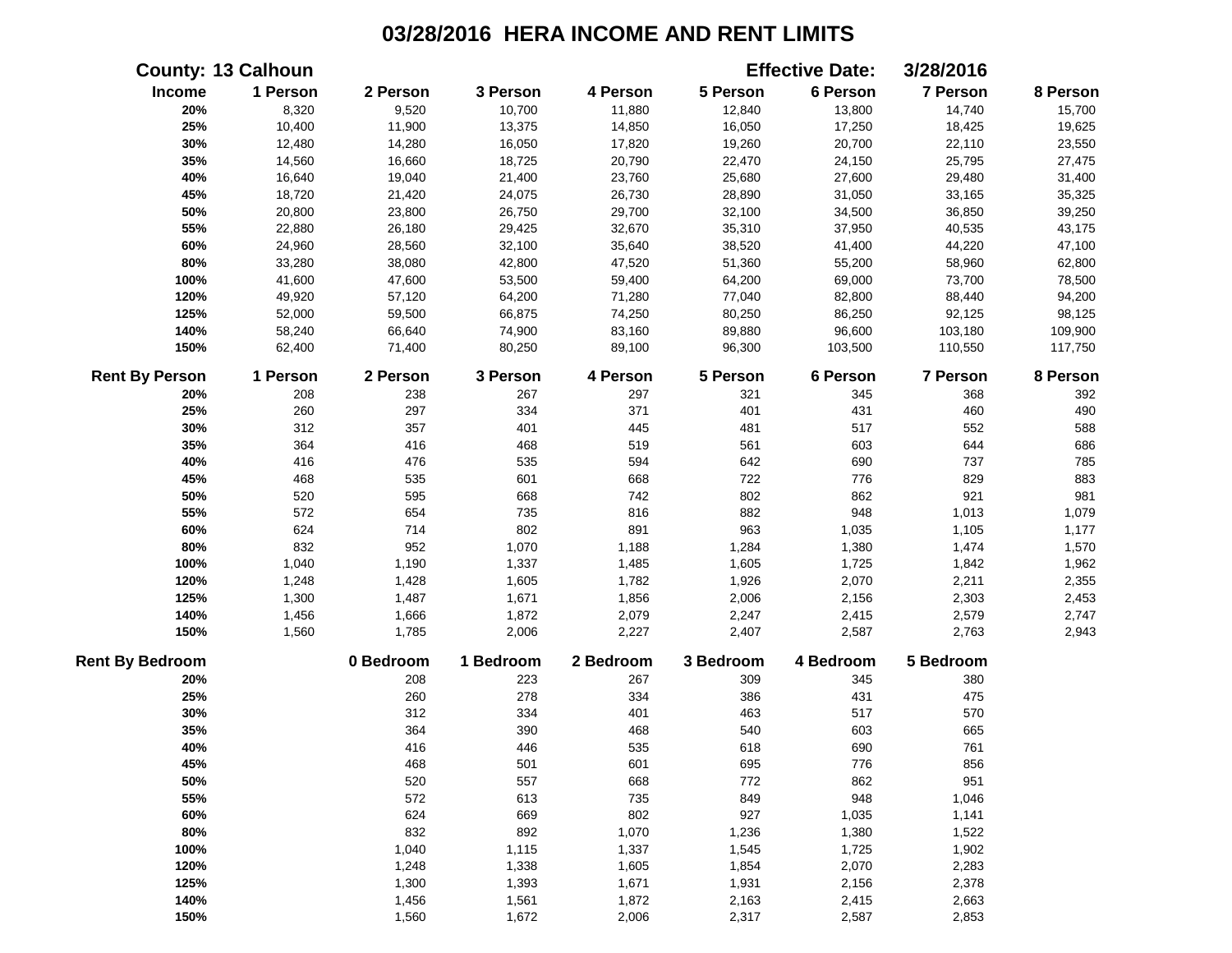|                        | <b>County: 14 Cass</b> |           |           |           |           | <b>Effective Date:</b> | 3/28/2016 |          |
|------------------------|------------------------|-----------|-----------|-----------|-----------|------------------------|-----------|----------|
| Income                 | 1 Person               | 2 Person  | 3 Person  | 4 Person  | 5 Person  | 6 Person               | 7 Person  | 8 Person |
| 20%                    | 8,400                  | 9,600     | 10,800    | 11,980    | 12,940    | 13,900                 | 14,860    | 15,820   |
| 25%                    | 10,500                 | 12,000    | 13,500    | 14,975    | 16,175    | 17,375                 | 18,575    | 19,775   |
| 30%                    | 12,600                 | 14,400    | 16,200    | 17,970    | 19,410    | 20,850                 | 22,290    | 23,730   |
| 35%                    | 14,700                 | 16,800    | 18,900    | 20,965    | 22,645    | 24,325                 | 26,005    | 27,685   |
| 40%                    | 16,800                 | 19,200    | 21,600    | 23,960    | 25,880    | 27,800                 | 29,720    | 31,640   |
| 45%                    | 18,900                 | 21,600    | 24,300    | 26,955    | 29,115    | 31,275                 | 33,435    | 35,595   |
| 50%                    | 21,000                 | 24,000    | 27,000    | 29,950    | 32,350    | 34,750                 | 37,150    | 39,550   |
| 55%                    | 23,100                 | 26,400    | 29,700    | 32,945    | 35,585    | 38,225                 | 40,865    | 43,505   |
| 60%                    | 25,200                 | 28,800    | 32,400    | 35,940    | 38,820    | 41,700                 | 44,580    | 47,460   |
| 80%                    | 33,600                 | 38,400    | 43,200    | 47,920    | 51,760    | 55,600                 | 59,440    | 63,280   |
| 100%                   | 42,000                 | 48,000    | 54,000    | 59,900    | 64,700    | 69,500                 | 74,300    | 79,100   |
| 120%                   | 50,400                 | 57,600    | 64,800    | 71,880    | 77,640    | 83,400                 | 89,160    | 94,920   |
| 125%                   | 52,500                 | 60,000    | 67,500    | 74,875    | 80,875    | 86,875                 | 92,875    | 98,875   |
| 140%                   | 58,800                 | 67,200    | 75,600    | 83,860    | 90,580    | 97,300                 | 104,020   | 110,740  |
| 150%                   | 63,000                 | 72,000    | 81,000    | 89,850    | 97,050    | 104,250                | 111,450   | 118,650  |
| <b>Rent By Person</b>  | 1 Person               | 2 Person  | 3 Person  | 4 Person  | 5 Person  | 6 Person               | 7 Person  | 8 Person |
| 20%                    | 210                    | 240       | 270       | 299       | 323       | 347                    | 371       | 395      |
| 25%                    | 262                    | 300       | 337       | 374       | 404       | 434                    | 464       | 494      |
| 30%                    | 315                    | 360       | 405       | 449       | 485       | 521                    | 557       | 593      |
| 35%                    | 367                    | 420       | 472       | 524       | 566       | 608                    | 650       | 692      |
| 40%                    | 420                    | 480       | 540       | 599       | 647       | 695                    | 743       | 791      |
| 45%                    | 472                    | 540       | 607       | 673       | 727       | 781                    | 835       | 889      |
| 50%                    | 525                    | 600       | 675       | 748       | 808       | 868                    | 928       | 988      |
| 55%                    | 577                    | 660       | 742       | 823       | 889       | 955                    | 1,021     | 1,087    |
| 60%                    | 630                    | 720       | 810       | 898       | 970       | 1,042                  | 1,114     | 1,186    |
| 80%                    | 840                    | 960       | 1,080     | 1,198     | 1,294     | 1,390                  | 1,486     | 1,582    |
| 100%                   | 1,050                  | 1,200     | 1,350     | 1,497     | 1,617     | 1,737                  | 1,857     | 1,977    |
| 120%                   | 1,260                  | 1,440     | 1,620     | 1,797     | 1,941     | 2,085                  | 2,229     | 2,373    |
| 125%                   | 1,312                  | 1,500     | 1,687     | 1,871     | 2,021     | 2,171                  | 2,321     | 2,471    |
| 140%                   | 1,470                  | 1,680     | 1,890     | 2,096     | 2,264     | 2,432                  | 2,600     | 2,768    |
| 150%                   | 1,575                  | 1,800     | 2,025     | 2,246     | 2,426     | 2,606                  | 2,786     | 2,966    |
| <b>Rent By Bedroom</b> |                        | 0 Bedroom | 1 Bedroom | 2 Bedroom | 3 Bedroom | 4 Bedroom              | 5 Bedroom |          |
| 20%                    |                        | 210       | 225       | 270       | 311       | 347                    | 383       |          |
| 25%                    |                        | 262       | 281       | 337       | 389       | 434                    | 479       |          |
| 30%                    |                        | 315       | 337       | 405       | 467       | 521                    | 575       |          |
| 35%                    |                        | 367       | 393       | 472       | 545       | 608                    | 671       |          |
| 40%                    |                        | 420       | 450       | 540       | 623       | 695                    | 767       |          |
| 45%                    |                        | 472       | 506       | 607       | 700       | 781                    | 862       |          |
| 50%                    |                        | 525       | 562       | 675       | 778       | 868                    | 958       |          |
| 55%                    |                        | 577       | 618       | 742       | 856       | 955                    | 1,054     |          |
| 60%                    |                        | 630       | 675       | 810       | 934       | 1,042                  | 1,150     |          |
| 80%                    |                        | 840       | 900       | 1,080     | 1,246     | 1,390                  | 1,534     |          |
| 100%                   |                        | 1,050     | 1,125     | 1,350     | 1,557     | 1,737                  | 1,917     |          |
| 120%                   |                        | 1,260     | 1,350     | 1,620     | 1,869     | 2,085                  | 2,301     |          |
| 125%                   |                        | 1,312     | 1,406     | 1,687     | 1,946     | 2,171                  | 2,396     |          |
| 140%                   |                        | 1,470     | 1,575     | 1,890     | 2,180     | 2,432                  | 2,684     |          |
| 150%                   |                        | 1,575     | 1,687     | 2,025     | 2,336     | 2,606                  | 2,876     |          |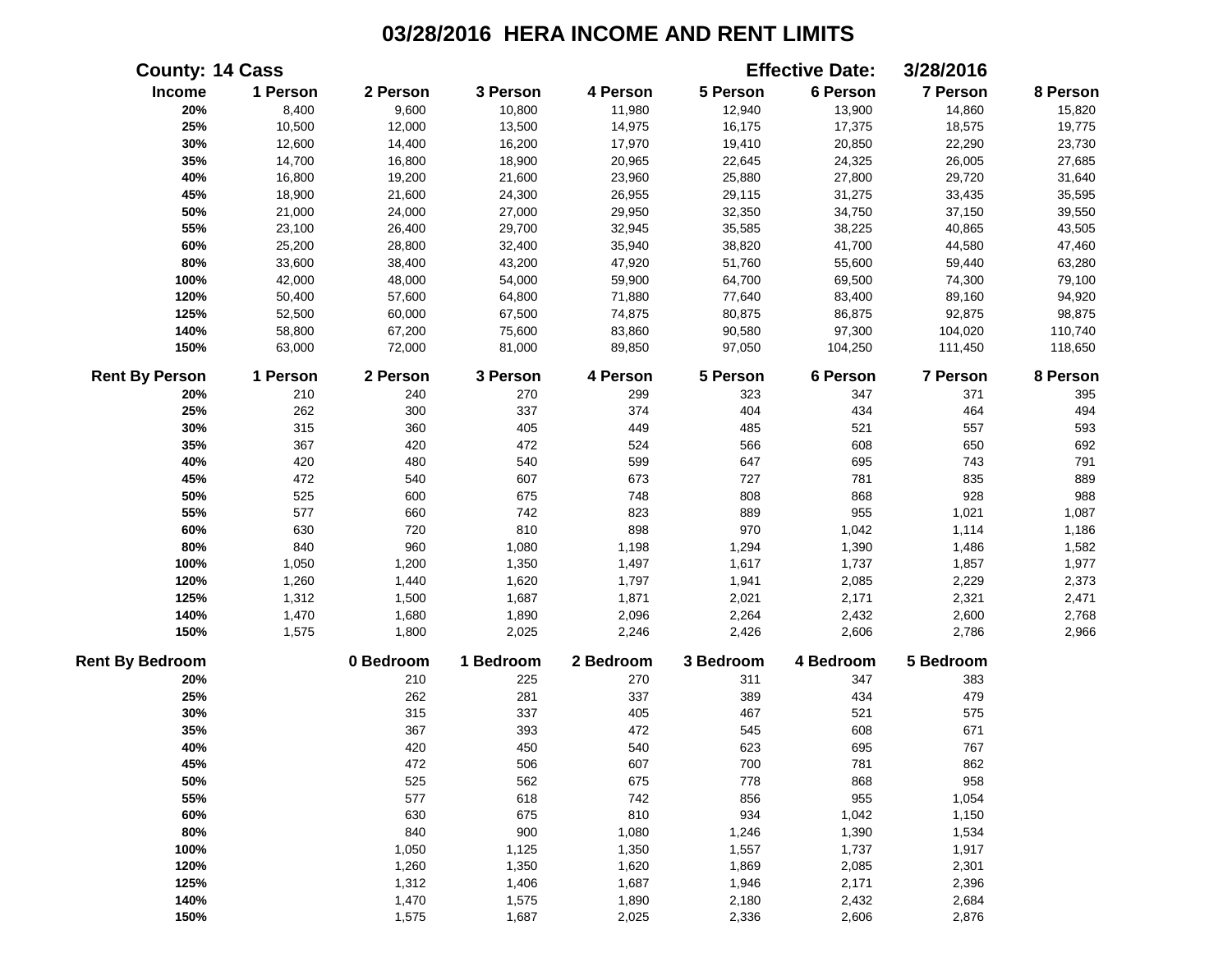|                        | <b>County: 15 Charlevoix</b> |           |           |           |           | <b>Effective Date:</b> | 3/28/2016       |          |
|------------------------|------------------------------|-----------|-----------|-----------|-----------|------------------------|-----------------|----------|
| Income                 | 1 Person                     | 2 Person  | 3 Person  | 4 Person  | 5 Person  | 6 Person               | 7 Person        | 8 Person |
| 20%                    | 8,680                        | 9,920     | 11,160    | 12,400    | 13,400    | 14,400                 | 15,380          | 16,380   |
| 25%                    | 10,850                       | 12,400    | 13,950    | 15,500    | 16,750    | 18,000                 | 19,225          | 20,475   |
| 30%                    | 13,020                       | 14,880    | 16,740    | 18,600    | 20,100    | 21,600                 | 23,070          | 24,570   |
| 35%                    | 15,190                       | 17,360    | 19,530    | 21,700    | 23,450    | 25,200                 | 26,915          | 28,665   |
| 40%                    | 17,360                       | 19,840    | 22,320    | 24,800    | 26,800    | 28,800                 | 30,760          | 32,760   |
| 45%                    | 19,530                       | 22,320    | 25,110    | 27,900    | 30,150    | 32,400                 | 34,605          | 36,855   |
| 50%                    | 21,700                       | 24,800    | 27,900    | 31,000    | 33,500    | 36,000                 | 38,450          | 40,950   |
| 55%                    | 23,870                       | 27,280    | 30,690    | 34,100    | 36,850    | 39,600                 | 42,295          | 45,045   |
| 60%                    | 26,040                       | 29,760    | 33,480    | 37,200    | 40,200    | 43,200                 | 46,140          | 49,140   |
| 80%                    | 34,720                       | 39,680    | 44,640    | 49,600    | 53,600    | 57,600                 | 61,520          | 65,520   |
| 100%                   | 43,400                       | 49,600    | 55,800    | 62,000    | 67,000    | 72,000                 | 76,900          | 81,900   |
| 120%                   | 52,080                       | 59,520    | 66,960    | 74,400    | 80,400    | 86,400                 | 92,280          | 98,280   |
| 125%                   | 54,250                       | 62,000    | 69,750    | 77,500    | 83,750    | 90,000                 | 96,125          | 102,375  |
| 140%                   | 60,760                       | 69,440    | 78,120    | 86,800    | 93,800    | 100,800                | 107,660         | 114,660  |
| 150%                   | 65,100                       | 74,400    | 83,700    | 93,000    | 100,500   | 108,000                | 115,350         | 122,850  |
| <b>Rent By Person</b>  | 1 Person                     | 2 Person  | 3 Person  | 4 Person  | 5 Person  | 6 Person               | <b>7 Person</b> | 8 Person |
| 20%                    | 217                          | 248       | 279       | 310       | 335       | 360                    | 384             | 409      |
| 25%                    | 271                          | 310       | 348       | 387       | 418       | 450                    | 480             | 511      |
| 30%                    | 325                          | 372       | 418       | 465       | 502       | 540                    | 576             | 614      |
| 35%                    | 379                          | 434       | 488       | 542       | 586       | 630                    | 672             | 716      |
| 40%                    | 434                          | 496       | 558       | 620       | 670       | 720                    | 769             | 819      |
| 45%                    | 488                          | 558       | 627       | 697       | 753       | 810                    | 865             | 921      |
| 50%                    | 542                          | 620       | 697       | 775       | 837       | 900                    | 961             | 1,023    |
| 55%                    | 596                          | 682       | 767       | 852       | 921       | 990                    | 1,057           | 1,126    |
| 60%                    | 651                          | 744       | 837       | 930       | 1,005     | 1,080                  | 1,153           | 1,228    |
| 80%                    | 868                          | 992       | 1,116     | 1,240     | 1,340     | 1,440                  | 1,538           | 1,638    |
| 100%                   | 1,085                        | 1,240     | 1,395     | 1,550     | 1,675     | 1,800                  | 1,922           | 2,047    |
| 120%                   | 1,302                        | 1,488     | 1,674     | 1,860     | 2,010     | 2,160                  | 2,307           | 2,457    |
| 125%                   | 1,356                        | 1,550     | 1,743     | 1,937     | 2,093     | 2,250                  | 2,403           | 2,559    |
| 140%                   | 1,519                        | 1,736     | 1,953     | 2,170     | 2,345     | 2,520                  | 2,691           | 2,866    |
| 150%                   | 1,627                        | 1,860     | 2,092     | 2,325     | 2,512     | 2,700                  | 2,883           | 3,071    |
| <b>Rent By Bedroom</b> |                              | 0 Bedroom | 1 Bedroom | 2 Bedroom | 3 Bedroom | 4 Bedroom              | 5 Bedroom       |          |
| 20%                    |                              | 217       | 232       | 279       | 322       | 360                    | 397             |          |
| 25%                    |                              | 271       | 290       | 348       | 403       | 450                    | 496             |          |
| 30%                    |                              | 325       | 348       | 418       | 483       | 540                    | 595             |          |
| 35%                    |                              | 379       | 406       | 488       | 564       | 630                    | 694             |          |
| 40%                    |                              | 434       | 465       | 558       | 645       | 720                    | 794             |          |
| 45%                    |                              | 488       | 523       | 627       | 725       | 810                    | 893             |          |
| 50%                    |                              | 542       | 581       | 697       | 806       | 900                    | 992             |          |
| 55%                    |                              | 596       | 639       | 767       | 886       | 990                    | 1,091           |          |
| 60%                    |                              | 651       | 697       | 837       | 967       | 1,080                  | 1,191           |          |
| 80%                    |                              | 868       | 930       | 1,116     | 1,290     | 1,440                  | 1,588           |          |
| 100%                   |                              | 1,085     | 1,162     | 1,395     | 1,612     | 1,800                  | 1,985           |          |
| 120%                   |                              | 1,302     | 1,395     | 1,674     | 1,935     | 2,160                  | 2,382           |          |
| 125%                   |                              | 1,356     | 1,453     | 1,743     | 2,015     | 2,250                  | 2,481           |          |
| 140%                   |                              | 1,519     | 1,627     | 1,953     | 2,257     | 2,520                  | 2,779           |          |
| 150%                   |                              | 1,627     | 1,743     | 2,092     | 2,418     | 2,700                  | 2,977           |          |
|                        |                              |           |           |           |           |                        |                 |          |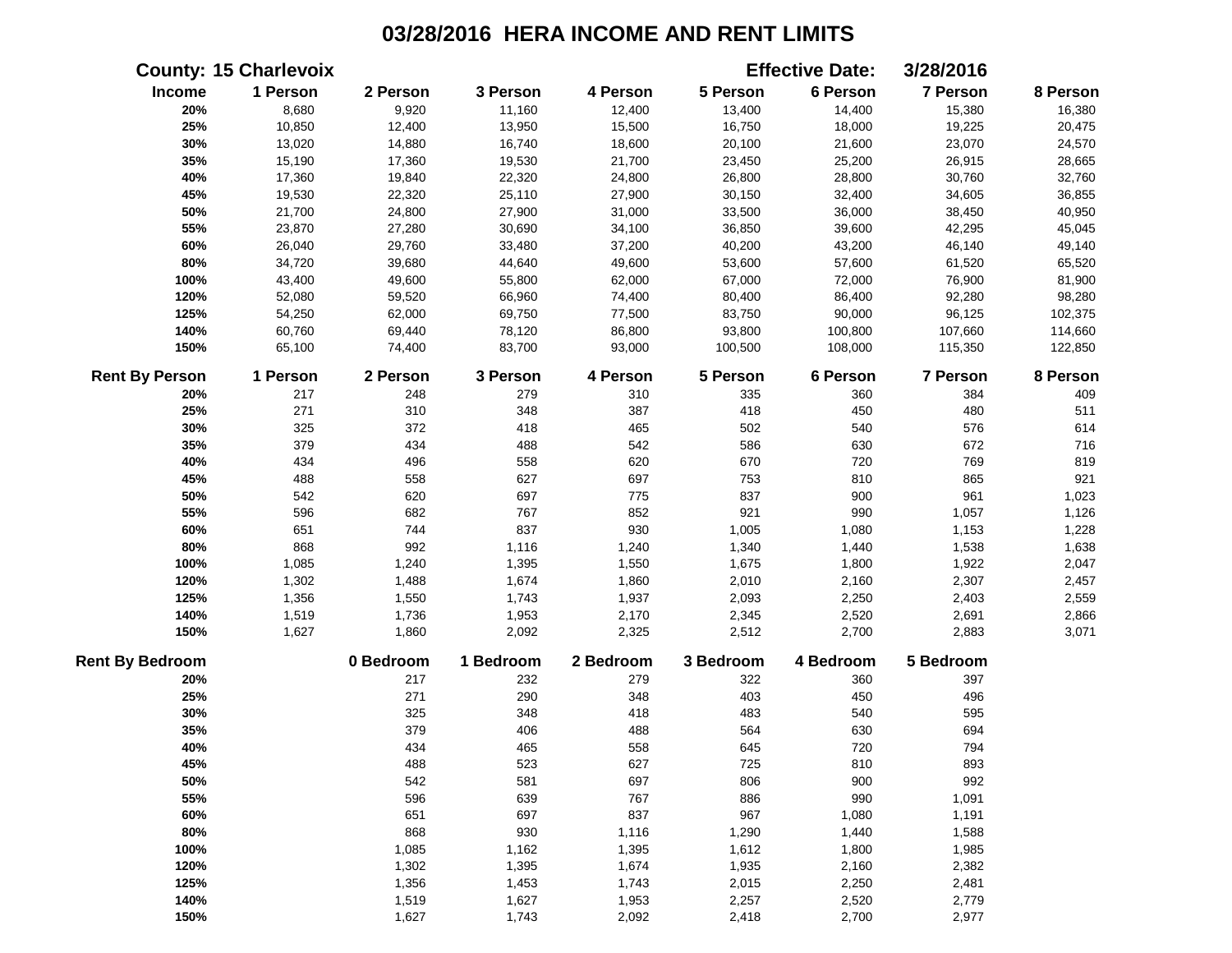|                        | <b>County: 16 Cheboygan</b> |           |           |           |           | <b>Effective Date:</b> | 3/28/2016       |          |
|------------------------|-----------------------------|-----------|-----------|-----------|-----------|------------------------|-----------------|----------|
| Income                 | 1 Person                    | 2 Person  | 3 Person  | 4 Person  | 5 Person  | 6 Person               | 7 Person        | 8 Person |
| 20%                    | 7,940                       | 9,080     | 10,220    | 11,340    | 12,260    | 13,160                 | 14,080          | 14,980   |
| 25%                    | 9,925                       | 11,350    | 12,775    | 14,175    | 15,325    | 16,450                 | 17,600          | 18,725   |
| 30%                    | 11,910                      | 13,620    | 15,330    | 17,010    | 18,390    | 19,740                 | 21,120          | 22,470   |
| 35%                    | 13,895                      | 15,890    | 17,885    | 19,845    | 21,455    | 23,030                 | 24,640          | 26,215   |
| 40%                    | 15,880                      | 18,160    | 20,440    | 22,680    | 24,520    | 26,320                 | 28,160          | 29,960   |
| 45%                    | 17,865                      | 20,430    | 22,995    | 25,515    | 27,585    | 29,610                 | 31,680          | 33,705   |
| 50%                    | 19,850                      | 22,700    | 25,550    | 28,350    | 30,650    | 32,900                 | 35,200          | 37,450   |
| 55%                    | 21,835                      | 24,970    | 28,105    | 31,185    | 33,715    | 36,190                 | 38,720          | 41,195   |
| 60%                    | 23,820                      | 27,240    | 30,660    | 34,020    | 36,780    | 39,480                 | 42,240          | 44,940   |
| 80%                    | 31,760                      | 36,320    | 40,880    | 45,360    | 49,040    | 52,640                 | 56,320          | 59,920   |
| 100%                   | 39,700                      | 45,400    | 51,100    | 56,700    | 61,300    | 65,800                 | 70,400          | 74,900   |
| 120%                   | 47,640                      | 54,480    | 61,320    | 68,040    | 73,560    | 78,960                 | 84,480          | 89,880   |
| 125%                   | 49,625                      | 56,750    | 63,875    | 70,875    | 76,625    | 82,250                 | 88,000          | 93,625   |
| 140%                   | 55,580                      | 63,560    | 71,540    | 79,380    | 85,820    | 92,120                 | 98,560          | 104,860  |
| 150%                   | 59,550                      | 68,100    | 76,650    | 85,050    | 91,950    | 98,700                 | 105,600         | 112,350  |
| <b>Rent By Person</b>  | 1 Person                    | 2 Person  | 3 Person  | 4 Person  | 5 Person  | 6 Person               | <b>7 Person</b> | 8 Person |
| 20%                    | 198                         | 227       | 255       | 283       | 306       | 329                    | 352             | 374      |
| 25%                    | 248                         | 283       | 319       | 354       | 383       | 411                    | 440             | 468      |
| 30%                    | 297                         | 340       | 383       | 425       | 459       | 493                    | 528             | 561      |
| 35%                    | 347                         | 397       | 447       | 496       | 536       | 575                    | 616             | 655      |
| 40%                    | 397                         | 454       | 511       | 567       | 613       | 658                    | 704             | 749      |
| 45%                    | 446                         | 510       | 574       | 637       | 689       | 740                    | 792             | 842      |
| 50%                    | 496                         | 567       | 638       | 708       | 766       | 822                    | 880             | 936      |
| 55%                    | 545                         | 624       | 702       | 779       | 842       | 904                    | 968             | 1,029    |
| 60%                    | 595                         | 681       | 766       | 850       | 919       | 987                    | 1,056           | 1,123    |
| 80%                    | 794                         | 908       | 1,022     | 1,134     | 1,226     | 1,316                  | 1,408           | 1,498    |
| 100%                   | 992                         | 1,135     | 1,277     | 1,417     | 1,532     | 1,645                  | 1,760           | 1,872    |
| 120%                   | 1,191                       | 1,362     | 1,533     | 1,701     | 1,839     | 1,974                  | 2,112           | 2,247    |
| 125%                   | 1,240                       | 1,418     | 1,596     | 1,771     | 1,915     | 2,056                  | 2,200           | 2,340    |
| 140%                   | 1,389                       | 1,589     | 1,788     | 1,984     | 2,145     | 2,303                  | 2,464           | 2,621    |
| 150%                   | 1,488                       | 1,702     | 1,916     | 2,126     | 2,298     | 2,467                  | 2,640           | 2,808    |
| <b>Rent By Bedroom</b> |                             | 0 Bedroom | 1 Bedroom | 2 Bedroom | 3 Bedroom | 4 Bedroom              | 5 Bedroom       |          |
| 20%                    |                             | 198       | 212       | 255       | 295       | 329                    | 363             |          |
| 25%                    |                             | 248       | 265       | 319       | 368       | 411                    | 454             |          |
| 30%                    |                             | 297       | 319       | 383       | 442       | 493                    | 544             |          |
| 35%                    |                             | 347       | 372       | 447       | 516       | 575                    | 635             |          |
| 40%                    |                             | 397       | 425       | 511       | 590       | 658                    | 726             |          |
| 45%                    |                             | 446       | 478       | 574       | 663       | 740                    | 817             |          |
| 50%                    |                             | 496       | 531       | 638       | 737       | 822                    | 908             |          |
| 55%                    |                             | 545       | 585       | 702       | 811       | 904                    | 998             |          |
| 60%                    |                             | 595       | 638       | 766       | 885       | 987                    | 1,089           |          |
| 80%                    |                             | 794       | 851       | 1,022     | 1,180     | 1,316                  | 1,453           |          |
| 100%                   |                             | 992       | 1,063     | 1,277     | 1,475     | 1,645                  | 1,816           |          |
| 120%                   |                             | 1,191     | 1,276     | 1,533     | 1,770     | 1,974                  | 2,179           |          |
| 125%                   |                             | 1,240     | 1,329     | 1,596     | 1,843     | 2,056                  | 2,270           |          |
| 140%                   |                             | 1,389     | 1,489     | 1,788     | 2,065     | 2,303                  | 2,542           |          |
| 150%                   |                             | 1,488     | 1,595     | 1,916     | 2,212     | 2,467                  | 2,724           |          |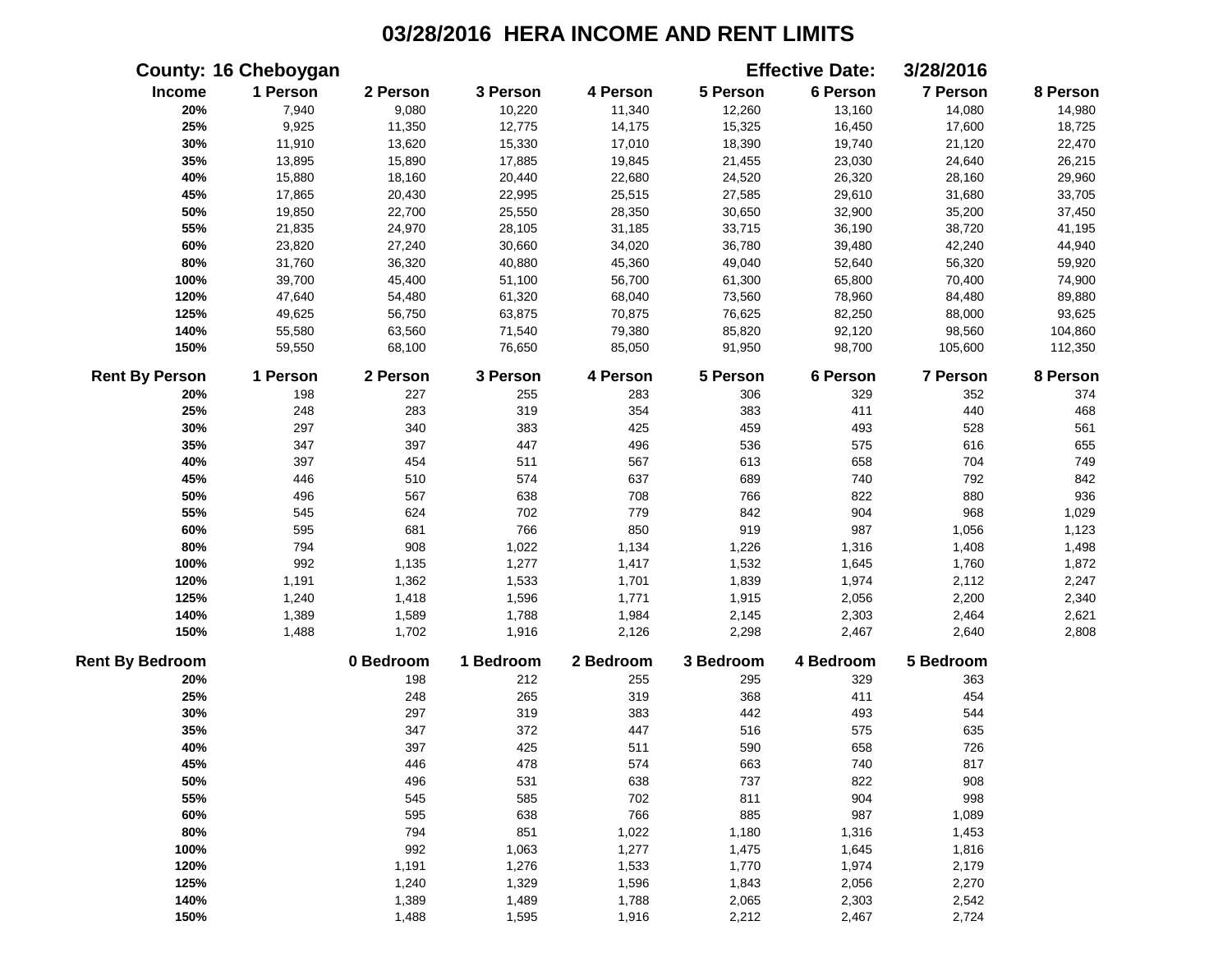|                        | <b>County: 17 Chippewa</b> |           |           |           |           | <b>Effective Date:</b> | 3/28/2016 |          |
|------------------------|----------------------------|-----------|-----------|-----------|-----------|------------------------|-----------|----------|
| <b>Income</b>          | 1 Person                   | 2 Person  | 3 Person  | 4 Person  | 5 Person  | 6 Person               | 7 Person  | 8 Person |
| 20%                    | 8,640                      | 9,880     | 11,120    | 12,340    | 13,340    | 14,320                 | 15,320    | 16,300   |
| 25%                    | 10,800                     | 12,350    | 13,900    | 15,425    | 16,675    | 17,900                 | 19,150    | 20,375   |
| 30%                    | 12,960                     | 14,820    | 16,680    | 18,510    | 20,010    | 21,480                 | 22,980    | 24,450   |
| 35%                    | 15,120                     | 17,290    | 19,460    | 21,595    | 23,345    | 25,060                 | 26,810    | 28,525   |
| 40%                    | 17,280                     | 19,760    | 22,240    | 24,680    | 26,680    | 28,640                 | 30,640    | 32,600   |
| 45%                    | 19,440                     | 22,230    | 25,020    | 27,765    | 30,015    | 32,220                 | 34,470    | 36,675   |
| 50%                    | 21,600                     | 24,700    | 27,800    | 30,850    | 33,350    | 35,800                 | 38,300    | 40,750   |
| 55%                    | 23,760                     | 27,170    | 30,580    | 33,935    | 36,685    | 39,380                 | 42,130    | 44,825   |
| 60%                    | 25,920                     | 29,640    | 33,360    | 37,020    | 40,020    | 42,960                 | 45,960    | 48,900   |
| 80%                    | 34,560                     | 39,520    | 44,480    | 49,360    | 53,360    | 57,280                 | 61,280    | 65,200   |
| 100%                   | 43,200                     | 49,400    | 55,600    | 61,700    | 66,700    | 71,600                 | 76,600    | 81,500   |
| 120%                   | 51,840                     | 59,280    | 66,720    | 74,040    | 80,040    | 85,920                 | 91,920    | 97,800   |
| 125%                   | 54,000                     | 61,750    | 69,500    | 77,125    | 83,375    | 89,500                 | 95,750    | 101,875  |
| 140%                   | 60,480                     | 69,160    | 77,840    | 86,380    | 93,380    | 100,240                | 107,240   | 114,100  |
| 150%                   | 64,800                     | 74,100    | 83,400    | 92,550    | 100,050   | 107,400                | 114,900   | 122,250  |
| <b>Rent By Person</b>  | 1 Person                   | 2 Person  | 3 Person  | 4 Person  | 5 Person  | 6 Person               | 7 Person  | 8 Person |
| 20%                    | 216                        | 247       | 278       | 308       | 333       | 358                    | 383       | 407      |
| 25%                    | 270                        | 308       | 347       | 385       | 416       | 447                    | 478       | 509      |
| 30%                    | 324                        | 370       | 417       | 462       | 500       | 537                    | 574       | 611      |
| 35%                    | 378                        | 432       | 486       | 539       | 583       | 626                    | 670       | 713      |
| 40%                    | 432                        | 494       | 556       | 617       | 667       | 716                    | 766       | 815      |
| 45%                    | 486                        | 555       | 625       | 694       | 750       | 805                    | 861       | 916      |
| 50%                    | 540                        | 617       | 695       | 771       | 833       | 895                    | 957       | 1,018    |
| 55%                    | 594                        | 679       | 764       | 848       | 917       | 984                    | 1,053     | 1,120    |
| 60%                    | 648                        | 741       | 834       | 925       | 1,000     | 1,074                  | 1,149     | 1,222    |
| 80%                    | 864                        | 988       | 1,112     | 1,234     | 1,334     | 1,432                  | 1,532     | 1,630    |
| 100%                   | 1,080                      | 1,235     | 1,390     | 1,542     | 1,667     | 1,790                  | 1,915     | 2,037    |
| 120%                   | 1,296                      | 1,482     | 1,668     | 1,851     | 2,001     | 2,148                  | 2,298     | 2,445    |
| 125%                   | 1,350                      | 1,543     | 1,737     | 1,928     | 2,084     | 2,237                  | 2,393     | 2,546    |
| 140%                   | 1,512                      | 1,729     | 1,946     | 2,159     | 2,334     | 2,506                  | 2,681     | 2,852    |
| 150%                   | 1,620                      | 1,852     | 2,085     | 2,313     | 2,501     | 2,685                  | 2,872     | 3,056    |
| <b>Rent By Bedroom</b> |                            | 0 Bedroom | 1 Bedroom | 2 Bedroom | 3 Bedroom | 4 Bedroom              | 5 Bedroom |          |
| 20%                    |                            | 216       | 231       | 278       | 321       | 358                    | 395       |          |
| 25%                    |                            | 270       | 289       | 347       | 401       | 447                    | 494       |          |
| 30%                    |                            | 324       | 347       | 417       | 481       | 537                    | 592       |          |
| 35%                    |                            | 378       | 405       | 486       | 561       | 626                    | 691       |          |
| 40%                    |                            | 432       | 463       | 556       | 642       | 716                    | 790       |          |
| 45%                    |                            | 486       | 520       | 625       | 722       | 805                    | 889       |          |
| 50%                    |                            | 540       | 578       | 695       | 802       | 895                    | 988       |          |
| 55%                    |                            | 594       | 636       | 764       | 882       | 984                    | 1,086     |          |
| 60%                    |                            | 648       | 694       | 834       | 963       | 1,074                  | 1,185     |          |
| 80%                    |                            | 864       | 926       | 1,112     | 1,284     | 1,432                  | 1,581     |          |
| 100%                   |                            | 1,080     | 1,157     | 1,390     | 1,605     | 1,790                  | 1,976     |          |
| 120%                   |                            | 1,296     | 1,389     | 1,668     | 1,926     | 2,148                  | 2,371     |          |
| 125%                   |                            | 1,350     | 1,446     | 1,737     | 2,006     | 2,237                  | 2,470     |          |
| 140%                   |                            | 1,512     | 1,620     | 1,946     | 2,247     | 2,506                  | 2,766     |          |
| 150%                   |                            | 1,620     | 1,736     | 2,085     | 2,407     | 2,685                  | 2,964     |          |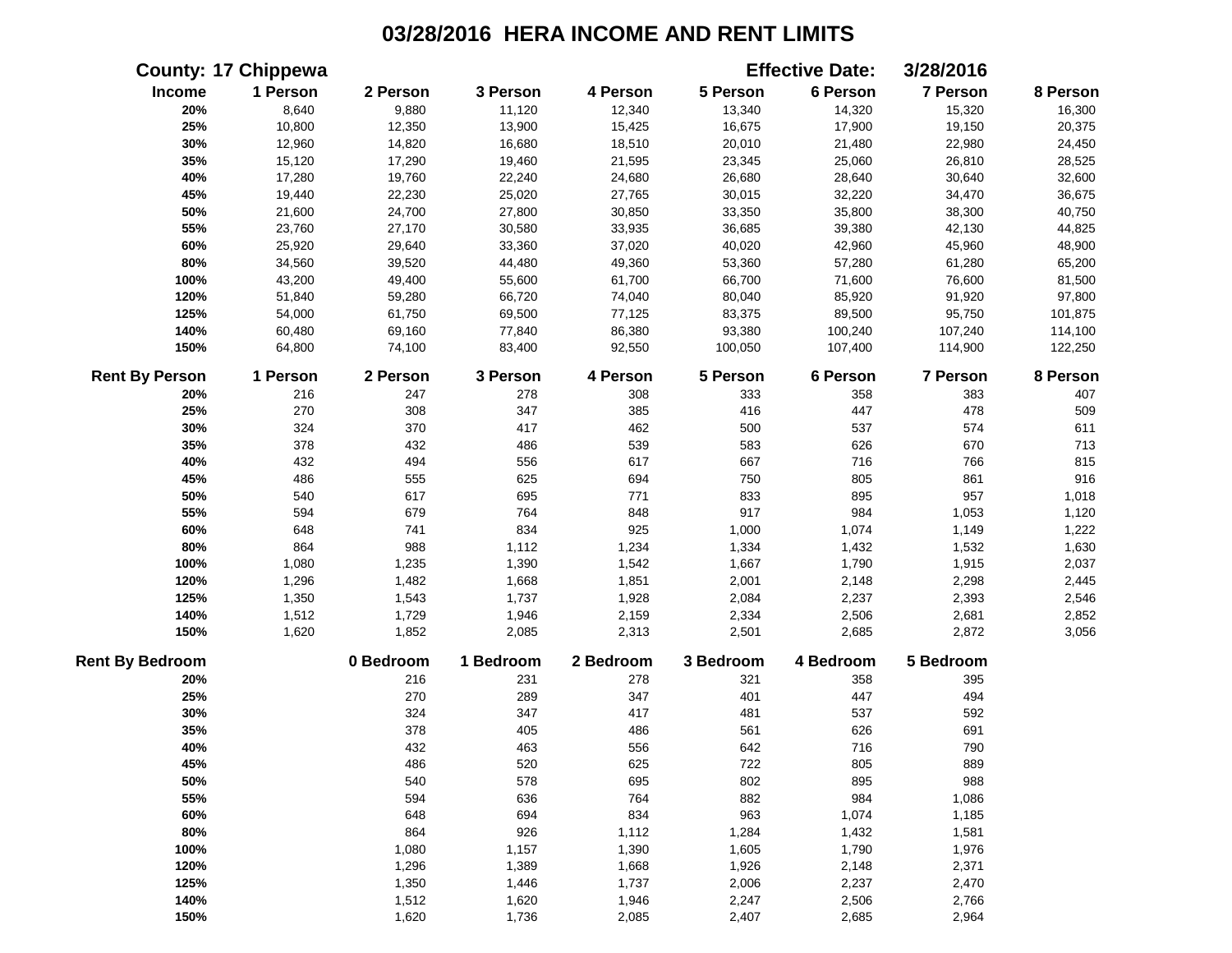|                        | <b>County: 18 Clare</b> |           |           |           |           | <b>Effective Date:</b> | 3/28/2016       |          |
|------------------------|-------------------------|-----------|-----------|-----------|-----------|------------------------|-----------------|----------|
| Income                 | 1 Person                | 2 Person  | 3 Person  | 4 Person  | 5 Person  | 6 Person               | <b>7 Person</b> | 8 Person |
| 20%                    | 8,260                   | 9,440     | 10,620    | 11,800    | 12,760    | 13,700                 | 14,640          | 15,580   |
| 25%                    | 10,325                  | 11,800    | 13,275    | 14,750    | 15,950    | 17,125                 | 18,300          | 19,475   |
| 30%                    | 12,390                  | 14,160    | 15,930    | 17,700    | 19,140    | 20,550                 | 21,960          | 23,370   |
| 35%                    | 14,455                  | 16,520    | 18,585    | 20,650    | 22,330    | 23,975                 | 25,620          | 27,265   |
| 40%                    | 16,520                  | 18,880    | 21,240    | 23,600    | 25,520    | 27,400                 | 29,280          | 31,160   |
| 45%                    | 18,585                  | 21,240    | 23,895    | 26,550    | 28,710    | 30,825                 | 32,940          | 35,055   |
| 50%                    | 20,650                  | 23,600    | 26,550    | 29,500    | 31,900    | 34,250                 | 36,600          | 38,950   |
| 55%                    | 22,715                  | 25,960    | 29,205    | 32,450    | 35,090    | 37,675                 | 40,260          | 42,845   |
| 60%                    | 24,780                  | 28,320    | 31,860    | 35,400    | 38,280    | 41,100                 | 43,920          | 46,740   |
| 80%                    | 33,040                  | 37,760    | 42,480    | 47,200    | 51,040    | 54,800                 | 58,560          | 62,320   |
| 100%                   | 41,300                  | 47,200    | 53,100    | 59,000    | 63,800    | 68,500                 | 73,200          | 77,900   |
| 120%                   | 49,560                  | 56,640    | 63,720    | 70,800    | 76,560    | 82,200                 | 87,840          | 93,480   |
| 125%                   | 51,625                  | 59,000    | 66,375    | 73,750    | 79,750    | 85,625                 | 91,500          | 97,375   |
| 140%                   | 57,820                  | 66,080    | 74,340    | 82,600    | 89,320    | 95,900                 | 102,480         | 109,060  |
| 150%                   | 61,950                  | 70,800    | 79,650    | 88,500    | 95,700    | 102,750                | 109,800         | 116,850  |
| <b>Rent By Person</b>  | 1 Person                | 2 Person  | 3 Person  | 4 Person  | 5 Person  | 6 Person               | <b>7 Person</b> | 8 Person |
| 20%                    | 206                     | 236       | 265       | 295       | 319       | 342                    | 366             | 389      |
| 25%                    | 258                     | 295       | 331       | 368       | 398       | 428                    | 457             | 486      |
| 30%                    | 309                     | 354       | 398       | 442       | 478       | 513                    | 549             | 584      |
| 35%                    | 361                     | 413       | 464       | 516       | 558       | 599                    | 640             | 681      |
| 40%                    | 413                     | 472       | 531       | 590       | 638       | 685                    | 732             | 779      |
| 45%                    | 464                     | 531       | 597       | 663       | 717       | 770                    | 823             | 876      |
| 50%                    | 516                     | 590       | 663       | 737       | 797       | 856                    | 915             | 973      |
| 55%                    | 567                     | 649       | 730       | 811       | 877       | 941                    | 1,006           | 1,071    |
| 60%                    | 619                     | 708       | 796       | 885       | 957       | 1,027                  | 1,098           | 1,168    |
| 80%                    | 826                     | 944       | 1,062     | 1,180     | 1,276     | 1,370                  | 1,464           | 1,558    |
| 100%                   | 1,032                   | 1,180     | 1,327     | 1,475     | 1,595     | 1,712                  | 1,830           | 1,947    |
| 120%                   | 1,239                   | 1,416     | 1,593     | 1,770     | 1,914     | 2,055                  | 2,196           | 2,337    |
| 125%                   | 1,290                   | 1,475     | 1,659     | 1,843     | 1,993     | 2,140                  | 2,287           | 2,434    |
| 140%                   | 1,445                   | 1,652     | 1,858     | 2,065     | 2,233     | 2,397                  | 2,562           | 2,726    |
| 150%                   | 1,548                   | 1,770     | 1,991     | 2,212     | 2,392     | 2,568                  | 2,745           | 2,921    |
| <b>Rent By Bedroom</b> |                         | 0 Bedroom | 1 Bedroom | 2 Bedroom | 3 Bedroom | 4 Bedroom              | 5 Bedroom       |          |
| 20%                    |                         | 206       | 221       | 265       | 307       | 342                    | 377             |          |
| 25%                    |                         | 258       | 276       | 331       | 383       | 428                    | 472             |          |
| 30%                    |                         | 309       | 331       | 398       | 460       | 513                    | 566             |          |
| 35%                    |                         | 361       | 387       | 464       | 537       | 599                    | 661             |          |
| 40%                    |                         | 413       | 442       | 531       | 614       | 685                    | 755             |          |
| 45%                    |                         | 464       | 497       | 597       | 690       | 770                    | 849             |          |
| 50%                    |                         | 516       | 553       | 663       | 767       | 856                    | 944             |          |
| 55%                    |                         | 567       | 608       | 730       | 844       | 941                    | 1,038           |          |
| 60%                    |                         | 619       | 663       | 796       | 921       | 1,027                  | 1,133           |          |
| 80%                    |                         | 826       | 885       | 1,062     | 1,228     | 1,370                  | 1,511           |          |
| 100%                   |                         | 1,032     | 1,106     | 1,327     | 1,535     | 1,712                  | 1,888           |          |
| 120%                   |                         | 1,239     | 1,327     | 1,593     | 1,842     | 2,055                  | 2,266           |          |
| 125%                   |                         | 1,290     | 1,382     | 1,659     | 1,918     | 2,140                  | 2,360           |          |
| 140%                   |                         | 1,445     | 1,548     | 1,858     | 2,149     | 2,397                  | 2,644           |          |
| 150%                   |                         | 1,548     | 1,659     | 1,991     | 2,302     | 2,568                  | 2,833           |          |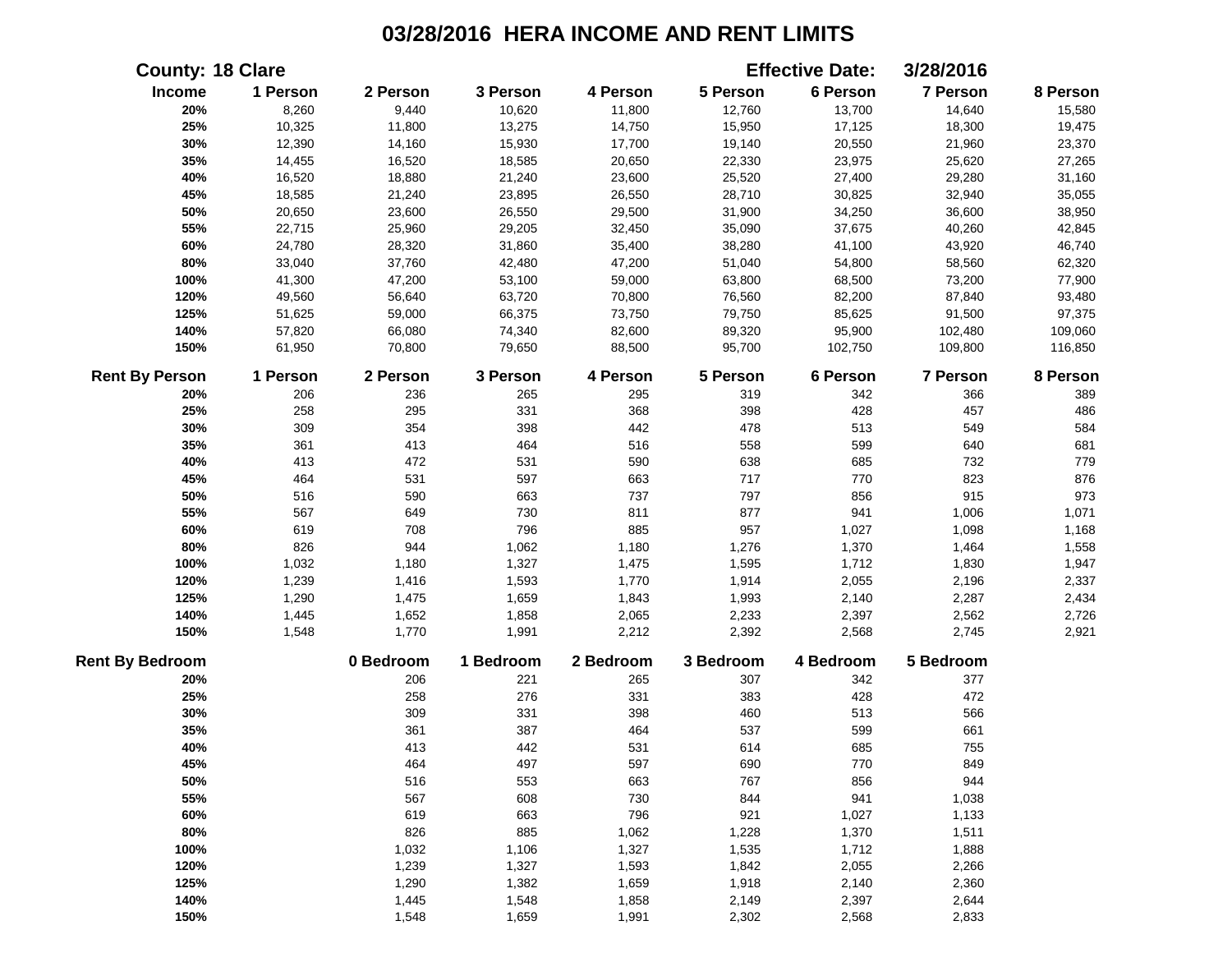|                        | <b>County: 19 Clinton</b> |           |           |           |           | <b>Effective Date:</b> | 3/28/2016       |          |
|------------------------|---------------------------|-----------|-----------|-----------|-----------|------------------------|-----------------|----------|
| Income                 | 1 Person                  | 2 Person  | 3 Person  | 4 Person  | 5 Person  | 6 Person               | 7 Person        | 8 Person |
| 20%                    | 9,960                     | 11,380    | 12,800    | 14,220    | 15,360    | 16,500                 | 17,640          | 18,780   |
| 25%                    | 12,450                    | 14,225    | 16,000    | 17,775    | 19,200    | 20,625                 | 22,050          | 23,475   |
| 30%                    | 14,940                    | 17,070    | 19,200    | 21,330    | 23,040    | 24,750                 | 26,460          | 28,170   |
| 35%                    | 17,430                    | 19,915    | 22,400    | 24,885    | 26,880    | 28,875                 | 30,870          | 32,865   |
| 40%                    | 19,920                    | 22,760    | 25,600    | 28,440    | 30,720    | 33,000                 | 35,280          | 37,560   |
| 45%                    | 22,410                    | 25,605    | 28,800    | 31,995    | 34,560    | 37,125                 | 39,690          | 42,255   |
| 50%                    | 24,900                    | 28,450    | 32,000    | 35,550    | 38,400    | 41,250                 | 44,100          | 46,950   |
| 55%                    | 27,390                    | 31,295    | 35,200    | 39,105    | 42,240    | 45,375                 | 48,510          | 51,645   |
| 60%                    | 29,880                    | 34,140    | 38,400    | 42,660    | 46,080    | 49,500                 | 52,920          | 56,340   |
| $80\%$                 | 39,840                    | 45,520    | 51,200    | 56,880    | 61,440    | 66,000                 | 70,560          | 75,120   |
| 100%                   | 49,800                    | 56,900    | 64,000    | 71,100    | 76,800    | 82,500                 | 88,200          | 93,900   |
| 120%                   | 59,760                    | 68,280    | 76,800    | 85,320    | 92,160    | 99,000                 | 105,840         | 112,680  |
| 125%                   | 62,250                    | 71,125    | 80,000    | 88,875    | 96,000    | 103,125                | 110,250         | 117,375  |
| 140%                   | 69,720                    | 79,660    | 89,600    | 99,540    | 107,520   | 115,500                | 123,480         | 131,460  |
| 150%                   | 74,700                    | 85,350    | 96,000    | 106,650   | 115,200   | 123,750                | 132,300         | 140,850  |
| <b>Rent By Person</b>  | 1 Person                  | 2 Person  | 3 Person  | 4 Person  | 5 Person  | 6 Person               | <b>7 Person</b> | 8 Person |
| 20%                    | 249                       | 284       | 320       | 355       | 384       | 412                    | 441             | 469      |
| 25%                    | 311                       | 355       | 400       | 444       | 480       | 515                    | 551             | 586      |
| 30%                    | 373                       | 426       | 480       | 533       | 576       | 618                    | 661             | 704      |
| 35%                    | 435                       | 497       | 560       | 622       | 672       | 721                    | 771             | 821      |
| 40%                    | 498                       | 569       | 640       | 711       | 768       | 825                    | 882             | 939      |
| 45%                    | 560                       | 640       | 720       | 799       | 864       | 928                    | 992             | 1,056    |
| 50%                    | 622                       | 711       | 800       | 888       | 960       | 1,031                  | 1,102           | 1,173    |
| 55%                    | 684                       | 782       | 880       | 977       | 1,056     | 1,134                  | 1,212           | 1,291    |
| 60%                    | 747                       | 853       | 960       | 1,066     | 1,152     | 1,237                  | 1,323           | 1,408    |
| 80%                    | 996                       | 1,138     | 1,280     | 1,422     | 1,536     | 1,650                  | 1,764           | 1,878    |
| 100%                   | 1,245                     | 1,422     | 1,600     | 1,777     | 1,920     | 2,062                  | 2,205           | 2,347    |
| 120%                   | 1,494                     | 1,707     | 1,920     | 2,133     | 2,304     | 2,475                  | 2,646           | 2,817    |
| 125%                   | 1,556                     | 1,778     | 2,000     | 2,221     | 2,400     | 2,578                  | 2,756           | 2,934    |
| 140%                   | 1,743                     | 1,991     | 2,240     | 2,488     | 2,688     | 2,887                  | 3,087           | 3,286    |
| 150%                   | 1,867                     | 2,133     | 2,400     | 2,666     | 2,880     | 3,093                  | 3,307           | 3,521    |
| <b>Rent By Bedroom</b> |                           | 0 Bedroom | 1 Bedroom | 2 Bedroom | 3 Bedroom | 4 Bedroom              | 5 Bedroom       |          |
| 20%                    |                           | 249       | 266       | 320       | 369       | 412                    | 455             |          |
| 25%                    |                           | 311       | 333       | 400       | 462       | 515                    | 569             |          |
| 30%                    |                           | 373       | 400       | 480       | 554       | 618                    | 682             |          |
| 35%                    |                           | 435       | 466       | 560       | 647       | 721                    | 796             |          |
| 40%                    |                           | 498       | 533       | 640       | 739       | 825                    | 910             |          |
| 45%                    |                           | 560       | 600       | 720       | 831       | 928                    | 1,024           |          |
| 50%                    |                           | 622       | 666       | 800       | 924       | 1,031                  | 1,138           |          |
| 55%                    |                           | 684       | 733       | 880       | 1,016     | 1,134                  | 1,251           |          |
| 60%                    |                           | 747       | 800       | 960       | 1,109     | 1,237                  | 1,365           |          |
| 80%                    |                           | 996       | 1,067     | 1,280     | 1,479     | 1,650                  | 1,821           |          |
| 100%                   |                           | 1,245     | 1,333     | 1,600     | 1,848     | 2,062                  | 2,276           |          |
| 120%                   |                           | 1,494     | 1,600     | 1,920     | 2,218     | 2,475                  | 2,731           |          |
| 125%                   |                           | 1,556     | 1,667     | 2,000     | 2,310     | 2,578                  | 2,845           |          |
| 140%                   |                           | 1,743     | 1,867     | 2,240     | 2,588     | 2,887                  | 3,186           |          |
| 150%                   |                           | 1,867     | 2,000     | 2,400     | 2,773     | 3,093                  | 3,414           |          |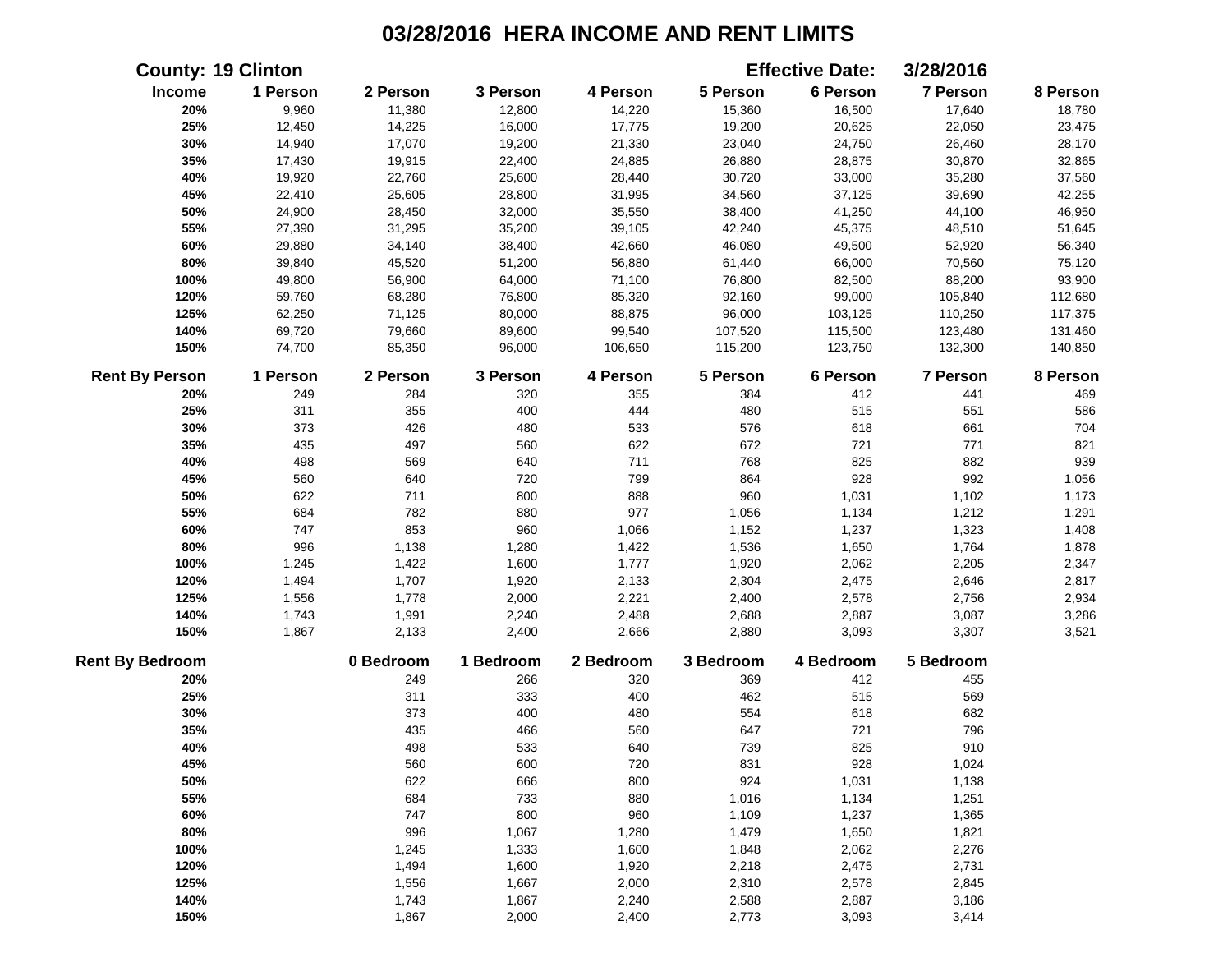|                        | <b>County: 20 Crawford</b> |           |           |           |           | <b>Effective Date:</b> | 3/28/2016       |          |
|------------------------|----------------------------|-----------|-----------|-----------|-----------|------------------------|-----------------|----------|
| Income                 | 1 Person                   | 2 Person  | 3 Person  | 4 Person  | 5 Person  | 6 Person               | 7 Person        | 8 Person |
| 20%                    | 8,620                      | 9,840     | 11,080    | 12,300    | 13,300    | 14,280                 | 15,260          | 16,240   |
| 25%                    | 10,775                     | 12,300    | 13,850    | 15,375    | 16,625    | 17,850                 | 19,075          | 20,300   |
| 30%                    | 12,930                     | 14,760    | 16,620    | 18,450    | 19,950    | 21,420                 | 22,890          | 24,360   |
| 35%                    | 15,085                     | 17,220    | 19,390    | 21,525    | 23,275    | 24,990                 | 26,705          | 28,420   |
| 40%                    | 17,240                     | 19,680    | 22,160    | 24,600    | 26,600    | 28,560                 | 30,520          | 32,480   |
| 45%                    | 19,395                     | 22,140    | 24,930    | 27,675    | 29,925    | 32,130                 | 34,335          | 36,540   |
| 50%                    | 21,550                     | 24,600    | 27,700    | 30,750    | 33,250    | 35,700                 | 38,150          | 40,600   |
| 55%                    | 23,705                     | 27,060    | 30,470    | 33,825    | 36,575    | 39,270                 | 41,965          | 44,660   |
| 60%                    | 25,860                     | 29,520    | 33,240    | 36,900    | 39,900    | 42,840                 | 45,780          | 48,720   |
| 80%                    | 34,480                     | 39,360    | 44,320    | 49,200    | 53,200    | 57,120                 | 61,040          | 64,960   |
| 100%                   | 43,100                     | 49,200    | 55,400    | 61,500    | 66,500    | 71,400                 | 76,300          | 81,200   |
| 120%                   | 51,720                     | 59,040    | 66,480    | 73,800    | 79,800    | 85,680                 | 91,560          | 97,440   |
| 125%                   | 53,875                     | 61,500    | 69,250    | 76,875    | 83,125    | 89,250                 | 95,375          | 101,500  |
| 140%                   | 60,340                     | 68,880    | 77,560    | 86,100    | 93,100    | 99,960                 | 106,820         | 113,680  |
| 150%                   | 64,650                     | 73,800    | 83,100    | 92,250    | 99,750    | 107,100                | 114,450         | 121,800  |
| <b>Rent By Person</b>  | 1 Person                   | 2 Person  | 3 Person  | 4 Person  | 5 Person  | 6 Person               | <b>7 Person</b> | 8 Person |
| 20%                    | 215                        | 246       | 277       | 307       | 332       | 357                    | 381             | 406      |
| 25%                    | 269                        | 307       | 346       | 384       | 415       | 446                    | 476             | 507      |
| 30%                    | 323                        | 369       | 415       | 461       | 498       | 535                    | 572             | 609      |
| 35%                    | 377                        | 430       | 484       | 538       | 581       | 624                    | 667             | 710      |
| 40%                    | 431                        | 492       | 554       | 615       | 665       | 714                    | 763             | 812      |
| 45%                    | 484                        | 553       | 623       | 691       | 748       | 803                    | 858             | 913      |
| 50%                    | 538                        | 615       | 692       | 768       | 831       | 892                    | 953             | 1,015    |
| 55%                    | 592                        | 676       | 761       | 845       | 914       | 981                    | 1,049           | 1,116    |
| 60%                    | 646                        | 738       | 831       | 922       | 997       | 1,071                  | 1,144           | 1,218    |
| 80%                    | 862                        | 984       | 1,108     | 1,230     | 1,330     | 1,428                  | 1,526           | 1,624    |
| 100%                   | 1,077                      | 1,230     | 1,385     | 1,537     | 1,662     | 1,785                  | 1,907           | 2,030    |
| 120%                   | 1,293                      | 1,476     | 1,662     | 1,845     | 1,995     | 2,142                  | 2,289           | 2,436    |
| 125%                   | 1,346                      | 1,537     | 1,731     | 1,921     | 2,078     | 2,231                  | 2,384           | 2,537    |
| 140%                   | 1,508                      | 1,722     | 1,939     | 2,152     | 2,327     | 2,499                  | 2,670           | 2,842    |
| 150%                   | 1,616                      | 1,845     | 2,077     | 2,306     | 2,493     | 2,677                  | 2,861           | 3,045    |
| <b>Rent By Bedroom</b> |                            | 0 Bedroom | 1 Bedroom | 2 Bedroom | 3 Bedroom | 4 Bedroom              | 5 Bedroom       |          |
| 20%                    |                            | 215       | 230       | 277       | 320       | 357                    | 393             |          |
| 25%                    |                            | 269       | 288       | 346       | 400       | 446                    | 492             |          |
| 30%                    |                            | 323       | 346       | 415       | 480       | 535                    | 590             |          |
| 35%                    |                            | 377       | 403       | 484       | 560       | 624                    | 689             |          |
| 40%                    |                            | 431       | 461       | 554       | 640       | 714                    | 787             |          |
| 45%                    |                            | 484       | 519       | 623       | 720       | 803                    | 885             |          |
| 50%                    |                            | 538       | 576       | 692       | 800       | 892                    | 984             |          |
| 55%                    |                            | 592       | 634       | 761       | 880       | 981                    | 1,082           |          |
| 60%                    |                            | 646       | 692       | 831       | 960       | 1,071                  | 1,181           |          |
| 80%                    |                            | 862       | 923       | 1,108     | 1,280     | 1,428                  | 1,575           |          |
| 100%                   |                            | 1,077     | 1,153     | 1,385     | 1,600     | 1,785                  | 1,968           |          |
| 120%                   |                            | 1,293     | 1,384     | 1,662     | 1,920     | 2,142                  | 2,362           |          |
| 125%                   |                            | 1,346     | 1,442     | 1,731     | 2,000     | 2,231                  | 2,460           |          |
| 140%                   |                            | 1,508     | 1,615     | 1,939     | 2,240     | 2,499                  | 2,756           |          |
| 150%                   |                            | 1,616     | 1,730     | 2,077     | 2,400     | 2,677                  | 2,953           |          |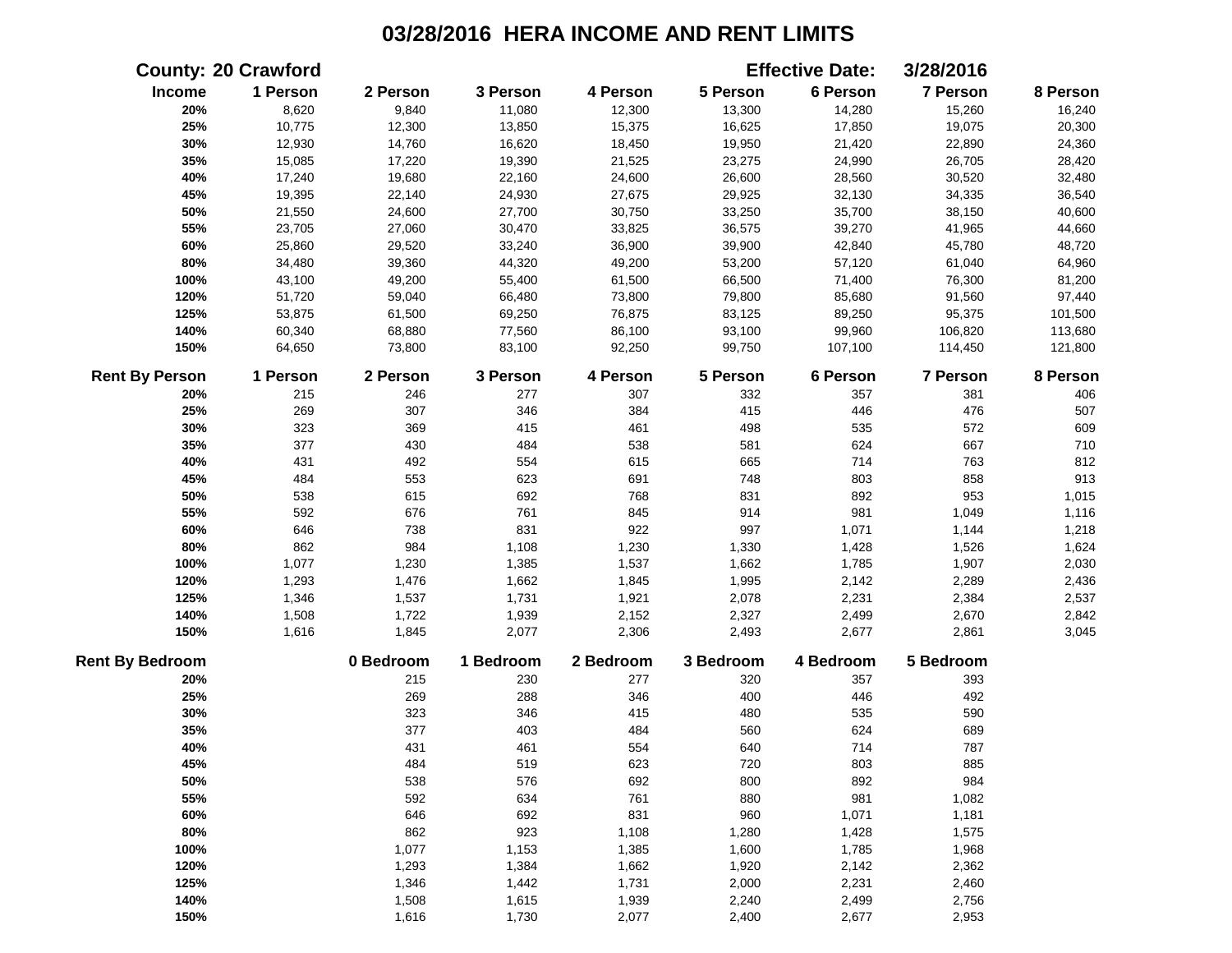|                        | <b>County: 21 Delta</b> |           |           |           |           | <b>Effective Date:</b> | 3/28/2016       |          |
|------------------------|-------------------------|-----------|-----------|-----------|-----------|------------------------|-----------------|----------|
| Income                 | 1 Person                | 2 Person  | 3 Person  | 4 Person  | 5 Person  | 6 Person               | 7 Person        | 8 Person |
| 20%                    | 7,940                   | 9,060     | 10,200    | 11,320    | 12,240    | 13,140                 | 14,040          | 14,960   |
| 25%                    | 9,925                   | 11,325    | 12,750    | 14,150    | 15,300    | 16,425                 | 17,550          | 18,700   |
| 30%                    | 11,910                  | 13,590    | 15,300    | 16,980    | 18,360    | 19,710                 | 21,060          | 22,440   |
| 35%                    | 13,895                  | 15,855    | 17,850    | 19,810    | 21,420    | 22,995                 | 24,570          | 26,180   |
| 40%                    | 15,880                  | 18,120    | 20,400    | 22,640    | 24,480    | 26,280                 | 28,080          | 29,920   |
| 45%                    | 17,865                  | 20,385    | 22,950    | 25,470    | 27,540    | 29,565                 | 31,590          | 33,660   |
| 50%                    | 19,850                  | 22,650    | 25,500    | 28,300    | 30,600    | 32,850                 | 35,100          | 37,400   |
| 55%                    | 21,835                  | 24,915    | 28,050    | 31,130    | 33,660    | 36,135                 | 38,610          | 41,140   |
| 60%                    | 23,820                  | 27,180    | 30,600    | 33,960    | 36,720    | 39,420                 | 42,120          | 44,880   |
| $80\%$                 | 31,760                  | 36,240    | 40,800    | 45,280    | 48,960    | 52,560                 | 56,160          | 59,840   |
| 100%                   | 39,700                  | 45,300    | 51,000    | 56,600    | 61,200    | 65,700                 | 70,200          | 74,800   |
| 120%                   | 47,640                  | 54,360    | 61,200    | 67,920    | 73,440    | 78,840                 | 84,240          | 89,760   |
| 125%                   | 49,625                  | 56,625    | 63,750    | 70,750    | 76,500    | 82,125                 | 87,750          | 93,500   |
| 140%                   | 55,580                  | 63,420    | 71,400    | 79,240    | 85,680    | 91,980                 | 98,280          | 104,720  |
| 150%                   | 59,550                  | 67,950    | 76,500    | 84,900    | 91,800    | 98,550                 | 105,300         | 112,200  |
| <b>Rent By Person</b>  | 1 Person                | 2 Person  | 3 Person  | 4 Person  | 5 Person  | 6 Person               | <b>7 Person</b> | 8 Person |
| 20%                    | 198                     | 226       | 255       | 283       | 306       | 328                    | 351             | 374      |
| 25%                    | 248                     | 283       | 318       | 353       | 382       | 410                    | 438             | 467      |
| 30%                    | 297                     | 339       | 382       | 424       | 459       | 492                    | 526             | 561      |
| 35%                    | 347                     | 396       | 446       | 495       | 535       | 574                    | 614             | 654      |
| 40%                    | 397                     | 453       | 510       | 566       | 612       | 657                    | 702             | 748      |
| 45%                    | 446                     | 509       | 573       | 636       | 688       | 739                    | 789             | 841      |
| 50%                    | 496                     | 566       | 637       | 707       | 765       | 821                    | 877             | 935      |
| 55%                    | 545                     | 622       | 701       | 778       | 841       | 903                    | 965             | 1,028    |
| 60%                    | 595                     | 679       | 765       | 849       | 918       | 985                    | 1,053           | 1,122    |
| 80%                    | 794                     | 906       | 1,020     | 1,132     | 1,224     | 1,314                  | 1,404           | 1,496    |
| 100%                   | 992                     | 1,132     | 1,275     | 1,415     | 1,530     | 1,642                  | 1,755           | 1,870    |
| 120%                   | 1,191                   | 1,359     | 1,530     | 1,698     | 1,836     | 1,971                  | 2,106           | 2,244    |
| 125%                   | 1,240                   | 1,415     | 1,593     | 1,768     | 1,912     | 2,053                  | 2,193           | 2,337    |
| 140%                   | 1,389                   | 1,585     | 1,785     | 1,981     | 2,142     | 2,299                  | 2,457           | 2,618    |
| 150%                   | 1,488                   | 1,698     | 1,912     | 2,122     | 2,295     | 2,463                  | 2,632           | 2,805    |
| <b>Rent By Bedroom</b> |                         | 0 Bedroom | 1 Bedroom | 2 Bedroom | 3 Bedroom | 4 Bedroom              | 5 Bedroom       |          |
| 20%                    |                         | 198       | 212       | 255       | 294       | 328                    | 362             |          |
| 25%                    |                         | 248       | 265       | 318       | 368       | 410                    | 453             |          |
| 30%                    |                         | 297       | 318       | 382       | 441       | 492                    | 543             |          |
| 35%                    |                         | 347       | 371       | 446       | 515       | 574                    | 634             |          |
| 40%                    |                         | 397       | 425       | 510       | 589       | 657                    | 725             |          |
| 45%                    |                         | 446       | 478       | 573       | 662       | 739                    | 815             |          |
| 50%                    |                         | 496       | 531       | 637       | 736       | 821                    | 906             |          |
| 55%                    |                         | 545       | 584       | 701       | 809       | 903                    | 996             |          |
| 60%                    |                         | 595       | 637       | 765       | 883       | 985                    | 1,087           |          |
| 80%                    |                         | 794       | 850       | 1,020     | 1,178     | 1,314                  | 1,450           |          |
| 100%                   |                         | 992       | 1,062     | 1,275     | 1,472     | 1,642                  | 1,812           |          |
| 120%                   |                         | 1,191     | 1,275     | 1,530     | 1,767     | 1,971                  | 2,175           |          |
| 125%                   |                         | 1,240     | 1,328     | 1,593     | 1,840     | 2,053                  | 2,265           |          |
| 140%                   |                         | 1,389     | 1,487     | 1,785     | 2,061     | 2,299                  | 2,537           |          |
| 150%                   |                         | 1,488     | 1,593     | 1,912     | 2,208     | 2,463                  | 2,718           |          |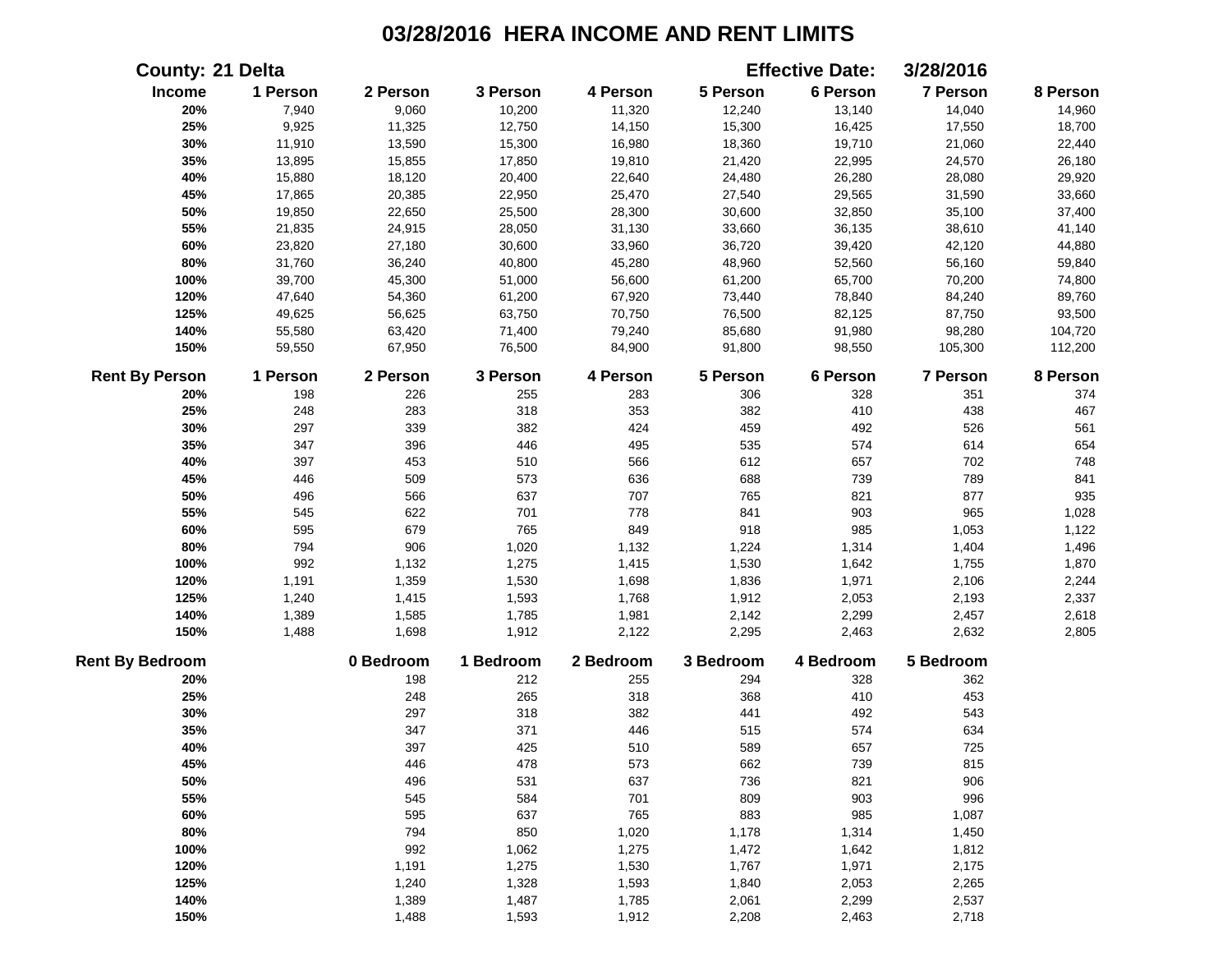|                        | <b>County: 22 Dickinson</b> |           |           |           |           | <b>Effective Date:</b> | 3/28/2016 |          |
|------------------------|-----------------------------|-----------|-----------|-----------|-----------|------------------------|-----------|----------|
| Income                 | 1 Person                    | 2 Person  | 3 Person  | 4 Person  | 5 Person  | 6 Person               | 7 Person  | 8 Person |
| 20%                    | 8,380                       | 9,580     | 10,780    | 11,960    | 12,920    | 13,880                 | 14,840    | 15,800   |
| 25%                    | 10,475                      | 11,975    | 13,475    | 14,950    | 16,150    | 17,350                 | 18,550    | 19,750   |
| 30%                    | 12,570                      | 14,370    | 16,170    | 17,940    | 19,380    | 20,820                 | 22,260    | 23,700   |
| 35%                    | 14,665                      | 16,765    | 18,865    | 20,930    | 22,610    | 24,290                 | 25,970    | 27,650   |
| 40%                    | 16,760                      | 19,160    | 21,560    | 23,920    | 25,840    | 27,760                 | 29,680    | 31,600   |
| 45%                    | 18,855                      | 21,555    | 24,255    | 26,910    | 29,070    | 31,230                 | 33,390    | 35,550   |
| 50%                    | 20,950                      | 23,950    | 26,950    | 29,900    | 32,300    | 34,700                 | 37,100    | 39,500   |
| 55%                    | 23,045                      | 26,345    | 29,645    | 32,890    | 35,530    | 38,170                 | 40,810    | 43,450   |
| 60%                    | 25,140                      | 28,740    | 32,340    | 35,880    | 38,760    | 41,640                 | 44,520    | 47,400   |
| 80%                    | 33,520                      | 38,320    | 43,120    | 47,840    | 51,680    | 55,520                 | 59,360    | 63,200   |
| 100%                   | 41,900                      | 47,900    | 53,900    | 59,800    | 64,600    | 69,400                 | 74,200    | 79,000   |
| 120%                   | 50,280                      | 57,480    | 64,680    | 71,760    | 77,520    | 83,280                 | 89,040    | 94,800   |
| 125%                   | 52,375                      | 59,875    | 67,375    | 74,750    | 80,750    | 86,750                 | 92,750    | 98,750   |
| 140%                   | 58,660                      | 67,060    | 75,460    | 83,720    | 90,440    | 97,160                 | 103,880   | 110,600  |
| 150%                   | 62,850                      | 71,850    | 80,850    | 89,700    | 96,900    | 104,100                | 111,300   | 118,500  |
| <b>Rent By Person</b>  | 1 Person                    | 2 Person  | 3 Person  | 4 Person  | 5 Person  | 6 Person               | 7 Person  | 8 Person |
| 20%                    | 209                         | 239       | 269       | 299       | 323       | 347                    | 371       | 395      |
| 25%                    | 261                         | 299       | 336       | 373       | 403       | 433                    | 463       | 493      |
| 30%                    | 314                         | 359       | 404       | 448       | 484       | 520                    | 556       | 592      |
| 35%                    | 366                         | 419       | 471       | 523       | 565       | 607                    | 649       | 691      |
| 40%                    | 419                         | 479       | 539       | 598       | 646       | 694                    | 742       | 790      |
| 45%                    | 471                         | 538       | 606       | 672       | 726       | 780                    | 834       | 888      |
| 50%                    | 523                         | 598       | 673       | 747       | 807       | 867                    | 927       | 987      |
| 55%                    | 576                         | 658       | 741       | 822       | 888       | 954                    | 1,020     | 1,086    |
| 60%                    | 628                         | 718       | 808       | 897       | 969       | 1,041                  | 1,113     | 1,185    |
| 80%                    | 838                         | 958       | 1,078     | 1,196     | 1,292     | 1,388                  | 1,484     | 1,580    |
| 100%                   | 1,047                       | 1,197     | 1,347     | 1,495     | 1,615     | 1,735                  | 1,855     | 1,975    |
| 120%                   | 1,257                       | 1,437     | 1,617     | 1,794     | 1,938     | 2,082                  | 2,226     | 2,370    |
| 125%                   | 1,309                       | 1,496     | 1,684     | 1,868     | 2,018     | 2,168                  | 2,318     | 2,468    |
| 140%                   | 1,466                       | 1,676     | 1,886     | 2,093     | 2,261     | 2,429                  | 2,597     | 2,765    |
| 150%                   | 1,571                       | 1,796     | 2,021     | 2,242     | 2,422     | 2,602                  | 2,782     | 2,962    |
| <b>Rent By Bedroom</b> |                             | 0 Bedroom | 1 Bedroom | 2 Bedroom | 3 Bedroom | 4 Bedroom              | 5 Bedroom |          |
| 20%                    |                             | 209       | 224       | 269       | 311       | 347                    | 383       |          |
| 25%                    |                             | 261       | 280       | 336       | 388       | 433                    | 478       |          |
| 30%                    |                             | 314       | 336       | 404       | 466       | 520                    | 574       |          |
| 35%                    |                             | 366       | 392       | 471       | 544       | 607                    | 670       |          |
| 40%                    |                             | 419       | 449       | 539       | 622       | 694                    | 766       |          |
| 45%                    |                             | 471       | 505       | 606       | 699       | 780                    | 861       |          |
| 50%                    |                             | 523       | 561       | 673       | 777       | 867                    | 957       |          |
| 55%                    |                             | 576       | 617       | 741       | 855       | 954                    | 1,053     |          |
| 60%                    |                             | 628       | 673       | 808       | 933       | 1,041                  | 1,149     |          |
| 80%                    |                             | 838       | 898       | 1,078     | 1,244     | 1,388                  | 1,532     |          |
| 100%                   |                             | 1,047     | 1,122     | 1,347     | 1,555     | 1,735                  | 1,915     |          |
| 120%                   |                             | 1,257     | 1,347     | 1,617     | 1,866     | 2,082                  | 2,298     |          |
| 125%                   |                             | 1,309     | 1,403     | 1,684     | 1,943     | 2,168                  | 2,393     |          |
| 140%                   |                             | 1,466     | 1,571     | 1,886     | 2,177     | 2,429                  | 2,681     |          |
| 150%                   |                             | 1,571     | 1,683     | 2,021     | 2,332     | 2,602                  | 2,872     |          |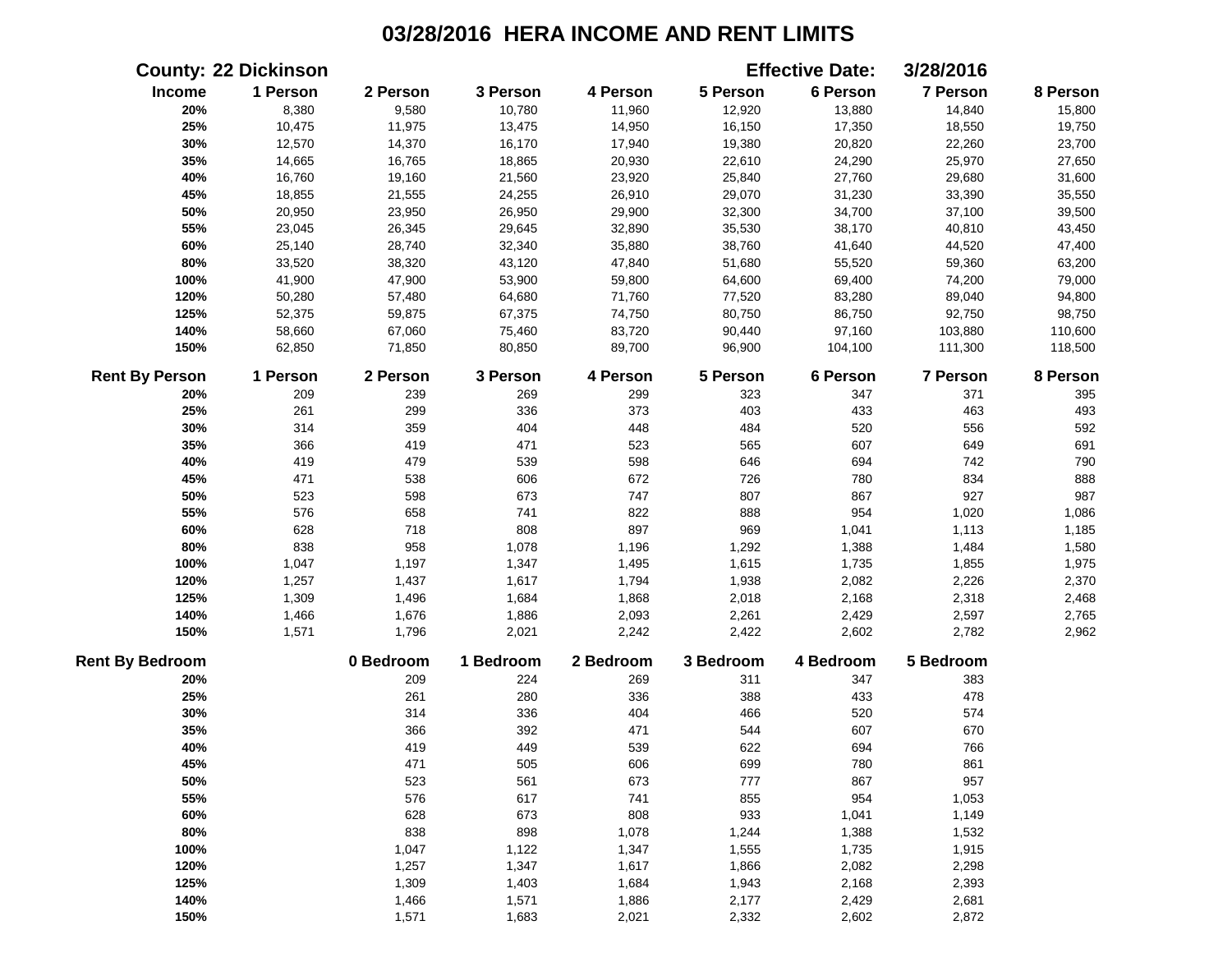|                        | <b>County: 23 Eaton</b> |           |           |           |           | <b>Effective Date:</b> | 3/28/2016       |          |
|------------------------|-------------------------|-----------|-----------|-----------|-----------|------------------------|-----------------|----------|
| Income                 | 1 Person                | 2 Person  | 3 Person  | 4 Person  | 5 Person  | 6 Person               | 7 Person        | 8 Person |
| 20%                    | 9,960                   | 11,380    | 12,800    | 14,220    | 15,360    | 16,500                 | 17,640          | 18,780   |
| 25%                    | 12,450                  | 14,225    | 16,000    | 17,775    | 19,200    | 20,625                 | 22,050          | 23,475   |
| 30%                    | 14,940                  | 17,070    | 19,200    | 21,330    | 23,040    | 24,750                 | 26,460          | 28,170   |
| 35%                    | 17,430                  | 19,915    | 22,400    | 24,885    | 26,880    | 28,875                 | 30,870          | 32,865   |
| 40%                    | 19,920                  | 22,760    | 25,600    | 28,440    | 30,720    | 33,000                 | 35,280          | 37,560   |
| 45%                    | 22,410                  | 25,605    | 28,800    | 31,995    | 34,560    | 37,125                 | 39,690          | 42,255   |
| 50%                    | 24,900                  | 28,450    | 32,000    | 35,550    | 38,400    | 41,250                 | 44,100          | 46,950   |
| 55%                    | 27,390                  | 31,295    | 35,200    | 39,105    | 42,240    | 45,375                 | 48,510          | 51,645   |
| 60%                    | 29,880                  | 34,140    | 38,400    | 42,660    | 46,080    | 49,500                 | 52,920          | 56,340   |
| $80\%$                 | 39,840                  | 45,520    | 51,200    | 56,880    | 61,440    | 66,000                 | 70,560          | 75,120   |
| 100%                   | 49,800                  | 56,900    | 64,000    | 71,100    | 76,800    | 82,500                 | 88,200          | 93,900   |
| 120%                   | 59,760                  | 68,280    | 76,800    | 85,320    | 92,160    | 99,000                 | 105,840         | 112,680  |
| 125%                   | 62,250                  | 71,125    | 80,000    | 88,875    | 96,000    | 103,125                | 110,250         | 117,375  |
| 140%                   | 69,720                  | 79,660    | 89,600    | 99,540    | 107,520   | 115,500                | 123,480         | 131,460  |
| 150%                   | 74,700                  | 85,350    | 96,000    | 106,650   | 115,200   | 123,750                | 132,300         | 140,850  |
| <b>Rent By Person</b>  | 1 Person                | 2 Person  | 3 Person  | 4 Person  | 5 Person  | 6 Person               | <b>7 Person</b> | 8 Person |
| 20%                    | 249                     | 284       | 320       | 355       | 384       | 412                    | 441             | 469      |
| 25%                    | 311                     | 355       | 400       | 444       | 480       | 515                    | 551             | 586      |
| 30%                    | 373                     | 426       | 480       | 533       | 576       | 618                    | 661             | 704      |
| 35%                    | 435                     | 497       | 560       | 622       | 672       | 721                    | 771             | 821      |
| 40%                    | 498                     | 569       | 640       | 711       | 768       | 825                    | 882             | 939      |
| 45%                    | 560                     | 640       | 720       | 799       | 864       | 928                    | 992             | 1,056    |
| 50%                    | 622                     | 711       | 800       | 888       | 960       | 1,031                  | 1,102           | 1,173    |
| 55%                    | 684                     | 782       | 880       | 977       | 1,056     | 1,134                  | 1,212           | 1,291    |
| 60%                    | 747                     | 853       | 960       | 1,066     | 1,152     | 1,237                  | 1,323           | 1,408    |
| 80%                    | 996                     | 1,138     | 1,280     | 1,422     | 1,536     | 1,650                  | 1,764           | 1,878    |
| 100%                   | 1,245                   | 1,422     | 1,600     | 1,777     | 1,920     | 2,062                  | 2,205           | 2,347    |
| 120%                   | 1,494                   | 1,707     | 1,920     | 2,133     | 2,304     | 2,475                  | 2,646           | 2,817    |
| 125%                   | 1,556                   | 1,778     | 2,000     | 2,221     | 2,400     | 2,578                  | 2,756           | 2,934    |
| 140%                   | 1,743                   | 1,991     | 2,240     | 2,488     | 2,688     | 2,887                  | 3,087           | 3,286    |
| 150%                   | 1,867                   | 2,133     | 2,400     | 2,666     | 2,880     | 3,093                  | 3,307           | 3,521    |
| <b>Rent By Bedroom</b> |                         | 0 Bedroom | 1 Bedroom | 2 Bedroom | 3 Bedroom | 4 Bedroom              | 5 Bedroom       |          |
| 20%                    |                         | 249       | 266       | 320       | 369       | 412                    | 455             |          |
| 25%                    |                         | 311       | 333       | 400       | 462       | 515                    | 569             |          |
| 30%                    |                         | 373       | 400       | 480       | 554       | 618                    | 682             |          |
| 35%                    |                         | 435       | 466       | 560       | 647       | 721                    | 796             |          |
| 40%                    |                         | 498       | 533       | 640       | 739       | 825                    | 910             |          |
| 45%                    |                         | 560       | 600       | 720       | 831       | 928                    | 1,024           |          |
| 50%                    |                         | 622       | 666       | 800       | 924       | 1,031                  | 1,138           |          |
| 55%                    |                         | 684       | 733       | 880       | 1,016     | 1,134                  | 1,251           |          |
| 60%                    |                         | 747       | 800       | 960       | 1,109     | 1,237                  | 1,365           |          |
| 80%                    |                         | 996       | 1,067     | 1,280     | 1,479     | 1,650                  | 1,821           |          |
| 100%                   |                         | 1,245     | 1,333     | 1,600     | 1,848     | 2,062                  | 2,276           |          |
| 120%                   |                         | 1,494     | 1,600     | 1,920     | 2,218     | 2,475                  | 2,731           |          |
| 125%                   |                         | 1,556     | 1,667     | 2,000     | 2,310     | 2,578                  | 2,845           |          |
| 140%                   |                         | 1,743     | 1,867     | 2,240     | 2,588     | 2,887                  | 3,186           |          |
| 150%                   |                         | 1,867     | 2,000     | 2,400     | 2,773     | 3,093                  | 3,414           |          |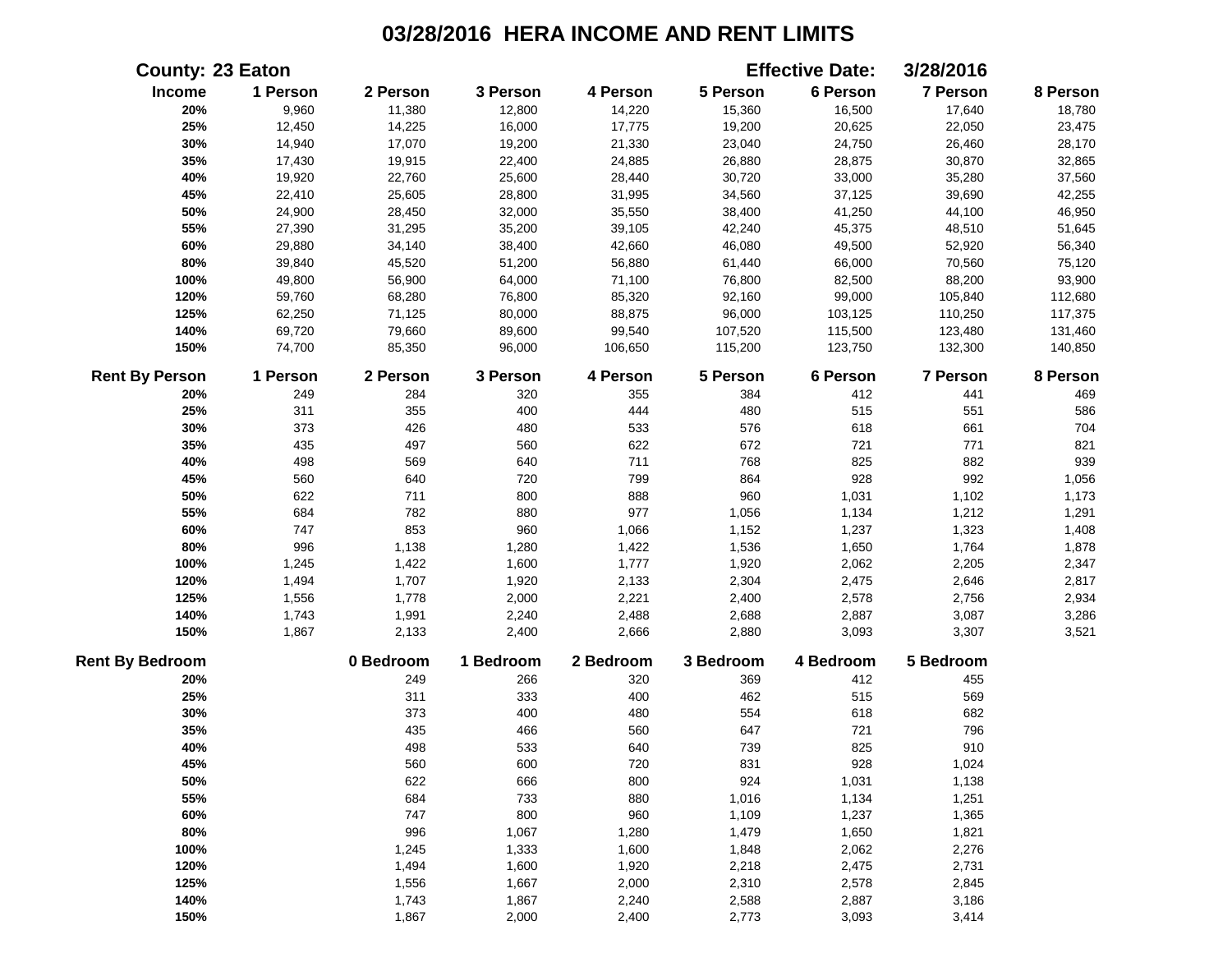|                        | <b>County: 24 Emmet</b> |           |           |           |           | <b>Effective Date:</b> | 3/28/2016       |          |
|------------------------|-------------------------|-----------|-----------|-----------|-----------|------------------------|-----------------|----------|
| Income                 | 1 Person                | 2 Person  | 3 Person  | 4 Person  | 5 Person  | 6 Person               | 7 Person        | 8 Person |
| 20%                    | 9,940                   | 11,360    | 12,780    | 14,200    | 15,340    | 16,480                 | 17,620          | 18,760   |
| 25%                    | 12,425                  | 14,200    | 15,975    | 17,750    | 19,175    | 20,600                 | 22,025          | 23,450   |
| 30%                    | 14,910                  | 17,040    | 19,170    | 21,300    | 23,010    | 24,720                 | 26,430          | 28,140   |
| 35%                    | 17,395                  | 19,880    | 22,365    | 24,850    | 26,845    | 28,840                 | 30,835          | 32,830   |
| 40%                    | 19,880                  | 22,720    | 25,560    | 28,400    | 30,680    | 32,960                 | 35,240          | 37,520   |
| 45%                    | 22,365                  | 25,560    | 28,755    | 31,950    | 34,515    | 37,080                 | 39,645          | 42,210   |
| 50%                    | 24,850                  | 28,400    | 31,950    | 35,500    | 38,350    | 41,200                 | 44,050          | 46,900   |
| 55%                    | 27,335                  | 31,240    | 35,145    | 39,050    | 42,185    | 45,320                 | 48,455          | 51,590   |
| 60%                    | 29,820                  | 34,080    | 38,340    | 42,600    | 46,020    | 49,440                 | 52,860          | 56,280   |
| $80\%$                 | 39,760                  | 45,440    | 51,120    | 56,800    | 61,360    | 65,920                 | 70,480          | 75,040   |
| 100%                   | 49,700                  | 56,800    | 63,900    | 71,000    | 76,700    | 82,400                 | 88,100          | 93,800   |
| 120%                   | 59,640                  | 68,160    | 76,680    | 85,200    | 92,040    | 98,880                 | 105,720         | 112,560  |
| 125%                   | 62,125                  | 71,000    | 79,875    | 88,750    | 95,875    | 103,000                | 110,125         | 117,250  |
| 140%                   | 69,580                  | 79,520    | 89,460    | 99,400    | 107,380   | 115,360                | 123,340         | 131,320  |
| 150%                   | 74,550                  | 85,200    | 95,850    | 106,500   | 115,050   | 123,600                | 132,150         | 140,700  |
| <b>Rent By Person</b>  | 1 Person                | 2 Person  | 3 Person  | 4 Person  | 5 Person  | 6 Person               | <b>7 Person</b> | 8 Person |
| 20%                    | 248                     | 284       | 319       | 355       | 383       | 412                    | 440             | 469      |
| 25%                    | 310                     | 355       | 399       | 443       | 479       | 515                    | 550             | 586      |
| 30%                    | 372                     | 426       | 479       | 532       | 575       | 618                    | 660             | 703      |
| 35%                    | 434                     | 497       | 559       | 621       | 671       | 721                    | 770             | 820      |
| 40%                    | 497                     | 568       | 639       | 710       | 767       | 824                    | 881             | 938      |
| 45%                    | 559                     | 639       | 718       | 798       | 862       | 927                    | 991             | 1,055    |
| 50%                    | 621                     | 710       | 798       | 887       | 958       | 1,030                  | 1,101           | 1,172    |
| 55%                    | 683                     | 781       | 878       | 976       | 1,054     | 1,133                  | 1,211           | 1,289    |
| 60%                    | 745                     | 852       | 958       | 1,065     | 1,150     | 1,236                  | 1,321           | 1,407    |
| 80%                    | 994                     | 1,136     | 1,278     | 1,420     | 1,534     | 1,648                  | 1,762           | 1,876    |
| 100%                   | 1,242                   | 1,420     | 1,597     | 1,775     | 1,917     | 2,060                  | 2,202           | 2,345    |
| 120%                   | 1,491                   | 1,704     | 1,917     | 2,130     | 2,301     | 2,472                  | 2,643           | 2,814    |
| 125%                   | 1,553                   | 1,775     | 1,996     | 2,218     | 2,396     | 2,575                  | 2,753           | 2,931    |
| 140%                   | 1,739                   | 1,988     | 2,236     | 2,485     | 2,684     | 2,884                  | 3,083           | 3,283    |
| 150%                   | 1,863                   | 2,130     | 2,396     | 2,662     | 2,876     | 3,090                  | 3,303           | 3,517    |
| <b>Rent By Bedroom</b> |                         | 0 Bedroom | 1 Bedroom | 2 Bedroom | 3 Bedroom | 4 Bedroom              | 5 Bedroom       |          |
| 20%                    |                         | 248       | 266       | 319       | 369       | 412                    | 454             |          |
| 25%                    |                         | 310       | 332       | 399       | 461       | 515                    | 568             |          |
| 30%                    |                         | 372       | 399       | 479       | 553       | 618                    | 682             |          |
| 35%                    |                         | 434       | 465       | 559       | 646       | 721                    | 795             |          |
| 40%                    |                         | 497       | 532       | 639       | 738       | 824                    | 909             |          |
| 45%                    |                         | 559       | 599       | 718       | 830       | 927                    | 1,023           |          |
| 50%                    |                         | 621       | 665       | 798       | 923       | 1,030                  | 1,136           |          |
| 55%                    |                         | 683       | 732       | 878       | 1,015     | 1,133                  | 1,250           |          |
| 60%                    |                         | 745       | 798       | 958       | 1,107     | 1,236                  | 1,364           |          |
| 80%                    |                         | 994       | 1,065     | 1,278     | 1,477     | 1,648                  | 1,819           |          |
| 100%                   |                         | 1,242     | 1,331     | 1,597     | 1,846     | 2,060                  | 2,273           |          |
| 120%                   |                         | 1,491     | 1,597     | 1,917     | 2,215     | 2,472                  | 2,728           |          |
| 125%                   |                         | 1,553     | 1,664     | 1,996     | 2,307     | 2,575                  | 2,842           |          |
| 140%                   |                         | 1,739     | 1,863     | 2,236     | 2,584     | 2,884                  | 3,183           |          |
| 150%                   |                         | 1,863     | 1,996     | 2,396     | 2,769     | 3,090                  | 3,410           |          |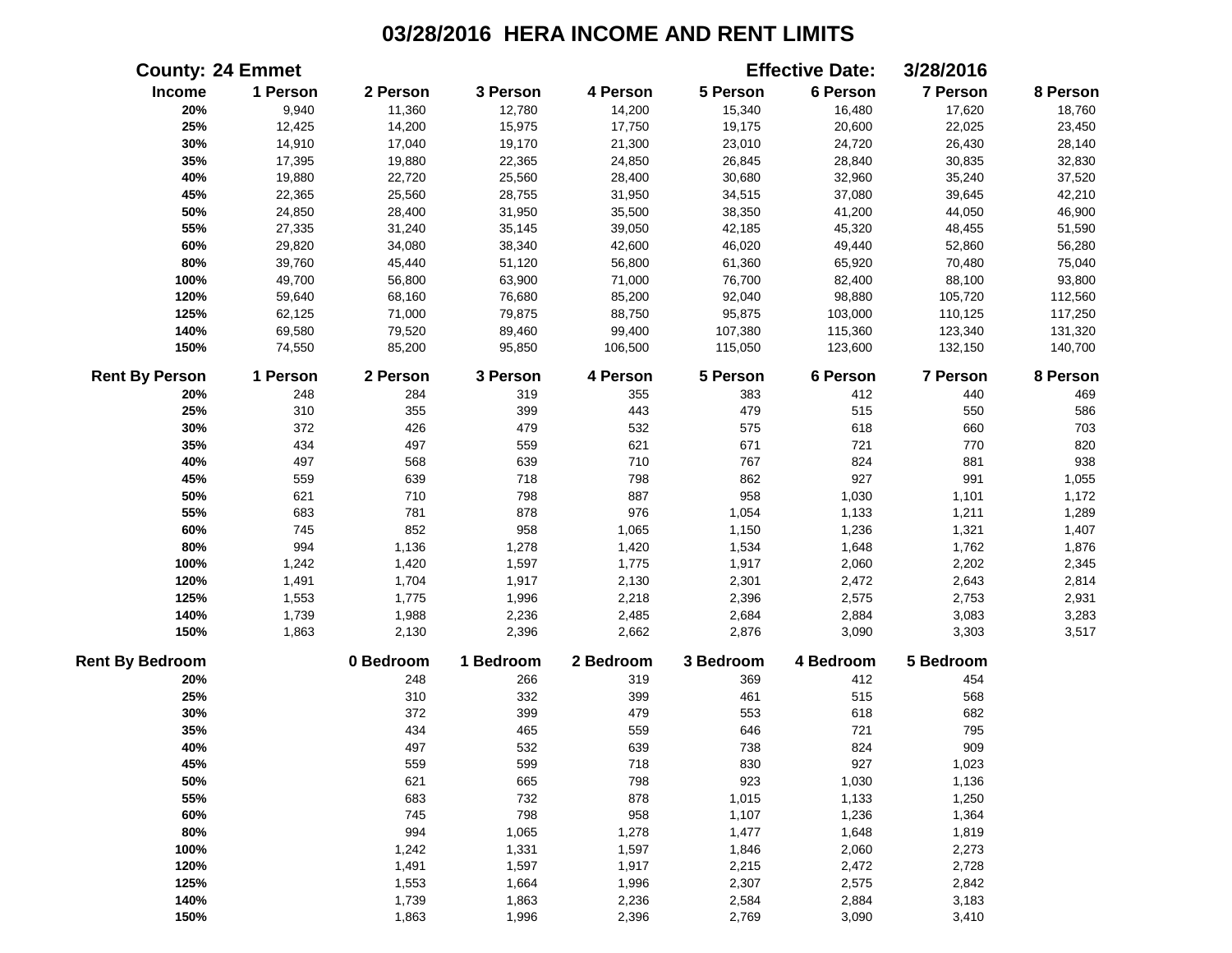|                        | <b>County: 25 Genesee</b> |           |           |           |           | <b>Effective Date:</b> | 3/28/2016 |          |
|------------------------|---------------------------|-----------|-----------|-----------|-----------|------------------------|-----------|----------|
| <b>Income</b>          | 1 Person                  | 2 Person  | 3 Person  | 4 Person  | 5 Person  | 6 Person               | 7 Person  | 8 Person |
| 20%                    | 8,600                     | 9,820     | 11,040    | 12,260    | 13,260    | 14,240                 | 15,220    | 16,200   |
| 25%                    | 10,750                    | 12,275    | 13,800    | 15,325    | 16,575    | 17,800                 | 19,025    | 20,250   |
| 30%                    | 12,900                    | 14,730    | 16,560    | 18,390    | 19,890    | 21,360                 | 22,830    | 24,300   |
| 35%                    | 15,050                    | 17,185    | 19,320    | 21,455    | 23,205    | 24,920                 | 26,635    | 28,350   |
| 40%                    | 17,200                    | 19,640    | 22,080    | 24,520    | 26,520    | 28,480                 | 30,440    | 32,400   |
| 45%                    | 19,350                    | 22,095    | 24,840    | 27,585    | 29,835    | 32,040                 | 34,245    | 36,450   |
| 50%                    | 21,500                    | 24,550    | 27,600    | 30,650    | 33,150    | 35,600                 | 38,050    | 40,500   |
| 55%                    | 23,650                    | 27,005    | 30,360    | 33,715    | 36,465    | 39,160                 | 41,855    | 44,550   |
| 60%                    | 25,800                    | 29,460    | 33,120    | 36,780    | 39,780    | 42,720                 | 45,660    | 48,600   |
| 80%                    | 34,400                    | 39,280    | 44,160    | 49,040    | 53,040    | 56,960                 | 60,880    | 64,800   |
| 100%                   | 43,000                    | 49,100    | 55,200    | 61,300    | 66,300    | 71,200                 | 76,100    | 81,000   |
| 120%                   | 51,600                    | 58,920    | 66,240    | 73,560    | 79,560    | 85,440                 | 91,320    | 97,200   |
| 125%                   | 53,750                    | 61,375    | 69,000    | 76,625    | 82,875    | 89,000                 | 95,125    | 101,250  |
| 140%                   | 60,200                    | 68,740    | 77,280    | 85,820    | 92,820    | 99,680                 | 106,540   | 113,400  |
| 150%                   | 64,500                    | 73,650    | 82,800    | 91,950    | 99,450    | 106,800                | 114,150   | 121,500  |
| <b>Rent By Person</b>  | 1 Person                  | 2 Person  | 3 Person  | 4 Person  | 5 Person  | 6 Person               | 7 Person  | 8 Person |
| 20%                    | 215                       | 245       | 276       | 306       | 331       | 356                    | 380       | 405      |
| 25%                    | 268                       | 306       | 345       | 383       | 414       | 445                    | 475       | 506      |
| 30%                    | 322                       | 368       | 414       | 459       | 497       | 534                    | 570       | 607      |
| 35%                    | 376                       | 429       | 483       | 536       | 580       | 623                    | 665       | 708      |
| 40%                    | 430                       | 491       | 552       | 613       | 663       | 712                    | 761       | 810      |
| 45%                    | 483                       | 552       | 621       | 689       | 745       | 801                    | 856       | 911      |
| 50%                    | 537                       | 613       | 690       | 766       | 828       | 890                    | 951       | 1,012    |
| 55%                    | 591                       | 675       | 759       | 842       | 911       | 979                    | 1,046     | 1,113    |
| 60%                    | 645                       | 736       | 828       | 919       | 994       | 1,068                  | 1,141     | 1,215    |
| 80%                    | 860                       | 982       | 1,104     | 1,226     | 1,326     | 1,424                  | 1,522     | 1,620    |
| 100%                   | 1,075                     | 1,227     | 1,380     | 1,532     | 1,657     | 1,780                  | 1,902     | 2,025    |
| 120%                   | 1,290                     | 1,473     | 1,656     | 1,839     | 1,989     | 2,136                  | 2,283     | 2,430    |
| 125%                   | 1,343                     | 1,534     | 1,725     | 1,915     | 2,071     | 2,225                  | 2,378     | 2,531    |
| 140%                   | 1,505                     | 1,718     | 1,932     | 2,145     | 2,320     | 2,492                  | 2,663     | 2,835    |
| 150%                   | 1,612                     | 1,841     | 2,070     | 2,298     | 2,486     | 2,670                  | 2,853     | 3,037    |
| <b>Rent By Bedroom</b> |                           | 0 Bedroom | 1 Bedroom | 2 Bedroom | 3 Bedroom | 4 Bedroom              | 5 Bedroom |          |
| 20%                    |                           | 215       | 230       | 276       | 319       | 356                    | 392       |          |
| 25%                    |                           | 268       | 287       | 345       | 398       | 445                    | 490       |          |
| 30%                    |                           | 322       | 345       | 414       | 478       | 534                    | 589       |          |
| 35%                    |                           | 376       | 402       | 483       | 558       | 623                    | 687       |          |
| 40%                    |                           | 430       | 460       | 552       | 638       | 712                    | 785       |          |
| 45%                    |                           | 483       | 518       | 621       | 717       | 801                    | 883       |          |
| 50%                    |                           | 537       | 575       | 690       | 797       | 890                    | 981       |          |
| 55%                    |                           | 591       | 633       | 759       | 877       | 979                    | 1,080     |          |
| 60%                    |                           | 645       | 690       | 828       | 957       | 1,068                  | 1,178     |          |
| 80%                    |                           | 860       | 921       | 1,104     | 1,276     | 1,424                  | 1,571     |          |
| 100%                   |                           | 1,075     | 1,151     | 1,380     | 1,595     | 1,780                  | 1,963     |          |
| 120%                   |                           | 1,290     | 1,381     | 1,656     | 1,914     | 2,136                  | 2,356     |          |
| 125%                   |                           | 1,343     | 1,439     | 1,725     | 1,993     | 2,225                  | 2,454     |          |
| 140%                   |                           | 1,505     | 1,611     | 1,932     | 2,233     | 2,492                  | 2,749     |          |
| 150%                   |                           | 1,612     | 1,726     | 2,070     | 2,392     | 2,670                  | 2,945     |          |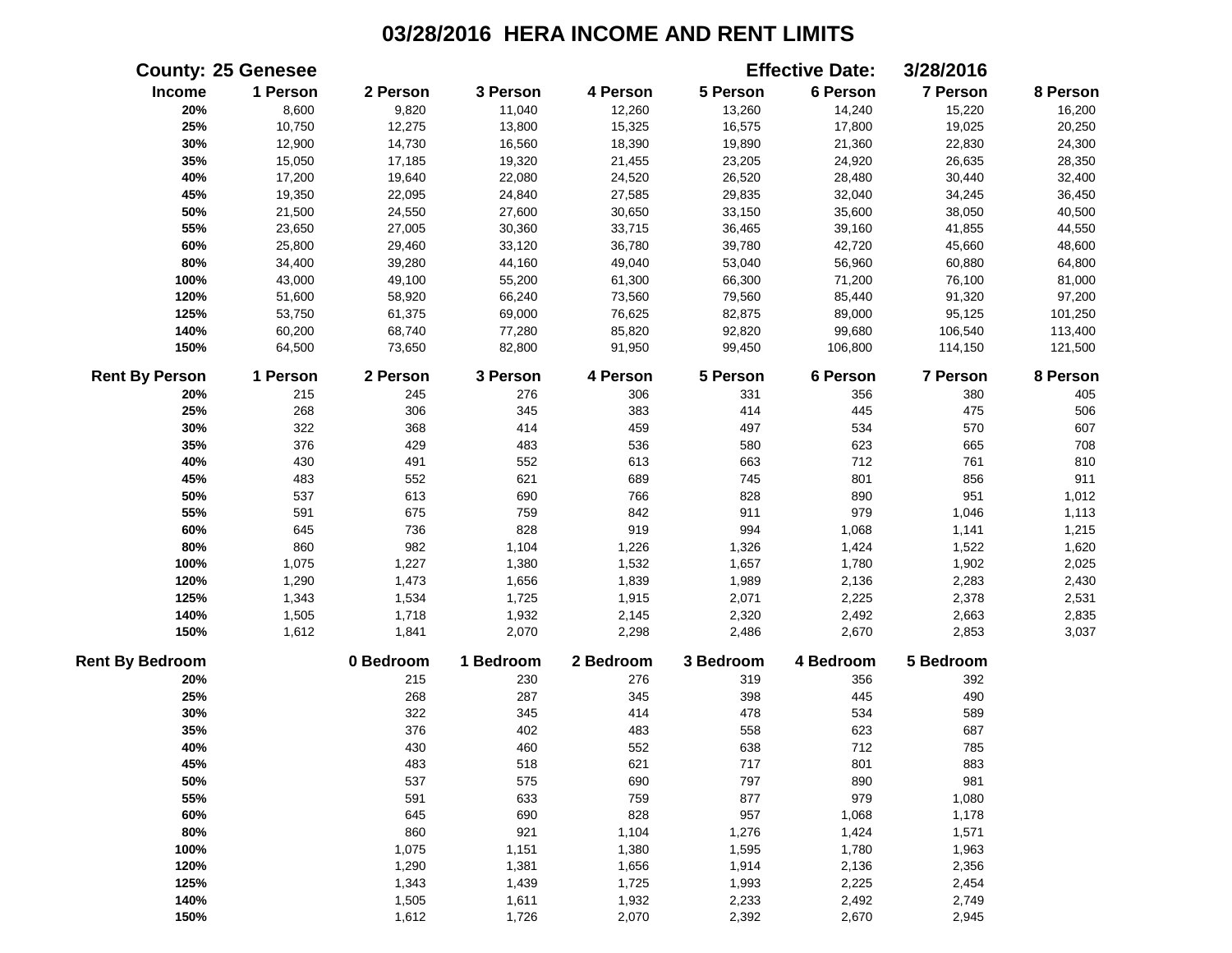|                        | <b>County: 26 Gladwin</b> |           |           |           |           | <b>Effective Date:</b> | 3/28/2016 |          |
|------------------------|---------------------------|-----------|-----------|-----------|-----------|------------------------|-----------|----------|
| Income                 | 1 Person                  | 2 Person  | 3 Person  | 4 Person  | 5 Person  | 6 Person               | 7 Person  | 8 Person |
| 20%                    | 8,140                     | 9,300     | 10,460    | 11,620    | 12,560    | 13,480                 | 14,420    | 15,340   |
| 25%                    | 10,175                    | 11,625    | 13,075    | 14,525    | 15,700    | 16,850                 | 18,025    | 19,175   |
| 30%                    | 12,210                    | 13,950    | 15,690    | 17,430    | 18,840    | 20,220                 | 21,630    | 23,010   |
| 35%                    | 14,245                    | 16,275    | 18,305    | 20,335    | 21,980    | 23,590                 | 25,235    | 26,845   |
| 40%                    | 16,280                    | 18,600    | 20,920    | 23,240    | 25,120    | 26,960                 | 28,840    | 30,680   |
| 45%                    | 18,315                    | 20,925    | 23,535    | 26,145    | 28,260    | 30,330                 | 32,445    | 34,515   |
| 50%                    | 20,350                    | 23,250    | 26,150    | 29,050    | 31,400    | 33,700                 | 36,050    | 38,350   |
| 55%                    | 22,385                    | 25,575    | 28,765    | 31,955    | 34,540    | 37,070                 | 39,655    | 42,185   |
| 60%                    | 24,420                    | 27,900    | 31,380    | 34,860    | 37,680    | 40,440                 | 43,260    | 46,020   |
| 80%                    | 32,560                    | 37,200    | 41,840    | 46,480    | 50,240    | 53,920                 | 57,680    | 61,360   |
| 100%                   | 40,700                    | 46,500    | 52,300    | 58,100    | 62,800    | 67,400                 | 72,100    | 76,700   |
| 120%                   | 48,840                    | 55,800    | 62,760    | 69,720    | 75,360    | 80,880                 | 86,520    | 92,040   |
| 125%                   | 50,875                    | 58,125    | 65,375    | 72,625    | 78,500    | 84,250                 | 90,125    | 95,875   |
| 140%                   | 56,980                    | 65,100    | 73,220    | 81,340    | 87,920    | 94,360                 | 100,940   | 107,380  |
| 150%                   | 61,050                    | 69,750    | 78,450    | 87,150    | 94,200    | 101,100                | 108,150   | 115,050  |
| <b>Rent By Person</b>  | 1 Person                  | 2 Person  | 3 Person  | 4 Person  | 5 Person  | 6 Person               | 7 Person  | 8 Person |
| 20%                    | 203                       | 232       | 261       | 290       | 314       | 337                    | 360       | 383      |
| 25%                    | 254                       | 290       | 326       | 363       | 392       | 421                    | 450       | 479      |
| 30%                    | 305                       | 348       | 392       | 435       | 471       | 505                    | 540       | 575      |
| 35%                    | 356                       | 406       | 457       | 508       | 549       | 589                    | 630       | 671      |
| 40%                    | 407                       | 465       | 523       | 581       | 628       | 674                    | 721       | 767      |
| 45%                    | 457                       | 523       | 588       | 653       | 706       | 758                    | 811       | 862      |
| 50%                    | 508                       | 581       | 653       | 726       | 785       | 842                    | 901       | 958      |
| 55%                    | 559                       | 639       | 719       | 798       | 863       | 926                    | 991       | 1,054    |
| 60%                    | 610                       | 697       | 784       | 871       | 942       | 1,011                  | 1,081     | 1,150    |
| 80%                    | 814                       | 930       | 1,046     | 1,162     | 1,256     | 1,348                  | 1,442     | 1,534    |
| 100%                   | 1,017                     | 1,162     | 1,307     | 1,452     | 1,570     | 1,685                  | 1,802     | 1,917    |
| 120%                   | 1,221                     | 1,395     | 1,569     | 1,743     | 1,884     | 2,022                  | 2,163     | 2,301    |
| 125%                   | 1,271                     | 1,453     | 1,634     | 1,815     | 1,962     | 2,106                  | 2,253     | 2,396    |
| 140%                   | 1,424                     | 1,627     | 1,830     | 2,033     | 2,198     | 2,359                  | 2,523     | 2,684    |
| 150%                   | 1,526                     | 1,743     | 1,961     | 2,178     | 2,355     | 2,527                  | 2,703     | 2,876    |
| <b>Rent By Bedroom</b> |                           | 0 Bedroom | 1 Bedroom | 2 Bedroom | 3 Bedroom | 4 Bedroom              | 5 Bedroom |          |
| 20%                    |                           | 203       | 218       | 261       | 302       | 337                    | 372       |          |
| 25%                    |                           | 254       | 272       | 326       | 377       | 421                    | 465       |          |
| 30%                    |                           | 305       | 327       | 392       | 453       | 505                    | 558       |          |
| 35%                    |                           | 356       | 381       | 457       | 528       | 589                    | 651       |          |
| 40%                    |                           | 407       | 436       | 523       | 604       | 674                    | 744       |          |
| 45%                    |                           | 457       | 490       | 588       | 680       | 758                    | 837       |          |
| 50%                    |                           | 508       | 545       | 653       | 755       | 842                    | 930       |          |
| 55%                    |                           | 559       | 599       | 719       | 831       | 926                    | 1,023     |          |
| 60%                    |                           | 610       | 654       | 784       | 906       | 1,011                  | 1,116     |          |
| 80%                    |                           | 814       | 872       | 1,046     | 1,209     | 1,348                  | 1,488     |          |
| 100%                   |                           | 1,017     | 1,090     | 1,307     | 1,511     | 1,685                  | 1,860     |          |
| 120%                   |                           | 1,221     | 1,308     | 1,569     | 1,813     | 2,022                  | 2,232     |          |
| 125%                   |                           | 1,271     | 1,362     | 1,634     | 1,889     | 2,106                  | 2,325     |          |
| 140%                   |                           | 1,424     | 1,526     | 1,830     | 2,115     | 2,359                  | 2,604     |          |
| 150%                   |                           | 1,526     | 1,635     | 1,961     | 2,266     | 2,527                  | 2,790     |          |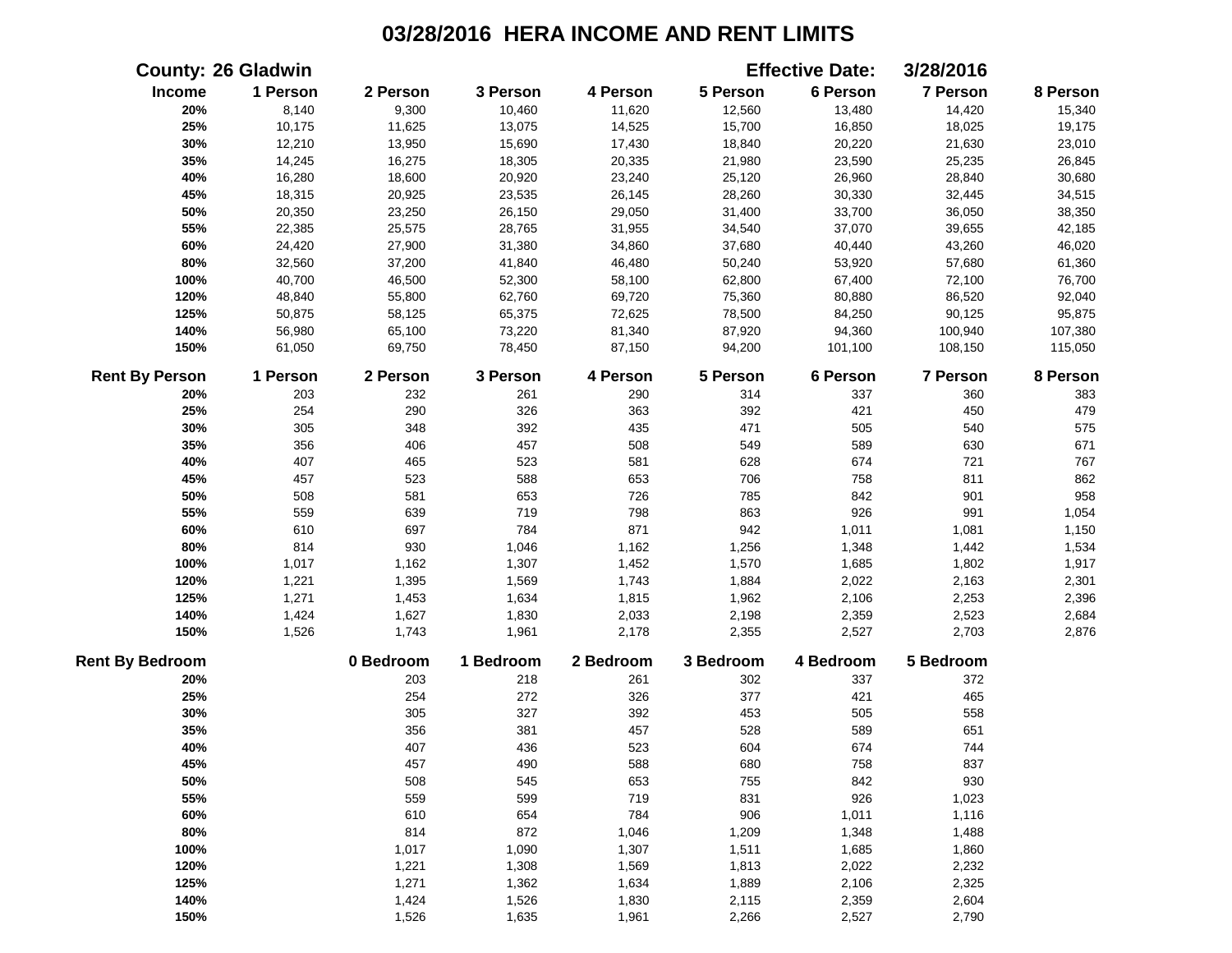|                        | <b>County: 27 Gogebic</b> |           |           |           |           | <b>Effective Date:</b> | 3/28/2016 |          |
|------------------------|---------------------------|-----------|-----------|-----------|-----------|------------------------|-----------|----------|
| Income                 | 1 Person                  | 2 Person  | 3 Person  | 4 Person  | 5 Person  | 6 Person               | 7 Person  | 8 Person |
| 20%                    | 8,680                     | 9,920     | 11,160    | 12,400    | 13,400    | 14,400                 | 15,380    | 16,380   |
| 25%                    | 10,850                    | 12,400    | 13,950    | 15,500    | 16,750    | 18,000                 | 19,225    | 20,475   |
| 30%                    | 13,020                    | 14,880    | 16,740    | 18,600    | 20,100    | 21,600                 | 23,070    | 24,570   |
| 35%                    | 15,190                    | 17,360    | 19,530    | 21,700    | 23,450    | 25,200                 | 26,915    | 28,665   |
| 40%                    | 17,360                    | 19,840    | 22,320    | 24,800    | 26,800    | 28,800                 | 30,760    | 32,760   |
| 45%                    | 19,530                    | 22,320    | 25,110    | 27,900    | 30,150    | 32,400                 | 34,605    | 36,855   |
| 50%                    | 21,700                    | 24,800    | 27,900    | 31,000    | 33,500    | 36,000                 | 38,450    | 40,950   |
| 55%                    | 23,870                    | 27,280    | 30,690    | 34,100    | 36,850    | 39,600                 | 42,295    | 45,045   |
| 60%                    | 26,040                    | 29,760    | 33,480    | 37,200    | 40,200    | 43,200                 | 46,140    | 49,140   |
| 80%                    | 34,720                    | 39,680    | 44,640    | 49,600    | 53,600    | 57,600                 | 61,520    | 65,520   |
| 100%                   | 43,400                    | 49,600    | 55,800    | 62,000    | 67,000    | 72,000                 | 76,900    | 81,900   |
| 120%                   | 52,080                    | 59,520    | 66,960    | 74,400    | 80,400    | 86,400                 | 92,280    | 98,280   |
| 125%                   | 54,250                    | 62,000    | 69,750    | 77,500    | 83,750    | 90,000                 | 96,125    | 102,375  |
| 140%                   | 60,760                    | 69,440    | 78,120    | 86,800    | 93,800    | 100,800                | 107,660   | 114,660  |
| 150%                   | 65,100                    | 74,400    | 83,700    | 93,000    | 100,500   | 108,000                | 115,350   | 122,850  |
| <b>Rent By Person</b>  | 1 Person                  | 2 Person  | 3 Person  | 4 Person  | 5 Person  | 6 Person               | 7 Person  | 8 Person |
| 20%                    | 217                       | 248       | 279       | 310       | 335       | 360                    | 384       | 409      |
| 25%                    | 271                       | 310       | 348       | 387       | 418       | 450                    | 480       | 511      |
| 30%                    | 325                       | 372       | 418       | 465       | 502       | 540                    | 576       | 614      |
| 35%                    | 379                       | 434       | 488       | 542       | 586       | 630                    | 672       | 716      |
| 40%                    | 434                       | 496       | 558       | 620       | 670       | 720                    | 769       | 819      |
| 45%                    | 488                       | 558       | 627       | 697       | 753       | 810                    | 865       | 921      |
| 50%                    | 542                       | 620       | 697       | 775       | 837       | 900                    | 961       | 1,023    |
| 55%                    | 596                       | 682       | 767       | 852       | 921       | 990                    | 1,057     | 1,126    |
| 60%                    | 651                       | 744       | 837       | 930       | 1,005     | 1,080                  | 1,153     | 1,228    |
| 80%                    | 868                       | 992       | 1,116     | 1,240     | 1,340     | 1,440                  | 1,538     | 1,638    |
| 100%                   | 1,085                     | 1,240     | 1,395     | 1,550     | 1,675     | 1,800                  | 1,922     | 2,047    |
| 120%                   | 1,302                     | 1,488     | 1,674     | 1,860     | 2,010     | 2,160                  | 2,307     | 2,457    |
| 125%                   | 1,356                     | 1,550     | 1,743     | 1,937     | 2,093     | 2,250                  | 2,403     | 2,559    |
| 140%                   | 1,519                     | 1,736     | 1,953     | 2,170     | 2,345     | 2,520                  | 2,691     | 2,866    |
| 150%                   | 1,627                     | 1,860     | 2,092     | 2,325     | 2,512     | 2,700                  | 2,883     | 3,071    |
| <b>Rent By Bedroom</b> |                           | 0 Bedroom | 1 Bedroom | 2 Bedroom | 3 Bedroom | 4 Bedroom              | 5 Bedroom |          |
| 20%                    |                           | 217       | 232       | 279       | 322       | 360                    | 397       |          |
| 25%                    |                           | 271       | 290       | 348       | 403       | 450                    | 496       |          |
| 30%                    |                           | 325       | 348       | 418       | 483       | 540                    | 595       |          |
| 35%                    |                           | 379       | 406       | 488       | 564       | 630                    | 694       |          |
| 40%                    |                           | 434       | 465       | 558       | 645       | 720                    | 794       |          |
| 45%                    |                           | 488       | 523       | 627       | 725       | 810                    | 893       |          |
| 50%                    |                           | 542       | 581       | 697       | 806       | 900                    | 992       |          |
| 55%                    |                           | 596       | 639       | 767       | 886       | 990                    | 1,091     |          |
| 60%                    |                           | 651       | 697       | 837       | 967       | 1,080                  | 1,191     |          |
| 80%                    |                           | 868       | 930       | 1,116     | 1,290     | 1,440                  | 1,588     |          |
| 100%                   |                           | 1,085     | 1,162     | 1,395     | 1,612     | 1,800                  | 1,985     |          |
| 120%                   |                           | 1,302     | 1,395     | 1,674     | 1,935     | 2,160                  | 2,382     |          |
| 125%                   |                           | 1,356     | 1,453     | 1,743     | 2,015     | 2,250                  | 2,481     |          |
| 140%                   |                           | 1,519     | 1,627     | 1,953     | 2,257     | 2,520                  | 2,779     |          |
| 150%                   |                           | 1,627     | 1,743     | 2,092     | 2,418     | 2,700                  | 2,977     |          |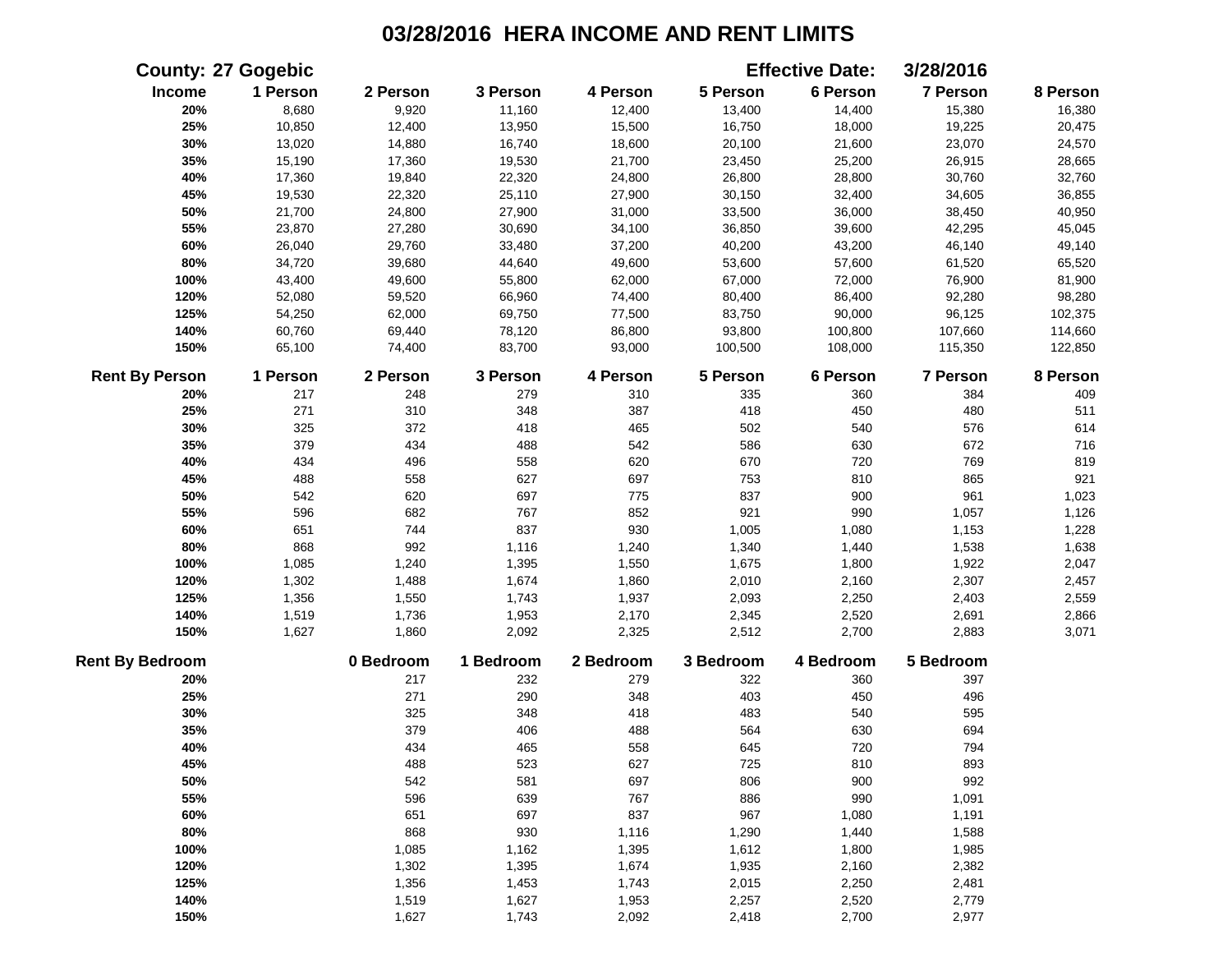|                        | <b>County: 28 Grand Traverse</b> |           |           |           |           | <b>Effective Date:</b> | 3/28/2016       |          |
|------------------------|----------------------------------|-----------|-----------|-----------|-----------|------------------------|-----------------|----------|
| Income                 | 1 Person                         | 2 Person  | 3 Person  | 4 Person  | 5 Person  | 6 Person               | 7 Person        | 8 Person |
| 20%                    | 10,180                           | 11,640    | 13,100    | 14,540    | 15,720    | 16,880                 | 18,040          | 19,200   |
| 25%                    | 12,725                           | 14,550    | 16,375    | 18,175    | 19,650    | 21,100                 | 22,550          | 24,000   |
| 30%                    | 15,270                           | 17,460    | 19,650    | 21,810    | 23,580    | 25,320                 | 27,060          | 28,800   |
| 35%                    | 17,815                           | 20,370    | 22,925    | 25,445    | 27,510    | 29,540                 | 31,570          | 33,600   |
| 40%                    | 20,360                           | 23,280    | 26,200    | 29,080    | 31,440    | 33,760                 | 36,080          | 38,400   |
| 45%                    | 22,905                           | 26,190    | 29,475    | 32,715    | 35,370    | 37,980                 | 40,590          | 43,200   |
| 50%                    | 25,450                           | 29,100    | 32,750    | 36,350    | 39,300    | 42,200                 | 45,100          | 48,000   |
| 55%                    | 27,995                           | 32,010    | 36,025    | 39,985    | 43,230    | 46,420                 | 49,610          | 52,800   |
| 60%                    | 30,540                           | 34,920    | 39,300    | 43,620    | 47,160    | 50,640                 | 54,120          | 57,600   |
| $80\%$                 | 40,720                           | 46,560    | 52,400    | 58,160    | 62,880    | 67,520                 | 72,160          | 76,800   |
| 100%                   | 50,900                           | 58,200    | 65,500    | 72,700    | 78,600    | 84,400                 | 90,200          | 96,000   |
| 120%                   | 61,080                           | 69,840    | 78,600    | 87,240    | 94,320    | 101,280                | 108,240         | 115,200  |
| 125%                   | 63,625                           | 72,750    | 81,875    | 90,875    | 98,250    | 105,500                | 112,750         | 120,000  |
| 140%                   | 71,260                           | 81,480    | 91,700    | 101,780   | 110,040   | 118,160                | 126,280         | 134,400  |
| 150%                   | 76,350                           | 87,300    | 98,250    | 109,050   | 117,900   | 126,600                | 135,300         | 144,000  |
| <b>Rent By Person</b>  | 1 Person                         | 2 Person  | 3 Person  | 4 Person  | 5 Person  | 6 Person               | <b>7 Person</b> | 8 Person |
| 20%                    | 254                              | 291       | 327       | 363       | 393       | 422                    | 451             | 480      |
| 25%                    | 318                              | 363       | 409       | 454       | 491       | 527                    | 563             | 600      |
| 30%                    | 381                              | 436       | 491       | 545       | 589       | 633                    | 676             | 720      |
| 35%                    | 445                              | 509       | 573       | 636       | 687       | 738                    | 789             | 840      |
| 40%                    | 509                              | 582       | 655       | 727       | 786       | 844                    | 902             | 960      |
| 45%                    | 572                              | 654       | 736       | 817       | 884       | 949                    | 1,014           | 1,080    |
| 50%                    | 636                              | 727       | 818       | 908       | 982       | 1,055                  | 1,127           | 1,200    |
| 55%                    | 699                              | 800       | 900       | 999       | 1,080     | 1,160                  | 1,240           | 1,320    |
| 60%                    | 763                              | 873       | 982       | 1,090     | 1,179     | 1,266                  | 1,353           | 1,440    |
| 80%                    | 1,018                            | 1,164     | 1,310     | 1,454     | 1,572     | 1,688                  | 1,804           | 1,920    |
| 100%                   | 1,272                            | 1,455     | 1,637     | 1,817     | 1,965     | 2,110                  | 2,255           | 2,400    |
| 120%                   | 1,527                            | 1,746     | 1,965     | 2,181     | 2,358     | 2,532                  | 2,706           | 2,880    |
| 125%                   | 1,590                            | 1,818     | 2,046     | 2,271     | 2,456     | 2,637                  | 2,818           | 3,000    |
| 140%                   | 1,781                            | 2,037     | 2,292     | 2,544     | 2,751     | 2,954                  | 3,157           | 3,360    |
| 150%                   | 1,908                            | 2,182     | 2,456     | 2,726     | 2,947     | 3,165                  | 3,382           | 3,600    |
| <b>Rent By Bedroom</b> |                                  | 0 Bedroom | 1 Bedroom | 2 Bedroom | 3 Bedroom | 4 Bedroom              | 5 Bedroom       |          |
| 20%                    |                                  | 254       | 272       | 327       | 378       | 422                    | 465             |          |
| 25%                    |                                  | 318       | 340       | 409       | 472       | 527                    | 581             |          |
| 30%                    |                                  | 381       | 409       | 491       | 567       | 633                    | 698             |          |
| 35%                    |                                  | 445       | 477       | 573       | 661       | 738                    | 814             |          |
| 40%                    |                                  | 509       | 545       | 655       | 756       | 844                    | 931             |          |
| 45%                    |                                  | 572       | 613       | 736       | 851       | 949                    | 1,047           |          |
| 50%                    |                                  | 636       | 681       | 818       | 945       | 1,055                  | 1,163           |          |
| 55%                    |                                  | 699       | 750       | 900       | 1,040     | 1,160                  | 1,280           |          |
| 60%                    |                                  | 763       | 818       | 982       | 1,134     | 1,266                  | 1,396           |          |
| 80%                    |                                  | 1,018     | 1,091     | 1,310     | 1,513     | 1,688                  | 1,862           |          |
| 100%                   |                                  | 1,272     | 1,363     | 1,637     | 1,891     | 2,110                  | 2,327           |          |
| 120%                   |                                  | 1,527     | 1,636     | 1,965     | 2,269     | 2,532                  | 2,793           |          |
| 125%                   |                                  | 1,590     | 1,704     | 2,046     | 2,364     | 2,637                  | 2,909           |          |
| 140%                   |                                  | 1,781     | 1,909     | 2,292     | 2,647     | 2,954                  | 3,258           |          |
| 150%                   |                                  | 1,908     | 2,045     | 2,456     | 2,836     | 3,165                  | 3,491           |          |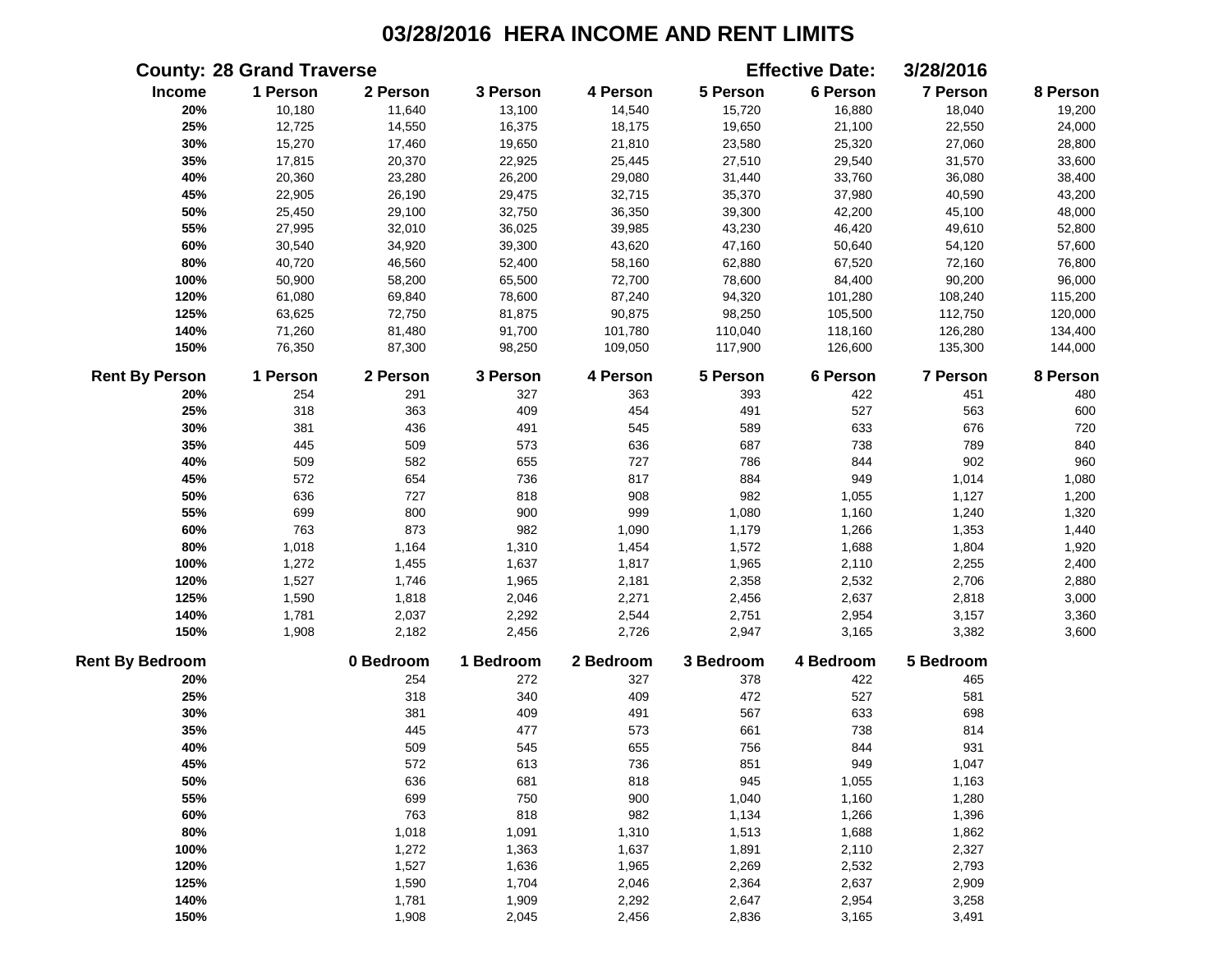|                        | <b>County: 29 Gratiot</b> |           |           |           |           | <b>Effective Date:</b> | 3/28/2016       |          |
|------------------------|---------------------------|-----------|-----------|-----------|-----------|------------------------|-----------------|----------|
| Income                 | 1 Person                  | 2 Person  | 3 Person  | 4 Person  | 5 Person  | 6 Person               | 7 Person        | 8 Person |
| 20%                    | 7,700                     | 8,800     | 9,900     | 10,980    | 11,860    | 12,740                 | 13,620          | 14,500   |
| 25%                    | 9,625                     | 11,000    | 12,375    | 13,725    | 14,825    | 15,925                 | 17,025          | 18,125   |
| 30%                    | 11,550                    | 13,200    | 14,850    | 16,470    | 17,790    | 19,110                 | 20,430          | 21,750   |
| 35%                    | 13,475                    | 15,400    | 17,325    | 19,215    | 20,755    | 22,295                 | 23,835          | 25,375   |
| 40%                    | 15,400                    | 17,600    | 19,800    | 21,960    | 23,720    | 25,480                 | 27,240          | 29,000   |
| 45%                    | 17,325                    | 19,800    | 22,275    | 24,705    | 26,685    | 28,665                 | 30,645          | 32,625   |
| 50%                    | 19,250                    | 22,000    | 24,750    | 27,450    | 29,650    | 31,850                 | 34,050          | 36,250   |
| 55%                    | 21,175                    | 24,200    | 27,225    | 30,195    | 32,615    | 35,035                 | 37,455          | 39,875   |
| 60%                    | 23,100                    | 26,400    | 29,700    | 32,940    | 35,580    | 38,220                 | 40,860          | 43,500   |
| 80%                    | 30,800                    | 35,200    | 39,600    | 43,920    | 47,440    | 50,960                 | 54,480          | 58,000   |
| 100%                   | 38,500                    | 44,000    | 49,500    | 54,900    | 59,300    | 63,700                 | 68,100          | 72,500   |
| 120%                   | 46,200                    | 52,800    | 59,400    | 65,880    | 71,160    | 76,440                 | 81,720          | 87,000   |
| 125%                   | 48,125                    | 55,000    | 61,875    | 68,625    | 74,125    | 79,625                 | 85,125          | 90,625   |
| 140%                   | 53,900                    | 61,600    | 69,300    | 76,860    | 83,020    | 89,180                 | 95,340          | 101,500  |
| 150%                   | 57,750                    | 66,000    | 74,250    | 82,350    | 88,950    | 95,550                 | 102,150         | 108,750  |
| <b>Rent By Person</b>  | 1 Person                  | 2 Person  | 3 Person  | 4 Person  | 5 Person  | 6 Person               | <b>7 Person</b> | 8 Person |
| 20%                    | 192                       | 220       | 247       | 274       | 296       | 318                    | 340             | 362      |
| 25%                    | 240                       | 275       | 309       | 343       | 370       | 398                    | 425             | 453      |
| 30%                    | 288                       | 330       | 371       | 411       | 444       | 477                    | 510             | 543      |
| 35%                    | 336                       | 385       | 433       | 480       | 518       | 557                    | 595             | 634      |
| 40%                    | 385                       | 440       | 495       | 549       | 593       | 637                    | 681             | 725      |
| 45%                    | 433                       | 495       | 556       | 617       | 667       | 716                    | 766             | 815      |
| 50%                    | 481                       | 550       | 618       | 686       | 741       | 796                    | 851             | 906      |
| 55%                    | 529                       | 605       | 680       | 754       | 815       | 875                    | 936             | 996      |
| 60%                    | 577                       | 660       | 742       | 823       | 889       | 955                    | 1,021           | 1,087    |
| 80%                    | 770                       | 880       | 990       | 1,098     | 1,186     | 1,274                  | 1,362           | 1,450    |
| 100%                   | 962                       | 1,100     | 1,237     | 1,372     | 1,482     | 1,592                  | 1,702           | 1,812    |
| 120%                   | 1,155                     | 1,320     | 1,485     | 1,647     | 1,779     | 1,911                  | 2,043           | 2,175    |
| 125%                   | 1,203                     | 1,375     | 1,546     | 1,715     | 1,853     | 1,990                  | 2,128           | 2,265    |
| 140%                   | 1,347                     | 1,540     | 1,732     | 1,921     | 2,075     | 2,229                  | 2,383           | 2,537    |
| 150%                   | 1,443                     | 1,650     | 1,856     | 2,058     | 2,223     | 2,388                  | 2,553           | 2,718    |
| <b>Rent By Bedroom</b> |                           | 0 Bedroom | 1 Bedroom | 2 Bedroom | 3 Bedroom | 4 Bedroom              | 5 Bedroom       |          |
| 20%                    |                           | 192       | 206       | 247       | 285       | 318                    | 351             |          |
| 25%                    |                           | 240       | 257       | 309       | 356       | 398                    | 439             |          |
| 30%                    |                           | 288       | 309       | 371       | 428       | 477                    | 527             |          |
| 35%                    |                           | 336       | 360       | 433       | 499       | 557                    | 615             |          |
| 40%                    |                           | 385       | 412       | 495       | 571       | 637                    | 703             |          |
| 45%                    |                           | 433       | 464       | 556       | 642       | 716                    | 790             |          |
| 50%                    |                           | 481       | 515       | 618       | 713       | 796                    | 878             |          |
| 55%                    |                           | 529       | 567       | 680       | 785       | 875                    | 966             |          |
| 60%                    |                           | 577       | 618       | 742       | 856       | 955                    | 1,054           |          |
| 80%                    |                           | 770       | 825       | 990       | 1,142     | 1,274                  | 1,406           |          |
| 100%                   |                           | 962       | 1,031     | 1,237     | 1,427     | 1,592                  | 1,757           |          |
| 120%                   |                           | 1,155     | 1,237     | 1,485     | 1,713     | 1,911                  | 2,109           |          |
| 125%                   |                           | 1,203     | 1,289     | 1,546     | 1,784     | 1,990                  | 2,196           |          |
| 140%                   |                           | 1,347     | 1,443     | 1,732     | 1,998     | 2,229                  | 2,460           |          |
| 150%                   |                           | 1,443     | 1,546     | 1,856     | 2,141     | 2,388                  | 2,636           |          |
|                        |                           |           |           |           |           |                        |                 |          |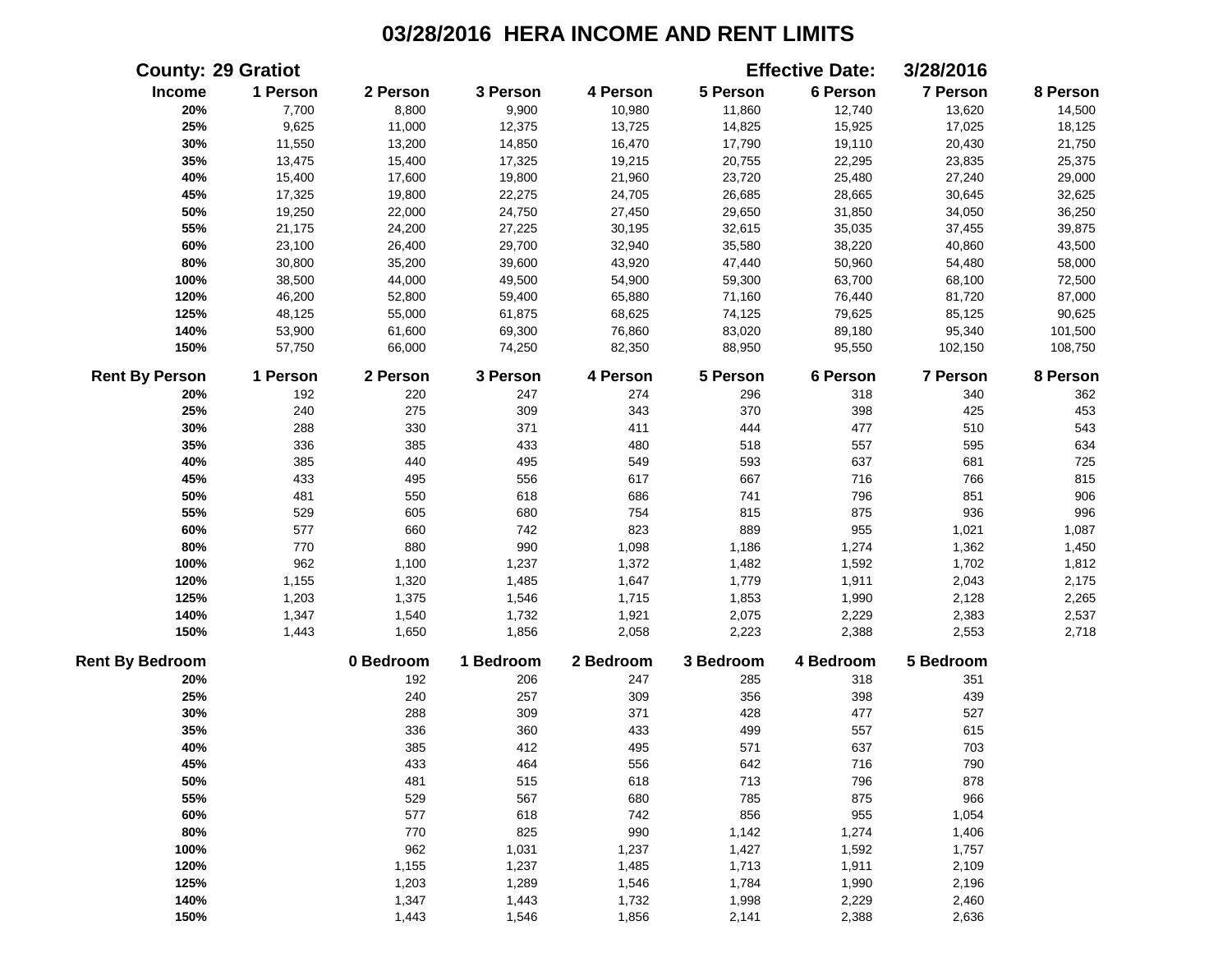|                        | <b>County: 30 Hillsdale</b> |           |           |           |           | <b>Effective Date:</b> | 3/28/2016 |          |
|------------------------|-----------------------------|-----------|-----------|-----------|-----------|------------------------|-----------|----------|
| Income                 | 1 Person                    | 2 Person  | 3 Person  | 4 Person  | 5 Person  | 6 Person               | 7 Person  | 8 Person |
| 20%                    | 7,760                       | 8,860     | 9,960     | 11,060    | 11,960    | 12,840                 | 13,720    | 14,600   |
| 25%                    | 9,700                       | 11,075    | 12,450    | 13,825    | 14,950    | 16,050                 | 17,150    | 18,250   |
| 30%                    | 11,640                      | 13,290    | 14,940    | 16,590    | 17,940    | 19,260                 | 20,580    | 21,900   |
| 35%                    | 13,580                      | 15,505    | 17,430    | 19,355    | 20,930    | 22,470                 | 24,010    | 25,550   |
| 40%                    | 15,520                      | 17,720    | 19,920    | 22,120    | 23,920    | 25,680                 | 27,440    | 29,200   |
| 45%                    | 17,460                      | 19,935    | 22,410    | 24,885    | 26,910    | 28,890                 | 30,870    | 32,850   |
| 50%                    | 19,400                      | 22,150    | 24,900    | 27,650    | 29,900    | 32,100                 | 34,300    | 36,500   |
| 55%                    | 21,340                      | 24,365    | 27,390    | 30,415    | 32,890    | 35,310                 | 37,730    | 40,150   |
| 60%                    | 23,280                      | 26,580    | 29,880    | 33,180    | 35,880    | 38,520                 | 41,160    | 43,800   |
| 80%                    | 31,040                      | 35,440    | 39,840    | 44,240    | 47,840    | 51,360                 | 54,880    | 58,400   |
| 100%                   | 38,800                      | 44,300    | 49,800    | 55,300    | 59,800    | 64,200                 | 68,600    | 73,000   |
| 120%                   | 46,560                      | 53,160    | 59,760    | 66,360    | 71,760    | 77,040                 | 82,320    | 87,600   |
| 125%                   | 48,500                      | 55,375    | 62,250    | 69,125    | 74,750    | 80,250                 | 85,750    | 91,250   |
| 140%                   | 54,320                      | 62,020    | 69,720    | 77,420    | 83,720    | 89,880                 | 96,040    | 102,200  |
| 150%                   | 58,200                      | 66,450    | 74,700    | 82,950    | 89,700    | 96,300                 | 102,900   | 109,500  |
| <b>Rent By Person</b>  | 1 Person                    | 2 Person  | 3 Person  | 4 Person  | 5 Person  | 6 Person               | 7 Person  | 8 Person |
| 20%                    | 194                         | 221       | 249       | 276       | 299       | 321                    | 343       | 365      |
| 25%                    | 242                         | 276       | 311       | 345       | 373       | 401                    | 428       | 456      |
| 30%                    | 291                         | 332       | 373       | 414       | 448       | 481                    | 514       | 547      |
| 35%                    | 339                         | 387       | 435       | 483       | 523       | 561                    | 600       | 638      |
| 40%                    | 388                         | 443       | 498       | 553       | 598       | 642                    | 686       | 730      |
| 45%                    | 436                         | 498       | 560       | 622       | 672       | 722                    | 771       | 821      |
| 50%                    | 485                         | 553       | 622       | 691       | 747       | 802                    | 857       | 912      |
| 55%                    | 533                         | 609       | 684       | 760       | 822       | 882                    | 943       | 1,003    |
| 60%                    | 582                         | 664       | 747       | 829       | 897       | 963                    | 1,029     | 1,095    |
| 80%                    | 776                         | 886       | 996       | 1,106     | 1,196     | 1,284                  | 1,372     | 1,460    |
| 100%                   | 970                         | 1,107     | 1,245     | 1,382     | 1,495     | 1,605                  | 1,715     | 1,825    |
| 120%                   | 1,164                       | 1,329     | 1,494     | 1,659     | 1,794     | 1,926                  | 2,058     | 2,190    |
| 125%                   | 1,212                       | 1,384     | 1,556     | 1,728     | 1,868     | 2,006                  | 2,143     | 2,281    |
| 140%                   | 1,358                       | 1,550     | 1,743     | 1,935     | 2,093     | 2,247                  | 2,401     | 2,555    |
| 150%                   | 1,455                       | 1,661     | 1,867     | 2,073     | 2,242     | 2,407                  | 2,572     | 2,737    |
| <b>Rent By Bedroom</b> |                             | 0 Bedroom | 1 Bedroom | 2 Bedroom | 3 Bedroom | 4 Bedroom              | 5 Bedroom |          |
| 20%                    |                             | 194       | 207       | 249       | 287       | 321                    | 354       |          |
| 25%                    |                             | 242       | 259       | 311       | 359       | 401                    | 442       |          |
| 30%                    |                             | 291       | 311       | 373       | 431       | 481                    | 531       |          |
| 35%                    |                             | 339       | 363       | 435       | 503       | 561                    | 619       |          |
| 40%                    |                             | 388       | 415       | 498       | 575       | 642                    | 708       |          |
| 45%                    |                             | 436       | 467       | 560       | 647       | 722                    | 796       |          |
| 50%                    |                             | 485       | 519       | 622       | 719       | 802                    | 885       |          |
| 55%                    |                             | 533       | 571       | 684       | 791       | 882                    | 973       |          |
| 60%                    |                             | 582       | 623       | 747       | 863       | 963                    | 1,062     |          |
| 80%                    |                             | 776       | 831       | 996       | 1,151     | 1,284                  | 1,416     |          |
| 100%                   |                             | 970       | 1,038     | 1,245     | 1,438     | 1,605                  | 1,770     |          |
| 120%                   |                             | 1,164     | 1,246     | 1,494     | 1,726     | 1,926                  | 2,124     |          |
| 125%                   |                             | 1,212     | 1,298     | 1,556     | 1,798     | 2,006                  | 2,212     |          |
| 140%                   |                             | 1,358     | 1,454     | 1,743     | 2,014     | 2,247                  | 2,478     |          |
| 150%                   |                             | 1,455     | 1,558     | 1,867     | 2,158     | 2,407                  | 2,655     |          |
|                        |                             |           |           |           |           |                        |           |          |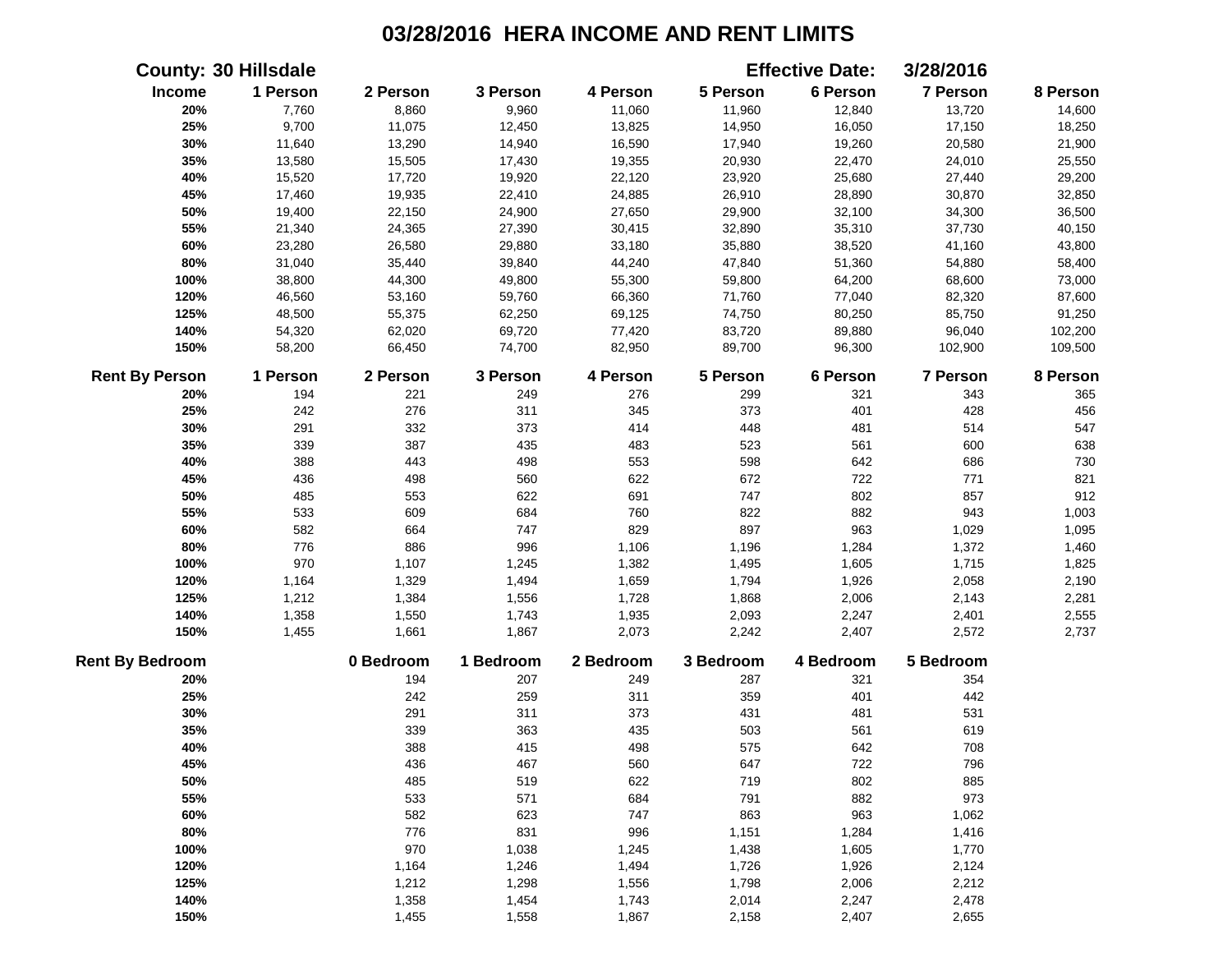|                        | <b>County: 31 Houghton</b> |           |           |           |           | <b>Effective Date:</b> | 3/28/2016 |          |
|------------------------|----------------------------|-----------|-----------|-----------|-----------|------------------------|-----------|----------|
| <b>Income</b>          | 1 Person                   | 2 Person  | 3 Person  | 4 Person  | 5 Person  | 6 Person               | 7 Person  | 8 Person |
| 20%                    | 8,720                      | 9,960     | 11,200    | 12,440    | 13,440    | 14,440                 | 15,440    | 16,440   |
| 25%                    | 10,900                     | 12,450    | 14,000    | 15,550    | 16,800    | 18,050                 | 19,300    | 20,550   |
| 30%                    | 13,080                     | 14,940    | 16,800    | 18,660    | 20,160    | 21,660                 | 23,160    | 24,660   |
| 35%                    | 15,260                     | 17,430    | 19,600    | 21,770    | 23,520    | 25,270                 | 27,020    | 28,770   |
| 40%                    | 17,440                     | 19,920    | 22,400    | 24,880    | 26,880    | 28,880                 | 30,880    | 32,880   |
| 45%                    | 19,620                     | 22,410    | 25,200    | 27,990    | 30,240    | 32,490                 | 34,740    | 36,990   |
| 50%                    | 21,800                     | 24,900    | 28,000    | 31,100    | 33,600    | 36,100                 | 38,600    | 41,100   |
| 55%                    | 23,980                     | 27,390    | 30,800    | 34,210    | 36,960    | 39,710                 | 42,460    | 45,210   |
| 60%                    | 26,160                     | 29,880    | 33,600    | 37,320    | 40,320    | 43,320                 | 46,320    | 49,320   |
| 80%                    | 34,880                     | 39,840    | 44,800    | 49,760    | 53,760    | 57,760                 | 61,760    | 65,760   |
| 100%                   | 43,600                     | 49,800    | 56,000    | 62,200    | 67,200    | 72,200                 | 77,200    | 82,200   |
| 120%                   | 52,320                     | 59,760    | 67,200    | 74,640    | 80,640    | 86,640                 | 92,640    | 98,640   |
| 125%                   | 54,500                     | 62,250    | 70,000    | 77,750    | 84,000    | 90,250                 | 96,500    | 102,750  |
| 140%                   | 61,040                     | 69,720    | 78,400    | 87,080    | 94,080    | 101,080                | 108,080   | 115,080  |
| 150%                   | 65,400                     | 74,700    | 84,000    | 93,300    | 100,800   | 108,300                | 115,800   | 123,300  |
| <b>Rent By Person</b>  | 1 Person                   | 2 Person  | 3 Person  | 4 Person  | 5 Person  | 6 Person               | 7 Person  | 8 Person |
| 20%                    | 218                        | 249       | 280       | 311       | 336       | 361                    | 386       | 411      |
| 25%                    | 272                        | 311       | 350       | 388       | 420       | 451                    | 482       | 513      |
| 30%                    | 327                        | 373       | 420       | 466       | 504       | 541                    | 579       | 616      |
| 35%                    | 381                        | 435       | 490       | 544       | 588       | 631                    | 675       | 719      |
| 40%                    | 436                        | 498       | 560       | 622       | 672       | 722                    | 772       | 822      |
| 45%                    | 490                        | 560       | 630       | 699       | 756       | 812                    | 868       | 924      |
| 50%                    | 545                        | 622       | 700       | 777       | 840       | 902                    | 965       | 1,027    |
| 55%                    | 599                        | 684       | 770       | 855       | 924       | 992                    | 1,061     | 1,130    |
| 60%                    | 654                        | 747       | 840       | 933       | 1,008     | 1,083                  | 1,158     | 1,233    |
| 80%                    | 872                        | 996       | 1,120     | 1,244     | 1,344     | 1,444                  | 1,544     | 1,644    |
| 100%                   | 1,090                      | 1,245     | 1,400     | 1,555     | 1,680     | 1,805                  | 1,930     | 2,055    |
| 120%                   | 1,308                      | 1,494     | 1,680     | 1,866     | 2,016     | 2,166                  | 2,316     | 2,466    |
| 125%                   | 1,362                      | 1,556     | 1,750     | 1,943     | 2,100     | 2,256                  | 2,412     | 2,568    |
| 140%                   | 1,526                      | 1,743     | 1,960     | 2,177     | 2,352     | 2,527                  | 2,702     | 2,877    |
| 150%                   | 1,635                      | 1,867     | 2,100     | 2,332     | 2,520     | 2,707                  | 2,895     | 3,082    |
| <b>Rent By Bedroom</b> |                            | 0 Bedroom | 1 Bedroom | 2 Bedroom | 3 Bedroom | 4 Bedroom              | 5 Bedroom |          |
| 20%                    |                            | 218       | 233       | 280       | 323       | 361                    | 398       |          |
| 25%                    |                            | 272       | 291       | 350       | 404       | 451                    | 498       |          |
| 30%                    |                            | 327       | 350       | 420       | 485       | 541                    | 597       |          |
| 35%                    |                            | 381       | 408       | 490       | 566       | 631                    | 697       |          |
| 40%                    |                            | 436       | 467       | 560       | 647       | 722                    | 797       |          |
| 45%                    |                            | 490       | 525       | 630       | 727       | 812                    | 896       |          |
| 50%                    |                            | 545       | 583       | 700       | 808       | 902                    | 996       |          |
| 55%                    |                            | 599       | 642       | 770       | 889       | 992                    | 1,095     |          |
| 60%                    |                            | 654       | 700       | 840       | 970       | 1,083                  | 1,195     |          |
| 80%                    |                            | 872       | 934       | 1,120     | 1,294     | 1,444                  | 1,594     |          |
| 100%                   |                            | 1,090     | 1,167     | 1,400     | 1,617     | 1,805                  | 1,992     |          |
| 120%                   |                            | 1,308     | 1,401     | 1,680     | 1,941     | 2,166                  | 2,391     |          |
| 125%                   |                            | 1,362     | 1,459     | 1,750     | 2,021     | 2,256                  | 2,490     |          |
| 140%                   |                            | 1,526     | 1,634     | 1,960     | 2,264     | 2,527                  | 2,789     |          |
| 150%                   |                            | 1,635     | 1,751     | 2,100     | 2,426     | 2,707                  | 2,988     |          |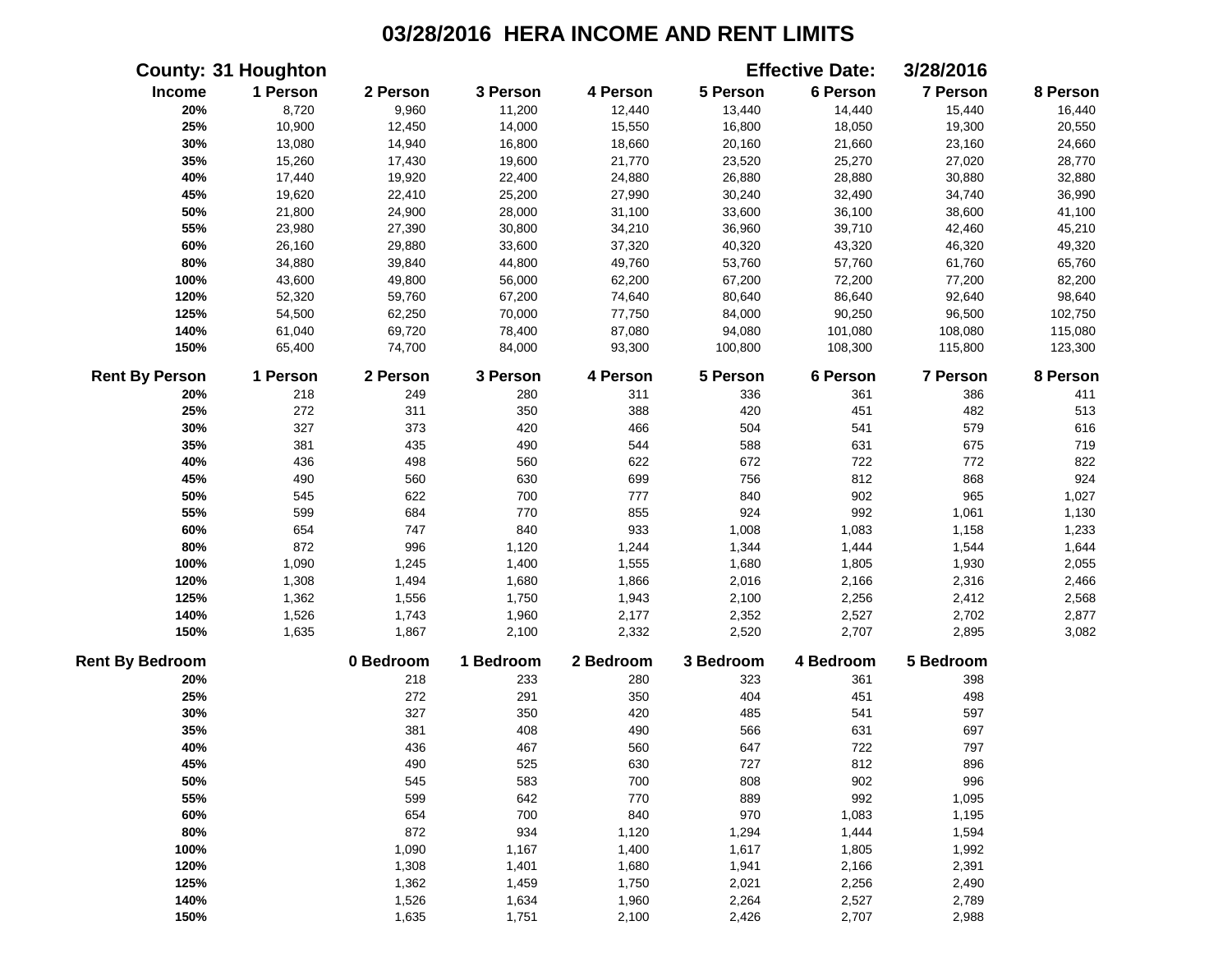| 1 Person<br>6 Person<br>7 Person<br>Income<br>2 Person<br>3 Person<br>4 Person<br>5 Person<br>20%<br>7,840<br>8,960<br>10,080<br>11,200<br>12,100<br>13,000<br>13,900<br>14,800<br>25%<br>9,800<br>11,200<br>12,600<br>14,000<br>15,125<br>16,250<br>17,375<br>18,500<br>30%<br>11,760<br>13,440<br>15,120<br>16,800<br>18,150<br>19,500<br>20,850<br>22,200<br>35%<br>13,720<br>15,680<br>17,640<br>19,600<br>21,175<br>22,750<br>24,325<br>25,900<br>40%<br>15,680<br>17,920<br>20,160<br>22,400<br>24,200<br>26,000<br>27,800<br>29,600<br>45%<br>17,640<br>20,160<br>22,680<br>25,200<br>27,225<br>29,250<br>31,275<br>33,300<br>50%<br>19,600<br>22,400<br>25,200<br>28,000<br>30,250<br>32,500<br>34,750<br>37,000<br>55%<br>27,720<br>30,800<br>33,275<br>35,750<br>40,700<br>21,560<br>24,640<br>38,225<br>60%<br>41,700<br>44,400<br>23,520<br>26,880<br>30,240<br>33,600<br>36,300<br>39,000<br>$80\%$<br>40,320<br>44,800<br>31,360<br>35,840<br>48,400<br>52,000<br>55,600<br>59,200<br>100%<br>39,200<br>44,800<br>50,400<br>56,000<br>60,500<br>65,000<br>69,500<br>74,000<br>120%<br>47,040<br>67,200<br>88,800<br>53,760<br>60,480<br>72,600<br>78,000<br>83,400<br>125%<br>49,000<br>56,000<br>63,000<br>70,000<br>75,625<br>81,250<br>86,875<br>92,500<br>140%<br>54,880<br>62,720<br>70,560<br>78,400<br>84,700<br>91,000<br>97,300<br>103,600<br>150%<br>58,800<br>67,200<br>75,600<br>84,000<br>90,750<br>97,500<br>104,250<br>111,000<br><b>Rent By Person</b><br>1 Person<br>2 Person<br>3 Person<br>4 Person<br>5 Person<br>6 Person<br><b>7 Person</b><br>347<br>370<br>20%<br>196<br>224<br>252<br>280<br>302<br>325<br>462<br>245<br>280<br>315<br>350<br>378<br>406<br>434<br>25%<br>487<br>555<br>30%<br>294<br>336<br>378<br>420<br>453<br>521<br>647<br>35%<br>343<br>392<br>441<br>490<br>529<br>568<br>608<br>40%<br>448<br>504<br>560<br>605<br>650<br>695<br>740<br>392<br>832<br>45%<br>504<br>567<br>630<br>680<br>731<br>781<br>441<br>925<br>560<br>630<br>700<br>756<br>812<br>868<br>50%<br>490<br>693<br>831<br>893<br>955<br>55%<br>616<br>770<br>1,017<br>539<br>840<br>907<br>60%<br>588<br>672<br>756<br>975<br>1,042<br>1,110<br>80%<br>784<br>896<br>1,120<br>1,210<br>1,300<br>1,390<br>1,480<br>1,008<br>100%<br>980<br>1,120<br>1,260<br>1,400<br>1,512<br>1,625<br>1,737<br>1,850<br>120%<br>2,220<br>1,176<br>1,344<br>1,512<br>1,680<br>1,815<br>1,950<br>2,085<br>125%<br>1,225<br>1,575<br>1,890<br>2,031<br>2,171<br>2,312<br>1,400<br>1,750<br>140%<br>1,372<br>2,432<br>1,568<br>1,764<br>2,117<br>2,275<br>2,590<br>1,960<br>150%<br>1,470<br>2,606<br>2,775<br>1,680<br>1,890<br>2,100<br>2,268<br>2,437<br>5 Bedroom<br>0 Bedroom<br>1 Bedroom<br>2 Bedroom<br>3 Bedroom<br>4 Bedroom<br>20%<br>196<br>210<br>252<br>291<br>325<br>358<br>25%<br>245<br>262<br>315<br>364<br>406<br>448<br>315<br>378<br>436<br>30%<br>294<br>487<br>538<br>343<br>367<br>441<br>509<br>568<br>35%<br>627<br>40%<br>392<br>420<br>504<br>582<br>650<br>717<br>45%<br>441<br>472<br>567<br>655<br>731<br>807<br>50%<br>490<br>525<br>630<br>728<br>812<br>896<br>893<br>986<br>55%<br>539<br>577<br>693<br>800<br>630<br>756<br>873<br>975<br>1,076<br>60%<br>588<br>784<br>840<br>1,165<br>80%<br>1,008<br>1,300<br>1,435<br>980<br>1,456<br>1,625<br>1,793<br>100%<br>1,050<br>1,260<br>120%<br>2,152<br>1,176<br>1,260<br>1,512<br>1,747<br>1,950<br>125%<br>1,225<br>1,312<br>1,575<br>1,820<br>2,031<br>2,242<br>140%<br>1,372<br>1,470<br>1,764<br>2,038<br>2,275<br>2,511<br>150%<br>1,470<br>1,575<br>1,890<br>2,184<br>2,437<br>2,690 |                        | <b>County: 32 Huron</b> |  |  | <b>Effective Date:</b> | 3/28/2016 |          |
|---------------------------------------------------------------------------------------------------------------------------------------------------------------------------------------------------------------------------------------------------------------------------------------------------------------------------------------------------------------------------------------------------------------------------------------------------------------------------------------------------------------------------------------------------------------------------------------------------------------------------------------------------------------------------------------------------------------------------------------------------------------------------------------------------------------------------------------------------------------------------------------------------------------------------------------------------------------------------------------------------------------------------------------------------------------------------------------------------------------------------------------------------------------------------------------------------------------------------------------------------------------------------------------------------------------------------------------------------------------------------------------------------------------------------------------------------------------------------------------------------------------------------------------------------------------------------------------------------------------------------------------------------------------------------------------------------------------------------------------------------------------------------------------------------------------------------------------------------------------------------------------------------------------------------------------------------------------------------------------------------------------------------------------------------------------------------------------------------------------------------------------------------------------------------------------------------------------------------------------------------------------------------------------------------------------------------------------------------------------------------------------------------------------------------------------------------------------------------------------------------------------------------------------------------------------------------------------------------------------------------------------------------------------------------------------------------------------------------------------------------------------------------------------------------------------------------------------------------------------------------------------------------------------------------------------------------------------------------------------------------------------------------------------------------------------------------------------------------------------------------------------------------------------------------------------------------------------------------------------------------------------------------------------------------------------------------------------------------------------------------------------------------------------------------------------------------------------------------------------------------------------------------------------------------------------------------------------------|------------------------|-------------------------|--|--|------------------------|-----------|----------|
|                                                                                                                                                                                                                                                                                                                                                                                                                                                                                                                                                                                                                                                                                                                                                                                                                                                                                                                                                                                                                                                                                                                                                                                                                                                                                                                                                                                                                                                                                                                                                                                                                                                                                                                                                                                                                                                                                                                                                                                                                                                                                                                                                                                                                                                                                                                                                                                                                                                                                                                                                                                                                                                                                                                                                                                                                                                                                                                                                                                                                                                                                                                                                                                                                                                                                                                                                                                                                                                                                                                                                                                             |                        |                         |  |  |                        |           | 8 Person |
|                                                                                                                                                                                                                                                                                                                                                                                                                                                                                                                                                                                                                                                                                                                                                                                                                                                                                                                                                                                                                                                                                                                                                                                                                                                                                                                                                                                                                                                                                                                                                                                                                                                                                                                                                                                                                                                                                                                                                                                                                                                                                                                                                                                                                                                                                                                                                                                                                                                                                                                                                                                                                                                                                                                                                                                                                                                                                                                                                                                                                                                                                                                                                                                                                                                                                                                                                                                                                                                                                                                                                                                             |                        |                         |  |  |                        |           |          |
|                                                                                                                                                                                                                                                                                                                                                                                                                                                                                                                                                                                                                                                                                                                                                                                                                                                                                                                                                                                                                                                                                                                                                                                                                                                                                                                                                                                                                                                                                                                                                                                                                                                                                                                                                                                                                                                                                                                                                                                                                                                                                                                                                                                                                                                                                                                                                                                                                                                                                                                                                                                                                                                                                                                                                                                                                                                                                                                                                                                                                                                                                                                                                                                                                                                                                                                                                                                                                                                                                                                                                                                             |                        |                         |  |  |                        |           |          |
|                                                                                                                                                                                                                                                                                                                                                                                                                                                                                                                                                                                                                                                                                                                                                                                                                                                                                                                                                                                                                                                                                                                                                                                                                                                                                                                                                                                                                                                                                                                                                                                                                                                                                                                                                                                                                                                                                                                                                                                                                                                                                                                                                                                                                                                                                                                                                                                                                                                                                                                                                                                                                                                                                                                                                                                                                                                                                                                                                                                                                                                                                                                                                                                                                                                                                                                                                                                                                                                                                                                                                                                             |                        |                         |  |  |                        |           |          |
|                                                                                                                                                                                                                                                                                                                                                                                                                                                                                                                                                                                                                                                                                                                                                                                                                                                                                                                                                                                                                                                                                                                                                                                                                                                                                                                                                                                                                                                                                                                                                                                                                                                                                                                                                                                                                                                                                                                                                                                                                                                                                                                                                                                                                                                                                                                                                                                                                                                                                                                                                                                                                                                                                                                                                                                                                                                                                                                                                                                                                                                                                                                                                                                                                                                                                                                                                                                                                                                                                                                                                                                             |                        |                         |  |  |                        |           |          |
|                                                                                                                                                                                                                                                                                                                                                                                                                                                                                                                                                                                                                                                                                                                                                                                                                                                                                                                                                                                                                                                                                                                                                                                                                                                                                                                                                                                                                                                                                                                                                                                                                                                                                                                                                                                                                                                                                                                                                                                                                                                                                                                                                                                                                                                                                                                                                                                                                                                                                                                                                                                                                                                                                                                                                                                                                                                                                                                                                                                                                                                                                                                                                                                                                                                                                                                                                                                                                                                                                                                                                                                             |                        |                         |  |  |                        |           |          |
|                                                                                                                                                                                                                                                                                                                                                                                                                                                                                                                                                                                                                                                                                                                                                                                                                                                                                                                                                                                                                                                                                                                                                                                                                                                                                                                                                                                                                                                                                                                                                                                                                                                                                                                                                                                                                                                                                                                                                                                                                                                                                                                                                                                                                                                                                                                                                                                                                                                                                                                                                                                                                                                                                                                                                                                                                                                                                                                                                                                                                                                                                                                                                                                                                                                                                                                                                                                                                                                                                                                                                                                             |                        |                         |  |  |                        |           |          |
|                                                                                                                                                                                                                                                                                                                                                                                                                                                                                                                                                                                                                                                                                                                                                                                                                                                                                                                                                                                                                                                                                                                                                                                                                                                                                                                                                                                                                                                                                                                                                                                                                                                                                                                                                                                                                                                                                                                                                                                                                                                                                                                                                                                                                                                                                                                                                                                                                                                                                                                                                                                                                                                                                                                                                                                                                                                                                                                                                                                                                                                                                                                                                                                                                                                                                                                                                                                                                                                                                                                                                                                             |                        |                         |  |  |                        |           |          |
|                                                                                                                                                                                                                                                                                                                                                                                                                                                                                                                                                                                                                                                                                                                                                                                                                                                                                                                                                                                                                                                                                                                                                                                                                                                                                                                                                                                                                                                                                                                                                                                                                                                                                                                                                                                                                                                                                                                                                                                                                                                                                                                                                                                                                                                                                                                                                                                                                                                                                                                                                                                                                                                                                                                                                                                                                                                                                                                                                                                                                                                                                                                                                                                                                                                                                                                                                                                                                                                                                                                                                                                             |                        |                         |  |  |                        |           |          |
|                                                                                                                                                                                                                                                                                                                                                                                                                                                                                                                                                                                                                                                                                                                                                                                                                                                                                                                                                                                                                                                                                                                                                                                                                                                                                                                                                                                                                                                                                                                                                                                                                                                                                                                                                                                                                                                                                                                                                                                                                                                                                                                                                                                                                                                                                                                                                                                                                                                                                                                                                                                                                                                                                                                                                                                                                                                                                                                                                                                                                                                                                                                                                                                                                                                                                                                                                                                                                                                                                                                                                                                             |                        |                         |  |  |                        |           |          |
|                                                                                                                                                                                                                                                                                                                                                                                                                                                                                                                                                                                                                                                                                                                                                                                                                                                                                                                                                                                                                                                                                                                                                                                                                                                                                                                                                                                                                                                                                                                                                                                                                                                                                                                                                                                                                                                                                                                                                                                                                                                                                                                                                                                                                                                                                                                                                                                                                                                                                                                                                                                                                                                                                                                                                                                                                                                                                                                                                                                                                                                                                                                                                                                                                                                                                                                                                                                                                                                                                                                                                                                             |                        |                         |  |  |                        |           |          |
|                                                                                                                                                                                                                                                                                                                                                                                                                                                                                                                                                                                                                                                                                                                                                                                                                                                                                                                                                                                                                                                                                                                                                                                                                                                                                                                                                                                                                                                                                                                                                                                                                                                                                                                                                                                                                                                                                                                                                                                                                                                                                                                                                                                                                                                                                                                                                                                                                                                                                                                                                                                                                                                                                                                                                                                                                                                                                                                                                                                                                                                                                                                                                                                                                                                                                                                                                                                                                                                                                                                                                                                             |                        |                         |  |  |                        |           |          |
|                                                                                                                                                                                                                                                                                                                                                                                                                                                                                                                                                                                                                                                                                                                                                                                                                                                                                                                                                                                                                                                                                                                                                                                                                                                                                                                                                                                                                                                                                                                                                                                                                                                                                                                                                                                                                                                                                                                                                                                                                                                                                                                                                                                                                                                                                                                                                                                                                                                                                                                                                                                                                                                                                                                                                                                                                                                                                                                                                                                                                                                                                                                                                                                                                                                                                                                                                                                                                                                                                                                                                                                             |                        |                         |  |  |                        |           |          |
|                                                                                                                                                                                                                                                                                                                                                                                                                                                                                                                                                                                                                                                                                                                                                                                                                                                                                                                                                                                                                                                                                                                                                                                                                                                                                                                                                                                                                                                                                                                                                                                                                                                                                                                                                                                                                                                                                                                                                                                                                                                                                                                                                                                                                                                                                                                                                                                                                                                                                                                                                                                                                                                                                                                                                                                                                                                                                                                                                                                                                                                                                                                                                                                                                                                                                                                                                                                                                                                                                                                                                                                             |                        |                         |  |  |                        |           |          |
|                                                                                                                                                                                                                                                                                                                                                                                                                                                                                                                                                                                                                                                                                                                                                                                                                                                                                                                                                                                                                                                                                                                                                                                                                                                                                                                                                                                                                                                                                                                                                                                                                                                                                                                                                                                                                                                                                                                                                                                                                                                                                                                                                                                                                                                                                                                                                                                                                                                                                                                                                                                                                                                                                                                                                                                                                                                                                                                                                                                                                                                                                                                                                                                                                                                                                                                                                                                                                                                                                                                                                                                             |                        |                         |  |  |                        |           |          |
|                                                                                                                                                                                                                                                                                                                                                                                                                                                                                                                                                                                                                                                                                                                                                                                                                                                                                                                                                                                                                                                                                                                                                                                                                                                                                                                                                                                                                                                                                                                                                                                                                                                                                                                                                                                                                                                                                                                                                                                                                                                                                                                                                                                                                                                                                                                                                                                                                                                                                                                                                                                                                                                                                                                                                                                                                                                                                                                                                                                                                                                                                                                                                                                                                                                                                                                                                                                                                                                                                                                                                                                             |                        |                         |  |  |                        |           |          |
|                                                                                                                                                                                                                                                                                                                                                                                                                                                                                                                                                                                                                                                                                                                                                                                                                                                                                                                                                                                                                                                                                                                                                                                                                                                                                                                                                                                                                                                                                                                                                                                                                                                                                                                                                                                                                                                                                                                                                                                                                                                                                                                                                                                                                                                                                                                                                                                                                                                                                                                                                                                                                                                                                                                                                                                                                                                                                                                                                                                                                                                                                                                                                                                                                                                                                                                                                                                                                                                                                                                                                                                             |                        |                         |  |  |                        |           | 8 Person |
|                                                                                                                                                                                                                                                                                                                                                                                                                                                                                                                                                                                                                                                                                                                                                                                                                                                                                                                                                                                                                                                                                                                                                                                                                                                                                                                                                                                                                                                                                                                                                                                                                                                                                                                                                                                                                                                                                                                                                                                                                                                                                                                                                                                                                                                                                                                                                                                                                                                                                                                                                                                                                                                                                                                                                                                                                                                                                                                                                                                                                                                                                                                                                                                                                                                                                                                                                                                                                                                                                                                                                                                             |                        |                         |  |  |                        |           |          |
|                                                                                                                                                                                                                                                                                                                                                                                                                                                                                                                                                                                                                                                                                                                                                                                                                                                                                                                                                                                                                                                                                                                                                                                                                                                                                                                                                                                                                                                                                                                                                                                                                                                                                                                                                                                                                                                                                                                                                                                                                                                                                                                                                                                                                                                                                                                                                                                                                                                                                                                                                                                                                                                                                                                                                                                                                                                                                                                                                                                                                                                                                                                                                                                                                                                                                                                                                                                                                                                                                                                                                                                             |                        |                         |  |  |                        |           |          |
|                                                                                                                                                                                                                                                                                                                                                                                                                                                                                                                                                                                                                                                                                                                                                                                                                                                                                                                                                                                                                                                                                                                                                                                                                                                                                                                                                                                                                                                                                                                                                                                                                                                                                                                                                                                                                                                                                                                                                                                                                                                                                                                                                                                                                                                                                                                                                                                                                                                                                                                                                                                                                                                                                                                                                                                                                                                                                                                                                                                                                                                                                                                                                                                                                                                                                                                                                                                                                                                                                                                                                                                             |                        |                         |  |  |                        |           |          |
|                                                                                                                                                                                                                                                                                                                                                                                                                                                                                                                                                                                                                                                                                                                                                                                                                                                                                                                                                                                                                                                                                                                                                                                                                                                                                                                                                                                                                                                                                                                                                                                                                                                                                                                                                                                                                                                                                                                                                                                                                                                                                                                                                                                                                                                                                                                                                                                                                                                                                                                                                                                                                                                                                                                                                                                                                                                                                                                                                                                                                                                                                                                                                                                                                                                                                                                                                                                                                                                                                                                                                                                             |                        |                         |  |  |                        |           |          |
|                                                                                                                                                                                                                                                                                                                                                                                                                                                                                                                                                                                                                                                                                                                                                                                                                                                                                                                                                                                                                                                                                                                                                                                                                                                                                                                                                                                                                                                                                                                                                                                                                                                                                                                                                                                                                                                                                                                                                                                                                                                                                                                                                                                                                                                                                                                                                                                                                                                                                                                                                                                                                                                                                                                                                                                                                                                                                                                                                                                                                                                                                                                                                                                                                                                                                                                                                                                                                                                                                                                                                                                             |                        |                         |  |  |                        |           |          |
|                                                                                                                                                                                                                                                                                                                                                                                                                                                                                                                                                                                                                                                                                                                                                                                                                                                                                                                                                                                                                                                                                                                                                                                                                                                                                                                                                                                                                                                                                                                                                                                                                                                                                                                                                                                                                                                                                                                                                                                                                                                                                                                                                                                                                                                                                                                                                                                                                                                                                                                                                                                                                                                                                                                                                                                                                                                                                                                                                                                                                                                                                                                                                                                                                                                                                                                                                                                                                                                                                                                                                                                             |                        |                         |  |  |                        |           |          |
|                                                                                                                                                                                                                                                                                                                                                                                                                                                                                                                                                                                                                                                                                                                                                                                                                                                                                                                                                                                                                                                                                                                                                                                                                                                                                                                                                                                                                                                                                                                                                                                                                                                                                                                                                                                                                                                                                                                                                                                                                                                                                                                                                                                                                                                                                                                                                                                                                                                                                                                                                                                                                                                                                                                                                                                                                                                                                                                                                                                                                                                                                                                                                                                                                                                                                                                                                                                                                                                                                                                                                                                             |                        |                         |  |  |                        |           |          |
|                                                                                                                                                                                                                                                                                                                                                                                                                                                                                                                                                                                                                                                                                                                                                                                                                                                                                                                                                                                                                                                                                                                                                                                                                                                                                                                                                                                                                                                                                                                                                                                                                                                                                                                                                                                                                                                                                                                                                                                                                                                                                                                                                                                                                                                                                                                                                                                                                                                                                                                                                                                                                                                                                                                                                                                                                                                                                                                                                                                                                                                                                                                                                                                                                                                                                                                                                                                                                                                                                                                                                                                             |                        |                         |  |  |                        |           |          |
|                                                                                                                                                                                                                                                                                                                                                                                                                                                                                                                                                                                                                                                                                                                                                                                                                                                                                                                                                                                                                                                                                                                                                                                                                                                                                                                                                                                                                                                                                                                                                                                                                                                                                                                                                                                                                                                                                                                                                                                                                                                                                                                                                                                                                                                                                                                                                                                                                                                                                                                                                                                                                                                                                                                                                                                                                                                                                                                                                                                                                                                                                                                                                                                                                                                                                                                                                                                                                                                                                                                                                                                             |                        |                         |  |  |                        |           |          |
|                                                                                                                                                                                                                                                                                                                                                                                                                                                                                                                                                                                                                                                                                                                                                                                                                                                                                                                                                                                                                                                                                                                                                                                                                                                                                                                                                                                                                                                                                                                                                                                                                                                                                                                                                                                                                                                                                                                                                                                                                                                                                                                                                                                                                                                                                                                                                                                                                                                                                                                                                                                                                                                                                                                                                                                                                                                                                                                                                                                                                                                                                                                                                                                                                                                                                                                                                                                                                                                                                                                                                                                             |                        |                         |  |  |                        |           |          |
|                                                                                                                                                                                                                                                                                                                                                                                                                                                                                                                                                                                                                                                                                                                                                                                                                                                                                                                                                                                                                                                                                                                                                                                                                                                                                                                                                                                                                                                                                                                                                                                                                                                                                                                                                                                                                                                                                                                                                                                                                                                                                                                                                                                                                                                                                                                                                                                                                                                                                                                                                                                                                                                                                                                                                                                                                                                                                                                                                                                                                                                                                                                                                                                                                                                                                                                                                                                                                                                                                                                                                                                             |                        |                         |  |  |                        |           |          |
|                                                                                                                                                                                                                                                                                                                                                                                                                                                                                                                                                                                                                                                                                                                                                                                                                                                                                                                                                                                                                                                                                                                                                                                                                                                                                                                                                                                                                                                                                                                                                                                                                                                                                                                                                                                                                                                                                                                                                                                                                                                                                                                                                                                                                                                                                                                                                                                                                                                                                                                                                                                                                                                                                                                                                                                                                                                                                                                                                                                                                                                                                                                                                                                                                                                                                                                                                                                                                                                                                                                                                                                             |                        |                         |  |  |                        |           |          |
|                                                                                                                                                                                                                                                                                                                                                                                                                                                                                                                                                                                                                                                                                                                                                                                                                                                                                                                                                                                                                                                                                                                                                                                                                                                                                                                                                                                                                                                                                                                                                                                                                                                                                                                                                                                                                                                                                                                                                                                                                                                                                                                                                                                                                                                                                                                                                                                                                                                                                                                                                                                                                                                                                                                                                                                                                                                                                                                                                                                                                                                                                                                                                                                                                                                                                                                                                                                                                                                                                                                                                                                             |                        |                         |  |  |                        |           |          |
|                                                                                                                                                                                                                                                                                                                                                                                                                                                                                                                                                                                                                                                                                                                                                                                                                                                                                                                                                                                                                                                                                                                                                                                                                                                                                                                                                                                                                                                                                                                                                                                                                                                                                                                                                                                                                                                                                                                                                                                                                                                                                                                                                                                                                                                                                                                                                                                                                                                                                                                                                                                                                                                                                                                                                                                                                                                                                                                                                                                                                                                                                                                                                                                                                                                                                                                                                                                                                                                                                                                                                                                             |                        |                         |  |  |                        |           |          |
|                                                                                                                                                                                                                                                                                                                                                                                                                                                                                                                                                                                                                                                                                                                                                                                                                                                                                                                                                                                                                                                                                                                                                                                                                                                                                                                                                                                                                                                                                                                                                                                                                                                                                                                                                                                                                                                                                                                                                                                                                                                                                                                                                                                                                                                                                                                                                                                                                                                                                                                                                                                                                                                                                                                                                                                                                                                                                                                                                                                                                                                                                                                                                                                                                                                                                                                                                                                                                                                                                                                                                                                             |                        |                         |  |  |                        |           |          |
|                                                                                                                                                                                                                                                                                                                                                                                                                                                                                                                                                                                                                                                                                                                                                                                                                                                                                                                                                                                                                                                                                                                                                                                                                                                                                                                                                                                                                                                                                                                                                                                                                                                                                                                                                                                                                                                                                                                                                                                                                                                                                                                                                                                                                                                                                                                                                                                                                                                                                                                                                                                                                                                                                                                                                                                                                                                                                                                                                                                                                                                                                                                                                                                                                                                                                                                                                                                                                                                                                                                                                                                             | <b>Rent By Bedroom</b> |                         |  |  |                        |           |          |
|                                                                                                                                                                                                                                                                                                                                                                                                                                                                                                                                                                                                                                                                                                                                                                                                                                                                                                                                                                                                                                                                                                                                                                                                                                                                                                                                                                                                                                                                                                                                                                                                                                                                                                                                                                                                                                                                                                                                                                                                                                                                                                                                                                                                                                                                                                                                                                                                                                                                                                                                                                                                                                                                                                                                                                                                                                                                                                                                                                                                                                                                                                                                                                                                                                                                                                                                                                                                                                                                                                                                                                                             |                        |                         |  |  |                        |           |          |
|                                                                                                                                                                                                                                                                                                                                                                                                                                                                                                                                                                                                                                                                                                                                                                                                                                                                                                                                                                                                                                                                                                                                                                                                                                                                                                                                                                                                                                                                                                                                                                                                                                                                                                                                                                                                                                                                                                                                                                                                                                                                                                                                                                                                                                                                                                                                                                                                                                                                                                                                                                                                                                                                                                                                                                                                                                                                                                                                                                                                                                                                                                                                                                                                                                                                                                                                                                                                                                                                                                                                                                                             |                        |                         |  |  |                        |           |          |
|                                                                                                                                                                                                                                                                                                                                                                                                                                                                                                                                                                                                                                                                                                                                                                                                                                                                                                                                                                                                                                                                                                                                                                                                                                                                                                                                                                                                                                                                                                                                                                                                                                                                                                                                                                                                                                                                                                                                                                                                                                                                                                                                                                                                                                                                                                                                                                                                                                                                                                                                                                                                                                                                                                                                                                                                                                                                                                                                                                                                                                                                                                                                                                                                                                                                                                                                                                                                                                                                                                                                                                                             |                        |                         |  |  |                        |           |          |
|                                                                                                                                                                                                                                                                                                                                                                                                                                                                                                                                                                                                                                                                                                                                                                                                                                                                                                                                                                                                                                                                                                                                                                                                                                                                                                                                                                                                                                                                                                                                                                                                                                                                                                                                                                                                                                                                                                                                                                                                                                                                                                                                                                                                                                                                                                                                                                                                                                                                                                                                                                                                                                                                                                                                                                                                                                                                                                                                                                                                                                                                                                                                                                                                                                                                                                                                                                                                                                                                                                                                                                                             |                        |                         |  |  |                        |           |          |
|                                                                                                                                                                                                                                                                                                                                                                                                                                                                                                                                                                                                                                                                                                                                                                                                                                                                                                                                                                                                                                                                                                                                                                                                                                                                                                                                                                                                                                                                                                                                                                                                                                                                                                                                                                                                                                                                                                                                                                                                                                                                                                                                                                                                                                                                                                                                                                                                                                                                                                                                                                                                                                                                                                                                                                                                                                                                                                                                                                                                                                                                                                                                                                                                                                                                                                                                                                                                                                                                                                                                                                                             |                        |                         |  |  |                        |           |          |
|                                                                                                                                                                                                                                                                                                                                                                                                                                                                                                                                                                                                                                                                                                                                                                                                                                                                                                                                                                                                                                                                                                                                                                                                                                                                                                                                                                                                                                                                                                                                                                                                                                                                                                                                                                                                                                                                                                                                                                                                                                                                                                                                                                                                                                                                                                                                                                                                                                                                                                                                                                                                                                                                                                                                                                                                                                                                                                                                                                                                                                                                                                                                                                                                                                                                                                                                                                                                                                                                                                                                                                                             |                        |                         |  |  |                        |           |          |
|                                                                                                                                                                                                                                                                                                                                                                                                                                                                                                                                                                                                                                                                                                                                                                                                                                                                                                                                                                                                                                                                                                                                                                                                                                                                                                                                                                                                                                                                                                                                                                                                                                                                                                                                                                                                                                                                                                                                                                                                                                                                                                                                                                                                                                                                                                                                                                                                                                                                                                                                                                                                                                                                                                                                                                                                                                                                                                                                                                                                                                                                                                                                                                                                                                                                                                                                                                                                                                                                                                                                                                                             |                        |                         |  |  |                        |           |          |
|                                                                                                                                                                                                                                                                                                                                                                                                                                                                                                                                                                                                                                                                                                                                                                                                                                                                                                                                                                                                                                                                                                                                                                                                                                                                                                                                                                                                                                                                                                                                                                                                                                                                                                                                                                                                                                                                                                                                                                                                                                                                                                                                                                                                                                                                                                                                                                                                                                                                                                                                                                                                                                                                                                                                                                                                                                                                                                                                                                                                                                                                                                                                                                                                                                                                                                                                                                                                                                                                                                                                                                                             |                        |                         |  |  |                        |           |          |
|                                                                                                                                                                                                                                                                                                                                                                                                                                                                                                                                                                                                                                                                                                                                                                                                                                                                                                                                                                                                                                                                                                                                                                                                                                                                                                                                                                                                                                                                                                                                                                                                                                                                                                                                                                                                                                                                                                                                                                                                                                                                                                                                                                                                                                                                                                                                                                                                                                                                                                                                                                                                                                                                                                                                                                                                                                                                                                                                                                                                                                                                                                                                                                                                                                                                                                                                                                                                                                                                                                                                                                                             |                        |                         |  |  |                        |           |          |
|                                                                                                                                                                                                                                                                                                                                                                                                                                                                                                                                                                                                                                                                                                                                                                                                                                                                                                                                                                                                                                                                                                                                                                                                                                                                                                                                                                                                                                                                                                                                                                                                                                                                                                                                                                                                                                                                                                                                                                                                                                                                                                                                                                                                                                                                                                                                                                                                                                                                                                                                                                                                                                                                                                                                                                                                                                                                                                                                                                                                                                                                                                                                                                                                                                                                                                                                                                                                                                                                                                                                                                                             |                        |                         |  |  |                        |           |          |
|                                                                                                                                                                                                                                                                                                                                                                                                                                                                                                                                                                                                                                                                                                                                                                                                                                                                                                                                                                                                                                                                                                                                                                                                                                                                                                                                                                                                                                                                                                                                                                                                                                                                                                                                                                                                                                                                                                                                                                                                                                                                                                                                                                                                                                                                                                                                                                                                                                                                                                                                                                                                                                                                                                                                                                                                                                                                                                                                                                                                                                                                                                                                                                                                                                                                                                                                                                                                                                                                                                                                                                                             |                        |                         |  |  |                        |           |          |
|                                                                                                                                                                                                                                                                                                                                                                                                                                                                                                                                                                                                                                                                                                                                                                                                                                                                                                                                                                                                                                                                                                                                                                                                                                                                                                                                                                                                                                                                                                                                                                                                                                                                                                                                                                                                                                                                                                                                                                                                                                                                                                                                                                                                                                                                                                                                                                                                                                                                                                                                                                                                                                                                                                                                                                                                                                                                                                                                                                                                                                                                                                                                                                                                                                                                                                                                                                                                                                                                                                                                                                                             |                        |                         |  |  |                        |           |          |
|                                                                                                                                                                                                                                                                                                                                                                                                                                                                                                                                                                                                                                                                                                                                                                                                                                                                                                                                                                                                                                                                                                                                                                                                                                                                                                                                                                                                                                                                                                                                                                                                                                                                                                                                                                                                                                                                                                                                                                                                                                                                                                                                                                                                                                                                                                                                                                                                                                                                                                                                                                                                                                                                                                                                                                                                                                                                                                                                                                                                                                                                                                                                                                                                                                                                                                                                                                                                                                                                                                                                                                                             |                        |                         |  |  |                        |           |          |
|                                                                                                                                                                                                                                                                                                                                                                                                                                                                                                                                                                                                                                                                                                                                                                                                                                                                                                                                                                                                                                                                                                                                                                                                                                                                                                                                                                                                                                                                                                                                                                                                                                                                                                                                                                                                                                                                                                                                                                                                                                                                                                                                                                                                                                                                                                                                                                                                                                                                                                                                                                                                                                                                                                                                                                                                                                                                                                                                                                                                                                                                                                                                                                                                                                                                                                                                                                                                                                                                                                                                                                                             |                        |                         |  |  |                        |           |          |
|                                                                                                                                                                                                                                                                                                                                                                                                                                                                                                                                                                                                                                                                                                                                                                                                                                                                                                                                                                                                                                                                                                                                                                                                                                                                                                                                                                                                                                                                                                                                                                                                                                                                                                                                                                                                                                                                                                                                                                                                                                                                                                                                                                                                                                                                                                                                                                                                                                                                                                                                                                                                                                                                                                                                                                                                                                                                                                                                                                                                                                                                                                                                                                                                                                                                                                                                                                                                                                                                                                                                                                                             |                        |                         |  |  |                        |           |          |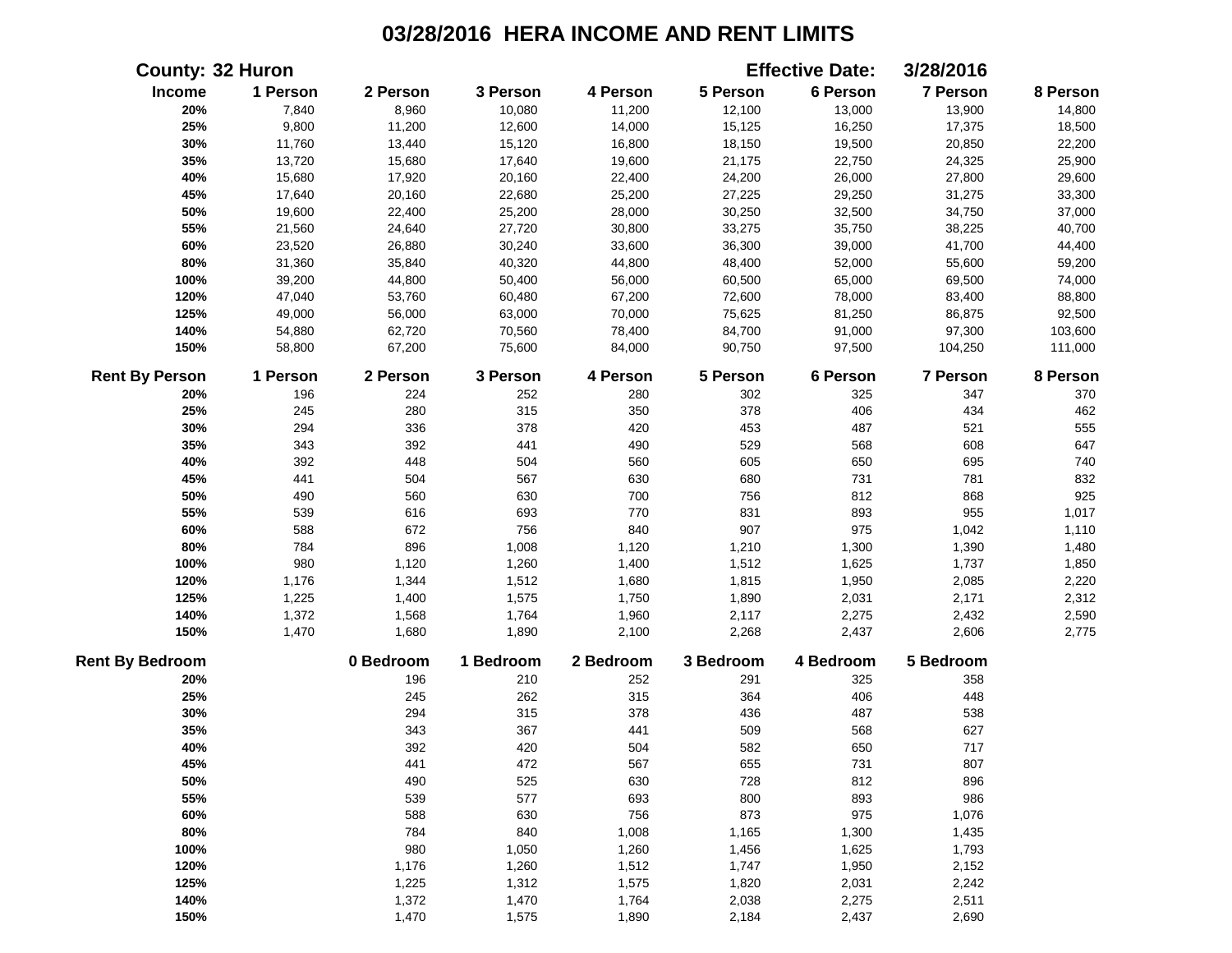|                        | County: 33 Ingham |           |           |           |           | <b>Effective Date:</b> | 3/28/2016       |          |
|------------------------|-------------------|-----------|-----------|-----------|-----------|------------------------|-----------------|----------|
| Income                 | 1 Person          | 2 Person  | 3 Person  | 4 Person  | 5 Person  | 6 Person               | 7 Person        | 8 Person |
| 20%                    | 9,960             | 11,380    | 12,800    | 14,220    | 15,360    | 16,500                 | 17,640          | 18,780   |
| 25%                    | 12,450            | 14,225    | 16,000    | 17,775    | 19,200    | 20,625                 | 22,050          | 23,475   |
| 30%                    | 14,940            | 17,070    | 19,200    | 21,330    | 23,040    | 24,750                 | 26,460          | 28,170   |
| 35%                    | 17,430            | 19,915    | 22,400    | 24,885    | 26,880    | 28,875                 | 30,870          | 32,865   |
| 40%                    | 19,920            | 22,760    | 25,600    | 28,440    | 30,720    | 33,000                 | 35,280          | 37,560   |
| 45%                    | 22,410            | 25,605    | 28,800    | 31,995    | 34,560    | 37,125                 | 39,690          | 42,255   |
| 50%                    | 24,900            | 28,450    | 32,000    | 35,550    | 38,400    | 41,250                 | 44,100          | 46,950   |
| 55%                    | 27,390            | 31,295    | 35,200    | 39,105    | 42,240    | 45,375                 | 48,510          | 51,645   |
| 60%                    | 29,880            | 34,140    | 38,400    | 42,660    | 46,080    | 49,500                 | 52,920          | 56,340   |
| $80\%$                 | 39,840            | 45,520    | 51,200    | 56,880    | 61,440    | 66,000                 | 70,560          | 75,120   |
| 100%                   | 49,800            | 56,900    | 64,000    | 71,100    | 76,800    | 82,500                 | 88,200          | 93,900   |
| 120%                   | 59,760            | 68,280    | 76,800    | 85,320    | 92,160    | 99,000                 | 105,840         | 112,680  |
| 125%                   | 62,250            | 71,125    | 80,000    | 88,875    | 96,000    | 103,125                | 110,250         | 117,375  |
| 140%                   | 69,720            | 79,660    | 89,600    | 99,540    | 107,520   | 115,500                | 123,480         | 131,460  |
| 150%                   | 74,700            | 85,350    | 96,000    | 106,650   | 115,200   | 123,750                | 132,300         | 140,850  |
| <b>Rent By Person</b>  | 1 Person          | 2 Person  | 3 Person  | 4 Person  | 5 Person  | 6 Person               | <b>7 Person</b> | 8 Person |
| 20%                    | 249               | 284       | 320       | 355       | 384       | 412                    | 441             | 469      |
| 25%                    | 311               | 355       | 400       | 444       | 480       | 515                    | 551             | 586      |
| 30%                    | 373               | 426       | 480       | 533       | 576       | 618                    | 661             | 704      |
| 35%                    | 435               | 497       | 560       | 622       | 672       | 721                    | 771             | 821      |
| 40%                    | 498               | 569       | 640       | 711       | 768       | 825                    | 882             | 939      |
| 45%                    | 560               | 640       | 720       | 799       | 864       | 928                    | 992             | 1,056    |
| 50%                    | 622               | 711       | 800       | 888       | 960       | 1,031                  | 1,102           | 1,173    |
| 55%                    | 684               | 782       | 880       | 977       | 1,056     | 1,134                  | 1,212           | 1,291    |
| 60%                    | 747               | 853       | 960       | 1,066     | 1,152     | 1,237                  | 1,323           | 1,408    |
| 80%                    | 996               | 1,138     | 1,280     | 1,422     | 1,536     | 1,650                  | 1,764           | 1,878    |
| 100%                   | 1,245             | 1,422     | 1,600     | 1,777     | 1,920     | 2,062                  | 2,205           | 2,347    |
| 120%                   | 1,494             | 1,707     | 1,920     | 2,133     | 2,304     | 2,475                  | 2,646           | 2,817    |
| 125%                   | 1,556             | 1,778     | 2,000     | 2,221     | 2,400     | 2,578                  | 2,756           | 2,934    |
| 140%                   | 1,743             | 1,991     | 2,240     | 2,488     | 2,688     | 2,887                  | 3,087           | 3,286    |
| 150%                   | 1,867             | 2,133     | 2,400     | 2,666     | 2,880     | 3,093                  | 3,307           | 3,521    |
| <b>Rent By Bedroom</b> |                   | 0 Bedroom | 1 Bedroom | 2 Bedroom | 3 Bedroom | 4 Bedroom              | 5 Bedroom       |          |
| 20%                    |                   | 249       | 266       | 320       | 369       | 412                    | 455             |          |
| 25%                    |                   | 311       | 333       | 400       | 462       | 515                    | 569             |          |
| 30%                    |                   | 373       | 400       | 480       | 554       | 618                    | 682             |          |
| 35%                    |                   | 435       | 466       | 560       | 647       | 721                    | 796             |          |
| 40%                    |                   | 498       | 533       | 640       | 739       | 825                    | 910             |          |
| 45%                    |                   | 560       | 600       | 720       | 831       | 928                    | 1,024           |          |
| 50%                    |                   | 622       | 666       | 800       | 924       | 1,031                  | 1,138           |          |
| 55%                    |                   | 684       | 733       | 880       | 1,016     | 1,134                  | 1,251           |          |
| 60%                    |                   | 747       | 800       | 960       | 1,109     | 1,237                  | 1,365           |          |
| 80%                    |                   | 996       | 1,067     | 1,280     | 1,479     | 1,650                  | 1,821           |          |
| 100%                   |                   | 1,245     | 1,333     | 1,600     | 1,848     | 2,062                  | 2,276           |          |
| 120%                   |                   | 1,494     | 1,600     | 1,920     | 2,218     | 2,475                  | 2,731           |          |
| 125%                   |                   | 1,556     | 1,667     | 2,000     | 2,310     | 2,578                  | 2,845           |          |
| 140%                   |                   | 1,743     | 1,867     | 2,240     | 2,588     | 2,887                  | 3,186           |          |
| 150%                   |                   | 1,867     | 2,000     | 2,400     | 2,773     | 3,093                  | 3,414           |          |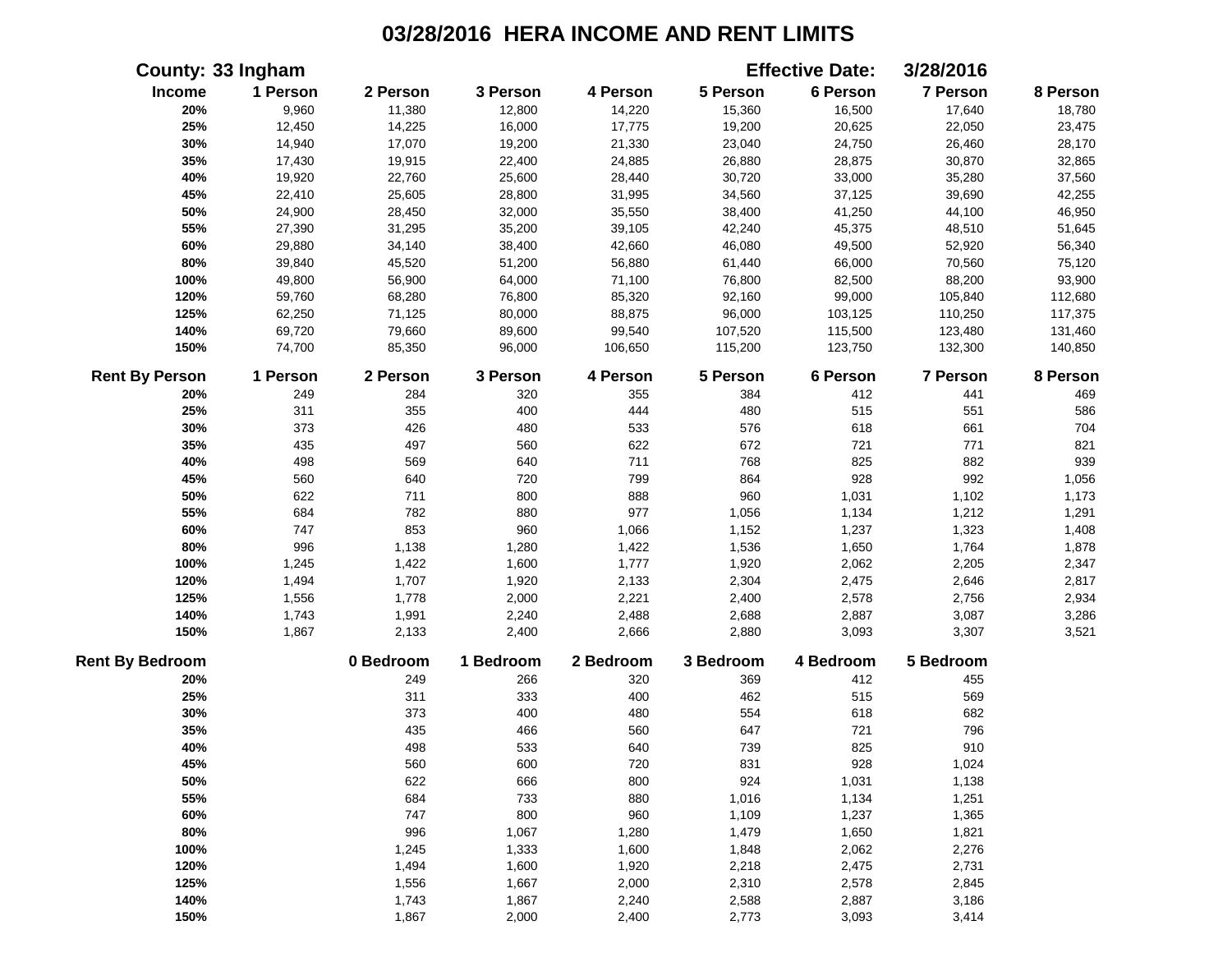| County: 34 Ionia       |          |           |           |           |           | <b>Effective Date:</b> | 3/28/2016       |          |
|------------------------|----------|-----------|-----------|-----------|-----------|------------------------|-----------------|----------|
| Income                 | 1 Person | 2 Person  | 3 Person  | 4 Person  | 5 Person  | 6 Person               | <b>7 Person</b> | 8 Person |
| 20%                    | 8,540    | 9,760     | 10,980    | 12,200    | 13,180    | 14,160                 | 15,140          | 16,120   |
| 25%                    | 10,675   | 12,200    | 13,725    | 15,250    | 16,475    | 17,700                 | 18,925          | 20,150   |
| 30%                    | 12,810   | 14,640    | 16,470    | 18,300    | 19,770    | 21,240                 | 22,710          | 24,180   |
| 35%                    | 14,945   | 17,080    | 19,215    | 21,350    | 23,065    | 24,780                 | 26,495          | 28,210   |
| 40%                    | 17,080   | 19,520    | 21,960    | 24,400    | 26,360    | 28,320                 | 30,280          | 32,240   |
| 45%                    | 19,215   | 21,960    | 24,705    | 27,450    | 29,655    | 31,860                 | 34,065          | 36,270   |
| 50%                    | 21,350   | 24,400    | 27,450    | 30,500    | 32,950    | 35,400                 | 37,850          | 40,300   |
| 55%                    | 23,485   | 26,840    | 30,195    | 33,550    | 36,245    | 38,940                 | 41,635          | 44,330   |
| 60%                    | 25,620   | 29,280    | 32,940    | 36,600    | 39,540    | 42,480                 | 45,420          | 48,360   |
| 80%                    | 34,160   | 39,040    | 43,920    | 48,800    | 52,720    | 56,640                 | 60,560          | 64,480   |
| 100%                   | 42,700   | 48,800    | 54,900    | 61,000    | 65,900    | 70,800                 | 75,700          | 80,600   |
| 120%                   | 51,240   | 58,560    | 65,880    | 73,200    | 79,080    | 84,960                 | 90,840          | 96,720   |
| 125%                   | 53,375   | 61,000    | 68,625    | 76,250    | 82,375    | 88,500                 | 94,625          | 100,750  |
| 140%                   | 59,780   | 68,320    | 76,860    | 85,400    | 92,260    | 99,120                 | 105,980         | 112,840  |
| 150%                   | 64,050   | 73,200    | 82,350    | 91,500    | 98,850    | 106,200                | 113,550         | 120,900  |
| <b>Rent By Person</b>  | 1 Person | 2 Person  | 3 Person  | 4 Person  | 5 Person  | 6 Person               | <b>7 Person</b> | 8 Person |
| 20%                    | 213      | 244       | 274       | 305       | 329       | 354                    | 378             | 403      |
| 25%                    | 266      | 305       | 343       | 381       | 411       | 442                    | 473             | 503      |
| 30%                    | 320      | 366       | 411       | 457       | 494       | 531                    | 567             | 604      |
| 35%                    | 373      | 427       | 480       | 533       | 576       | 619                    | 662             | 705      |
| 40%                    | 427      | 488       | 549       | 610       | 659       | 708                    | 757             | 806      |
| 45%                    | 480      | 549       | 617       | 686       | 741       | 796                    | 851             | 906      |
| 50%                    | 533      | 610       | 686       | 762       | 823       | 885                    | 946             | 1,007    |
| 55%                    | 587      | 671       | 754       | 838       | 906       | 973                    | 1,040           | 1,108    |
| 60%                    | 640      | 732       | 823       | 915       | 988       | 1,062                  | 1,135           | 1,209    |
| 80%                    | 854      | 976       | 1,098     | 1,220     | 1,318     | 1,416                  | 1,514           | 1,612    |
| 100%                   | 1,067    | 1,220     | 1,372     | 1,525     | 1,647     | 1,770                  | 1,892           | 2,015    |
| 120%                   | 1,281    | 1,464     | 1,647     | 1,830     | 1,977     | 2,124                  | 2,271           | 2,418    |
| 125%                   | 1,334    | 1,525     | 1,715     | 1,906     | 2,059     | 2,212                  | 2,365           | 2,518    |
| 140%                   | 1,494    | 1,708     | 1,921     | 2,135     | 2,306     | 2,478                  | 2,649           | 2,821    |
| 150%                   | 1,601    | 1,830     | 2,058     | 2,287     | 2,471     | 2,655                  | 2,838           | 3,022    |
| <b>Rent By Bedroom</b> |          | 0 Bedroom | 1 Bedroom | 2 Bedroom | 3 Bedroom | 4 Bedroom              | 5 Bedroom       |          |
| 20%                    |          | 213       | 228       | 274       | 317       | 354                    | 390             |          |
| 25%                    |          | 266       | 285       | 343       | 396       | 442                    | 488             |          |
| 30%                    |          | 320       | 343       | 411       | 475       | 531                    | 586             |          |
| 35%                    |          | 373       | 400       | 480       | 555       | 619                    | 683             |          |
| 40%                    |          | 427       | 457       | 549       | 634       | 708                    | 781             |          |
| 45%                    |          | 480       | 514       | 617       | 713       | 796                    | 879             |          |
| 50%                    |          | 533       | 571       | 686       | 793       | 885                    | 976             |          |
| 55%                    |          | 587       | 629       | 754       | 872       | 973                    | 1,074           |          |
| 60%                    |          | 640       | 686       | 823       | 951       | 1,062                  | 1,172           |          |
| 80%                    |          | 854       | 915       | 1,098     | 1,269     | 1,416                  | 1,563           |          |
| 100%                   |          | 1,067     | 1,143     | 1,372     | 1,586     | 1,770                  | 1,953           |          |
| 120%                   |          | 1,281     | 1,372     | 1,647     | 1,903     | 2,124                  | 2,344           |          |
| 125%                   |          | 1,334     | 1,429     | 1,715     | 1,982     | 2,212                  | 2,442           |          |
| 140%                   |          | 1,494     | 1,601     | 1,921     | 2,220     | 2,478                  | 2,735           |          |
| 150%                   |          | 1,601     | 1,715     | 2,058     | 2,379     | 2,655                  | 2,930           |          |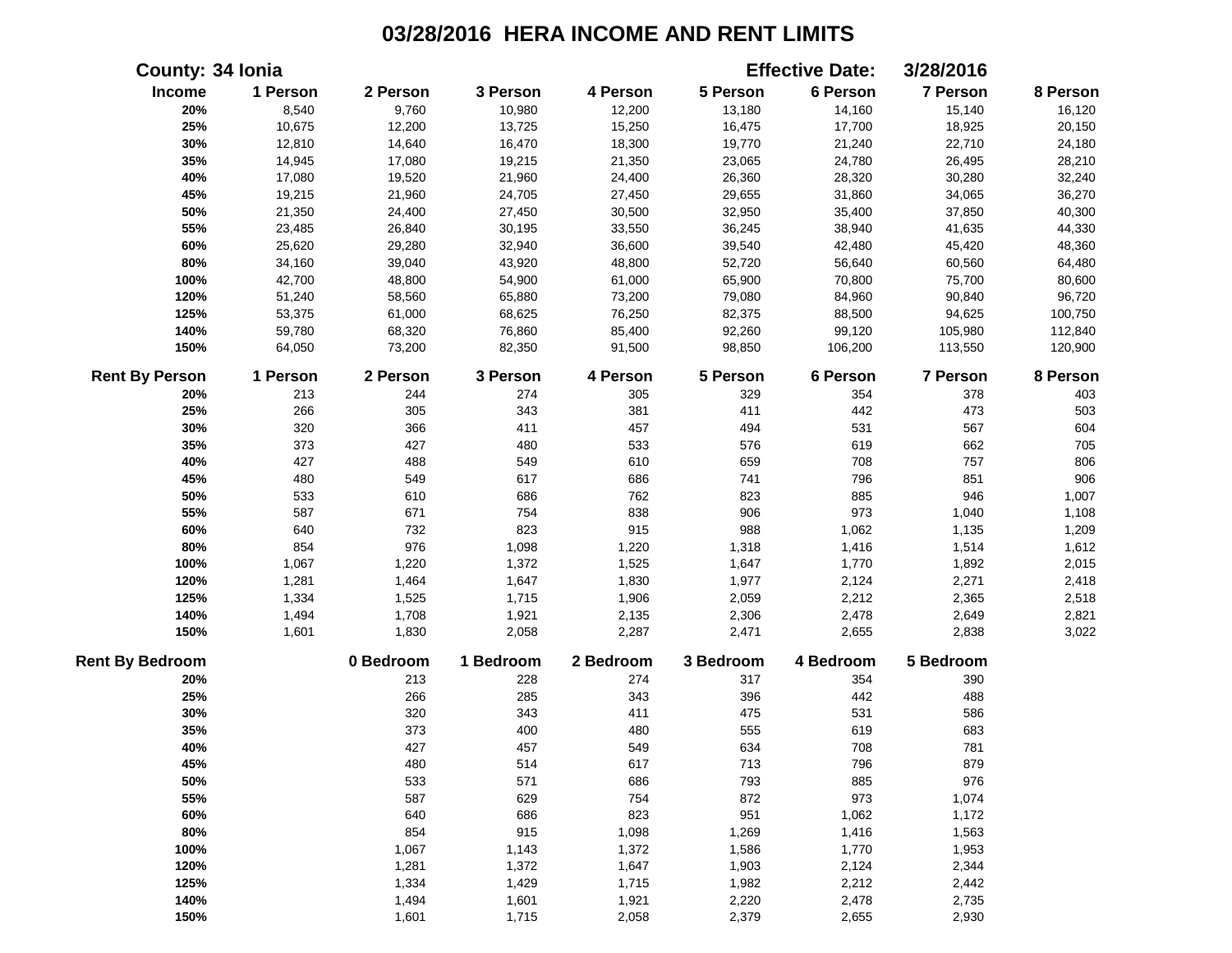|                        | <b>County: 35 losco</b> |           |           |           |           | <b>Effective Date:</b> | 3/28/2016       |          |
|------------------------|-------------------------|-----------|-----------|-----------|-----------|------------------------|-----------------|----------|
| Income                 | 1 Person                | 2 Person  | 3 Person  | 4 Person  | 5 Person  | 6 Person               | 7 Person        | 8 Person |
| 20%                    | 7,980                   | 9,120     | 10,260    | 11,380    | 12,300    | 13,220                 | 14,120          | 15,040   |
| 25%                    | 9,975                   | 11,400    | 12,825    | 14,225    | 15,375    | 16,525                 | 17,650          | 18,800   |
| 30%                    | 11,970                  | 13,680    | 15,390    | 17,070    | 18,450    | 19,830                 | 21,180          | 22,560   |
| 35%                    | 13,965                  | 15,960    | 17,955    | 19,915    | 21,525    | 23,135                 | 24,710          | 26,320   |
| 40%                    | 15,960                  | 18,240    | 20,520    | 22,760    | 24,600    | 26,440                 | 28,240          | 30,080   |
| 45%                    | 17,955                  | 20,520    | 23,085    | 25,605    | 27,675    | 29,745                 | 31,770          | 33,840   |
| 50%                    | 19,950                  | 22,800    | 25,650    | 28,450    | 30,750    | 33,050                 | 35,300          | 37,600   |
| 55%                    | 21,945                  | 25,080    | 28,215    | 31,295    | 33,825    | 36,355                 | 38,830          | 41,360   |
| 60%                    | 23,940                  | 27,360    | 30,780    | 34,140    | 36,900    | 39,660                 | 42,360          | 45,120   |
| $80\%$                 | 31,920                  | 36,480    | 41,040    | 45,520    | 49,200    | 52,880                 | 56,480          | 60,160   |
| 100%                   | 39,900                  | 45,600    | 51,300    | 56,900    | 61,500    | 66,100                 | 70,600          | 75,200   |
| 120%                   | 47,880                  | 54,720    | 61,560    | 68,280    | 73,800    | 79,320                 | 84,720          | 90,240   |
| 125%                   | 49,875                  | 57,000    | 64,125    | 71,125    | 76,875    | 82,625                 | 88,250          | 94,000   |
| 140%                   | 55,860                  | 63,840    | 71,820    | 79,660    | 86,100    | 92,540                 | 98,840          | 105,280  |
| 150%                   | 59,850                  | 68,400    | 76,950    | 85,350    | 92,250    | 99,150                 | 105,900         | 112,800  |
| <b>Rent By Person</b>  | 1 Person                | 2 Person  | 3 Person  | 4 Person  | 5 Person  | 6 Person               | <b>7 Person</b> | 8 Person |
| 20%                    | 199                     | 228       | 256       | 284       | 307       | 330                    | 353             | 376      |
| 25%                    | 249                     | 285       | 320       | 355       | 384       | 413                    | 441             | 470      |
| 30%                    | 299                     | 342       | 384       | 426       | 461       | 495                    | 529             | 564      |
| 35%                    | 349                     | 399       | 448       | 497       | 538       | 578                    | 617             | 658      |
| 40%                    | 399                     | 456       | 513       | 569       | 615       | 661                    | 706             | 752      |
| 45%                    | 448                     | 513       | 577       | 640       | 691       | 743                    | 794             | 846      |
| 50%                    | 498                     | 570       | 641       | 711       | 768       | 826                    | 882             | 940      |
| 55%                    | 548                     | 627       | 705       | 782       | 845       | 908                    | 970             | 1,034    |
| 60%                    | 598                     | 684       | 769       | 853       | 922       | 991                    | 1,059           | 1,128    |
| 80%                    | 798                     | 912       | 1,026     | 1,138     | 1,230     | 1,322                  | 1,412           | 1,504    |
| 100%                   | 997                     | 1,140     | 1,282     | 1,422     | 1,537     | 1,652                  | 1,765           | 1,880    |
| 120%                   | 1,197                   | 1,368     | 1,539     | 1,707     | 1,845     | 1,983                  | 2,118           | 2,256    |
| 125%                   | 1,246                   | 1,425     | 1,603     | 1,778     | 1,921     | 2,065                  | 2,206           | 2,350    |
| 140%                   | 1,396                   | 1,596     | 1,795     | 1,991     | 2,152     | 2,313                  | 2,471           | 2,632    |
| 150%                   | 1,496                   | 1,710     | 1,923     | 2,133     | 2,306     | 2,478                  | 2,647           | 2,820    |
| <b>Rent By Bedroom</b> |                         | 0 Bedroom | 1 Bedroom | 2 Bedroom | 3 Bedroom | 4 Bedroom              | 5 Bedroom       |          |
| 20%                    |                         | 199       | 213       | 256       | 296       | 330                    | 364             |          |
| 25%                    |                         | 249       | 267       | 320       | 370       | 413                    | 455             |          |
| 30%                    |                         | 299       | 320       | 384       | 444       | 495                    | 546             |          |
| 35%                    |                         | 349       | 374       | 448       | 518       | 578                    | 637             |          |
| 40%                    |                         | 399       | 427       | 513       | 592       | 661                    | 729             |          |
| 45%                    |                         | 448       | 480       | 577       | 666       | 743                    | 820             |          |
| 50%                    |                         | 498       | 534       | 641       | 740       | 826                    | 911             |          |
| 55%                    |                         | 548       | 587       | 705       | 814       | 908                    | 1,002           |          |
| 60%                    |                         | 598       | 641       | 769       | 888       | 991                    | 1,093           |          |
| 80%                    |                         | 798       | 855       | 1,026     | 1,184     | 1,322                  | 1,458           |          |
| 100%                   |                         | 997       | 1,068     | 1,282     | 1,480     | 1,652                  | 1,822           |          |
| 120%                   |                         | 1,197     | 1,282     | 1,539     | 1,776     | 1,983                  | 2,187           |          |
| 125%                   |                         | 1,246     | 1,335     | 1,603     | 1,850     | 2,065                  | 2,278           |          |
| 140%                   |                         | 1,396     | 1,496     | 1,795     | 2,072     | 2,313                  | 2,551           |          |
| 150%                   |                         | 1,496     | 1,603     | 1,923     | 2,220     | 2,478                  | 2,733           |          |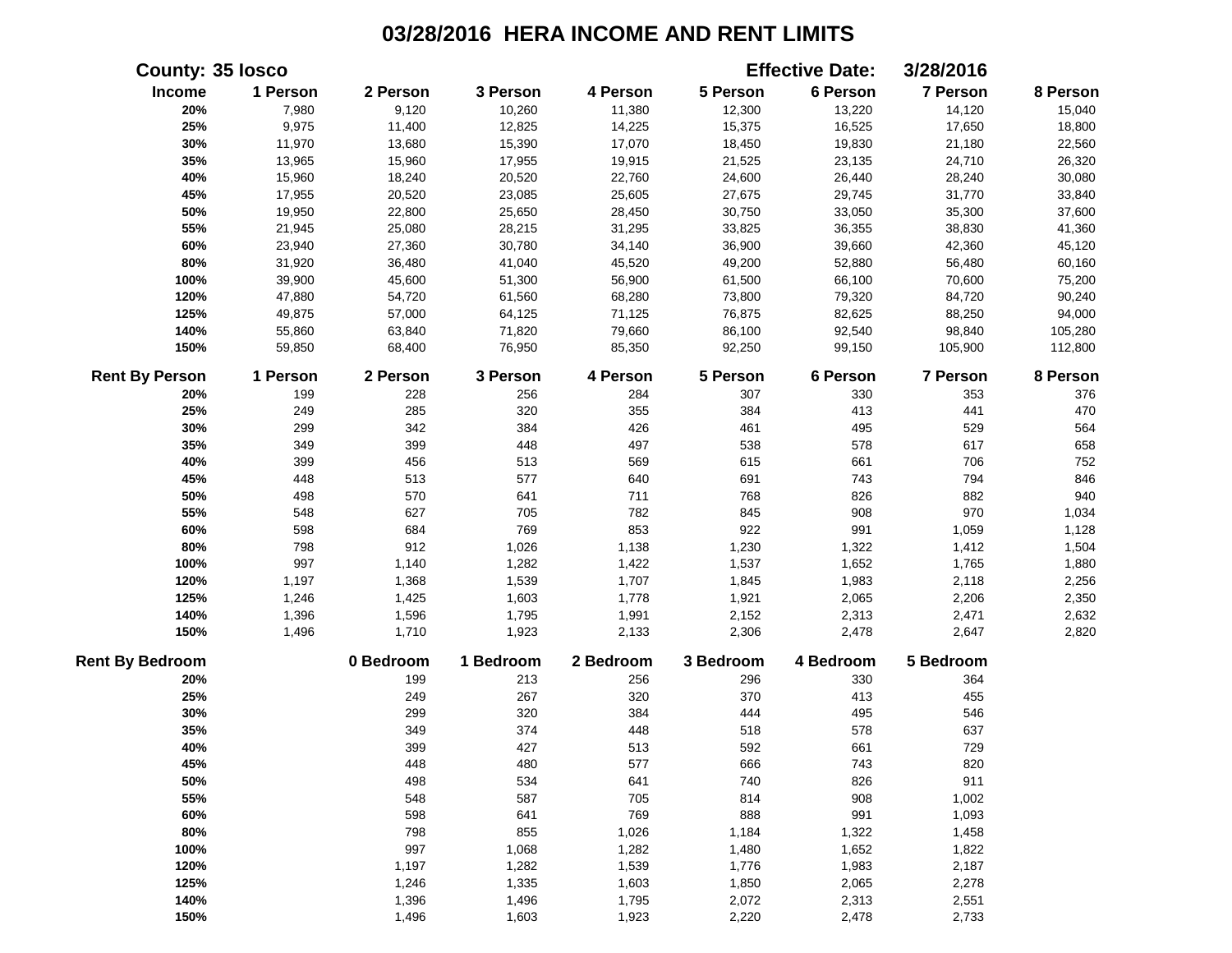| <b>County: 36 Iron</b> |          |           |           |           |           | <b>Effective Date:</b> | 3/28/2016 |          |
|------------------------|----------|-----------|-----------|-----------|-----------|------------------------|-----------|----------|
| Income                 | 1 Person | 2 Person  | 3 Person  | 4 Person  | 5 Person  | 6 Person               | 7 Person  | 8 Person |
| 20%                    | 8,200    | 9,360     | 10,540    | 11,700    | 12,640    | 13,580                 | 14,520    | 15,460   |
| 25%                    | 10,250   | 11,700    | 13,175    | 14,625    | 15,800    | 16,975                 | 18,150    | 19,325   |
| 30%                    | 12,300   | 14,040    | 15,810    | 17,550    | 18,960    | 20,370                 | 21,780    | 23,190   |
| 35%                    | 14,350   | 16,380    | 18,445    | 20,475    | 22,120    | 23,765                 | 25,410    | 27,055   |
| 40%                    | 16,400   | 18,720    | 21,080    | 23,400    | 25,280    | 27,160                 | 29,040    | 30,920   |
| 45%                    | 18,450   | 21,060    | 23,715    | 26,325    | 28,440    | 30,555                 | 32,670    | 34,785   |
| 50%                    | 20,500   | 23,400    | 26,350    | 29,250    | 31,600    | 33,950                 | 36,300    | 38,650   |
| 55%                    | 22,550   | 25,740    | 28,985    | 32,175    | 34,760    | 37,345                 | 39,930    | 42,515   |
| 60%                    | 24,600   | 28,080    | 31,620    | 35,100    | 37,920    | 40,740                 | 43,560    | 46,380   |
| 80%                    | 32,800   | 37,440    | 42,160    | 46,800    | 50,560    | 54,320                 | 58,080    | 61,840   |
| 100%                   | 41,000   | 46,800    | 52,700    | 58,500    | 63,200    | 67,900                 | 72,600    | 77,300   |
| 120%                   | 49,200   | 56,160    | 63,240    | 70,200    | 75,840    | 81,480                 | 87,120    | 92,760   |
| 125%                   | 51,250   | 58,500    | 65,875    | 73,125    | 79,000    | 84,875                 | 90,750    | 96,625   |
| 140%                   | 57,400   | 65,520    | 73,780    | 81,900    | 88,480    | 95,060                 | 101,640   | 108,220  |
| 150%                   | 61,500   | 70,200    | 79,050    | 87,750    | 94,800    | 101,850                | 108,900   | 115,950  |
| <b>Rent By Person</b>  | 1 Person | 2 Person  | 3 Person  | 4 Person  | 5 Person  | 6 Person               | 7 Person  | 8 Person |
| 20%                    | 205      | 234       | 263       | 292       | 316       | 339                    | 363       | 386      |
| 25%                    | 256      | 292       | 329       | 365       | 395       | 424                    | 453       | 483      |
| 30%                    | 307      | 351       | 395       | 438       | 474       | 509                    | 544       | 579      |
| 35%                    | 358      | 409       | 461       | 511       | 553       | 594                    | 635       | 676      |
| 40%                    | 410      | 468       | 527       | 585       | 632       | 679                    | 726       | 773      |
| 45%                    | 461      | 526       | 592       | 658       | 711       | 763                    | 816       | 869      |
| 50%                    | 512      | 585       | 658       | 731       | 790       | 848                    | 907       | 966      |
| 55%                    | 563      | 643       | 724       | 804       | 869       | 933                    | 998       | 1,062    |
| 60%                    | 615      | 702       | 790       | 877       | 948       | 1,018                  | 1,089     | 1,159    |
| 80%                    | 820      | 936       | 1,054     | 1,170     | 1,264     | 1,358                  | 1,452     | 1,546    |
| 100%                   | 1,025    | 1,170     | 1,317     | 1,462     | 1,580     | 1,697                  | 1,815     | 1,932    |
| 120%                   | 1,230    | 1,404     | 1,581     | 1,755     | 1,896     | 2,037                  | 2,178     | 2,319    |
| 125%                   | 1,281    | 1,462     | 1,646     | 1,828     | 1,975     | 2,121                  | 2,268     | 2,415    |
| 140%                   | 1,435    | 1,638     | 1,844     | 2,047     | 2,212     | 2,376                  | 2,541     | 2,705    |
| 150%                   | 1,537    | 1,755     | 1,976     | 2,193     | 2,370     | 2,546                  | 2,722     | 2,898    |
| <b>Rent By Bedroom</b> |          | 0 Bedroom | 1 Bedroom | 2 Bedroom | 3 Bedroom | 4 Bedroom              | 5 Bedroom |          |
| 20%                    |          | 205       | 219       | 263       | 304       | 339                    | 374       |          |
| 25%                    |          | 256       | 274       | 329       | 380       | 424                    | 468       |          |
| 30%                    |          | 307       | 329       | 395       | 456       | 509                    | 562       |          |
| 35%                    |          | 358       | 384       | 461       | 532       | 594                    | 655       |          |
| 40%                    |          | 410       | 439       | 527       | 608       | 679                    | 749       |          |
| 45%                    |          | 461       | 493       | 592       | 684       | 763                    | 843       |          |
| 50%                    |          | 512       | 548       | 658       | 760       | 848                    | 936       |          |
| 55%                    |          | 563       | 603       | 724       | 836       | 933                    | 1,030     |          |
| 60%                    |          | 615       | 658       | 790       | 912       | 1,018                  | 1,124     |          |
| 80%                    |          | 820       | 878       | 1,054     | 1,217     | 1,358                  | 1,499     |          |
| 100%                   |          | 1,025     | 1,097     | 1,317     | 1,521     | 1,697                  | 1,873     |          |
| 120%                   |          | 1,230     | 1,317     | 1,581     | 1,825     | 2,037                  | 2,248     |          |
| 125%                   |          | 1,281     | 1,371     | 1,646     | 1,901     | 2,121                  | 2,342     |          |
| 140%                   |          | 1,435     | 1,536     | 1,844     | 2,129     | 2,376                  | 2,623     |          |
| 150%                   |          | 1,537     | 1,646     | 1,976     | 2,281     | 2,546                  | 2,810     |          |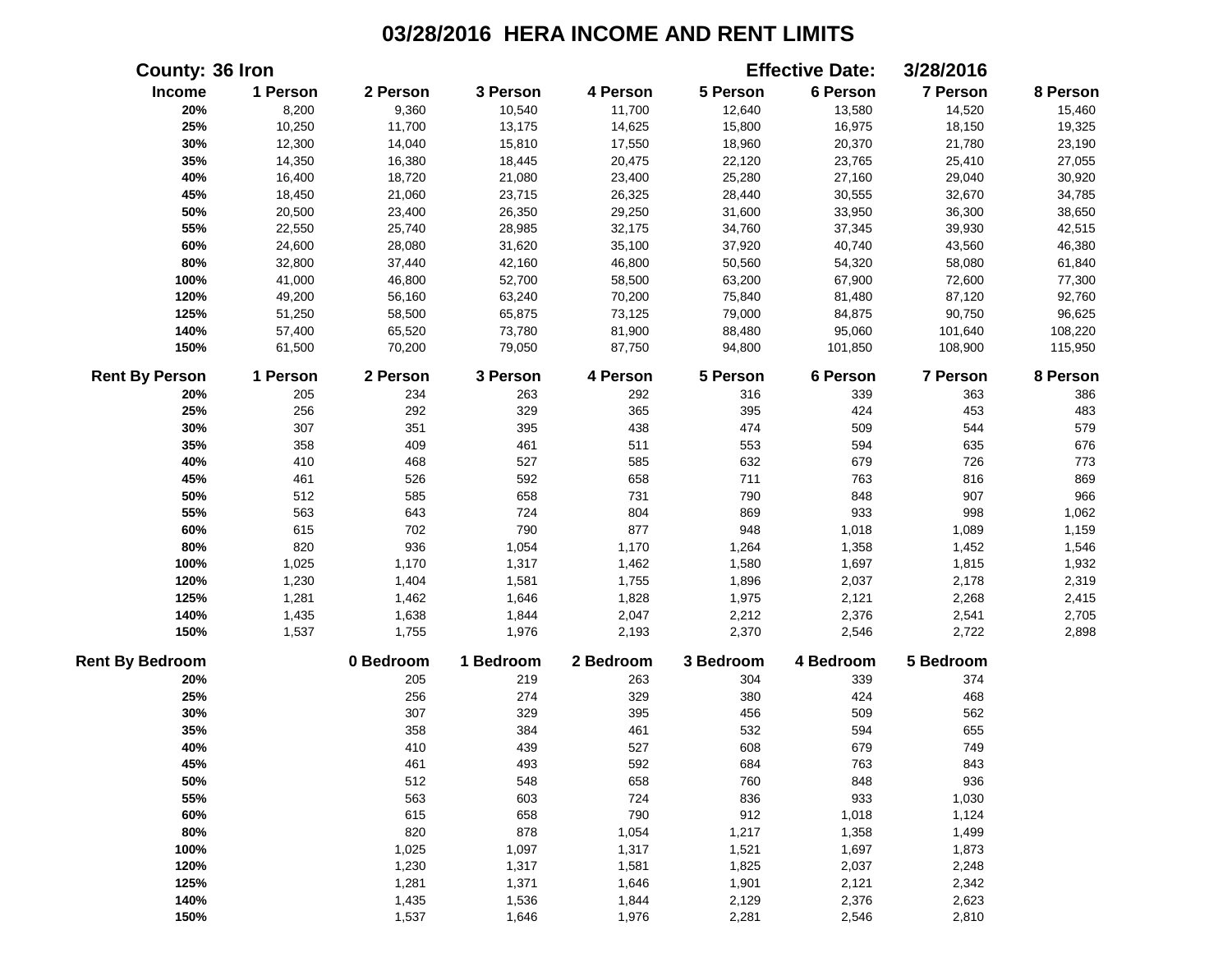|                        | <b>County: 37 Isabella</b> |           |           |           |           | <b>Effective Date:</b> | 3/28/2016       |          |
|------------------------|----------------------------|-----------|-----------|-----------|-----------|------------------------|-----------------|----------|
| Income                 | 1 Person                   | 2 Person  | 3 Person  | 4 Person  | 5 Person  | 6 Person               | 7 Person        | 8 Person |
| 20%                    | 8,260                      | 9,440     | 10,620    | 11,800    | 12,760    | 13,700                 | 14,640          | 15,580   |
| 25%                    | 10,325                     | 11,800    | 13,275    | 14,750    | 15,950    | 17,125                 | 18,300          | 19,475   |
| 30%                    | 12,390                     | 14,160    | 15,930    | 17,700    | 19,140    | 20,550                 | 21,960          | 23,370   |
| 35%                    | 14,455                     | 16,520    | 18,585    | 20,650    | 22,330    | 23,975                 | 25,620          | 27,265   |
| 40%                    | 16,520                     | 18,880    | 21,240    | 23,600    | 25,520    | 27,400                 | 29,280          | 31,160   |
| 45%                    | 18,585                     | 21,240    | 23,895    | 26,550    | 28,710    | 30,825                 | 32,940          | 35,055   |
| 50%                    | 20,650                     | 23,600    | 26,550    | 29,500    | 31,900    | 34,250                 | 36,600          | 38,950   |
| 55%                    | 22,715                     | 25,960    | 29,205    | 32,450    | 35,090    | 37,675                 | 40,260          | 42,845   |
| 60%                    | 24,780                     | 28,320    | 31,860    | 35,400    | 38,280    | 41,100                 | 43,920          | 46,740   |
| $80\%$                 | 33,040                     | 37,760    | 42,480    | 47,200    | 51,040    | 54,800                 | 58,560          | 62,320   |
| 100%                   | 41,300                     | 47,200    | 53,100    | 59,000    | 63,800    | 68,500                 | 73,200          | 77,900   |
| 120%                   | 49,560                     | 56,640    | 63,720    | 70,800    | 76,560    | 82,200                 | 87,840          | 93,480   |
| 125%                   | 51,625                     | 59,000    | 66,375    | 73,750    | 79,750    | 85,625                 | 91,500          | 97,375   |
| 140%                   | 57,820                     | 66,080    | 74,340    | 82,600    | 89,320    | 95,900                 | 102,480         | 109,060  |
| 150%                   | 61,950                     | 70,800    | 79,650    | 88,500    | 95,700    | 102,750                | 109,800         | 116,850  |
| <b>Rent By Person</b>  | 1 Person                   | 2 Person  | 3 Person  | 4 Person  | 5 Person  | 6 Person               | <b>7 Person</b> | 8 Person |
| 20%                    | 206                        | 236       | 265       | 295       | 319       | 342                    | 366             | 389      |
| 25%                    | 258                        | 295       | 331       | 368       | 398       | 428                    | 457             | 486      |
| 30%                    | 309                        | 354       | 398       | 442       | 478       | 513                    | 549             | 584      |
| 35%                    | 361                        | 413       | 464       | 516       | 558       | 599                    | 640             | 681      |
| 40%                    | 413                        | 472       | 531       | 590       | 638       | 685                    | 732             | 779      |
| 45%                    | 464                        | 531       | 597       | 663       | 717       | 770                    | 823             | 876      |
| 50%                    | 516                        | 590       | 663       | 737       | 797       | 856                    | 915             | 973      |
| 55%                    | 567                        | 649       | 730       | 811       | 877       | 941                    | 1,006           | 1,071    |
| 60%                    | 619                        | 708       | 796       | 885       | 957       | 1,027                  | 1,098           | 1,168    |
| 80%                    | 826                        | 944       | 1,062     | 1,180     | 1,276     | 1,370                  | 1,464           | 1,558    |
| 100%                   | 1,032                      | 1,180     | 1,327     | 1,475     | 1,595     | 1,712                  | 1,830           | 1,947    |
| 120%                   | 1,239                      | 1,416     | 1,593     | 1,770     | 1,914     | 2,055                  | 2,196           | 2,337    |
| 125%                   | 1,290                      | 1,475     | 1,659     | 1,843     | 1,993     | 2,140                  | 2,287           | 2,434    |
| 140%                   | 1,445                      | 1,652     | 1,858     | 2,065     | 2,233     | 2,397                  | 2,562           | 2,726    |
| 150%                   | 1,548                      | 1,770     | 1,991     | 2,212     | 2,392     | 2,568                  | 2,745           | 2,921    |
| <b>Rent By Bedroom</b> |                            | 0 Bedroom | 1 Bedroom | 2 Bedroom | 3 Bedroom | 4 Bedroom              | 5 Bedroom       |          |
| 20%                    |                            | 206       | 221       | 265       | 307       | 342                    | 377             |          |
| 25%                    |                            | 258       | 276       | 331       | 383       | 428                    | 472             |          |
| 30%                    |                            | 309       | 331       | 398       | 460       | 513                    | 566             |          |
| 35%                    |                            | 361       | 387       | 464       | 537       | 599                    | 661             |          |
| 40%                    |                            | 413       | 442       | 531       | 614       | 685                    | 755             |          |
| 45%                    |                            | 464       | 497       | 597       | 690       | 770                    | 849             |          |
| 50%                    |                            | 516       | 553       | 663       | 767       | 856                    | 944             |          |
| 55%                    |                            | 567       | 608       | 730       | 844       | 941                    | 1,038           |          |
| 60%                    |                            | 619       | 663       | 796       | 921       | 1,027                  | 1,133           |          |
| 80%                    |                            | 826       | 885       | 1,062     | 1,228     | 1,370                  | 1,511           |          |
| 100%                   |                            | 1,032     | 1,106     | 1,327     | 1,535     | 1,712                  | 1,888           |          |
| 120%                   |                            | 1,239     | 1,327     | 1,593     | 1,842     | 2,055                  | 2,266           |          |
| 125%                   |                            | 1,290     | 1,382     | 1,659     | 1,918     | 2,140                  | 2,360           |          |
| 140%                   |                            | 1,445     | 1,548     | 1,858     | 2,149     | 2,397                  | 2,644           |          |
| 150%                   |                            | 1,548     | 1,659     | 1,991     | 2,302     | 2,568                  | 2,833           |          |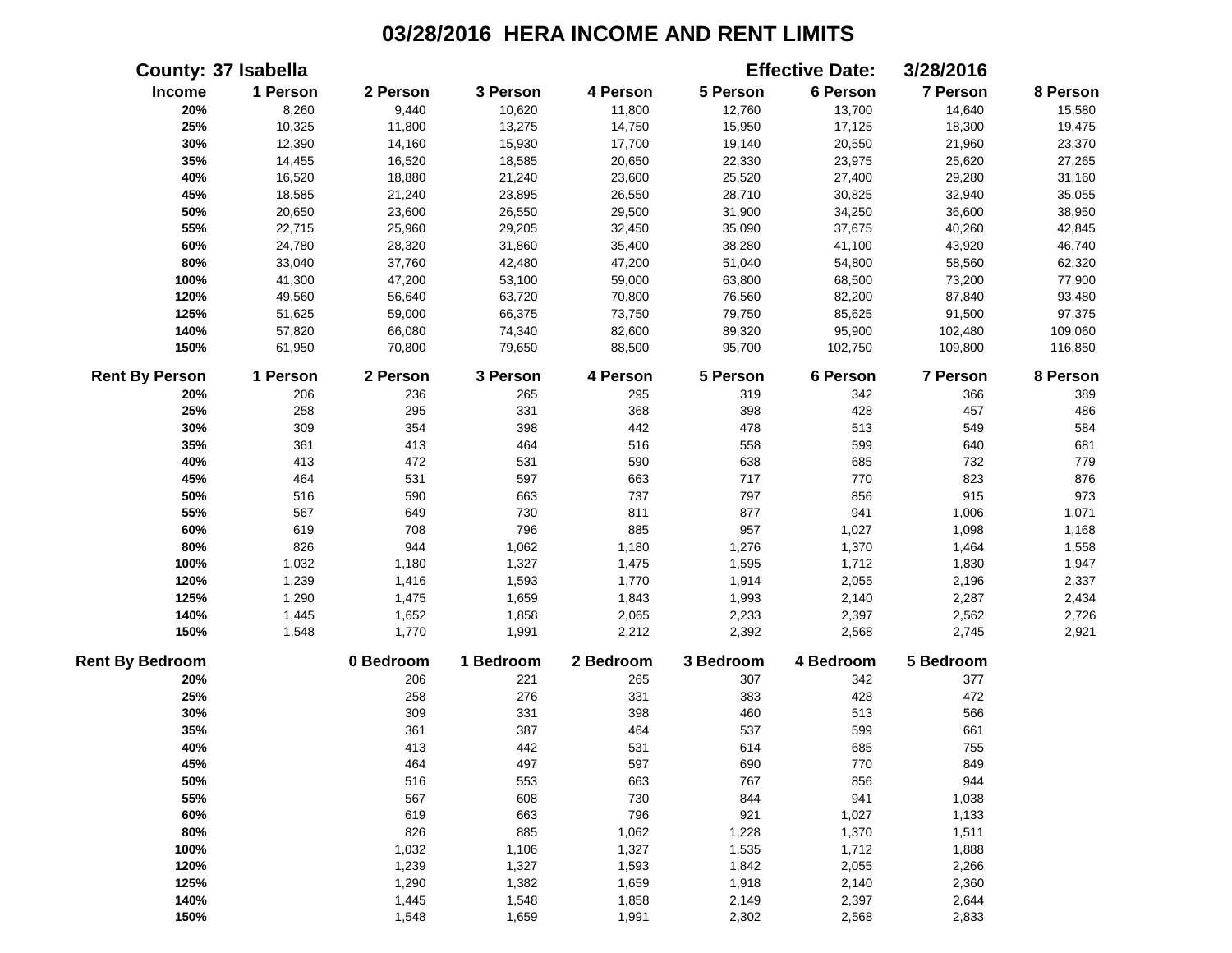|                        | <b>County: 38 Jackson</b> |           |           |           |           | <b>Effective Date:</b> | 3/28/2016 |          |
|------------------------|---------------------------|-----------|-----------|-----------|-----------|------------------------|-----------|----------|
| Income                 | 1 Person                  | 2 Person  | 3 Person  | 4 Person  | 5 Person  | 6 Person               | 7 Person  | 8 Person |
| 20%                    | 9,020                     | 10,320    | 11,600    | 12,880    | 13,920    | 14,960                 | 15,980    | 17,020   |
| 25%                    | 11,275                    | 12,900    | 14,500    | 16,100    | 17,400    | 18,700                 | 19,975    | 21,275   |
| 30%                    | 13,530                    | 15,480    | 17,400    | 19,320    | 20,880    | 22,440                 | 23,970    | 25,530   |
| 35%                    | 15,785                    | 18,060    | 20,300    | 22,540    | 24,360    | 26,180                 | 27,965    | 29,785   |
| 40%                    | 18,040                    | 20,640    | 23,200    | 25,760    | 27,840    | 29,920                 | 31,960    | 34,040   |
| 45%                    | 20,295                    | 23,220    | 26,100    | 28,980    | 31,320    | 33,660                 | 35,955    | 38,295   |
| 50%                    | 22,550                    | 25,800    | 29,000    | 32,200    | 34,800    | 37,400                 | 39,950    | 42,550   |
| 55%                    | 24,805                    | 28,380    | 31,900    | 35,420    | 38,280    | 41,140                 | 43,945    | 46,805   |
| 60%                    | 27,060                    | 30,960    | 34,800    | 38,640    | 41,760    | 44,880                 | 47,940    | 51,060   |
| 80%                    | 36,080                    | 41,280    | 46,400    | 51,520    | 55,680    | 59,840                 | 63,920    | 68,080   |
| 100%                   | 45,100                    | 51,600    | 58,000    | 64,400    | 69,600    | 74,800                 | 79,900    | 85,100   |
| 120%                   | 54,120                    | 61,920    | 69,600    | 77,280    | 83,520    | 89,760                 | 95,880    | 102,120  |
| 125%                   | 56,375                    | 64,500    | 72,500    | 80,500    | 87,000    | 93,500                 | 99,875    | 106,375  |
| 140%                   | 63,140                    | 72,240    | 81,200    | 90,160    | 97,440    | 104,720                | 111,860   | 119,140  |
| 150%                   | 67,650                    | 77,400    | 87,000    | 96,600    | 104,400   | 112,200                | 119,850   | 127,650  |
| <b>Rent By Person</b>  | 1 Person                  | 2 Person  | 3 Person  | 4 Person  | 5 Person  | 6 Person               | 7 Person  | 8 Person |
| 20%                    | 225                       | 258       | 290       | 322       | 348       | 374                    | 399       | 425      |
| 25%                    | 281                       | 322       | 362       | 402       | 435       | 467                    | 499       | 531      |
| 30%                    | 338                       | 387       | 435       | 483       | 522       | 561                    | 599       | 638      |
| 35%                    | 394                       | 451       | 507       | 563       | 609       | 654                    | 699       | 744      |
| 40%                    | 451                       | 516       | 580       | 644       | 696       | 748                    | 799       | 851      |
| 45%                    | 507                       | 580       | 652       | 724       | 783       | 841                    | 898       | 957      |
| 50%                    | 563                       | 645       | 725       | 805       | 870       | 935                    | 998       | 1,063    |
| 55%                    | 620                       | 709       | 797       | 885       | 957       | 1,028                  | 1,098     | 1,170    |
| 60%                    | 676                       | 774       | 870       | 966       | 1,044     | 1,122                  | 1,198     | 1,276    |
| 80%                    | 902                       | 1,032     | 1,160     | 1,288     | 1,392     | 1,496                  | 1,598     | 1,702    |
| 100%                   | 1,127                     | 1,290     | 1,450     | 1,610     | 1,740     | 1,870                  | 1,997     | 2,127    |
| 120%                   | 1,353                     | 1,548     | 1,740     | 1,932     | 2,088     | 2,244                  | 2,397     | 2,553    |
| 125%                   | 1,409                     | 1,612     | 1,812     | 2,012     | 2,175     | 2,337                  | 2,496     | 2,659    |
| 140%                   | 1,578                     | 1,806     | 2,030     | 2,254     | 2,436     | 2,618                  | 2,796     | 2,978    |
| 150%                   | 1,691                     | 1,935     | 2,175     | 2,415     | 2,610     | 2,805                  | 2,996     | 3,191    |
| <b>Rent By Bedroom</b> |                           | 0 Bedroom | 1 Bedroom | 2 Bedroom | 3 Bedroom | 4 Bedroom              | 5 Bedroom |          |
| 20%                    |                           | 225       | 241       | 290       | 335       | 374                    | 412       |          |
| 25%                    |                           | 281       | 302       | 362       | 418       | 467                    | 515       |          |
| 30%                    |                           | 338       | 362       | 435       | 502       | 561                    | 618       |          |
| 35%                    |                           | 394       | 423       | 507       | 586       | 654                    | 721       |          |
| 40%                    |                           | 451       | 483       | 580       | 670       | 748                    | 825       |          |
| 45%                    |                           | 507       | 543       | 652       | 753       | 841                    | 928       |          |
| 50%                    |                           | 563       | 604       | 725       | 837       | 935                    | 1,031     |          |
| 55%                    |                           | 620       | 664       | 797       | 921       | 1,028                  | 1,134     |          |
| 60%                    |                           | 676       | 725       | 870       | 1,005     | 1,122                  | 1,237     |          |
| 80%                    |                           | 902       | 967       | 1,160     | 1,340     | 1,496                  | 1,650     |          |
| 100%                   |                           | 1,127     | 1,208     | 1,450     | 1,675     | 1,870                  | 2,062     |          |
| 120%                   |                           | 1,353     | 1,450     | 1,740     | 2,010     | 2,244                  | 2,475     |          |
| 125%                   |                           | 1,409     | 1,510     | 1,812     | 2,093     | 2,337                  | 2,578     |          |
| 140%                   |                           | 1,578     | 1,692     | 2,030     | 2,345     | 2,618                  | 2,887     |          |
| 150%                   |                           | 1,691     | 1,813     | 2,175     | 2,512     | 2,805                  | 3,093     |          |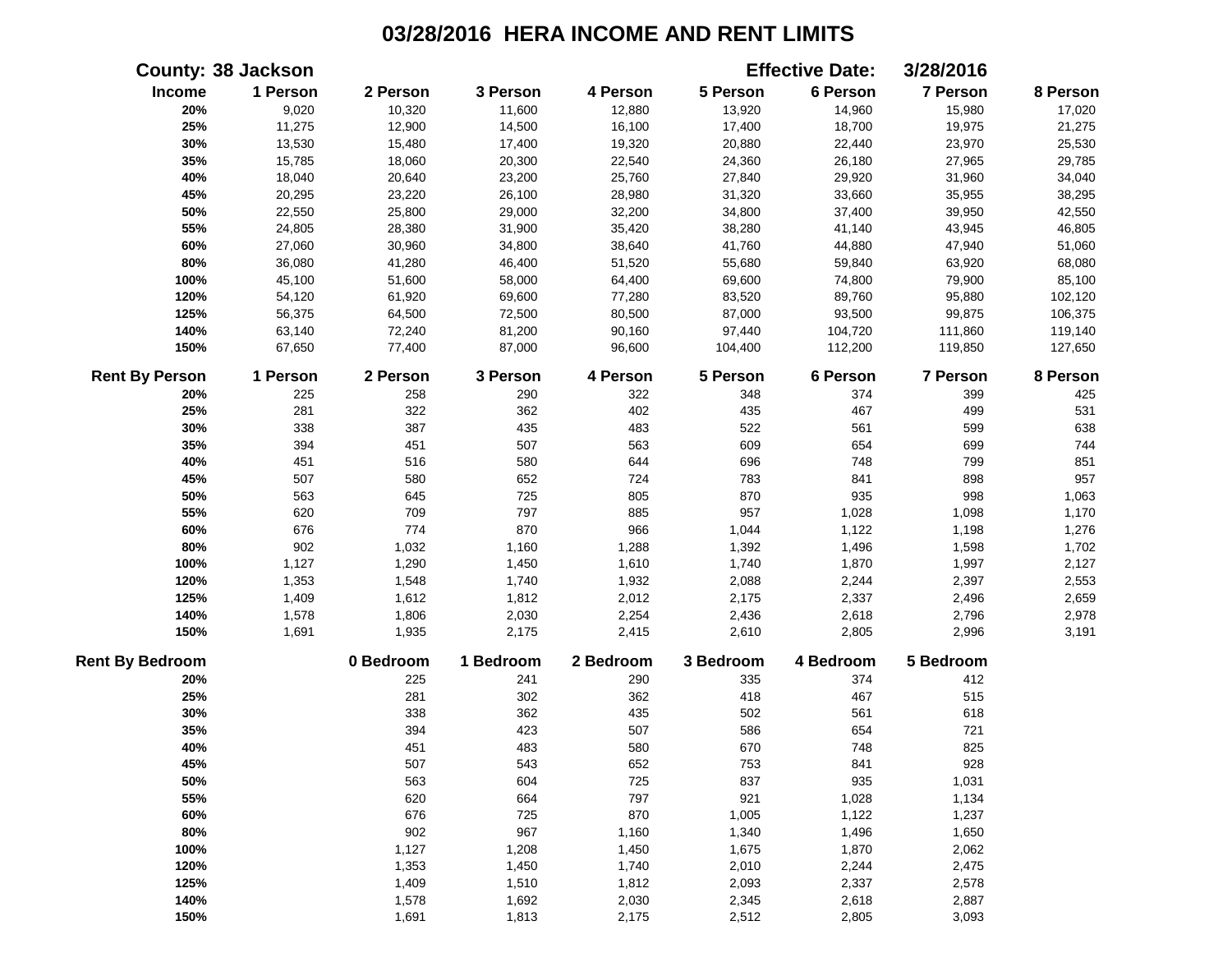|                        | <b>County: 39 Kalamazoo</b> |           |           |           |           | <b>Effective Date:</b> | 3/28/2016 |          |
|------------------------|-----------------------------|-----------|-----------|-----------|-----------|------------------------|-----------|----------|
| Income                 | 1 Person                    | 2 Person  | 3 Person  | 4 Person  | 5 Person  | 6 Person               | 7 Person  | 8 Person |
| 20%                    | 8,860                       | 10,120    | 11,380    | 12,640    | 13,660    | 14,680                 | 15,680    | 16,700   |
| 25%                    | 11,075                      | 12,650    | 14,225    | 15,800    | 17,075    | 18,350                 | 19,600    | 20,875   |
| 30%                    | 13,290                      | 15,180    | 17,070    | 18,960    | 20,490    | 22,020                 | 23,520    | 25,050   |
| 35%                    | 15,505                      | 17,710    | 19,915    | 22,120    | 23,905    | 25,690                 | 27,440    | 29,225   |
| 40%                    | 17,720                      | 20,240    | 22,760    | 25,280    | 27,320    | 29,360                 | 31,360    | 33,400   |
| 45%                    | 19,935                      | 22,770    | 25,605    | 28,440    | 30,735    | 33,030                 | 35,280    | 37,575   |
| 50%                    | 22,150                      | 25,300    | 28,450    | 31,600    | 34,150    | 36,700                 | 39,200    | 41,750   |
| 55%                    | 24,365                      | 27,830    | 31,295    | 34,760    | 37,565    | 40,370                 | 43,120    | 45,925   |
| 60%                    | 26,580                      | 30,360    | 34,140    | 37,920    | 40,980    | 44,040                 | 47,040    | 50,100   |
| $80\%$                 | 35,440                      | 40,480    | 45,520    | 50,560    | 54,640    | 58,720                 | 62,720    | 66,800   |
| 100%                   | 44,300                      | 50,600    | 56,900    | 63,200    | 68,300    | 73,400                 | 78,400    | 83,500   |
| 120%                   | 53,160                      | 60,720    | 68,280    | 75,840    | 81,960    | 88,080                 | 94,080    | 100,200  |
| 125%                   | 55,375                      | 63,250    | 71,125    | 79,000    | 85,375    | 91,750                 | 98,000    | 104,375  |
| 140%                   | 62,020                      | 70,840    | 79,660    | 88,480    | 95,620    | 102,760                | 109,760   | 116,900  |
| 150%                   | 66,450                      | 75,900    | 85,350    | 94,800    | 102,450   | 110,100                | 117,600   | 125,250  |
| <b>Rent By Person</b>  | 1 Person                    | 2 Person  | 3 Person  | 4 Person  | 5 Person  | 6 Person               | 7 Person  | 8 Person |
| 20%                    | 221                         | 253       | 284       | 316       | 341       | 367                    | 392       | 417      |
| 25%                    | 276                         | 316       | 355       | 395       | 426       | 458                    | 490       | 521      |
| 30%                    | 332                         | 379       | 426       | 474       | 512       | 550                    | 588       | 626      |
| 35%                    | 387                         | 442       | 497       | 553       | 597       | 642                    | 686       | 730      |
| 40%                    | 443                         | 506       | 569       | 632       | 683       | 734                    | 784       | 835      |
| 45%                    | 498                         | 569       | 640       | 711       | 768       | 825                    | 882       | 939      |
| 50%                    | 553                         | 632       | 711       | 790       | 853       | 917                    | 980       | 1,043    |
| 55%                    | 609                         | 695       | 782       | 869       | 939       | 1,009                  | 1,078     | 1,148    |
| 60%                    | 664                         | 759       | 853       | 948       | 1,024     | 1,101                  | 1,176     | 1,252    |
| 80%                    | 886                         | 1,012     | 1,138     | 1,264     | 1,366     | 1,468                  | 1,568     | 1,670    |
| 100%                   | 1,107                       | 1,265     | 1,422     | 1,580     | 1,707     | 1,835                  | 1,960     | 2,087    |
| 120%                   | 1,329                       | 1,518     | 1,707     | 1,896     | 2,049     | 2,202                  | 2,352     | 2,505    |
| 125%                   | 1,384                       | 1,581     | 1,778     | 1,975     | 2,134     | 2,293                  | 2,450     | 2,609    |
| 140%                   | 1,550                       | 1,771     | 1,991     | 2,212     | 2,390     | 2,569                  | 2,744     | 2,922    |
| 150%                   | 1,661                       | 1,897     | 2,133     | 2,370     | 2,561     | 2,752                  | 2,940     | 3,131    |
| <b>Rent By Bedroom</b> |                             | 0 Bedroom | 1 Bedroom | 2 Bedroom | 3 Bedroom | 4 Bedroom              | 5 Bedroom |          |
| 20%                    |                             | 221       | 237       | 284       | 328       | 367                    | 404       |          |
| 25%                    |                             | 276       | 296       | 355       | 410       | 458                    | 505       |          |
| 30%                    |                             | 332       | 355       | 426       | 493       | 550                    | 607       |          |
| 35%                    |                             | 387       | 415       | 497       | 575       | 642                    | 708       |          |
| 40%                    |                             | 443       | 474       | 569       | 657       | 734                    | 809       |          |
| 45%                    |                             | 498       | 533       | 640       | 739       | 825                    | 910       |          |
| 50%                    |                             | 553       | 593       | 711       | 821       | 917                    | 1,011     |          |
| 55%                    |                             | 609       | 652       | 782       | 904       | 1,009                  | 1,113     |          |
| 60%                    |                             | 664       | 711       | 853       | 986       | 1,101                  | 1,214     |          |
| 80%                    |                             | 886       | 949       | 1,138     | 1,315     | 1,468                  | 1,619     |          |
| 100%                   |                             | 1,107     | 1,186     | 1,422     | 1,643     | 1,835                  | 2,023     |          |
| 120%                   |                             | 1,329     | 1,423     | 1,707     | 1,972     | 2,202                  | 2,428     |          |
| 125%                   |                             | 1,384     | 1,482     | 1,778     | 2,054     | 2,293                  | 2,529     |          |
| 140%                   |                             | 1,550     | 1,660     | 1,991     | 2,301     | 2,569                  | 2,833     |          |
| 150%                   |                             | 1,661     | 1,779     | 2,133     | 2,465     | 2,752                  | 3,035     |          |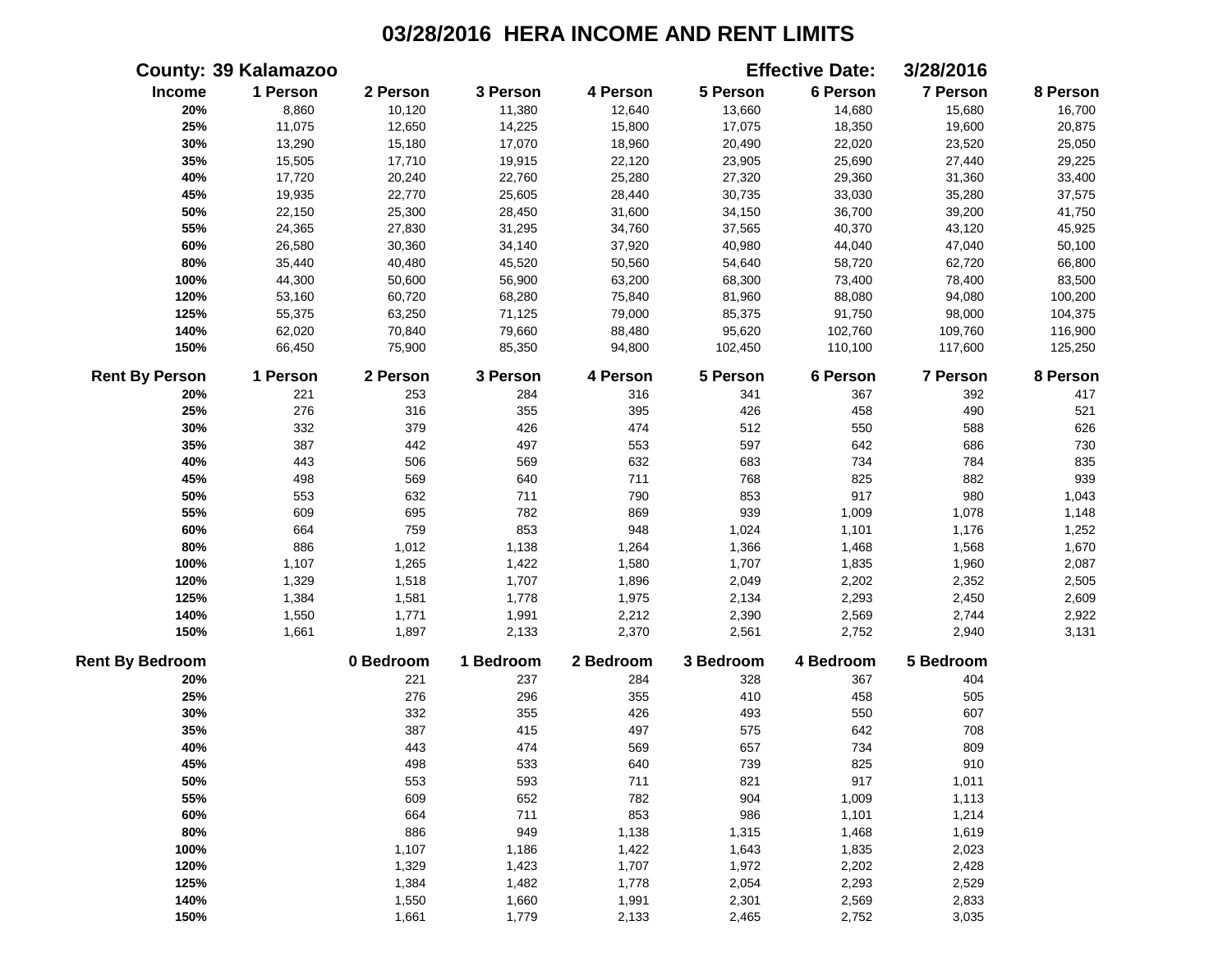|                        | <b>County: 40 Kalkaska</b> |           |           |           |           | <b>Effective Date:</b> | 3/28/2016       |          |
|------------------------|----------------------------|-----------|-----------|-----------|-----------|------------------------|-----------------|----------|
| Income                 | 1 Person                   | 2 Person  | 3 Person  | 4 Person  | 5 Person  | 6 Person               | 7 Person        | 8 Person |
| 20%                    | 7,740                      | 8,840     | 9,940     | 11,040    | 11,940    | 12,820                 | 13,700          | 14,580   |
| 25%                    | 9,675                      | 11,050    | 12,425    | 13,800    | 14,925    | 16,025                 | 17,125          | 18,225   |
| 30%                    | 11,610                     | 13,260    | 14,910    | 16,560    | 17,910    | 19,230                 | 20,550          | 21,870   |
| 35%                    | 13,545                     | 15,470    | 17,395    | 19,320    | 20,895    | 22,435                 | 23,975          | 25,515   |
| 40%                    | 15,480                     | 17,680    | 19,880    | 22,080    | 23,880    | 25,640                 | 27,400          | 29,160   |
| 45%                    | 17,415                     | 19,890    | 22,365    | 24,840    | 26,865    | 28,845                 | 30,825          | 32,805   |
| 50%                    | 19,350                     | 22,100    | 24,850    | 27,600    | 29,850    | 32,050                 | 34,250          | 36,450   |
| 55%                    | 21,285                     | 24,310    | 27,335    | 30,360    | 32,835    | 35,255                 | 37,675          | 40,095   |
| 60%                    | 23,220                     | 26,520    | 29,820    | 33,120    | 35,820    | 38,460                 | 41,100          | 43,740   |
| $80\%$                 | 30,960                     | 35,360    | 39,760    | 44,160    | 47,760    | 51,280                 | 54,800          | 58,320   |
| 100%                   | 38,700                     | 44,200    | 49,700    | 55,200    | 59,700    | 64,100                 | 68,500          | 72,900   |
| 120%                   | 46,440                     | 53,040    | 59,640    | 66,240    | 71,640    | 76,920                 | 82,200          | 87,480   |
| 125%                   | 48,375                     | 55,250    | 62,125    | 69,000    | 74,625    | 80,125                 | 85,625          | 91,125   |
| 140%                   | 54,180                     | 61,880    | 69,580    | 77,280    | 83,580    | 89,740                 | 95,900          | 102,060  |
| 150%                   | 58,050                     | 66,300    | 74,550    | 82,800    | 89,550    | 96,150                 | 102,750         | 109,350  |
| <b>Rent By Person</b>  | 1 Person                   | 2 Person  | 3 Person  | 4 Person  | 5 Person  | 6 Person               | <b>7 Person</b> | 8 Person |
| 20%                    | 193                        | 221       | 248       | 276       | 298       | 320                    | 342             | 364      |
| 25%                    | 241                        | 276       | 310       | 345       | 373       | 400                    | 428             | 455      |
| 30%                    | 290                        | 331       | 372       | 414       | 447       | 480                    | 513             | 546      |
| 35%                    | 338                        | 386       | 434       | 483       | 522       | 560                    | 599             | 637      |
| 40%                    | 387                        | 442       | 497       | 552       | 597       | 641                    | 685             | 729      |
| 45%                    | 435                        | 497       | 559       | 621       | 671       | 721                    | 770             | 820      |
| 50%                    | 483                        | 552       | 621       | 690       | 746       | 801                    | 856             | 911      |
| 55%                    | 532                        | 607       | 683       | 759       | 820       | 881                    | 941             | 1,002    |
| 60%                    | 580                        | 663       | 745       | 828       | 895       | 961                    | 1,027           | 1,093    |
| 80%                    | 774                        | 884       | 994       | 1,104     | 1,194     | 1,282                  | 1,370           | 1,458    |
| 100%                   | 967                        | 1,105     | 1,242     | 1,380     | 1,492     | 1,602                  | 1,712           | 1,822    |
| 120%                   | 1,161                      | 1,326     | 1,491     | 1,656     | 1,791     | 1,923                  | 2,055           | 2,187    |
| 125%                   | 1,209                      | 1,381     | 1,553     | 1,725     | 1,865     | 2,003                  | 2,140           | 2,278    |
| 140%                   | 1,354                      | 1,547     | 1,739     | 1,932     | 2,089     | 2,243                  | 2,397           | 2,551    |
| 150%                   | 1,451                      | 1,657     | 1,863     | 2,070     | 2,238     | 2,403                  | 2,568           | 2,733    |
| <b>Rent By Bedroom</b> |                            | 0 Bedroom | 1 Bedroom | 2 Bedroom | 3 Bedroom | 4 Bedroom              | 5 Bedroom       |          |
| 20%                    |                            | 193       | 207       | 248       | 287       | 320                    | 353             |          |
| 25%                    |                            | 241       | 259       | 310       | 359       | 400                    | 441             |          |
| 30%                    |                            | 290       | 310       | 372       | 430       | 480                    | 530             |          |
| 35%                    |                            | 338       | 362       | 434       | 502       | 560                    | 618             |          |
| 40%                    |                            | 387       | 414       | 497       | 574       | 641                    | 707             |          |
| 45%                    |                            | 435       | 466       | 559       | 646       | 721                    | 795             |          |
| 50%                    |                            | 483       | 518       | 621       | 718       | 801                    | 883             |          |
| 55%                    |                            | 532       | 569       | 683       | 789       | 881                    | 972             |          |
| 60%                    |                            | 580       | 621       | 745       | 861       | 961                    | 1,060           |          |
| 80%                    |                            | 774       | 829       | 994       | 1,149     | 1,282                  | 1,414           |          |
| 100%                   |                            | 967       | 1,036     | 1,242     | 1,436     | 1,602                  | 1,767           |          |
| 120%                   |                            | 1,161     | 1,243     | 1,491     | 1,723     | 1,923                  | 2,121           |          |
| 125%                   |                            | 1,209     | 1,295     | 1,553     | 1,795     | 2,003                  | 2,209           |          |
| 140%                   |                            | 1,354     | 1,450     | 1,739     | 2,010     | 2,243                  | 2,474           |          |
| 150%                   |                            | 1,451     | 1,554     | 1,863     | 2,154     | 2,403                  | 2,651           |          |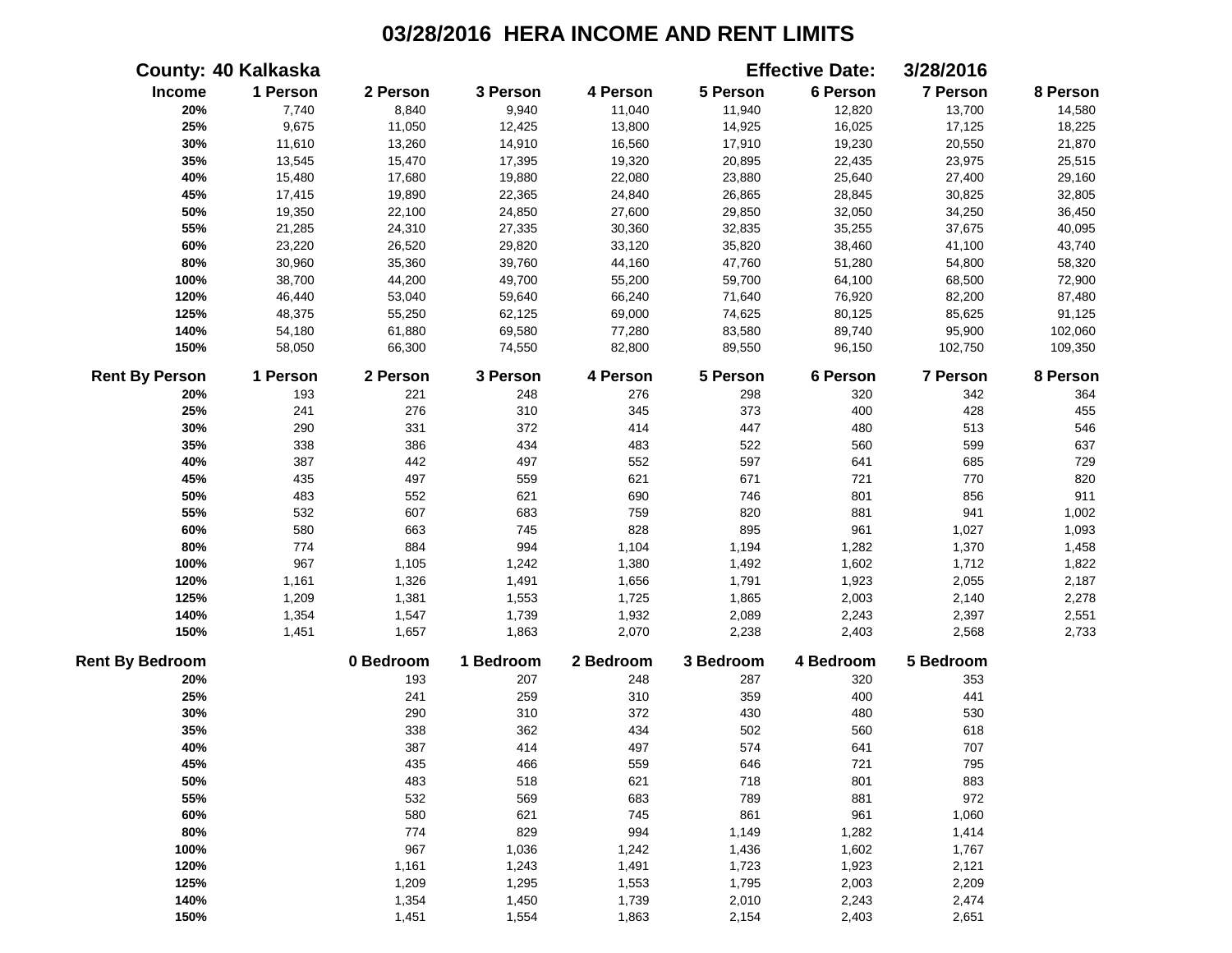| <b>County: 41 Kent</b> |          |           |           |           |           | <b>Effective Date:</b> | 3/28/2016 |          |
|------------------------|----------|-----------|-----------|-----------|-----------|------------------------|-----------|----------|
| Income                 | 1 Person | 2 Person  | 3 Person  | 4 Person  | 5 Person  | 6 Person               | 7 Person  | 8 Person |
| 20%                    | 9,820    | 11,220    | 12,620    | 14,020    | 15,160    | 16,280                 | 17,400    | 18,520   |
| 25%                    | 12,275   | 14,025    | 15,775    | 17,525    | 18,950    | 20,350                 | 21,750    | 23,150   |
| 30%                    | 14,730   | 16,830    | 18,930    | 21,030    | 22,740    | 24,420                 | 26,100    | 27,780   |
| 35%                    | 17,185   | 19,635    | 22,085    | 24,535    | 26,530    | 28,490                 | 30,450    | 32,410   |
| 40%                    | 19,640   | 22,440    | 25,240    | 28,040    | 30,320    | 32,560                 | 34,800    | 37,040   |
| 45%                    | 22,095   | 25,245    | 28,395    | 31,545    | 34,110    | 36,630                 | 39,150    | 41,670   |
| 50%                    | 24,550   | 28,050    | 31,550    | 35,050    | 37,900    | 40,700                 | 43,500    | 46,300   |
| 55%                    | 27,005   | 30,855    | 34,705    | 38,555    | 41,690    | 44,770                 | 47,850    | 50,930   |
| 60%                    | 29,460   | 33,660    | 37,860    | 42,060    | 45,480    | 48,840                 | 52,200    | 55,560   |
| 80%                    | 39,280   | 44,880    | 50,480    | 56,080    | 60,640    | 65,120                 | 69,600    | 74,080   |
| 100%                   | 49,100   | 56,100    | 63,100    | 70,100    | 75,800    | 81,400                 | 87,000    | 92,600   |
| 120%                   | 58,920   | 67,320    | 75,720    | 84,120    | 90,960    | 97,680                 | 104,400   | 111,120  |
| 125%                   | 61,375   | 70,125    | 78,875    | 87,625    | 94,750    | 101,750                | 108,750   | 115,750  |
| 140%                   | 68,740   | 78,540    | 88,340    | 98,140    | 106,120   | 113,960                | 121,800   | 129,640  |
| 150%                   | 73,650   | 84,150    | 94,650    | 105,150   | 113,700   | 122,100                | 130,500   | 138,900  |
| <b>Rent By Person</b>  | 1 Person | 2 Person  | 3 Person  | 4 Person  | 5 Person  | 6 Person               | 7 Person  | 8 Person |
| 20%                    | 245      | 280       | 315       | 350       | 379       | 407                    | 435       | 463      |
| 25%                    | 306      | 350       | 394       | 438       | 473       | 508                    | 543       | 578      |
| 30%                    | 368      | 420       | 473       | 525       | 568       | 610                    | 652       | 694      |
| 35%                    | 429      | 490       | 552       | 613       | 663       | 712                    | 761       | 810      |
| 40%                    | 491      | 561       | 631       | 701       | 758       | 814                    | 870       | 926      |
| 45%                    | 552      | 631       | 709       | 788       | 852       | 915                    | 978       | 1,041    |
| 50%                    | 613      | 701       | 788       | 876       | 947       | 1,017                  | 1,087     | 1,157    |
| 55%                    | 675      | 771       | 867       | 963       | 1,042     | 1,119                  | 1,196     | 1,273    |
| 60%                    | 736      | 841       | 946       | 1,051     | 1,137     | 1,221                  | 1,305     | 1,389    |
| 80%                    | 982      | 1,122     | 1,262     | 1,402     | 1,516     | 1,628                  | 1,740     | 1,852    |
| 100%                   | 1,227    | 1,402     | 1,577     | 1,752     | 1,895     | 2,035                  | 2,175     | 2,315    |
| 120%                   | 1,473    | 1,683     | 1,893     | 2,103     | 2,274     | 2,442                  | 2,610     | 2,778    |
| 125%                   | 1,534    | 1,753     | 1,971     | 2,190     | 2,368     | 2,543                  | 2,718     | 2,893    |
| 140%                   | 1,718    | 1,963     | 2,208     | 2,453     | 2,653     | 2,849                  | 3,045     | 3,241    |
| 150%                   | 1,841    | 2,103     | 2,366     | 2,628     | 2,842     | 3,052                  | 3,262     | 3,472    |
| <b>Rent By Bedroom</b> |          | 0 Bedroom | 1 Bedroom | 2 Bedroom | 3 Bedroom | 4 Bedroom              | 5 Bedroom |          |
| 20%                    |          | 245       | 263       | 315       | 364       | 407                    | 449       |          |
| 25%                    |          | 306       | 328       | 394       | 455       | 508                    | 561       |          |
| 30%                    |          | 368       | 394       | 473       | 547       | 610                    | 673       |          |
| 35%                    |          | 429       | 460       | 552       | 638       | 712                    | 785       |          |
| 40%                    |          | 491       | 526       | 631       | 729       | 814                    | 898       |          |
| 45%                    |          | 552       | 591       | 709       | 820       | 915                    | 1,010     |          |
| 50%                    |          | 613       | 657       | 788       | 911       | 1,017                  | 1,122     |          |
| 55%                    |          | 675       | 723       | 867       | 1,003     | 1,119                  | 1,234     |          |
| 60%                    |          | 736       | 789       | 946       | 1,094     | 1,221                  | 1,347     |          |
| 80%                    |          | 982       | 1,052     | 1,262     | 1,459     | 1,628                  | 1,796     |          |
| 100%                   |          | 1,227     | 1,315     | 1,577     | 1,823     | 2,035                  | 2,245     |          |
| 120%                   |          | 1,473     | 1,578     | 1,893     | 2,188     | 2,442                  | 2,694     |          |
| 125%                   |          | 1,534     | 1,643     | 1,971     | 2,279     | 2,543                  | 2,806     |          |
| 140%                   |          | 1,718     | 1,841     | 2,208     | 2,553     | 2,849                  | 3,143     |          |
| 150%                   |          | 1,841     | 1,972     | 2,366     | 2,735     | 3,052                  | 3,367     |          |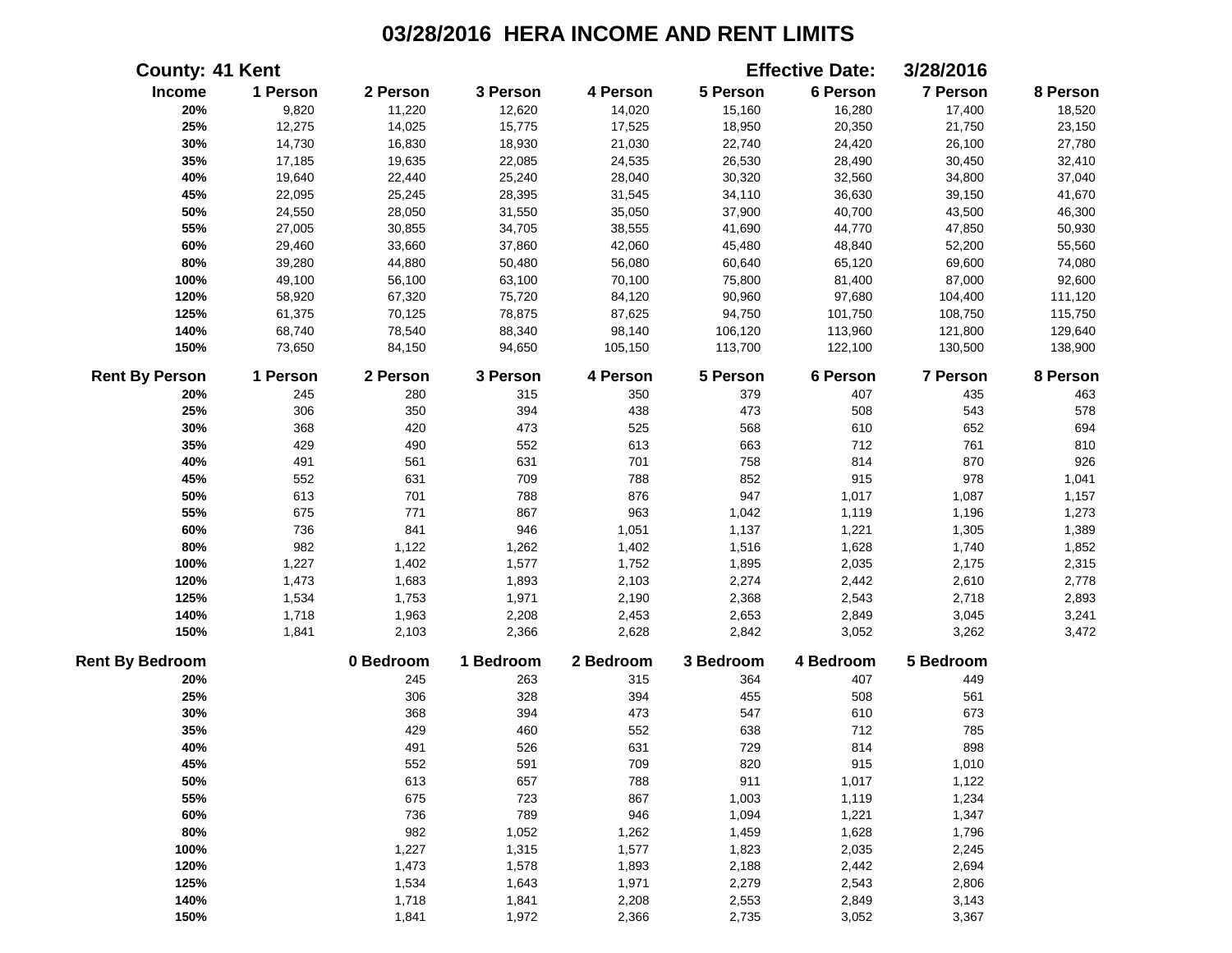|                        | <b>County: 42 Keweenaw</b> |           |           |           |           | <b>Effective Date:</b> | 3/28/2016       |          |
|------------------------|----------------------------|-----------|-----------|-----------|-----------|------------------------|-----------------|----------|
| Income                 | 1 Person                   | 2 Person  | 3 Person  | 4 Person  | 5 Person  | 6 Person               | 7 Person        | 8 Person |
| 20%                    | 9,260                      | 10,580    | 11,900    | 13,220    | 14,280    | 15,340                 | 16,400          | 17,460   |
| 25%                    | 11,575                     | 13,225    | 14,875    | 16,525    | 17,850    | 19,175                 | 20,500          | 21,825   |
| 30%                    | 13,890                     | 15,870    | 17,850    | 19,830    | 21,420    | 23,010                 | 24,600          | 26,190   |
| 35%                    | 16,205                     | 18,515    | 20,825    | 23,135    | 24,990    | 26,845                 | 28,700          | 30,555   |
| 40%                    | 18,520                     | 21,160    | 23,800    | 26,440    | 28,560    | 30,680                 | 32,800          | 34,920   |
| 45%                    | 20,835                     | 23,805    | 26,775    | 29,745    | 32,130    | 34,515                 | 36,900          | 39,285   |
| 50%                    | 23,150                     | 26,450    | 29,750    | 33,050    | 35,700    | 38,350                 | 41,000          | 43,650   |
| 55%                    | 25,465                     | 29,095    | 32,725    | 36,355    | 39,270    | 42,185                 | 45,100          | 48,015   |
| 60%                    | 27,780                     | 31,740    | 35,700    | 39,660    | 42,840    | 46,020                 | 49,200          | 52,380   |
| 80%                    | 37,040                     | 42,320    | 47,600    | 52,880    | 57,120    | 61,360                 | 65,600          | 69,840   |
| 100%                   | 46,300                     | 52,900    | 59,500    | 66,100    | 71,400    | 76,700                 | 82,000          | 87,300   |
| 120%                   | 55,560                     | 63,480    | 71,400    | 79,320    | 85,680    | 92,040                 | 98,400          | 104,760  |
| 125%                   | 57,875                     | 66,125    | 74,375    | 82,625    | 89,250    | 95,875                 | 102,500         | 109,125  |
| 140%                   | 64,820                     | 74,060    | 83,300    | 92,540    | 99,960    | 107,380                | 114,800         | 122,220  |
| 150%                   | 69,450                     | 79,350    | 89,250    | 99,150    | 107,100   | 115,050                | 123,000         | 130,950  |
| <b>Rent By Person</b>  | 1 Person                   | 2 Person  | 3 Person  | 4 Person  | 5 Person  | 6 Person               | <b>7 Person</b> | 8 Person |
| 20%                    | 231                        | 264       | 297       | 330       | 357       | 383                    | 410             | 436      |
| 25%                    | 289                        | 330       | 371       | 413       | 446       | 479                    | 512             | 545      |
| 30%                    | 347                        | 396       | 446       | 495       | 535       | 575                    | 615             | 654      |
| 35%                    | 405                        | 462       | 520       | 578       | 624       | 671                    | 717             | 763      |
| 40%                    | 463                        | 529       | 595       | 661       | 714       | 767                    | 820             | 873      |
| 45%                    | 520                        | 595       | 669       | 743       | 803       | 862                    | 922             | 982      |
| 50%                    | 578                        | 661       | 743       | 826       | 892       | 958                    | 1,025           | 1,091    |
| 55%                    | 636                        | 727       | 818       | 908       | 981       | 1,054                  | 1,127           | 1,200    |
| 60%                    | 694                        | 793       | 892       | 991       | 1,071     | 1,150                  | 1,230           | 1,309    |
| 80%                    | 926                        | 1,058     | 1,190     | 1,322     | 1,428     | 1,534                  | 1,640           | 1,746    |
| 100%                   | 1,157                      | 1,322     | 1,487     | 1,652     | 1,785     | 1,917                  | 2,050           | 2,182    |
| 120%                   | 1,389                      | 1,587     | 1,785     | 1,983     | 2,142     | 2,301                  | 2,460           | 2,619    |
| 125%                   | 1,446                      | 1,653     | 1,859     | 2,065     | 2,231     | 2,396                  | 2,562           | 2,728    |
| 140%                   | 1,620                      | 1,851     | 2,082     | 2,313     | 2,499     | 2,684                  | 2,870           | 3,055    |
| 150%                   | 1,736                      | 1,983     | 2,231     | 2,478     | 2,677     | 2,876                  | 3,075           | 3,273    |
| <b>Rent By Bedroom</b> |                            | 0 Bedroom | 1 Bedroom | 2 Bedroom | 3 Bedroom | 4 Bedroom              | 5 Bedroom       |          |
| 20%                    |                            | 231       | 248       | 297       | 343       | 383                    | 423             |          |
| 25%                    |                            | 289       | 310       | 371       | 429       | 479                    | 529             |          |
| 30%                    |                            | 347       | 372       | 446       | 515       | 575                    | 634             |          |
| 35%                    |                            | 405       | 434       | 520       | 601       | 671                    | 740             |          |
| 40%                    |                            | 463       | 496       | 595       | 687       | 767                    | 846             |          |
| 45%                    |                            | 520       | 558       | 669       | 773       | 862                    | 952             |          |
| 50%                    |                            | 578       | 620       | 743       | 859       | 958                    | 1,058           |          |
| 55%                    |                            | 636       | 682       | 818       | 945       | 1,054                  | 1,163           |          |
| 60%                    |                            | 694       | 744       | 892       | 1,031     | 1,150                  | 1,269           |          |
| 80%                    |                            | 926       | 992       | 1,190     | 1,375     | 1,534                  | 1,693           |          |
| 100%                   |                            | 1,157     | 1,240     | 1,487     | 1,718     | 1,917                  | 2,116           |          |
| 120%                   |                            | 1,389     | 1,488     | 1,785     | 2,062     | 2,301                  | 2,539           |          |
| 125%                   |                            | 1,446     | 1,550     | 1,859     | 2,148     | 2,396                  | 2,645           |          |
| 140%                   |                            | 1,620     | 1,736     | 2,082     | 2,406     | 2,684                  | 2,962           |          |
| 150%                   |                            | 1,736     | 1,860     | 2,231     | 2,578     | 2,876                  | 3,174           |          |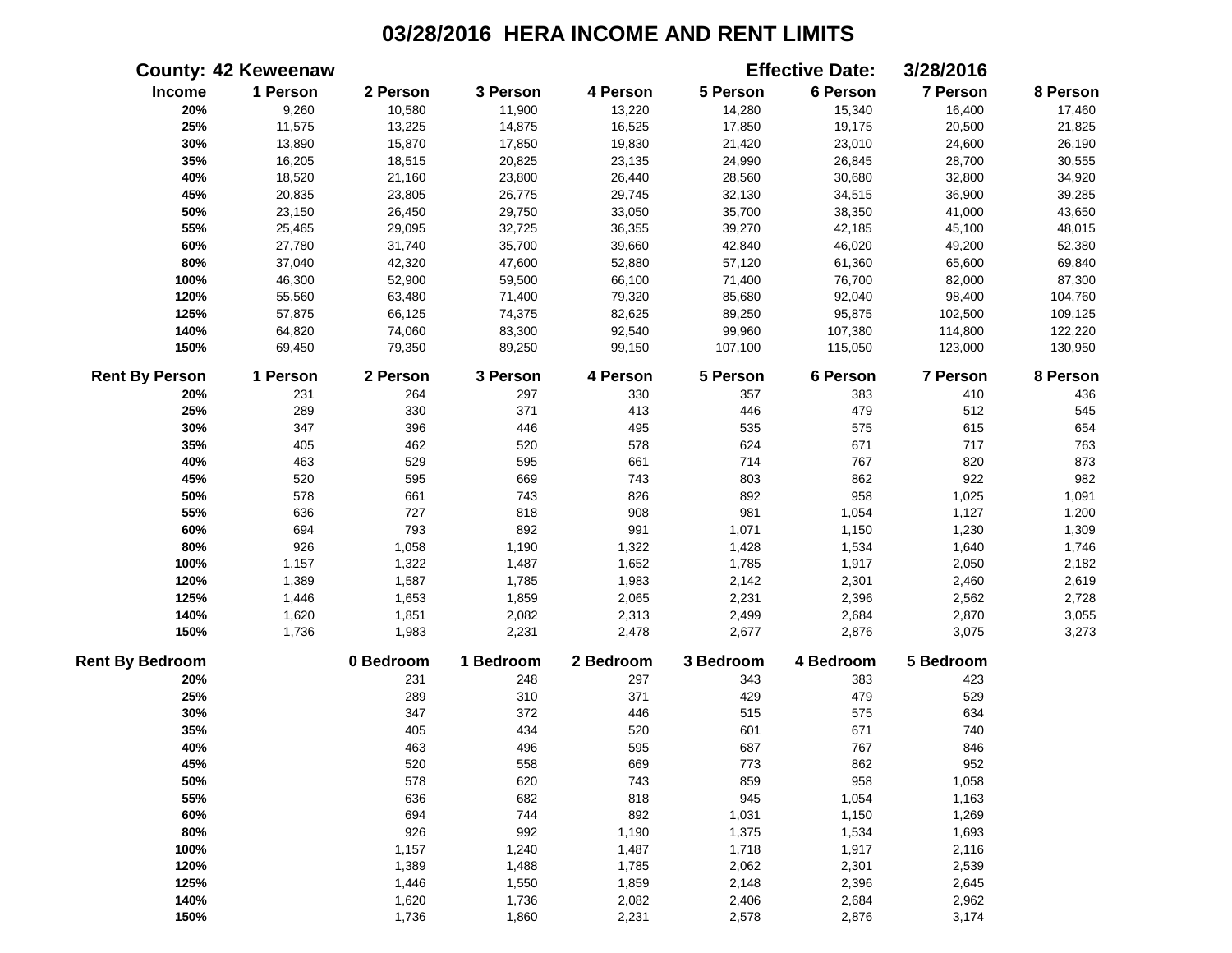| <b>County: 43 Lake</b> |          |           |           |           |           | <b>Effective Date:</b> | 3/28/2016       |          |
|------------------------|----------|-----------|-----------|-----------|-----------|------------------------|-----------------|----------|
| Income                 | 1 Person | 2 Person  | 3 Person  | 4 Person  | 5 Person  | 6 Person               | <b>7 Person</b> | 8 Person |
| 20%                    | 8,060    | 9,200     | 10,360    | 11,500    | 12,420    | 13,340                 | 14,260          | 15,180   |
| 25%                    | 10,075   | 11,500    | 12,950    | 14,375    | 15,525    | 16,675                 | 17,825          | 18,975   |
| 30%                    | 12,090   | 13,800    | 15,540    | 17,250    | 18,630    | 20,010                 | 21,390          | 22,770   |
| 35%                    | 14,105   | 16,100    | 18,130    | 20,125    | 21,735    | 23,345                 | 24,955          | 26,565   |
| 40%                    | 16,120   | 18,400    | 20,720    | 23,000    | 24,840    | 26,680                 | 28,520          | 30,360   |
| 45%                    | 18,135   | 20,700    | 23,310    | 25,875    | 27,945    | 30,015                 | 32,085          | 34,155   |
| 50%                    | 20,150   | 23,000    | 25,900    | 28,750    | 31,050    | 33,350                 | 35,650          | 37,950   |
| 55%                    | 22,165   | 25,300    | 28,490    | 31,625    | 34,155    | 36,685                 | 39,215          | 41,745   |
| 60%                    | 24,180   | 27,600    | 31,080    | 34,500    | 37,260    | 40,020                 | 42,780          | 45,540   |
| 80%                    | 32,240   | 36,800    | 41,440    | 46,000    | 49,680    | 53,360                 | 57,040          | 60,720   |
| 100%                   | 40,300   | 46,000    | 51,800    | 57,500    | 62,100    | 66,700                 | 71,300          | 75,900   |
| 120%                   | 48,360   | 55,200    | 62,160    | 69,000    | 74,520    | 80,040                 | 85,560          | 91,080   |
| 125%                   | 50,375   | 57,500    | 64,750    | 71,875    | 77,625    | 83,375                 | 89,125          | 94,875   |
| 140%                   | 56,420   | 64,400    | 72,520    | 80,500    | 86,940    | 93,380                 | 99,820          | 106,260  |
| 150%                   | 60,450   | 69,000    | 77,700    | 86,250    | 93,150    | 100,050                | 106,950         | 113,850  |
| <b>Rent By Person</b>  | 1 Person | 2 Person  | 3 Person  | 4 Person  | 5 Person  | 6 Person               | <b>7 Person</b> | 8 Person |
| 20%                    | 201      | 230       | 259       | 287       | 310       | 333                    | 356             | 379      |
| 25%                    | 251      | 287       | 323       | 359       | 388       | 416                    | 445             | 474      |
| 30%                    | 302      | 345       | 388       | 431       | 465       | 500                    | 534             | 569      |
| 35%                    | 352      | 402       | 453       | 503       | 543       | 583                    | 623             | 664      |
| 40%                    | 403      | 460       | 518       | 575       | 621       | 667                    | 713             | 759      |
| 45%                    | 453      | 517       | 582       | 646       | 698       | 750                    | 802             | 853      |
| 50%                    | 503      | 575       | 647       | 718       | 776       | 833                    | 891             | 948      |
| 55%                    | 554      | 632       | 712       | 790       | 853       | 917                    | 980             | 1,043    |
| 60%                    | 604      | 690       | 777       | 862       | 931       | 1,000                  | 1,069           | 1,138    |
| 80%                    | 806      | 920       | 1,036     | 1,150     | 1,242     | 1,334                  | 1,426           | 1,518    |
| 100%                   | 1,007    | 1,150     | 1,295     | 1,437     | 1,552     | 1,667                  | 1,782           | 1,897    |
| 120%                   | 1,209    | 1,380     | 1,554     | 1,725     | 1,863     | 2,001                  | 2,139           | 2,277    |
| 125%                   | 1,259    | 1,437     | 1,618     | 1,796     | 1,940     | 2,084                  | 2,228           | 2,371    |
| 140%                   | 1,410    | 1,610     | 1,813     | 2,012     | 2,173     | 2,334                  | 2,495           | 2,656    |
| 150%                   | 1,511    | 1,725     | 1,942     | 2,156     | 2,328     | 2,501                  | 2,673           | 2,846    |
| <b>Rent By Bedroom</b> |          | 0 Bedroom | 1 Bedroom | 2 Bedroom | 3 Bedroom | 4 Bedroom              | 5 Bedroom       |          |
| 20%                    |          | 201       | 215       | 259       | 299       | 333                    | 368             |          |
| 25%                    |          | 251       | 269       | 323       | 373       | 416                    | 460             |          |
| 30%                    |          | 302       | 323       | 388       | 448       | 500                    | 552             |          |
| 35%                    |          | 352       | 377       | 453       | 523       | 583                    | 644             |          |
| 40%                    |          | 403       | 431       | 518       | 598       | 667                    | 736             |          |
| 45%                    |          | 453       | 485       | 582       | 672       | 750                    | 828             |          |
| 50%                    |          | 503       | 539       | 647       | 747       | 833                    | 920             |          |
| 55%                    |          | 554       | 593       | 712       | 822       | 917                    | 1,012           |          |
| 60%                    |          | 604       | 647       | 777       | 897       | 1,000                  | 1,104           |          |
| 80%                    |          | 806       | 863       | 1,036     | 1,196     | 1,334                  | 1,472           |          |
| 100%                   |          | 1,007     | 1,078     | 1,295     | 1,495     | 1,667                  | 1,840           |          |
| 120%                   |          | 1,209     | 1,294     | 1,554     | 1,794     | 2,001                  | 2,208           |          |
| 125%                   |          | 1,259     | 1,348     | 1,618     | 1,868     | 2,084                  | 2,300           |          |
| 140%                   |          | 1,410     | 1,510     | 1,813     | 2,093     | 2,334                  | 2,576           |          |
| 150%                   |          | 1,511     | 1,618     | 1,942     | 2,242     | 2,501                  | 2,760           |          |
|                        |          |           |           |           |           |                        |                 |          |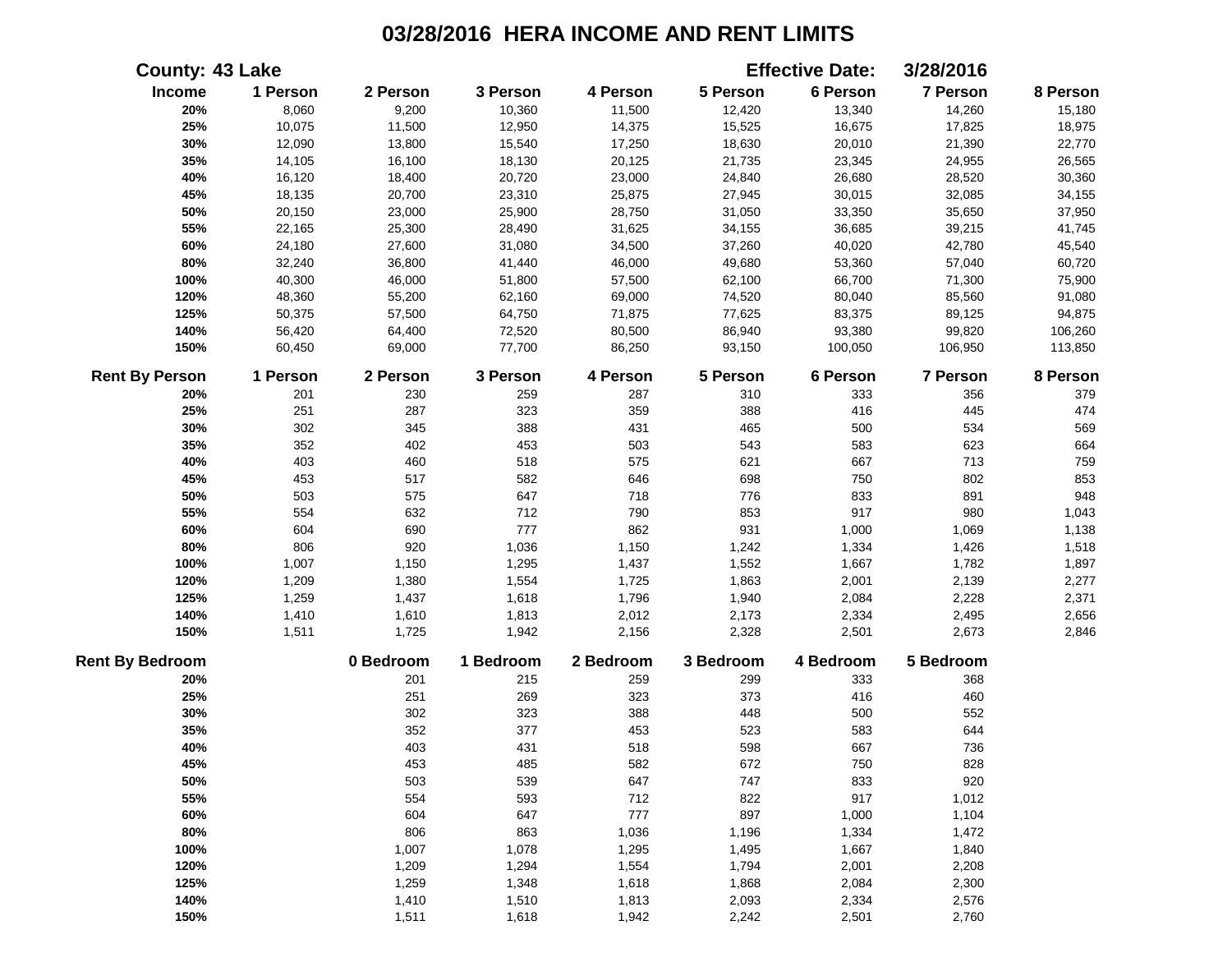|                        | <b>County: 44 Lapeer</b> |           |           |           |           | <b>Effective Date:</b> | 3/28/2016 |          |
|------------------------|--------------------------|-----------|-----------|-----------|-----------|------------------------|-----------|----------|
| Income                 | 1 Person                 | 2 Person  | 3 Person  | 4 Person  | 5 Person  | 6 Person               | 7 Person  | 8 Person |
| 20%                    | 10,180                   | 11,620    | 13,080    | 14,520    | 15,700    | 16,860                 | 18,020    | 19,180   |
| 25%                    | 12,725                   | 14,525    | 16,350    | 18,150    | 19,625    | 21,075                 | 22,525    | 23,975   |
| 30%                    | 15,270                   | 17,430    | 19,620    | 21,780    | 23,550    | 25,290                 | 27,030    | 28,770   |
| 35%                    | 17,815                   | 20,335    | 22,890    | 25,410    | 27,475    | 29,505                 | 31,535    | 33,565   |
| 40%                    | 20,360                   | 23,240    | 26,160    | 29,040    | 31,400    | 33,720                 | 36,040    | 38,360   |
| 45%                    | 22,905                   | 26,145    | 29,430    | 32,670    | 35,325    | 37,935                 | 40,545    | 43,155   |
| 50%                    | 25,450                   | 29,050    | 32,700    | 36,300    | 39,250    | 42,150                 | 45,050    | 47,950   |
| 55%                    | 27,995                   | 31,955    | 35,970    | 39,930    | 43,175    | 46,365                 | 49,555    | 52,745   |
| 60%                    | 30,540                   | 34,860    | 39,240    | 43,560    | 47,100    | 50,580                 | 54,060    | 57,540   |
| 80%                    | 40,720                   | 46,480    | 52,320    | 58,080    | 62,800    | 67,440                 | 72,080    | 76,720   |
| 100%                   | 50,900                   | 58,100    | 65,400    | 72,600    | 78,500    | 84,300                 | 90,100    | 95,900   |
| 120%                   | 61,080                   | 69,720    | 78,480    | 87,120    | 94,200    | 101,160                | 108,120   | 115,080  |
| 125%                   | 63,625                   | 72,625    | 81,750    | 90,750    | 98,125    | 105,375                | 112,625   | 119,875  |
| 140%                   | 71,260                   | 81,340    | 91,560    | 101,640   | 109,900   | 118,020                | 126,140   | 134,260  |
| 150%                   | 76,350                   | 87,150    | 98,100    | 108,900   | 117,750   | 126,450                | 135,150   | 143,850  |
| <b>Rent By Person</b>  | 1 Person                 | 2 Person  | 3 Person  | 4 Person  | 5 Person  | 6 Person               | 7 Person  | 8 Person |
| 20%                    | 254                      | 290       | 327       | 363       | 392       | 421                    | 450       | 479      |
| 25%                    | 318                      | 363       | 408       | 453       | 490       | 526                    | 563       | 599      |
| 30%                    | 381                      | 435       | 490       | 544       | 588       | 632                    | 675       | 719      |
| 35%                    | 445                      | 508       | 572       | 635       | 686       | 737                    | 788       | 839      |
| 40%                    | 509                      | 581       | 654       | 726       | 785       | 843                    | 901       | 959      |
| 45%                    | 572                      | 653       | 735       | 816       | 883       | 948                    | 1,013     | 1,078    |
| 50%                    | 636                      | 726       | 817       | 907       | 981       | 1,053                  | 1,126     | 1,198    |
| 55%                    | 699                      | 798       | 899       | 998       | 1,079     | 1,159                  | 1,238     | 1,318    |
| 60%                    | 763                      | 871       | 981       | 1,089     | 1,177     | 1,264                  | 1,351     | 1,438    |
| 80%                    | 1,018                    | 1,162     | 1,308     | 1,452     | 1,570     | 1,686                  | 1,802     | 1,918    |
| 100%                   | 1,272                    | 1,452     | 1,635     | 1,815     | 1,962     | 2,107                  | 2,252     | 2,397    |
| 120%                   | 1,527                    | 1,743     | 1,962     | 2,178     | 2,355     | 2,529                  | 2,703     | 2,877    |
| 125%                   | 1,590                    | 1,815     | 2,043     | 2,268     | 2,453     | 2,634                  | 2,815     | 2,996    |
| 140%                   | 1,781                    | 2,033     | 2,289     | 2,541     | 2,747     | 2,950                  | 3,153     | 3,356    |
| 150%                   | 1,908                    | 2,178     | 2,452     | 2,722     | 2,943     | 3,161                  | 3,378     | 3,596    |
| <b>Rent By Bedroom</b> |                          | 0 Bedroom | 1 Bedroom | 2 Bedroom | 3 Bedroom | 4 Bedroom              | 5 Bedroom |          |
| 20%                    |                          | 254       | 272       | 327       | 377       | 421                    | 465       |          |
| 25%                    |                          | 318       | 340       | 408       | 472       | 526                    | 581       |          |
| 30%                    |                          | 381       | 408       | 490       | 566       | 632                    | 697       |          |
| 35%                    |                          | 445       | 476       | 572       | 661       | 737                    | 813       |          |
| 40%                    |                          | 509       | 545       | 654       | 755       | 843                    | 930       |          |
| 45%                    |                          | 572       | 613       | 735       | 849       | 948                    | 1,046     |          |
| 50%                    |                          | 636       | 681       | 817       | 944       | 1,053                  | 1,162     |          |
| 55%                    |                          | 699       | 749       | 899       | 1,038     | 1,159                  | 1,278     |          |
| 60%                    |                          | 763       | 817       | 981       | 1,133     | 1,264                  | 1,395     |          |
| 80%                    |                          | 1,018     | 1,090     | 1,308     | 1,511     | 1,686                  | 1,860     |          |
| 100%                   |                          | 1,272     | 1,362     | 1,635     | 1,888     | 2,107                  | 2,325     |          |
| 120%                   |                          | 1,527     | 1,635     | 1,962     | 2,266     | 2,529                  | 2,790     |          |
| 125%                   |                          | 1,590     | 1,703     | 2,043     | 2,360     | 2,634                  | 2,906     |          |
| 140%                   |                          | 1,781     | 1,907     | 2,289     | 2,644     | 2,950                  | 3,255     |          |
| 150%                   |                          | 1,908     | 2,043     | 2,452     | 2,833     | 3,161                  | 3,487     |          |
|                        |                          |           |           |           |           |                        |           |          |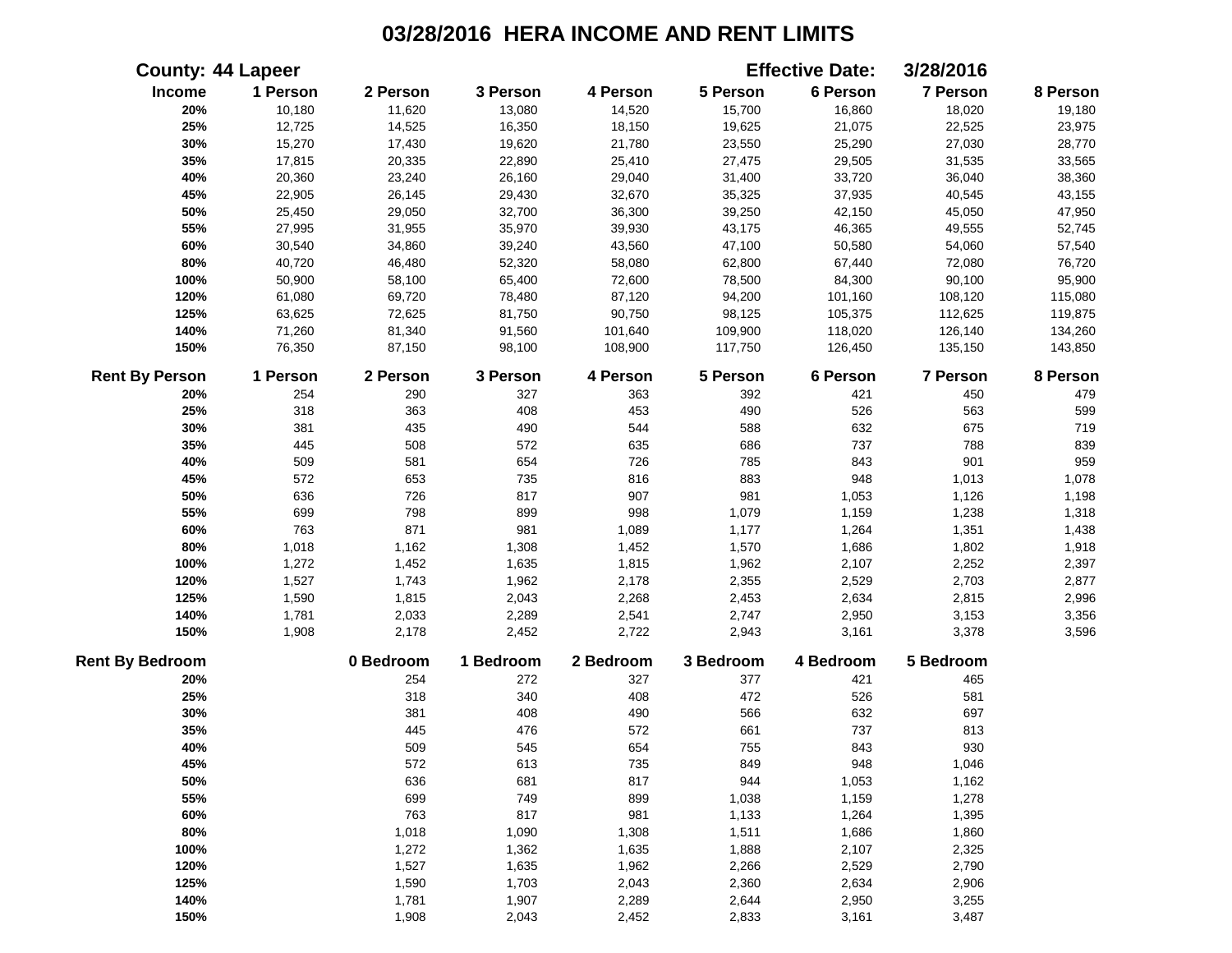|                        | <b>County: 45 Leelanau</b> |           |           |           |           | <b>Effective Date:</b> | 3/28/2016 |          |
|------------------------|----------------------------|-----------|-----------|-----------|-----------|------------------------|-----------|----------|
| Income                 | 1 Person                   | 2 Person  | 3 Person  | 4 Person  | 5 Person  | 6 Person               | 7 Person  | 8 Person |
| 20%                    | 10,180                     | 11,640    | 13,100    | 14,540    | 15,720    | 16,880                 | 18,040    | 19,200   |
| 25%                    | 12,725                     | 14,550    | 16,375    | 18,175    | 19,650    | 21,100                 | 22,550    | 24,000   |
| 30%                    | 15,270                     | 17,460    | 19,650    | 21,810    | 23,580    | 25,320                 | 27,060    | 28,800   |
| 35%                    | 17,815                     | 20,370    | 22,925    | 25,445    | 27,510    | 29,540                 | 31,570    | 33,600   |
| 40%                    | 20,360                     | 23,280    | 26,200    | 29,080    | 31,440    | 33,760                 | 36,080    | 38,400   |
| 45%                    | 22,905                     | 26,190    | 29,475    | 32,715    | 35,370    | 37,980                 | 40,590    | 43,200   |
| 50%                    | 25,450                     | 29,100    | 32,750    | 36,350    | 39,300    | 42,200                 | 45,100    | 48,000   |
| 55%                    | 27,995                     | 32,010    | 36,025    | 39,985    | 43,230    | 46,420                 | 49,610    | 52,800   |
| 60%                    | 30,540                     | 34,920    | 39,300    | 43,620    | 47,160    | 50,640                 | 54,120    | 57,600   |
| 80%                    | 40,720                     | 46,560    | 52,400    | 58,160    | 62,880    | 67,520                 | 72,160    | 76,800   |
| 100%                   | 50,900                     | 58,200    | 65,500    | 72,700    | 78,600    | 84,400                 | 90,200    | 96,000   |
| 120%                   | 61,080                     | 69,840    | 78,600    | 87,240    | 94,320    | 101,280                | 108,240   | 115,200  |
| 125%                   | 63,625                     | 72,750    | 81,875    | 90,875    | 98,250    | 105,500                | 112,750   | 120,000  |
| 140%                   | 71,260                     | 81,480    | 91,700    | 101,780   | 110,040   | 118,160                | 126,280   | 134,400  |
| 150%                   | 76,350                     | 87,300    | 98,250    | 109,050   | 117,900   | 126,600                | 135,300   | 144,000  |
| <b>Rent By Person</b>  | 1 Person                   | 2 Person  | 3 Person  | 4 Person  | 5 Person  | 6 Person               | 7 Person  | 8 Person |
| 20%                    | 254                        | 291       | 327       | 363       | 393       | 422                    | 451       | 480      |
| 25%                    | 318                        | 363       | 409       | 454       | 491       | 527                    | 563       | 600      |
| 30%                    | 381                        | 436       | 491       | 545       | 589       | 633                    | 676       | 720      |
| 35%                    | 445                        | 509       | 573       | 636       | 687       | 738                    | 789       | 840      |
| 40%                    | 509                        | 582       | 655       | 727       | 786       | 844                    | 902       | 960      |
| 45%                    | 572                        | 654       | 736       | 817       | 884       | 949                    | 1,014     | 1,080    |
| 50%                    | 636                        | 727       | 818       | 908       | 982       | 1,055                  | 1,127     | 1,200    |
| 55%                    | 699                        | 800       | 900       | 999       | 1,080     | 1,160                  | 1,240     | 1,320    |
| 60%                    | 763                        | 873       | 982       | 1,090     | 1,179     | 1,266                  | 1,353     | 1,440    |
| 80%                    | 1,018                      | 1,164     | 1,310     | 1,454     | 1,572     | 1,688                  | 1,804     | 1,920    |
| 100%                   | 1,272                      | 1,455     | 1,637     | 1,817     | 1,965     | 2,110                  | 2,255     | 2,400    |
| 120%                   | 1,527                      | 1,746     | 1,965     | 2,181     | 2,358     | 2,532                  | 2,706     | 2,880    |
| 125%                   | 1,590                      | 1,818     | 2,046     | 2,271     | 2,456     | 2,637                  | 2,818     | 3,000    |
| 140%                   | 1,781                      | 2,037     | 2,292     | 2,544     | 2,751     | 2,954                  | 3,157     | 3,360    |
| 150%                   | 1,908                      | 2,182     | 2,456     | 2,726     | 2,947     | 3,165                  | 3,382     | 3,600    |
| <b>Rent By Bedroom</b> |                            | 0 Bedroom | 1 Bedroom | 2 Bedroom | 3 Bedroom | 4 Bedroom              | 5 Bedroom |          |
| 20%                    |                            | 254       | 272       | 327       | 378       | 422                    | 465       |          |
| 25%                    |                            | 318       | 340       | 409       | 472       | 527                    | 581       |          |
| 30%                    |                            | 381       | 409       | 491       | 567       | 633                    | 698       |          |
| 35%                    |                            | 445       | 477       | 573       | 661       | 738                    | 814       |          |
| 40%                    |                            | 509       | 545       | 655       | 756       | 844                    | 931       |          |
| 45%                    |                            | 572       | 613       | 736       | 851       | 949                    | 1,047     |          |
| 50%                    |                            | 636       | 681       | 818       | 945       | 1,055                  | 1,163     |          |
| 55%                    |                            | 699       | 750       | 900       | 1,040     | 1,160                  | 1,280     |          |
| 60%                    |                            | 763       | 818       | 982       | 1,134     | 1,266                  | 1,396     |          |
| 80%                    |                            | 1,018     | 1,091     | 1,310     | 1,513     | 1,688                  | 1,862     |          |
| 100%                   |                            | 1,272     | 1,363     | 1,637     | 1,891     | 2,110                  | 2,327     |          |
| 120%                   |                            | 1,527     | 1,636     | 1,965     | 2,269     | 2,532                  | 2,793     |          |
| 125%                   |                            | 1,590     | 1,704     | 2,046     | 2,364     | 2,637                  | 2,909     |          |
| 140%                   |                            | 1,781     | 1,909     | 2,292     | 2,647     | 2,954                  | 3,258     |          |
| 150%                   |                            | 1,908     | 2,045     | 2,456     | 2,836     | 3,165                  | 3,491     |          |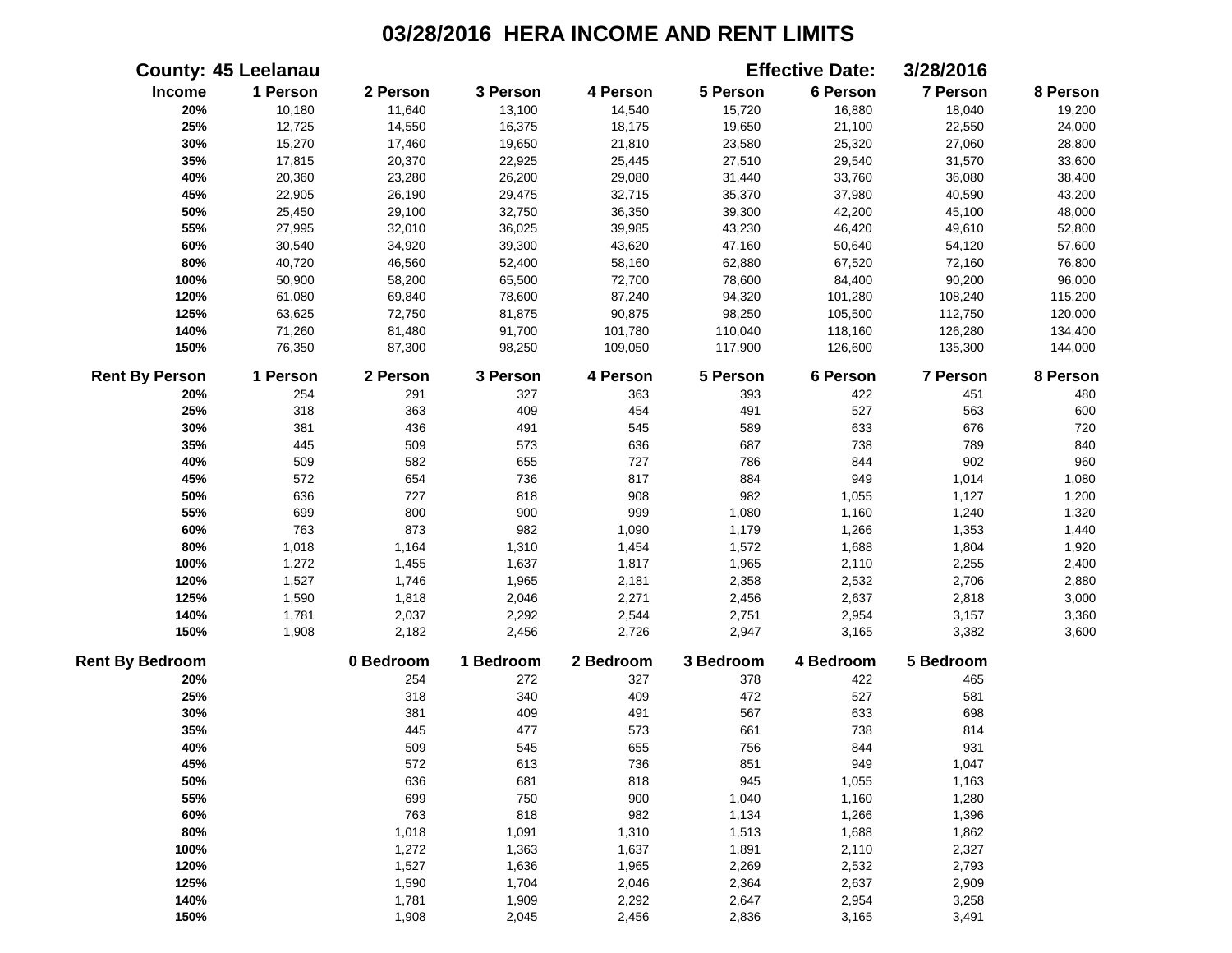|                        | <b>County: 46 Lenawee</b> |           |           |           |           | <b>Effective Date:</b> | 3/28/2016       |          |
|------------------------|---------------------------|-----------|-----------|-----------|-----------|------------------------|-----------------|----------|
| Income                 | 1 Person                  | 2 Person  | 3 Person  | 4 Person  | 5 Person  | 6 Person               | 7 Person        | 8 Person |
| 20%                    | 11,920                    | 13,620    | 15,320    | 17,020    | 18,400    | 19,760                 | 21,120          | 22,480   |
| 25%                    | 14,900                    | 17,025    | 19,150    | 21,275    | 23,000    | 24,700                 | 26,400          | 28,100   |
| 30%                    | 17,880                    | 20,430    | 22,980    | 25,530    | 27,600    | 29,640                 | 31,680          | 33,720   |
| 35%                    | 20,860                    | 23,835    | 26,810    | 29,785    | 32,200    | 34,580                 | 36,960          | 39,340   |
| 40%                    | 23,840                    | 27,240    | 30,640    | 34,040    | 36,800    | 39,520                 | 42,240          | 44,960   |
| 45%                    | 26,820                    | 30,645    | 34,470    | 38,295    | 41,400    | 44,460                 | 47,520          | 50,580   |
| 50%                    | 29,800                    | 34,050    | 38,300    | 42,550    | 46,000    | 49,400                 | 52,800          | 56,200   |
| 55%                    | 32,780                    | 37,455    | 42,130    | 46,805    | 50,600    | 54,340                 | 58,080          | 61,820   |
| 60%                    | 35,760                    | 40,860    | 45,960    | 51,060    | 55,200    | 59,280                 | 63,360          | 67,440   |
| 80%                    | 47,680                    | 54,480    | 61,280    | 68,080    | 73,600    | 79,040                 | 84,480          | 89,920   |
| 100%                   | 59,600                    | 68,100    | 76,600    | 85,100    | 92,000    | 98,800                 | 105,600         | 112,400  |
| 120%                   | 71,520                    | 81,720    | 91,920    | 102,120   | 110,400   | 118,560                | 126,720         | 134,880  |
| 125%                   | 74,500                    | 85,125    | 95,750    | 106,375   | 115,000   | 123,500                | 132,000         | 140,500  |
| 140%                   | 83,440                    | 95,340    | 107,240   | 119,140   | 128,800   | 138,320                | 147,840         | 157,360  |
| 150%                   | 89,400                    | 102,150   | 114,900   | 127,650   | 138,000   | 148,200                | 158,400         | 168,600  |
| <b>Rent By Person</b>  | 1 Person                  | 2 Person  | 3 Person  | 4 Person  | 5 Person  | 6 Person               | <b>7 Person</b> | 8 Person |
| 20%                    | 298                       | 340       | 383       | 425       | 460       | 494                    | 528             | 562      |
| 25%                    | 372                       | 425       | 478       | 531       | 575       | 617                    | 660             | 702      |
| 30%                    | 447                       | 510       | 574       | 638       | 690       | 741                    | 792             | 843      |
| 35%                    | 521                       | 595       | 670       | 744       | 805       | 864                    | 924             | 983      |
| 40%                    | 596                       | 681       | 766       | 851       | 920       | 988                    | 1,056           | 1,124    |
| 45%                    | 670                       | 766       | 861       | 957       | 1,035     | 1,111                  | 1,188           | 1,264    |
| 50%                    | 745                       | 851       | 957       | 1,063     | 1,150     | 1,235                  | 1,320           | 1,405    |
| 55%                    | 819                       | 936       | 1,053     | 1,170     | 1,265     | 1,358                  | 1,452           | 1,545    |
| 60%                    | 894                       | 1,021     | 1,149     | 1,276     | 1,380     | 1,482                  | 1,584           | 1,686    |
| $80\%$                 | 1,192                     | 1,362     | 1,532     | 1,702     | 1,840     | 1,976                  | 2,112           | 2,248    |
| 100%                   | 1,490                     | 1,702     | 1,915     | 2,127     | 2,300     | 2,470                  | 2,640           | 2,810    |
| 120%                   | 1,788                     | 2,043     | 2,298     | 2,553     | 2,760     | 2,964                  | 3,168           | 3,372    |
| 125%                   | 1,862                     | 2,128     | 2,393     | 2,659     | 2,875     | 3,087                  | 3,300           | 3,512    |
| 140%                   | 2,086                     | 2,383     | 2,681     | 2,978     | 3,220     | 3,458                  | 3,696           | 3,934    |
| 150%                   | 2,235                     | 2,553     | 2,872     | 3,191     | 3,450     | 3,705                  | 3,960           | 4,215    |
| <b>Rent By Bedroom</b> |                           | 0 Bedroom | 1 Bedroom | 2 Bedroom | 3 Bedroom | 4 Bedroom              | 5 Bedroom       |          |
| 20%                    |                           | 298       | 319       | 383       | 442       | 494                    | 545             |          |
| 25%                    |                           | 372       | 399       | 478       | 553       | 617                    | 681             |          |
| 30%                    |                           | 447       | 478       | 574       | 664       | 741                    | 817             |          |
| 35%                    |                           | 521       | 558       | 670       | 774       | 864                    | 953             |          |
| 40%                    |                           | 596       | 638       | 766       | 885       | 988                    | 1,090           |          |
| 45%                    |                           | 670       | 718       | 861       | 996       | 1,111                  | 1,226           |          |
| 50%                    |                           | 745       | 798       | 957       | 1,106     | 1,235                  | 1,362           |          |
| 55%                    |                           | 819       | 877       | 1,053     | 1,217     | 1,358                  | 1,498           |          |
| 60%                    |                           | 894       | 957       | 1,149     | 1,328     | 1,482                  | 1,635           |          |
| 80%                    |                           | 1,192     | 1,277     | 1,532     | 1,771     | 1,976                  | 2,180           |          |
| 100%                   |                           | 1,490     | 1,596     | 1,915     | 2,213     | 2,470                  | 2,725           |          |
| 120%                   |                           | 1,788     | 1,915     | 2,298     | 2,656     | 2,964                  | 3,270           |          |
| 125%                   |                           | 1,862     | 1,995     | 2,393     | 2,767     | 3,087                  | 3,406           |          |
| 140%                   |                           | 2,086     | 2,234     | 2,681     | 3,099     | 3,458                  | 3,815           |          |
| 150%                   |                           | 2,235     | 2,394     | 2,872     | 3,320     | 3,705                  | 4,087           |          |
|                        |                           |           |           |           |           |                        |                 |          |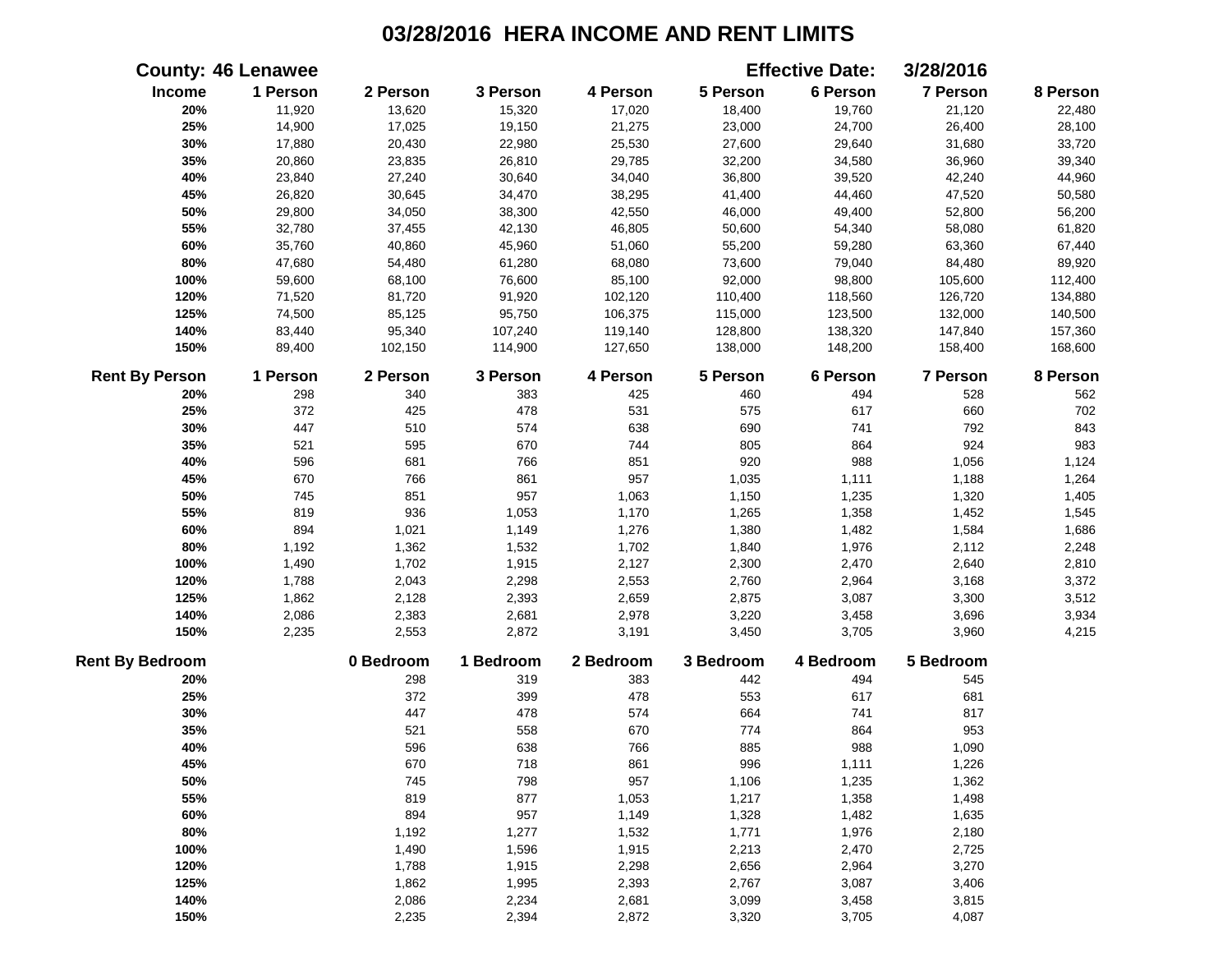|                        | <b>County: 47 Livingston</b> |           |           |           |           | <b>Effective Date:</b> | 3/28/2016       |          |
|------------------------|------------------------------|-----------|-----------|-----------|-----------|------------------------|-----------------|----------|
| Income                 | 1 Person                     | 2 Person  | 3 Person  | 4 Person  | 5 Person  | 6 Person               | 7 Person        | 8 Person |
| 20%                    | 13,340                       | 15,240    | 17,140    | 19,040    | 20,580    | 22,100                 | 23,620          | 25,140   |
| 25%                    | 16,675                       | 19,050    | 21,425    | 23,800    | 25,725    | 27,625                 | 29,525          | 31,425   |
| 30%                    | 20,010                       | 22,860    | 25,710    | 28,560    | 30,870    | 33,150                 | 35,430          | 37,710   |
| 35%                    | 23,345                       | 26,670    | 29,995    | 33,320    | 36,015    | 38,675                 | 41,335          | 43,995   |
| 40%                    | 26,680                       | 30,480    | 34,280    | 38,080    | 41,160    | 44,200                 | 47,240          | 50,280   |
| 45%                    | 30,015                       | 34,290    | 38,565    | 42,840    | 46,305    | 49,725                 | 53,145          | 56,565   |
| 50%                    | 33,350                       | 38,100    | 42,850    | 47,600    | 51,450    | 55,250                 | 59,050          | 62,850   |
| 55%                    | 36,685                       | 41,910    | 47,135    | 52,360    | 56,595    | 60,775                 | 64,955          | 69,135   |
| 60%                    | 40,020                       | 45,720    | 51,420    | 57,120    | 61,740    | 66,300                 | 70,860          | 75,420   |
| 80%                    | 53,360                       | 60,960    | 68,560    | 76,160    | 82,320    | 88,400                 | 94,480          | 100,560  |
| 100%                   | 66,700                       | 76,200    | 85,700    | 95,200    | 102,900   | 110,500                | 118,100         | 125,700  |
| 120%                   | 80,040                       | 91,440    | 102,840   | 114,240   | 123,480   | 132,600                | 141,720         | 150,840  |
| 125%                   | 83,375                       | 95,250    | 107,125   | 119,000   | 128,625   | 138,125                | 147,625         | 157,125  |
| 140%                   | 93,380                       | 106,680   | 119,980   | 133,280   | 144,060   | 154,700                | 165,340         | 175,980  |
| 150%                   | 100,050                      | 114,300   | 128,550   | 142,800   | 154,350   | 165,750                | 177,150         | 188,550  |
| <b>Rent By Person</b>  | 1 Person                     | 2 Person  | 3 Person  | 4 Person  | 5 Person  | 6 Person               | <b>7 Person</b> | 8 Person |
| 20%                    | 333                          | 381       | 428       | 476       | 514       | 552                    | 590             | 628      |
| 25%                    | 416                          | 476       | 535       | 595       | 643       | 690                    | 738             | 785      |
| 30%                    | 500                          | 571       | 642       | 714       | 771       | 828                    | 885             | 942      |
| 35%                    | 583                          | 666       | 749       | 833       | 900       | 966                    | 1,033           | 1,099    |
| 40%                    | 667                          | 762       | 857       | 952       | 1,029     | 1,105                  | 1,181           | 1,257    |
| 45%                    | 750                          | 857       | 964       | 1,071     | 1,157     | 1,243                  | 1,328           | 1,414    |
| 50%                    | 833                          | 952       | 1,071     | 1,190     | 1,286     | 1,381                  | 1,476           | 1,571    |
| 55%                    | 917                          | 1,047     | 1,178     | 1,309     | 1,414     | 1,519                  | 1,623           | 1,728    |
| 60%                    | 1,000                        | 1,143     | 1,285     | 1,428     | 1,543     | 1,657                  | 1,771           | 1,885    |
| 80%                    | 1,334                        | 1,524     | 1,714     | 1,904     | 2,058     | 2,210                  | 2,362           | 2,514    |
| 100%                   | 1,667                        | 1,905     | 2,142     | 2,380     | 2,572     | 2,762                  | 2,952           | 3,142    |
| 120%                   | 2,001                        | 2,286     | 2,571     | 2,856     | 3,087     | 3,315                  | 3,543           | 3,771    |
| 125%                   | 2,084                        | 2,381     | 2,678     | 2,975     | 3,215     | 3,453                  | 3,690           | 3,928    |
| 140%                   | 2,334                        | 2,667     | 2,999     | 3,332     | 3,601     | 3,867                  | 4,133           | 4,399    |
| 150%                   | 2,501                        | 2,857     | 3,213     | 3,570     | 3,858     | 4,143                  | 4,428           | 4,713    |
| <b>Rent By Bedroom</b> |                              | 0 Bedroom | 1 Bedroom | 2 Bedroom | 3 Bedroom | 4 Bedroom              | 5 Bedroom       |          |
| 20%                    |                              | 333       | 357       | 428       | 495       | 552                    | 609             |          |
| 25%                    |                              | 416       | 446       | 535       | 619       | 690                    | 761             |          |
| 30%                    |                              | 500       | 535       | 642       | 742       | 828                    | 914             |          |
| 35%                    |                              | 583       | 625       | 749       | 866       | 966                    | 1,066           |          |
| 40%                    |                              | 667       | 714       | 857       | 990       | 1,105                  | 1,219           |          |
| 45%                    |                              | 750       | 803       | 964       | 1,114     | 1,243                  | 1,371           |          |
| 50%                    |                              | 833       | 893       | 1,071     | 1,238     | 1,381                  | 1,523           |          |
| 55%                    |                              | 917       | 982       | 1,178     | 1,361     | 1,519                  | 1,676           |          |
| 60%                    |                              | 1,000     | 1,071     | 1,285     | 1,485     | 1,657                  | 1,828           |          |
| 80%                    |                              | 1,334     | 1,429     | 1,714     | 1,981     | 2,210                  | 2,438           |          |
| 100%                   |                              | 1,667     | 1,786     | 2,142     | 2,476     | 2,762                  | 3,047           |          |
| 120%                   |                              | 2,001     | 2,143     | 2,571     | 2,971     | 3,315                  | 3,657           |          |
| 125%                   |                              | 2,084     | 2,232     | 2,678     | 3,095     | 3,453                  | 3,809           |          |
| 140%                   |                              | 2,334     | 2,500     | 2,999     | 3,466     | 3,867                  | 4,266           |          |
| 150%                   |                              | 2,501     | 2,679     | 3,213     | 3,714     | 4,143                  | 4,571           |          |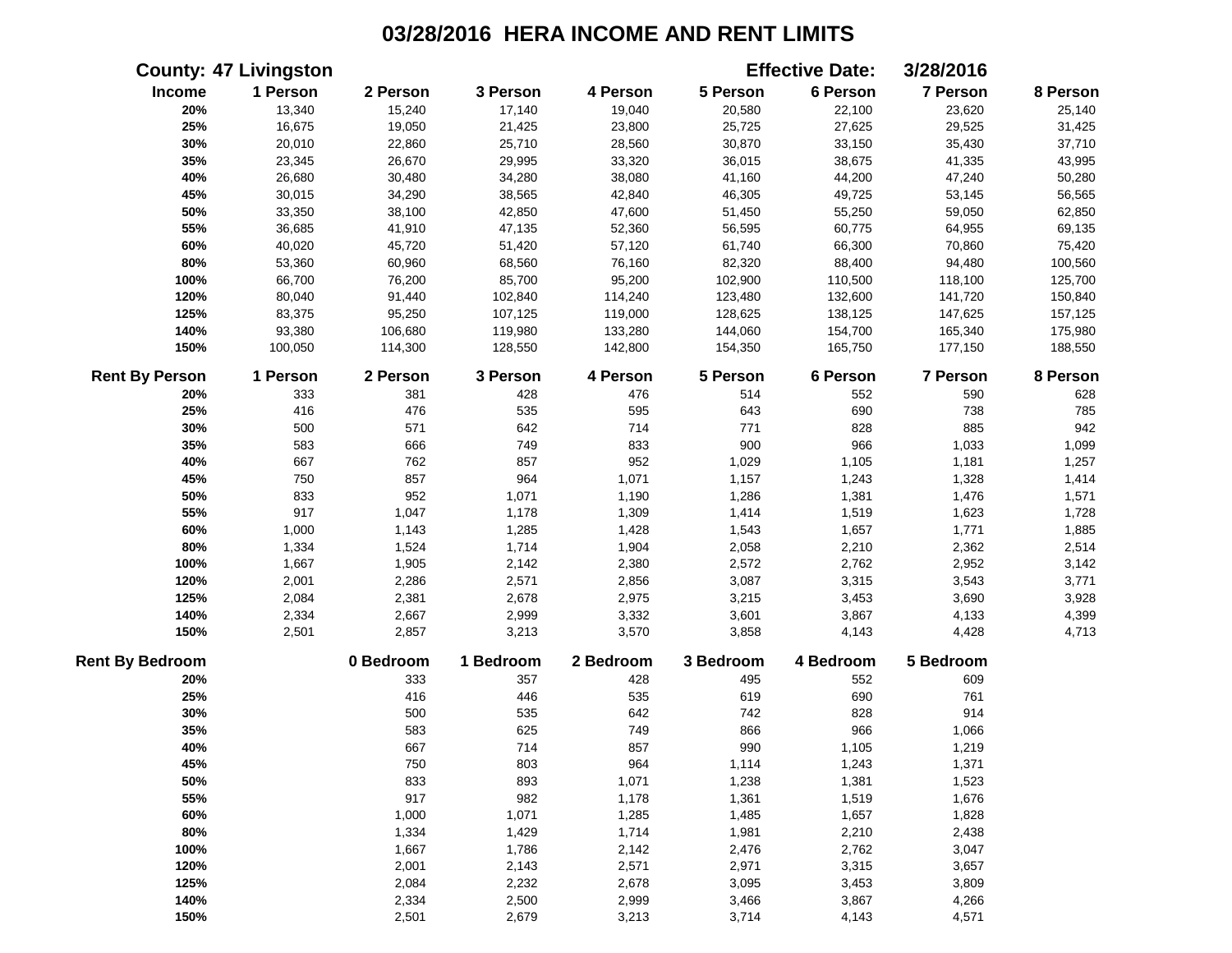|                        | <b>County: 48 Luce</b> |           |           |           |           | <b>Effective Date:</b> | 3/28/2016 |          |
|------------------------|------------------------|-----------|-----------|-----------|-----------|------------------------|-----------|----------|
| Income                 | 1 Person               | 2 Person  | 3 Person  | 4 Person  | 5 Person  | 6 Person               | 7 Person  | 8 Person |
| 20%                    | 9,480                  | 10,820    | 12,180    | 13,520    | 14,620    | 15,700                 | 16,780    | 17,860   |
| 25%                    | 11,850                 | 13,525    | 15,225    | 16,900    | 18,275    | 19,625                 | 20,975    | 22,325   |
| 30%                    | 14,220                 | 16,230    | 18,270    | 20,280    | 21,930    | 23,550                 | 25,170    | 26,790   |
| 35%                    | 16,590                 | 18,935    | 21,315    | 23,660    | 25,585    | 27,475                 | 29,365    | 31,255   |
| 40%                    | 18,960                 | 21,640    | 24,360    | 27,040    | 29,240    | 31,400                 | 33,560    | 35,720   |
| 45%                    | 21,330                 | 24,345    | 27,405    | 30,420    | 32,895    | 35,325                 | 37,755    | 40,185   |
| 50%                    | 23,700                 | 27,050    | 30,450    | 33,800    | 36,550    | 39,250                 | 41,950    | 44,650   |
| 55%                    | 26,070                 | 29,755    | 33,495    | 37,180    | 40,205    | 43,175                 | 46,145    | 49,115   |
| 60%                    | 28,440                 | 32,460    | 36,540    | 40,560    | 43,860    | 47,100                 | 50,340    | 53,580   |
| $80\%$                 | 37,920                 | 43,280    | 48,720    | 54,080    | 58,480    | 62,800                 | 67,120    | 71,440   |
| 100%                   | 47,400                 | 54,100    | 60,900    | 67,600    | 73,100    | 78,500                 | 83,900    | 89,300   |
| 120%                   | 56,880                 | 64,920    | 73,080    | 81,120    | 87,720    | 94,200                 | 100,680   | 107,160  |
| 125%                   | 59,250                 | 67,625    | 76,125    | 84,500    | 91,375    | 98,125                 | 104,875   | 111,625  |
| 140%                   | 66,360                 | 75,740    | 85,260    | 94,640    | 102,340   | 109,900                | 117,460   | 125,020  |
| 150%                   | 71,100                 | 81,150    | 91,350    | 101,400   | 109,650   | 117,750                | 125,850   | 133,950  |
| <b>Rent By Person</b>  | 1 Person               | 2 Person  | 3 Person  | 4 Person  | 5 Person  | 6 Person               | 7 Person  | 8 Person |
| 20%                    | 237                    | 270       | 304       | 338       | 365       | 392                    | 419       | 446      |
| 25%                    | 296                    | 338       | 380       | 422       | 456       | 490                    | 524       | 558      |
| 30%                    | 355                    | 405       | 456       | 507       | 548       | 588                    | 629       | 669      |
| 35%                    | 414                    | 473       | 532       | 591       | 639       | 686                    | 734       | 781      |
| 40%                    | 474                    | 541       | 609       | 676       | 731       | 785                    | 839       | 893      |
| 45%                    | 533                    | 608       | 685       | 760       | 822       | 883                    | 943       | 1,004    |
| 50%                    | 592                    | 676       | 761       | 845       | 913       | 981                    | 1,048     | 1,116    |
| 55%                    | 651                    | 743       | 837       | 929       | 1,005     | 1,079                  | 1,153     | 1,227    |
| 60%                    | 711                    | 811       | 913       | 1,014     | 1,096     | 1,177                  | 1,258     | 1,339    |
| 80%                    | 948                    | 1,082     | 1,218     | 1,352     | 1,462     | 1,570                  | 1,678     | 1,786    |
| 100%                   | 1,185                  | 1,352     | 1,522     | 1,690     | 1,827     | 1,962                  | 2,097     | 2,232    |
| 120%                   | 1,422                  | 1,623     | 1,827     | 2,028     | 2,193     | 2,355                  | 2,517     | 2,679    |
| 125%                   | 1,481                  | 1,690     | 1,903     | 2,112     | 2,284     | 2,453                  | 2,621     | 2,790    |
| 140%                   | 1,659                  | 1,893     | 2,131     | 2,366     | 2,558     | 2,747                  | 2,936     | 3,125    |
| 150%                   | 1,777                  | 2,028     | 2,283     | 2,535     | 2,741     | 2,943                  | 3,146     | 3,348    |
| <b>Rent By Bedroom</b> |                        | 0 Bedroom | 1 Bedroom | 2 Bedroom | 3 Bedroom | 4 Bedroom              | 5 Bedroom |          |
| 20%                    |                        | 237       | 253       | 304       | 351       | 392                    | 433       |          |
| 25%                    |                        | 296       | 317       | 380       | 439       | 490                    | 541       |          |
| 30%                    |                        | 355       | 380       | 456       | 527       | 588                    | 649       |          |
| 35%                    |                        | 414       | 444       | 532       | 615       | 686                    | 757       |          |
| 40%                    |                        | 474       | 507       | 609       | 703       | 785                    | 866       |          |
| 45%                    |                        | 533       | 570       | 685       | 791       | 883                    | 974       |          |
| 50%                    |                        | 592       | 634       | 761       | 879       | 981                    | 1,082     |          |
| 55%                    |                        | 651       | 697       | 837       | 967       | 1,079                  | 1,190     |          |
| 60%                    |                        | 711       | 761       | 913       | 1,055     | 1,177                  | 1,299     |          |
| 80%                    |                        | 948       | 1,015     | 1,218     | 1,407     | 1,570                  | 1,732     |          |
| 100%                   |                        | 1,185     | 1,268     | 1,522     | 1,758     | 1,962                  | 2,165     |          |
| 120%                   |                        | 1,422     | 1,522     | 1,827     | 2,110     | 2,355                  | 2,598     |          |
| 125%                   |                        | 1,481     | 1,585     | 1,903     | 2,198     | 2,453                  | 2,706     |          |
| 140%                   |                        | 1,659     | 1,776     | 2,131     | 2,462     | 2,747                  | 3,031     |          |
| 150%                   |                        | 1,777     | 1,903     | 2,283     | 2,638     | 2,943                  | 3,247     |          |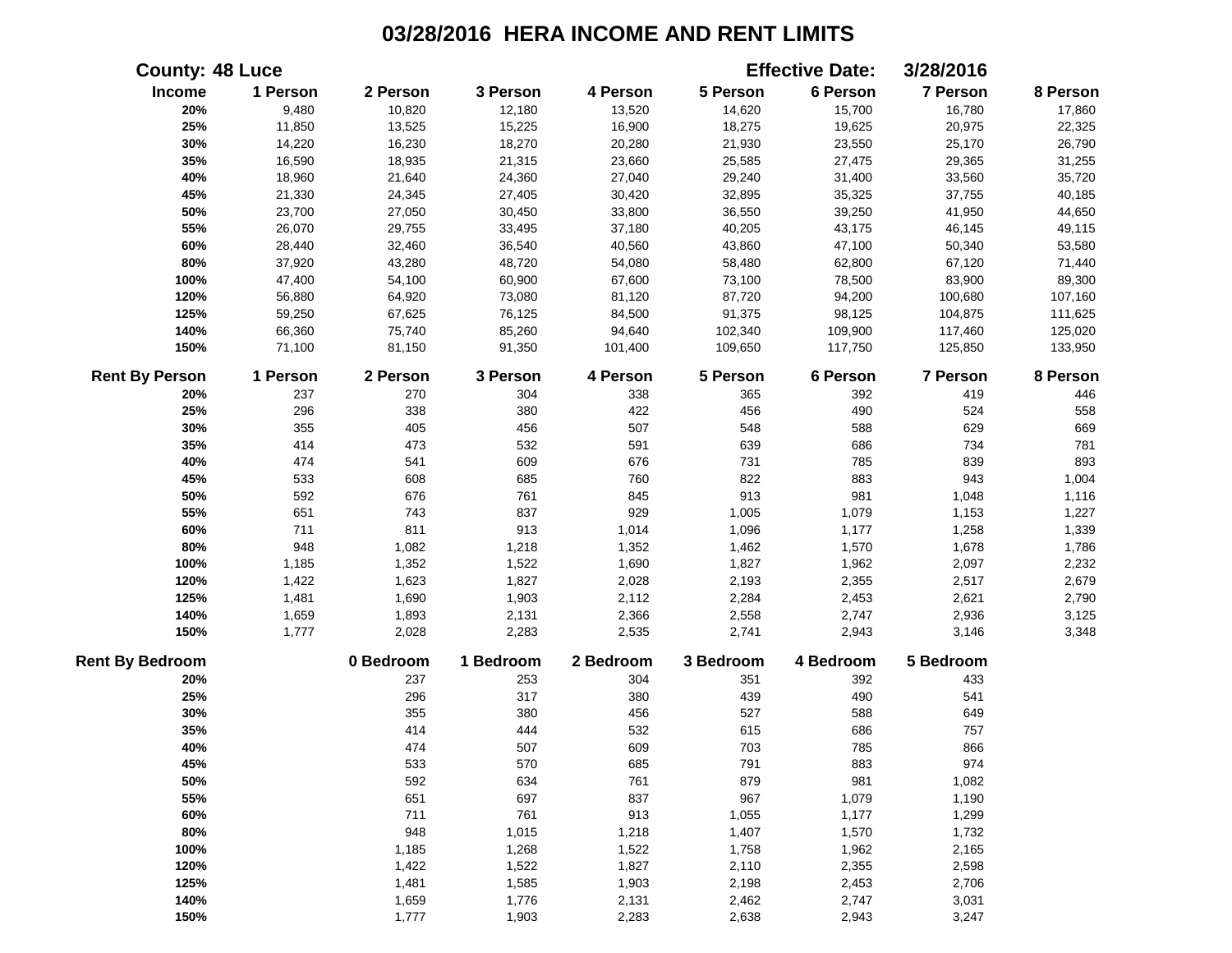|                        | <b>County: 49 Mackinac</b> |           |           |           |           | <b>Effective Date:</b> | 3/28/2016 |          |
|------------------------|----------------------------|-----------|-----------|-----------|-----------|------------------------|-----------|----------|
| Income                 | 1 Person                   | 2 Person  | 3 Person  | 4 Person  | 5 Person  | 6 Person               | 7 Person  | 8 Person |
| 20%                    | 8,460                      | 9,680     | 10,880    | 12,080    | 13,060    | 14,020                 | 14,980    | 15,960   |
| 25%                    | 10,575                     | 12,100    | 13,600    | 15,100    | 16,325    | 17,525                 | 18,725    | 19,950   |
| 30%                    | 12,690                     | 14,520    | 16,320    | 18,120    | 19,590    | 21,030                 | 22,470    | 23,940   |
| 35%                    | 14,805                     | 16,940    | 19,040    | 21,140    | 22,855    | 24,535                 | 26,215    | 27,930   |
| 40%                    | 16,920                     | 19,360    | 21,760    | 24,160    | 26,120    | 28,040                 | 29,960    | 31,920   |
| 45%                    | 19,035                     | 21,780    | 24,480    | 27,180    | 29,385    | 31,545                 | 33,705    | 35,910   |
| 50%                    | 21,150                     | 24,200    | 27,200    | 30,200    | 32,650    | 35,050                 | 37,450    | 39,900   |
| 55%                    | 23,265                     | 26,620    | 29,920    | 33,220    | 35,915    | 38,555                 | 41,195    | 43,890   |
| 60%                    | 25,380                     | 29,040    | 32,640    | 36,240    | 39,180    | 42,060                 | 44,940    | 47,880   |
| $80\%$                 | 33,840                     | 38,720    | 43,520    | 48,320    | 52,240    | 56,080                 | 59,920    | 63,840   |
| 100%                   | 42,300                     | 48,400    | 54,400    | 60,400    | 65,300    | 70,100                 | 74,900    | 79,800   |
| 120%                   | 50,760                     | 58,080    | 65,280    | 72,480    | 78,360    | 84,120                 | 89,880    | 95,760   |
| 125%                   | 52,875                     | 60,500    | 68,000    | 75,500    | 81,625    | 87,625                 | 93,625    | 99,750   |
| 140%                   | 59,220                     | 67,760    | 76,160    | 84,560    | 91,420    | 98,140                 | 104,860   | 111,720  |
| 150%                   | 63,450                     | 72,600    | 81,600    | 90,600    | 97,950    | 105,150                | 112,350   | 119,700  |
| <b>Rent By Person</b>  | 1 Person                   | 2 Person  | 3 Person  | 4 Person  | 5 Person  | 6 Person               | 7 Person  | 8 Person |
| 20%                    | 211                        | 242       | 272       | 302       | 326       | 350                    | 374       | 399      |
| 25%                    | 264                        | 302       | 340       | 377       | 408       | 438                    | 468       | 498      |
| 30%                    | 317                        | 363       | 408       | 453       | 489       | 525                    | 561       | 598      |
| 35%                    | 370                        | 423       | 476       | 528       | 571       | 613                    | 655       | 698      |
| 40%                    | 423                        | 484       | 544       | 604       | 653       | 701                    | 749       | 798      |
| 45%                    | 475                        | 544       | 612       | 679       | 734       | 788                    | 842       | 897      |
| 50%                    | 528                        | 605       | 680       | 755       | 816       | 876                    | 936       | 997      |
| 55%                    | 581                        | 665       | 748       | 830       | 897       | 963                    | 1,029     | 1,097    |
| 60%                    | 634                        | 726       | 816       | 906       | 979       | 1,051                  | 1,123     | 1,197    |
| 80%                    | 846                        | 968       | 1,088     | 1,208     | 1,306     | 1,402                  | 1,498     | 1,596    |
| 100%                   | 1,057                      | 1,210     | 1,360     | 1,510     | 1,632     | 1,752                  | 1,872     | 1,995    |
| 120%                   | 1,269                      | 1,452     | 1,632     | 1,812     | 1,959     | 2,103                  | 2,247     | 2,394    |
| 125%                   | 1,321                      | 1,512     | 1,700     | 1,887     | 2,040     | 2,190                  | 2,340     | 2,493    |
| 140%                   | 1,480                      | 1,694     | 1,904     | 2,114     | 2,285     | 2,453                  | 2,621     | 2,793    |
| 150%                   | 1,586                      | 1,815     | 2,040     | 2,265     | 2,448     | 2,628                  | 2,808     | 2,992    |
| <b>Rent By Bedroom</b> |                            | 0 Bedroom | 1 Bedroom | 2 Bedroom | 3 Bedroom | 4 Bedroom              | 5 Bedroom |          |
| 20%                    |                            | 211       | 226       | 272       | 314       | 350                    | 386       |          |
| 25%                    |                            | 264       | 283       | 340       | 392       | 438                    | 483       |          |
| 30%                    |                            | 317       | 340       | 408       | 471       | 525                    | 580       |          |
| 35%                    |                            | 370       | 396       | 476       | 549       | 613                    | 676       |          |
| 40%                    |                            | 423       | 453       | 544       | 628       | 701                    | 773       |          |
| 45%                    |                            | 475       | 510       | 612       | 707       | 788                    | 870       |          |
| 50%                    |                            | 528       | 566       | 680       | 785       | 876                    | 966       |          |
| 55%                    |                            | 581       | 623       | 748       | 864       | 963                    | 1,063     |          |
| 60%                    |                            | 634       | 680       | 816       | 942       | 1,051                  | 1,160     |          |
| 80%                    |                            | 846       | 907       | 1,088     | 1,257     | 1,402                  | 1,547     |          |
| 100%                   |                            | 1,057     | 1,133     | 1,360     | 1,571     | 1,752                  | 1,933     |          |
| 120%                   |                            | 1,269     | 1,360     | 1,632     | 1,885     | 2,103                  | 2,320     |          |
| 125%                   |                            | 1,321     | 1,417     | 1,700     | 1,964     | 2,190                  | 2,417     |          |
| 140%                   |                            | 1,480     | 1,587     | 1,904     | 2,199     | 2,453                  | 2,707     |          |
| 150%                   |                            | 1,586     | 1,700     | 2,040     | 2,356     | 2,628                  | 2,900     |          |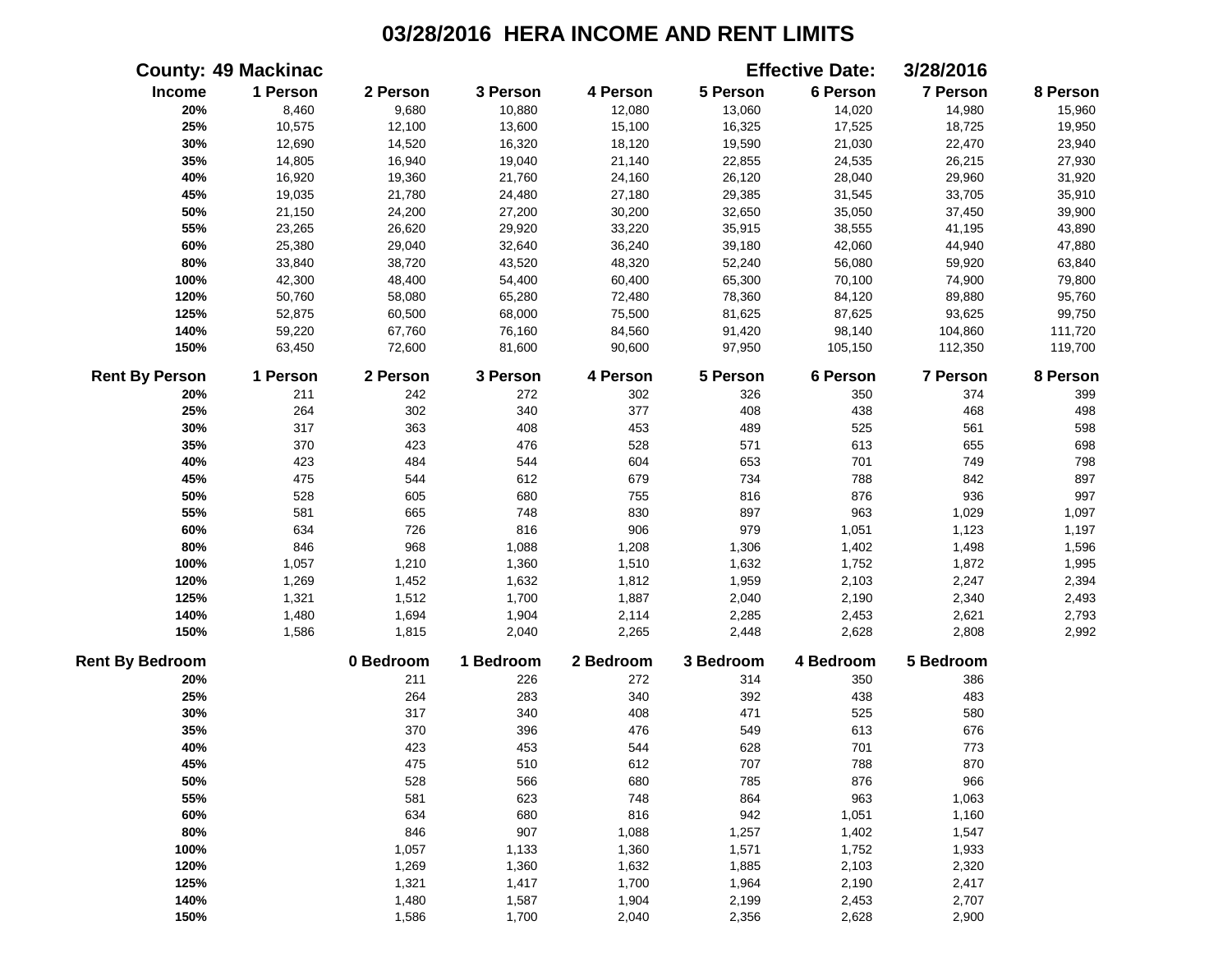|                        | <b>County: 50 Macomb</b> |           |           |           |           | <b>Effective Date:</b> | 3/28/2016 |          |
|------------------------|--------------------------|-----------|-----------|-----------|-----------|------------------------|-----------|----------|
| Income                 | 1 Person                 | 2 Person  | 3 Person  | 4 Person  | 5 Person  | 6 Person               | 7 Person  | 8 Person |
| 20%                    | 10,180                   | 11,620    | 13,080    | 14,520    | 15,700    | 16,860                 | 18,020    | 19,180   |
| 25%                    | 12,725                   | 14,525    | 16,350    | 18,150    | 19,625    | 21,075                 | 22,525    | 23,975   |
| 30%                    | 15,270                   | 17,430    | 19,620    | 21,780    | 23,550    | 25,290                 | 27,030    | 28,770   |
| 35%                    | 17,815                   | 20,335    | 22,890    | 25,410    | 27,475    | 29,505                 | 31,535    | 33,565   |
| 40%                    | 20,360                   | 23,240    | 26,160    | 29,040    | 31,400    | 33,720                 | 36,040    | 38,360   |
| 45%                    | 22,905                   | 26,145    | 29,430    | 32,670    | 35,325    | 37,935                 | 40,545    | 43,155   |
| 50%                    | 25,450                   | 29,050    | 32,700    | 36,300    | 39,250    | 42,150                 | 45,050    | 47,950   |
| 55%                    | 27,995                   | 31,955    | 35,970    | 39,930    | 43,175    | 46,365                 | 49,555    | 52,745   |
| 60%                    | 30,540                   | 34,860    | 39,240    | 43,560    | 47,100    | 50,580                 | 54,060    | 57,540   |
| 80%                    | 40,720                   | 46,480    | 52,320    | 58,080    | 62,800    | 67,440                 | 72,080    | 76,720   |
| 100%                   | 50,900                   | 58,100    | 65,400    | 72,600    | 78,500    | 84,300                 | 90,100    | 95,900   |
| 120%                   | 61,080                   | 69,720    | 78,480    | 87,120    | 94,200    | 101,160                | 108,120   | 115,080  |
| 125%                   | 63,625                   | 72,625    | 81,750    | 90,750    | 98,125    | 105,375                | 112,625   | 119,875  |
| 140%                   | 71,260                   | 81,340    | 91,560    | 101,640   | 109,900   | 118,020                | 126,140   | 134,260  |
| 150%                   | 76,350                   | 87,150    | 98,100    | 108,900   | 117,750   | 126,450                | 135,150   | 143,850  |
| <b>Rent By Person</b>  | 1 Person                 | 2 Person  | 3 Person  | 4 Person  | 5 Person  | 6 Person               | 7 Person  | 8 Person |
| 20%                    | 254                      | 290       | 327       | 363       | 392       | 421                    | 450       | 479      |
| 25%                    | 318                      | 363       | 408       | 453       | 490       | 526                    | 563       | 599      |
| 30%                    | 381                      | 435       | 490       | 544       | 588       | 632                    | 675       | 719      |
| 35%                    | 445                      | 508       | 572       | 635       | 686       | 737                    | 788       | 839      |
| 40%                    | 509                      | 581       | 654       | 726       | 785       | 843                    | 901       | 959      |
| 45%                    | 572                      | 653       | 735       | 816       | 883       | 948                    | 1,013     | 1,078    |
| 50%                    | 636                      | 726       | 817       | 907       | 981       | 1,053                  | 1,126     | 1,198    |
| 55%                    | 699                      | 798       | 899       | 998       | 1,079     | 1,159                  | 1,238     | 1,318    |
| 60%                    | 763                      | 871       | 981       | 1,089     | 1,177     | 1,264                  | 1,351     | 1,438    |
| $80\%$                 | 1,018                    | 1,162     | 1,308     | 1,452     | 1,570     | 1,686                  | 1,802     | 1,918    |
| 100%                   | 1,272                    | 1,452     | 1,635     | 1,815     | 1,962     | 2,107                  | 2,252     | 2,397    |
| 120%                   | 1,527                    | 1,743     | 1,962     | 2,178     | 2,355     | 2,529                  | 2,703     | 2,877    |
| 125%                   | 1,590                    | 1,815     | 2,043     | 2,268     | 2,453     | 2,634                  | 2,815     | 2,996    |
| 140%                   | 1,781                    | 2,033     | 2,289     | 2,541     | 2,747     | 2,950                  | 3,153     | 3,356    |
| 150%                   | 1,908                    | 2,178     | 2,452     | 2,722     | 2,943     | 3,161                  | 3,378     | 3,596    |
| <b>Rent By Bedroom</b> |                          | 0 Bedroom | 1 Bedroom | 2 Bedroom | 3 Bedroom | 4 Bedroom              | 5 Bedroom |          |
| 20%                    |                          | 254       | 272       | 327       | 377       | 421                    | 465       |          |
| 25%                    |                          | 318       | 340       | 408       | 472       | 526                    | 581       |          |
| 30%                    |                          | 381       | 408       | 490       | 566       | 632                    | 697       |          |
| 35%                    |                          | 445       | 476       | 572       | 661       | 737                    | 813       |          |
| 40%                    |                          | 509       | 545       | 654       | 755       | 843                    | 930       |          |
| 45%                    |                          | 572       | 613       | 735       | 849       | 948                    | 1,046     |          |
| 50%                    |                          | 636       | 681       | 817       | 944       | 1,053                  | 1,162     |          |
| 55%                    |                          | 699       | 749       | 899       | 1,038     | 1,159                  | 1,278     |          |
| 60%                    |                          | 763       | 817       | 981       | 1,133     | 1,264                  | 1,395     |          |
| 80%                    |                          | 1,018     | 1,090     | 1,308     | 1,511     | 1,686                  | 1,860     |          |
| 100%                   |                          | 1,272     | 1,362     | 1,635     | 1,888     | 2,107                  | 2,325     |          |
| 120%                   |                          | 1,527     | 1,635     | 1,962     | 2,266     | 2,529                  | 2,790     |          |
| 125%                   |                          | 1,590     | 1,703     | 2,043     | 2,360     | 2,634                  | 2,906     |          |
| 140%                   |                          | 1,781     | 1,907     | 2,289     | 2,644     | 2,950                  | 3,255     |          |
| 150%                   |                          | 1,908     | 2,043     | 2,452     | 2,833     | 3,161                  | 3,487     |          |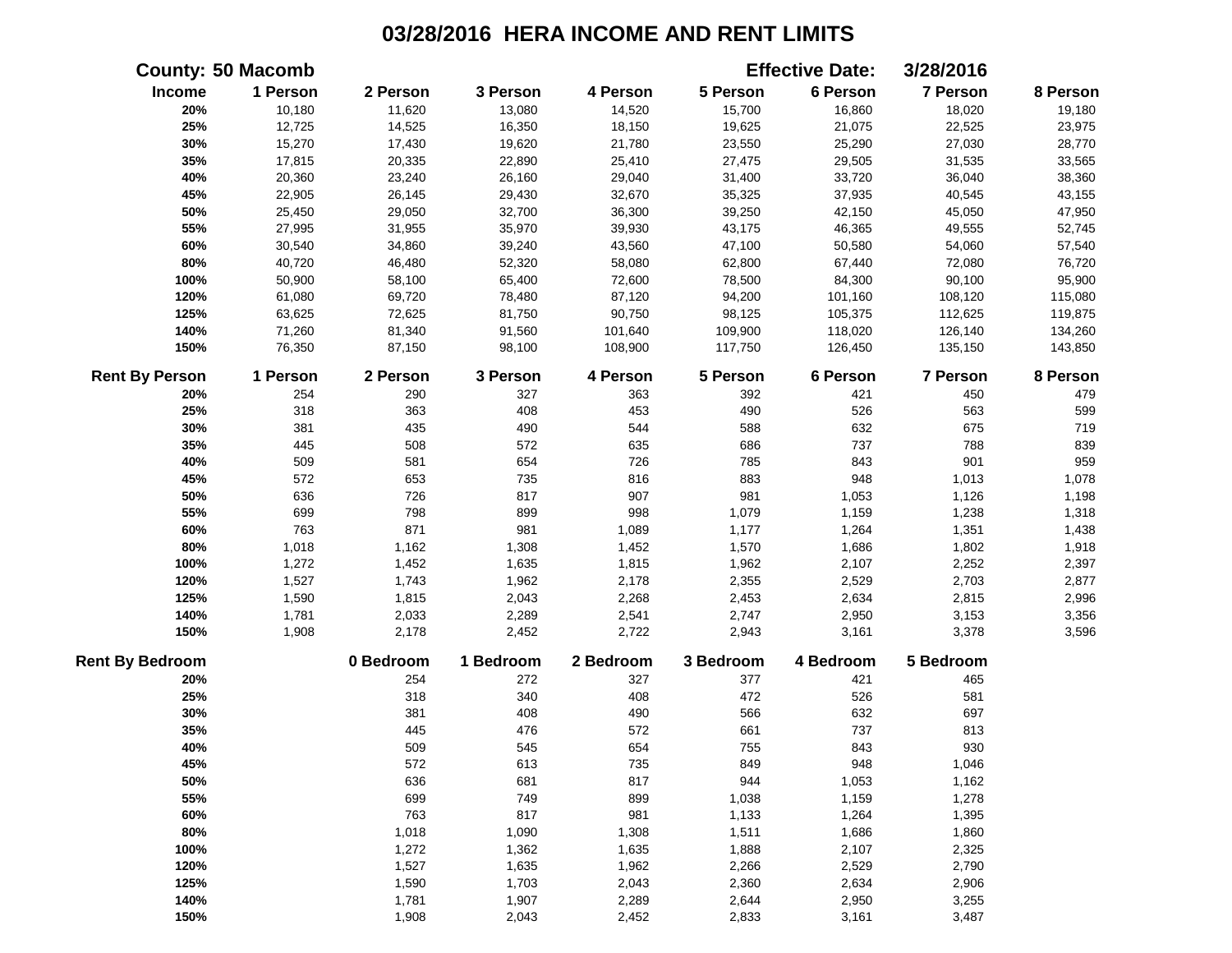|                        | <b>County: 51 Manistee</b> |           |           |           |           | <b>Effective Date:</b> | 3/28/2016 |          |
|------------------------|----------------------------|-----------|-----------|-----------|-----------|------------------------|-----------|----------|
| Income                 | 1 Person                   | 2 Person  | 3 Person  | 4 Person  | 5 Person  | 6 Person               | 7 Person  | 8 Person |
| 20%                    | 8,000                      | 9,140     | 10,280    | 11,420    | 12,340    | 13,260                 | 14,180    | 15,080   |
| 25%                    | 10,000                     | 11,425    | 12,850    | 14,275    | 15,425    | 16,575                 | 17,725    | 18,850   |
| 30%                    | 12,000                     | 13,710    | 15,420    | 17,130    | 18,510    | 19,890                 | 21,270    | 22,620   |
| 35%                    | 14,000                     | 15,995    | 17,990    | 19,985    | 21,595    | 23,205                 | 24,815    | 26,390   |
| 40%                    | 16,000                     | 18,280    | 20,560    | 22,840    | 24,680    | 26,520                 | 28,360    | 30,160   |
| 45%                    | 18,000                     | 20,565    | 23,130    | 25,695    | 27,765    | 29,835                 | 31,905    | 33,930   |
| 50%                    | 20,000                     | 22,850    | 25,700    | 28,550    | 30,850    | 33,150                 | 35,450    | 37,700   |
| 55%                    | 22,000                     | 25,135    | 28,270    | 31,405    | 33,935    | 36,465                 | 38,995    | 41,470   |
| 60%                    | 24,000                     | 27,420    | 30,840    | 34,260    | 37,020    | 39,780                 | 42,540    | 45,240   |
| 80%                    | 32,000                     | 36,560    | 41,120    | 45,680    | 49,360    | 53,040                 | 56,720    | 60,320   |
| 100%                   | 40,000                     | 45,700    | 51,400    | 57,100    | 61,700    | 66,300                 | 70,900    | 75,400   |
| 120%                   | 48,000                     | 54,840    | 61,680    | 68,520    | 74,040    | 79,560                 | 85,080    | 90,480   |
| 125%                   | 50,000                     | 57,125    | 64,250    | 71,375    | 77,125    | 82,875                 | 88,625    | 94,250   |
| 140%                   | 56,000                     | 63,980    | 71,960    | 79,940    | 86,380    | 92,820                 | 99,260    | 105,560  |
| 150%                   | 60,000                     | 68,550    | 77,100    | 85,650    | 92,550    | 99,450                 | 106,350   | 113,100  |
| <b>Rent By Person</b>  | 1 Person                   | 2 Person  | 3 Person  | 4 Person  | 5 Person  | 6 Person               | 7 Person  | 8 Person |
| 20%                    | 200                        | 228       | 257       | 285       | 308       | 331                    | 354       | 377      |
| 25%                    | 250                        | 285       | 321       | 356       | 385       | 414                    | 443       | 471      |
| 30%                    | 300                        | 342       | 385       | 428       | 462       | 497                    | 531       | 565      |
| 35%                    | 350                        | 399       | 449       | 499       | 539       | 580                    | 620       | 659      |
| 40%                    | 400                        | 457       | 514       | 571       | 617       | 663                    | 709       | 754      |
| 45%                    | 450                        | 514       | 578       | 642       | 694       | 745                    | 797       | 848      |
| 50%                    | 500                        | 571       | 642       | 713       | 771       | 828                    | 886       | 942      |
| 55%                    | 550                        | 628       | 706       | 785       | 848       | 911                    | 974       | 1,036    |
| 60%                    | 600                        | 685       | 771       | 856       | 925       | 994                    | 1,063     | 1,131    |
| 80%                    | 800                        | 914       | 1,028     | 1,142     | 1,234     | 1,326                  | 1,418     | 1,508    |
| 100%                   | 1,000                      | 1,142     | 1,285     | 1,427     | 1,542     | 1,657                  | 1,772     | 1,885    |
| 120%                   | 1,200                      | 1,371     | 1,542     | 1,713     | 1,851     | 1,989                  | 2,127     | 2,262    |
| 125%                   | 1,250                      | 1,428     | 1,606     | 1,784     | 1,928     | 2,071                  | 2,215     | 2,356    |
| 140%                   | 1,400                      | 1,599     | 1,799     | 1,998     | 2,159     | 2,320                  | 2,481     | 2,639    |
| 150%                   | 1,500                      | 1,713     | 1,927     | 2,141     | 2,313     | 2,486                  | 2,658     | 2,827    |
| <b>Rent By Bedroom</b> |                            | 0 Bedroom | 1 Bedroom | 2 Bedroom | 3 Bedroom | 4 Bedroom              | 5 Bedroom |          |
| 20%                    |                            | 200       | 214       | 257       | 297       | 331                    | 365       |          |
| 25%                    |                            | 250       | 267       | 321       | 371       | 414                    | 457       |          |
| 30%                    |                            | 300       | 321       | 385       | 445       | 497                    | 548       |          |
| 35%                    |                            | 350       | 374       | 449       | 519       | 580                    | 640       |          |
| 40%                    |                            | 400       | 428       | 514       | 594       | 663                    | 731       |          |
| 45%                    |                            | 450       | 482       | 578       | 668       | 745                    | 822       |          |
| 50%                    |                            | 500       | 535       | 642       | 742       | 828                    | 914       |          |
| 55%                    |                            | 550       | 589       | 706       | 816       | 911                    | 1,005     |          |
| 60%                    |                            | 600       | 642       | 771       | 891       | 994                    | 1,097     |          |
| 80%                    |                            | 800       | 857       | 1,028     | 1,188     | 1,326                  | 1,463     |          |
| 100%                   |                            | 1,000     | 1,071     | 1,285     | 1,485     | 1,657                  | 1,828     |          |
| 120%                   |                            | 1,200     | 1,285     | 1,542     | 1,782     | 1,989                  | 2,194     |          |
| 125%                   |                            | 1,250     | 1,339     | 1,606     | 1,856     | 2,071                  | 2,285     |          |
| 140%                   |                            | 1,400     | 1,499     | 1,799     | 2,079     | 2,320                  | 2,560     |          |
| 150%                   |                            | 1,500     | 1,606     | 1,927     | 2,227     | 2,486                  | 2,743     |          |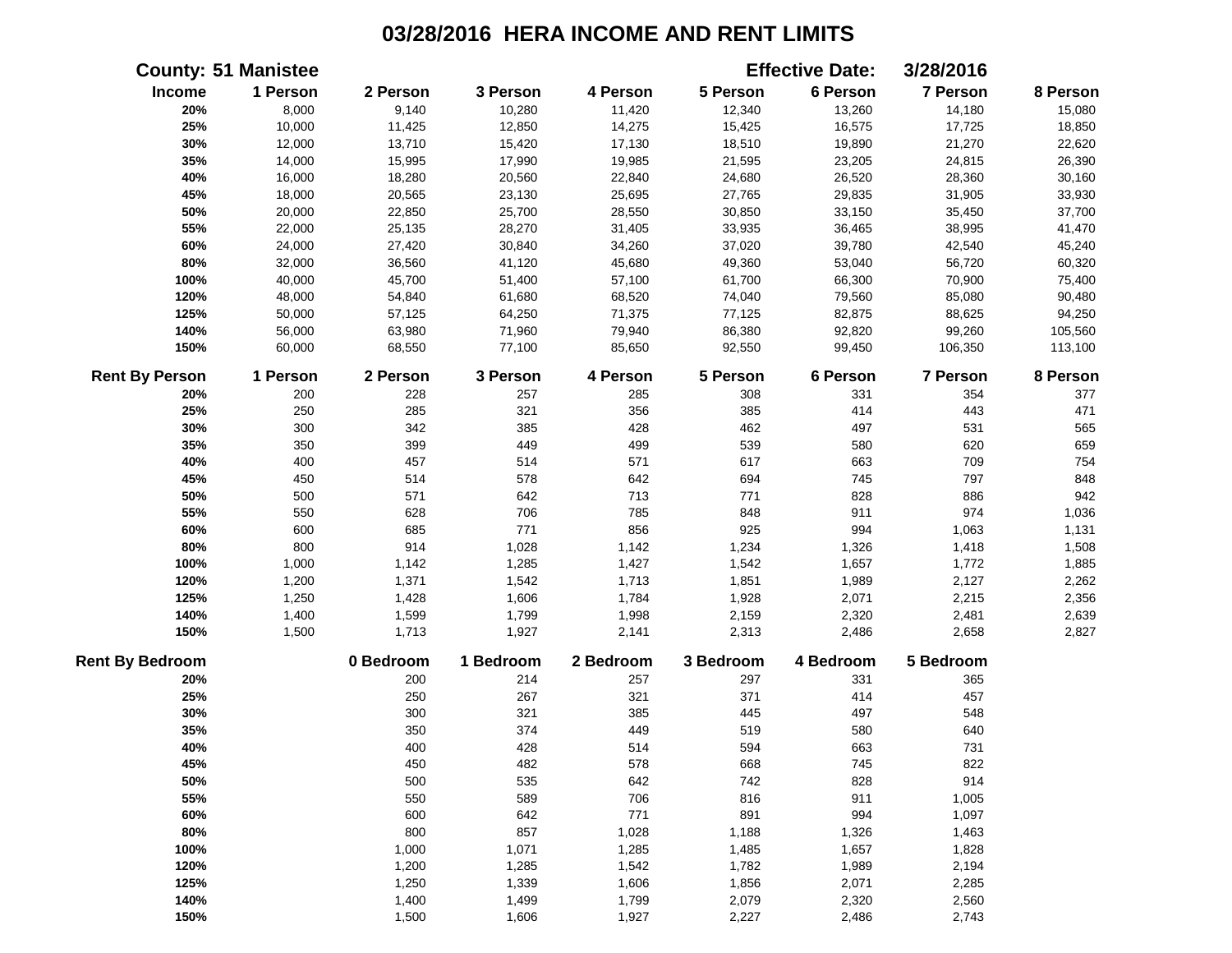|                        | <b>County: 52 Marquette</b> |           |           |           |           | <b>Effective Date:</b> | 3/28/2016       |          |
|------------------------|-----------------------------|-----------|-----------|-----------|-----------|------------------------|-----------------|----------|
| <b>Income</b>          | 1 Person                    | 2 Person  | 3 Person  | 4 Person  | 5 Person  | 6 Person               | 7 Person        | 8 Person |
| 20%                    | 9,360                       | 10,700    | 12,040    | 13,360    | 14,440    | 15,500                 | 16,580          | 17,640   |
| 25%                    | 11,700                      | 13,375    | 15,050    | 16,700    | 18,050    | 19,375                 | 20,725          | 22,050   |
| 30%                    | 14,040                      | 16,050    | 18,060    | 20,040    | 21,660    | 23,250                 | 24,870          | 26,460   |
| 35%                    | 16,380                      | 18,725    | 21,070    | 23,380    | 25,270    | 27,125                 | 29,015          | 30,870   |
| 40%                    | 18,720                      | 21,400    | 24,080    | 26,720    | 28,880    | 31,000                 | 33,160          | 35,280   |
| 45%                    | 21,060                      | 24,075    | 27,090    | 30,060    | 32,490    | 34,875                 | 37,305          | 39,690   |
| 50%                    | 23,400                      | 26,750    | 30,100    | 33,400    | 36,100    | 38,750                 | 41,450          | 44,100   |
| 55%                    | 25,740                      | 29,425    | 33,110    | 36,740    | 39,710    | 42,625                 | 45,595          | 48,510   |
| 60%                    | 28,080                      | 32,100    | 36,120    | 40,080    | 43,320    | 46,500                 | 49,740          | 52,920   |
| 80%                    | 37,440                      | 42,800    | 48,160    | 53,440    | 57,760    | 62,000                 | 66,320          | 70,560   |
| 100%                   | 46,800                      | 53,500    | 60,200    | 66,800    | 72,200    | 77,500                 | 82,900          | 88,200   |
| 120%                   | 56,160                      | 64,200    | 72,240    | 80,160    | 86,640    | 93,000                 | 99,480          | 105,840  |
| 125%                   | 58,500                      | 66,875    | 75,250    | 83,500    | 90,250    | 96,875                 | 103,625         | 110,250  |
| 140%                   | 65,520                      | 74,900    | 84,280    | 93,520    | 101,080   | 108,500                | 116,060         | 123,480  |
| 150%                   | 70,200                      | 80,250    | 90,300    | 100,200   | 108,300   | 116,250                | 124,350         | 132,300  |
| <b>Rent By Person</b>  | 1 Person                    | 2 Person  | 3 Person  | 4 Person  | 5 Person  | 6 Person               | <b>7 Person</b> | 8 Person |
| 20%                    | 234                         | 267       | 301       | 334       | 361       | 387                    | 414             | 441      |
| 25%                    | 292                         | 334       | 376       | 417       | 451       | 484                    | 518             | 551      |
| 30%                    | 351                         | 401       | 451       | 501       | 541       | 581                    | 621             | 661      |
| 35%                    | 409                         | 468       | 526       | 584       | 631       | 678                    | 725             | 771      |
| 40%                    | 468                         | 535       | 602       | 668       | 722       | 775                    | 829             | 882      |
| 45%                    | 526                         | 601       | 677       | 751       | 812       | 871                    | 932             | 992      |
| 50%                    | 585                         | 668       | 752       | 835       | 902       | 968                    | 1,036           | 1,102    |
| 55%                    | 643                         | 735       | 827       | 918       | 992       | 1,065                  | 1,139           | 1,212    |
| 60%                    | 702                         | 802       | 903       | 1,002     | 1,083     | 1,162                  | 1,243           | 1,323    |
| 80%                    | 936                         | 1,070     | 1,204     | 1,336     | 1,444     | 1,550                  | 1,658           | 1,764    |
| 100%                   | 1,170                       | 1,337     | 1,505     | 1,670     | 1,805     | 1,937                  | 2,072           | 2,205    |
| 120%                   | 1,404                       | 1,605     | 1,806     | 2,004     | 2,166     | 2,325                  | 2,487           | 2,646    |
| 125%                   | 1,462                       | 1,671     | 1,881     | 2,087     | 2,256     | 2,421                  | 2,590           | 2,756    |
| 140%                   | 1,638                       | 1,872     | 2,107     | 2,338     | 2,527     | 2,712                  | 2,901           | 3,087    |
| 150%                   | 1,755                       | 2,006     | 2,257     | 2,505     | 2,707     | 2,906                  | 3,108           | 3,307    |
| <b>Rent By Bedroom</b> |                             | 0 Bedroom | 1 Bedroom | 2 Bedroom | 3 Bedroom | 4 Bedroom              | 5 Bedroom       |          |
| 20%                    |                             | 234       | 250       | 301       | 347       | 387                    | 427             |          |
| 25%                    |                             | 292       | 313       | 376       | 434       | 484                    | 534             |          |
| 30%                    |                             | 351       | 376       | 451       | 521       | 581                    | 641             |          |
| 35%                    |                             | 409       | 438       | 526       | 608       | 678                    | 748             |          |
| 40%                    |                             | 468       | 501       | 602       | 695       | 775                    | 855             |          |
| 45%                    |                             | 526       | 564       | 677       | 781       | 871                    | 962             |          |
| 50%                    |                             | 585       | 626       | 752       | 868       | 968                    | 1,069           |          |
| 55%                    |                             | 643       | 689       | 827       | 955       | 1,065                  | 1,176           |          |
| 60%                    |                             | 702       | 752       | 903       | 1,042     | 1,162                  | 1,283           |          |
| 80%                    |                             | 936       | 1,003     | 1,204     | 1,390     | 1,550                  | 1,711           |          |
| 100%                   |                             | 1,170     | 1,253     | 1,505     | 1,737     | 1,937                  | 2,138           |          |
| 120%                   |                             | 1,404     | 1,504     | 1,806     | 2,085     | 2,325                  | 2,566           |          |
| 125%                   |                             | 1,462     | 1,567     | 1,881     | 2,171     | 2,421                  | 2,673           |          |
| 140%                   |                             | 1,638     | 1,755     | 2,107     | 2,432     | 2,712                  | 2,994           |          |
| 150%                   |                             | 1,755     | 1,880     | 2,257     | 2,606     | 2,906                  | 3,208           |          |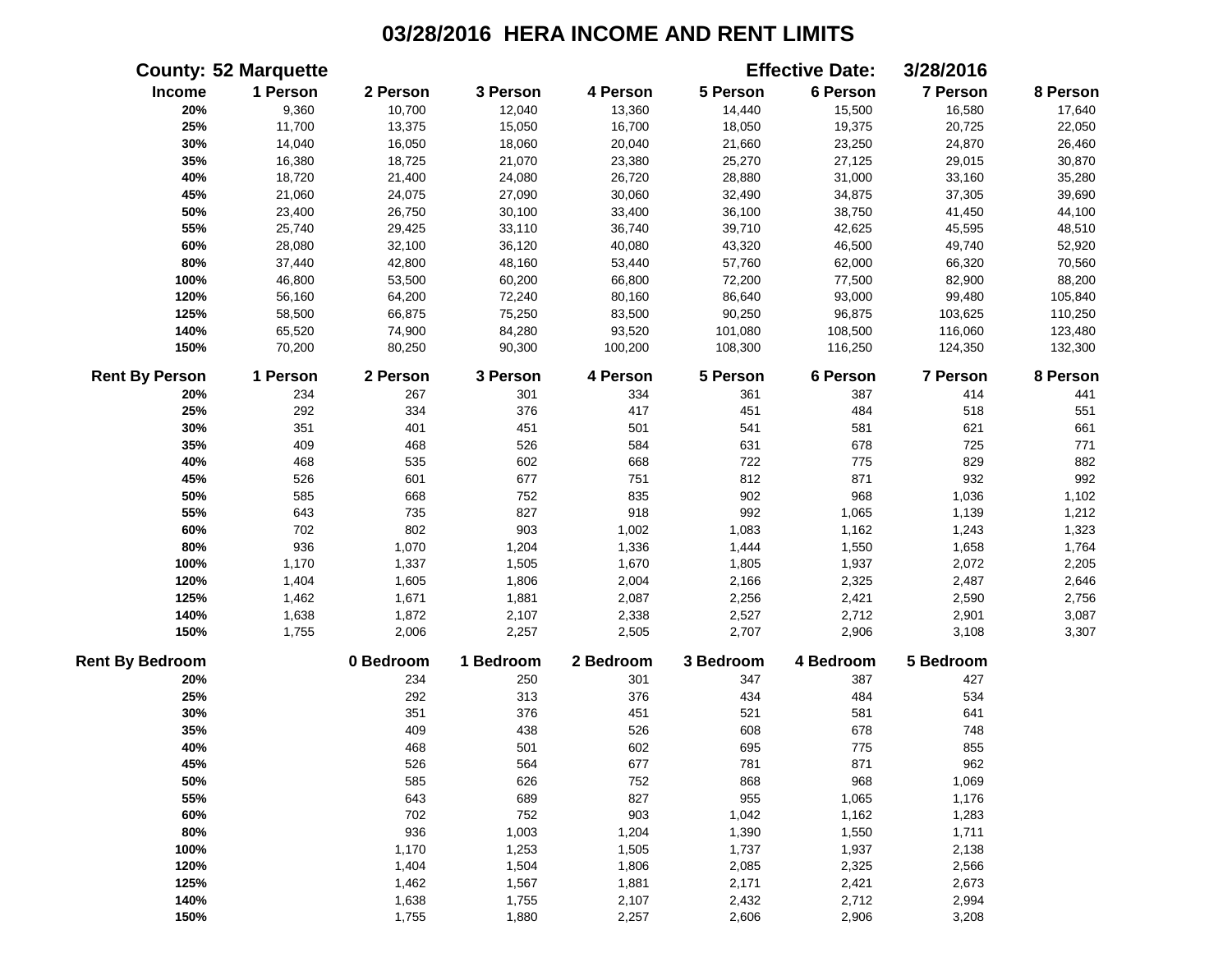|                        | <b>County: 53 Mason</b> |           |           |           |           | <b>Effective Date:</b> | 3/28/2016 |          |
|------------------------|-------------------------|-----------|-----------|-----------|-----------|------------------------|-----------|----------|
| Income                 | 1 Person                | 2 Person  | 3 Person  | 4 Person  | 5 Person  | 6 Person               | 7 Person  | 8 Person |
| 20%                    | 8,120                   | 9,280     | 10,440    | 11,600    | 12,540    | 13,460                 | 14,400    | 15,320   |
| 25%                    | 10,150                  | 11,600    | 13,050    | 14,500    | 15,675    | 16,825                 | 18,000    | 19,150   |
| 30%                    | 12,180                  | 13,920    | 15,660    | 17,400    | 18,810    | 20,190                 | 21,600    | 22,980   |
| 35%                    | 14,210                  | 16,240    | 18,270    | 20,300    | 21,945    | 23,555                 | 25,200    | 26,810   |
| 40%                    | 16,240                  | 18,560    | 20,880    | 23,200    | 25,080    | 26,920                 | 28,800    | 30,640   |
| 45%                    | 18,270                  | 20,880    | 23,490    | 26,100    | 28,215    | 30,285                 | 32,400    | 34,470   |
| 50%                    | 20,300                  | 23,200    | 26,100    | 29,000    | 31,350    | 33,650                 | 36,000    | 38,300   |
| 55%                    | 22,330                  | 25,520    | 28,710    | 31,900    | 34,485    | 37,015                 | 39,600    | 42,130   |
| 60%                    | 24,360                  | 27,840    | 31,320    | 34,800    | 37,620    | 40,380                 | 43,200    | 45,960   |
| 80%                    | 32,480                  | 37,120    | 41,760    | 46,400    | 50,160    | 53,840                 | 57,600    | 61,280   |
| 100%                   | 40,600                  | 46,400    | 52,200    | 58,000    | 62,700    | 67,300                 | 72,000    | 76,600   |
| 120%                   | 48,720                  | 55,680    | 62,640    | 69,600    | 75,240    | 80,760                 | 86,400    | 91,920   |
| 125%                   | 50,750                  | 58,000    | 65,250    | 72,500    | 78,375    | 84,125                 | 90,000    | 95,750   |
| 140%                   | 56,840                  | 64,960    | 73,080    | 81,200    | 87,780    | 94,220                 | 100,800   | 107,240  |
| 150%                   | 60,900                  | 69,600    | 78,300    | 87,000    | 94,050    | 100,950                | 108,000   | 114,900  |
| <b>Rent By Person</b>  | 1 Person                | 2 Person  | 3 Person  | 4 Person  | 5 Person  | 6 Person               | 7 Person  | 8 Person |
| 20%                    | 203                     | 232       | 261       | 290       | 313       | 336                    | 360       | 383      |
| 25%                    | 253                     | 290       | 326       | 362       | 391       | 420                    | 450       | 478      |
| 30%                    | 304                     | 348       | 391       | 435       | 470       | 504                    | 540       | 574      |
| 35%                    | 355                     | 406       | 456       | 507       | 548       | 588                    | 630       | 670      |
| 40%                    | 406                     | 464       | 522       | 580       | 627       | 673                    | 720       | 766      |
| 45%                    | 456                     | 522       | 587       | 652       | 705       | 757                    | 810       | 861      |
| 50%                    | 507                     | 580       | 652       | 725       | 783       | 841                    | 900       | 957      |
| 55%                    | 558                     | 638       | 717       | 797       | 862       | 925                    | 990       | 1,053    |
| 60%                    | 609                     | 696       | 783       | 870       | 940       | 1,009                  | 1,080     | 1,149    |
| 80%                    | 812                     | 928       | 1,044     | 1,160     | 1,254     | 1,346                  | 1,440     | 1,532    |
| 100%                   | 1,015                   | 1,160     | 1,305     | 1,450     | 1,567     | 1,682                  | 1,800     | 1,915    |
| 120%                   | 1,218                   | 1,392     | 1,566     | 1,740     | 1,881     | 2,019                  | 2,160     | 2,298    |
| 125%                   | 1,268                   | 1,450     | 1,631     | 1,812     | 1,959     | 2,103                  | 2,250     | 2,393    |
| 140%                   | 1,421                   | 1,624     | 1,827     | 2,030     | 2,194     | 2,355                  | 2,520     | 2,681    |
| 150%                   | 1,522                   | 1,740     | 1,957     | 2,175     | 2,351     | 2,523                  | 2,700     | 2,872    |
| <b>Rent By Bedroom</b> |                         | 0 Bedroom | 1 Bedroom | 2 Bedroom | 3 Bedroom | 4 Bedroom              | 5 Bedroom |          |
| 20%                    |                         | 203       | 217       | 261       | 301       | 336                    | 371       |          |
| 25%                    |                         | 253       | 271       | 326       | 377       | 420                    | 464       |          |
| 30%                    |                         | 304       | 326       | 391       | 452       | 504                    | 557       |          |
| 35%                    |                         | 355       | 380       | 456       | 528       | 588                    | 650       |          |
| 40%                    |                         | 406       | 435       | 522       | 603       | 673                    | 743       |          |
| 45%                    |                         | 456       | 489       | 587       | 678       | 757                    | 835       |          |
| 50%                    |                         | 507       | 543       | 652       | 754       | 841                    | 928       |          |
| 55%                    |                         | 558       | 598       | 717       | 829       | 925                    | 1,021     |          |
| 60%                    |                         | 609       | 652       | 783       | 905       | 1,009                  | 1,114     |          |
| 80%                    |                         | 812       | 870       | 1,044     | 1,207     | 1,346                  | 1,486     |          |
| 100%                   |                         | 1,015     | 1,087     | 1,305     | 1,508     | 1,682                  | 1,857     |          |
| 120%                   |                         | 1,218     | 1,305     | 1,566     | 1,810     | 2,019                  | 2,229     |          |
| 125%                   |                         | 1,268     | 1,359     | 1,631     | 1,885     | 2,103                  | 2,321     |          |
| 140%                   |                         | 1,421     | 1,522     | 1,827     | 2,112     | 2,355                  | 2,600     |          |
| 150%                   |                         | 1,522     | 1,631     | 1,957     | 2,263     | 2,523                  | 2,786     |          |
|                        |                         |           |           |           |           |                        |           |          |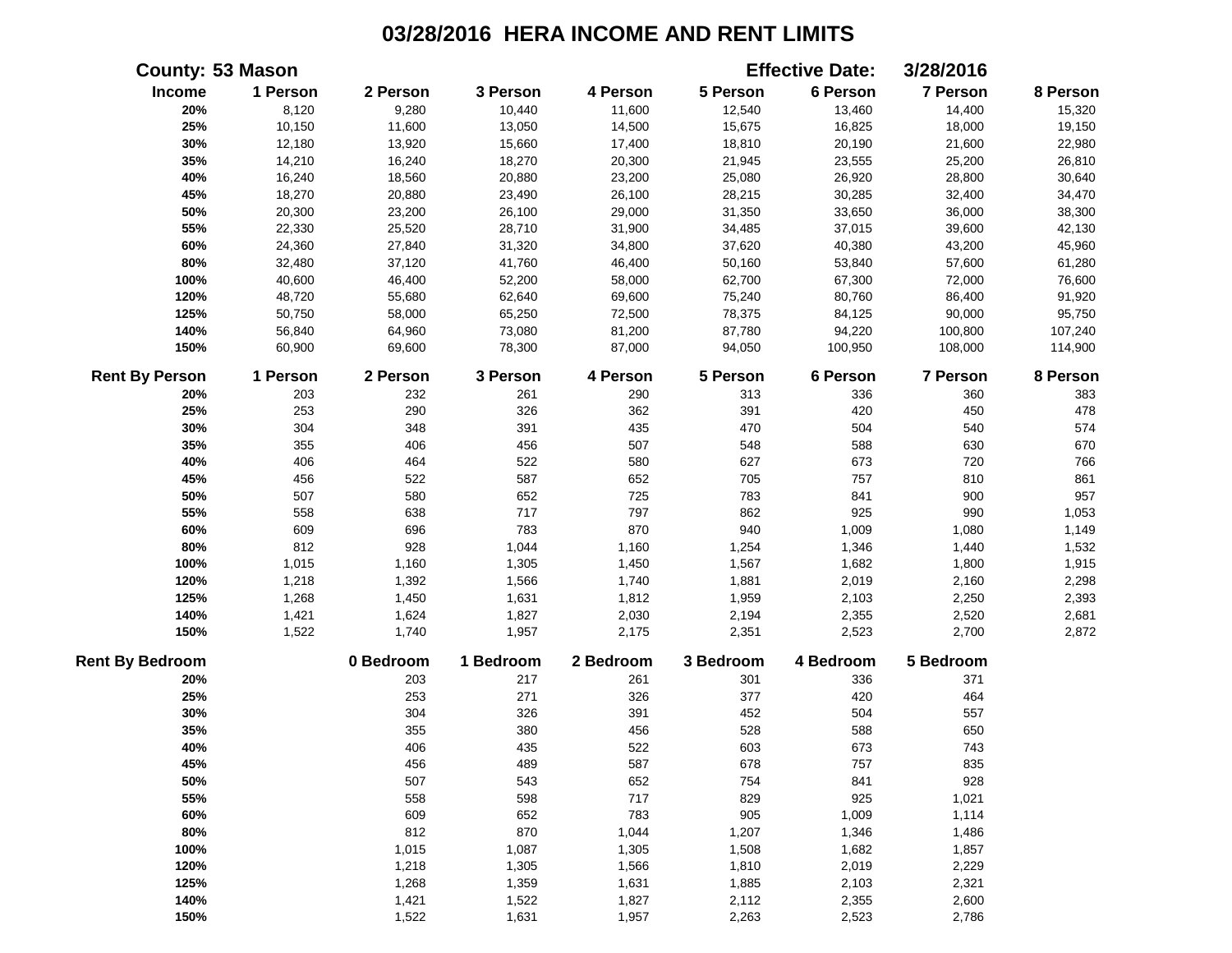|                        | <b>County: 54 Mecosta</b> |           |           |           |           | <b>Effective Date:</b> | 3/28/2016       |          |
|------------------------|---------------------------|-----------|-----------|-----------|-----------|------------------------|-----------------|----------|
| Income                 | 1 Person                  | 2 Person  | 3 Person  | 4 Person  | 5 Person  | 6 Person               | 7 Person        | 8 Person |
| 20%                    | 8,180                     | 9,360     | 10,520    | 11,680    | 12,620    | 13,560                 | 14,500          | 15,420   |
| 25%                    | 10,225                    | 11,700    | 13,150    | 14,600    | 15,775    | 16,950                 | 18,125          | 19,275   |
| 30%                    | 12,270                    | 14,040    | 15,780    | 17,520    | 18,930    | 20,340                 | 21,750          | 23,130   |
| 35%                    | 14,315                    | 16,380    | 18,410    | 20,440    | 22,085    | 23,730                 | 25,375          | 26,985   |
| 40%                    | 16,360                    | 18,720    | 21,040    | 23,360    | 25,240    | 27,120                 | 29,000          | 30,840   |
| 45%                    | 18,405                    | 21,060    | 23,670    | 26,280    | 28,395    | 30,510                 | 32,625          | 34,695   |
| 50%                    | 20,450                    | 23,400    | 26,300    | 29,200    | 31,550    | 33,900                 | 36,250          | 38,550   |
| 55%                    | 22,495                    | 25,740    | 28,930    | 32,120    | 34,705    | 37,290                 | 39,875          | 42,405   |
| 60%                    | 24,540                    | 28,080    | 31,560    | 35,040    | 37,860    | 40,680                 | 43,500          | 46,260   |
| $80\%$                 | 32,720                    | 37,440    | 42,080    | 46,720    | 50,480    | 54,240                 | 58,000          | 61,680   |
| 100%                   | 40,900                    | 46,800    | 52,600    | 58,400    | 63,100    | 67,800                 | 72,500          | 77,100   |
| 120%                   | 49,080                    | 56,160    | 63,120    | 70,080    | 75,720    | 81,360                 | 87,000          | 92,520   |
| 125%                   | 51,125                    | 58,500    | 65,750    | 73,000    | 78,875    | 84,750                 | 90,625          | 96,375   |
| 140%                   | 57,260                    | 65,520    | 73,640    | 81,760    | 88,340    | 94,920                 | 101,500         | 107,940  |
| 150%                   | 61,350                    | 70,200    | 78,900    | 87,600    | 94,650    | 101,700                | 108,750         | 115,650  |
| <b>Rent By Person</b>  | 1 Person                  | 2 Person  | 3 Person  | 4 Person  | 5 Person  | 6 Person               | <b>7 Person</b> | 8 Person |
| 20%                    | 204                       | 234       | 263       | 292       | 315       | 339                    | 362             | 385      |
| 25%                    | 255                       | 292       | 328       | 365       | 394       | 423                    | 453             | 481      |
| 30%                    | 306                       | 351       | 394       | 438       | 473       | 508                    | 543             | 578      |
| 35%                    | 357                       | 409       | 460       | 511       | 552       | 593                    | 634             | 674      |
| 40%                    | 409                       | 468       | 526       | 584       | 631       | 678                    | 725             | 771      |
| 45%                    | 460                       | 526       | 591       | 657       | 709       | 762                    | 815             | 867      |
| 50%                    | 511                       | 585       | 657       | 730       | 788       | 847                    | 906             | 963      |
| 55%                    | 562                       | 643       | 723       | 803       | 867       | 932                    | 996             | 1,060    |
| 60%                    | 613                       | 702       | 789       | 876       | 946       | 1,017                  | 1,087           | 1,156    |
| 80%                    | 818                       | 936       | 1,052     | 1,168     | 1,262     | 1,356                  | 1,450           | 1,542    |
| 100%                   | 1,022                     | 1,170     | 1,315     | 1,460     | 1,577     | 1,695                  | 1,812           | 1,927    |
| 120%                   | 1,227                     | 1,404     | 1,578     | 1,752     | 1,893     | 2,034                  | 2,175           | 2,313    |
| 125%                   | 1,278                     | 1,462     | 1,643     | 1,825     | 1,971     | 2,118                  | 2,265           | 2,409    |
| 140%                   | 1,431                     | 1,638     | 1,841     | 2,044     | 2,208     | 2,373                  | 2,537           | 2,698    |
| 150%                   | 1,533                     | 1,755     | 1,972     | 2,190     | 2,366     | 2,542                  | 2,718           | 2,891    |
| <b>Rent By Bedroom</b> |                           | 0 Bedroom | 1 Bedroom | 2 Bedroom | 3 Bedroom | 4 Bedroom              | 5 Bedroom       |          |
| 20%                    |                           | 204       | 219       | 263       | 303       | 339                    | 374             |          |
| 25%                    |                           | 255       | 274       | 328       | 379       | 423                    | 467             |          |
| 30%                    |                           | 306       | 328       | 394       | 455       | 508                    | 561             |          |
| 35%                    |                           | 357       | 383       | 460       | 531       | 593                    | 654             |          |
| 40%                    |                           | 409       | 438       | 526       | 607       | 678                    | 748             |          |
| 45%                    |                           | 460       | 493       | 591       | 683       | 762                    | 841             |          |
| 50%                    |                           | 511       | 548       | 657       | 759       | 847                    | 935             |          |
| 55%                    |                           | 562       | 602       | 723       | 835       | 932                    | 1,028           |          |
| 60%                    |                           | 613       | 657       | 789       | 911       | 1,017                  | 1,122           |          |
| 80%                    |                           | 818       | 877       | 1,052     | 1,215     | 1,356                  | 1,496           |          |
| 100%                   |                           | 1,022     | 1,096     | 1,315     | 1,518     | 1,695                  | 1,870           |          |
| 120%                   |                           | 1,227     | 1,315     | 1,578     | 1,822     | 2,034                  | 2,244           |          |
| 125%                   |                           | 1,278     | 1,370     | 1,643     | 1,898     | 2,118                  | 2,337           |          |
| 140%                   |                           | 1,431     | 1,534     | 1,841     | 2,126     | 2,373                  | 2,618           |          |
| 150%                   |                           | 1,533     | 1,644     | 1,972     | 2,278     | 2,542                  | 2,805           |          |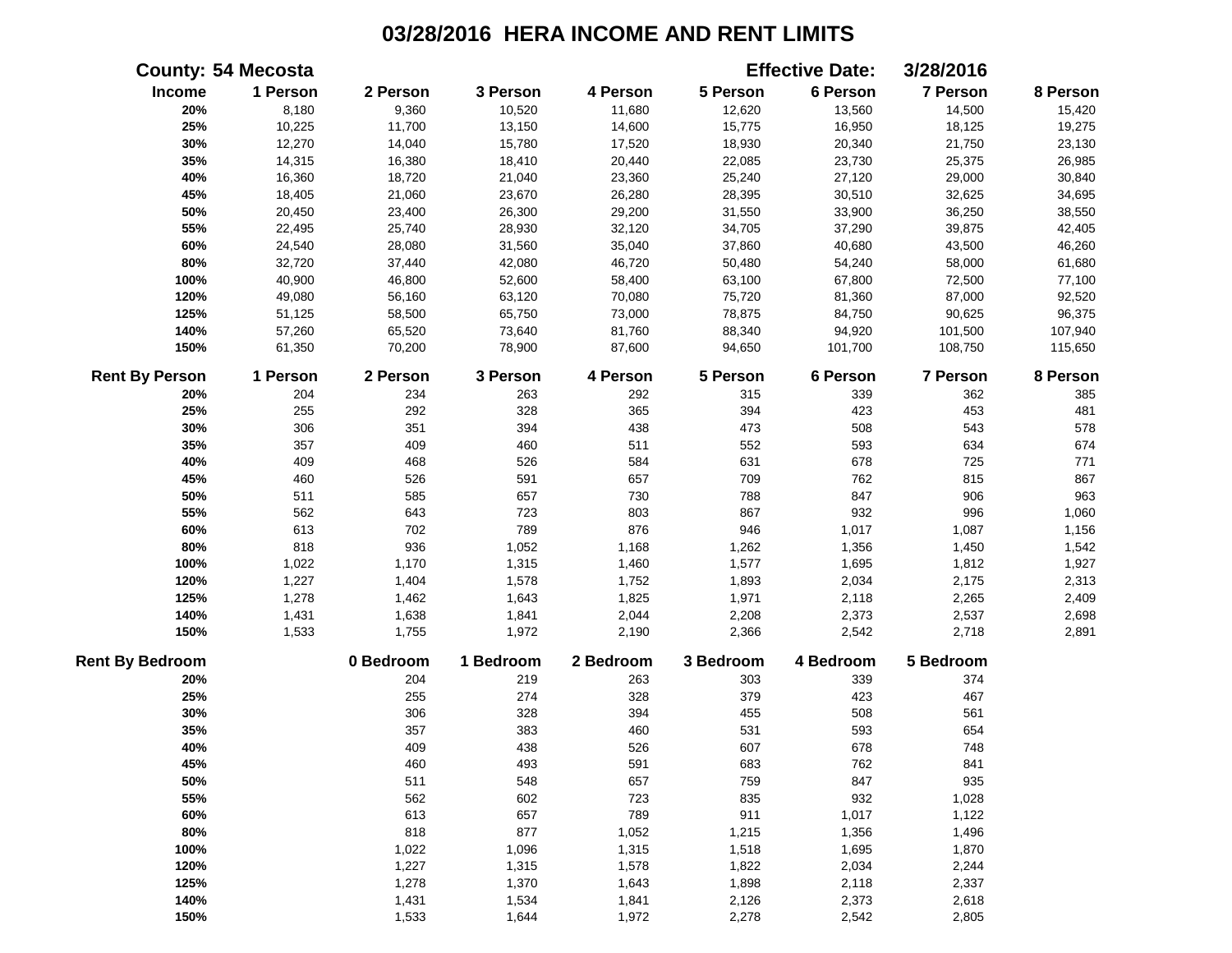|                        | <b>County: 55 Menominee</b> |           |           |           |           | <b>Effective Date:</b> | 3/28/2016       |          |
|------------------------|-----------------------------|-----------|-----------|-----------|-----------|------------------------|-----------------|----------|
| Income                 | 1 Person                    | 2 Person  | 3 Person  | 4 Person  | 5 Person  | 6 Person               | 7 Person        | 8 Person |
| 20%                    | 8,360                       | 9,560     | 10,760    | 11,940    | 12,900    | 13,860                 | 14,820          | 15,780   |
| 25%                    | 10,450                      | 11,950    | 13,450    | 14,925    | 16,125    | 17,325                 | 18,525          | 19,725   |
| 30%                    | 12,540                      | 14,340    | 16,140    | 17,910    | 19,350    | 20,790                 | 22,230          | 23,670   |
| 35%                    | 14,630                      | 16,730    | 18,830    | 20,895    | 22,575    | 24,255                 | 25,935          | 27,615   |
| 40%                    | 16,720                      | 19,120    | 21,520    | 23,880    | 25,800    | 27,720                 | 29,640          | 31,560   |
| 45%                    | 18,810                      | 21,510    | 24,210    | 26,865    | 29,025    | 31,185                 | 33,345          | 35,505   |
| 50%                    | 20,900                      | 23,900    | 26,900    | 29,850    | 32,250    | 34,650                 | 37,050          | 39,450   |
| 55%                    | 22,990                      | 26,290    | 29,590    | 32,835    | 35,475    | 38,115                 | 40,755          | 43,395   |
| 60%                    | 25,080                      | 28,680    | 32,280    | 35,820    | 38,700    | 41,580                 | 44,460          | 47,340   |
| 80%                    | 33,440                      | 38,240    | 43,040    | 47,760    | 51,600    | 55,440                 | 59,280          | 63,120   |
| 100%                   | 41,800                      | 47,800    | 53,800    | 59,700    | 64,500    | 69,300                 | 74,100          | 78,900   |
| 120%                   | 50,160                      | 57,360    | 64,560    | 71,640    | 77,400    | 83,160                 | 88,920          | 94,680   |
| 125%                   | 52,250                      | 59,750    | 67,250    | 74,625    | 80,625    | 86,625                 | 92,625          | 98,625   |
| 140%                   | 58,520                      | 66,920    | 75,320    | 83,580    | 90,300    | 97,020                 | 103,740         | 110,460  |
| 150%                   | 62,700                      | 71,700    | 80,700    | 89,550    | 96,750    | 103,950                | 111,150         | 118,350  |
| <b>Rent By Person</b>  | 1 Person                    | 2 Person  | 3 Person  | 4 Person  | 5 Person  | 6 Person               | <b>7 Person</b> | 8 Person |
| 20%                    | 209                         | 239       | 269       | 298       | 322       | 346                    | 370             | 394      |
| 25%                    | 261                         | 298       | 336       | 373       | 403       | 433                    | 463             | 493      |
| 30%                    | 313                         | 358       | 403       | 447       | 483       | 519                    | 555             | 591      |
| 35%                    | 365                         | 418       | 470       | 522       | 564       | 606                    | 648             | 690      |
| 40%                    | 418                         | 478       | 538       | 597       | 645       | 693                    | 741             | 789      |
| 45%                    | 470                         | 537       | 605       | 671       | 725       | 779                    | 833             | 887      |
| 50%                    | 522                         | 597       | 672       | 746       | 806       | 866                    | 926             | 986      |
| 55%                    | 574                         | 657       | 739       | 820       | 886       | 952                    | 1,018           | 1,084    |
| 60%                    | 627                         | 717       | 807       | 895       | 967       | 1,039                  | 1,111           | 1,183    |
| 80%                    | 836                         | 956       | 1,076     | 1,194     | 1,290     | 1,386                  | 1,482           | 1,578    |
| 100%                   | 1,045                       | 1,195     | 1,345     | 1,492     | 1,612     | 1,732                  | 1,852           | 1,972    |
| 120%                   | 1,254                       | 1,434     | 1,614     | 1,791     | 1,935     | 2,079                  | 2,223           | 2,367    |
| 125%                   | 1,306                       | 1,493     | 1,681     | 1,865     | 2,015     | 2,165                  | 2,315           | 2,465    |
| 140%                   | 1,463                       | 1,673     | 1,883     | 2,089     | 2,257     | 2,425                  | 2,593           | 2,761    |
| 150%                   | 1,567                       | 1,792     | 2,017     | 2,238     | 2,418     | 2,598                  | 2,778           | 2,958    |
| <b>Rent By Bedroom</b> |                             | 0 Bedroom | 1 Bedroom | 2 Bedroom | 3 Bedroom | 4 Bedroom              | 5 Bedroom       |          |
| 20%                    |                             | 209       | 224       | 269       | 310       | 346                    | 382             |          |
| 25%                    |                             | 261       | 280       | 336       | 388       | 433                    | 478             |          |
| 30%                    |                             | 313       | 336       | 403       | 465       | 519                    | 573             |          |
| 35%                    |                             | 365       | 392       | 470       | 543       | 606                    | 669             |          |
| 40%                    |                             | 418       | 448       | 538       | 621       | 693                    | 765             |          |
| 45%                    |                             | 470       | 504       | 605       | 698       | 779                    | 860             |          |
| 50%                    |                             | 522       | 560       | 672       | 776       | 866                    | 956             |          |
| 55%                    |                             | 574       | 616       | 739       | 853       | 952                    | 1,051           |          |
| 60%                    |                             | 627       | 672       | 807       | 931       | 1,039                  | 1,147           |          |
| 80%                    |                             | 836       | 896       | 1,076     | 1,242     | 1,386                  | 1,530           |          |
| 100%                   |                             | 1,045     | 1,120     | 1,345     | 1,552     | 1,732                  | 1,912           |          |
| 120%                   |                             | 1,254     | 1,344     | 1,614     | 1,863     | 2,079                  | 2,295           |          |
| 125%                   |                             | 1,306     | 1,400     | 1,681     | 1,940     | 2,165                  | 2,390           |          |
| 140%                   |                             | 1,463     | 1,568     | 1,883     | 2,173     | 2,425                  | 2,677           |          |
| 150%                   |                             | 1,567     | 1,680     | 2,017     | 2,328     | 2,598                  | 2,868           |          |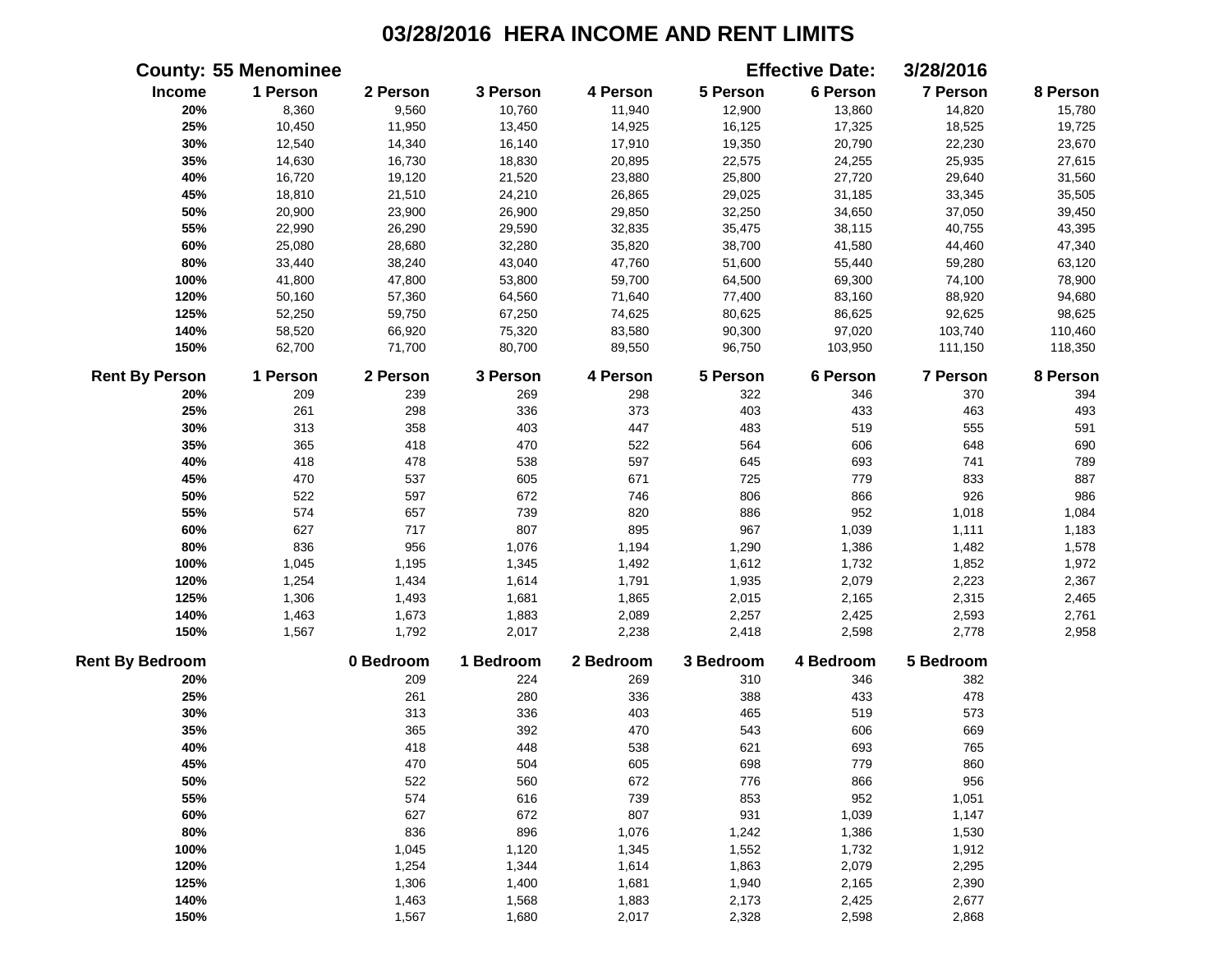|                        | <b>County: 56 Midland</b> |           |           |           |           | <b>Effective Date:</b> | 3/28/2016       |          |
|------------------------|---------------------------|-----------|-----------|-----------|-----------|------------------------|-----------------|----------|
| Income                 | 1 Person                  | 2 Person  | 3 Person  | 4 Person  | 5 Person  | 6 Person               | 7 Person        | 8 Person |
| 20%                    | 10,240                    | 11,700    | 13,160    | 14,620    | 15,800    | 16,960                 | 18,140          | 19,300   |
| 25%                    | 12,800                    | 14,625    | 16,450    | 18,275    | 19,750    | 21,200                 | 22,675          | 24,125   |
| 30%                    | 15,360                    | 17,550    | 19,740    | 21,930    | 23,700    | 25,440                 | 27,210          | 28,950   |
| 35%                    | 17,920                    | 20,475    | 23,030    | 25,585    | 27,650    | 29,680                 | 31,745          | 33,775   |
| 40%                    | 20,480                    | 23,400    | 26,320    | 29,240    | 31,600    | 33,920                 | 36,280          | 38,600   |
| 45%                    | 23,040                    | 26,325    | 29,610    | 32,895    | 35,550    | 38,160                 | 40,815          | 43,425   |
| 50%                    | 25,600                    | 29,250    | 32,900    | 36,550    | 39,500    | 42,400                 | 45,350          | 48,250   |
| 55%                    | 28,160                    | 32,175    | 36,190    | 40,205    | 43,450    | 46,640                 | 49,885          | 53,075   |
| 60%                    | 30,720                    | 35,100    | 39,480    | 43,860    | 47,400    | 50,880                 | 54,420          | 57,900   |
| 80%                    | 40,960                    | 46,800    | 52,640    | 58,480    | 63,200    | 67,840                 | 72,560          | 77,200   |
| 100%                   | 51,200                    | 58,500    | 65,800    | 73,100    | 79,000    | 84,800                 | 90,700          | 96,500   |
| 120%                   | 61,440                    | 70,200    | 78,960    | 87,720    | 94,800    | 101,760                | 108,840         | 115,800  |
| 125%                   | 64,000                    | 73,125    | 82,250    | 91,375    | 98,750    | 106,000                | 113,375         | 120,625  |
| 140%                   | 71,680                    | 81,900    | 92,120    | 102,340   | 110,600   | 118,720                | 126,980         | 135,100  |
| 150%                   | 76,800                    | 87,750    | 98,700    | 109,650   | 118,500   | 127,200                | 136,050         | 144,750  |
| <b>Rent By Person</b>  | 1 Person                  | 2 Person  | 3 Person  | 4 Person  | 5 Person  | 6 Person               | <b>7 Person</b> | 8 Person |
| 20%                    | 256                       | 292       | 329       | 365       | 395       | 424                    | 453             | 482      |
| 25%                    | 320                       | 365       | 411       | 456       | 493       | 530                    | 566             | 603      |
| 30%                    | 384                       | 438       | 493       | 548       | 592       | 636                    | 680             | 723      |
| 35%                    | 448                       | 511       | 575       | 639       | 691       | 742                    | 793             | 844      |
| 40%                    | 512                       | 585       | 658       | 731       | 790       | 848                    | 907             | 965      |
| 45%                    | 576                       | 658       | 740       | 822       | 888       | 954                    | 1,020           | 1,085    |
| 50%                    | 640                       | 731       | 822       | 913       | 987       | 1,060                  | 1,133           | 1,206    |
| 55%                    | 704                       | 804       | 904       | 1,005     | 1,086     | 1,166                  | 1,247           | 1,326    |
| 60%                    | 768                       | 877       | 987       | 1,096     | 1,185     | 1,272                  | 1,360           | 1,447    |
| $80\%$                 | 1,024                     | 1,170     | 1,316     | 1,462     | 1,580     | 1,696                  | 1,814           | 1,930    |
| 100%                   | 1,280                     | 1,462     | 1,645     | 1,827     | 1,975     | 2,120                  | 2,267           | 2,412    |
| 120%                   | 1,536                     | 1,755     | 1,974     | 2,193     | 2,370     | 2,544                  | 2,721           | 2,895    |
| 125%                   | 1,600                     | 1,828     | 2,056     | 2,284     | 2,468     | 2,650                  | 2,834           | 3,015    |
| 140%                   | 1,792                     | 2,047     | 2,303     | 2,558     | 2,765     | 2,968                  | 3,174           | 3,377    |
| 150%                   | 1,920                     | 2,193     | 2,467     | 2,741     | 2,962     | 3,180                  | 3,401           | 3,618    |
| <b>Rent By Bedroom</b> |                           | 0 Bedroom | 1 Bedroom | 2 Bedroom | 3 Bedroom | 4 Bedroom              | 5 Bedroom       |          |
| 20%                    |                           | 256       | 274       | 329       | 380       | 424                    | 468             |          |
| 25%                    |                           | 320       | 342       | 411       | 475       | 530                    | 585             |          |
| 30%                    |                           | 384       | 411       | 493       | 570       | 636                    | 702             |          |
| 35%                    |                           | 448       | 479       | 575       | 665       | 742                    | 819             |          |
| 40%                    |                           | 512       | 548       | 658       | 760       | 848                    | 936             |          |
| 45%                    |                           | 576       | 617       | 740       | 855       | 954                    | 1,053           |          |
| 50%                    |                           | 640       | 685       | 822       | 950       | 1,060                  | 1,170           |          |
| 55%                    |                           | 704       | 754       | 904       | 1,045     | 1,166                  | 1,287           |          |
| 60%                    |                           | 768       | 822       | 987       | 1,140     | 1,272                  | 1,404           |          |
| 80%                    |                           | 1,024     | 1,097     | 1,316     | 1,521     | 1,696                  | 1,872           |          |
| 100%                   |                           | 1,280     | 1,371     | 1,645     | 1,901     | 2,120                  | 2,340           |          |
| 120%                   |                           | 1,536     | 1,645     | 1,974     | 2,281     | 2,544                  | 2,808           |          |
| 125%                   |                           | 1,600     | 1,714     | 2,056     | 2,376     | 2,650                  | 2,925           |          |
| 140%                   |                           | 1,792     | 1,919     | 2,303     | 2,661     | 2,968                  | 3,276           |          |
| 150%                   |                           | 1,920     | 2,056     | 2,467     | 2,851     | 3,180                  | 3,510           |          |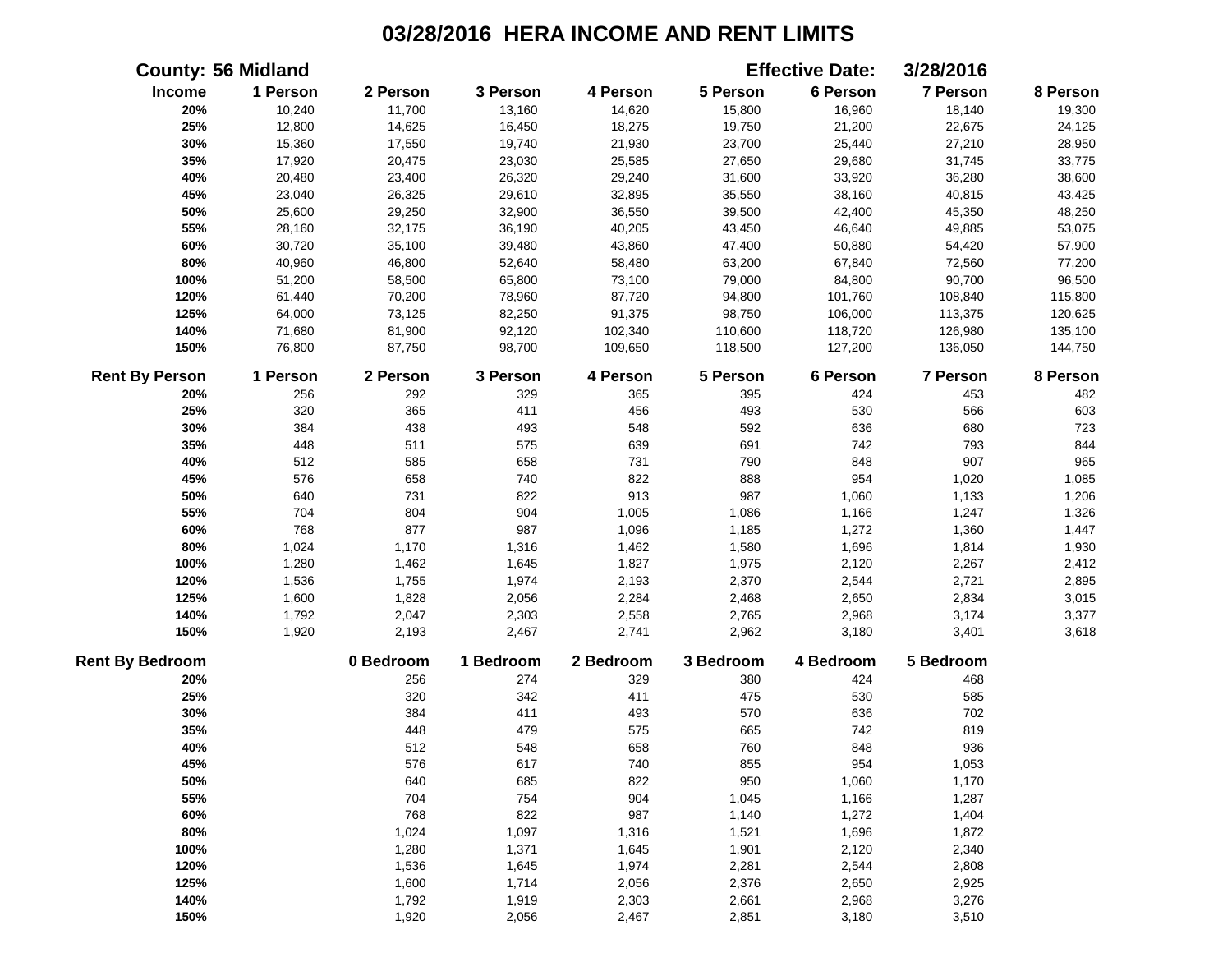|                        | <b>County: 57 Missaukee</b> |           |           |           |           | <b>Effective Date:</b> | 3/28/2016 |          |
|------------------------|-----------------------------|-----------|-----------|-----------|-----------|------------------------|-----------|----------|
| <b>Income</b>          | 1 Person                    | 2 Person  | 3 Person  | 4 Person  | 5 Person  | 6 Person               | 7 Person  | 8 Person |
| 20%                    | 8,000                       | 9,140     | 10,280    | 11,420    | 12,340    | 13,260                 | 14,180    | 15,080   |
| 25%                    | 10,000                      | 11,425    | 12,850    | 14,275    | 15,425    | 16,575                 | 17,725    | 18,850   |
| 30%                    | 12,000                      | 13,710    | 15,420    | 17,130    | 18,510    | 19,890                 | 21,270    | 22,620   |
| 35%                    | 14,000                      | 15,995    | 17,990    | 19,985    | 21,595    | 23,205                 | 24,815    | 26,390   |
| 40%                    | 16,000                      | 18,280    | 20,560    | 22,840    | 24,680    | 26,520                 | 28,360    | 30,160   |
| 45%                    | 18,000                      | 20,565    | 23,130    | 25,695    | 27,765    | 29,835                 | 31,905    | 33,930   |
| 50%                    | 20,000                      | 22,850    | 25,700    | 28,550    | 30,850    | 33,150                 | 35,450    | 37,700   |
| 55%                    | 22,000                      | 25,135    | 28,270    | 31,405    | 33,935    | 36,465                 | 38,995    | 41,470   |
| 60%                    | 24,000                      | 27,420    | 30,840    | 34,260    | 37,020    | 39,780                 | 42,540    | 45,240   |
| 80%                    | 32,000                      | 36,560    | 41,120    | 45,680    | 49,360    | 53,040                 | 56,720    | 60,320   |
| 100%                   | 40,000                      | 45,700    | 51,400    | 57,100    | 61,700    | 66,300                 | 70,900    | 75,400   |
| 120%                   | 48,000                      | 54,840    | 61,680    | 68,520    | 74,040    | 79,560                 | 85,080    | 90,480   |
| 125%                   | 50,000                      | 57,125    | 64,250    | 71,375    | 77,125    | 82,875                 | 88,625    | 94,250   |
| 140%                   | 56,000                      | 63,980    | 71,960    | 79,940    | 86,380    | 92,820                 | 99,260    | 105,560  |
| 150%                   | 60,000                      | 68,550    | 77,100    | 85,650    | 92,550    | 99,450                 | 106,350   | 113,100  |
| <b>Rent By Person</b>  | 1 Person                    | 2 Person  | 3 Person  | 4 Person  | 5 Person  | 6 Person               | 7 Person  | 8 Person |
| 20%                    | 200                         | 228       | 257       | 285       | 308       | 331                    | 354       | 377      |
| 25%                    | 250                         | 285       | 321       | 356       | 385       | 414                    | 443       | 471      |
| 30%                    | 300                         | 342       | 385       | 428       | 462       | 497                    | 531       | 565      |
| 35%                    | 350                         | 399       | 449       | 499       | 539       | 580                    | 620       | 659      |
| 40%                    | 400                         | 457       | 514       | 571       | 617       | 663                    | 709       | 754      |
| 45%                    | 450                         | 514       | 578       | 642       | 694       | 745                    | 797       | 848      |
| 50%                    | 500                         | 571       | 642       | 713       | 771       | 828                    | 886       | 942      |
| 55%                    | 550                         | 628       | 706       | 785       | 848       | 911                    | 974       | 1,036    |
| 60%                    | 600                         | 685       | 771       | 856       | 925       | 994                    | 1,063     | 1,131    |
| 80%                    | 800                         | 914       | 1,028     | 1,142     | 1,234     | 1,326                  | 1,418     | 1,508    |
| 100%                   | 1,000                       | 1,142     | 1,285     | 1,427     | 1,542     | 1,657                  | 1,772     | 1,885    |
| 120%                   | 1,200                       | 1,371     | 1,542     | 1,713     | 1,851     | 1,989                  | 2,127     | 2,262    |
| 125%                   | 1,250                       | 1,428     | 1,606     | 1,784     | 1,928     | 2,071                  | 2,215     | 2,356    |
| 140%                   | 1,400                       | 1,599     | 1,799     | 1,998     | 2,159     | 2,320                  | 2,481     | 2,639    |
| 150%                   | 1,500                       | 1,713     | 1,927     | 2,141     | 2,313     | 2,486                  | 2,658     | 2,827    |
| <b>Rent By Bedroom</b> |                             | 0 Bedroom | 1 Bedroom | 2 Bedroom | 3 Bedroom | 4 Bedroom              | 5 Bedroom |          |
| 20%                    |                             | 200       | 214       | 257       | 297       | 331                    | 365       |          |
| 25%                    |                             | 250       | 267       | 321       | 371       | 414                    | 457       |          |
| 30%                    |                             | 300       | 321       | 385       | 445       | 497                    | 548       |          |
| 35%                    |                             | 350       | 374       | 449       | 519       | 580                    | 640       |          |
| 40%                    |                             | 400       | 428       | 514       | 594       | 663                    | 731       |          |
| 45%                    |                             | 450       | 482       | 578       | 668       | 745                    | 822       |          |
| 50%                    |                             | 500       | 535       | 642       | 742       | 828                    | 914       |          |
| 55%                    |                             | 550       | 589       | 706       | 816       | 911                    | 1,005     |          |
| 60%                    |                             | 600       | 642       | 771       | 891       | 994                    | 1,097     |          |
| 80%                    |                             | 800       | 857       | 1,028     | 1,188     | 1,326                  | 1,463     |          |
| 100%                   |                             | 1,000     | 1,071     | 1,285     | 1,485     | 1,657                  | 1,828     |          |
| 120%                   |                             | 1,200     | 1,285     | 1,542     | 1,782     | 1,989                  | 2,194     |          |
| 125%                   |                             | 1,250     | 1,339     | 1,606     | 1,856     | 2,071                  | 2,285     |          |
| 140%                   |                             | 1,400     | 1,499     | 1,799     | 2,079     | 2,320                  | 2,560     |          |
| 150%                   |                             | 1,500     | 1,606     | 1,927     | 2,227     | 2,486                  | 2,743     |          |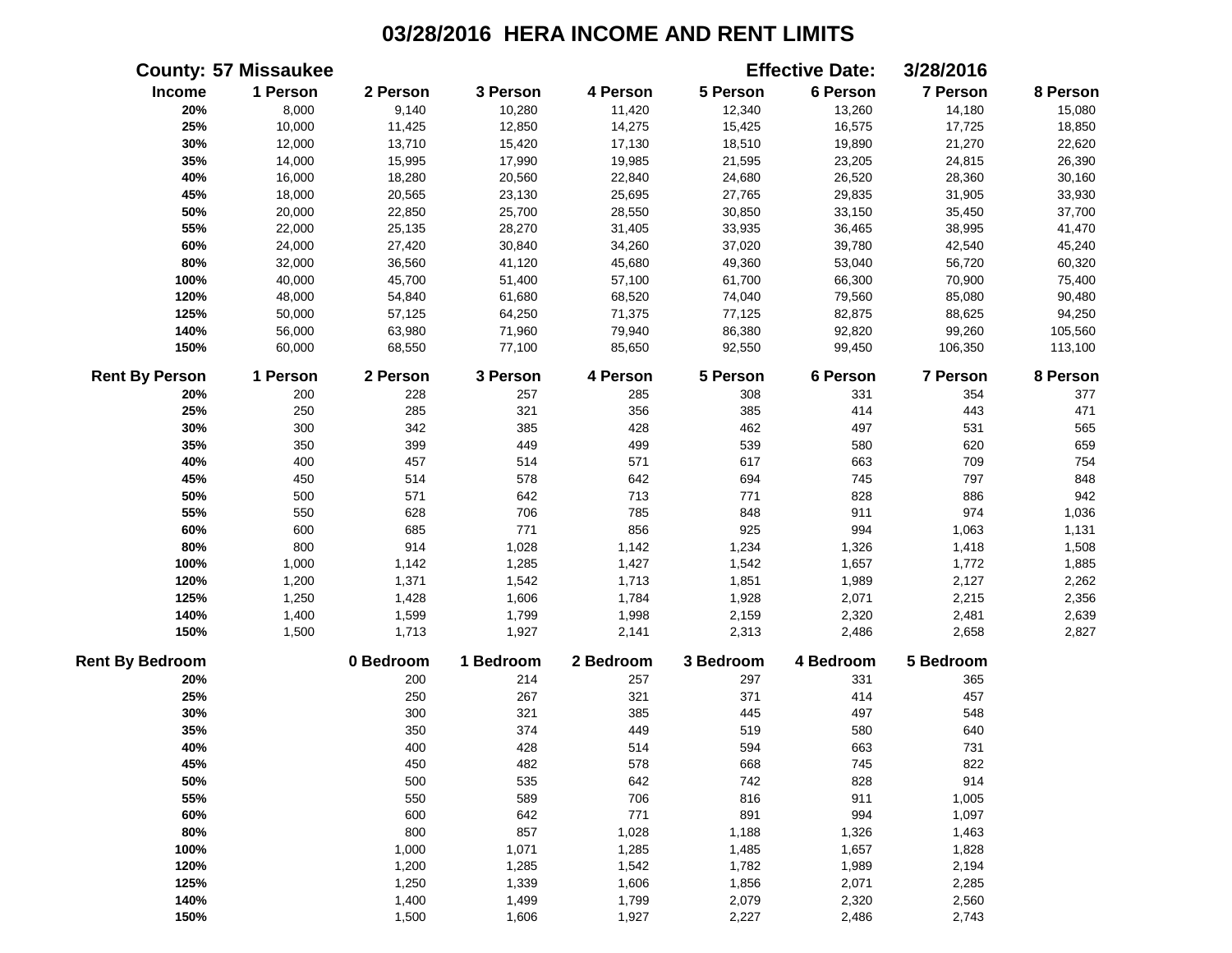|                        | <b>County: 58 Monroe</b> |           |           |           |           | <b>Effective Date:</b> | 3/28/2016       |          |
|------------------------|--------------------------|-----------|-----------|-----------|-----------|------------------------|-----------------|----------|
| Income                 | 1 Person                 | 2 Person  | 3 Person  | 4 Person  | 5 Person  | 6 Person               | 7 Person        | 8 Person |
| 20%                    | 10,400                   | 11,880    | 13,360    | 14,840    | 16,040    | 17,220                 | 18,420          | 19,600   |
| 25%                    | 13,000                   | 14,850    | 16,700    | 18,550    | 20,050    | 21,525                 | 23,025          | 24,500   |
| 30%                    | 15,600                   | 17,820    | 20,040    | 22,260    | 24,060    | 25,830                 | 27,630          | 29,400   |
| 35%                    | 18,200                   | 20,790    | 23,380    | 25,970    | 28,070    | 30,135                 | 32,235          | 34,300   |
| 40%                    | 20,800                   | 23,760    | 26,720    | 29,680    | 32,080    | 34,440                 | 36,840          | 39,200   |
| 45%                    | 23,400                   | 26,730    | 30,060    | 33,390    | 36,090    | 38,745                 | 41,445          | 44,100   |
| 50%                    | 26,000                   | 29,700    | 33,400    | 37,100    | 40,100    | 43,050                 | 46,050          | 49,000   |
| 55%                    | 28,600                   | 32,670    | 36,740    | 40,810    | 44,110    | 47,355                 | 50,655          | 53,900   |
| 60%                    | 31,200                   | 35,640    | 40,080    | 44,520    | 48,120    | 51,660                 | 55,260          | 58,800   |
| $80\%$                 | 41,600                   | 47,520    | 53,440    | 59,360    | 64,160    | 68,880                 | 73,680          | 78,400   |
| 100%                   | 52,000                   | 59,400    | 66,800    | 74,200    | 80,200    | 86,100                 | 92,100          | 98,000   |
| 120%                   | 62,400                   | 71,280    | 80,160    | 89,040    | 96,240    | 103,320                | 110,520         | 117,600  |
| 125%                   | 65,000                   | 74,250    | 83,500    | 92,750    | 100,250   | 107,625                | 115,125         | 122,500  |
| 140%                   | 72,800                   | 83,160    | 93,520    | 103,880   | 112,280   | 120,540                | 128,940         | 137,200  |
| 150%                   | 78,000                   | 89,100    | 100,200   | 111,300   | 120,300   | 129,150                | 138,150         | 147,000  |
| <b>Rent By Person</b>  | 1 Person                 | 2 Person  | 3 Person  | 4 Person  | 5 Person  | 6 Person               | <b>7 Person</b> | 8 Person |
| 20%                    | 260                      | 297       | 334       | 371       | 401       | 430                    | 460             | 490      |
| 25%                    | 325                      | 371       | 417       | 463       | 501       | 538                    | 575             | 612      |
| 30%                    | 390                      | 445       | 501       | 556       | 601       | 645                    | 690             | 735      |
| 35%                    | 455                      | 519       | 584       | 649       | 701       | 753                    | 805             | 857      |
| 40%                    | 520                      | 594       | 668       | 742       | 802       | 861                    | 921             | 980      |
| 45%                    | 585                      | 668       | 751       | 834       | 902       | 968                    | 1,036           | 1,102    |
| 50%                    | 650                      | 742       | 835       | 927       | 1,002     | 1,076                  | 1,151           | 1,225    |
| 55%                    | 715                      | 816       | 918       | 1,020     | 1,102     | 1,183                  | 1,266           | 1,347    |
| 60%                    | 780                      | 891       | 1,002     | 1,113     | 1,203     | 1,291                  | 1,381           | 1,470    |
| 80%                    | 1,040                    | 1,188     | 1,336     | 1,484     | 1,604     | 1,722                  | 1,842           | 1,960    |
| 100%                   | 1,300                    | 1,485     | 1,670     | 1,855     | 2,005     | 2,152                  | 2,302           | 2,450    |
| 120%                   | 1,560                    | 1,782     | 2,004     | 2,226     | 2,406     | 2,583                  | 2,763           | 2,940    |
| 125%                   | 1,625                    | 1,856     | 2,087     | 2,318     | 2,506     | 2,690                  | 2,878           | 3,062    |
| 140%                   | 1,820                    | 2,079     | 2,338     | 2,597     | 2,807     | 3,013                  | 3,223           | 3,430    |
| 150%                   | 1,950                    | 2,227     | 2,505     | 2,782     | 3,007     | 3,228                  | 3,453           | 3,675    |
| <b>Rent By Bedroom</b> |                          | 0 Bedroom | 1 Bedroom | 2 Bedroom | 3 Bedroom | 4 Bedroom              | 5 Bedroom       |          |
| 20%                    |                          | 260       | 278       | 334       | 386       | 430                    | 475             |          |
| 25%                    |                          | 325       | 348       | 417       | 482       | 538                    | 594             |          |
| 30%                    |                          | 390       | 417       | 501       | 579       | 645                    | 712             |          |
| 35%                    |                          | 455       | 487       | 584       | 675       | 753                    | 831             |          |
| 40%                    |                          | 520       | 557       | 668       | 772       | 861                    | 950             |          |
| 45%                    |                          | 585       | 626       | 751       | 868       | 968                    | 1,069           |          |
| 50%                    |                          | 650       | 696       | 835       | 965       | 1,076                  | 1,188           |          |
| 55%                    |                          | 715       | 765       | 918       | 1,061     | 1,183                  | 1,306           |          |
| 60%                    |                          | 780       | 835       | 1,002     | 1,158     | 1,291                  | 1,425           |          |
| 80%                    |                          | 1,040     | 1,114     | 1,336     | 1,544     | 1,722                  | 1,901           |          |
| 100%                   |                          | 1,300     | 1,392     | 1,670     | 1,930     | 2,152                  | 2,376           |          |
| 120%                   |                          | 1,560     | 1,671     | 2,004     | 2,316     | 2,583                  | 2,851           |          |
| 125%                   |                          | 1,625     | 1,740     | 2,087     | 2,412     | 2,690                  | 2,970           |          |
| 140%                   |                          | 1,820     | 1,949     | 2,338     | 2,702     | 3,013                  | 3,326           |          |
| 150%                   |                          | 1,950     | 2,088     | 2,505     | 2,895     | 3,228                  | 3,564           |          |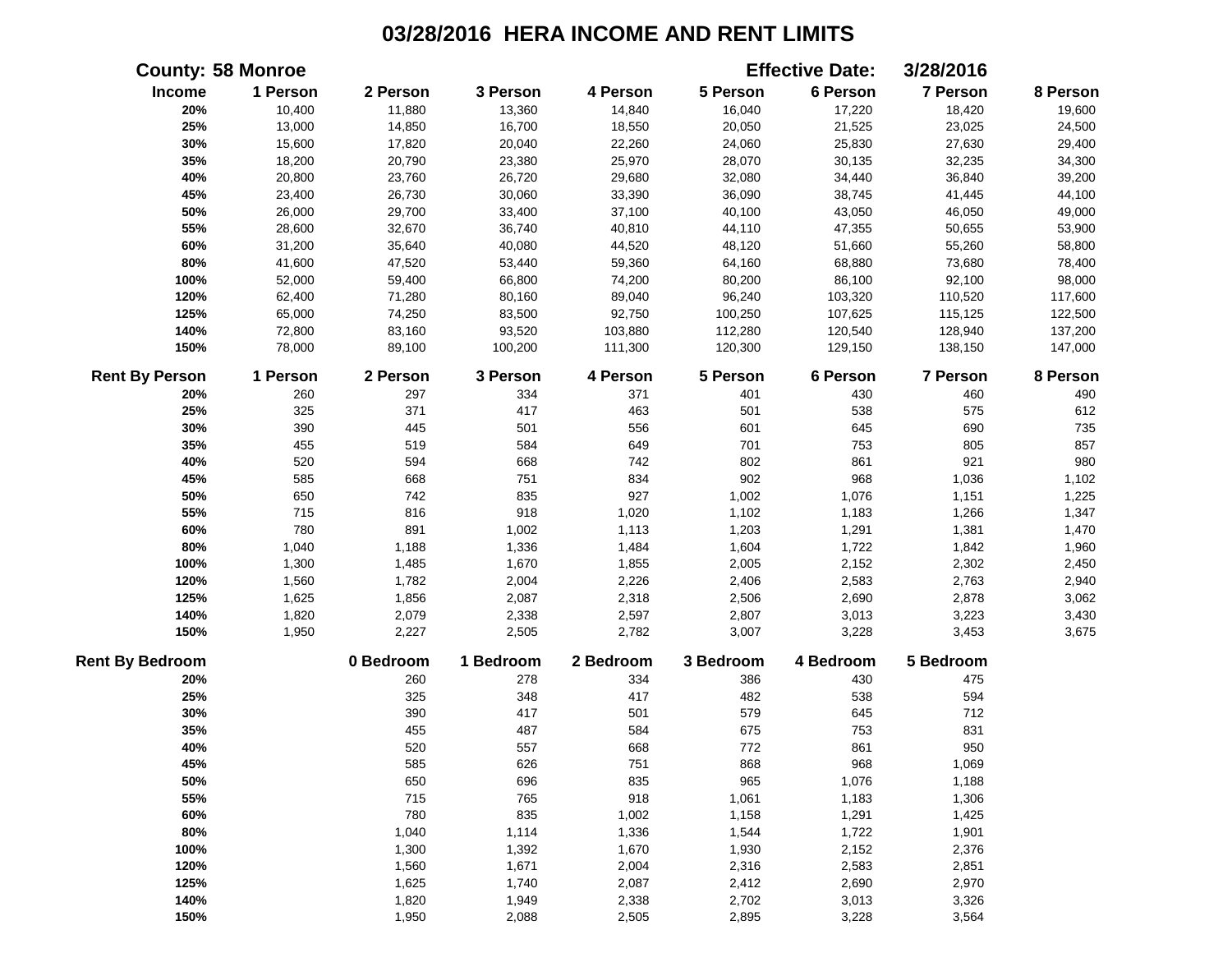|                        | <b>County: 59 Montcalm</b> |           |           |           |           | <b>Effective Date:</b> | 3/28/2016       |          |
|------------------------|----------------------------|-----------|-----------|-----------|-----------|------------------------|-----------------|----------|
| Income                 | 1 Person                   | 2 Person  | 3 Person  | 4 Person  | 5 Person  | 6 Person               | 7 Person        | 8 Person |
| 20%                    | 7,600                      | 8,680     | 9,760     | 10,840    | 11,720    | 12,580                 | 13,460          | 14,320   |
| 25%                    | 9,500                      | 10,850    | 12,200    | 13,550    | 14,650    | 15,725                 | 16,825          | 17,900   |
| 30%                    | 11,400                     | 13,020    | 14,640    | 16,260    | 17,580    | 18,870                 | 20,190          | 21,480   |
| 35%                    | 13,300                     | 15,190    | 17,080    | 18,970    | 20,510    | 22,015                 | 23,555          | 25,060   |
| 40%                    | 15,200                     | 17,360    | 19,520    | 21,680    | 23,440    | 25,160                 | 26,920          | 28,640   |
| 45%                    | 17,100                     | 19,530    | 21,960    | 24,390    | 26,370    | 28,305                 | 30,285          | 32,220   |
| 50%                    | 19,000                     | 21,700    | 24,400    | 27,100    | 29,300    | 31,450                 | 33,650          | 35,800   |
| 55%                    | 20,900                     | 23,870    | 26,840    | 29,810    | 32,230    | 34,595                 | 37,015          | 39,380   |
| 60%                    | 22,800                     | 26,040    | 29,280    | 32,520    | 35,160    | 37,740                 | 40,380          | 42,960   |
| 80%                    | 30,400                     | 34,720    | 39,040    | 43,360    | 46,880    | 50,320                 | 53,840          | 57,280   |
| 100%                   | 38,000                     | 43,400    | 48,800    | 54,200    | 58,600    | 62,900                 | 67,300          | 71,600   |
| 120%                   | 45,600                     | 52,080    | 58,560    | 65,040    | 70,320    | 75,480                 | 80,760          | 85,920   |
| 125%                   | 47,500                     | 54,250    | 61,000    | 67,750    | 73,250    | 78,625                 | 84,125          | 89,500   |
| 140%                   | 53,200                     | 60,760    | 68,320    | 75,880    | 82,040    | 88,060                 | 94,220          | 100,240  |
| 150%                   | 57,000                     | 65,100    | 73,200    | 81,300    | 87,900    | 94,350                 | 100,950         | 107,400  |
| <b>Rent By Person</b>  | 1 Person                   | 2 Person  | 3 Person  | 4 Person  | 5 Person  | 6 Person               | <b>7 Person</b> | 8 Person |
| 20%                    | 190                        | 217       | 244       | 271       | 293       | 314                    | 336             | 358      |
| 25%                    | 237                        | 271       | 305       | 338       | 366       | 393                    | 420             | 447      |
| 30%                    | 285                        | 325       | 366       | 406       | 439       | 471                    | 504             | 537      |
| 35%                    | 332                        | 379       | 427       | 474       | 512       | 550                    | 588             | 626      |
| 40%                    | 380                        | 434       | 488       | 542       | 586       | 629                    | 673             | 716      |
| 45%                    | 427                        | 488       | 549       | 609       | 659       | 707                    | 757             | 805      |
| 50%                    | 475                        | 542       | 610       | 677       | 732       | 786                    | 841             | 895      |
| 55%                    | 522                        | 596       | 671       | 745       | 805       | 864                    | 925             | 984      |
| 60%                    | 570                        | 651       | 732       | 813       | 879       | 943                    | 1,009           | 1,074    |
| $80\%$                 | 760                        | 868       | 976       | 1,084     | 1,172     | 1,258                  | 1,346           | 1,432    |
| 100%                   | 950                        | 1,085     | 1,220     | 1,355     | 1,465     | 1,572                  | 1,682           | 1,790    |
| 120%                   | 1,140                      | 1,302     | 1,464     | 1,626     | 1,758     | 1,887                  | 2,019           | 2,148    |
| 125%                   | 1,187                      | 1,356     | 1,525     | 1,693     | 1,831     | 1,965                  | 2,103           | 2,237    |
| 140%                   | 1,330                      | 1,519     | 1,708     | 1,897     | 2,051     | 2,201                  | 2,355           | 2,506    |
| 150%                   | 1,425                      | 1,627     | 1,830     | 2,032     | 2,197     | 2,358                  | 2,523           | 2,685    |
| <b>Rent By Bedroom</b> |                            | 0 Bedroom | 1 Bedroom | 2 Bedroom | 3 Bedroom | 4 Bedroom              | 5 Bedroom       |          |
| 20%                    |                            | 190       | 203       | 244       | 282       | 314                    | 347             |          |
| 25%                    |                            | 237       | 254       | 305       | 352       | 393                    | 434             |          |
| 30%                    |                            | 285       | 305       | 366       | 423       | 471                    | 520             |          |
| 35%                    |                            | 332       | 356       | 427       | 493       | 550                    | 607             |          |
| 40%                    |                            | 380       | 407       | 488       | 564       | 629                    | 694             |          |
| 45%                    |                            | 427       | 457       | 549       | 634       | 707                    | 781             |          |
| 50%                    |                            | 475       | 508       | 610       | 705       | 786                    | 868             |          |
| 55%                    |                            | 522       | 559       | 671       | 775       | 864                    | 954             |          |
| 60%                    |                            | 570       | 610       | 732       | 846       | 943                    | 1,041           |          |
| 80%                    |                            | 760       | 814       | 976       | 1,128     | 1,258                  | 1,389           |          |
| 100%                   |                            | 950       | 1,017     | 1,220     | 1,410     | 1,572                  | 1,736           |          |
| 120%                   |                            | 1,140     | 1,221     | 1,464     | 1,692     | 1,887                  | 2,083           |          |
| 125%                   |                            | 1,187     | 1,271     | 1,525     | 1,762     | 1,965                  | 2,170           |          |
| 140%                   |                            | 1,330     | 1,424     | 1,708     | 1,974     | 2,201                  | 2,430           |          |
| 150%                   |                            | 1,425     | 1,526     | 1,830     | 2,115     | 2,358                  | 2,604           |          |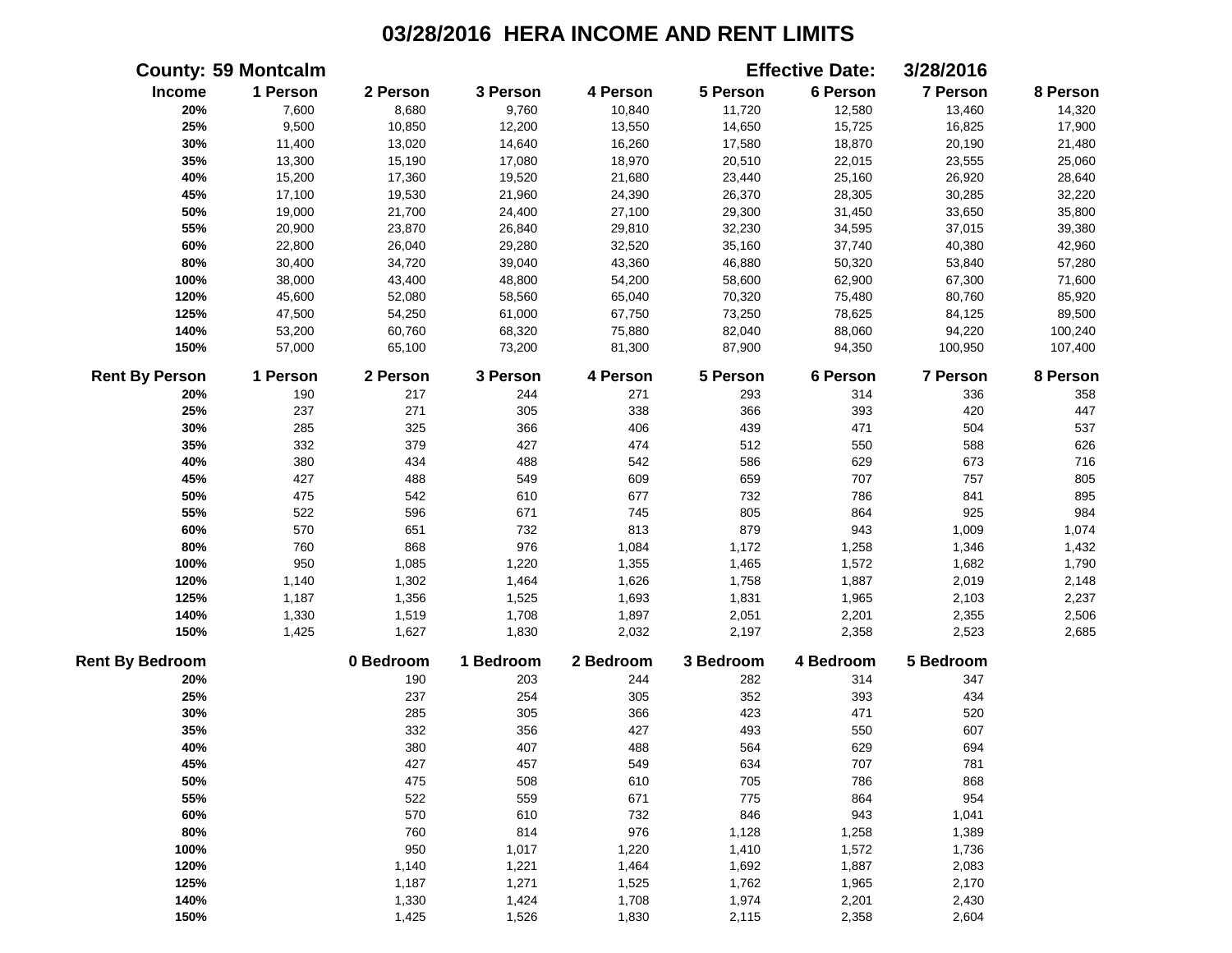|                        | <b>County: 60 Montmorency</b> |           |           |           |           | <b>Effective Date:</b> | 3/28/2016       |          |
|------------------------|-------------------------------|-----------|-----------|-----------|-----------|------------------------|-----------------|----------|
| Income                 | 1 Person                      | 2 Person  | 3 Person  | 4 Person  | 5 Person  | 6 Person               | 7 Person        | 8 Person |
| 20%                    | 8,280                         | 9,460     | 10,640    | 11,820    | 12,780    | 13,720                 | 14,660          | 15,620   |
| 25%                    | 10,350                        | 11,825    | 13,300    | 14,775    | 15,975    | 17,150                 | 18,325          | 19,525   |
| 30%                    | 12,420                        | 14,190    | 15,960    | 17,730    | 19,170    | 20,580                 | 21,990          | 23,430   |
| 35%                    | 14,490                        | 16,555    | 18,620    | 20,685    | 22,365    | 24,010                 | 25,655          | 27,335   |
| 40%                    | 16,560                        | 18,920    | 21,280    | 23,640    | 25,560    | 27,440                 | 29,320          | 31,240   |
| 45%                    | 18,630                        | 21,285    | 23,940    | 26,595    | 28,755    | 30,870                 | 32,985          | 35,145   |
| 50%                    | 20,700                        | 23,650    | 26,600    | 29,550    | 31,950    | 34,300                 | 36,650          | 39,050   |
| 55%                    | 22,770                        | 26,015    | 29,260    | 32,505    | 35,145    | 37,730                 | 40,315          | 42,955   |
| 60%                    | 24,840                        | 28,380    | 31,920    | 35,460    | 38,340    | 41,160                 | 43,980          | 46,860   |
| 80%                    | 33,120                        | 37,840    | 42,560    | 47,280    | 51,120    | 54,880                 | 58,640          | 62,480   |
| 100%                   | 41,400                        | 47,300    | 53,200    | 59,100    | 63,900    | 68,600                 | 73,300          | 78,100   |
| 120%                   | 49,680                        | 56,760    | 63,840    | 70,920    | 76,680    | 82,320                 | 87,960          | 93,720   |
| 125%                   | 51,750                        | 59,125    | 66,500    | 73,875    | 79,875    | 85,750                 | 91,625          | 97,625   |
| 140%                   | 57,960                        | 66,220    | 74,480    | 82,740    | 89,460    | 96,040                 | 102,620         | 109,340  |
| 150%                   | 62,100                        | 70,950    | 79,800    | 88,650    | 95,850    | 102,900                | 109,950         | 117,150  |
| <b>Rent By Person</b>  | 1 Person                      | 2 Person  | 3 Person  | 4 Person  | 5 Person  | 6 Person               | <b>7 Person</b> | 8 Person |
| 20%                    | 207                           | 236       | 266       | 295       | 319       | 343                    | 366             | 390      |
| 25%                    | 258                           | 295       | 332       | 369       | 399       | 428                    | 458             | 488      |
| 30%                    | 310                           | 354       | 399       | 443       | 479       | 514                    | 549             | 585      |
| 35%                    | 362                           | 413       | 465       | 517       | 559       | 600                    | 641             | 683      |
| 40%                    | 414                           | 473       | 532       | 591       | 639       | 686                    | 733             | 781      |
| 45%                    | 465                           | 532       | 598       | 664       | 718       | 771                    | 824             | 878      |
| 50%                    | 517                           | 591       | 665       | 738       | 798       | 857                    | 916             | 976      |
| 55%                    | 569                           | 650       | 731       | 812       | 878       | 943                    | 1,007           | 1,073    |
| 60%                    | 621                           | 709       | 798       | 886       | 958       | 1,029                  | 1,099           | 1,171    |
| 80%                    | 828                           | 946       | 1,064     | 1,182     | 1,278     | 1,372                  | 1,466           | 1,562    |
| 100%                   | 1,035                         | 1,182     | 1,330     | 1,477     | 1,597     | 1,715                  | 1,832           | 1,952    |
| 120%                   | 1,242                         | 1,419     | 1,596     | 1,773     | 1,917     | 2,058                  | 2,199           | 2,343    |
| 125%                   | 1,293                         | 1,478     | 1,662     | 1,846     | 1,996     | 2,143                  | 2,290           | 2,440    |
| 140%                   | 1,449                         | 1,655     | 1,862     | 2,068     | 2,236     | 2,401                  | 2,565           | 2,733    |
| 150%                   | 1,552                         | 1,773     | 1,995     | 2,216     | 2,396     | 2,572                  | 2,748           | 2,928    |
| <b>Rent By Bedroom</b> |                               | 0 Bedroom | 1 Bedroom | 2 Bedroom | 3 Bedroom | 4 Bedroom              | 5 Bedroom       |          |
| 20%                    |                               | 207       | 221       | 266       | 307       | 343                    | 378             |          |
| 25%                    |                               | 258       | 277       | 332       | 384       | 428                    | 473             |          |
| 30%                    |                               | 310       | 332       | 399       | 461       | 514                    | 567             |          |
| 35%                    |                               | 362       | 388       | 465       | 538       | 600                    | 662             |          |
| 40%                    |                               | 414       | 443       | 532       | 615       | 686                    | 757             |          |
| 45%                    |                               | 465       | 498       | 598       | 691       | 771                    | 851             |          |
| 50%                    |                               | 517       | 554       | 665       | 768       | 857                    | 946             |          |
| 55%                    |                               | 569       | 609       | 731       | 845       | 943                    | 1,040           |          |
| 60%                    |                               | 621       | 665       | 798       | 922       | 1,029                  | 1,135           |          |
| 80%                    |                               | 828       | 887       | 1,064     | 1,230     | 1,372                  | 1,514           |          |
| 100%                   |                               | 1,035     | 1,108     | 1,330     | 1,537     | 1,715                  | 1,892           |          |
| 120%                   |                               | 1,242     | 1,330     | 1,596     | 1,845     | 2,058                  | 2,271           |          |
| 125%                   |                               | 1,293     | 1,385     | 1,662     | 1,921     | 2,143                  | 2,365           |          |
| 140%                   |                               | 1,449     | 1,552     | 1,862     | 2,152     | 2,401                  | 2,649           |          |
| 150%                   |                               | 1,552     | 1,663     | 1,995     | 2,306     | 2,572                  | 2,838           |          |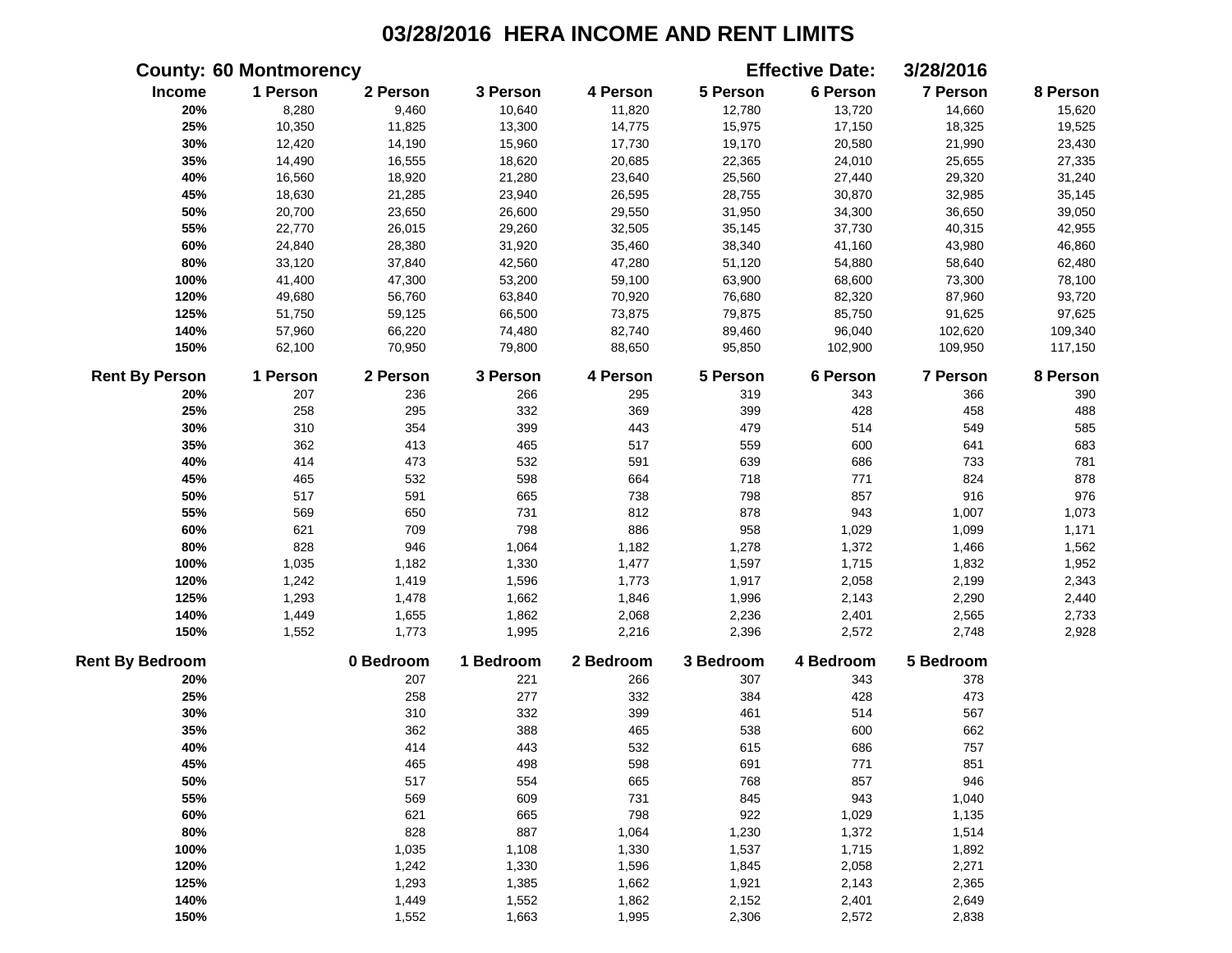|                        | <b>County: 61 Muskegon</b> |           |           |           |           | <b>Effective Date:</b> | 3/28/2016       |          |
|------------------------|----------------------------|-----------|-----------|-----------|-----------|------------------------|-----------------|----------|
| <b>Income</b>          | 1 Person                   | 2 Person  | 3 Person  | 4 Person  | 5 Person  | 6 Person               | 7 Person        | 8 Person |
| 20%                    | 9,000                      | 10,280    | 11,560    | 12,840    | 13,880    | 14,900                 | 15,940          | 16,960   |
| 25%                    | 11,250                     | 12,850    | 14,450    | 16,050    | 17,350    | 18,625                 | 19,925          | 21,200   |
| 30%                    | 13,500                     | 15,420    | 17,340    | 19,260    | 20,820    | 22,350                 | 23,910          | 25,440   |
| 35%                    | 15,750                     | 17,990    | 20,230    | 22,470    | 24,290    | 26,075                 | 27,895          | 29,680   |
| 40%                    | 18,000                     | 20,560    | 23,120    | 25,680    | 27,760    | 29,800                 | 31,880          | 33,920   |
| 45%                    | 20,250                     | 23,130    | 26,010    | 28,890    | 31,230    | 33,525                 | 35,865          | 38,160   |
| 50%                    | 22,500                     | 25,700    | 28,900    | 32,100    | 34,700    | 37,250                 | 39,850          | 42,400   |
| 55%                    | 24,750                     | 28,270    | 31,790    | 35,310    | 38,170    | 40,975                 | 43,835          | 46,640   |
| 60%                    | 27,000                     | 30,840    | 34,680    | 38,520    | 41,640    | 44,700                 | 47,820          | 50,880   |
| 80%                    | 36,000                     | 41,120    | 46,240    | 51,360    | 55,520    | 59,600                 | 63,760          | 67,840   |
| 100%                   | 45,000                     | 51,400    | 57,800    | 64,200    | 69,400    | 74,500                 | 79,700          | 84,800   |
| 120%                   | 54,000                     | 61,680    | 69,360    | 77,040    | 83,280    | 89,400                 | 95,640          | 101,760  |
| 125%                   | 56,250                     | 64,250    | 72,250    | 80,250    | 86,750    | 93,125                 | 99,625          | 106,000  |
| 140%                   | 63,000                     | 71,960    | 80,920    | 89,880    | 97,160    | 104,300                | 111,580         | 118,720  |
| 150%                   | 67,500                     | 77,100    | 86,700    | 96,300    | 104,100   | 111,750                | 119,550         | 127,200  |
| <b>Rent By Person</b>  | 1 Person                   | 2 Person  | 3 Person  | 4 Person  | 5 Person  | 6 Person               | <b>7 Person</b> | 8 Person |
| 20%                    | 225                        | 257       | 289       | 321       | 347       | 372                    | 398             | 424      |
| 25%                    | 281                        | 321       | 361       | 401       | 433       | 465                    | 498             | 530      |
| 30%                    | 337                        | 385       | 433       | 481       | 520       | 558                    | 597             | 636      |
| 35%                    | 393                        | 449       | 505       | 561       | 607       | 651                    | 697             | 742      |
| 40%                    | 450                        | 514       | 578       | 642       | 694       | 745                    | 797             | 848      |
| 45%                    | 506                        | 578       | 650       | 722       | 780       | 838                    | 896             | 954      |
| 50%                    | 562                        | 642       | 722       | 802       | 867       | 931                    | 996             | 1,060    |
| 55%                    | 618                        | 706       | 794       | 882       | 954       | 1,024                  | 1,095           | 1,166    |
| 60%                    | 675                        | 771       | 867       | 963       | 1,041     | 1,117                  | 1,195           | 1,272    |
| 80%                    | 900                        | 1,028     | 1,156     | 1,284     | 1,388     | 1,490                  | 1,594           | 1,696    |
| 100%                   | 1,125                      | 1,285     | 1,445     | 1,605     | 1,735     | 1,862                  | 1,992           | 2,120    |
| 120%                   | 1,350                      | 1,542     | 1,734     | 1,926     | 2,082     | 2,235                  | 2,391           | 2,544    |
| 125%                   | 1,406                      | 1,606     | 1,806     | 2,006     | 2,168     | 2,328                  | 2,490           | 2,650    |
| 140%                   | 1,575                      | 1,799     | 2,023     | 2,247     | 2,429     | 2,607                  | 2,789           | 2,968    |
| 150%                   | 1,687                      | 1,927     | 2,167     | 2,407     | 2,602     | 2,793                  | 2,988           | 3,180    |
| <b>Rent By Bedroom</b> |                            | 0 Bedroom | 1 Bedroom | 2 Bedroom | 3 Bedroom | 4 Bedroom              | 5 Bedroom       |          |
| 20%                    |                            | 225       | 241       | 289       | 334       | 372                    | 411             |          |
| 25%                    |                            | 281       | 301       | 361       | 417       | 465                    | 514             |          |
| 30%                    |                            | 337       | 361       | 433       | 501       | 558                    | 616             |          |
| 35%                    |                            | 393       | 421       | 505       | 584       | 651                    | 719             |          |
| 40%                    |                            | 450       | 482       | 578       | 668       | 745                    | 822             |          |
| 45%                    |                            | 506       | 542       | 650       | 751       | 838                    | 925             |          |
| 50%                    |                            | 562       | 602       | 722       | 835       | 931                    | 1,028           |          |
| 55%                    |                            | 618       | 662       | 794       | 918       | 1,024                  | 1,130           |          |
| 60%                    |                            | 675       | 723       | 867       | 1,002     | 1,117                  | 1,233           |          |
| 80%                    |                            | 900       | 964       | 1,156     | 1,336     | 1,490                  | 1,645           |          |
| 100%                   |                            | 1,125     | 1,205     | 1,445     | 1,670     | 1,862                  | 2,056           |          |
| 120%                   |                            | 1,350     | 1,446     | 1,734     | 2,004     | 2,235                  | 2,467           |          |
| 125%                   |                            | 1,406     | 1,506     | 1,806     | 2,087     | 2,328                  | 2,570           |          |
| 140%                   |                            | 1,575     | 1,687     | 2,023     | 2,338     | 2,607                  | 2,878           |          |
| 150%                   |                            | 1,687     | 1,807     | 2,167     | 2,505     | 2,793                  | 3,084           |          |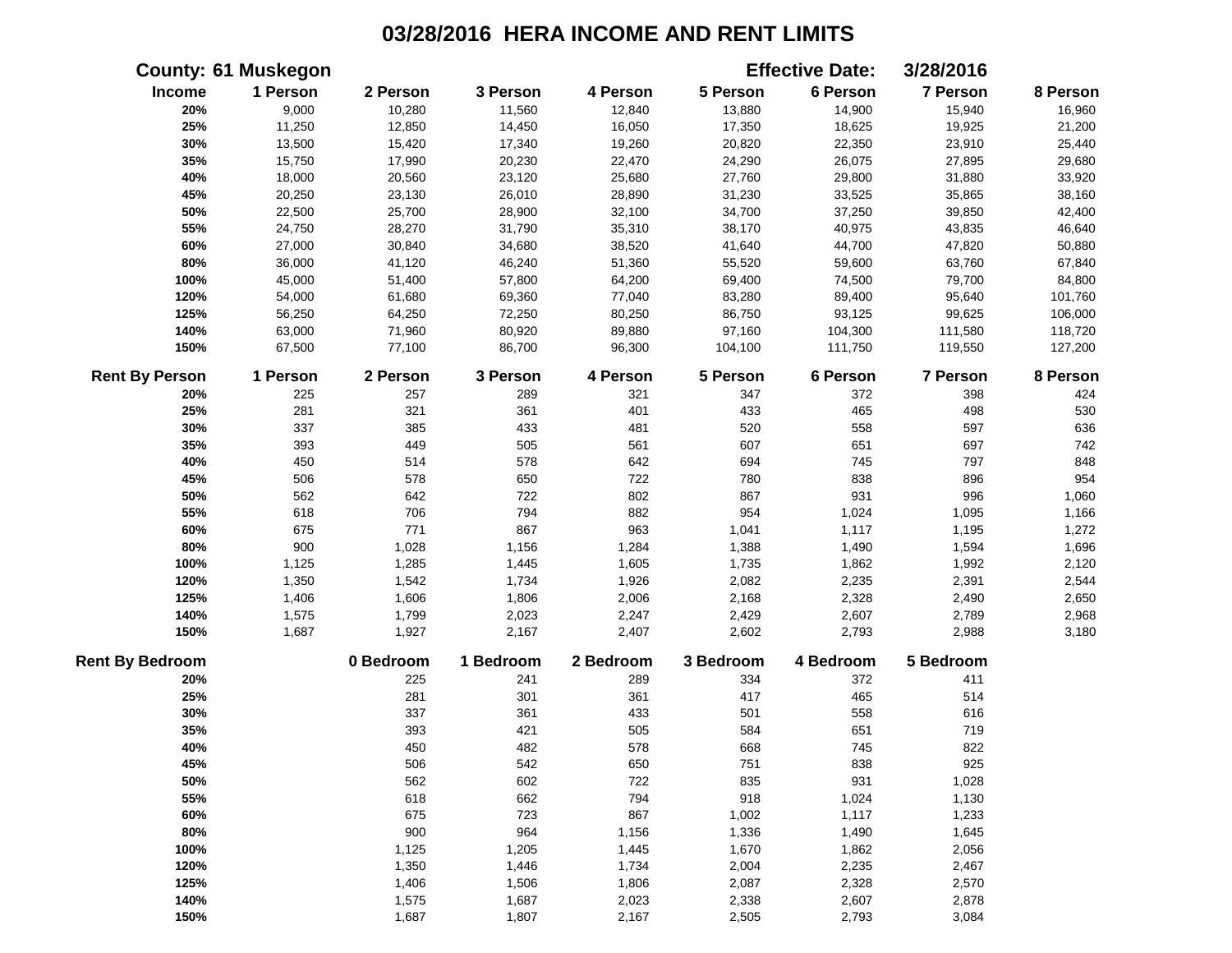|                        | <b>County: 62 Newaygo</b> |           |           |           |           | <b>Effective Date:</b> | 3/28/2016       |          |
|------------------------|---------------------------|-----------|-----------|-----------|-----------|------------------------|-----------------|----------|
| <b>Income</b>          | 1 Person                  | 2 Person  | 3 Person  | 4 Person  | 5 Person  | 6 Person               | 7 Person        | 8 Person |
| 20%                    | 7,880                     | 9,000     | 10,120    | 11,240    | 12,140    | 13,040                 | 13,940          | 14,840   |
| 25%                    | 9,850                     | 11,250    | 12,650    | 14,050    | 15,175    | 16,300                 | 17,425          | 18,550   |
| 30%                    | 11,820                    | 13,500    | 15,180    | 16,860    | 18,210    | 19,560                 | 20,910          | 22,260   |
| 35%                    | 13,790                    | 15,750    | 17,710    | 19,670    | 21,245    | 22,820                 | 24,395          | 25,970   |
| 40%                    | 15,760                    | 18,000    | 20,240    | 22,480    | 24,280    | 26,080                 | 27,880          | 29,680   |
| 45%                    | 17,730                    | 20,250    | 22,770    | 25,290    | 27,315    | 29,340                 | 31,365          | 33,390   |
| 50%                    | 19,700                    | 22,500    | 25,300    | 28,100    | 30,350    | 32,600                 | 34,850          | 37,100   |
| 55%                    | 21,670                    | 24,750    | 27,830    | 30,910    | 33,385    | 35,860                 | 38,335          | 40,810   |
| 60%                    | 23,640                    | 27,000    | 30,360    | 33,720    | 36,420    | 39,120                 | 41,820          | 44,520   |
| 80%                    | 31,520                    | 36,000    | 40,480    | 44,960    | 48,560    | 52,160                 | 55,760          | 59,360   |
| 100%                   | 39,400                    | 45,000    | 50,600    | 56,200    | 60,700    | 65,200                 | 69,700          | 74,200   |
| 120%                   | 47,280                    | 54,000    | 60,720    | 67,440    | 72,840    | 78,240                 | 83,640          | 89,040   |
| 125%                   | 49,250                    | 56,250    | 63,250    | 70,250    | 75,875    | 81,500                 | 87,125          | 92,750   |
| 140%                   | 55,160                    | 63,000    | 70,840    | 78,680    | 84,980    | 91,280                 | 97,580          | 103,880  |
| 150%                   | 59,100                    | 67,500    | 75,900    | 84,300    | 91,050    | 97,800                 | 104,550         | 111,300  |
| <b>Rent By Person</b>  | 1 Person                  | 2 Person  | 3 Person  | 4 Person  | 5 Person  | 6 Person               | <b>7 Person</b> | 8 Person |
| 20%                    | 197                       | 225       | 253       | 281       | 303       | 326                    | 348             | 371      |
| 25%                    | 246                       | 281       | 316       | 351       | 379       | 407                    | 435             | 463      |
| 30%                    | 295                       | 337       | 379       | 421       | 455       | 489                    | 522             | 556      |
| 35%                    | 344                       | 393       | 442       | 491       | 531       | 570                    | 609             | 649      |
| 40%                    | 394                       | 450       | 506       | 562       | 607       | 652                    | 697             | 742      |
| 45%                    | 443                       | 506       | 569       | 632       | 682       | 733                    | 784             | 834      |
| 50%                    | 492                       | 562       | 632       | 702       | 758       | 815                    | 871             | 927      |
| 55%                    | 541                       | 618       | 695       | 772       | 834       | 896                    | 958             | 1,020    |
| 60%                    | 591                       | 675       | 759       | 843       | 910       | 978                    | 1,045           | 1,113    |
| 80%                    | 788                       | 900       | 1,012     | 1,124     | 1,214     | 1,304                  | 1,394           | 1,484    |
| 100%                   | 985                       | 1,125     | 1,265     | 1,405     | 1,517     | 1,630                  | 1,742           | 1,855    |
| 120%                   | 1,182                     | 1,350     | 1,518     | 1,686     | 1,821     | 1,956                  | 2,091           | 2,226    |
| 125%                   | 1,231                     | 1,406     | 1,581     | 1,756     | 1,896     | 2,037                  | 2,178           | 2,318    |
| 140%                   | 1,379                     | 1,575     | 1,771     | 1,967     | 2,124     | 2,282                  | 2,439           | 2,597    |
| 150%                   | 1,477                     | 1,687     | 1,897     | 2,107     | 2,276     | 2,445                  | 2,613           | 2,782    |
| <b>Rent By Bedroom</b> |                           | 0 Bedroom | 1 Bedroom | 2 Bedroom | 3 Bedroom | 4 Bedroom              | 5 Bedroom       |          |
| 20%                    |                           | 197       | 211       | 253       | 292       | 326                    | 359             |          |
| 25%                    |                           | 246       | 263       | 316       | 365       | 407                    | 449             |          |
| 30%                    |                           | 295       | 316       | 379       | 438       | 489                    | 539             |          |
| 35%                    |                           | 344       | 369       | 442       | 511       | 570                    | 629             |          |
| 40%                    |                           | 394       | 422       | 506       | 584       | 652                    | 719             |          |
| 45%                    |                           | 443       | 474       | 569       | 657       | 733                    | 809             |          |
| 50%                    |                           | 492       | 527       | 632       | 730       | 815                    | 899             |          |
| 55%                    |                           | 541       | 580       | 695       | 803       | 896                    | 989             |          |
| 60%                    |                           | 591       | 633       | 759       | 876       | 978                    | 1,079           |          |
| 80%                    |                           | 788       | 844       | 1,012     | 1,169     | 1,304                  | 1,439           |          |
| 100%                   |                           | 985       | 1,055     | 1,265     | 1,461     | 1,630                  | 1,798           |          |
| 120%                   |                           | 1,182     | 1,266     | 1,518     | 1,753     | 1,956                  | 2,158           |          |
| 125%                   |                           | 1,231     | 1,318     | 1,581     | 1,826     | 2,037                  | 2,248           |          |
| 140%                   |                           | 1,379     | 1,477     | 1,771     | 2,045     | 2,282                  | 2,518           |          |
| 150%                   |                           | 1,477     | 1,582     | 1,897     | 2,191     | 2,445                  | 2,698           |          |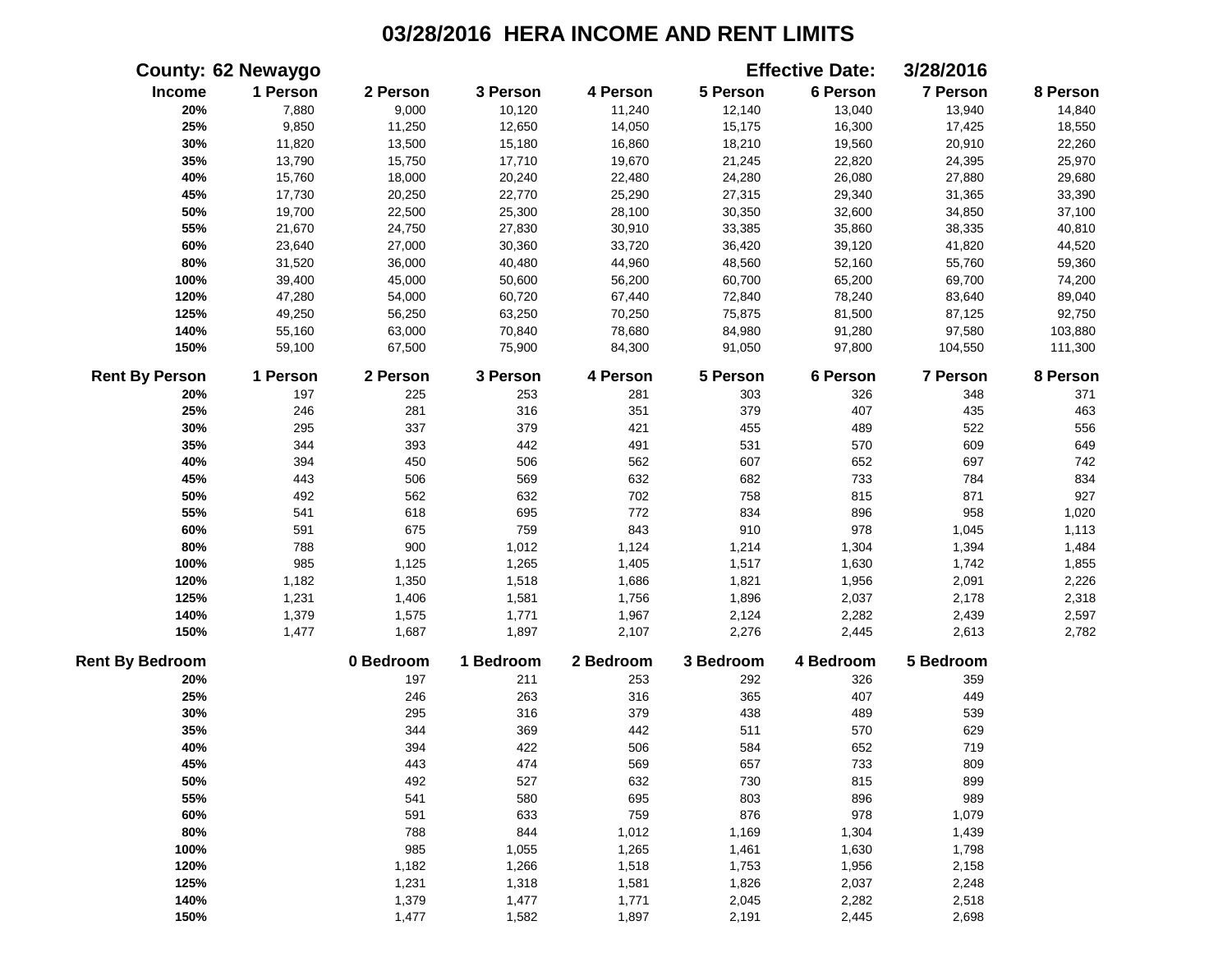|                        | <b>County: 63 Oakland</b> |           |           |           |           | <b>Effective Date:</b> | 3/28/2016 |          |
|------------------------|---------------------------|-----------|-----------|-----------|-----------|------------------------|-----------|----------|
| Income                 | 1 Person                  | 2 Person  | 3 Person  | 4 Person  | 5 Person  | 6 Person               | 7 Person  | 8 Person |
| 20%                    | 10,180                    | 11,620    | 13,080    | 14,520    | 15,700    | 16,860                 | 18,020    | 19,180   |
| 25%                    | 12,725                    | 14,525    | 16,350    | 18,150    | 19,625    | 21,075                 | 22,525    | 23,975   |
| 30%                    | 15,270                    | 17,430    | 19,620    | 21,780    | 23,550    | 25,290                 | 27,030    | 28,770   |
| 35%                    | 17,815                    | 20,335    | 22,890    | 25,410    | 27,475    | 29,505                 | 31,535    | 33,565   |
| 40%                    | 20,360                    | 23,240    | 26,160    | 29,040    | 31,400    | 33,720                 | 36,040    | 38,360   |
| 45%                    | 22,905                    | 26,145    | 29,430    | 32,670    | 35,325    | 37,935                 | 40,545    | 43,155   |
| 50%                    | 25,450                    | 29,050    | 32,700    | 36,300    | 39,250    | 42,150                 | 45,050    | 47,950   |
| 55%                    | 27,995                    | 31,955    | 35,970    | 39,930    | 43,175    | 46,365                 | 49,555    | 52,745   |
| 60%                    | 30,540                    | 34,860    | 39,240    | 43,560    | 47,100    | 50,580                 | 54,060    | 57,540   |
| 80%                    | 40,720                    | 46,480    | 52,320    | 58,080    | 62,800    | 67,440                 | 72,080    | 76,720   |
| 100%                   | 50,900                    | 58,100    | 65,400    | 72,600    | 78,500    | 84,300                 | 90,100    | 95,900   |
| 120%                   | 61,080                    | 69,720    | 78,480    | 87,120    | 94,200    | 101,160                | 108,120   | 115,080  |
| 125%                   | 63,625                    | 72,625    | 81,750    | 90,750    | 98,125    | 105,375                | 112,625   | 119,875  |
| 140%                   | 71,260                    | 81,340    | 91,560    | 101,640   | 109,900   | 118,020                | 126,140   | 134,260  |
| 150%                   | 76,350                    | 87,150    | 98,100    | 108,900   | 117,750   | 126,450                | 135,150   | 143,850  |
| <b>Rent By Person</b>  | 1 Person                  | 2 Person  | 3 Person  | 4 Person  | 5 Person  | 6 Person               | 7 Person  | 8 Person |
| 20%                    | 254                       | 290       | 327       | 363       | 392       | 421                    | 450       | 479      |
| 25%                    | 318                       | 363       | 408       | 453       | 490       | 526                    | 563       | 599      |
| 30%                    | 381                       | 435       | 490       | 544       | 588       | 632                    | 675       | 719      |
| 35%                    | 445                       | 508       | 572       | 635       | 686       | 737                    | 788       | 839      |
| 40%                    | 509                       | 581       | 654       | 726       | 785       | 843                    | 901       | 959      |
| 45%                    | 572                       | 653       | 735       | 816       | 883       | 948                    | 1,013     | 1,078    |
| 50%                    | 636                       | 726       | 817       | 907       | 981       | 1,053                  | 1,126     | 1,198    |
| 55%                    | 699                       | 798       | 899       | 998       | 1,079     | 1,159                  | 1,238     | 1,318    |
| 60%                    | 763                       | 871       | 981       | 1,089     | 1,177     | 1,264                  | 1,351     | 1,438    |
| 80%                    | 1,018                     | 1,162     | 1,308     | 1,452     | 1,570     | 1,686                  | 1,802     | 1,918    |
| 100%                   | 1,272                     | 1,452     | 1,635     | 1,815     | 1,962     | 2,107                  | 2,252     | 2,397    |
| 120%                   | 1,527                     | 1,743     | 1,962     | 2,178     | 2,355     | 2,529                  | 2,703     | 2,877    |
| 125%                   | 1,590                     | 1,815     | 2,043     | 2,268     | 2,453     | 2,634                  | 2,815     | 2,996    |
| 140%                   | 1,781                     | 2,033     | 2,289     | 2,541     | 2,747     | 2,950                  | 3,153     | 3,356    |
| 150%                   | 1,908                     | 2,178     | 2,452     | 2,722     | 2,943     | 3,161                  | 3,378     | 3,596    |
| <b>Rent By Bedroom</b> |                           | 0 Bedroom | 1 Bedroom | 2 Bedroom | 3 Bedroom | 4 Bedroom              | 5 Bedroom |          |
| 20%                    |                           | 254       | 272       | 327       | 377       | 421                    | 465       |          |
| 25%                    |                           | 318       | 340       | 408       | 472       | 526                    | 581       |          |
| 30%                    |                           | 381       | 408       | 490       | 566       | 632                    | 697       |          |
| 35%                    |                           | 445       | 476       | 572       | 661       | 737                    | 813       |          |
| 40%                    |                           | 509       | 545       | 654       | 755       | 843                    | 930       |          |
| 45%                    |                           | 572       | 613       | 735       | 849       | 948                    | 1,046     |          |
| 50%                    |                           | 636       | 681       | 817       | 944       | 1,053                  | 1,162     |          |
| 55%                    |                           | 699       | 749       | 899       | 1,038     | 1,159                  | 1,278     |          |
| 60%                    |                           | 763       | 817       | 981       | 1,133     | 1,264                  | 1,395     |          |
| 80%                    |                           | 1,018     | 1,090     | 1,308     | 1,511     | 1,686                  | 1,860     |          |
| 100%                   |                           | 1,272     | 1,362     | 1,635     | 1,888     | 2,107                  | 2,325     |          |
| 120%                   |                           | 1,527     | 1,635     | 1,962     | 2,266     | 2,529                  | 2,790     |          |
| 125%                   |                           | 1,590     | 1,703     | 2,043     | 2,360     | 2,634                  | 2,906     |          |
| 140%                   |                           | 1,781     | 1,907     | 2,289     | 2,644     | 2,950                  | 3,255     |          |
| 150%                   |                           | 1,908     | 2,043     | 2,452     | 2,833     | 3,161                  | 3,487     |          |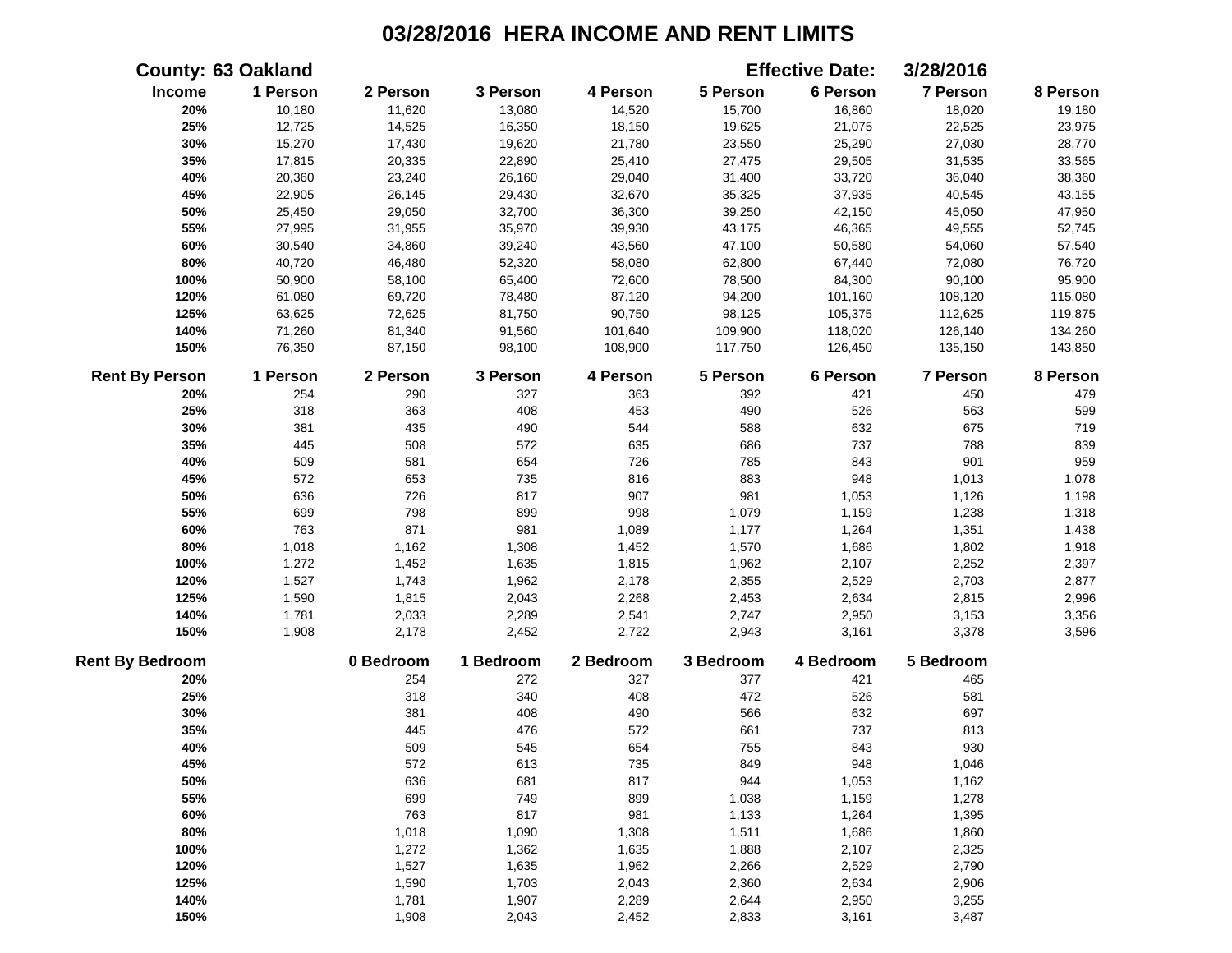|                        | <b>County: 64 Oceana</b> |           |           |           |           | <b>Effective Date:</b> | 3/28/2016 |          |
|------------------------|--------------------------|-----------|-----------|-----------|-----------|------------------------|-----------|----------|
| Income                 | 1 Person                 | 2 Person  | 3 Person  | 4 Person  | 5 Person  | 6 Person               | 7 Person  | 8 Person |
| 20%                    | 7,680                    | 8,780     | 9,880     | 10,960    | 11,840    | 12,720                 | 13,600    | 14,480   |
| 25%                    | 9,600                    | 10,975    | 12,350    | 13,700    | 14,800    | 15,900                 | 17,000    | 18,100   |
| 30%                    | 11,520                   | 13,170    | 14,820    | 16,440    | 17,760    | 19,080                 | 20,400    | 21,720   |
| 35%                    | 13,440                   | 15,365    | 17,290    | 19,180    | 20,720    | 22,260                 | 23,800    | 25,340   |
| 40%                    | 15,360                   | 17,560    | 19,760    | 21,920    | 23,680    | 25,440                 | 27,200    | 28,960   |
| 45%                    | 17,280                   | 19,755    | 22,230    | 24,660    | 26,640    | 28,620                 | 30,600    | 32,580   |
| 50%                    | 19,200                   | 21,950    | 24,700    | 27,400    | 29,600    | 31,800                 | 34,000    | 36,200   |
| 55%                    | 21,120                   | 24,145    | 27,170    | 30,140    | 32,560    | 34,980                 | 37,400    | 39,820   |
| 60%                    | 23,040                   | 26,340    | 29,640    | 32,880    | 35,520    | 38,160                 | 40,800    | 43,440   |
| $80\%$                 | 30,720                   | 35,120    | 39,520    | 43,840    | 47,360    | 50,880                 | 54,400    | 57,920   |
| 100%                   | 38,400                   | 43,900    | 49,400    | 54,800    | 59,200    | 63,600                 | 68,000    | 72,400   |
| 120%                   | 46,080                   | 52,680    | 59,280    | 65,760    | 71,040    | 76,320                 | 81,600    | 86,880   |
| 125%                   | 48,000                   | 54,875    | 61,750    | 68,500    | 74,000    | 79,500                 | 85,000    | 90,500   |
| 140%                   | 53,760                   | 61,460    | 69,160    | 76,720    | 82,880    | 89,040                 | 95,200    | 101,360  |
| 150%                   | 57,600                   | 65,850    | 74,100    | 82,200    | 88,800    | 95,400                 | 102,000   | 108,600  |
| <b>Rent By Person</b>  | 1 Person                 | 2 Person  | 3 Person  | 4 Person  | 5 Person  | 6 Person               | 7 Person  | 8 Person |
| 20%                    | 192                      | 219       | 247       | 274       | 296       | 318                    | 340       | 362      |
| 25%                    | 240                      | 274       | 308       | 342       | 370       | 397                    | 425       | 452      |
| 30%                    | 288                      | 329       | 370       | 411       | 444       | 477                    | 510       | 543      |
| 35%                    | 336                      | 384       | 432       | 479       | 518       | 556                    | 595       | 633      |
| 40%                    | 384                      | 439       | 494       | 548       | 592       | 636                    | 680       | 724      |
| 45%                    | 432                      | 493       | 555       | 616       | 666       | 715                    | 765       | 814      |
| 50%                    | 480                      | 548       | 617       | 685       | 740       | 795                    | 850       | 905      |
| 55%                    | 528                      | 603       | 679       | 753       | 814       | 874                    | 935       | 995      |
| 60%                    | 576                      | 658       | 741       | 822       | 888       | 954                    | 1,020     | 1,086    |
| 80%                    | 768                      | 878       | 988       | 1,096     | 1,184     | 1,272                  | 1,360     | 1,448    |
| 100%                   | 960                      | 1,097     | 1,235     | 1,370     | 1,480     | 1,590                  | 1,700     | 1,810    |
| 120%                   | 1,152                    | 1,317     | 1,482     | 1,644     | 1,776     | 1,908                  | 2,040     | 2,172    |
| 125%                   | 1,200                    | 1,371     | 1,543     | 1,712     | 1,850     | 1,987                  | 2,125     | 2,262    |
| 140%                   | 1,344                    | 1,536     | 1,729     | 1,918     | 2,072     | 2,226                  | 2,380     | 2,534    |
| 150%                   | 1,440                    | 1,646     | 1,852     | 2,055     | 2,220     | 2,385                  | 2,550     | 2,715    |
| <b>Rent By Bedroom</b> |                          | 0 Bedroom | 1 Bedroom | 2 Bedroom | 3 Bedroom | 4 Bedroom              | 5 Bedroom |          |
| 20%                    |                          | 192       | 205       | 247       | 285       | 318                    | 351       |          |
| 25%                    |                          | 240       | 257       | 308       | 356       | 397                    | 438       |          |
| 30%                    |                          | 288       | 308       | 370       | 427       | 477                    | 526       |          |
| 35%                    |                          | 336       | 360       | 432       | 498       | 556                    | 614       |          |
| 40%                    |                          | 384       | 411       | 494       | 570       | 636                    | 702       |          |
| 45%                    |                          | 432       | 462       | 555       | 641       | 715                    | 789       |          |
| 50%                    |                          | 480       | 514       | 617       | 712       | 795                    | 877       |          |
| 55%                    |                          | 528       | 565       | 679       | 783       | 874                    | 965       |          |
| 60%                    |                          | 576       | 617       | 741       | 855       | 954                    | 1,053     |          |
| 80%                    |                          | 768       | 823       | 988       | 1,140     | 1,272                  | 1,404     |          |
| 100%                   |                          | 960       | 1,028     | 1,235     | 1,425     | 1,590                  | 1,755     |          |
| 120%                   |                          | 1,152     | 1,234     | 1,482     | 1,710     | 1,908                  | 2,106     |          |
| 125%                   |                          | 1,200     | 1,285     | 1,543     | 1,781     | 1,987                  | 2,193     |          |
| 140%                   |                          | 1,344     | 1,440     | 1,729     | 1,995     | 2,226                  | 2,457     |          |
| 150%                   |                          | 1,440     | 1,543     | 1,852     | 2,137     | 2,385                  | 2,632     |          |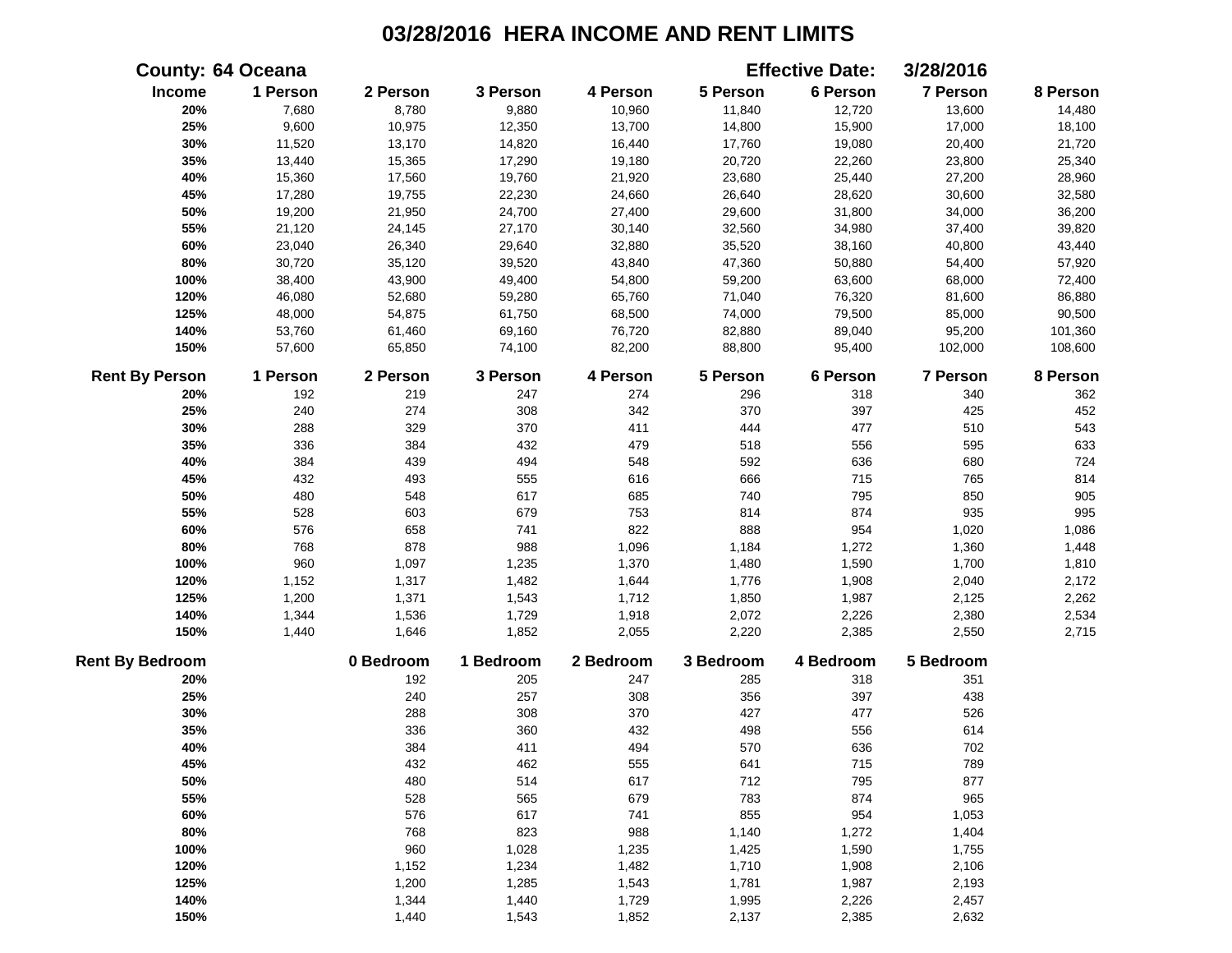|                        | <b>County: 65 Ogemaw</b> |           |           |           |           | <b>Effective Date:</b> | 3/28/2016 |          |
|------------------------|--------------------------|-----------|-----------|-----------|-----------|------------------------|-----------|----------|
| Income                 | 1 Person                 | 2 Person  | 3 Person  | 4 Person  | 5 Person  | 6 Person               | 7 Person  | 8 Person |
| 20%                    | 8,120                    | 9,280     | 10,440    | 11,600    | 12,540    | 13,460                 | 14,400    | 15,320   |
| 25%                    | 10,150                   | 11,600    | 13,050    | 14,500    | 15,675    | 16,825                 | 18,000    | 19,150   |
| 30%                    | 12,180                   | 13,920    | 15,660    | 17,400    | 18,810    | 20,190                 | 21,600    | 22,980   |
| 35%                    | 14,210                   | 16,240    | 18,270    | 20,300    | 21,945    | 23,555                 | 25,200    | 26,810   |
| 40%                    | 16,240                   | 18,560    | 20,880    | 23,200    | 25,080    | 26,920                 | 28,800    | 30,640   |
| 45%                    | 18,270                   | 20,880    | 23,490    | 26,100    | 28,215    | 30,285                 | 32,400    | 34,470   |
| 50%                    | 20,300                   | 23,200    | 26,100    | 29,000    | 31,350    | 33,650                 | 36,000    | 38,300   |
| 55%                    | 22,330                   | 25,520    | 28,710    | 31,900    | 34,485    | 37,015                 | 39,600    | 42,130   |
| 60%                    | 24,360                   | 27,840    | 31,320    | 34,800    | 37,620    | 40,380                 | 43,200    | 45,960   |
| $80\%$                 | 32,480                   | 37,120    | 41,760    | 46,400    | 50,160    | 53,840                 | 57,600    | 61,280   |
| 100%                   | 40,600                   | 46,400    | 52,200    | 58,000    | 62,700    | 67,300                 | 72,000    | 76,600   |
| 120%                   | 48,720                   | 55,680    | 62,640    | 69,600    | 75,240    | 80,760                 | 86,400    | 91,920   |
| 125%                   | 50,750                   | 58,000    | 65,250    | 72,500    | 78,375    | 84,125                 | 90,000    | 95,750   |
| 140%                   | 56,840                   | 64,960    | 73,080    | 81,200    | 87,780    | 94,220                 | 100,800   | 107,240  |
| 150%                   | 60,900                   | 69,600    | 78,300    | 87,000    | 94,050    | 100,950                | 108,000   | 114,900  |
| <b>Rent By Person</b>  | 1 Person                 | 2 Person  | 3 Person  | 4 Person  | 5 Person  | 6 Person               | 7 Person  | 8 Person |
| 20%                    | 203                      | 232       | 261       | 290       | 313       | 336                    | 360       | 383      |
| 25%                    | 253                      | 290       | 326       | 362       | 391       | 420                    | 450       | 478      |
| 30%                    | 304                      | 348       | 391       | 435       | 470       | 504                    | 540       | 574      |
| 35%                    | 355                      | 406       | 456       | 507       | 548       | 588                    | 630       | 670      |
| 40%                    | 406                      | 464       | 522       | 580       | 627       | 673                    | 720       | 766      |
| 45%                    | 456                      | 522       | 587       | 652       | 705       | 757                    | 810       | 861      |
| 50%                    | 507                      | 580       | 652       | 725       | 783       | 841                    | 900       | 957      |
| 55%                    | 558                      | 638       | 717       | 797       | 862       | 925                    | 990       | 1,053    |
| 60%                    | 609                      | 696       | 783       | 870       | 940       | 1,009                  | 1,080     | 1,149    |
| 80%                    | 812                      | 928       | 1,044     | 1,160     | 1,254     | 1,346                  | 1,440     | 1,532    |
| 100%                   | 1,015                    | 1,160     | 1,305     | 1,450     | 1,567     | 1,682                  | 1,800     | 1,915    |
| 120%                   | 1,218                    | 1,392     | 1,566     | 1,740     | 1,881     | 2,019                  | 2,160     | 2,298    |
| 125%                   | 1,268                    | 1,450     | 1,631     | 1,812     | 1,959     | 2,103                  | 2,250     | 2,393    |
| 140%                   | 1,421                    | 1,624     | 1,827     | 2,030     | 2,194     | 2,355                  | 2,520     | 2,681    |
| 150%                   | 1,522                    | 1,740     | 1,957     | 2,175     | 2,351     | 2,523                  | 2,700     | 2,872    |
| <b>Rent By Bedroom</b> |                          | 0 Bedroom | 1 Bedroom | 2 Bedroom | 3 Bedroom | 4 Bedroom              | 5 Bedroom |          |
| 20%                    |                          | 203       | 217       | 261       | 301       | 336                    | 371       |          |
| 25%                    |                          | 253       | 271       | 326       | 377       | 420                    | 464       |          |
| 30%                    |                          | 304       | 326       | 391       | 452       | 504                    | 557       |          |
| 35%                    |                          | 355       | 380       | 456       | 528       | 588                    | 650       |          |
| 40%                    |                          | 406       | 435       | 522       | 603       | 673                    | 743       |          |
| 45%                    |                          | 456       | 489       | 587       | 678       | 757                    | 835       |          |
| 50%                    |                          | 507       | 543       | 652       | 754       | 841                    | 928       |          |
| 55%                    |                          | 558       | 598       | 717       | 829       | 925                    | 1,021     |          |
| 60%                    |                          | 609       | 652       | 783       | 905       | 1,009                  | 1,114     |          |
| 80%                    |                          | 812       | 870       | 1,044     | 1,207     | 1,346                  | 1,486     |          |
| 100%                   |                          | 1,015     | 1,087     | 1,305     | 1,508     | 1,682                  | 1,857     |          |
| 120%                   |                          | 1,218     | 1,305     | 1,566     | 1,810     | 2,019                  | 2,229     |          |
| 125%                   |                          | 1,268     | 1,359     | 1,631     | 1,885     | 2,103                  | 2,321     |          |
| 140%                   |                          | 1,421     | 1,522     | 1,827     | 2,112     | 2,355                  | 2,600     |          |
| 150%                   |                          | 1,522     | 1,631     | 1,957     | 2,263     | 2,523                  | 2,786     |          |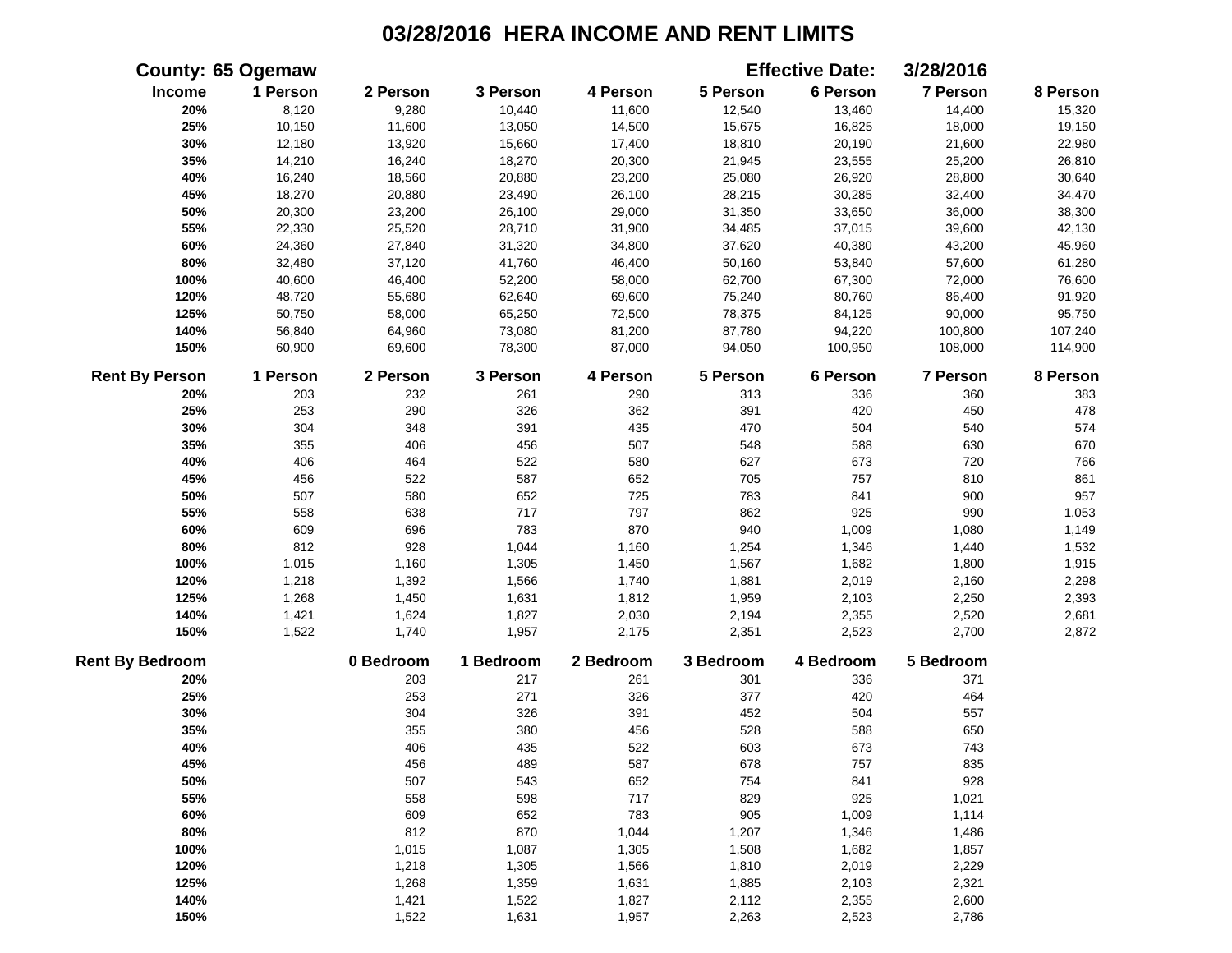|                        | <b>County: 66 Ontonagon</b> |           |           |           |           | <b>Effective Date:</b> | 3/28/2016       |          |
|------------------------|-----------------------------|-----------|-----------|-----------|-----------|------------------------|-----------------|----------|
| Income                 | 1 Person                    | 2 Person  | 3 Person  | 4 Person  | 5 Person  | 6 Person               | 7 Person        | 8 Person |
| 20%                    | 8,700                       | 9,940     | 11,180    | 12,420    | 13,420    | 14,420                 | 15,420          | 16,400   |
| 25%                    | 10,875                      | 12,425    | 13,975    | 15,525    | 16,775    | 18,025                 | 19,275          | 20,500   |
| 30%                    | 13,050                      | 14,910    | 16,770    | 18,630    | 20,130    | 21,630                 | 23,130          | 24,600   |
| 35%                    | 15,225                      | 17,395    | 19,565    | 21,735    | 23,485    | 25,235                 | 26,985          | 28,700   |
| 40%                    | 17,400                      | 19,880    | 22,360    | 24,840    | 26,840    | 28,840                 | 30,840          | 32,800   |
| 45%                    | 19,575                      | 22,365    | 25,155    | 27,945    | 30,195    | 32,445                 | 34,695          | 36,900   |
| 50%                    | 21,750                      | 24,850    | 27,950    | 31,050    | 33,550    | 36,050                 | 38,550          | 41,000   |
| 55%                    | 23,925                      | 27,335    | 30,745    | 34,155    | 36,905    | 39,655                 | 42,405          | 45,100   |
| 60%                    | 26,100                      | 29,820    | 33,540    | 37,260    | 40,260    | 43,260                 | 46,260          | 49,200   |
| 80%                    | 34,800                      | 39,760    | 44,720    | 49,680    | 53,680    | 57,680                 | 61,680          | 65,600   |
| 100%                   | 43,500                      | 49,700    | 55,900    | 62,100    | 67,100    | 72,100                 | 77,100          | 82,000   |
| 120%                   | 52,200                      | 59,640    | 67,080    | 74,520    | 80,520    | 86,520                 | 92,520          | 98,400   |
| 125%                   | 54,375                      | 62,125    | 69,875    | 77,625    | 83,875    | 90,125                 | 96,375          | 102,500  |
| 140%                   | 60,900                      | 69,580    | 78,260    | 86,940    | 93,940    | 100,940                | 107,940         | 114,800  |
| 150%                   | 65,250                      | 74,550    | 83,850    | 93,150    | 100,650   | 108,150                | 115,650         | 123,000  |
| <b>Rent By Person</b>  | 1 Person                    | 2 Person  | 3 Person  | 4 Person  | 5 Person  | 6 Person               | <b>7 Person</b> | 8 Person |
| 20%                    | 217                         | 248       | 279       | 310       | 335       | 360                    | 385             | 410      |
| 25%                    | 271                         | 310       | 349       | 388       | 419       | 450                    | 481             | 512      |
| 30%                    | 326                         | 372       | 419       | 465       | 503       | 540                    | 578             | 615      |
| 35%                    | 380                         | 434       | 489       | 543       | 587       | 630                    | 674             | 717      |
| 40%                    | 435                         | 497       | 559       | 621       | 671       | 721                    | 771             | 820      |
| 45%                    | 489                         | 559       | 628       | 698       | 754       | 811                    | 867             | 922      |
| 50%                    | 543                         | 621       | 698       | 776       | 838       | 901                    | 963             | 1,025    |
| 55%                    | 598                         | 683       | 768       | 853       | 922       | 991                    | 1,060           | 1,127    |
| 60%                    | 652                         | 745       | 838       | 931       | 1,006     | 1,081                  | 1,156           | 1,230    |
| 80%                    | 870                         | 994       | 1,118     | 1,242     | 1,342     | 1,442                  | 1,542           | 1,640    |
| 100%                   | 1,087                       | 1,242     | 1,397     | 1,552     | 1,677     | 1,802                  | 1,927           | 2,050    |
| 120%                   | 1,305                       | 1,491     | 1,677     | 1,863     | 2,013     | 2,163                  | 2,313           | 2,460    |
| 125%                   | 1,359                       | 1,553     | 1,746     | 1,940     | 2,096     | 2,253                  | 2,409           | 2,562    |
| 140%                   | 1,522                       | 1,739     | 1,956     | 2,173     | 2,348     | 2,523                  | 2,698           | 2,870    |
| 150%                   | 1,631                       | 1,863     | 2,096     | 2,328     | 2,516     | 2,703                  | 2,891           | 3,075    |
| <b>Rent By Bedroom</b> |                             | 0 Bedroom | 1 Bedroom | 2 Bedroom | 3 Bedroom | 4 Bedroom              | 5 Bedroom       |          |
| 20%                    |                             | 217       | 233       | 279       | 323       | 360                    | 397             |          |
| 25%                    |                             | 271       | 291       | 349       | 403       | 450                    | 497             |          |
| 30%                    |                             | 326       | 349       | 419       | 484       | 540                    | 596             |          |
| 35%                    |                             | 380       | 407       | 489       | 565       | 630                    | 696             |          |
| 40%                    |                             | 435       | 466       | 559       | 646       | 721                    | 795             |          |
| 45%                    |                             | 489       | 524       | 628       | 726       | 811                    | 894             |          |
| 50%                    |                             | 543       | 582       | 698       | 807       | 901                    | 994             |          |
| 55%                    |                             | 598       | 640       | 768       | 888       | 991                    | 1,093           |          |
| 60%                    |                             | 652       | 699       | 838       | 969       | 1,081                  | 1,193           |          |
| 80%                    |                             | 870       | 932       | 1,118     | 1,292     | 1,442                  | 1,591           |          |
| 100%                   |                             | 1,087     | 1,165     | 1,397     | 1,615     | 1,802                  | 1,988           |          |
| 120%                   |                             | 1,305     | 1,398     | 1,677     | 1,938     | 2,163                  | 2,386           |          |
| 125%                   |                             | 1,359     | 1,456     | 1,746     | 2,018     | 2,253                  | 2,485           |          |
| 140%                   |                             | 1,522     | 1,631     | 1,956     | 2,261     | 2,523                  | 2,784           |          |
| 150%                   |                             | 1,631     | 1,747     | 2,096     | 2,422     | 2,703                  | 2,983           |          |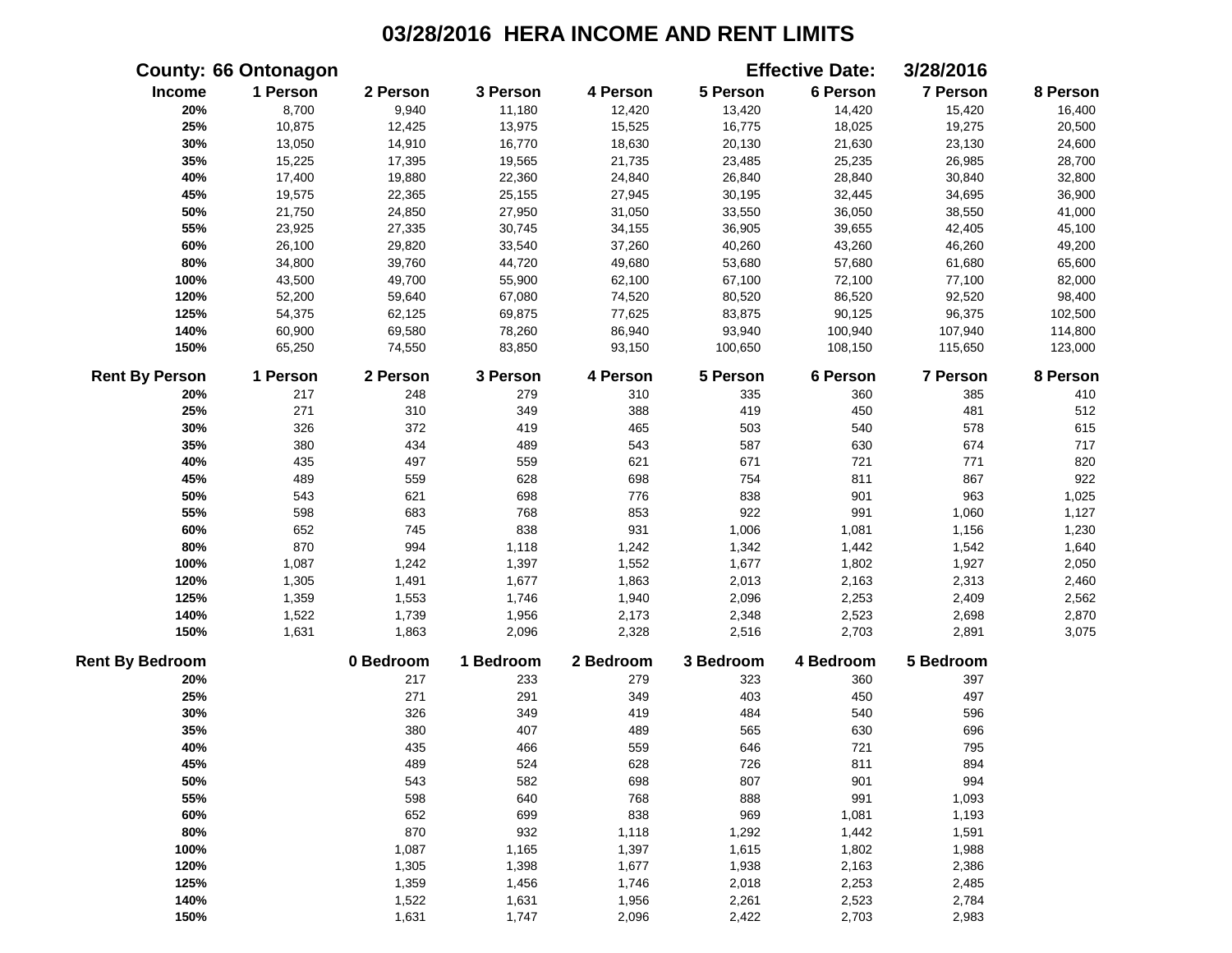|                        | <b>County: 67 Osceola</b> |           |           |           |           | <b>Effective Date:</b> | 3/28/2016 |          |
|------------------------|---------------------------|-----------|-----------|-----------|-----------|------------------------|-----------|----------|
| Income                 | 1 Person                  | 2 Person  | 3 Person  | 4 Person  | 5 Person  | 6 Person               | 7 Person  | 8 Person |
| 20%                    | 7,600                     | 8,680     | 9,760     | 10,840    | 11,720    | 12,580                 | 13,460    | 14,320   |
| 25%                    | 9,500                     | 10,850    | 12,200    | 13,550    | 14,650    | 15,725                 | 16,825    | 17,900   |
| 30%                    | 11,400                    | 13,020    | 14,640    | 16,260    | 17,580    | 18,870                 | 20,190    | 21,480   |
| 35%                    | 13,300                    | 15,190    | 17,080    | 18,970    | 20,510    | 22,015                 | 23,555    | 25,060   |
| 40%                    | 15,200                    | 17,360    | 19,520    | 21,680    | 23,440    | 25,160                 | 26,920    | 28,640   |
| 45%                    | 17,100                    | 19,530    | 21,960    | 24,390    | 26,370    | 28,305                 | 30,285    | 32,220   |
| 50%                    | 19,000                    | 21,700    | 24,400    | 27,100    | 29,300    | 31,450                 | 33,650    | 35,800   |
| 55%                    | 20,900                    | 23,870    | 26,840    | 29,810    | 32,230    | 34,595                 | 37,015    | 39,380   |
| 60%                    | 22,800                    | 26,040    | 29,280    | 32,520    | 35,160    | 37,740                 | 40,380    | 42,960   |
| 80%                    | 30,400                    | 34,720    | 39,040    | 43,360    | 46,880    | 50,320                 | 53,840    | 57,280   |
| 100%                   | 38,000                    | 43,400    | 48,800    | 54,200    | 58,600    | 62,900                 | 67,300    | 71,600   |
| 120%                   | 45,600                    | 52,080    | 58,560    | 65,040    | 70,320    | 75,480                 | 80,760    | 85,920   |
| 125%                   | 47,500                    | 54,250    | 61,000    | 67,750    | 73,250    | 78,625                 | 84,125    | 89,500   |
| 140%                   | 53,200                    | 60,760    | 68,320    | 75,880    | 82,040    | 88,060                 | 94,220    | 100,240  |
| 150%                   | 57,000                    | 65,100    | 73,200    | 81,300    | 87,900    | 94,350                 | 100,950   | 107,400  |
| <b>Rent By Person</b>  | 1 Person                  | 2 Person  | 3 Person  | 4 Person  | 5 Person  | 6 Person               | 7 Person  | 8 Person |
| 20%                    | 190                       | 217       | 244       | 271       | 293       | 314                    | 336       | 358      |
| 25%                    | 237                       | 271       | 305       | 338       | 366       | 393                    | 420       | 447      |
| 30%                    | 285                       | 325       | 366       | 406       | 439       | 471                    | 504       | 537      |
| 35%                    | 332                       | 379       | 427       | 474       | 512       | 550                    | 588       | 626      |
| 40%                    | 380                       | 434       | 488       | 542       | 586       | 629                    | 673       | 716      |
| 45%                    | 427                       | 488       | 549       | 609       | 659       | 707                    | 757       | 805      |
| 50%                    | 475                       | 542       | 610       | 677       | 732       | 786                    | 841       | 895      |
| 55%                    | 522                       | 596       | 671       | 745       | 805       | 864                    | 925       | 984      |
| 60%                    | 570                       | 651       | 732       | 813       | 879       | 943                    | 1,009     | 1,074    |
| 80%                    | 760                       | 868       | 976       | 1,084     | 1,172     | 1,258                  | 1,346     | 1,432    |
| 100%                   | 950                       | 1,085     | 1,220     | 1,355     | 1,465     | 1,572                  | 1,682     | 1,790    |
| 120%                   | 1,140                     | 1,302     | 1,464     | 1,626     | 1,758     | 1,887                  | 2,019     | 2,148    |
| 125%                   | 1,187                     | 1,356     | 1,525     | 1,693     | 1,831     | 1,965                  | 2,103     | 2,237    |
| 140%                   | 1,330                     | 1,519     | 1,708     | 1,897     | 2,051     | 2,201                  | 2,355     | 2,506    |
| 150%                   | 1,425                     | 1,627     | 1,830     | 2,032     | 2,197     | 2,358                  | 2,523     | 2,685    |
| <b>Rent By Bedroom</b> |                           | 0 Bedroom | 1 Bedroom | 2 Bedroom | 3 Bedroom | 4 Bedroom              | 5 Bedroom |          |
| 20%                    |                           | 190       | 203       | 244       | 282       | 314                    | 347       |          |
| 25%                    |                           | 237       | 254       | 305       | 352       | 393                    | 434       |          |
| 30%                    |                           | 285       | 305       | 366       | 423       | 471                    | 520       |          |
| 35%                    |                           | 332       | 356       | 427       | 493       | 550                    | 607       |          |
| 40%                    |                           | 380       | 407       | 488       | 564       | 629                    | 694       |          |
| 45%                    |                           | 427       | 457       | 549       | 634       | 707                    | 781       |          |
| 50%                    |                           | 475       | 508       | 610       | 705       | 786                    | 868       |          |
| 55%                    |                           | 522       | 559       | 671       | 775       | 864                    | 954       |          |
| 60%                    |                           | 570       | 610       | 732       | 846       | 943                    | 1,041     |          |
| 80%                    |                           | 760       | 814       | 976       | 1,128     | 1,258                  | 1,389     |          |
| 100%                   |                           | 950       | 1,017     | 1,220     | 1,410     | 1,572                  | 1,736     |          |
| 120%                   |                           | 1,140     | 1,221     | 1,464     | 1,692     | 1,887                  | 2,083     |          |
| 125%                   |                           | 1,187     | 1,271     | 1,525     | 1,762     | 1,965                  | 2,170     |          |
| 140%                   |                           | 1,330     | 1,424     | 1,708     | 1,974     | 2,201                  | 2,430     |          |
| 150%                   |                           | 1,425     | 1,526     | 1,830     | 2,115     | 2,358                  | 2,604     |          |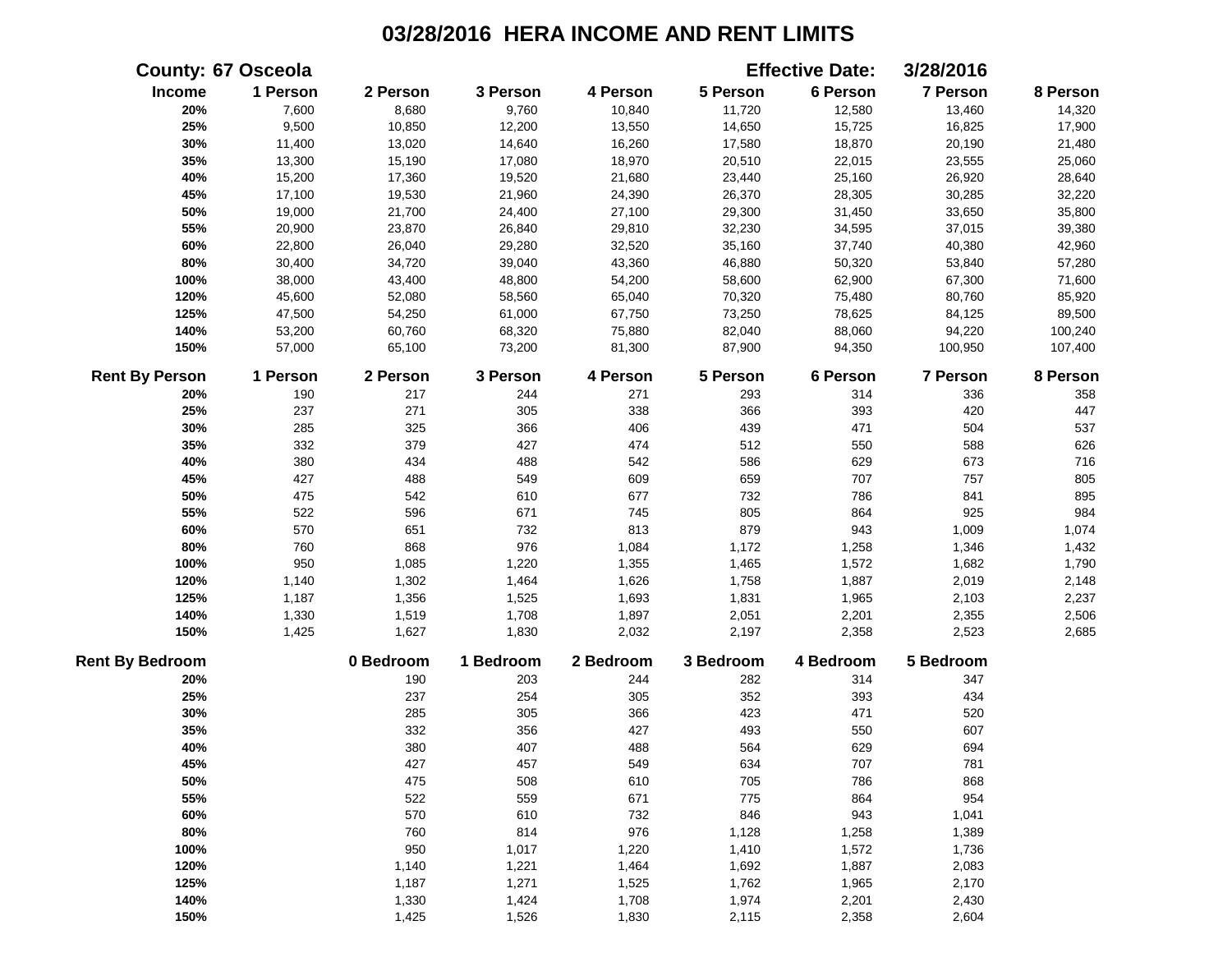|                        | <b>County: 68 Oscoda</b> |           |           |           |           | <b>Effective Date:</b> | 3/28/2016       |          |
|------------------------|--------------------------|-----------|-----------|-----------|-----------|------------------------|-----------------|----------|
| Income                 | 1 Person                 | 2 Person  | 3 Person  | 4 Person  | 5 Person  | 6 Person               | 7 Person        | 8 Person |
| 20%                    | 8,640                    | 9,860     | 11,100    | 12,320    | 13,320    | 14,300                 | 15,280          | 16,280   |
| 25%                    | 10,800                   | 12,325    | 13,875    | 15,400    | 16,650    | 17,875                 | 19,100          | 20,350   |
| 30%                    | 12,960                   | 14,790    | 16,650    | 18,480    | 19,980    | 21,450                 | 22,920          | 24,420   |
| 35%                    | 15,120                   | 17,255    | 19,425    | 21,560    | 23,310    | 25,025                 | 26,740          | 28,490   |
| 40%                    | 17,280                   | 19,720    | 22,200    | 24,640    | 26,640    | 28,600                 | 30,560          | 32,560   |
| 45%                    | 19,440                   | 22,185    | 24,975    | 27,720    | 29,970    | 32,175                 | 34,380          | 36,630   |
| 50%                    | 21,600                   | 24,650    | 27,750    | 30,800    | 33,300    | 35,750                 | 38,200          | 40,700   |
| 55%                    | 23,760                   | 27,115    | 30,525    | 33,880    | 36,630    | 39,325                 | 42,020          | 44,770   |
| 60%                    | 25,920                   | 29,580    | 33,300    | 36,960    | 39,960    | 42,900                 | 45,840          | 48,840   |
| 80%                    | 34,560                   | 39,440    | 44,400    | 49,280    | 53,280    | 57,200                 | 61,120          | 65,120   |
| 100%                   | 43,200                   | 49,300    | 55,500    | 61,600    | 66,600    | 71,500                 | 76,400          | 81,400   |
| 120%                   | 51,840                   | 59,160    | 66,600    | 73,920    | 79,920    | 85,800                 | 91,680          | 97,680   |
| 125%                   | 54,000                   | 61,625    | 69,375    | 77,000    | 83,250    | 89,375                 | 95,500          | 101,750  |
| 140%                   | 60,480                   | 69,020    | 77,700    | 86,240    | 93,240    | 100,100                | 106,960         | 113,960  |
| 150%                   | 64,800                   | 73,950    | 83,250    | 92,400    | 99,900    | 107,250                | 114,600         | 122,100  |
| <b>Rent By Person</b>  | 1 Person                 | 2 Person  | 3 Person  | 4 Person  | 5 Person  | 6 Person               | <b>7 Person</b> | 8 Person |
| 20%                    | 216                      | 246       | 277       | 308       | 333       | 357                    | 382             | 407      |
| 25%                    | 270                      | 308       | 346       | 385       | 416       | 446                    | 477             | 508      |
| 30%                    | 324                      | 369       | 416       | 462       | 499       | 536                    | 573             | 610      |
| 35%                    | 378                      | 431       | 485       | 539       | 582       | 625                    | 668             | 712      |
| 40%                    | 432                      | 493       | 555       | 616       | 666       | 715                    | 764             | 814      |
| 45%                    | 486                      | 554       | 624       | 693       | 749       | 804                    | 859             | 915      |
| 50%                    | 540                      | 616       | 693       | 770       | 832       | 893                    | 955             | 1,017    |
| 55%                    | 594                      | 677       | 763       | 847       | 915       | 983                    | 1,050           | 1,119    |
| 60%                    | 648                      | 739       | 832       | 924       | 999       | 1,072                  | 1,146           | 1,221    |
| $80\%$                 | 864                      | 986       | 1,110     | 1,232     | 1,332     | 1,430                  | 1,528           | 1,628    |
| 100%                   | 1,080                    | 1,232     | 1,387     | 1,540     | 1,665     | 1,787                  | 1,910           | 2,035    |
| 120%                   | 1,296                    | 1,479     | 1,665     | 1,848     | 1,998     | 2,145                  | 2,292           | 2,442    |
| 125%                   | 1,350                    | 1,540     | 1,734     | 1,925     | 2,081     | 2,234                  | 2,387           | 2,543    |
| 140%                   | 1,512                    | 1,725     | 1,942     | 2,156     | 2,331     | 2,502                  | 2,674           | 2,849    |
| 150%                   | 1,620                    | 1,848     | 2,081     | 2,310     | 2,497     | 2,681                  | 2,865           | 3,052    |
| <b>Rent By Bedroom</b> |                          | 0 Bedroom | 1 Bedroom | 2 Bedroom | 3 Bedroom | 4 Bedroom              | 5 Bedroom       |          |
| 20%                    |                          | 216       | 231       | 277       | 320       | 357                    | 394             |          |
| 25%                    |                          | 270       | 289       | 346       | 400       | 446                    | 493             |          |
| 30%                    |                          | 324       | 346       | 416       | 480       | 536                    | 591             |          |
| 35%                    |                          | 378       | 404       | 485       | 560       | 625                    | 690             |          |
| 40%                    |                          | 432       | 462       | 555       | 641       | 715                    | 789             |          |
| 45%                    |                          | 486       | 520       | 624       | 721       | 804                    | 887             |          |
| 50%                    |                          | 540       | 578       | 693       | 801       | 893                    | 986             |          |
| 55%                    |                          | 594       | 635       | 763       | 881       | 983                    | 1,084           |          |
| 60%                    |                          | 648       | 693       | 832       | 961       | 1,072                  | 1,183           |          |
| 80%                    |                          | 864       | 925       | 1,110     | 1,282     | 1,430                  | 1,578           |          |
| 100%                   |                          | 1,080     | 1,156     | 1,387     | 1,602     | 1,787                  | 1,972           |          |
| 120%                   |                          | 1,296     | 1,387     | 1,665     | 1,923     | 2,145                  | 2,367           |          |
| 125%                   |                          | 1,350     | 1,445     | 1,734     | 2,003     | 2,234                  | 2,465           |          |
| 140%                   |                          | 1,512     | 1,618     | 1,942     | 2,243     | 2,502                  | 2,761           |          |
| 150%                   |                          | 1,620     | 1,734     | 2,081     | 2,403     | 2,681                  | 2,958           |          |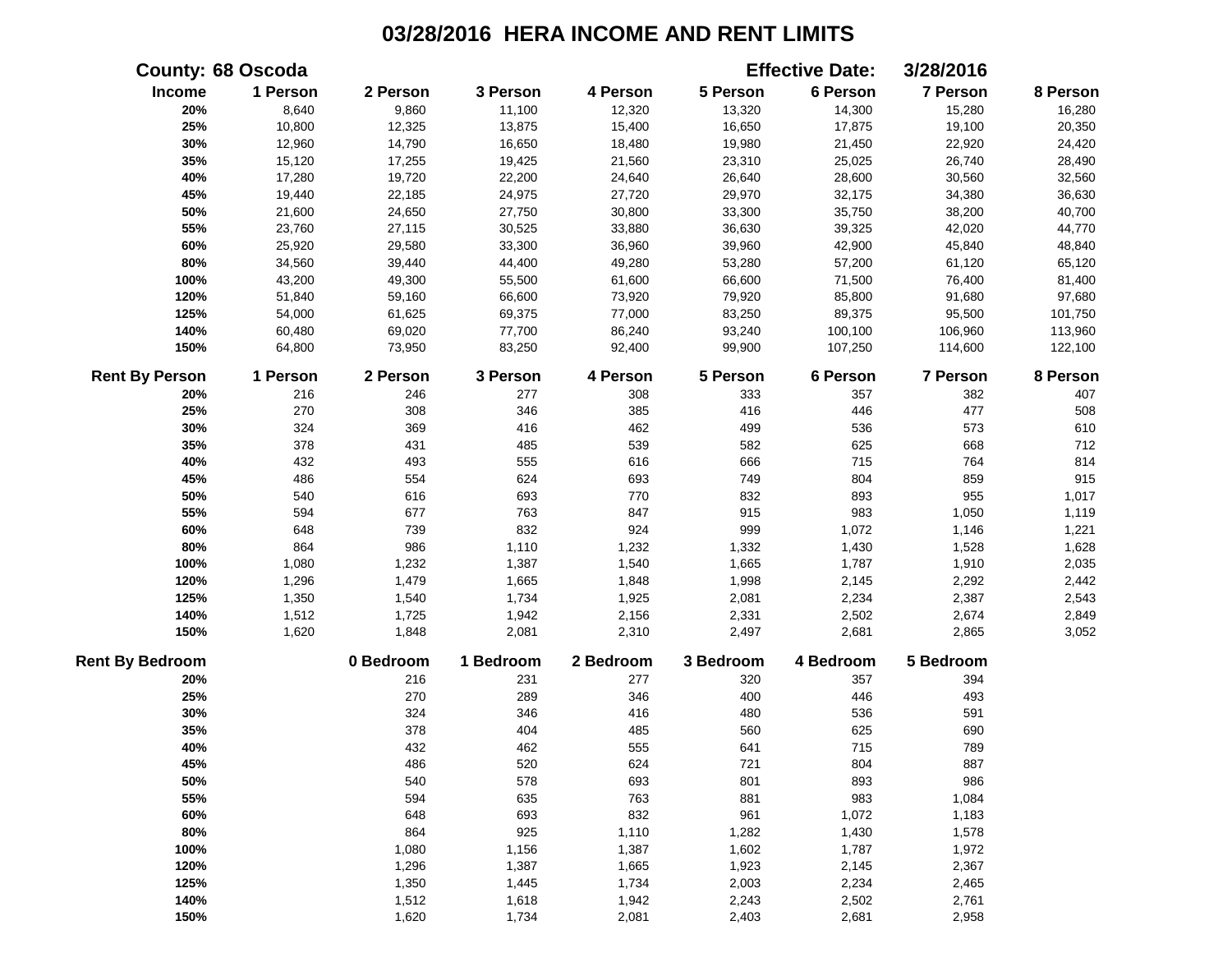|                        | <b>County: 69 Otsego</b> |           |           |           |           | <b>Effective Date:</b> | 3/28/2016       |          |
|------------------------|--------------------------|-----------|-----------|-----------|-----------|------------------------|-----------------|----------|
| Income                 | 1 Person                 | 2 Person  | 3 Person  | 4 Person  | 5 Person  | 6 Person               | 7 Person        | 8 Person |
| 20%                    | 8,320                    | 9,520     | 10,700    | 11,880    | 12,840    | 13,800                 | 14,740          | 15,700   |
| 25%                    | 10,400                   | 11,900    | 13,375    | 14,850    | 16,050    | 17,250                 | 18,425          | 19,625   |
| 30%                    | 12,480                   | 14,280    | 16,050    | 17,820    | 19,260    | 20,700                 | 22,110          | 23,550   |
| 35%                    | 14,560                   | 16,660    | 18,725    | 20,790    | 22,470    | 24,150                 | 25,795          | 27,475   |
| 40%                    | 16,640                   | 19,040    | 21,400    | 23,760    | 25,680    | 27,600                 | 29,480          | 31,400   |
| 45%                    | 18,720                   | 21,420    | 24,075    | 26,730    | 28,890    | 31,050                 | 33,165          | 35,325   |
| 50%                    | 20,800                   | 23,800    | 26,750    | 29,700    | 32,100    | 34,500                 | 36,850          | 39,250   |
| 55%                    | 22,880                   | 26,180    | 29,425    | 32,670    | 35,310    | 37,950                 | 40,535          | 43,175   |
| 60%                    | 24,960                   | 28,560    | 32,100    | 35,640    | 38,520    | 41,400                 | 44,220          | 47,100   |
| 80%                    | 33,280                   | 38,080    | 42,800    | 47,520    | 51,360    | 55,200                 | 58,960          | 62,800   |
| 100%                   | 41,600                   | 47,600    | 53,500    | 59,400    | 64,200    | 69,000                 | 73,700          | 78,500   |
| 120%                   | 49,920                   | 57,120    | 64,200    | 71,280    | 77,040    | 82,800                 | 88,440          | 94,200   |
| 125%                   | 52,000                   | 59,500    | 66,875    | 74,250    | 80,250    | 86,250                 | 92,125          | 98,125   |
| 140%                   | 58,240                   | 66,640    | 74,900    | 83,160    | 89,880    | 96,600                 | 103,180         | 109,900  |
| 150%                   | 62,400                   | 71,400    | 80,250    | 89,100    | 96,300    | 103,500                | 110,550         | 117,750  |
| <b>Rent By Person</b>  | 1 Person                 | 2 Person  | 3 Person  | 4 Person  | 5 Person  | 6 Person               | <b>7 Person</b> | 8 Person |
| 20%                    | 208                      | 238       | 267       | 297       | 321       | 345                    | 368             | 392      |
| 25%                    | 260                      | 297       | 334       | 371       | 401       | 431                    | 460             | 490      |
| 30%                    | 312                      | 357       | 401       | 445       | 481       | 517                    | 552             | 588      |
| 35%                    | 364                      | 416       | 468       | 519       | 561       | 603                    | 644             | 686      |
| 40%                    | 416                      | 476       | 535       | 594       | 642       | 690                    | 737             | 785      |
| 45%                    | 468                      | 535       | 601       | 668       | 722       | 776                    | 829             | 883      |
| 50%                    | 520                      | 595       | 668       | 742       | 802       | 862                    | 921             | 981      |
| 55%                    | 572                      | 654       | 735       | 816       | 882       | 948                    | 1,013           | 1,079    |
| 60%                    | 624                      | 714       | 802       | 891       | 963       | 1,035                  | 1,105           | 1,177    |
| 80%                    | 832                      | 952       | 1,070     | 1,188     | 1,284     | 1,380                  | 1,474           | 1,570    |
| 100%                   | 1,040                    | 1,190     | 1,337     | 1,485     | 1,605     | 1,725                  | 1,842           | 1,962    |
| 120%                   | 1,248                    | 1,428     | 1,605     | 1,782     | 1,926     | 2,070                  | 2,211           | 2,355    |
| 125%                   | 1,300                    | 1,487     | 1,671     | 1,856     | 2,006     | 2,156                  | 2,303           | 2,453    |
| 140%                   | 1,456                    | 1,666     | 1,872     | 2,079     | 2,247     | 2,415                  | 2,579           | 2,747    |
| 150%                   | 1,560                    | 1,785     | 2,006     | 2,227     | 2,407     | 2,587                  | 2,763           | 2,943    |
| <b>Rent By Bedroom</b> |                          | 0 Bedroom | 1 Bedroom | 2 Bedroom | 3 Bedroom | 4 Bedroom              | 5 Bedroom       |          |
| 20%                    |                          | 208       | 223       | 267       | 309       | 345                    | 380             |          |
| 25%                    |                          | 260       | 278       | 334       | 386       | 431                    | 475             |          |
| 30%                    |                          | 312       | 334       | 401       | 463       | 517                    | 570             |          |
| 35%                    |                          | 364       | 390       | 468       | 540       | 603                    | 665             |          |
| 40%                    |                          | 416       | 446       | 535       | 618       | 690                    | 761             |          |
| 45%                    |                          | 468       | 501       | 601       | 695       | 776                    | 856             |          |
| 50%                    |                          | 520       | 557       | 668       | 772       | 862                    | 951             |          |
| 55%                    |                          | 572       | 613       | 735       | 849       | 948                    | 1,046           |          |
| 60%                    |                          | 624       | 669       | 802       | 927       | 1,035                  | 1,141           |          |
| 80%                    |                          | 832       | 892       | 1,070     | 1,236     | 1,380                  | 1,522           |          |
| 100%                   |                          | 1,040     | 1,115     | 1,337     | 1,545     | 1,725                  | 1,902           |          |
| 120%                   |                          | 1,248     | 1,338     | 1,605     | 1,854     | 2,070                  | 2,283           |          |
| 125%                   |                          | 1,300     | 1,393     | 1,671     | 1,931     | 2,156                  | 2,378           |          |
| 140%                   |                          | 1,456     | 1,561     | 1,872     | 2,163     | 2,415                  | 2,663           |          |
| 150%                   |                          | 1,560     | 1,672     | 2,006     | 2,317     | 2,587                  | 2,853           |          |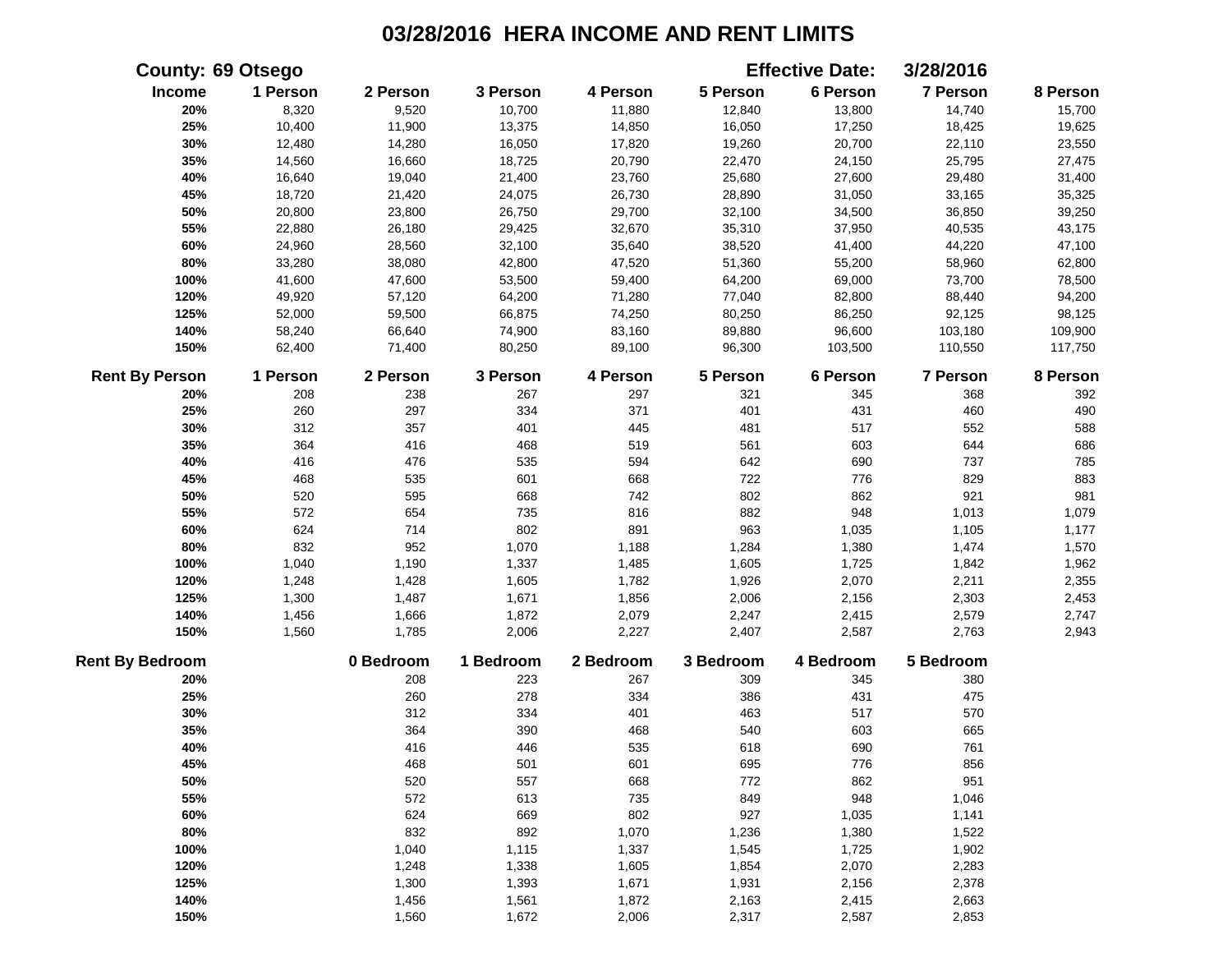|                        | <b>County: 70 Ottawa</b> |           |           |           |           | <b>Effective Date:</b> | 3/28/2016       |          |
|------------------------|--------------------------|-----------|-----------|-----------|-----------|------------------------|-----------------|----------|
| Income                 | 1 Person                 | 2 Person  | 3 Person  | 4 Person  | 5 Person  | 6 Person               | <b>7 Person</b> | 8 Person |
| 20%                    | 10,120                   | 11,560    | 13,000    | 14,440    | 15,600    | 16,760                 | 17,920          | 19,080   |
| 25%                    | 12,650                   | 14,450    | 16,250    | 18,050    | 19,500    | 20,950                 | 22,400          | 23,850   |
| 30%                    | 15,180                   | 17,340    | 19,500    | 21,660    | 23,400    | 25,140                 | 26,880          | 28,620   |
| 35%                    | 17,710                   | 20,230    | 22,750    | 25,270    | 27,300    | 29,330                 | 31,360          | 33,390   |
| 40%                    | 20,240                   | 23,120    | 26,000    | 28,880    | 31,200    | 33,520                 | 35,840          | 38,160   |
| 45%                    | 22,770                   | 26,010    | 29,250    | 32,490    | 35,100    | 37,710                 | 40,320          | 42,930   |
| 50%                    | 25,300                   | 28,900    | 32,500    | 36,100    | 39,000    | 41,900                 | 44,800          | 47,700   |
| 55%                    | 27,830                   | 31,790    | 35,750    | 39,710    | 42,900    | 46,090                 | 49,280          | 52,470   |
| 60%                    | 30,360                   | 34,680    | 39,000    | 43,320    | 46,800    | 50,280                 | 53,760          | 57,240   |
| 80%                    | 40,480                   | 46,240    | 52,000    | 57,760    | 62,400    | 67,040                 | 71,680          | 76,320   |
| 100%                   | 50,600                   | 57,800    | 65,000    | 72,200    | 78,000    | 83,800                 | 89,600          | 95,400   |
| 120%                   | 60,720                   | 69,360    | 78,000    | 86,640    | 93,600    | 100,560                | 107,520         | 114,480  |
| 125%                   | 63,250                   | 72,250    | 81,250    | 90,250    | 97,500    | 104,750                | 112,000         | 119,250  |
| 140%                   | 70,840                   | 80,920    | 91,000    | 101,080   | 109,200   | 117,320                | 125,440         | 133,560  |
| 150%                   | 75,900                   | 86,700    | 97,500    | 108,300   | 117,000   | 125,700                | 134,400         | 143,100  |
| <b>Rent By Person</b>  | 1 Person                 | 2 Person  | 3 Person  | 4 Person  | 5 Person  | 6 Person               | <b>7 Person</b> | 8 Person |
| 20%                    | 253                      | 289       | 325       | 361       | 390       | 419                    | 448             | 477      |
| 25%                    | 316                      | 361       | 406       | 451       | 487       | 523                    | 560             | 596      |
| 30%                    | 379                      | 433       | 487       | 541       | 585       | 628                    | 672             | 715      |
| 35%                    | 442                      | 505       | 568       | 631       | 682       | 733                    | 784             | 834      |
| 40%                    | 506                      | 578       | 650       | 722       | 780       | 838                    | 896             | 954      |
| 45%                    | 569                      | 650       | 731       | 812       | 877       | 942                    | 1,008           | 1,073    |
| 50%                    | 632                      | 722       | 812       | 902       | 975       | 1,047                  | 1,120           | 1,192    |
| 55%                    | 695                      | 794       | 893       | 992       | 1,072     | 1,152                  | 1,232           | 1,311    |
| 60%                    | 759                      | 867       | 975       | 1,083     | 1,170     | 1,257                  | 1,344           | 1,431    |
| 80%                    | 1,012                    | 1,156     | 1,300     | 1,444     | 1,560     | 1,676                  | 1,792           | 1,908    |
| 100%                   | 1,265                    | 1,445     | 1,625     | 1,805     | 1,950     | 2,095                  | 2,240           | 2,385    |
| 120%                   | 1,518                    | 1,734     | 1,950     | 2,166     | 2,340     | 2,514                  | 2,688           | 2,862    |
| 125%                   | 1,581                    | 1,806     | 2,031     | 2,256     | 2,437     | 2,618                  | 2,800           | 2,981    |
| 140%                   | 1,771                    | 2,023     | 2,275     | 2,527     | 2,730     | 2,933                  | 3,136           | 3,339    |
| 150%                   | 1,897                    | 2,167     | 2,437     | 2,707     | 2,925     | 3,142                  | 3,360           | 3,577    |
| <b>Rent By Bedroom</b> |                          | 0 Bedroom | 1 Bedroom | 2 Bedroom | 3 Bedroom | 4 Bedroom              | 5 Bedroom       |          |
| 20%                    |                          | 253       | 271       | 325       | 375       | 419                    | 462             |          |
| 25%                    |                          | 316       | 338       | 406       | 469       | 523                    | 578             |          |
| 30%                    |                          | 379       | 406       | 487       | 563       | 628                    | 693             |          |
| 35%                    |                          | 442       | 474       | 568       | 657       | 733                    | 809             |          |
| 40%                    |                          | 506       | 542       | 650       | 751       | 838                    | 925             |          |
| 45%                    |                          | 569       | 609       | 731       | 844       | 942                    | 1,040           |          |
| 50%                    |                          | 632       | 677       | 812       | 938       | 1,047                  | 1,156           |          |
| 55%                    |                          | 695       | 745       | 893       | 1,032     | 1,152                  | 1,271           |          |
| 60%                    |                          | 759       | 813       | 975       | 1,126     | 1,257                  | 1,387           |          |
| 80%                    |                          | 1,012     | 1,084     | 1,300     | 1,502     | 1,676                  | 1,850           |          |
| 100%                   |                          | 1,265     | 1,355     | 1,625     | 1,877     | 2,095                  | 2,312           |          |
| 120%                   |                          | 1,518     | 1,626     | 1,950     | 2,253     | 2,514                  | 2,775           |          |
| 125%                   |                          | 1,581     | 1,693     | 2,031     | 2,346     | 2,618                  | 2,890           |          |
| 140%                   |                          | 1,771     | 1,897     | 2,275     | 2,628     | 2,933                  | 3,237           |          |
| 150%                   |                          | 1,897     | 2,032     | 2,437     | 2,816     | 3,142                  | 3,468           |          |
|                        |                          |           |           |           |           |                        |                 |          |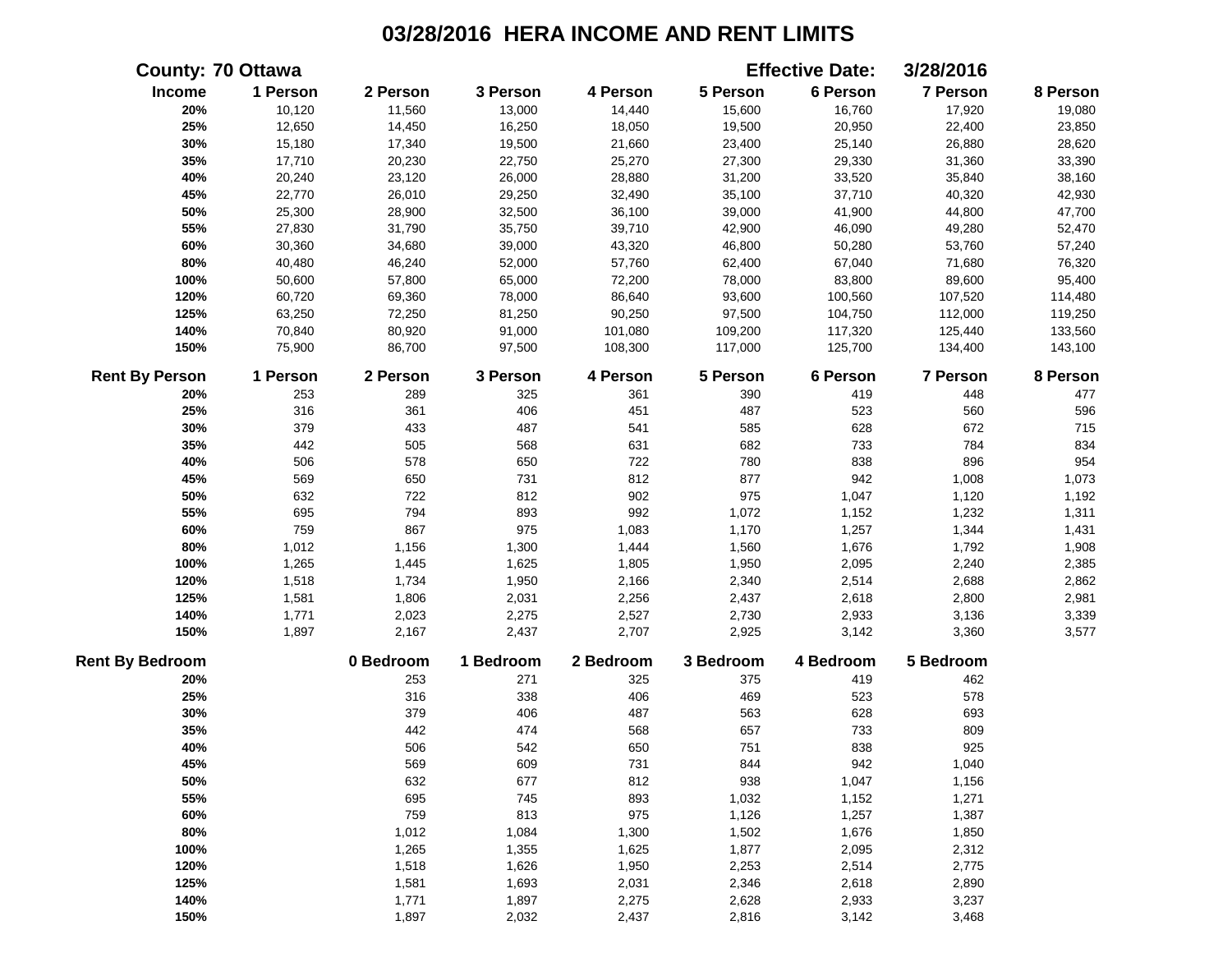|                        | <b>County: 71 Presque Isle</b> |           |           |           |           | <b>Effective Date:</b> | 3/28/2016 |          |
|------------------------|--------------------------------|-----------|-----------|-----------|-----------|------------------------|-----------|----------|
| Income                 | 1 Person                       | 2 Person  | 3 Person  | 4 Person  | 5 Person  | 6 Person               | 7 Person  | 8 Person |
| 20%                    | 8,040                          | 9,200     | 10,340    | 11,480    | 12,400    | 13,320                 | 14,240    | 15,160   |
| 25%                    | 10,050                         | 11,500    | 12,925    | 14,350    | 15,500    | 16,650                 | 17,800    | 18,950   |
| 30%                    | 12,060                         | 13,800    | 15,510    | 17,220    | 18,600    | 19,980                 | 21,360    | 22,740   |
| 35%                    | 14,070                         | 16,100    | 18,095    | 20,090    | 21,700    | 23,310                 | 24,920    | 26,530   |
| 40%                    | 16,080                         | 18,400    | 20,680    | 22,960    | 24,800    | 26,640                 | 28,480    | 30,320   |
| 45%                    | 18,090                         | 20,700    | 23,265    | 25,830    | 27,900    | 29,970                 | 32,040    | 34,110   |
| 50%                    | 20,100                         | 23,000    | 25,850    | 28,700    | 31,000    | 33,300                 | 35,600    | 37,900   |
| 55%                    | 22,110                         | 25,300    | 28,435    | 31,570    | 34,100    | 36,630                 | 39,160    | 41,690   |
| 60%                    | 24,120                         | 27,600    | 31,020    | 34,440    | 37,200    | 39,960                 | 42,720    | 45,480   |
| 80%                    | 32,160                         | 36,800    | 41,360    | 45,920    | 49,600    | 53,280                 | 56,960    | 60,640   |
| 100%                   | 40,200                         | 46,000    | 51,700    | 57,400    | 62,000    | 66,600                 | 71,200    | 75,800   |
| 120%                   | 48,240                         | 55,200    | 62,040    | 68,880    | 74,400    | 79,920                 | 85,440    | 90,960   |
| 125%                   | 50,250                         | 57,500    | 64,625    | 71,750    | 77,500    | 83,250                 | 89,000    | 94,750   |
| 140%                   | 56,280                         | 64,400    | 72,380    | 80,360    | 86,800    | 93,240                 | 99,680    | 106,120  |
| 150%                   | 60,300                         | 69,000    | 77,550    | 86,100    | 93,000    | 99,900                 | 106,800   | 113,700  |
| <b>Rent By Person</b>  | 1 Person                       | 2 Person  | 3 Person  | 4 Person  | 5 Person  | 6 Person               | 7 Person  | 8 Person |
| 20%                    | 201                            | 230       | 258       | 287       | 310       | 333                    | 356       | 379      |
| 25%                    | 251                            | 287       | 323       | 358       | 387       | 416                    | 445       | 473      |
| 30%                    | 301                            | 345       | 387       | 430       | 465       | 499                    | 534       | 568      |
| 35%                    | 351                            | 402       | 452       | 502       | 542       | 582                    | 623       | 663      |
| 40%                    | 402                            | 460       | 517       | 574       | 620       | 666                    | 712       | 758      |
| 45%                    | 452                            | 517       | 581       | 645       | 697       | 749                    | 801       | 852      |
| 50%                    | 502                            | 575       | 646       | 717       | 775       | 832                    | 890       | 947      |
| 55%                    | 552                            | 632       | 710       | 789       | 852       | 915                    | 979       | 1,042    |
| 60%                    | 603                            | 690       | 775       | 861       | 930       | 999                    | 1,068     | 1,137    |
| 80%                    | 804                            | 920       | 1,034     | 1,148     | 1,240     | 1,332                  | 1,424     | 1,516    |
| 100%                   | 1,005                          | 1,150     | 1,292     | 1,435     | 1,550     | 1,665                  | 1,780     | 1,895    |
| 120%                   | 1,206                          | 1,380     | 1,551     | 1,722     | 1,860     | 1,998                  | 2,136     | 2,274    |
| 125%                   | 1,256                          | 1,437     | 1,615     | 1,793     | 1,937     | 2,081                  | 2,225     | 2,368    |
| 140%                   | 1,407                          | 1,610     | 1,809     | 2,009     | 2,170     | 2,331                  | 2,492     | 2,653    |
| 150%                   | 1,507                          | 1,725     | 1,938     | 2,152     | 2,325     | 2,497                  | 2,670     | 2,842    |
| <b>Rent By Bedroom</b> |                                | 0 Bedroom | 1 Bedroom | 2 Bedroom | 3 Bedroom | 4 Bedroom              | 5 Bedroom |          |
| 20%                    |                                | 201       | 215       | 258       | 298       | 333                    | 367       |          |
| 25%                    |                                | 251       | 269       | 323       | 373       | 416                    | 459       |          |
| 30%                    |                                | 301       | 323       | 387       | 447       | 499                    | 551       |          |
| 35%                    |                                | 351       | 377       | 452       | 522       | 582                    | 643       |          |
| 40%                    |                                | 402       | 431       | 517       | 597       | 666                    | 735       |          |
| 45%                    |                                | 452       | 484       | 581       | 671       | 749                    | 826       |          |
| 50%                    |                                | 502       | 538       | 646       | 746       | 832                    | 918       |          |
| 55%                    |                                | 552       | 592       | 710       | 820       | 915                    | 1,010     |          |
| 60%                    |                                | 603       | 646       | 775       | 895       | 999                    | 1,102     |          |
| 80%                    |                                | 804       | 862       | 1,034     | 1,194     | 1,332                  | 1,470     |          |
| 100%                   |                                | 1,005     | 1,077     | 1,292     | 1,492     | 1,665                  | 1,837     |          |
| 120%                   |                                | 1,206     | 1,293     | 1,551     | 1,791     | 1,998                  | 2,205     |          |
| 125%                   |                                | 1,256     | 1,346     | 1,615     | 1,865     | 2,081                  | 2,296     |          |
| 140%                   |                                | 1,407     | 1,508     | 1,809     | 2,089     | 2,331                  | 2,572     |          |
| 150%                   |                                | 1,507     | 1,616     | 1,938     | 2,238     | 2,497                  | 2,756     |          |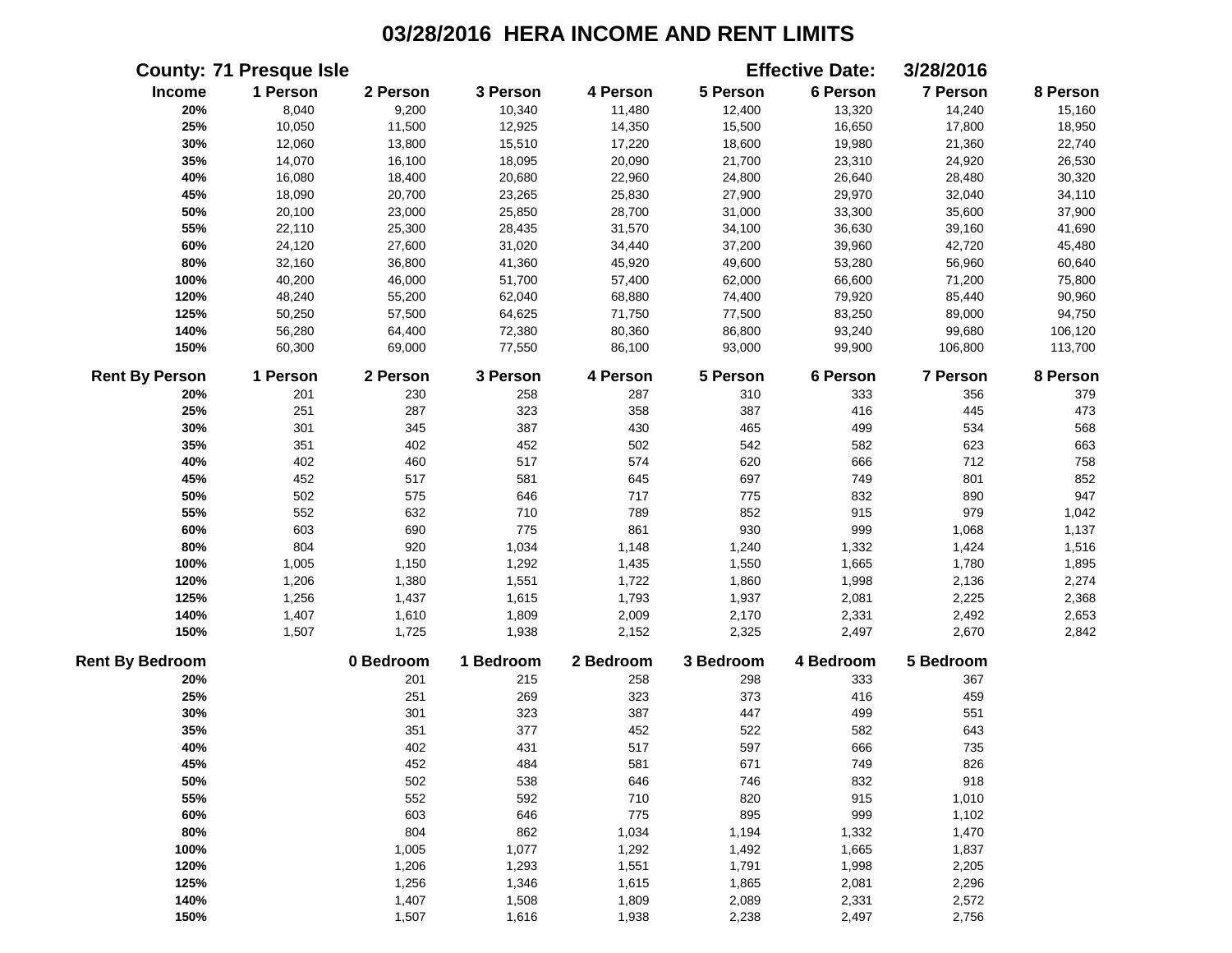|                        | <b>County: 72 Roscommon</b> |           |           |           |           | <b>Effective Date:</b> | 3/28/2016       |          |
|------------------------|-----------------------------|-----------|-----------|-----------|-----------|------------------------|-----------------|----------|
| Income                 | 1 Person                    | 2 Person  | 3 Person  | 4 Person  | 5 Person  | 6 Person               | 7 Person        | 8 Person |
| 20%                    | 7,700                       | 8,800     | 9,900     | 10,980    | 11,860    | 12,740                 | 13,620          | 14,500   |
| 25%                    | 9,625                       | 11,000    | 12,375    | 13,725    | 14,825    | 15,925                 | 17,025          | 18,125   |
| 30%                    | 11,550                      | 13,200    | 14,850    | 16,470    | 17,790    | 19,110                 | 20,430          | 21,750   |
| 35%                    | 13,475                      | 15,400    | 17,325    | 19,215    | 20,755    | 22,295                 | 23,835          | 25,375   |
| 40%                    | 15,400                      | 17,600    | 19,800    | 21,960    | 23,720    | 25,480                 | 27,240          | 29,000   |
| 45%                    | 17,325                      | 19,800    | 22,275    | 24,705    | 26,685    | 28,665                 | 30,645          | 32,625   |
| 50%                    | 19,250                      | 22,000    | 24,750    | 27,450    | 29,650    | 31,850                 | 34,050          | 36,250   |
| 55%                    | 21,175                      | 24,200    | 27,225    | 30,195    | 32,615    | 35,035                 | 37,455          | 39,875   |
| 60%                    | 23,100                      | 26,400    | 29,700    | 32,940    | 35,580    | 38,220                 | 40,860          | 43,500   |
| $80\%$                 | 30,800                      | 35,200    | 39,600    | 43,920    | 47,440    | 50,960                 | 54,480          | 58,000   |
| 100%                   | 38,500                      | 44,000    | 49,500    | 54,900    | 59,300    | 63,700                 | 68,100          | 72,500   |
| 120%                   | 46,200                      | 52,800    | 59,400    | 65,880    | 71,160    | 76,440                 | 81,720          | 87,000   |
| 125%                   | 48,125                      | 55,000    | 61,875    | 68,625    | 74,125    | 79,625                 | 85,125          | 90,625   |
| 140%                   | 53,900                      | 61,600    | 69,300    | 76,860    | 83,020    | 89,180                 | 95,340          | 101,500  |
| 150%                   | 57,750                      | 66,000    | 74,250    | 82,350    | 88,950    | 95,550                 | 102,150         | 108,750  |
| <b>Rent By Person</b>  | 1 Person                    | 2 Person  | 3 Person  | 4 Person  | 5 Person  | 6 Person               | <b>7 Person</b> | 8 Person |
| 20%                    | 192                         | 220       | 247       | 274       | 296       | 318                    | 340             | 362      |
| 25%                    | 240                         | 275       | 309       | 343       | 370       | 398                    | 425             | 453      |
| 30%                    | 288                         | 330       | 371       | 411       | 444       | 477                    | 510             | 543      |
| 35%                    | 336                         | 385       | 433       | 480       | 518       | 557                    | 595             | 634      |
| 40%                    | 385                         | 440       | 495       | 549       | 593       | 637                    | 681             | 725      |
| 45%                    | 433                         | 495       | 556       | 617       | 667       | 716                    | 766             | 815      |
| 50%                    | 481                         | 550       | 618       | 686       | 741       | 796                    | 851             | 906      |
| 55%                    | 529                         | 605       | 680       | 754       | 815       | 875                    | 936             | 996      |
| 60%                    | 577                         | 660       | 742       | 823       | 889       | 955                    | 1,021           | 1,087    |
| 80%                    | 770                         | 880       | 990       | 1,098     | 1,186     | 1,274                  | 1,362           | 1,450    |
| 100%                   | 962                         | 1,100     | 1,237     | 1,372     | 1,482     | 1,592                  | 1,702           | 1,812    |
| 120%                   | 1,155                       | 1,320     | 1,485     | 1,647     | 1,779     | 1,911                  | 2,043           | 2,175    |
| 125%                   | 1,203                       | 1,375     | 1,546     | 1,715     | 1,853     | 1,990                  | 2,128           | 2,265    |
| 140%                   | 1,347                       | 1,540     | 1,732     | 1,921     | 2,075     | 2,229                  | 2,383           | 2,537    |
| 150%                   | 1,443                       | 1,650     | 1,856     | 2,058     | 2,223     | 2,388                  | 2,553           | 2,718    |
| <b>Rent By Bedroom</b> |                             | 0 Bedroom | 1 Bedroom | 2 Bedroom | 3 Bedroom | 4 Bedroom              | 5 Bedroom       |          |
| 20%                    |                             | 192       | 206       | 247       | 285       | 318                    | 351             |          |
| 25%                    |                             | 240       | 257       | 309       | 356       | 398                    | 439             |          |
| 30%                    |                             | 288       | 309       | 371       | 428       | 477                    | 527             |          |
| 35%                    |                             | 336       | 360       | 433       | 499       | 557                    | 615             |          |
| 40%                    |                             | 385       | 412       | 495       | 571       | 637                    | 703             |          |
| 45%                    |                             | 433       | 464       | 556       | 642       | 716                    | 790             |          |
| 50%                    |                             | 481       | 515       | 618       | 713       | 796                    | 878             |          |
| 55%                    |                             | 529       | 567       | 680       | 785       | 875                    | 966             |          |
| 60%                    |                             | 577       | 618       | 742       | 856       | 955                    | 1,054           |          |
| 80%                    |                             | 770       | 825       | 990       | 1,142     | 1,274                  | 1,406           |          |
| 100%                   |                             | 962       | 1,031     | 1,237     | 1,427     | 1,592                  | 1,757           |          |
| 120%                   |                             | 1,155     | 1,237     | 1,485     | 1,713     | 1,911                  | 2,109           |          |
| 125%                   |                             | 1,203     | 1,289     | 1,546     | 1,784     | 1,990                  | 2,196           |          |
| 140%                   |                             | 1,347     | 1,443     | 1,732     | 1,998     | 2,229                  | 2,460           |          |
| 150%                   |                             | 1,443     | 1,546     | 1,856     | 2,141     | 2,388                  | 2,636           |          |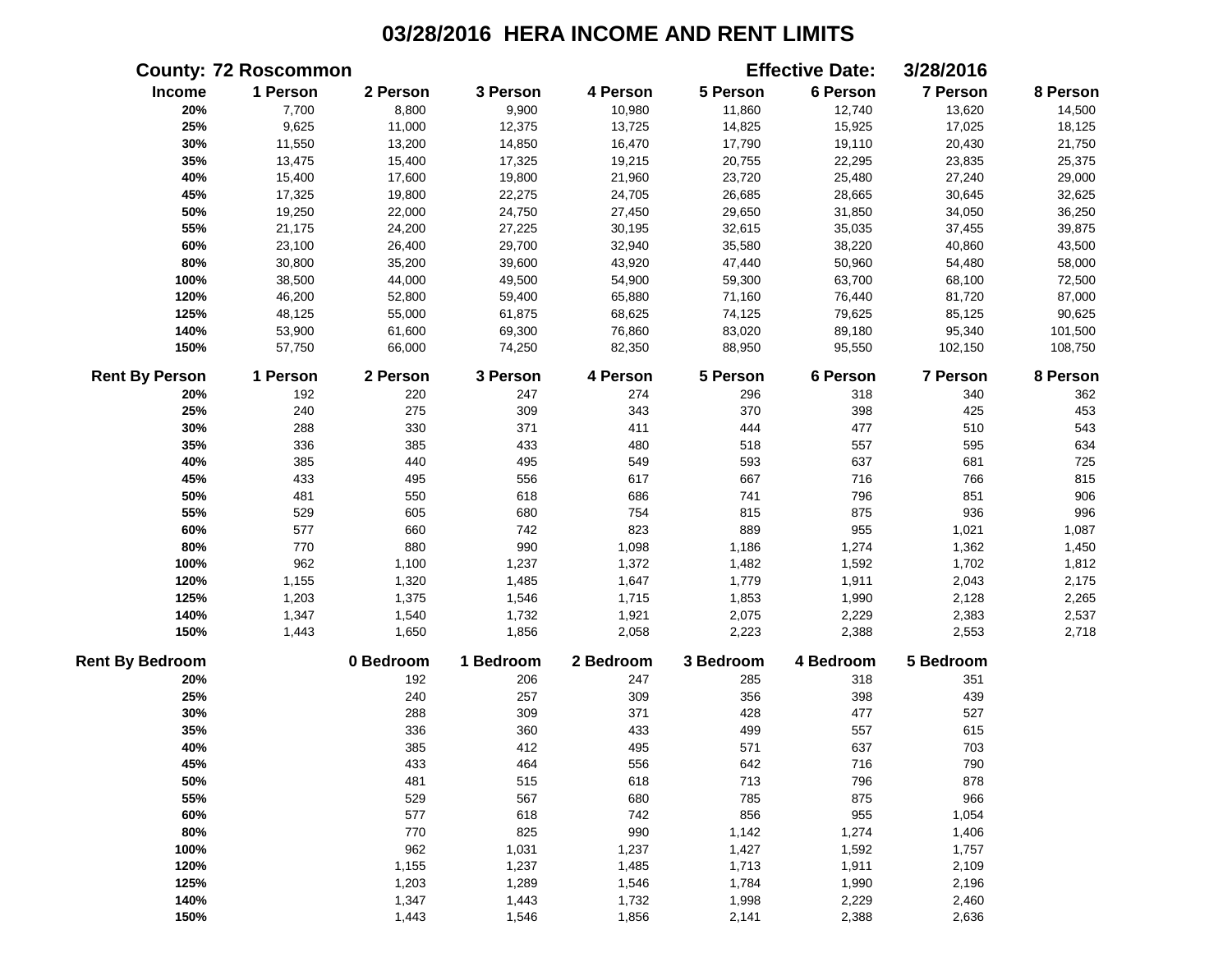|                        | <b>County: 73 Saginaw</b> |           |           |           |           | <b>Effective Date:</b> | 3/28/2016 |          |
|------------------------|---------------------------|-----------|-----------|-----------|-----------|------------------------|-----------|----------|
| Income                 | 1 Person                  | 2 Person  | 3 Person  | 4 Person  | 5 Person  | 6 Person               | 7 Person  | 8 Person |
| 20%                    | 8,420                     | 9,620     | 10,820    | 12,020    | 13,000    | 13,960                 | 14,920    | 15,880   |
| 25%                    | 10,525                    | 12,025    | 13,525    | 15,025    | 16,250    | 17,450                 | 18,650    | 19,850   |
| 30%                    | 12,630                    | 14,430    | 16,230    | 18,030    | 19,500    | 20,940                 | 22,380    | 23,820   |
| 35%                    | 14,735                    | 16,835    | 18,935    | 21,035    | 22,750    | 24,430                 | 26,110    | 27,790   |
| 40%                    | 16,840                    | 19,240    | 21,640    | 24,040    | 26,000    | 27,920                 | 29,840    | 31,760   |
| 45%                    | 18,945                    | 21,645    | 24,345    | 27,045    | 29,250    | 31,410                 | 33,570    | 35,730   |
| 50%                    | 21,050                    | 24,050    | 27,050    | 30,050    | 32,500    | 34,900                 | 37,300    | 39,700   |
| 55%                    | 23,155                    | 26,455    | 29,755    | 33,055    | 35,750    | 38,390                 | 41,030    | 43,670   |
| 60%                    | 25,260                    | 28,860    | 32,460    | 36,060    | 39,000    | 41,880                 | 44,760    | 47,640   |
| 80%                    | 33,680                    | 38,480    | 43,280    | 48,080    | 52,000    | 55,840                 | 59,680    | 63,520   |
| 100%                   | 42,100                    | 48,100    | 54,100    | 60,100    | 65,000    | 69,800                 | 74,600    | 79,400   |
| 120%                   | 50,520                    | 57,720    | 64,920    | 72,120    | 78,000    | 83,760                 | 89,520    | 95,280   |
| 125%                   | 52,625                    | 60,125    | 67,625    | 75,125    | 81,250    | 87,250                 | 93,250    | 99,250   |
| 140%                   | 58,940                    | 67,340    | 75,740    | 84,140    | 91,000    | 97,720                 | 104,440   | 111,160  |
| 150%                   | 63,150                    | 72,150    | 81,150    | 90,150    | 97,500    | 104,700                | 111,900   | 119,100  |
| <b>Rent By Person</b>  | 1 Person                  | 2 Person  | 3 Person  | 4 Person  | 5 Person  | 6 Person               | 7 Person  | 8 Person |
| 20%                    | 210                       | 240       | 270       | 300       | 325       | 349                    | 373       | 397      |
| 25%                    | 263                       | 300       | 338       | 375       | 406       | 436                    | 466       | 496      |
| 30%                    | 315                       | 360       | 405       | 450       | 487       | 523                    | 559       | 595      |
| 35%                    | 368                       | 420       | 473       | 525       | 568       | 610                    | 652       | 694      |
| 40%                    | 421                       | 481       | 541       | 601       | 650       | 698                    | 746       | 794      |
| 45%                    | 473                       | 541       | 608       | 676       | 731       | 785                    | 839       | 893      |
| 50%                    | 526                       | 601       | 676       | 751       | 812       | 872                    | 932       | 992      |
| 55%                    | 578                       | 661       | 743       | 826       | 893       | 959                    | 1,025     | 1,091    |
| 60%                    | 631                       | 721       | 811       | 901       | 975       | 1,047                  | 1,119     | 1,191    |
| $80\%$                 | 842                       | 962       | 1,082     | 1,202     | 1,300     | 1,396                  | 1,492     | 1,588    |
| 100%                   | 1,052                     | 1,202     | 1,352     | 1,502     | 1,625     | 1,745                  | 1,865     | 1,985    |
| 120%                   | 1,263                     | 1,443     | 1,623     | 1,803     | 1,950     | 2,094                  | 2,238     | 2,382    |
| 125%                   | 1,315                     | 1,503     | 1,690     | 1,878     | 2,031     | 2,181                  | 2,331     | 2,481    |
| 140%                   | 1,473                     | 1,683     | 1,893     | 2,103     | 2,275     | 2,443                  | 2,611     | 2,779    |
| 150%                   | 1,578                     | 1,803     | 2,028     | 2,253     | 2,437     | 2,617                  | 2,797     | 2,977    |
| <b>Rent By Bedroom</b> |                           | 0 Bedroom | 1 Bedroom | 2 Bedroom | 3 Bedroom | 4 Bedroom              | 5 Bedroom |          |
| 20%                    |                           | 210       | 225       | 270       | 312       | 349                    | 385       |          |
| 25%                    |                           | 263       | 281       | 338       | 390       | 436                    | 481       |          |
| 30%                    |                           | 315       | 338       | 405       | 469       | 523                    | 577       |          |
| 35%                    |                           | 368       | 394       | 473       | 547       | 610                    | 673       |          |
| 40%                    |                           | 421       | 451       | 541       | 625       | 698                    | 770       |          |
| 45%                    |                           | 473       | 507       | 608       | 703       | 785                    | 866       |          |
| 50%                    |                           | 526       | 563       | 676       | 781       | 872                    | 962       |          |
| 55%                    |                           | 578       | 620       | 743       | 860       | 959                    | 1,058     |          |
| 60%                    |                           | 631       | 676       | 811       | 938       | 1,047                  | 1,155     |          |
| 80%                    |                           | 842       | 902       | 1,082     | 1,251     | 1,396                  | 1,540     |          |
| 100%                   |                           | 1,052     | 1,127     | 1,352     | 1,563     | 1,745                  | 1,925     |          |
| 120%                   |                           | 1,263     | 1,353     | 1,623     | 1,876     | 2,094                  | 2,310     |          |
| 125%                   |                           | 1,315     | 1,409     | 1,690     | 1,954     | 2,181                  | 2,406     |          |
| 140%                   |                           | 1,473     | 1,578     | 1,893     | 2,189     | 2,443                  | 2,695     |          |
| 150%                   |                           | 1,578     | 1,691     | 2,028     | 2,345     | 2,617                  | 2,887     |          |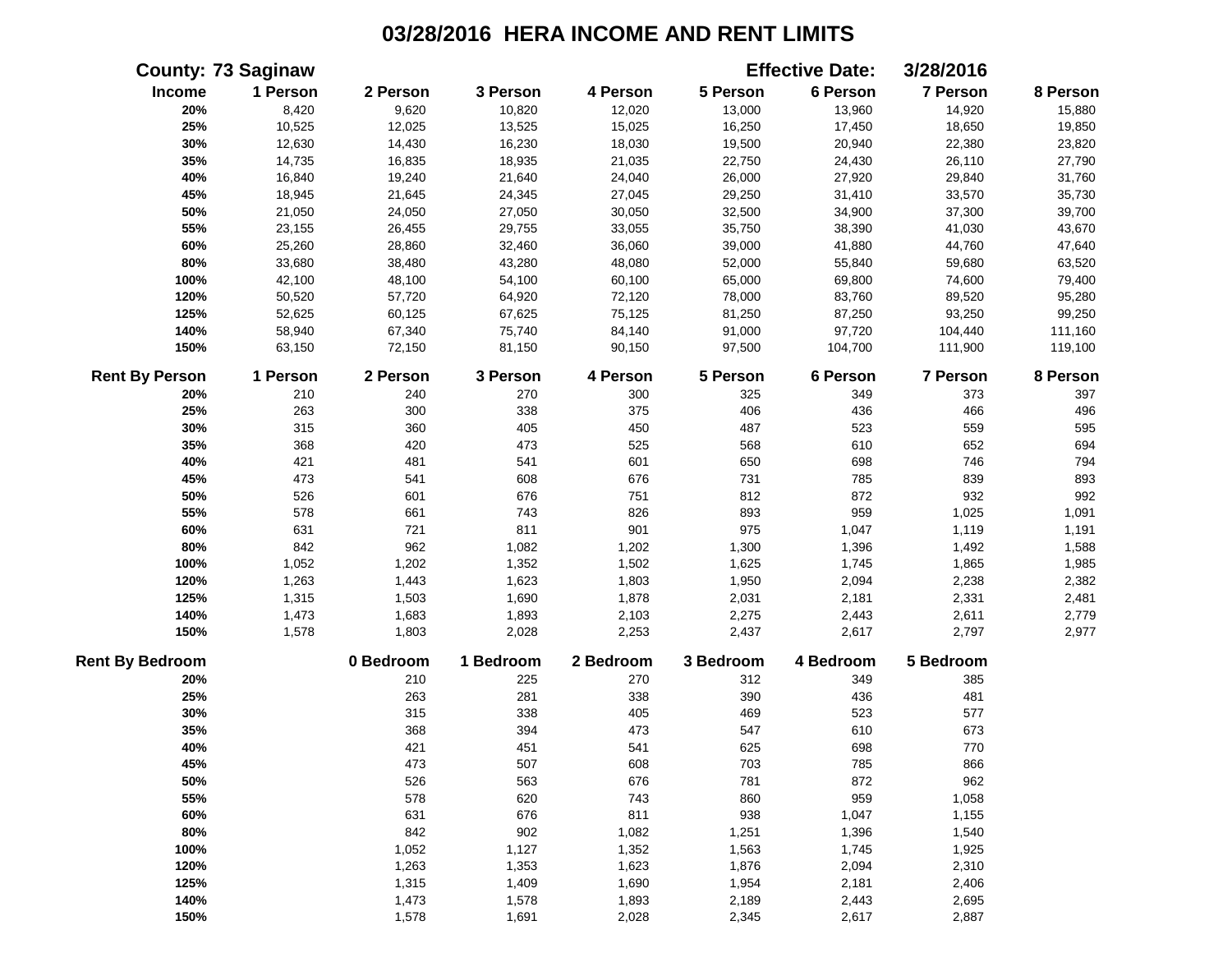|                        | <b>County: 74 St. Clair</b> |           |           |           |           | <b>Effective Date:</b> | 3/28/2016 |          |
|------------------------|-----------------------------|-----------|-----------|-----------|-----------|------------------------|-----------|----------|
| Income                 | 1 Person                    | 2 Person  | 3 Person  | 4 Person  | 5 Person  | 6 Person               | 7 Person  | 8 Person |
| 20%                    | 10,180                      | 11,620    | 13,080    | 14,520    | 15,700    | 16,860                 | 18,020    | 19,180   |
| 25%                    | 12,725                      | 14,525    | 16,350    | 18,150    | 19,625    | 21,075                 | 22,525    | 23,975   |
| 30%                    | 15,270                      | 17,430    | 19,620    | 21,780    | 23,550    | 25,290                 | 27,030    | 28,770   |
| 35%                    | 17,815                      | 20,335    | 22,890    | 25,410    | 27,475    | 29,505                 | 31,535    | 33,565   |
| 40%                    | 20,360                      | 23,240    | 26,160    | 29,040    | 31,400    | 33,720                 | 36,040    | 38,360   |
| 45%                    | 22,905                      | 26,145    | 29,430    | 32,670    | 35,325    | 37,935                 | 40,545    | 43,155   |
| 50%                    | 25,450                      | 29,050    | 32,700    | 36,300    | 39,250    | 42,150                 | 45,050    | 47,950   |
| 55%                    | 27,995                      | 31,955    | 35,970    | 39,930    | 43,175    | 46,365                 | 49,555    | 52,745   |
| 60%                    | 30,540                      | 34,860    | 39,240    | 43,560    | 47,100    | 50,580                 | 54,060    | 57,540   |
| 80%                    | 40,720                      | 46,480    | 52,320    | 58,080    | 62,800    | 67,440                 | 72,080    | 76,720   |
| 100%                   | 50,900                      | 58,100    | 65,400    | 72,600    | 78,500    | 84,300                 | 90,100    | 95,900   |
| 120%                   | 61,080                      | 69,720    | 78,480    | 87,120    | 94,200    | 101,160                | 108,120   | 115,080  |
| 125%                   | 63,625                      | 72,625    | 81,750    | 90,750    | 98,125    | 105,375                | 112,625   | 119,875  |
| 140%                   | 71,260                      | 81,340    | 91,560    | 101,640   | 109,900   | 118,020                | 126,140   | 134,260  |
| 150%                   | 76,350                      | 87,150    | 98,100    | 108,900   | 117,750   | 126,450                | 135,150   | 143,850  |
| <b>Rent By Person</b>  | 1 Person                    | 2 Person  | 3 Person  | 4 Person  | 5 Person  | 6 Person               | 7 Person  | 8 Person |
| 20%                    | 254                         | 290       | 327       | 363       | 392       | 421                    | 450       | 479      |
| 25%                    | 318                         | 363       | 408       | 453       | 490       | 526                    | 563       | 599      |
| 30%                    | 381                         | 435       | 490       | 544       | 588       | 632                    | 675       | 719      |
| 35%                    | 445                         | 508       | 572       | 635       | 686       | 737                    | 788       | 839      |
| 40%                    | 509                         | 581       | 654       | 726       | 785       | 843                    | 901       | 959      |
| 45%                    | 572                         | 653       | 735       | 816       | 883       | 948                    | 1,013     | 1,078    |
| 50%                    | 636                         | 726       | 817       | 907       | 981       | 1,053                  | 1,126     | 1,198    |
| 55%                    | 699                         | 798       | 899       | 998       | 1,079     | 1,159                  | 1,238     | 1,318    |
| 60%                    | 763                         | 871       | 981       | 1,089     | 1,177     | 1,264                  | 1,351     | 1,438    |
| 80%                    | 1,018                       | 1,162     | 1,308     | 1,452     | 1,570     | 1,686                  | 1,802     | 1,918    |
| 100%                   | 1,272                       | 1,452     | 1,635     | 1,815     | 1,962     | 2,107                  | 2,252     | 2,397    |
| 120%                   | 1,527                       | 1,743     | 1,962     | 2,178     | 2,355     | 2,529                  | 2,703     | 2,877    |
| 125%                   | 1,590                       | 1,815     | 2,043     | 2,268     | 2,453     | 2,634                  | 2,815     | 2,996    |
| 140%                   | 1,781                       | 2,033     | 2,289     | 2,541     | 2,747     | 2,950                  | 3,153     | 3,356    |
| 150%                   | 1,908                       | 2,178     | 2,452     | 2,722     | 2,943     | 3,161                  | 3,378     | 3,596    |
| <b>Rent By Bedroom</b> |                             | 0 Bedroom | 1 Bedroom | 2 Bedroom | 3 Bedroom | 4 Bedroom              | 5 Bedroom |          |
| 20%                    |                             | 254       | 272       | 327       | 377       | 421                    | 465       |          |
| 25%                    |                             | 318       | 340       | 408       | 472       | 526                    | 581       |          |
| 30%                    |                             | 381       | 408       | 490       | 566       | 632                    | 697       |          |
| 35%                    |                             | 445       | 476       | 572       | 661       | 737                    | 813       |          |
| 40%                    |                             | 509       | 545       | 654       | 755       | 843                    | 930       |          |
| 45%                    |                             | 572       | 613       | 735       | 849       | 948                    | 1,046     |          |
| 50%                    |                             | 636       | 681       | 817       | 944       | 1,053                  | 1,162     |          |
| 55%                    |                             | 699       | 749       | 899       | 1,038     | 1,159                  | 1,278     |          |
| 60%                    |                             | 763       | 817       | 981       | 1,133     | 1,264                  | 1,395     |          |
| 80%                    |                             | 1,018     | 1,090     | 1,308     | 1,511     | 1,686                  | 1,860     |          |
| 100%                   |                             | 1,272     | 1,362     | 1,635     | 1,888     | 2,107                  | 2,325     |          |
| 120%                   |                             | 1,527     | 1,635     | 1,962     | 2,266     | 2,529                  | 2,790     |          |
| 125%                   |                             | 1,590     | 1,703     | 2,043     | 2,360     | 2,634                  | 2,906     |          |
| 140%                   |                             | 1,781     | 1,907     | 2,289     | 2,644     | 2,950                  | 3,255     |          |
| 150%                   |                             | 1,908     | 2,043     | 2,452     | 2,833     | 3,161                  | 3,487     |          |
|                        |                             |           |           |           |           |                        |           |          |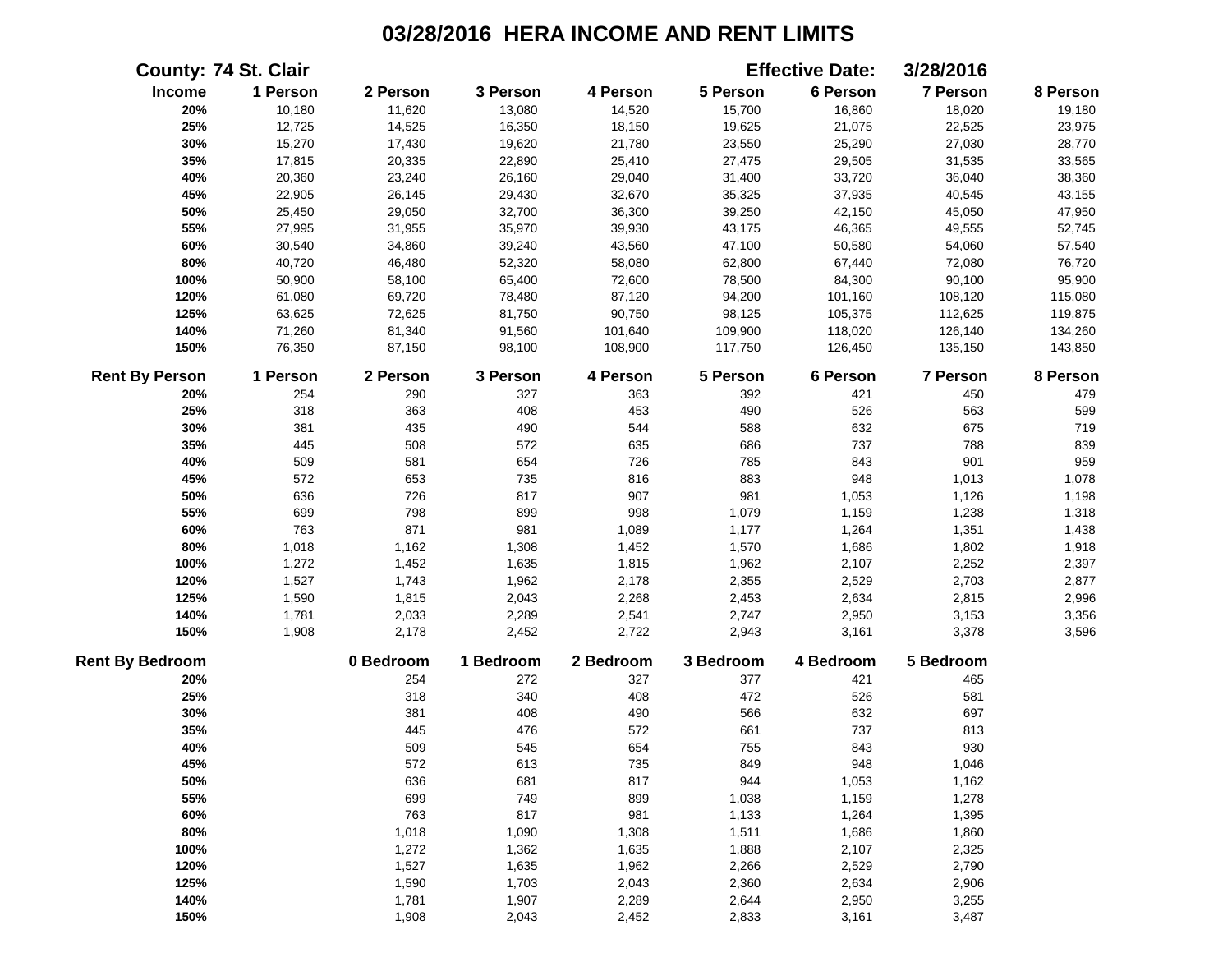|                        | County: 75 St. Joseph |           |           |           |           | <b>Effective Date:</b> | 3/28/2016 |          |
|------------------------|-----------------------|-----------|-----------|-----------|-----------|------------------------|-----------|----------|
| Income                 | 1 Person              | 2 Person  | 3 Person  | 4 Person  | 5 Person  | 6 Person               | 7 Person  | 8 Person |
| 20%                    | 7,960                 | 9,100     | 10,240    | 11,360    | 12,280    | 13,180                 | 14,100    | 15,000   |
| 25%                    | 9,950                 | 11,375    | 12,800    | 14,200    | 15,350    | 16,475                 | 17,625    | 18,750   |
| 30%                    | 11,940                | 13,650    | 15,360    | 17,040    | 18,420    | 19,770                 | 21,150    | 22,500   |
| 35%                    | 13,930                | 15,925    | 17,920    | 19,880    | 21,490    | 23,065                 | 24,675    | 26,250   |
| 40%                    | 15,920                | 18,200    | 20,480    | 22,720    | 24,560    | 26,360                 | 28,200    | 30,000   |
| 45%                    | 17,910                | 20,475    | 23,040    | 25,560    | 27,630    | 29,655                 | 31,725    | 33,750   |
| 50%                    | 19,900                | 22,750    | 25,600    | 28,400    | 30,700    | 32,950                 | 35,250    | 37,500   |
| 55%                    | 21,890                | 25,025    | 28,160    | 31,240    | 33,770    | 36,245                 | 38,775    | 41,250   |
| 60%                    | 23,880                | 27,300    | 30,720    | 34,080    | 36,840    | 39,540                 | 42,300    | 45,000   |
| $80\%$                 | 31,840                | 36,400    | 40,960    | 45,440    | 49,120    | 52,720                 | 56,400    | 60,000   |
| 100%                   | 39,800                | 45,500    | 51,200    | 56,800    | 61,400    | 65,900                 | 70,500    | 75,000   |
| 120%                   | 47,760                | 54,600    | 61,440    | 68,160    | 73,680    | 79,080                 | 84,600    | 90,000   |
| 125%                   | 49,750                | 56,875    | 64,000    | 71,000    | 76,750    | 82,375                 | 88,125    | 93,750   |
| 140%                   | 55,720                | 63,700    | 71,680    | 79,520    | 85,960    | 92,260                 | 98,700    | 105,000  |
| 150%                   | 59,700                | 68,250    | 76,800    | 85,200    | 92,100    | 98,850                 | 105,750   | 112,500  |
| <b>Rent By Person</b>  | 1 Person              | 2 Person  | 3 Person  | 4 Person  | 5 Person  | 6 Person               | 7 Person  | 8 Person |
| 20%                    | 199                   | 227       | 256       | 284       | 307       | 329                    | 352       | 375      |
| 25%                    | 248                   | 284       | 320       | 355       | 383       | 411                    | 440       | 468      |
| 30%                    | 298                   | 341       | 384       | 426       | 460       | 494                    | 528       | 562      |
| 35%                    | 348                   | 398       | 448       | 497       | 537       | 576                    | 616       | 656      |
| 40%                    | 398                   | 455       | 512       | 568       | 614       | 659                    | 705       | 750      |
| 45%                    | 447                   | 511       | 576       | 639       | 690       | 741                    | 793       | 843      |
| 50%                    | 497                   | 568       | 640       | 710       | 767       | 823                    | 881       | 937      |
| 55%                    | 547                   | 625       | 704       | 781       | 844       | 906                    | 969       | 1,031    |
| 60%                    | 597                   | 682       | 768       | 852       | 921       | 988                    | 1,057     | 1,125    |
| 80%                    | 796                   | 910       | 1,024     | 1,136     | 1,228     | 1,318                  | 1,410     | 1,500    |
| 100%                   | 995                   | 1,137     | 1,280     | 1,420     | 1,535     | 1,647                  | 1,762     | 1,875    |
| 120%                   | 1,194                 | 1,365     | 1,536     | 1,704     | 1,842     | 1,977                  | 2,115     | 2,250    |
| 125%                   | 1,243                 | 1,421     | 1,600     | 1,775     | 1,918     | 2,059                  | 2,203     | 2,343    |
| 140%                   | 1,393                 | 1,592     | 1,792     | 1,988     | 2,149     | 2,306                  | 2,467     | 2,625    |
| 150%                   | 1,492                 | 1,706     | 1,920     | 2,130     | 2,302     | 2,471                  | 2,643     | 2,812    |
| <b>Rent By Bedroom</b> |                       | 0 Bedroom | 1 Bedroom | 2 Bedroom | 3 Bedroom | 4 Bedroom              | 5 Bedroom |          |
| 20%                    |                       | 199       | 213       | 256       | 295       | 329                    | 363       |          |
| 25%                    |                       | 248       | 266       | 320       | 369       | 411                    | 454       |          |
| 30%                    |                       | 298       | 319       | 384       | 443       | 494                    | 545       |          |
| 35%                    |                       | 348       | 373       | 448       | 517       | 576                    | 636       |          |
| 40%                    |                       | 398       | 426       | 512       | 591       | 659                    | 727       |          |
| 45%                    |                       | 447       | 479       | 576       | 664       | 741                    | 818       |          |
| 50%                    |                       | 497       | 533       | 640       | 738       | 823                    | 909       |          |
| 55%                    |                       | 547       | 586       | 704       | 812       | 906                    | 1,000     |          |
| 60%                    |                       | 597       | 639       | 768       | 886       | 988                    | 1,091     |          |
| $80\%$                 |                       | 796       | 853       | 1,024     | 1,182     | 1,318                  | 1,455     |          |
| 100%                   |                       | 995       | 1,066     | 1,280     | 1,477     | 1,647                  | 1,818     |          |
| 120%                   |                       | 1,194     | 1,279     | 1,536     | 1,773     | 1,977                  | 2,182     |          |
| 125%                   |                       | 1,243     | 1,332     | 1,600     | 1,846     | 2,059                  | 2,273     |          |
| 140%                   |                       | 1,393     | 1,492     | 1,792     | 2,068     | 2,306                  | 2,546     |          |
| 150%                   |                       | 1,492     | 1,599     | 1,920     | 2,216     | 2,471                  | 2,728     |          |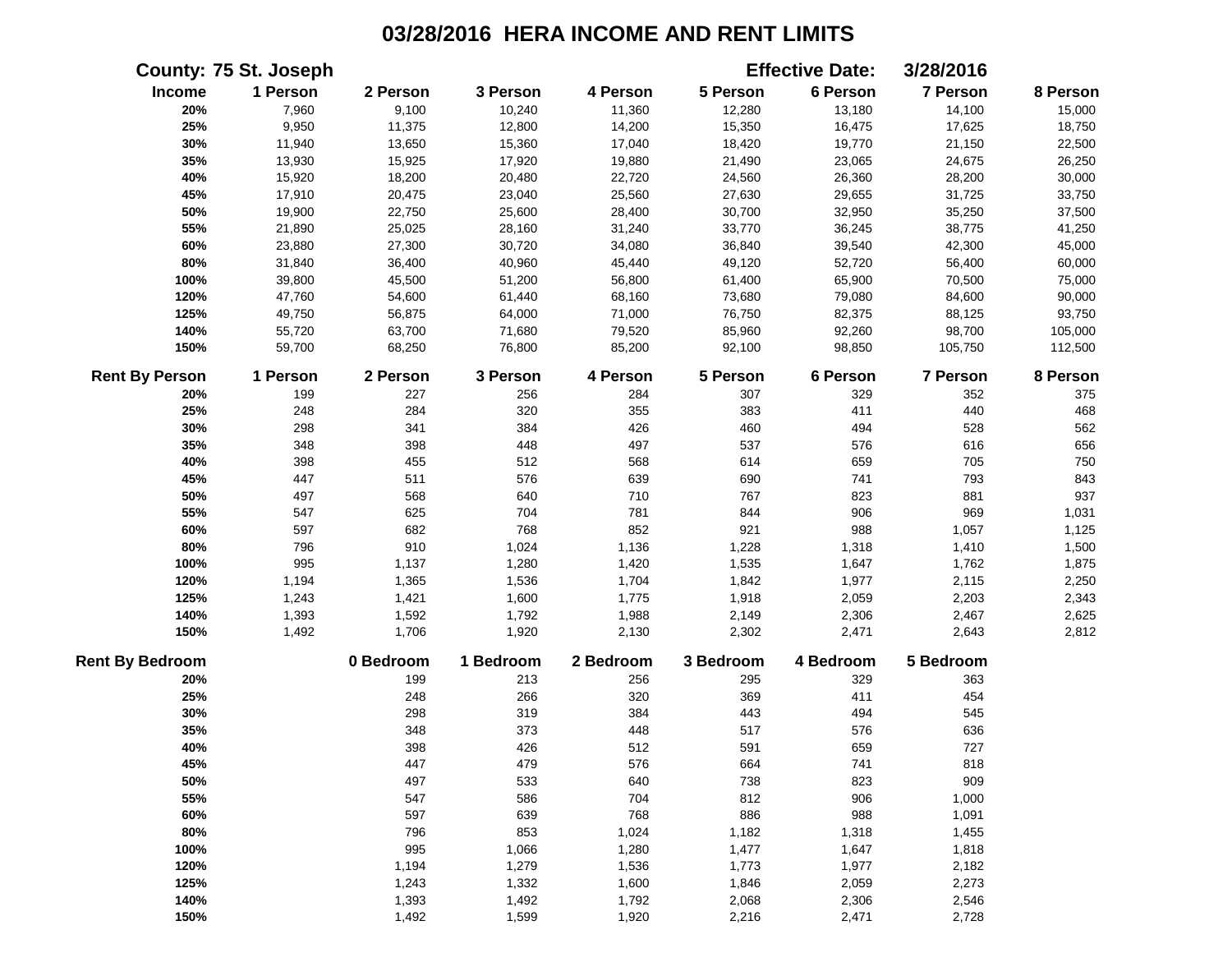|                        | <b>County: 76 Sanilac</b> |           |           |           |           | <b>Effective Date:</b> | 3/28/2016       |          |
|------------------------|---------------------------|-----------|-----------|-----------|-----------|------------------------|-----------------|----------|
| Income                 | 1 Person                  | 2 Person  | 3 Person  | 4 Person  | 5 Person  | 6 Person               | <b>7 Person</b> | 8 Person |
| 20%                    | 7,840                     | 8,960     | 10,080    | 11,180    | 12,080    | 12,980                 | 13,880          | 14,760   |
| 25%                    | 9,800                     | 11,200    | 12,600    | 13,975    | 15,100    | 16,225                 | 17,350          | 18,450   |
| 30%                    | 11,760                    | 13,440    | 15,120    | 16,770    | 18,120    | 19,470                 | 20,820          | 22,140   |
| 35%                    | 13,720                    | 15,680    | 17,640    | 19,565    | 21,140    | 22,715                 | 24,290          | 25,830   |
| 40%                    | 15,680                    | 17,920    | 20,160    | 22,360    | 24,160    | 25,960                 | 27,760          | 29,520   |
| 45%                    | 17,640                    | 20,160    | 22,680    | 25,155    | 27,180    | 29,205                 | 31,230          | 33,210   |
| 50%                    | 19,600                    | 22,400    | 25,200    | 27,950    | 30,200    | 32,450                 | 34,700          | 36,900   |
| 55%                    | 21,560                    | 24,640    | 27,720    | 30,745    | 33,220    | 35,695                 | 38,170          | 40,590   |
| 60%                    | 23,520                    | 26,880    | 30,240    | 33,540    | 36,240    | 38,940                 | 41,640          | 44,280   |
| 80%                    | 31,360                    | 35,840    | 40,320    | 44,720    | 48,320    | 51,920                 | 55,520          | 59,040   |
| 100%                   | 39,200                    | 44,800    | 50,400    | 55,900    | 60,400    | 64,900                 | 69,400          | 73,800   |
| 120%                   | 47,040                    | 53,760    | 60,480    | 67,080    | 72,480    | 77,880                 | 83,280          | 88,560   |
| 125%                   | 49,000                    | 56,000    | 63,000    | 69,875    | 75,500    | 81,125                 | 86,750          | 92,250   |
| 140%                   | 54,880                    | 62,720    | 70,560    | 78,260    | 84,560    | 90,860                 | 97,160          | 103,320  |
| 150%                   | 58,800                    | 67,200    | 75,600    | 83,850    | 90,600    | 97,350                 | 104,100         | 110,700  |
| <b>Rent By Person</b>  | 1 Person                  | 2 Person  | 3 Person  | 4 Person  | 5 Person  | 6 Person               | <b>7 Person</b> | 8 Person |
| 20%                    | 196                       | 224       | 252       | 279       | 302       | 324                    | 347             | 369      |
| 25%                    | 245                       | 280       | 315       | 349       | 377       | 405                    | 433             | 461      |
| 30%                    | 294                       | 336       | 378       | 419       | 453       | 486                    | 520             | 553      |
| 35%                    | 343                       | 392       | 441       | 489       | 528       | 567                    | 607             | 645      |
| 40%                    | 392                       | 448       | 504       | 559       | 604       | 649                    | 694             | 738      |
| 45%                    | 441                       | 504       | 567       | 628       | 679       | 730                    | 780             | 830      |
| 50%                    | 490                       | 560       | 630       | 698       | 755       | 811                    | 867             | 922      |
| 55%                    | 539                       | 616       | 693       | 768       | 830       | 892                    | 954             | 1,014    |
| 60%                    | 588                       | 672       | 756       | 838       | 906       | 973                    | 1,041           | 1,107    |
| 80%                    | 784                       | 896       | 1,008     | 1,118     | 1,208     | 1,298                  | 1,388           | 1,476    |
| 100%                   | 980                       | 1,120     | 1,260     | 1,397     | 1,510     | 1,622                  | 1,735           | 1,845    |
| 120%                   | 1,176                     | 1,344     | 1,512     | 1,677     | 1,812     | 1,947                  | 2,082           | 2,214    |
| 125%                   | 1,225                     | 1,400     | 1,575     | 1,746     | 1,887     | 2,028                  | 2,168           | 2,306    |
| 140%                   | 1,372                     | 1,568     | 1,764     | 1,956     | 2,114     | 2,271                  | 2,429           | 2,583    |
| 150%                   | 1,470                     | 1,680     | 1,890     | 2,096     | 2,265     | 2,433                  | 2,602           | 2,767    |
| <b>Rent By Bedroom</b> |                           | 0 Bedroom | 1 Bedroom | 2 Bedroom | 3 Bedroom | 4 Bedroom              | 5 Bedroom       |          |
| 20%                    |                           | 196       | 210       | 252       | 290       | 324                    | 358             |          |
| 25%                    |                           | 245       | 262       | 315       | 363       | 405                    | 447             |          |
| 30%                    |                           | 294       | 315       | 378       | 436       | 486                    | 537             |          |
| 35%                    |                           | 343       | 367       | 441       | 508       | 567                    | 626             |          |
| 40%                    |                           | 392       | 420       | 504       | 581       | 649                    | 716             |          |
| 45%                    |                           | 441       | 472       | 567       | 654       | 730                    | 805             |          |
| 50%                    |                           | 490       | 525       | 630       | 726       | 811                    | 895             |          |
| 55%                    |                           | 539       | 577       | 693       | 799       | 892                    | 984             |          |
| 60%                    |                           | 588       | 630       | 756       | 872       | 973                    | 1,074           |          |
| 80%                    |                           | 784       | 840       | 1,008     | 1,163     | 1,298                  | 1,432           |          |
| 100%                   |                           | 980       | 1,050     | 1,260     | 1,453     | 1,622                  | 1,790           |          |
| 120%                   |                           | 1,176     | 1,260     | 1,512     | 1,744     | 1,947                  | 2,148           |          |
| 125%                   |                           | 1,225     | 1,312     | 1,575     | 1,817     | 2,028                  | 2,237           |          |
| 140%                   |                           | 1,372     | 1,470     | 1,764     | 2,035     | 2,271                  | 2,506           |          |
| 150%                   |                           | 1,470     | 1,575     | 1,890     | 2,180     | 2,433                  | 2,685           |          |
|                        |                           |           |           |           |           |                        |                 |          |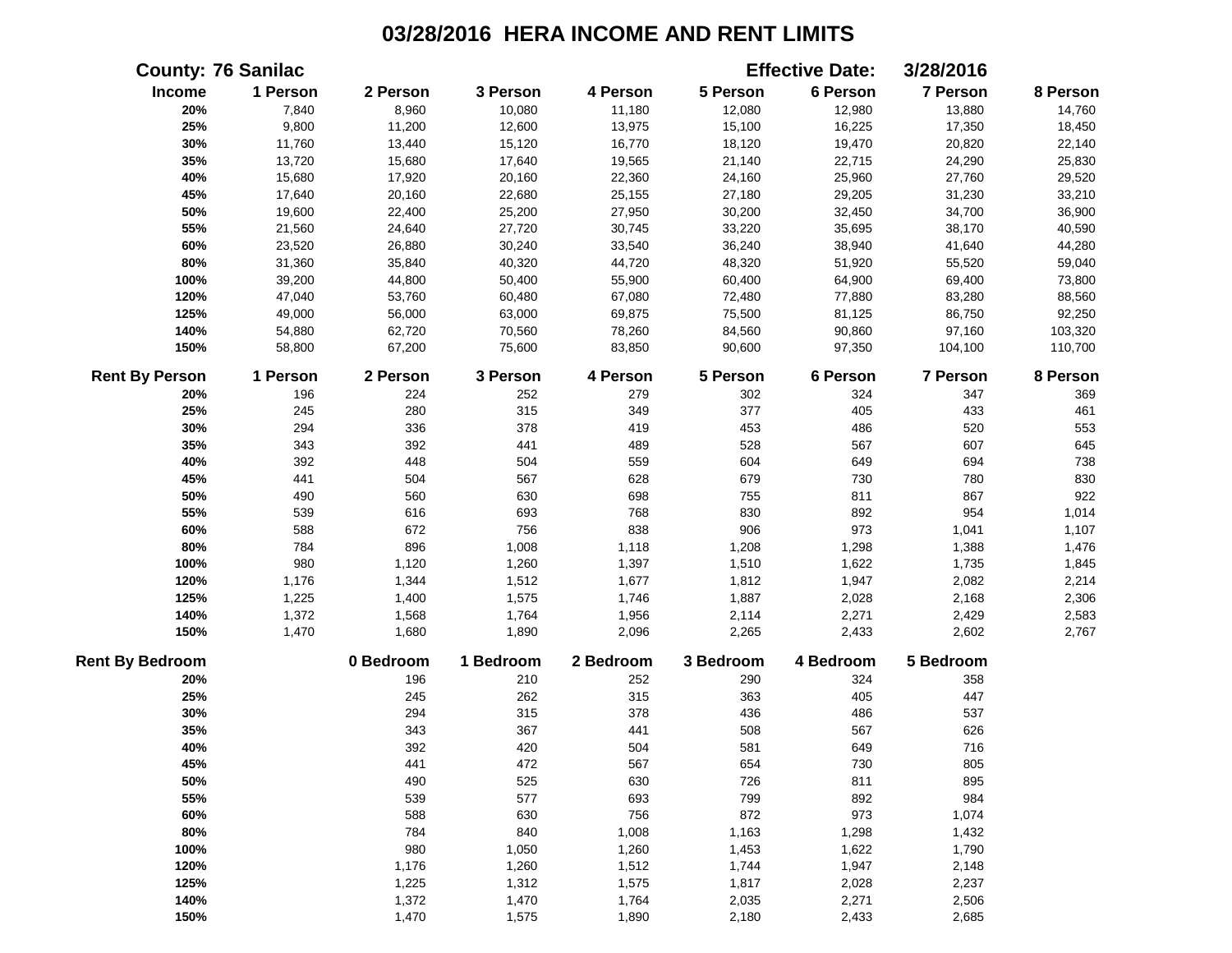|                        | <b>County: 77 Schoolcraft</b> |           |           |           |           | <b>Effective Date:</b> | 3/28/2016       |          |
|------------------------|-------------------------------|-----------|-----------|-----------|-----------|------------------------|-----------------|----------|
| Income                 | 1 Person                      | 2 Person  | 3 Person  | 4 Person  | 5 Person  | 6 Person               | <b>7 Person</b> | 8 Person |
| 20%                    | 8,720                         | 9,960     | 11,200    | 12,440    | 13,440    | 14,440                 | 15,440          | 16,440   |
| 25%                    | 10,900                        | 12,450    | 14,000    | 15,550    | 16,800    | 18,050                 | 19,300          | 20,550   |
| 30%                    | 13,080                        | 14,940    | 16,800    | 18,660    | 20,160    | 21,660                 | 23,160          | 24,660   |
| 35%                    | 15,260                        | 17,430    | 19,600    | 21,770    | 23,520    | 25,270                 | 27,020          | 28,770   |
| 40%                    | 17,440                        | 19,920    | 22,400    | 24,880    | 26,880    | 28,880                 | 30,880          | 32,880   |
| 45%                    | 19,620                        | 22,410    | 25,200    | 27,990    | 30,240    | 32,490                 | 34,740          | 36,990   |
| 50%                    | 21,800                        | 24,900    | 28,000    | 31,100    | 33,600    | 36,100                 | 38,600          | 41,100   |
| 55%                    | 23,980                        | 27,390    | 30,800    | 34,210    | 36,960    | 39,710                 | 42,460          | 45,210   |
| 60%                    | 26,160                        | 29,880    | 33,600    | 37,320    | 40,320    | 43,320                 | 46,320          | 49,320   |
| 80%                    | 34,880                        | 39,840    | 44,800    | 49,760    | 53,760    | 57,760                 | 61,760          | 65,760   |
| 100%                   | 43,600                        | 49,800    | 56,000    | 62,200    | 67,200    | 72,200                 | 77,200          | 82,200   |
| 120%                   | 52,320                        | 59,760    | 67,200    | 74,640    | 80,640    | 86,640                 | 92,640          | 98,640   |
| 125%                   | 54,500                        | 62,250    | 70,000    | 77,750    | 84,000    | 90,250                 | 96,500          | 102,750  |
| 140%                   | 61,040                        | 69,720    | 78,400    | 87,080    | 94,080    | 101,080                | 108,080         | 115,080  |
| 150%                   | 65,400                        | 74,700    | 84,000    | 93,300    | 100,800   | 108,300                | 115,800         | 123,300  |
| <b>Rent By Person</b>  | 1 Person                      | 2 Person  | 3 Person  | 4 Person  | 5 Person  | 6 Person               | <b>7 Person</b> | 8 Person |
| 20%                    | 218                           | 249       | 280       | 311       | 336       | 361                    | 386             | 411      |
| 25%                    | 272                           | 311       | 350       | 388       | 420       | 451                    | 482             | 513      |
| 30%                    | 327                           | 373       | 420       | 466       | 504       | 541                    | 579             | 616      |
| 35%                    | 381                           | 435       | 490       | 544       | 588       | 631                    | 675             | 719      |
| 40%                    | 436                           | 498       | 560       | 622       | 672       | 722                    | 772             | 822      |
| 45%                    | 490                           | 560       | 630       | 699       | 756       | 812                    | 868             | 924      |
| 50%                    | 545                           | 622       | 700       | 777       | 840       | 902                    | 965             | 1,027    |
| 55%                    | 599                           | 684       | 770       | 855       | 924       | 992                    | 1,061           | 1,130    |
| 60%                    | 654                           | 747       | 840       | 933       | 1,008     | 1,083                  | 1,158           | 1,233    |
| 80%                    | 872                           | 996       | 1,120     | 1,244     | 1,344     | 1,444                  | 1,544           | 1,644    |
| 100%                   | 1,090                         | 1,245     | 1,400     | 1,555     | 1,680     | 1,805                  | 1,930           | 2,055    |
| 120%                   | 1,308                         | 1,494     | 1,680     | 1,866     | 2,016     | 2,166                  | 2,316           | 2,466    |
| 125%                   | 1,362                         | 1,556     | 1,750     | 1,943     | 2,100     | 2,256                  | 2,412           | 2,568    |
| 140%                   | 1,526                         | 1,743     | 1,960     | 2,177     | 2,352     | 2,527                  | 2,702           | 2,877    |
| 150%                   | 1,635                         | 1,867     | 2,100     | 2,332     | 2,520     | 2,707                  | 2,895           | 3,082    |
| <b>Rent By Bedroom</b> |                               | 0 Bedroom | 1 Bedroom | 2 Bedroom | 3 Bedroom | 4 Bedroom              | 5 Bedroom       |          |
| 20%                    |                               | 218       | 233       | 280       | 323       | 361                    | 398             |          |
| 25%                    |                               | 272       | 291       | 350       | 404       | 451                    | 498             |          |
| 30%                    |                               | 327       | 350       | 420       | 485       | 541                    | 597             |          |
| 35%                    |                               | 381       | 408       | 490       | 566       | 631                    | 697             |          |
| 40%                    |                               | 436       | 467       | 560       | 647       | 722                    | 797             |          |
| 45%                    |                               | 490       | 525       | 630       | 727       | 812                    | 896             |          |
| 50%                    |                               | 545       | 583       | 700       | 808       | 902                    | 996             |          |
| 55%                    |                               | 599       | 642       | 770       | 889       | 992                    | 1,095           |          |
| 60%                    |                               | 654       | 700       | 840       | 970       | 1,083                  | 1,195           |          |
| 80%                    |                               | 872       | 934       | 1,120     | 1,294     | 1,444                  | 1,594           |          |
| 100%                   |                               | 1,090     | 1,167     | 1,400     | 1,617     | 1,805                  | 1,992           |          |
| 120%                   |                               | 1,308     | 1,401     | 1,680     | 1,941     | 2,166                  | 2,391           |          |
| 125%                   |                               | 1,362     | 1,459     | 1,750     | 2,021     | 2,256                  | 2,490           |          |
| 140%                   |                               | 1,526     | 1,634     | 1,960     | 2,264     | 2,527                  | 2,789           |          |
| 150%                   |                               | 1,635     | 1,751     | 2,100     | 2,426     | 2,707                  | 2,988           |          |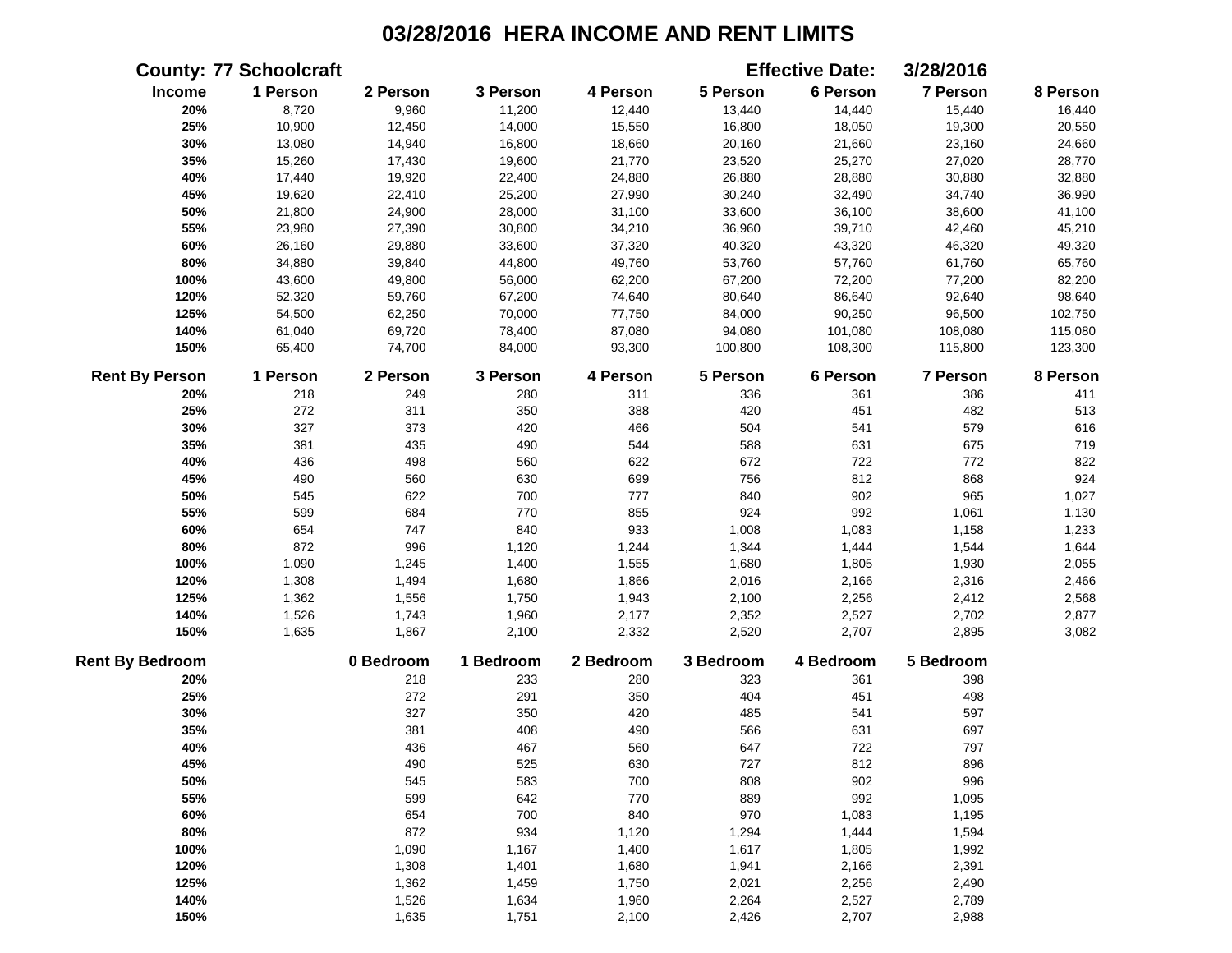|                        | <b>County: 78 Shiawassee</b> |           |           |           |           | <b>Effective Date:</b> | 3/28/2016 |          |
|------------------------|------------------------------|-----------|-----------|-----------|-----------|------------------------|-----------|----------|
| Income                 | 1 Person                     | 2 Person  | 3 Person  | 4 Person  | 5 Person  | 6 Person               | 7 Person  | 8 Person |
| 20%                    | 8,500                        | 9,720     | 10,940    | 12,140    | 13,120    | 14,100                 | 15,060    | 16,040   |
| 25%                    | 10,625                       | 12,150    | 13,675    | 15,175    | 16,400    | 17,625                 | 18,825    | 20,050   |
| 30%                    | 12,750                       | 14,580    | 16,410    | 18,210    | 19,680    | 21,150                 | 22,590    | 24,060   |
| 35%                    | 14,875                       | 17,010    | 19,145    | 21,245    | 22,960    | 24,675                 | 26,355    | 28,070   |
| 40%                    | 17,000                       | 19,440    | 21,880    | 24,280    | 26,240    | 28,200                 | 30,120    | 32,080   |
| 45%                    | 19,125                       | 21,870    | 24,615    | 27,315    | 29,520    | 31,725                 | 33,885    | 36,090   |
| 50%                    | 21,250                       | 24,300    | 27,350    | 30,350    | 32,800    | 35,250                 | 37,650    | 40,100   |
| 55%                    | 23,375                       | 26,730    | 30,085    | 33,385    | 36,080    | 38,775                 | 41,415    | 44,110   |
| 60%                    | 25,500                       | 29,160    | 32,820    | 36,420    | 39,360    | 42,300                 | 45,180    | 48,120   |
| 80%                    | 34,000                       | 38,880    | 43,760    | 48,560    | 52,480    | 56,400                 | 60,240    | 64,160   |
| 100%                   | 42,500                       | 48,600    | 54,700    | 60,700    | 65,600    | 70,500                 | 75,300    | 80,200   |
| 120%                   | 51,000                       | 58,320    | 65,640    | 72,840    | 78,720    | 84,600                 | 90,360    | 96,240   |
| 125%                   | 53,125                       | 60,750    | 68,375    | 75,875    | 82,000    | 88,125                 | 94,125    | 100,250  |
| 140%                   | 59,500                       | 68,040    | 76,580    | 84,980    | 91,840    | 98,700                 | 105,420   | 112,280  |
| 150%                   | 63,750                       | 72,900    | 82,050    | 91,050    | 98,400    | 105,750                | 112,950   | 120,300  |
| <b>Rent By Person</b>  | 1 Person                     | 2 Person  | 3 Person  | 4 Person  | 5 Person  | 6 Person               | 7 Person  | 8 Person |
| 20%                    | 212                          | 243       | 273       | 303       | 328       | 352                    | 376       | 401      |
| 25%                    | 265                          | 303       | 341       | 379       | 410       | 440                    | 470       | 501      |
| 30%                    | 318                          | 364       | 410       | 455       | 492       | 528                    | 564       | 601      |
| 35%                    | 371                          | 425       | 478       | 531       | 574       | 616                    | 658       | 701      |
| 40%                    | 425                          | 486       | 547       | 607       | 656       | 705                    | 753       | 802      |
| 45%                    | 478                          | 546       | 615       | 682       | 738       | 793                    | 847       | 902      |
| 50%                    | 531                          | 607       | 683       | 758       | 820       | 881                    | 941       | 1,002    |
| 55%                    | 584                          | 668       | 752       | 834       | 902       | 969                    | 1,035     | 1,102    |
| 60%                    | 637                          | 729       | 820       | 910       | 984       | 1,057                  | 1,129     | 1,203    |
| 80%                    | 850                          | 972       | 1,094     | 1,214     | 1,312     | 1,410                  | 1,506     | 1,604    |
| 100%                   | 1,062                        | 1,215     | 1,367     | 1,517     | 1,640     | 1,762                  | 1,882     | 2,005    |
| 120%                   | 1,275                        | 1,458     | 1,641     | 1,821     | 1,968     | 2,115                  | 2,259     | 2,406    |
| 125%                   | 1,328                        | 1,518     | 1,709     | 1,896     | 2,050     | 2,203                  | 2,353     | 2,506    |
| 140%                   | 1,487                        | 1,701     | 1,914     | 2,124     | 2,296     | 2,467                  | 2,635     | 2,807    |
| 150%                   | 1,593                        | 1,822     | 2,051     | 2,276     | 2,460     | 2,643                  | 2,823     | 3,007    |
| <b>Rent By Bedroom</b> |                              | 0 Bedroom | 1 Bedroom | 2 Bedroom | 3 Bedroom | 4 Bedroom              | 5 Bedroom |          |
| 20%                    |                              | 212       | 227       | 273       | 315       | 352                    | 388       |          |
| 25%                    |                              | 265       | 284       | 341       | 394       | 440                    | 485       |          |
| 30%                    |                              | 318       | 341       | 410       | 473       | 528                    | 583       |          |
| 35%                    |                              | 371       | 398       | 478       | 552       | 616                    | 680       |          |
| 40%                    |                              | 425       | 455       | 547       | 631       | 705                    | 777       |          |
| 45%                    |                              | 478       | 512       | 615       | 710       | 793                    | 874       |          |
| 50%                    |                              | 531       | 569       | 683       | 789       | 881                    | 971       |          |
| 55%                    |                              | 584       | 626       | 752       | 868       | 969                    | 1,069     |          |
| 60%                    |                              | 637       | 683       | 820       | 947       | 1,057                  | 1,166     |          |
| 80%                    |                              | 850       | 911       | 1,094     | 1,263     | 1,410                  | 1,555     |          |
| 100%                   |                              | 1,062     | 1,138     | 1,367     | 1,578     | 1,762                  | 1,943     |          |
| 120%                   |                              | 1,275     | 1,366     | 1,641     | 1,894     | 2,115                  | 2,332     |          |
| 125%                   |                              | 1,328     | 1,423     | 1,709     | 1,973     | 2,203                  | 2,429     |          |
| 140%                   |                              | 1,487     | 1,594     | 1,914     | 2,210     | 2,467                  | 2,721     |          |
| 150%                   |                              | 1,593     | 1,708     | 2,051     | 2,368     | 2,643                  | 2,915     |          |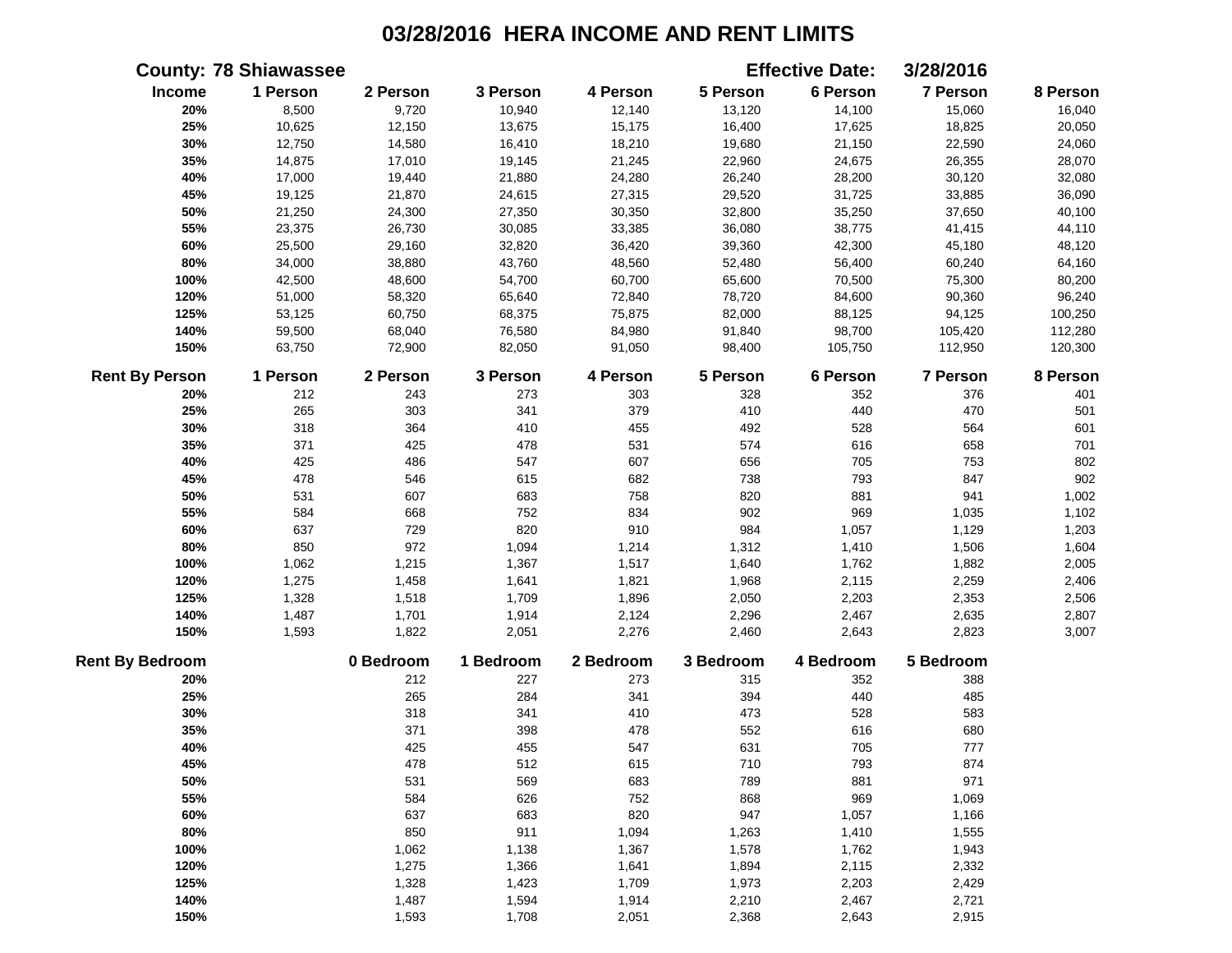|                        | <b>County: 79 Tuscola</b> |           |           |           |           | <b>Effective Date:</b> | 3/28/2016       |          |
|------------------------|---------------------------|-----------|-----------|-----------|-----------|------------------------|-----------------|----------|
| Income                 | 1 Person                  | 2 Person  | 3 Person  | 4 Person  | 5 Person  | 6 Person               | <b>7 Person</b> | 8 Person |
| 20%                    | 8,020                     | 9,160     | 10,300    | 11,440    | 12,360    | 13,280                 | 14,200          | 15,120   |
| 25%                    | 10,025                    | 11,450    | 12,875    | 14,300    | 15,450    | 16,600                 | 17,750          | 18,900   |
| 30%                    | 12,030                    | 13,740    | 15,450    | 17,160    | 18,540    | 19,920                 | 21,300          | 22,680   |
| 35%                    | 14,035                    | 16,030    | 18,025    | 20,020    | 21,630    | 23,240                 | 24,850          | 26,460   |
| 40%                    | 16,040                    | 18,320    | 20,600    | 22,880    | 24,720    | 26,560                 | 28,400          | 30,240   |
| 45%                    | 18,045                    | 20,610    | 23,175    | 25,740    | 27,810    | 29,880                 | 31,950          | 34,020   |
| 50%                    | 20,050                    | 22,900    | 25,750    | 28,600    | 30,900    | 33,200                 | 35,500          | 37,800   |
| 55%                    | 22,055                    | 25,190    | 28,325    | 31,460    | 33,990    | 36,520                 | 39,050          | 41,580   |
| 60%                    | 24,060                    | 27,480    | 30,900    | 34,320    | 37,080    | 39,840                 | 42,600          | 45,360   |
| 80%                    | 32,080                    | 36,640    | 41,200    | 45,760    | 49,440    | 53,120                 | 56,800          | 60,480   |
| 100%                   | 40,100                    | 45,800    | 51,500    | 57,200    | 61,800    | 66,400                 | 71,000          | 75,600   |
| 120%                   | 48,120                    | 54,960    | 61,800    | 68,640    | 74,160    | 79,680                 | 85,200          | 90,720   |
| 125%                   | 50,125                    | 57,250    | 64,375    | 71,500    | 77,250    | 83,000                 | 88,750          | 94,500   |
| 140%                   | 56,140                    | 64,120    | 72,100    | 80,080    | 86,520    | 92,960                 | 99,400          | 105,840  |
| 150%                   | 60,150                    | 68,700    | 77,250    | 85,800    | 92,700    | 99,600                 | 106,500         | 113,400  |
| <b>Rent By Person</b>  | 1 Person                  | 2 Person  | 3 Person  | 4 Person  | 5 Person  | 6 Person               | 7 Person        | 8 Person |
| 20%                    | 200                       | 229       | 257       | 286       | 309       | 332                    | 355             | 378      |
| 25%                    | 250                       | 286       | 321       | 357       | 386       | 415                    | 443             | 472      |
| 30%                    | 300                       | 343       | 386       | 429       | 463       | 498                    | 532             | 567      |
| 35%                    | 350                       | 400       | 450       | 500       | 540       | 581                    | 621             | 661      |
| 40%                    | 401                       | 458       | 515       | 572       | 618       | 664                    | 710             | 756      |
| 45%                    | 451                       | 515       | 579       | 643       | 695       | 747                    | 798             | 850      |
| 50%                    | 501                       | 572       | 643       | 715       | 772       | 830                    | 887             | 945      |
| 55%                    | 551                       | 629       | 708       | 786       | 849       | 913                    | 976             | 1,039    |
| 60%                    | 601                       | 687       | 772       | 858       | 927       | 996                    | 1,065           | 1,134    |
| 80%                    | 802                       | 916       | 1,030     | 1,144     | 1,236     | 1,328                  | 1,420           | 1,512    |
| 100%                   | 1,002                     | 1,145     | 1,287     | 1,430     | 1,545     | 1,660                  | 1,775           | 1,890    |
| 120%                   | 1,203                     | 1,374     | 1,545     | 1,716     | 1,854     | 1,992                  | 2,130           | 2,268    |
| 125%                   | 1,253                     | 1,431     | 1,609     | 1,787     | 1,931     | 2,075                  | 2,218           | 2,362    |
| 140%                   | 1,403                     | 1,603     | 1,802     | 2,002     | 2,163     | 2,324                  | 2,485           | 2,646    |
| 150%                   | 1,503                     | 1,717     | 1,931     | 2,145     | 2,317     | 2,490                  | 2,662           | 2,835    |
| <b>Rent By Bedroom</b> |                           | 0 Bedroom | 1 Bedroom | 2 Bedroom | 3 Bedroom | 4 Bedroom              | 5 Bedroom       |          |
| 20%                    |                           | 200       | 214       | 257       | 297       | 332                    | 366             |          |
| 25%                    |                           | 250       | 268       | 321       | 371       | 415                    | 458             |          |
| 30%                    |                           | 300       | 322       | 386       | 446       | 498                    | 549             |          |
| 35%                    |                           | 350       | 375       | 450       | 520       | 581                    | 641             |          |
| 40%                    |                           | 401       | 429       | 515       | 595       | 664                    | 733             |          |
| 45%                    |                           | 451       | 483       | 579       | 669       | 747                    | 824             |          |
| 50%                    |                           | 501       | 536       | 643       | 743       | 830                    | 916             |          |
| 55%                    |                           | 551       | 590       | 708       | 818       | 913                    | 1,007           |          |
| 60%                    |                           | 601       | 644       | 772       | 892       | 996                    | 1,099           |          |
| 80%                    |                           | 802       | 859       | 1,030     | 1,190     | 1,328                  | 1,466           |          |
| 100%                   |                           | 1,002     | 1,073     | 1,287     | 1,487     | 1,660                  | 1,832           |          |
| 120%                   |                           | 1,203     | 1,288     | 1,545     | 1,785     | 1,992                  | 2,199           |          |
| 125%                   |                           | 1,253     | 1,342     | 1,609     | 1,859     | 2,075                  | 2,290           |          |
| 140%                   |                           | 1,403     | 1,503     | 1,802     | 2,082     | 2,324                  | 2,565           |          |
| 150%                   |                           | 1,503     | 1,610     | 1,931     | 2,231     | 2,490                  | 2,748           |          |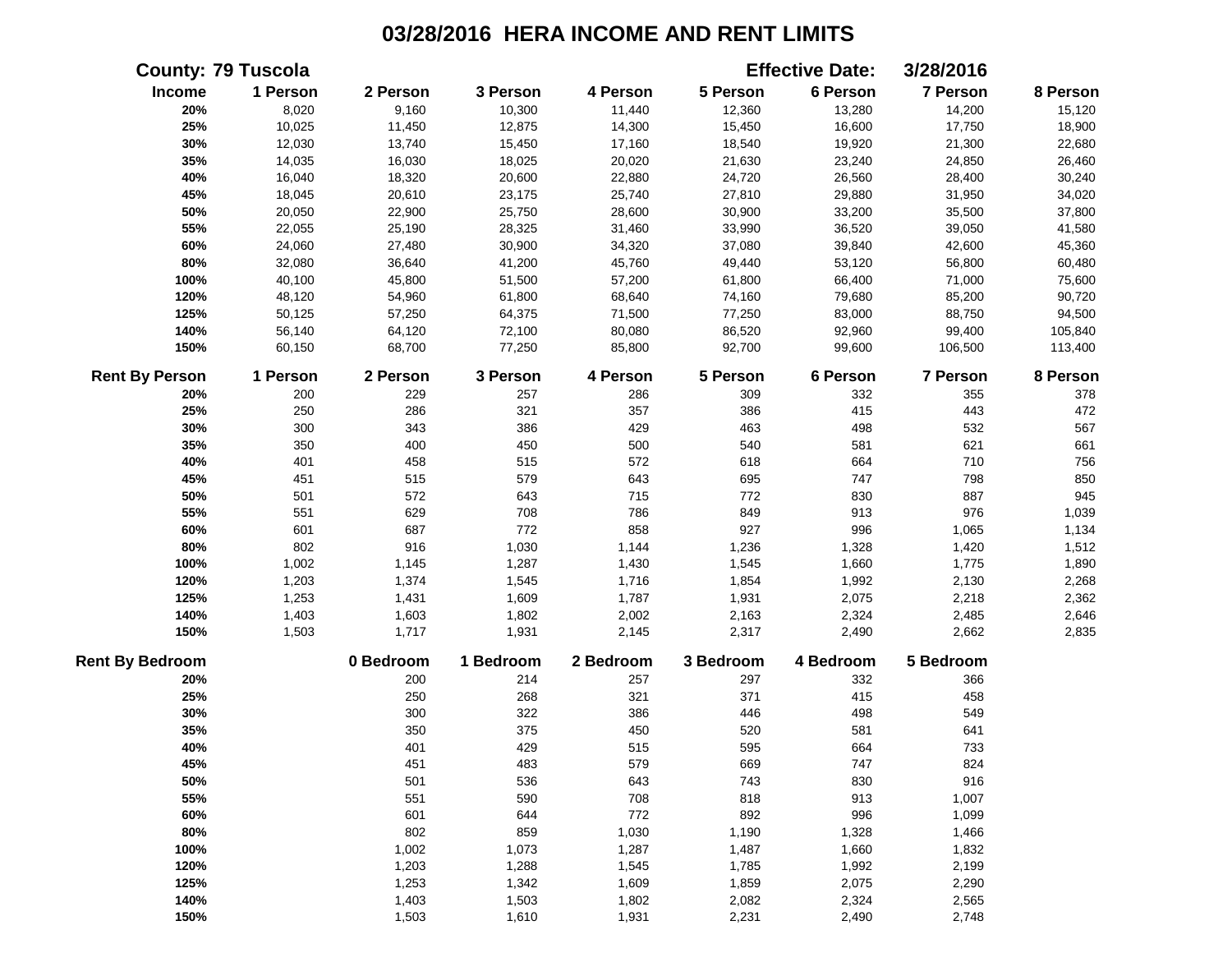|                        | <b>County: 80 Van Buren</b> |           |           |           |           | <b>Effective Date:</b> | 3/28/2016 |          |
|------------------------|-----------------------------|-----------|-----------|-----------|-----------|------------------------|-----------|----------|
| Income                 | 1 Person                    | 2 Person  | 3 Person  | 4 Person  | 5 Person  | 6 Person               | 7 Person  | 8 Person |
| 20%                    | 8,860                       | 10,120    | 11,380    | 12,640    | 13,660    | 14,680                 | 15,680    | 16,700   |
| 25%                    | 11,075                      | 12,650    | 14,225    | 15,800    | 17,075    | 18,350                 | 19,600    | 20,875   |
| 30%                    | 13,290                      | 15,180    | 17,070    | 18,960    | 20,490    | 22,020                 | 23,520    | 25,050   |
| 35%                    | 15,505                      | 17,710    | 19,915    | 22,120    | 23,905    | 25,690                 | 27,440    | 29,225   |
| 40%                    | 17,720                      | 20,240    | 22,760    | 25,280    | 27,320    | 29,360                 | 31,360    | 33,400   |
| 45%                    | 19,935                      | 22,770    | 25,605    | 28,440    | 30,735    | 33,030                 | 35,280    | 37,575   |
| 50%                    | 22,150                      | 25,300    | 28,450    | 31,600    | 34,150    | 36,700                 | 39,200    | 41,750   |
| 55%                    | 24,365                      | 27,830    | 31,295    | 34,760    | 37,565    | 40,370                 | 43,120    | 45,925   |
| 60%                    | 26,580                      | 30,360    | 34,140    | 37,920    | 40,980    | 44,040                 | 47,040    | 50,100   |
| 80%                    | 35,440                      | 40,480    | 45,520    | 50,560    | 54,640    | 58,720                 | 62,720    | 66,800   |
| 100%                   | 44,300                      | 50,600    | 56,900    | 63,200    | 68,300    | 73,400                 | 78,400    | 83,500   |
| 120%                   | 53,160                      | 60,720    | 68,280    | 75,840    | 81,960    | 88,080                 | 94,080    | 100,200  |
| 125%                   | 55,375                      | 63,250    | 71,125    | 79,000    | 85,375    | 91,750                 | 98,000    | 104,375  |
| 140%                   | 62,020                      | 70,840    | 79,660    | 88,480    | 95,620    | 102,760                | 109,760   | 116,900  |
| 150%                   | 66,450                      | 75,900    | 85,350    | 94,800    | 102,450   | 110,100                | 117,600   | 125,250  |
| <b>Rent By Person</b>  | 1 Person                    | 2 Person  | 3 Person  | 4 Person  | 5 Person  | 6 Person               | 7 Person  | 8 Person |
| 20%                    | 221                         | 253       | 284       | 316       | 341       | 367                    | 392       | 417      |
| 25%                    | 276                         | 316       | 355       | 395       | 426       | 458                    | 490       | 521      |
| 30%                    | 332                         | 379       | 426       | 474       | 512       | 550                    | 588       | 626      |
| 35%                    | 387                         | 442       | 497       | 553       | 597       | 642                    | 686       | 730      |
| 40%                    | 443                         | 506       | 569       | 632       | 683       | 734                    | 784       | 835      |
| 45%                    | 498                         | 569       | 640       | 711       | 768       | 825                    | 882       | 939      |
| 50%                    | 553                         | 632       | 711       | 790       | 853       | 917                    | 980       | 1,043    |
| 55%                    | 609                         | 695       | 782       | 869       | 939       | 1,009                  | 1,078     | 1,148    |
| 60%                    | 664                         | 759       | 853       | 948       | 1,024     | 1,101                  | 1,176     | 1,252    |
| 80%                    | 886                         | 1,012     | 1,138     | 1,264     | 1,366     | 1,468                  | 1,568     | 1,670    |
| 100%                   | 1,107                       | 1,265     | 1,422     | 1,580     | 1,707     | 1,835                  | 1,960     | 2,087    |
| 120%                   | 1,329                       | 1,518     | 1,707     | 1,896     | 2,049     | 2,202                  | 2,352     | 2,505    |
| 125%                   | 1,384                       | 1,581     | 1,778     | 1,975     | 2,134     | 2,293                  | 2,450     | 2,609    |
| 140%                   | 1,550                       | 1,771     | 1,991     | 2,212     | 2,390     | 2,569                  | 2,744     | 2,922    |
| 150%                   | 1,661                       | 1,897     | 2,133     | 2,370     | 2,561     | 2,752                  | 2,940     | 3,131    |
| <b>Rent By Bedroom</b> |                             | 0 Bedroom | 1 Bedroom | 2 Bedroom | 3 Bedroom | 4 Bedroom              | 5 Bedroom |          |
| 20%                    |                             | 221       | 237       | 284       | 328       | 367                    | 404       |          |
| 25%                    |                             | 276       | 296       | 355       | 410       | 458                    | 505       |          |
| 30%                    |                             | 332       | 355       | 426       | 493       | 550                    | 607       |          |
| 35%                    |                             | 387       | 415       | 497       | 575       | 642                    | 708       |          |
| 40%                    |                             | 443       | 474       | 569       | 657       | 734                    | 809       |          |
| 45%                    |                             | 498       | 533       | 640       | 739       | 825                    | 910       |          |
| 50%                    |                             | 553       | 593       | 711       | 821       | 917                    | 1,011     |          |
| 55%                    |                             | 609       | 652       | 782       | 904       | 1,009                  | 1,113     |          |
| 60%                    |                             | 664       | 711       | 853       | 986       | 1,101                  | 1,214     |          |
| 80%                    |                             | 886       | 949       | 1,138     | 1,315     | 1,468                  | 1,619     |          |
| 100%                   |                             | 1,107     | 1,186     | 1,422     | 1,643     | 1,835                  | 2,023     |          |
| 120%                   |                             | 1,329     | 1,423     | 1,707     | 1,972     | 2,202                  | 2,428     |          |
| 125%                   |                             | 1,384     | 1,482     | 1,778     | 2,054     | 2,293                  | 2,529     |          |
| 140%                   |                             | 1,550     | 1,660     | 1,991     | 2,301     | 2,569                  | 2,833     |          |
| 150%                   |                             | 1,661     | 1,779     | 2,133     | 2,465     | 2,752                  | 3,035     |          |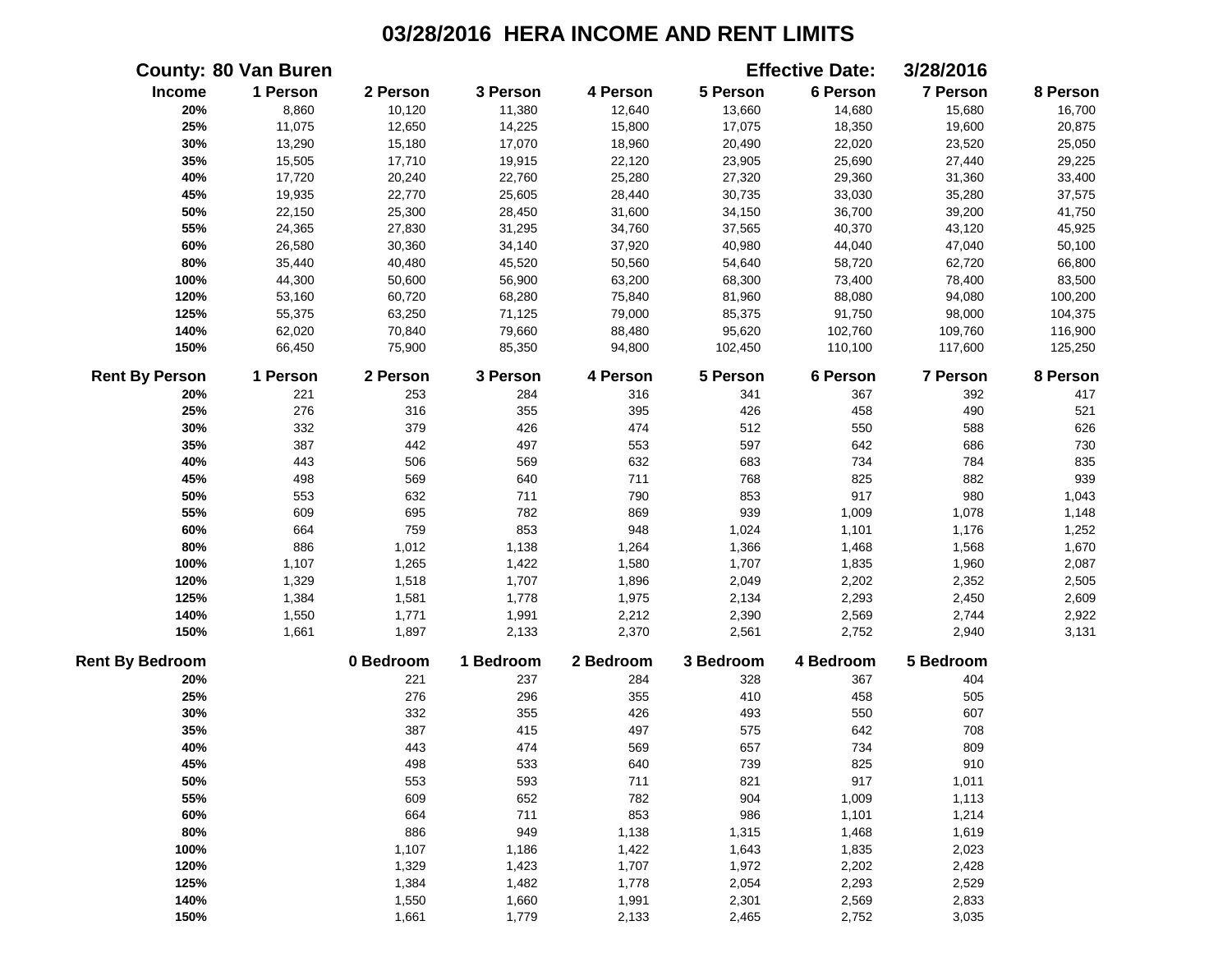|                        | <b>County: 81 Washtenaw</b> |           |           |           |           | <b>Effective Date:</b> | 3/28/2016       |          |
|------------------------|-----------------------------|-----------|-----------|-----------|-----------|------------------------|-----------------|----------|
| <b>Income</b>          | 1 Person                    | 2 Person  | 3 Person  | 4 Person  | 5 Person  | 6 Person               | 7 Person        | 8 Person |
| 20%                    | 13,180                      | 15,060    | 16,940    | 18,820    | 20,340    | 21,840                 | 23,340          | 24,860   |
| 25%                    | 16,475                      | 18,825    | 21,175    | 23,525    | 25,425    | 27,300                 | 29,175          | 31,075   |
| 30%                    | 19,770                      | 22,590    | 25,410    | 28,230    | 30,510    | 32,760                 | 35,010          | 37,290   |
| 35%                    | 23,065                      | 26,355    | 29,645    | 32,935    | 35,595    | 38,220                 | 40,845          | 43,505   |
| 40%                    | 26,360                      | 30,120    | 33,880    | 37,640    | 40,680    | 43,680                 | 46,680          | 49,720   |
| 45%                    | 29,655                      | 33,885    | 38,115    | 42,345    | 45,765    | 49,140                 | 52,515          | 55,935   |
| 50%                    | 32,950                      | 37,650    | 42,350    | 47,050    | 50,850    | 54,600                 | 58,350          | 62,150   |
| 55%                    | 36,245                      | 41,415    | 46,585    | 51,755    | 55,935    | 60,060                 | 64,185          | 68,365   |
| 60%                    | 39,540                      | 45,180    | 50,820    | 56,460    | 61,020    | 65,520                 | 70,020          | 74,580   |
| 80%                    | 52,720                      | 60,240    | 67,760    | 75,280    | 81,360    | 87,360                 | 93,360          | 99,440   |
| 100%                   | 65,900                      | 75,300    | 84,700    | 94,100    | 101,700   | 109,200                | 116,700         | 124,300  |
| 120%                   | 79,080                      | 90,360    | 101,640   | 112,920   | 122,040   | 131,040                | 140,040         | 149,160  |
| 125%                   | 82,375                      | 94,125    | 105,875   | 117,625   | 127,125   | 136,500                | 145,875         | 155,375  |
| 140%                   | 92,260                      | 105,420   | 118,580   | 131,740   | 142,380   | 152,880                | 163,380         | 174,020  |
| 150%                   | 98,850                      | 112,950   | 127,050   | 141,150   | 152,550   | 163,800                | 175,050         | 186,450  |
| <b>Rent By Person</b>  | 1 Person                    | 2 Person  | 3 Person  | 4 Person  | 5 Person  | 6 Person               | <b>7 Person</b> | 8 Person |
| 20%                    | 329                         | 376       | 423       | 470       | 508       | 546                    | 583             | 621      |
| 25%                    | 411                         | 470       | 529       | 588       | 635       | 682                    | 729             | 776      |
| 30%                    | 494                         | 564       | 635       | 705       | 762       | 819                    | 875             | 932      |
| 35%                    | 576                         | 658       | 741       | 823       | 889       | 955                    | 1,021           | 1,087    |
| 40%                    | 659                         | 753       | 847       | 941       | 1,017     | 1,092                  | 1,167           | 1,243    |
| 45%                    | 741                         | 847       | 952       | 1,058     | 1,144     | 1,228                  | 1,312           | 1,398    |
| 50%                    | 823                         | 941       | 1,058     | 1,176     | 1,271     | 1,365                  | 1,458           | 1,553    |
| 55%                    | 906                         | 1,035     | 1,164     | 1,293     | 1,398     | 1,501                  | 1,604           | 1,709    |
| 60%                    | 988                         | 1,129     | 1,270     | 1,411     | 1,525     | 1,638                  | 1,750           | 1,864    |
| 80%                    | 1,318                       | 1,506     | 1,694     | 1,882     | 2,034     | 2,184                  | 2,334           | 2,486    |
| 100%                   | 1,647                       | 1,882     | 2,117     | 2,352     | 2,542     | 2,730                  | 2,917           | 3,107    |
| 120%                   | 1,977                       | 2,259     | 2,541     | 2,823     | 3,051     | 3,276                  | 3,501           | 3,729    |
| 125%                   | 2,059                       | 2,353     | 2,646     | 2,940     | 3,178     | 3,412                  | 3,646           | 3,884    |
| 140%                   | 2,306                       | 2,635     | 2,964     | 3,293     | 3,559     | 3,822                  | 4,084           | 4,350    |
| 150%                   | 2,471                       | 2,823     | 3,176     | 3,528     | 3,813     | 4,095                  | 4,376           | 4,661    |
| <b>Rent By Bedroom</b> |                             | 0 Bedroom | 1 Bedroom | 2 Bedroom | 3 Bedroom | 4 Bedroom              | 5 Bedroom       |          |
| 20%                    |                             | 329       | 353       | 423       | 489       | 546                    | 602             |          |
| 25%                    |                             | 411       | 441       | 529       | 611       | 682                    | 753             |          |
| 30%                    |                             | 494       | 529       | 635       | 734       | 819                    | 903             |          |
| 35%                    |                             | 576       | 617       | 741       | 856       | 955                    | 1,054           |          |
| 40%                    |                             | 659       | 706       | 847       | 979       | 1,092                  | 1,205           |          |
| 45%                    |                             | 741       | 794       | 952       | 1,101     | 1,228                  | 1,355           |          |
| 50%                    |                             | 823       | 882       | 1,058     | 1,223     | 1,365                  | 1,506           |          |
| 55%                    |                             | 906       | 970       | 1,164     | 1,346     | 1,501                  | 1,656           |          |
| 60%                    |                             | 988       | 1,059     | 1,270     | 1,468     | 1,638                  | 1,807           |          |
| 80%                    |                             | 1,318     | 1,412     | 1,694     | 1,958     | 2,184                  | 2,410           |          |
| 100%                   |                             | 1,647     | 1,765     | 2,117     | 2,447     | 2,730                  | 3,012           |          |
| 120%                   |                             | 1,977     | 2,118     | 2,541     | 2,937     | 3,276                  | 3,615           |          |
| 125%                   |                             | 2,059     | 2,206     | 2,646     | 3,059     | 3,412                  | 3,765           |          |
| 140%                   |                             | 2,306     | 2,471     | 2,964     | 3,426     | 3,822                  | 4,217           |          |
| 150%                   |                             | 2,471     | 2,647     | 3,176     | 3,671     | 4,095                  | 4,518           |          |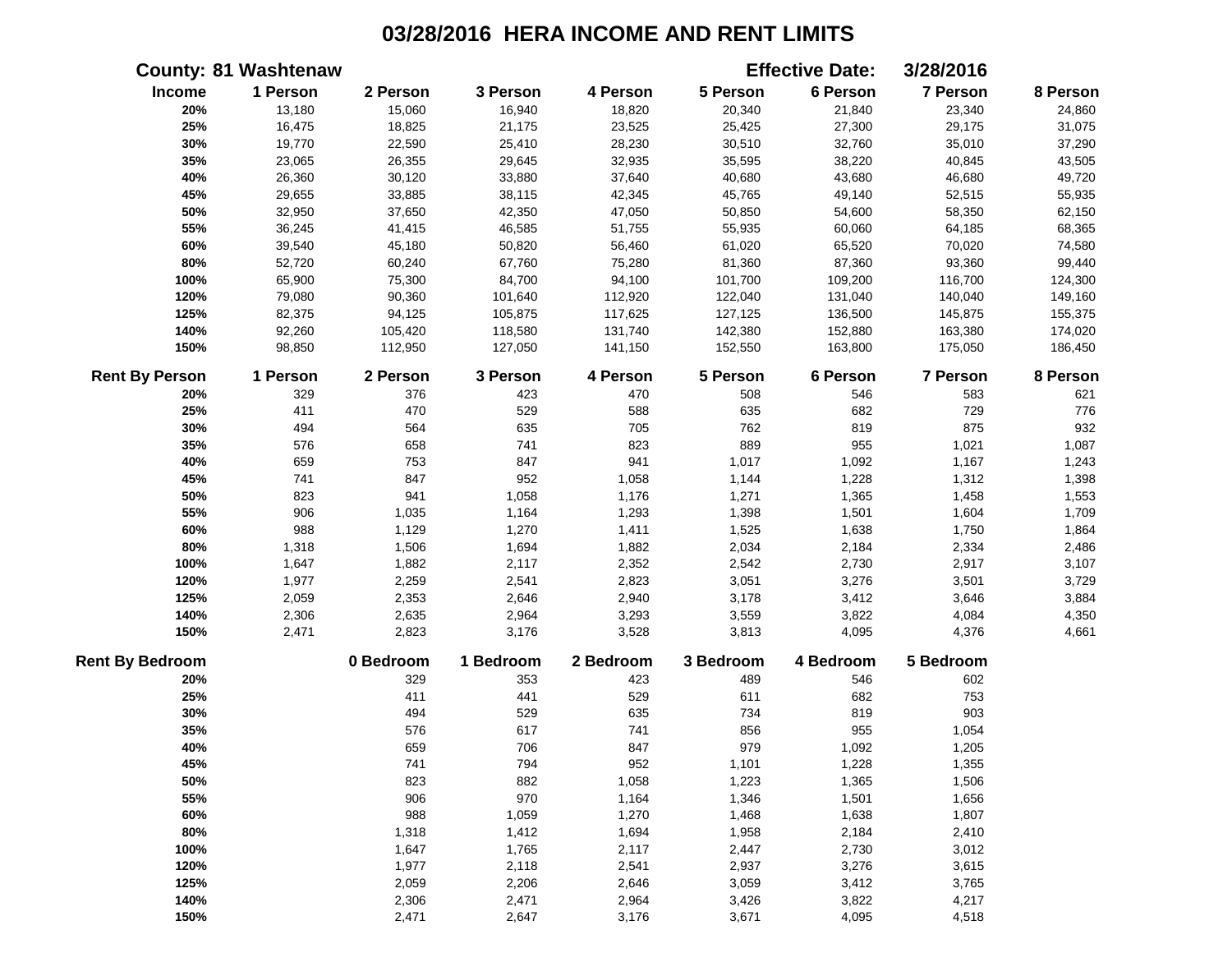|                        | <b>County: 82 Wayne</b> |           |           |           |           | <b>Effective Date:</b> | 3/28/2016       |          |
|------------------------|-------------------------|-----------|-----------|-----------|-----------|------------------------|-----------------|----------|
| Income                 | 1 Person                | 2 Person  | 3 Person  | 4 Person  | 5 Person  | 6 Person               | 7 Person        | 8 Person |
| 20%                    | 10,180                  | 11,620    | 13,080    | 14,520    | 15,700    | 16,860                 | 18,020          | 19,180   |
| 25%                    | 12,725                  | 14,525    | 16,350    | 18,150    | 19,625    | 21,075                 | 22,525          | 23,975   |
| 30%                    | 15,270                  | 17,430    | 19,620    | 21,780    | 23,550    | 25,290                 | 27,030          | 28,770   |
| 35%                    | 17,815                  | 20,335    | 22,890    | 25,410    | 27,475    | 29,505                 | 31,535          | 33,565   |
| 40%                    | 20,360                  | 23,240    | 26,160    | 29,040    | 31,400    | 33,720                 | 36,040          | 38,360   |
| 45%                    | 22,905                  | 26,145    | 29,430    | 32,670    | 35,325    | 37,935                 | 40,545          | 43,155   |
| 50%                    | 25,450                  | 29,050    | 32,700    | 36,300    | 39,250    | 42,150                 | 45,050          | 47,950   |
| 55%                    | 27,995                  | 31,955    | 35,970    | 39,930    | 43,175    | 46,365                 | 49,555          | 52,745   |
| 60%                    | 30,540                  | 34,860    | 39,240    | 43,560    | 47,100    | 50,580                 | 54,060          | 57,540   |
| $80\%$                 | 40,720                  | 46,480    | 52,320    | 58,080    | 62,800    | 67,440                 | 72,080          | 76,720   |
| 100%                   | 50,900                  | 58,100    | 65,400    | 72,600    | 78,500    | 84,300                 | 90,100          | 95,900   |
| 120%                   | 61,080                  | 69,720    | 78,480    | 87,120    | 94,200    | 101,160                | 108,120         | 115,080  |
| 125%                   | 63,625                  | 72,625    | 81,750    | 90,750    | 98,125    | 105,375                | 112,625         | 119,875  |
| 140%                   | 71,260                  | 81,340    | 91,560    | 101,640   | 109,900   | 118,020                | 126,140         | 134,260  |
| 150%                   | 76,350                  | 87,150    | 98,100    | 108,900   | 117,750   | 126,450                | 135,150         | 143,850  |
| <b>Rent By Person</b>  | 1 Person                | 2 Person  | 3 Person  | 4 Person  | 5 Person  | 6 Person               | <b>7 Person</b> | 8 Person |
| 20%                    | 254                     | 290       | 327       | 363       | 392       | 421                    | 450             | 479      |
| 25%                    | 318                     | 363       | 408       | 453       | 490       | 526                    | 563             | 599      |
| 30%                    | 381                     | 435       | 490       | 544       | 588       | 632                    | 675             | 719      |
| 35%                    | 445                     | 508       | 572       | 635       | 686       | 737                    | 788             | 839      |
| 40%                    | 509                     | 581       | 654       | 726       | 785       | 843                    | 901             | 959      |
| 45%                    | 572                     | 653       | 735       | 816       | 883       | 948                    | 1,013           | 1,078    |
| 50%                    | 636                     | 726       | 817       | 907       | 981       | 1,053                  | 1,126           | 1,198    |
| 55%                    | 699                     | 798       | 899       | 998       | 1,079     | 1,159                  | 1,238           | 1,318    |
| 60%                    | 763                     | 871       | 981       | 1,089     | 1,177     | 1,264                  | 1,351           | 1,438    |
| 80%                    | 1,018                   | 1,162     | 1,308     | 1,452     | 1,570     | 1,686                  | 1,802           | 1,918    |
| 100%                   | 1,272                   | 1,452     | 1,635     | 1,815     | 1,962     | 2,107                  | 2,252           | 2,397    |
| 120%                   | 1,527                   | 1,743     | 1,962     | 2,178     | 2,355     | 2,529                  | 2,703           | 2,877    |
| 125%                   | 1,590                   | 1,815     | 2,043     | 2,268     | 2,453     | 2,634                  | 2,815           | 2,996    |
| 140%                   | 1,781                   | 2,033     | 2,289     | 2,541     | 2,747     | 2,950                  | 3,153           | 3,356    |
| 150%                   | 1,908                   | 2,178     | 2,452     | 2,722     | 2,943     | 3,161                  | 3,378           | 3,596    |
| <b>Rent By Bedroom</b> |                         | 0 Bedroom | 1 Bedroom | 2 Bedroom | 3 Bedroom | 4 Bedroom              | 5 Bedroom       |          |
| 20%                    |                         | 254       | 272       | 327       | 377       | 421                    | 465             |          |
| 25%                    |                         | 318       | 340       | 408       | 472       | 526                    | 581             |          |
| 30%                    |                         | 381       | 408       | 490       | 566       | 632                    | 697             |          |
| 35%                    |                         | 445       | 476       | 572       | 661       | 737                    | 813             |          |
| 40%                    |                         | 509       | 545       | 654       | 755       | 843                    | 930             |          |
| 45%                    |                         | 572       | 613       | 735       | 849       | 948                    | 1,046           |          |
| 50%                    |                         | 636       | 681       | 817       | 944       | 1,053                  | 1,162           |          |
| 55%                    |                         | 699       | 749       | 899       | 1,038     | 1,159                  | 1,278           |          |
| 60%                    |                         | 763       | 817       | 981       | 1,133     | 1,264                  | 1,395           |          |
| 80%                    |                         | 1,018     | 1,090     | 1,308     | 1,511     | 1,686                  | 1,860           |          |
| 100%                   |                         | 1,272     | 1,362     | 1,635     | 1,888     | 2,107                  | 2,325           |          |
| 120%                   |                         | 1,527     | 1,635     | 1,962     | 2,266     | 2,529                  | 2,790           |          |
| 125%                   |                         | 1,590     | 1,703     | 2,043     | 2,360     | 2,634                  | 2,906           |          |
| 140%                   |                         | 1,781     | 1,907     | 2,289     | 2,644     | 2,950                  | 3,255           |          |
| 150%                   |                         | 1,908     | 2,043     | 2,452     | 2,833     | 3,161                  | 3,487           |          |
|                        |                         |           |           |           |           |                        |                 |          |